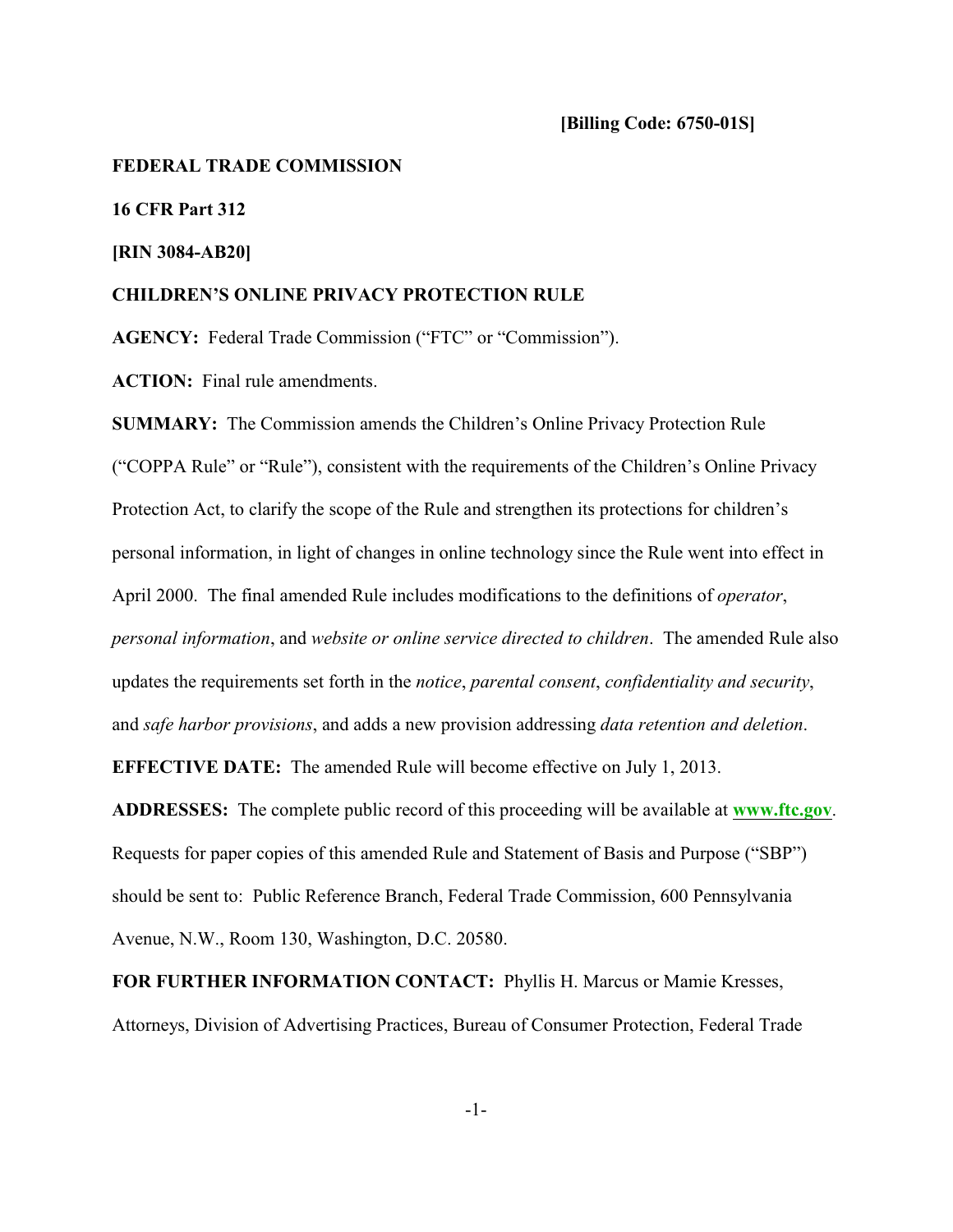Commission, 600 Pennsylvania Avenue, NW, Washington, DC 20580, (202) 326-2854 or (202) 326-2070.

### **SUPPLEMENTARY INFORMATION:**

### **Statement of Basis and Purpose**

### **I. Overview and Background**

*A. Overview*

This document states the basis and purpose for the Commission's decision to adopt certain amendments to the COPPA Rule that were proposed and published for public comment on September 27, 2011 ("2011 NPRM"),<sup>1</sup> and supplemental amendments that were proposed and published for public comment on August 6, 2012 ("2012 SNPRM").<sup>2</sup> After careful review and consideration of the entire rulemaking record, including public comments submitted by interested parties, and based upon its experience in enforcing and administering the Rule, the Commission has determined to adopt amendments to the COPPA Rule. These amendments to the final Rule will help to ensure that COPPA continues to meet its originally stated goals to minimize the collection of personal information from children and create a safer, more secure online experience for them, even as online technologies, and children's uses of such technologies, evolve.

The final Rule amendments modify the definitions of *operator* to make clear that the Rule covers an operator of a child-directed site or service where it integrates outside services,

<sup>2011</sup> NPRM, 76 FR 59804, *available at* <sup>1</sup> **<http://ftc.gov/os/2011/09/110915coppa.pdf>**.

<sup>2012</sup> SNPRM, 77 FR 46643, *available* <sup>2</sup> *at* **<http://ftc.gov/os/2012/08/120801copparule.pdf.>**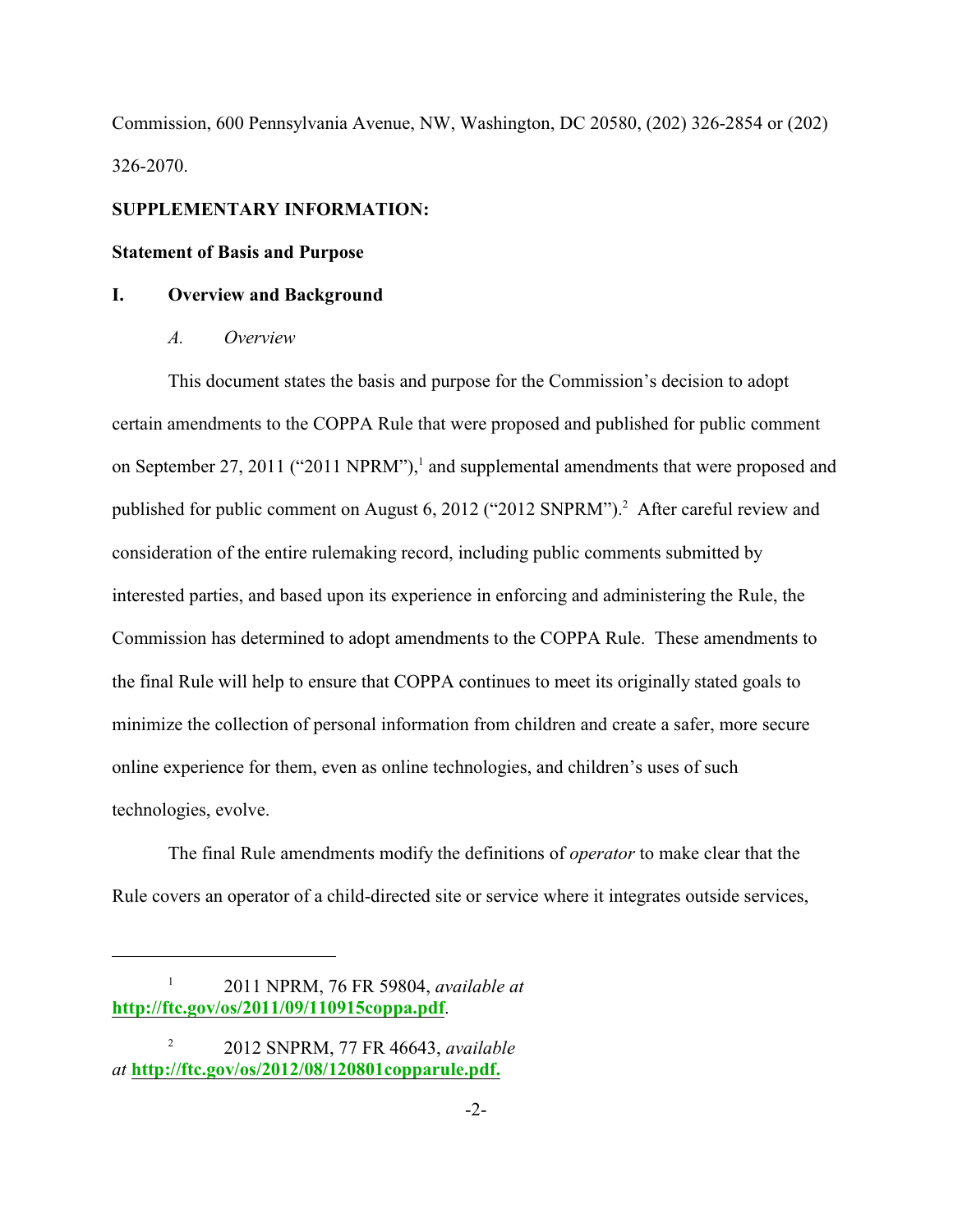such as plug-ins or advertising networks, that collect personal information from its visitors; *website or online service directed to children* to clarify that the Rule covers a plug-in or ad network when it has actual knowledge that it is collecting personal information through a childdirected website or online service; *website or online service directed to children* to allow a subset of child-directed sites and services to differentiate among users, and requiring such properties to provide notice and obtain parental consent only for users who self-identify as under age 13; *personal information* to include geolocation information and persistent identifiers that can be used to recognize a user over time and across different websites or online services; and *support for internal operations* to expand the list of defined activities.

The Rule amendments also streamline and clarify the direct notice requirements to ensure that key information is presented to parents in a succinct "just-in-time" notice; expand the nonexhaustive list of acceptable methods for obtaining prior verifiable parental consent; create two new exceptions to the Rule's notice and consent requirements; strengthen data security protections by requiring operators to take reasonable steps to release children's personal information only to service providers and third parties who are capable of maintaining the confidentiality, security, and integrity of such information; require reasonable data retention and deletion procedures; strengthen the Commission's oversight of self-regulatory safe harbor programs; and institute voluntary pre-approval mechanisms for new consent methods and for activities that support the internal operations of a website or online service.

#### *B. Background*

The COPPA Rule, 16 CFR Part 312, issued pursuant to the Children's Online Privacy Protection Act ("COPPA" or "COPPA statute"), 15 U.S.C. 6501 et seq., became effective on April 21, 2000. The Rule imposes certain requirements on operators of websites or online

-3-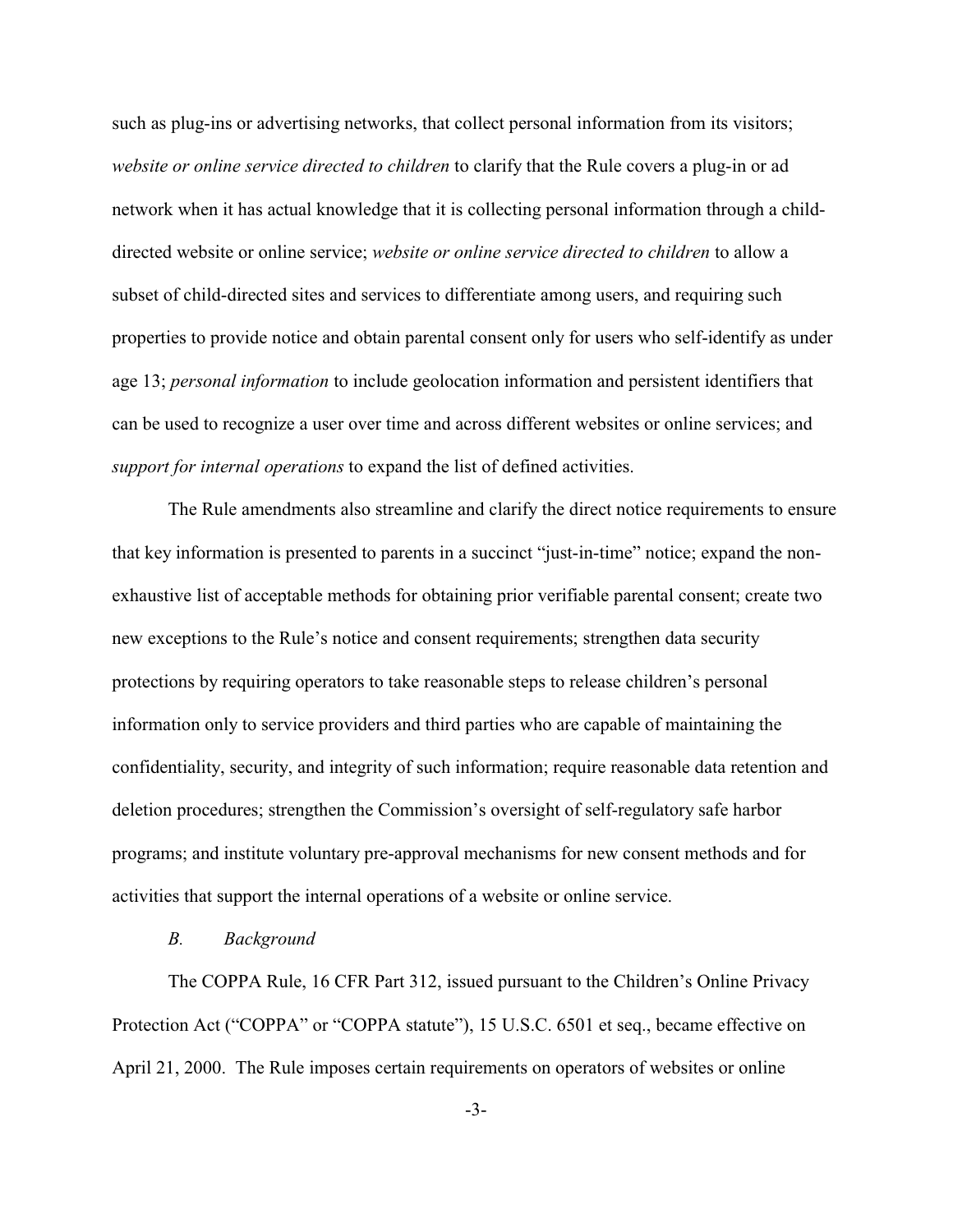services directed to children under 13 years of age, and on operators of other websites or online services that have actual knowledge that they are collecting personal information online from a child under 13 years of age (collectively, "operators"). Among other things, the Rule requires that operators provide notice to parents and obtain verifiable parental consent prior to collecting, using, or disclosing personal information from children under 13 years of age.<sup>3</sup> The Rule also requires operators to keep secure the information they collect from children, and prohibits them from conditioning children's participation in activities on the collection of more personal information than is reasonably necessary to participate in such activities.<sup>4</sup> The Rule contains a "safe harbor" provision enabling industry groups or others to submit to the Commission for approval self-regulatory guidelines that would implement the Rule's protections. 5

The Commission initiated review of the COPPA Rule in April 2010 when it published a document in the FEDERAL REGISTER seeking public comment on whether the rapid-fire pace of technological changes to the online environment over the preceding five years warranted any changes to the Rule.<sup>6</sup> The Commission's request for public comment examined each aspect of the COPPA Rule, posing 28 questions for the public's consideration.<sup>7</sup> The Commission also

<sup>6</sup> See Request for Public Comment on the Federal Trade Commission's Implementation of the Children's Online Privacy Protection Rule ("2010 FRN"), 75 FR 17089 (Apr. 5, 2010).

 $^7$  *Id.* 

<sup>&</sup>lt;sup>3</sup> *See* 16 CFR 312.3.

*See* 16 CFR 312.7 and 312.8. <sup>4</sup>

*See* 16 CFR 312.10. <sup>5</sup>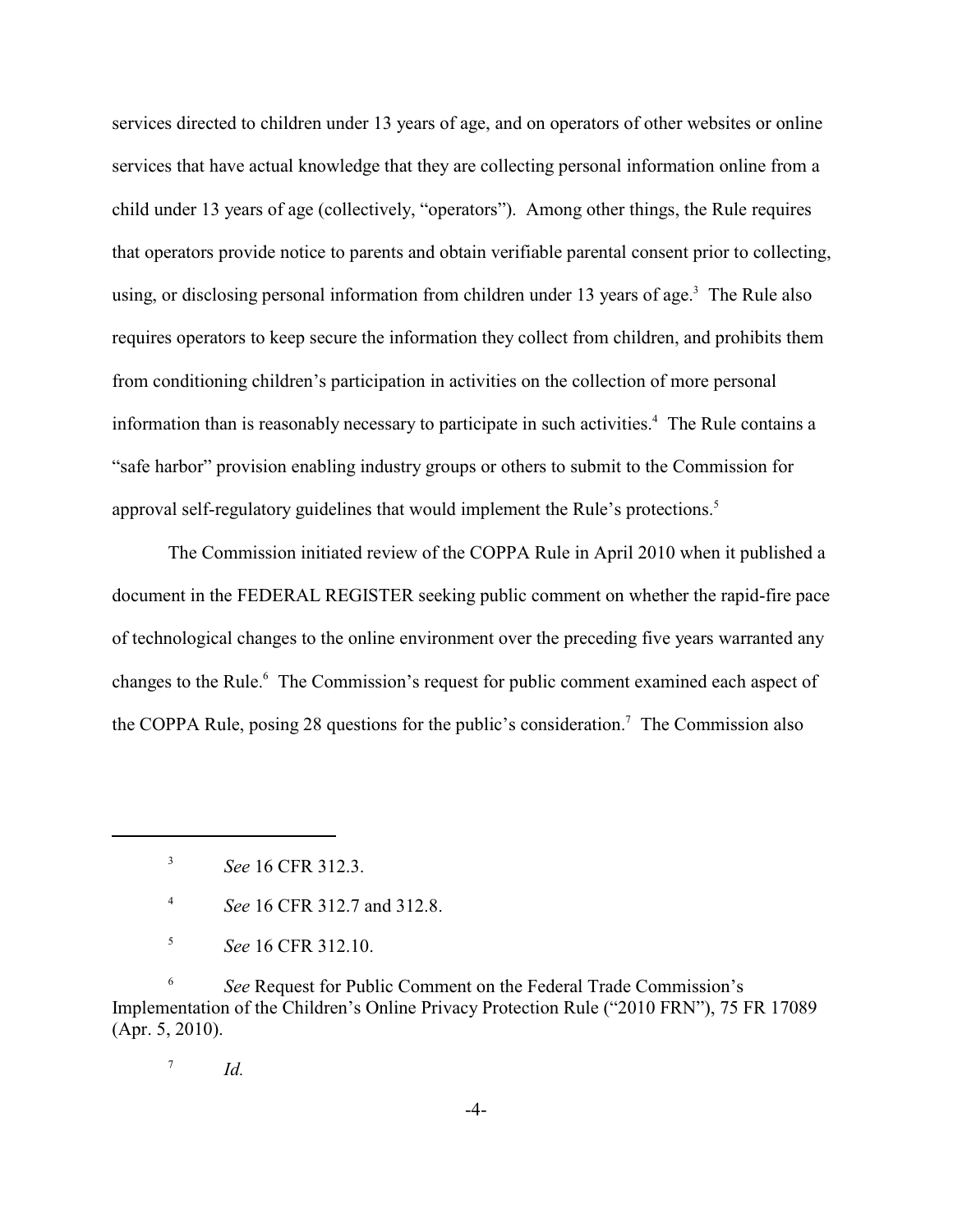held a public roundtable to discuss in detail several of the areas where public comment was sought.<sup>8</sup>

The Commission received 70 comments from industry representatives, advocacy groups, academics, technologists, and individual members of the public in response to the April 5, 2010 request for public comment.<sup>9</sup> After reviewing the comments, the Commission issued the 2011 NPRM, which set forth several proposed changes to the COPPA Rule.<sup>10</sup> The Commission received over 350 comments in response to the  $2011$  NPRM.<sup>11</sup> After reviewing these comments, and based upon its experience in enforcing and administering the Rule, in the 2012 SNPRM, the Commission sought additional public comment on a second set of proposed modifications to the Rule.

The 2012 SNPRM proposed modifying the definitions of both *operator* and *website or online service directed to children* to allocate and clarify the responsibilities under COPPA when independent entities or third parties, *e.g.*, advertising networks or downloadable software kits ("plug-ins"), collect information from users through child-directed sites and services. In addition, the 2012 SNPRM proposed to further modify the definition of *website or online service*

<sup>&</sup>lt;sup>8</sup> Information about the June 2010 public roundtable is located at **<http://www.ftc.gov/bcp/workshops/coppa/index.shtml>**.

Public comments in response to the Commission's 2010 FRN are located at 9 **<http://www.ftc.gov/os/comments/copparulerev2010/index.shtm>**. Comments cited herein to the Federal Register Notice are designated as such, and are identified by commenter name, comment number, and, where applicable, page number.

<sup>&</sup>lt;sup>10</sup> *See supra* note 1.

Public comments in response to the 2011 NPRM are located at 11 **<http://www.ftc.gov/os/comments/copparulereview2011/>**. Comments cited herein to the 2011 NPRM are designated as such, and are identified by commenter name, comment number, and, where applicable, page number.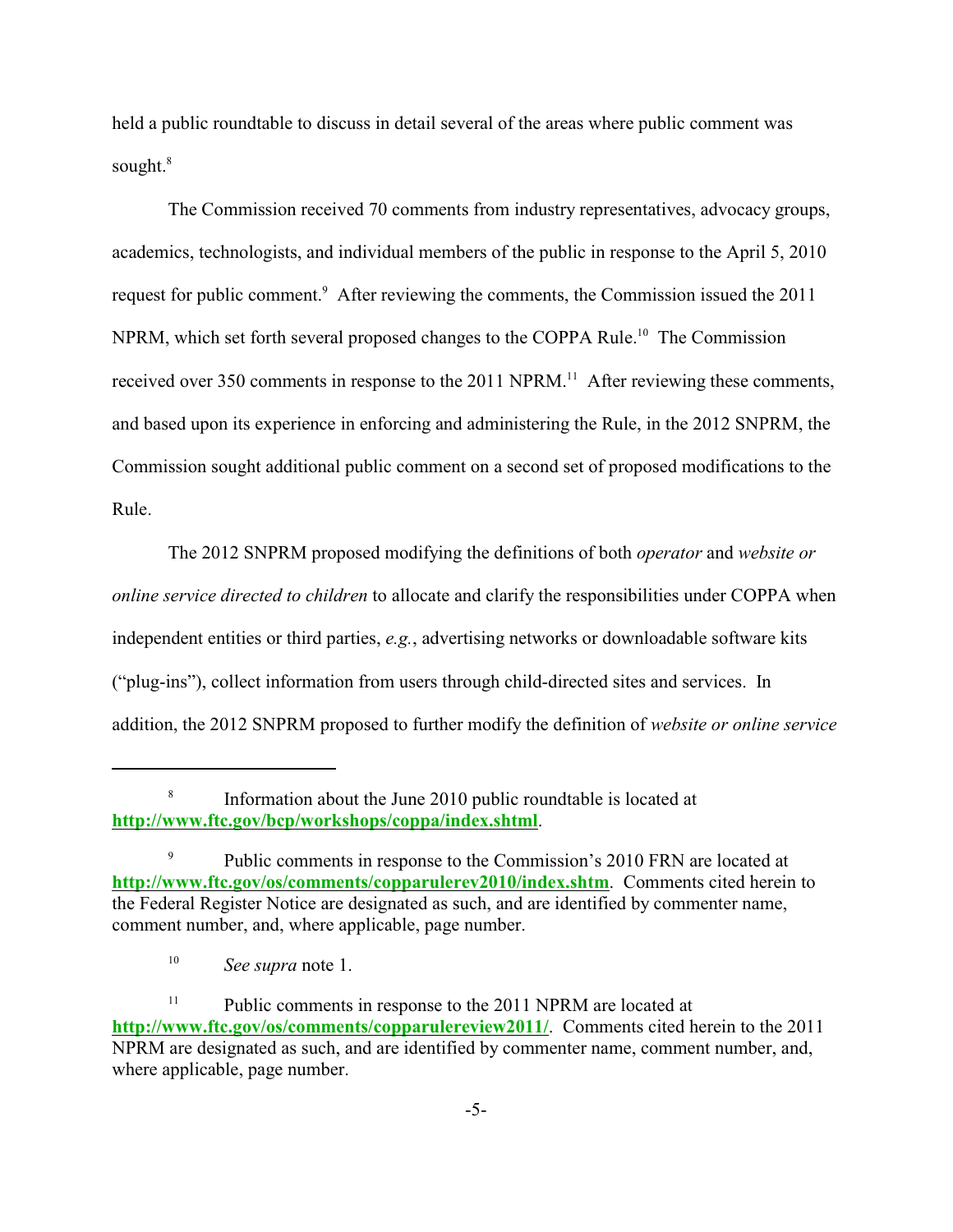*directed to children* to permit websites or online services that are directed both to children and to a broader audience to comply with COPPA without treating all users as children. The Commission also proposed modifying the definition of *screen or user name* to cover only those situations where a screen or user name functions in the same manner as *online contact information*. Finally, the Commission proposed to further modify the revised definitions of *support for internal operations* and *persistent identifiers*. The Commission received 99 comments in response to the 2012 SNPRM.<sup>12</sup> After reviewing these additional comments, the Commission now announces this final amended COPPA Rule.

### **II. Modifications to the Rule**

- *A. Section 312.2: Definitions*
	- 1. Definition of *Collects or Collection*
		- a. Collects or collection, paragraph (a)

In the 2011 NPRM, the Commission proposed amending paragraph (a) to change the phrase "requesting that children submit personal information online" to "requesting, prompting, or encouraging a child to submit personal information online." The proposal was to clarify that the Rule covers the online collection of personal information both when an operator requires it to participate in an online activity, and when an operator merely prompts or encourages a child to provide such information.<sup>13</sup> The comments received divided roughly equally between support of

Public comments in response to the 2012 SNPRM are available online at 12 **<http://ftc.gov/os/comments/copparulereview2012/index.shtm>**. Comments cited herein to the SNPRM are designated as such, and are identified by commenter name, comment number, and, where applicable, page number.

<sup>&</sup>lt;sup>13</sup> One commenter, Go Daddy, expressed concern that the definition of *collects or collection* is silent as to personal information acquired from children offline that is uploaded, stored, or distributed to third parties by operators. Go Daddy (comment 59, 2011 NPRM), at 2.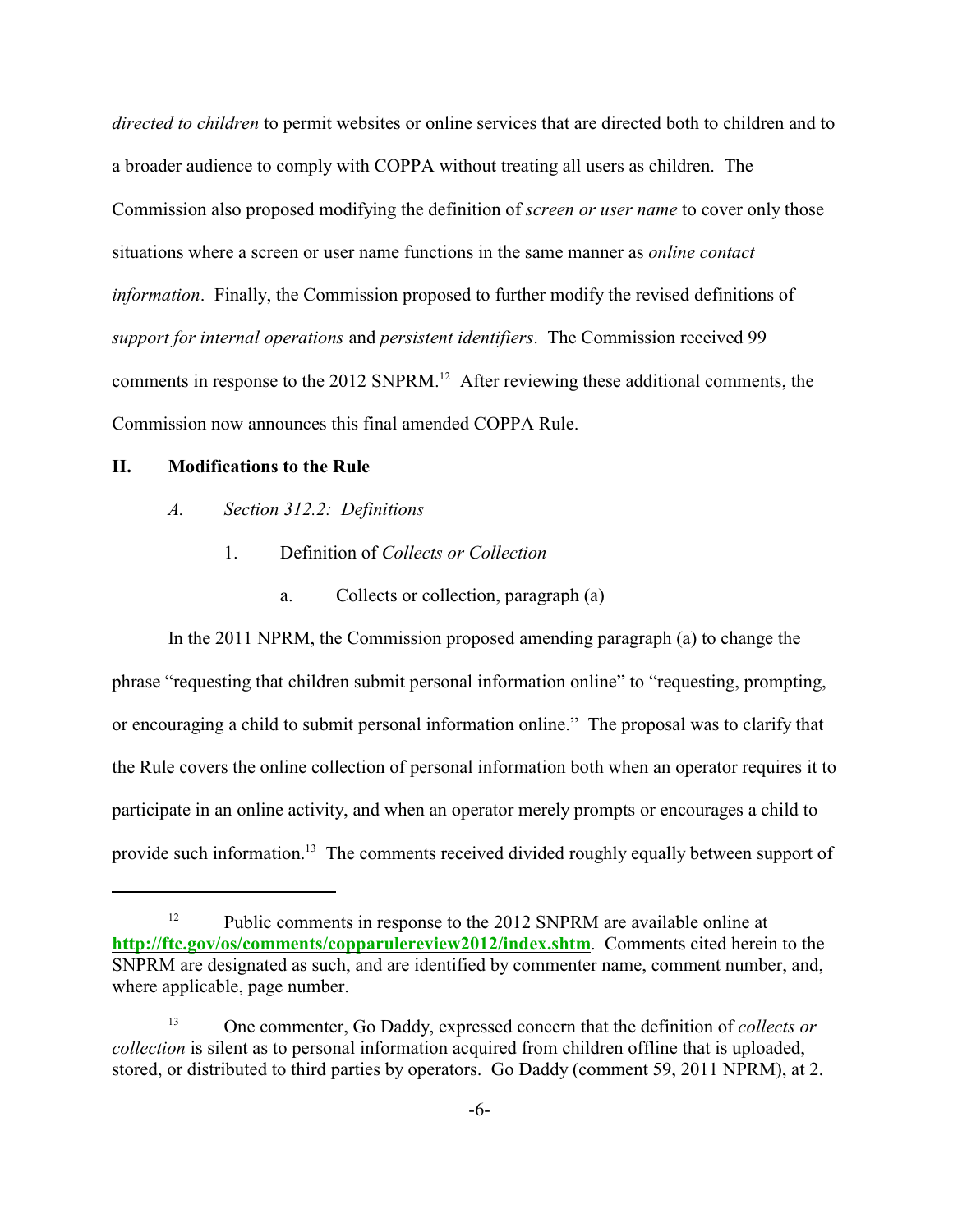and opposition to the proposed change to paragraph (a). Those in favor cited the increased clarity of the revised language as compared to the existing language.<sup>14</sup>

Several commenters opposed the revised language of paragraph (a). For example, the National Cable and Telecommunications Association ("NCTA") expressed concern that the revised language suggests that "COPPA obligations are triggered even without the actual or intended collection of personal information."<sup>15</sup> NCTA asked the Commission to clarify that "prompting" or "encouraging" does not trigger COPPA unless an operator *actually* collects personal information from a child. 16

The Rule defines *collection* as "the gathering of any personal information from a child by any means," and the terms "prompting" and "encouraging" are merely exemplars of the means by which an operator gathers personal information from a child.<sup>17</sup> This change to the definition of *collects or collection* is intended to clarify the longstanding Commission position that an operator that provides a field or open forum for a child to enter personal information will not be shielded

However, Congress limited the scope of COPPA to information that an operator collects *online* from a child; COPPA does not govern information collected by an operator offline. *See* 15 U.S.C. 6501(8) (defining the personal information as "individually identifiable information about an individual collected online. . . ."); 144 Cong. Rec. S11657 (Oct. 7, 1998) (Statement of Sen. Bryan) ("This is an online children's privacy bill, and its reach is limited to information collected online from a child.").

<sup>&</sup>lt;sup>14</sup> See Institute for Public Representation (comment 71, 2011 NPRM), at 19; kidSAFE Seal Program (comment 81, 2011 NPRM), at 5; Alexandra Lang (comment 87, 2011 NPRM), at 1.

<sup>&</sup>lt;sup>15</sup> NCTA (comment 113, 2011 NPRM), at 17-18.

 $^{16}$  *Id.* 

*See* 16 CFR 312.2: "*Collects* or *collection* means the gathering of any personal 17 information from a child by any means, including but not limited to . . ."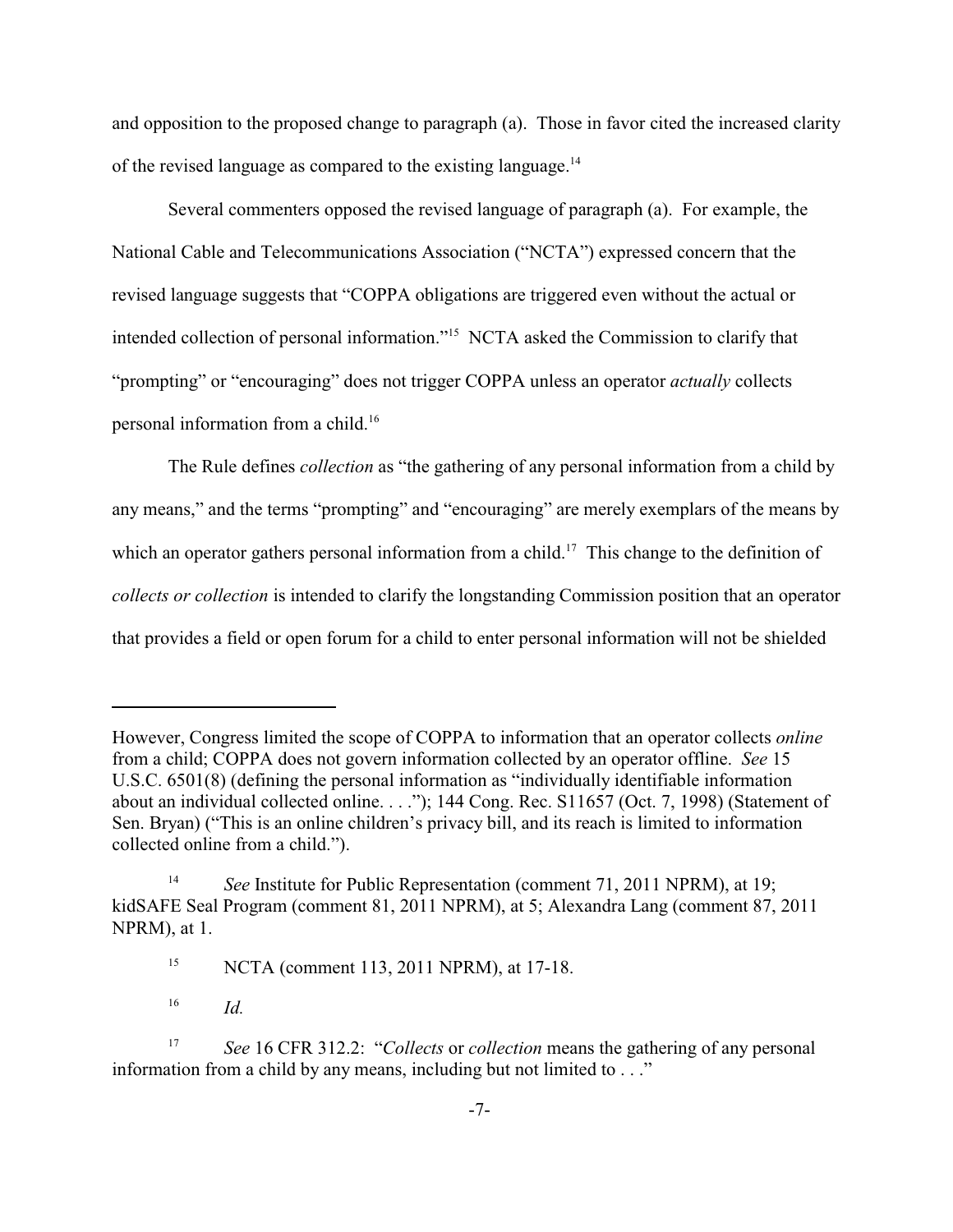from liability merely because entry of personal information is not mandatory to participate in the activity. It recognizes the reality that such an operator must have in place a system to provide notice to and obtain consent from parents to deal with the moment when the information is "gathered."<sup>18</sup> Otherwise, once the child posts the personal information, it will be too late to obtain parental consent.

After reviewing the comments, the Commission has decided to modify paragraph (a) of the definition of *collects or collection* as proposed in the 2011 NPRM.

### b. Collects or Collection, paragraph (b)

Section 312.2(b) of the Rule defines "collects or collection" to cover enabling children to publicly post personal information (*e.g.*, on social networking sites or on blogs), "except where the operator deletes *all* individually identifiable information from postings by children before they are made public, and also deletes such information from the operator's records."<sup>19</sup> This exception, often referred to as the "100% deletion standard," was designed to enable sites and

<sup>&</sup>lt;sup>18</sup> Several other commenters raised concern that the language "prompting, or encouraging" could make sites or services that post third-party "Like" or "Tweet This" buttons subject to COPPA. *See* Association for Competitive Technology (comment 5, 2011 NPRM), at 6; Direct Marketing Association ("DMA") (comment 37, 2011 NPRM), at 6; *see also* American Association of Advertising Agencies (comment 2, 2011 NPRM), at 2-3; Interactive Advertising Bureau ("IAB") (comment 73, 2011 NPRM), at 12. The collection of personal information by plug-ins on child-directed sites is addressed fully in the discussion regarding changes to the definition of *operator. See* Part II.A.4.a., *infra.*

<sup>&</sup>lt;sup>19</sup> Under the Rule, operators who offered services such as social networking, chat, and bulletin boards and who did not pre-strip (*i.e.*, completely delete) such information were deemed to have "disclosed" personal information under COPPA's definition of *disclosure*. *See* 16 CFR 312.2.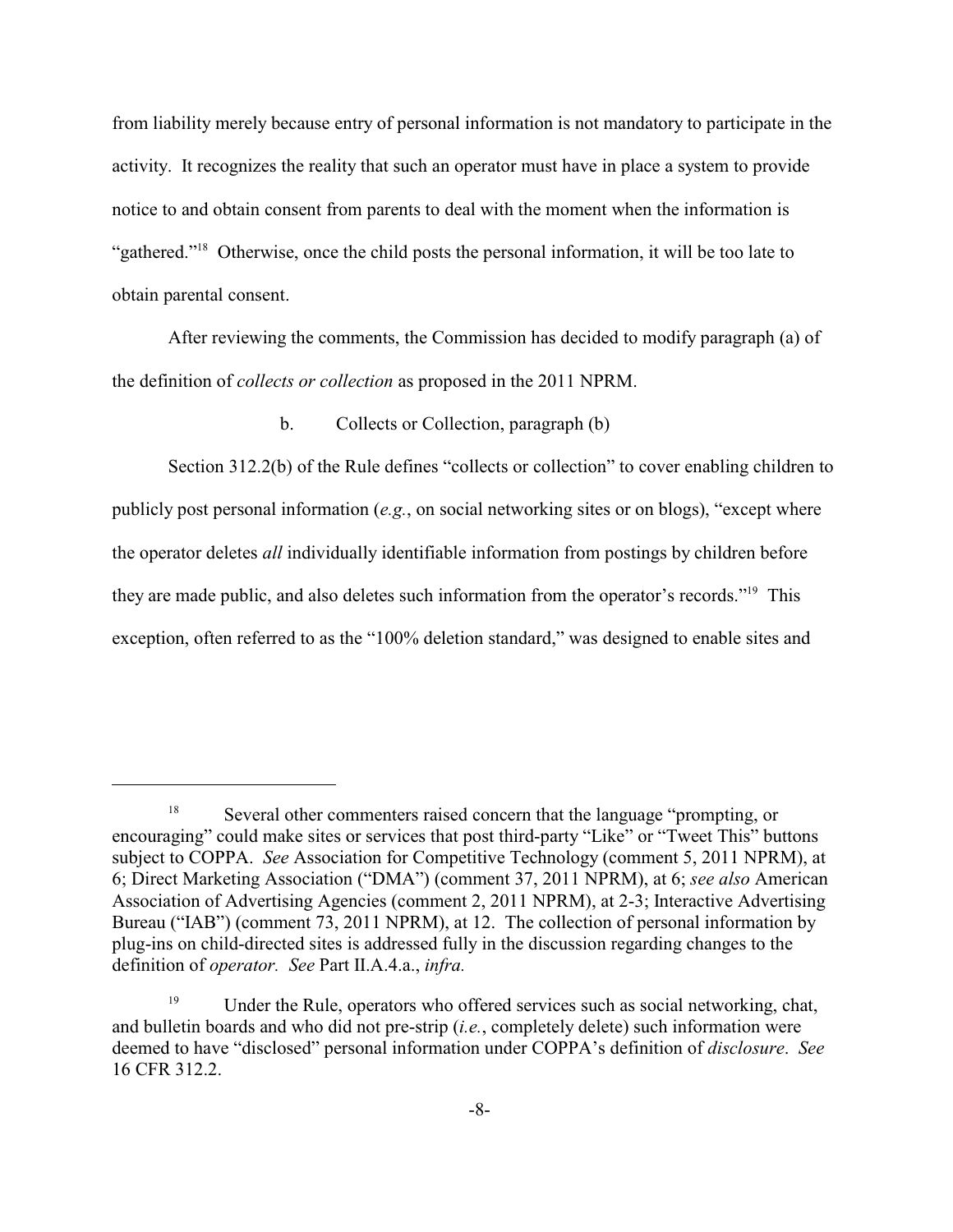services to make interactive content available to children, without providing parental notice and obtaining consent, provided that all personal information was deleted prior to posting.<sup>20</sup>

The 2010 FRN sought comment on whether to change the 100% deletion standard, whether automated systems used to review and post child content could meet this standard, and whether the Commission had provided sufficient guidance on the deletion of personal information.<sup>21</sup> In response, several commenters urged a new standard, arguing that the  $100\%$ deletion standard, while well-intentioned, was an impediment to operators' implementation of sophisticated automated filtering technologies that may actually aid in the detection and removal of personal information.<sup>22</sup>

In the 2011 NPRM, the Commission stated that the 100% deletion standard set an unrealistic hurdle to operators' implementation of automated filtering systems that could promote engaging and appropriate online content for children, while ensuring strong privacy protections by design. To address this, the Commission proposed replacing the 100% deletion standard with a "reasonable measures" standard. Under this approach, an operator would not be deemed to have collected personal information if it takes reasonable measures to delete all or virtually all

<sup>&</sup>lt;sup>20</sup> See P. Marcus, Remarks from *COPPA's Exceptions to Parental Consent* Panel at the Federal Trade Commission's Roundtable: Protecting Kids' Privacy Online 310 (June 2, 2010), *available at* **[http://www.ftc.gov/bcp/workshops/coppa/COPPARuleReview\\_Transcript.pdf](#page-81-0)**.

<sup>&</sup>lt;sup>21</sup> *See* 75 FR at 17090, Question 9.

*See* Entertainment Software Association ("ESA") (comment 20, 2010 FRN), at 22 13-14; R. Newton (comment 46, 2010 FRN), at 4; Privo, Inc. (comment 50, 2010 FRN), at 5; B. Szoka (comment 59, 2010 FRN), at 19; *see also* Wired Safety (comment 68, 2010 FRN), at 15.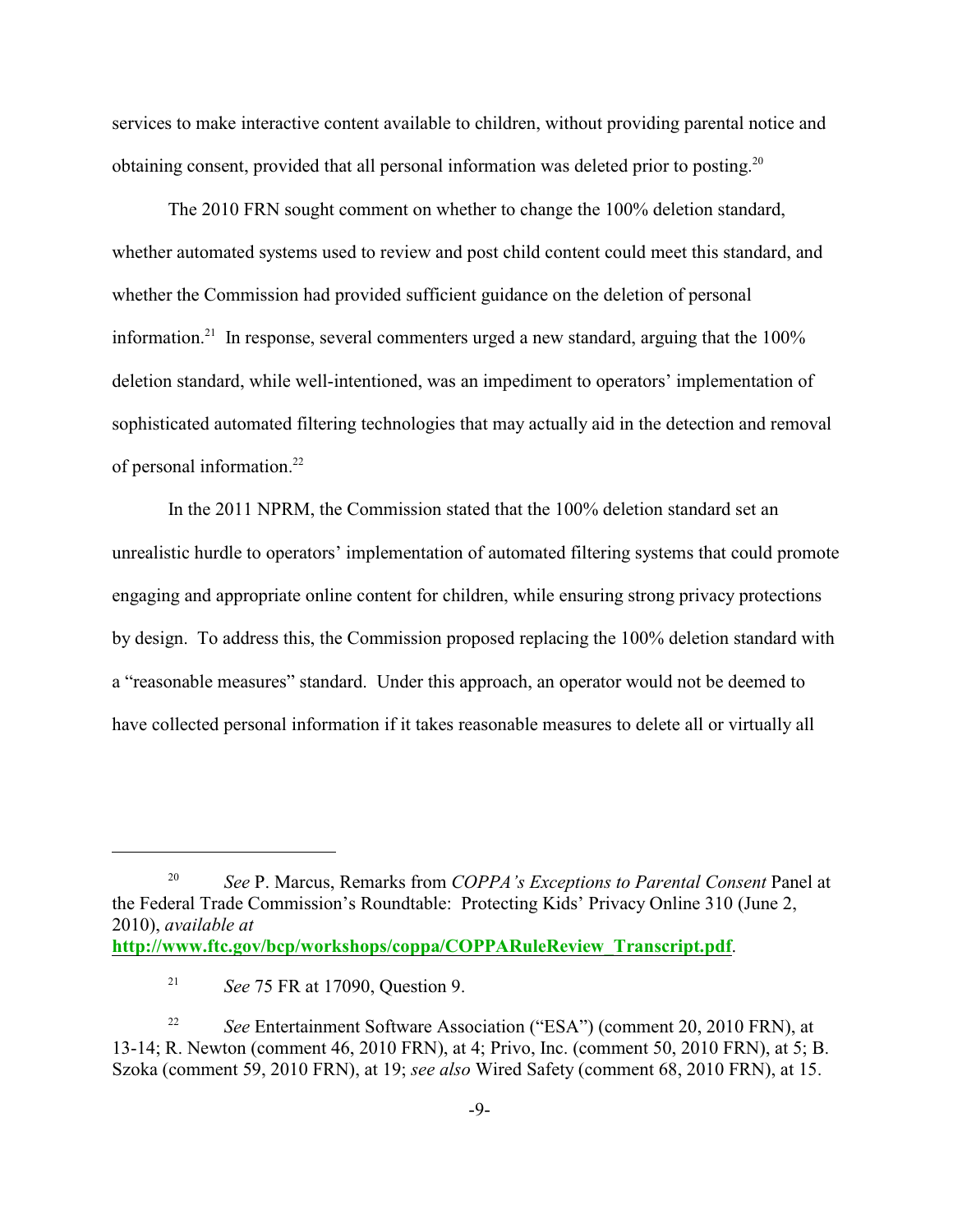personal information from a child's postings before they are made public, and also to delete such information from its records."<sup>23</sup>

Although the Institute for Public Representation raised concerns about the effectiveness of automated filtering techniques,  $24$  most comments were resoundingly in favor of the "reasonable" measures" standard. For example, one commenter stated that the revised language would enable the use of automated procedures that could provide "increased consistency and more effective monitoring than human monitors,"<sup>25</sup> while another noted that it would open the door to "costefficient and reliable means of monitoring children's communications." Several commenters noted that the proposed reasonable measures standard would likely encourage the creation of more rich, interactive online content for children.<sup>27</sup> Another commenter noted that the revised provision, by offering greater flexibility for technological solutions, should help minimize the burden of COPPA on children's free expression.<sup>28</sup>

The Commission is persuaded that the 100% deletion standard should be replaced with a reasonable measures standard. The reasonable measures standard strikes the right balance in ensuring that operators have effective, comprehensive measures in place to prevent public online disclosure of children's personal information and ensure its deletion from their records, while also

<sup>26</sup> DMA (comment 37, 2011 NPRM), at 7.

<sup>27</sup> See DMA *id.*; Institute for Public Representation (comment 71, 2011 NPRM), at 3; kidSAFE Seal Program (comment 81, 2011 NPRM), at 5; NCTA (comment 113, 2011 NPRM), at 8; Toy Industry Association (comment 163, 2011 NPRM), at 8.

<sup>28</sup> See TechFreedom (comment 159, 2011 NPRM), at 6.

*See* 76 FR at 59808. <sup>23</sup>

<sup>&</sup>lt;sup>24</sup> See Institute for Public Representation (comment 71, 2011 NPRM), at 19.

<sup>&</sup>lt;sup>25</sup> *See* NCTA (comment 113, 2011 NPRM), at 8.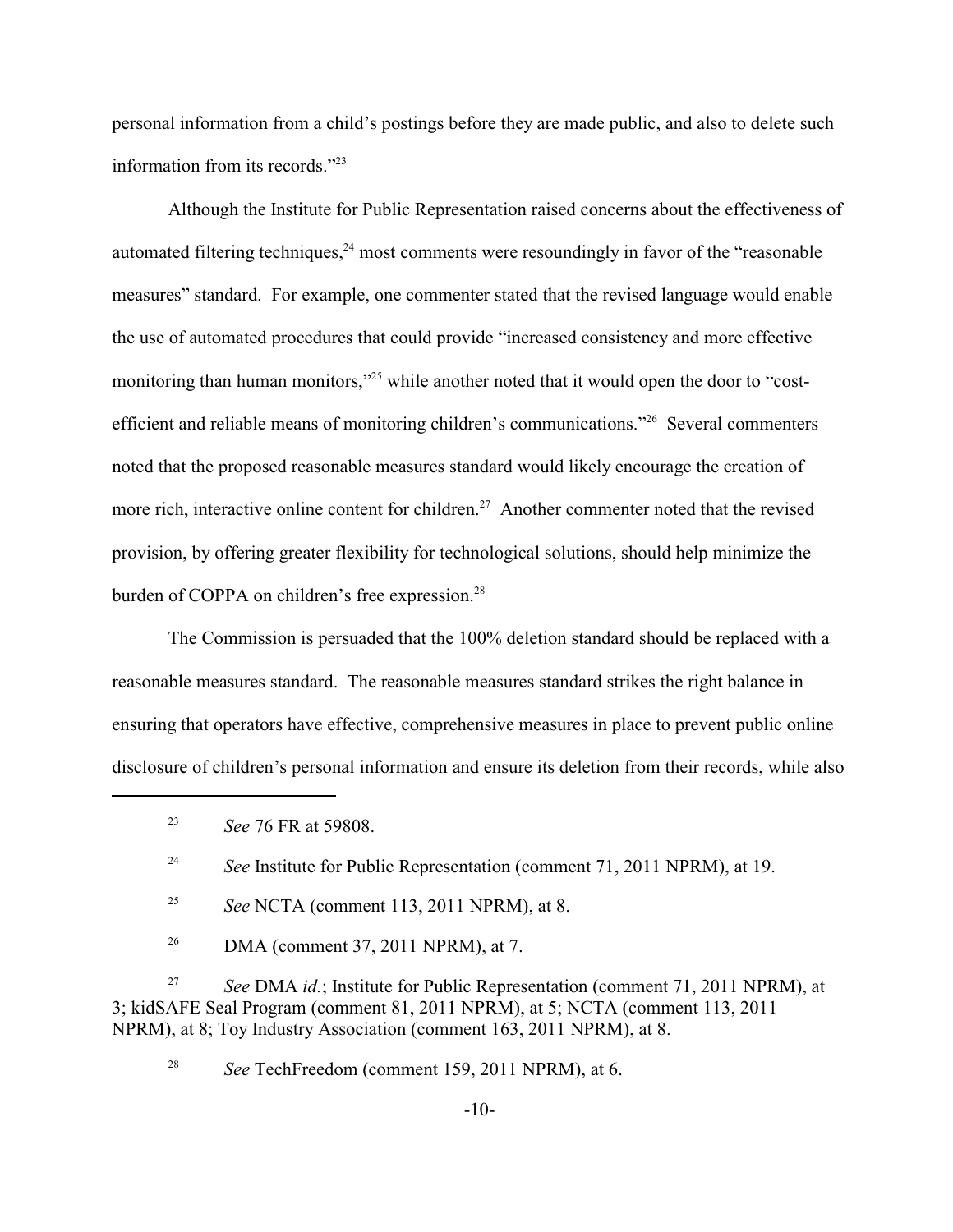retaining the flexibility operators need to innovate and improve their mechanisms for detecting and deleting such information. Therefore, the final Rule amends paragraph (b) of the definition of *collects or collection* to adopt the reasonable measures standard proposed in the 2011 NPRM.

c. Collects or Collection, paragraph (c)

In the 2011 NPRM, the Commission proposed to modify paragraph (c) of the Rule's definition of *collects or collection* to clarify that it includes all means of passively collecting personal information from children online, irrespective of the technology used. The Commission sought to accomplish this by removing from the original definition the language "or use of any identifying code linked to an individual, such as a cookie."<sup>29</sup>

The Commission received several comments supporting,  $30$  and several comments opposing, $31$  this proposed change. Those opposing the change generally believed that this change somehow expanded the definition of *personal information*. As support for their argument, these commenters also referenced the Commission's proposal to include persistent identifiers within the definition of *personal information*.

The Commission believes that paragraph (c), as proposed in the 2011 NPRM, is sufficiently understandable. The paragraph does nothing to alter the fact that the Rule covers

<sup>&</sup>lt;sup>29</sup>  $76$  FR at 59808.

<sup>&</sup>lt;sup>30</sup> Privacy Rights Clearinghouse indicated its belief that this change would give operators added incentive to notify parents of their information collection practices, particularly with regard to online tracking and behavioral advertising. *See* Privacy Rights Clearinghouse (comment 131, 2011 NPRM), at 2; *see also* Consumers Union (comment 29, 2011 NPRM), at 2; kidSAFE Seal Program (comment 81, 2011 NPRM), at 6.

<sup>&</sup>lt;sup>31</sup> *See* DMA (comment 37, 2011 NPRM), at 9-10; IAB (comment 73, 2011 NPRM), at 12; NCTA (comment 113, 2011 NPRM), at 17-18; National Retail Federation (comment 114, 2011 NPRM), at 2-3; TechAmerica (comment 157, 2011 NPRM), at 5-6.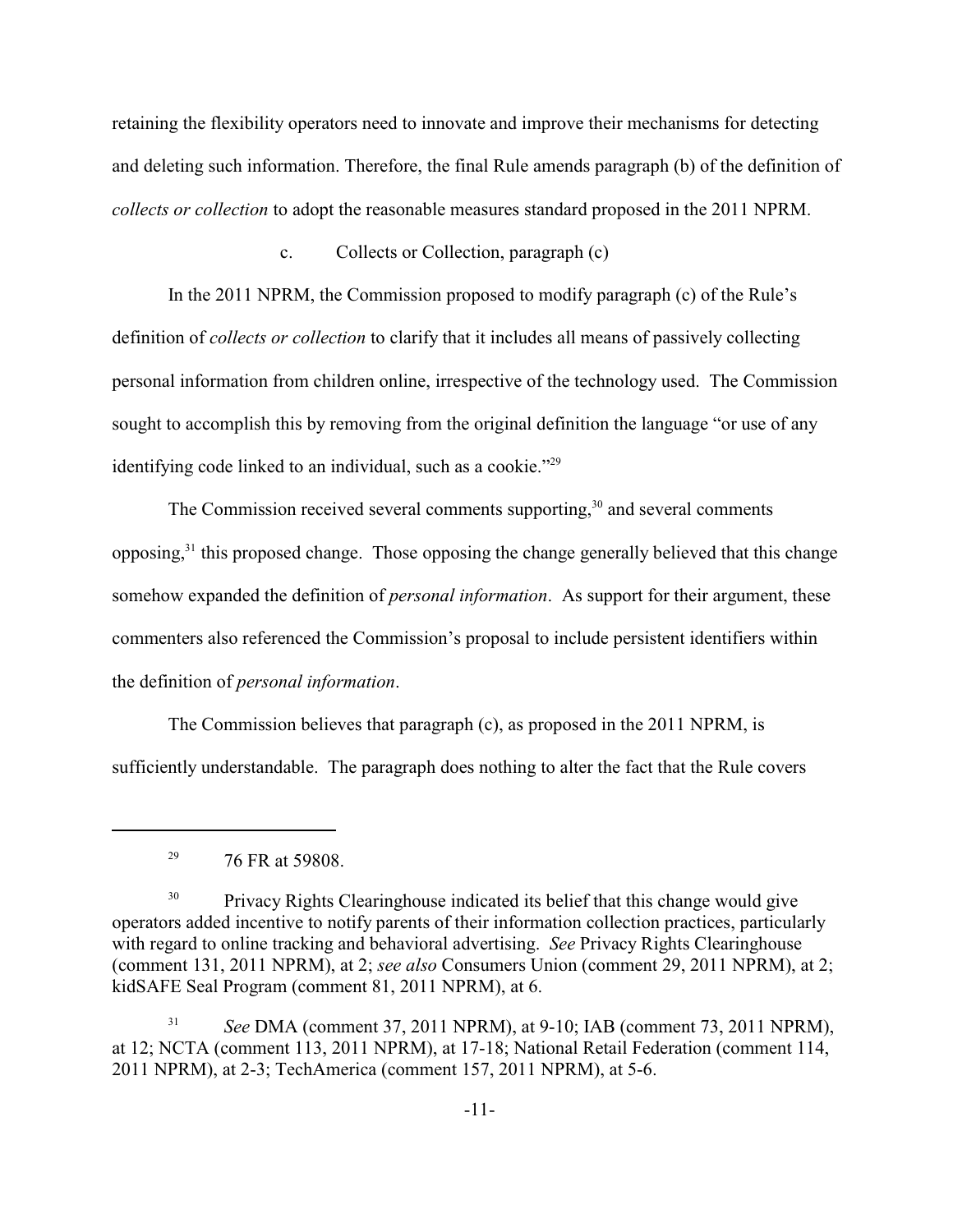only the collection of *personal information.* Moreover, the final Rule's exception for the limited use of persistent identifiers to support internal operations  $-312.5(c)(7)$  – clearly articulates the specific criteria under which an operator will be exempt from the Rule's notice and consent requirements in connection with the passive collection of a persistent identifier.<sup>32</sup> Accordingly, the Commission adopts the definition of *collects or collection* as proposed in the 2011 NPRM.

### 2. Definition of *Disclose or Disclosure*

In the 2011 NPRM, the Commission proposed making several minor modifications to Section 312.2 of the Rule's definition of *disclosure*, including broadening the title of the definition to *disclose or disclosure* to clarify that in every instance in which the Rule refers to instances where an operator "disclose<sup>[s]"</sup> information, the definition of *disclosure* shall apply.<sup>33</sup> In addition, the Commission proposed moving the definitions of *release of personal information* and *support for the internal operations of the website or online service* contained within the definition of *disclosure* to make them stand-alone definitions within Section 312.2 of the Rule.<sup>34</sup>

One commenter asked the Commission to modify paragraph (b) of the proposed definition by adding an opening clause linking it to the definition of *collects or collection*. 35

The Commission intended this change to clarify what was meant by the terms 34 *release of personal information* and *support for the internal operations of the website or online service*, where those terms are referenced elsewhere in the Rule and are not directly connected with the terms *disclose or disclosure*.

<sup>35</sup> See kidSAFE Seal Program (comment 81, 2011 NPRM), at 8 ("[P]aragraph (b) under the definition of "disclose or disclosure" should have the following opening clause: *Subject to paragraph (b) under the definition of "collects or collection," making personal information collected by an operator from a child publicly available . . . ."*).

*See* Part II.C.10.g., *infra*. 32

*See* 2011 NPRM, 76 FR at 59809. <sup>33</sup>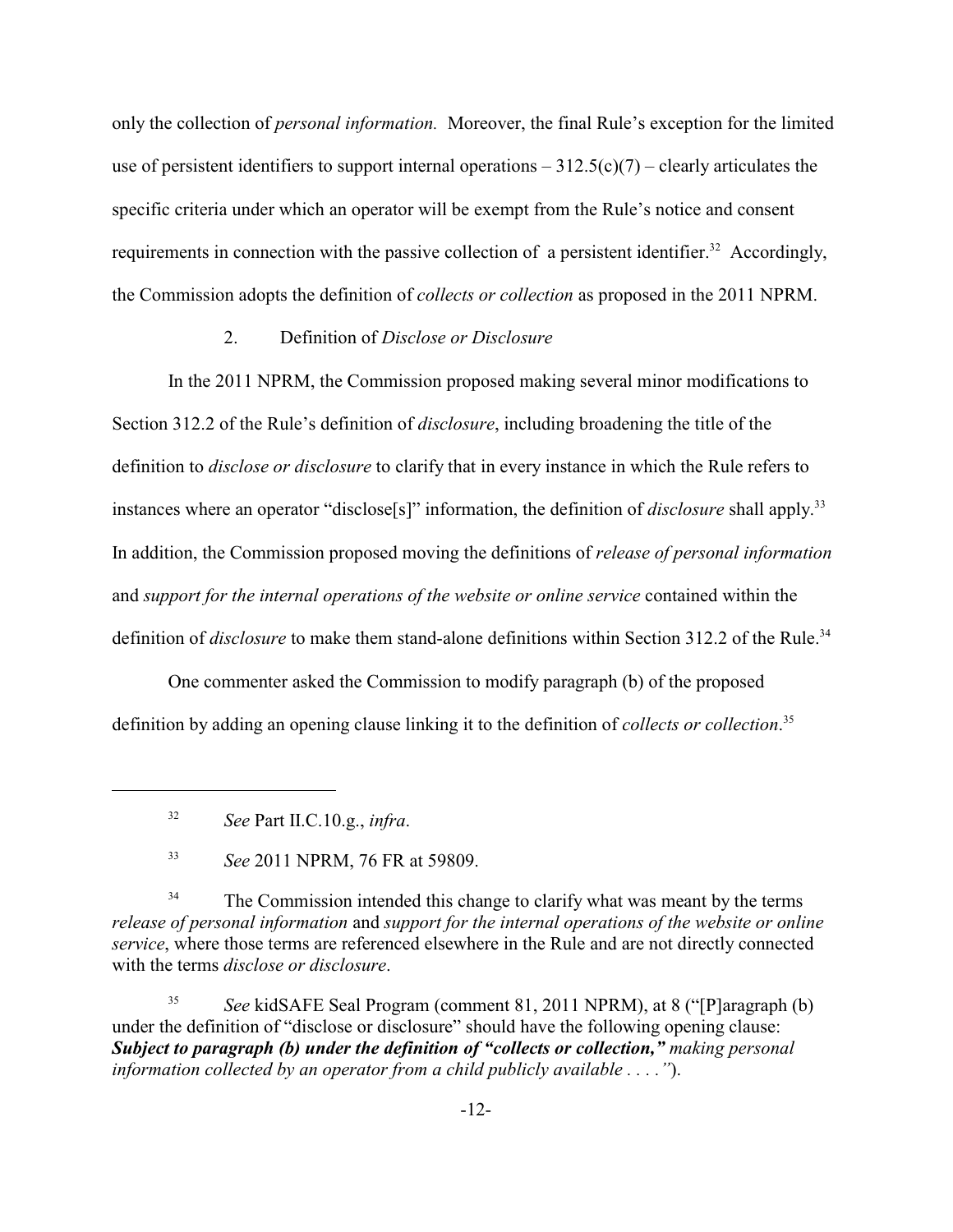While this commenter did not state its reasons for the proposed change, the Commission believes that the language of paragraph (b) is sufficiently clear so as not to warrant making the change suggested. Therefore, the Commission modifies the definition of *disclosure or disclosure* as proposed in the 2011 NPRM.

### 3. Definition of *Online Contact Information*

Section 312.2 of the Rule defines *online contact information* as "an e-mail address or any other substantially similar identifier that permits direct contact with a person online." The 2011 NPRM proposed clarifications to the definition to flag that the term broadly covers all identifiers that permit direct contact with a person online and to ensure consistency between the definition of *online contact information* and the use of that term within the definition of *personal* information.<sup>36</sup> The proposed revised definition identified commonly used online identifiers, including email addresses, instant messaging ("IM") user identifiers, voice over Internet protocol ("VOIP") identifiers, and video chat user identifiers, while also clarifying that the list of identifiers was non-exhaustive and would encompass other substantially similar identifiers that permit direct contact with a person online.<sup>37</sup> The Commission received few comments addressing this proposed change.

One commenter opposed the modification, asserting that IM, VOIP, and video chat user identifiers do not function in the same way as email addresses. The commenter's rationale for

<sup>36</sup> The Rule's definition of *personal information* included the sub-category "an email address or other online contact information, including but not limited to an instant messaging user identifier, or a screen name that reveals an individual's e-mail address." The 2011 NPRM proposed replacing that sub-category of personal information with *online contact information*.

<sup>37</sup> 76 FR at 59810.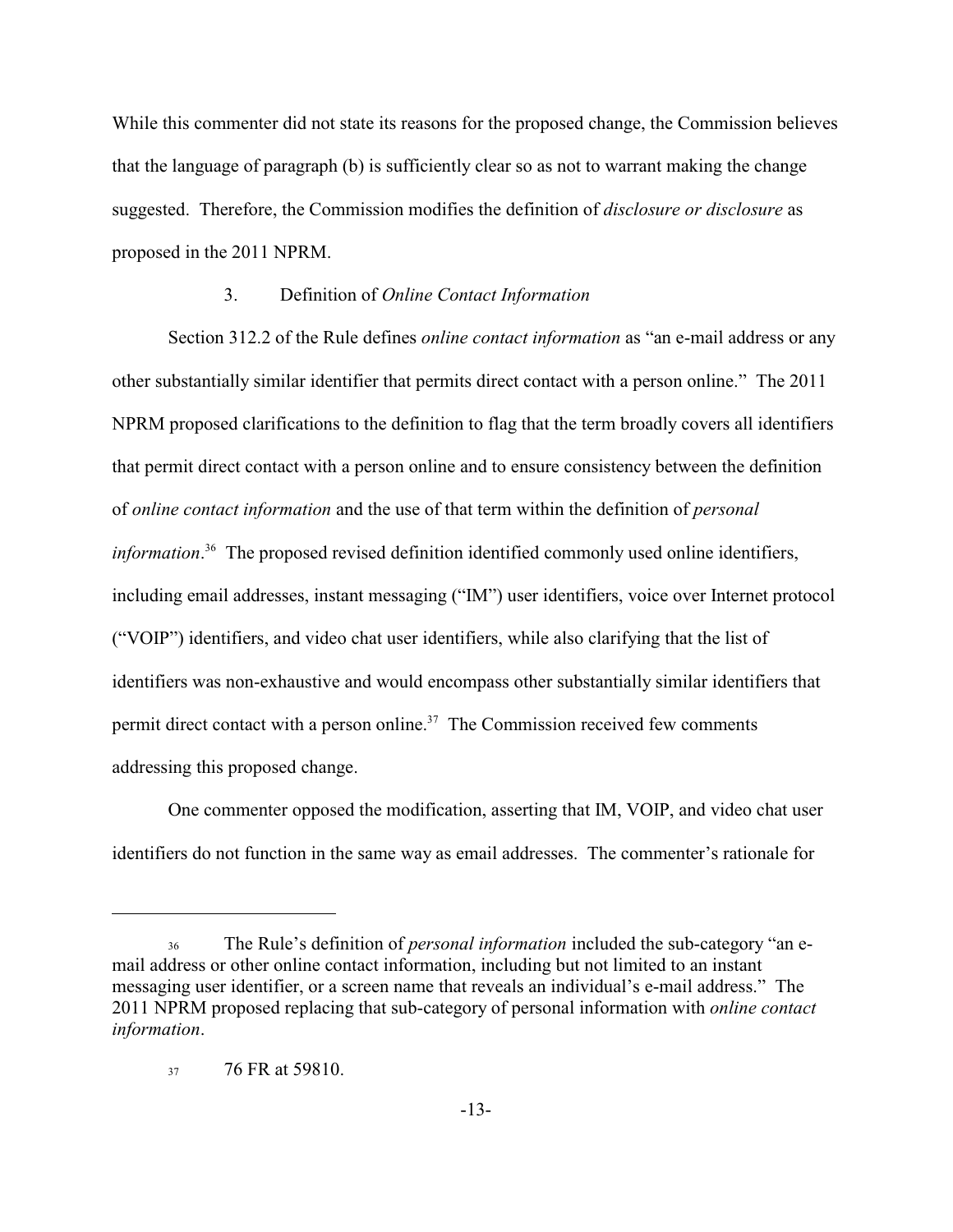this argument was that not all IM identifiers reveal the IM system in use, which information is needed to directly contact a user.<sup>38</sup> The Commission does not find this argument persuasive. While an IM address may not reveal the IM program provider in every instance, it very often does. Moreover, several IM programs allow users of different messenger programs to communicate across different messaging platforms. Like email, instant messaging is a communications tool that allows people to communicate one-to-one or in groups – sometimes in a faster, more real-time fashion than through email. The Commission finds, therefore, that IM identifiers provide a potent means to contact a child directly.

Another commenter asked the Commission to expand the definition of *online contact information* to include mobile phone numbers. The commenter noted that, given the Rule's coverage of mobile apps and web-based text messaging programs, operators would benefit greatly from collecting a parent's mobile phone number (instead of an email address) in order to initiate contact for notice and consent.<sup> $39$ </sup> The Commission recognizes that including mobile phone numbers within the definition of *online contact information* could provide operators with a useful tool for initiating the parental notice process through either SMS text or a phone call. It also recognizes that there may be advantages to parents for an operator to initiate contact via SMS text – among them, that parents generally have their mobile phones with them and that SMS text is simple and convenient.<sup>40</sup> However, the statute did not contemplate mobile phone

kidSAFE Seal Program (comment 81, 2011 NPRM), at 7. Acknowledging the Commission's position that cell phone numbers are outside of the statutory definition of *online contact information*, kidSAFE advocates for a statutory change, if needed, to enable mobile app operators, in particular, to reach parents using contact information "relevant to their ecosystem."

<sup>&</sup>lt;sup>38</sup> See DMA (comment 37, 2011 NPRM), at 11.

At the same time, the Commission believes it may be impractical to expect children to correctly distinguish between mobile and land-line phones when asked for their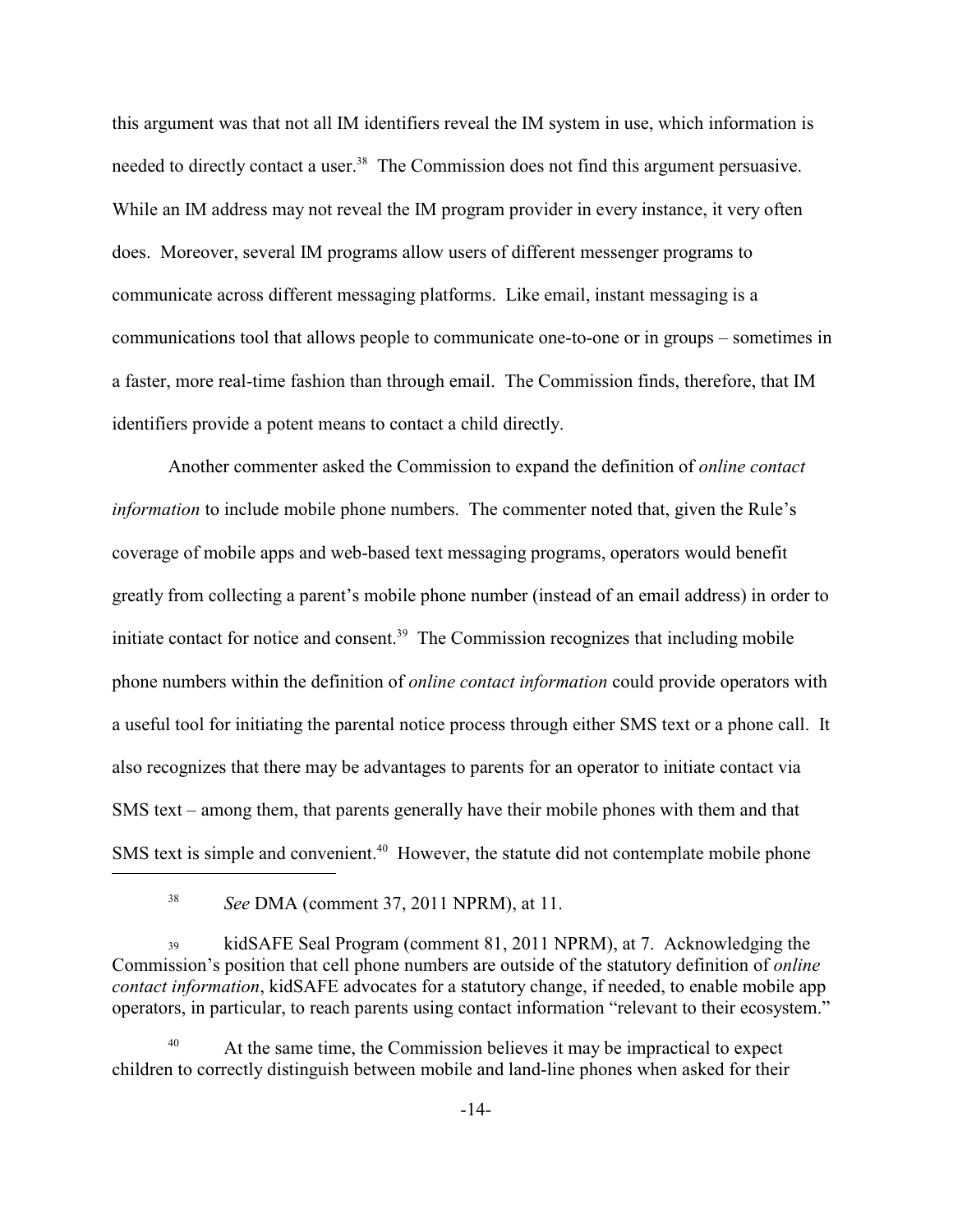numbers as a form of online contact information, and the Commission therefore has determined not to include mobile phone numbers within the definition.<sup> $41$ </sup> Thus, the final Rule adopts the definition of *online contact information* as proposed in the 2012 SNPRM.

## 4. Definitions of *Operator* and *Website or Online Service Directed to Children*

In the 2012 SNPRM, the Commission proposed modifying the definitions of both *operator* and *website or online service directed to children* to allocate and clarify the responsibilities under COPPA when independent entities or third parties, *e.g.*, advertising networks or downloadable plug-ins, collect information from users through child-directed sites and services. Under the proposed revisions, the child-directed content provider would be strictly liable for personal information collected by third parties through its site. The Commission reasoned that, although the child-directed site or service may not own, control, or have access to the personal information collected, such information is collected on its behalf due to the benefits it receives by adding more attractive content, functionality, or advertising revenue. The Commission also noted that the primary-content provider is in the best position to know that its site or service is directed to children, and is appropriately positioned to give notice and obtain consent.<sup>42</sup> By contrast, if the Commission failed to impose obligations on the content providers,

parents' mobile numbers.

<sup>41</sup> Moreover, given that the final Rule's definition of *online contact information* encompasses a broad, non-exhaustive list of online identifiers, operators will not be unduly burdened by the Commission's determination that cell phone numbers are not online contact information.

<sup>&</sup>lt;sup>42</sup> 2012 SNPRM, 77 FR at 46644. The Commission acknowledged that this decision reversed a previous policy choice to place the burden of notice and consent entirely upon the information collection entity.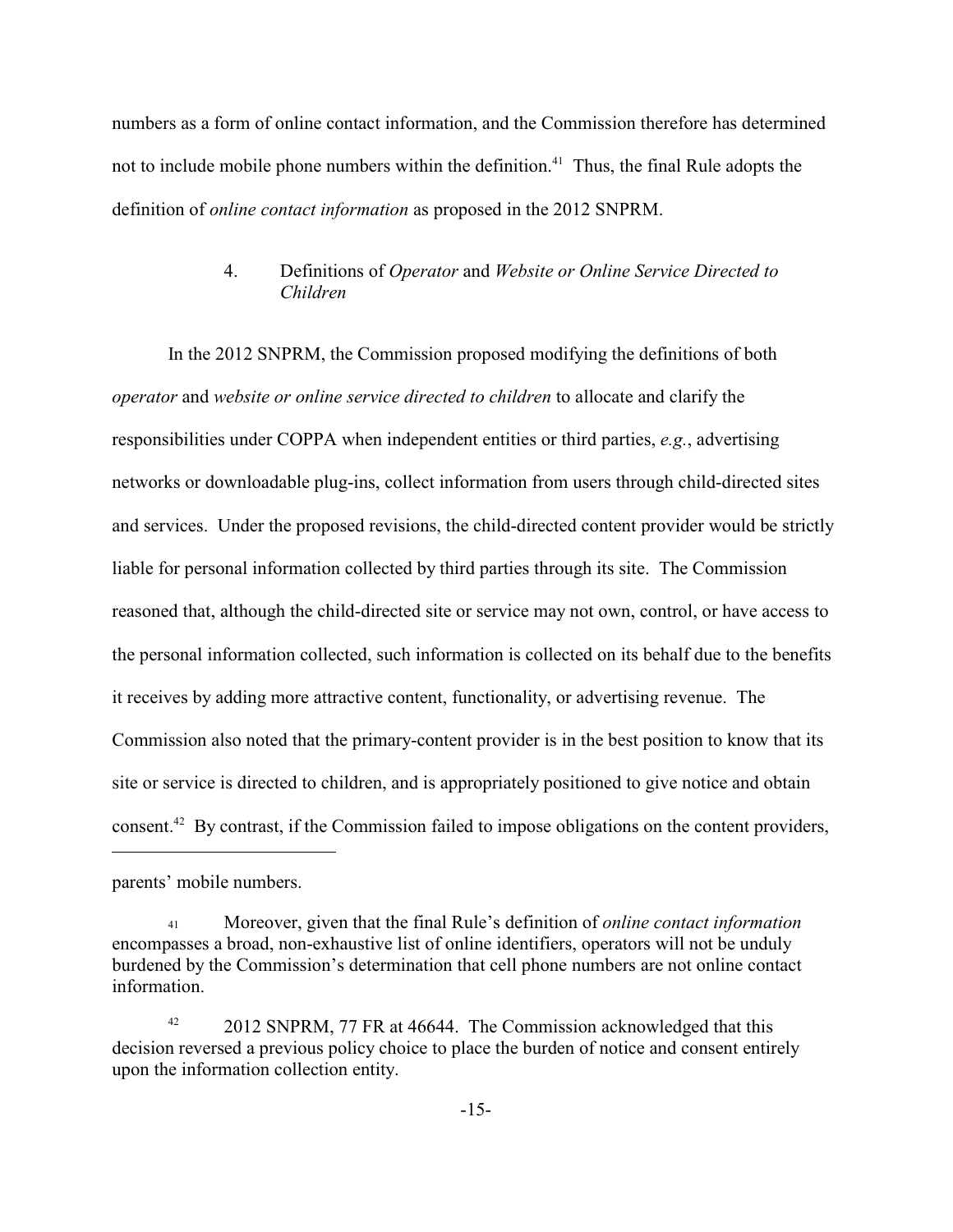there would be no incentive for child-directed content providers to police their sites or services, and personal information would be collected from young children, thereby undermining congressional intent. The Commission also proposed imputing the child-directed nature of the content site to the entity collecting the personal information only if that entity knew or had reason to know that it was collecting personal information through a child-directed site.<sup>43</sup>

Most of the comments opposed the Commission's proposed modifications. Industry comments challenged the Commission's statutory authority for both changes and the breadth of the language, and warned of the potential for adverse consequences. In essence, many industry comments argued that the Commission may not apply COPPA where independent third parties collect personal information through child-directed sites,<sup>44</sup> and that even if the Commission had some authority, exercising it would be impractical because of the structure of the "online" ecosystem."<sup>45</sup> Many privacy and children's advocates agreed with the 2012 SNPRM proposal to hold child-directed content providers strictly liable, but some expressed concern about holding plug-ins and advertising networks to a lesser standard.<sup>46</sup>

 $\frac{43}{10}$  In so doing, the Commission noted that it believed it could hold the information collection entity strictly liable for such collection because, when operating on child-directed properties, that portion of an otherwise general audience service could be deemed *directed to children*. 2012 SNPRM, 77 FR at 46644-46645.

<sup>&</sup>lt;sup>44</sup> See, e.g., Facebook (comment 33, 2012 SNPRM), at 3-4.

<sup>&</sup>lt;sup>45</sup> See Microsoft (comment 66, 2012 SNPRM), at 6; IAB (comment 49, 2012) SNPRM), at 5; DMA (comment 28, 2012 SNPRM), at 5.

*See, e.g.*, Institute for Public Representation (comment 52, 2012 SNPRM), at 20; Common Sense Media (comment 20, 2012 SNPRM), at 6.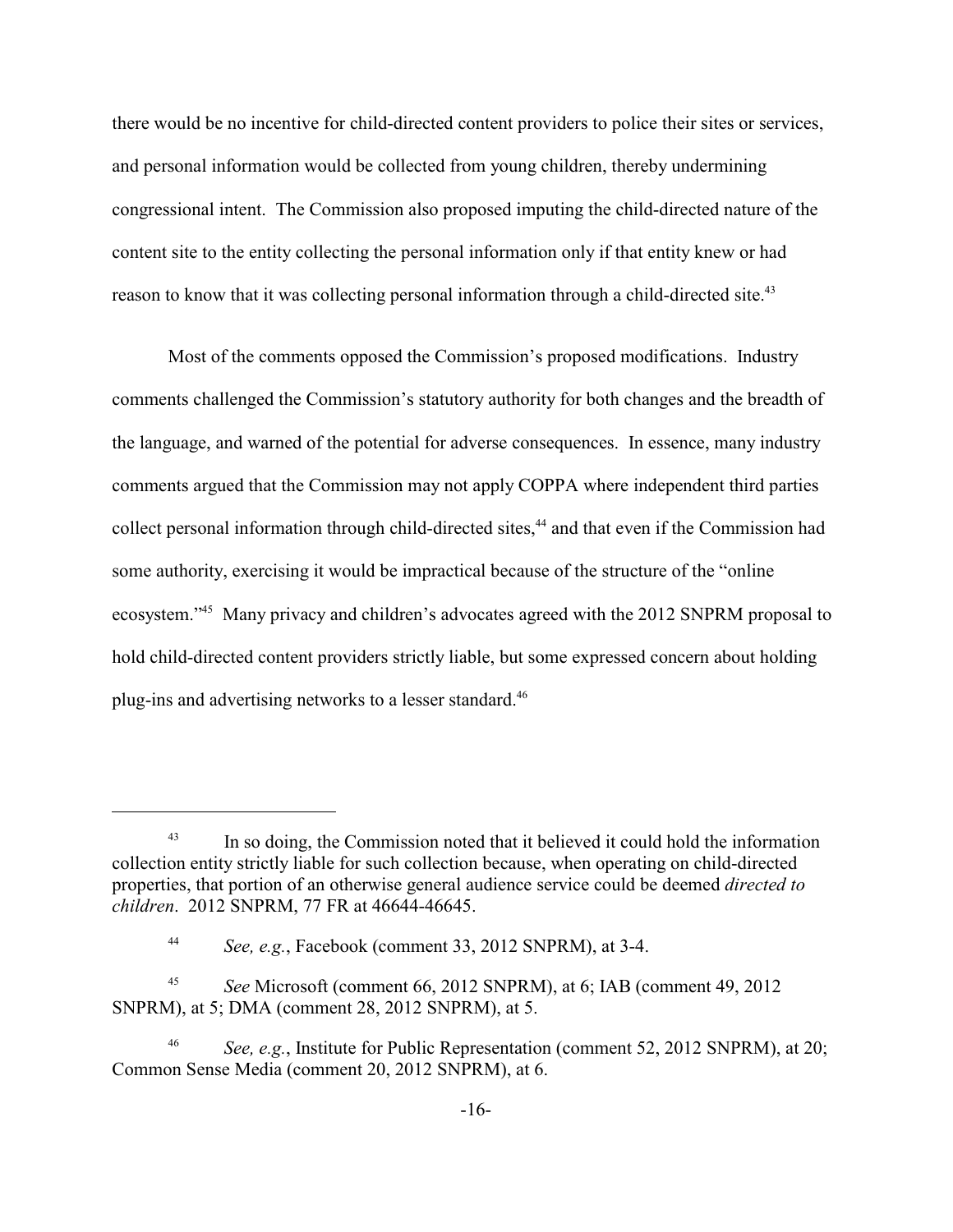For the reasons discussed below, the Commission, with some modifications to the proposed Rule language, will retain the strict liability standard for child-directed content providers that allow other online services to collect personal information through their sites. The Commission will deem a plug-in or other service to be a covered co-operator only where it has actual knowledge that it is collecting information through a child-directed site.

> a. Strict Liability for Child-Directed Content Sites: Definition of *Operator*

Implementing strict liability as described above requires modifying the current definition of *operator*. The Rule, which mirrors the statutory language, defines *operator* in pertinent part, as:

> (A) any person who operates a website located on the Internet or an online service and who collects or maintains personal information from or about the users of or visitors to such website or online service, or on whose behalf such information is collected or maintained, where such website or online service is operated for commercial purposes, including any person offering products or services for sale through that website or online service, involving commerce  $\ldots$  .  $47$

In the 2012 SNPRM, the Commission proposed adding a proviso to that definition stating:

> Personal information is *collected or maintained on behalf of* an operator where it is collected in the interest of, as a representative of, or for the benefit of, the operator.

<sup>&</sup>lt;sup>47</sup> 15 U.S.C. 6501(2). The Rule's definition of *operator* reflects the statutory language. *See* 16 CFR 312.2.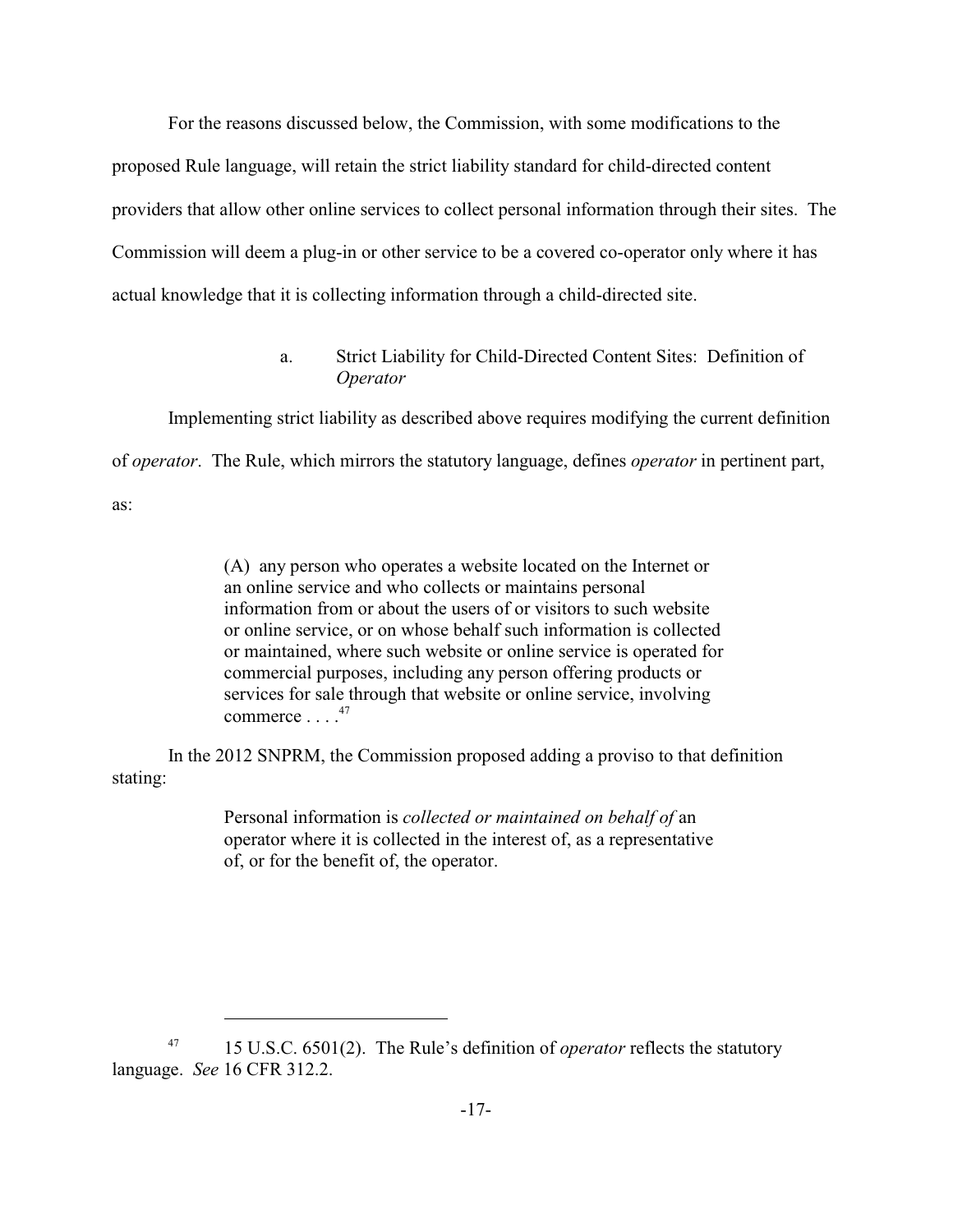Industry, particularly online content publishers, including app developers, criticized this proposed change.<sup>48</sup> Industry comments argued that the phrase "on whose behalf" in the statute applies only to agents and service providers, $49$  and that the Commission lacks the authority to interpret the phrase more broadly to include any incidental benefit that results when two parties enter a commercial transaction.<sup>50</sup> Many commenters pointed to an operator's post-collection responsibilities under COPPA, *e.g.*, mandated data security and affording parents deletion rights, as evidence that Congress intended to cover only those entities that control or have access to the personal information. $51$ 

Commenters also raised a number of policy objections. Many argued that child-directed properties, particularly small app developers, would face unreasonable compliance costs and that the proposed revisions might choke off their monetization opportunities,  $52$  thus decreasing the

*See DMA* (comment 28, 2012 SNPRM), at 12; Internet Commerce Coalition (comment 53, 2012 SNPRM), at 5; TechAmerica (comment 87, 2012 SNPRM), at 2-3.

<sup>50</sup> *See, e.g.*, Gibson, Dunn & Crutcher (comment 39, 2012 SNPRM), at 7-9; Facebook (comment 33, 2012 SNPRM), at 6 (entities acting primarily for their own benefit not considered to be acting on behalf of another party).

<sup>51</sup> *See, e.g.*, Business Software Alliance (comment 12, 2012 SNPRM), at 2-4; Internet Commerce Coalition (comment 53, 2012 SNPRM), at 5; *see also*, *e.g.*, IAB (comment 49, 2012 SNPRM), at 5; DMA (comment 28, 2012 SNPRM), at 6; Online Publishers Association (comment 72, 2012 SNPRM), at 10-11; The Walt Disney Co. (comment 96, 2012 SNPRM), at 3- 5.

<sup>52</sup> *See* Center for Democracy & Technology ("CDT") (comment 15, 2012 SNPRM), at 4-5; DMA (comment 28, 2012 SNPRM), at 5; Google (comment 41, 2012, SNPRM), at 3-4;

<sup>&</sup>lt;sup>48</sup> *See, e.g.*, Application Developers Alliance (comment 5, 2012 SNPRM), at 3-4; Association of Competitive Technology (comment 7, 2012 SNPRM), at 4-5; IAB (comment 49, 2012 SNPRM), at 5-6; Online Publishers Association (comment 72, 2012 SNPRM), at 10-11; Magazine Publishers of America (comment 61, 2012 SNPRM), at 3-5; The Walt Disney Co. (comment 96, 2012 SNPRM), at 4-5; S. Weiner (comment 97, 2012 SNPRM), at 1-2; WiredSafety (comment 98, 2012 SNPRM), at 3.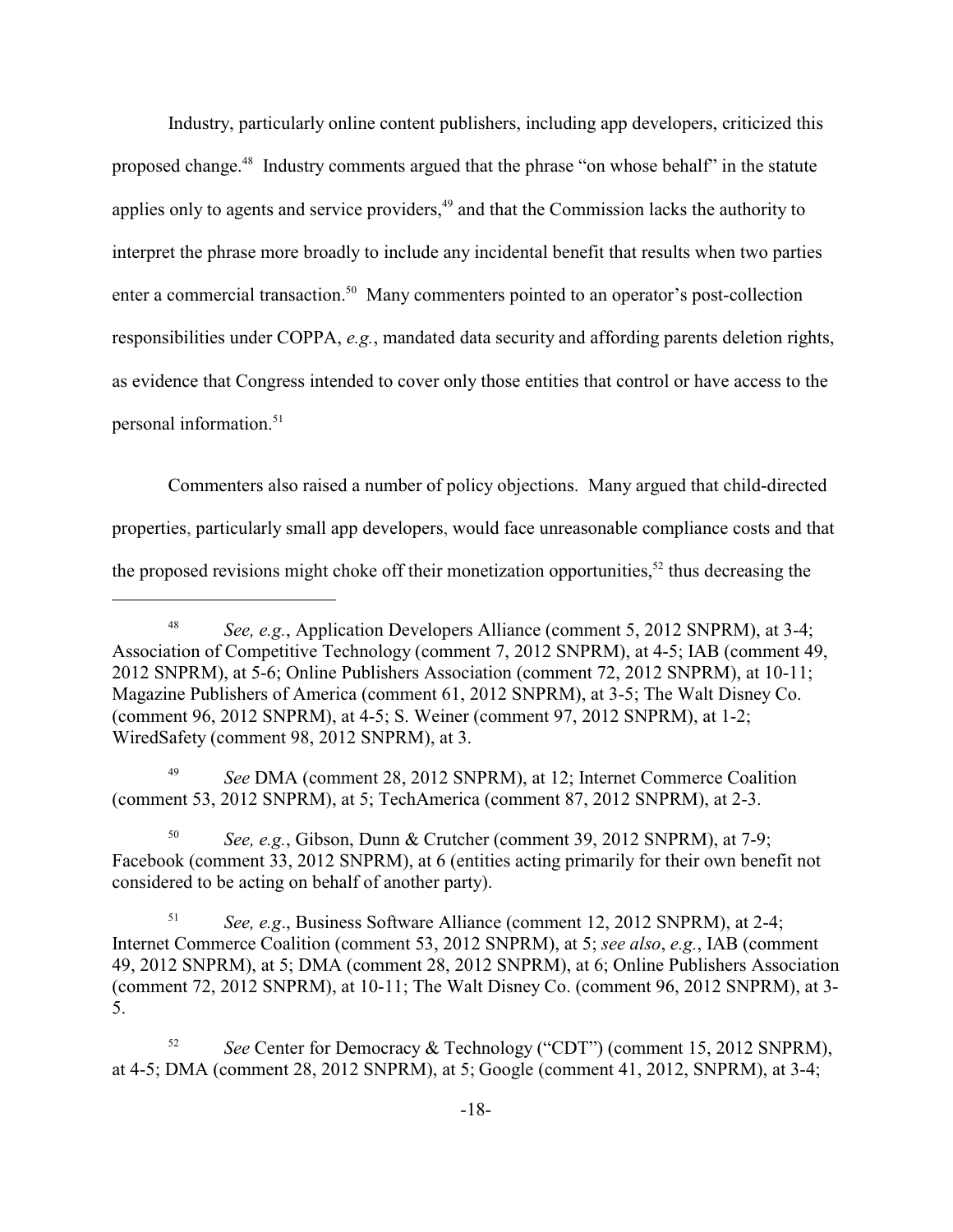incentive for developers to create engaging and educational content for children.<sup>53</sup> They also argued that a strict liability standard is impractical given the current online ecosystem, which does not rely on close working relationships and communication between content providers and third parties that help monetize that content.<sup>54</sup> Some commenters urged the Commission to consider a safe harbor for content providers that exercise some form of due diligence regarding the information collection practices of plug-ins present on their site.<sup>55</sup>

Privacy organizations generally supported imposing strict liability on content providers.

They agreed with the Commission's statement in the 2012 SNPRM that the first-party content

provider is in a position to control which plug-ins and software downloads it integrates into its

site and that it benefits by allowing information collection by such third parties.<sup>56</sup> They also

Lynette Mattke (comment 63, 2012 SNPRM).

<sup>53</sup> See Google (comment 41, 2012 SNPRM), at 3; Application Developers Alliance (comment 5, 2012 SNPRM), at 5; Association for Competitive Technology (comment 6, 2012 SNPRM), at 5; The Walt Disney Co. (comment 96, 2012 SNPRM), at 4; ConnectSafely (comment 21, 2012 SNPRM), at 2.

<sup>54</sup> *See* Application Developers Alliance (comment 5, 2012 SNPRM), at 3; Online Publishers Association (comment 72, 2012 SNPRM), at 11; The Walt Disney Co. (comment 96, 2012 SNPRM), at 4; DMA (comment 28, 2012 SNPRM), at 4.

<sup>55</sup> See, e.g., Online Publishers Association (comment 72, 2012 SNPRM), at 11 (publisher should be entitled to rely on third party's representations about its information practices); The Walt Disney Co. (comment 96, 2012 SNPRM), at 5 (operator of a site directed to children should be permitted to rely on the representations made by third parties regarding their personal information collection practices, as long as the operator has undertaken reasonable efforts to limit any unauthorized data collection); Internet Commerce Coalition (comment 53, 2012 SNPRM), at 6 (the Commission should state that operators whose sites or services are targeted to children should bind third party operators whom they know are collecting personal information through their sites or services to comply with COPPA with regard to that information collection).

<sup>56</sup> *See* Institute for Public Representation (comment 52, 2012 SNPRM), at 18-19; Common Sense Media (comment 20, 2012 SNPRM), at 4-6; EPIC (comment 31, 2012 SNPRM),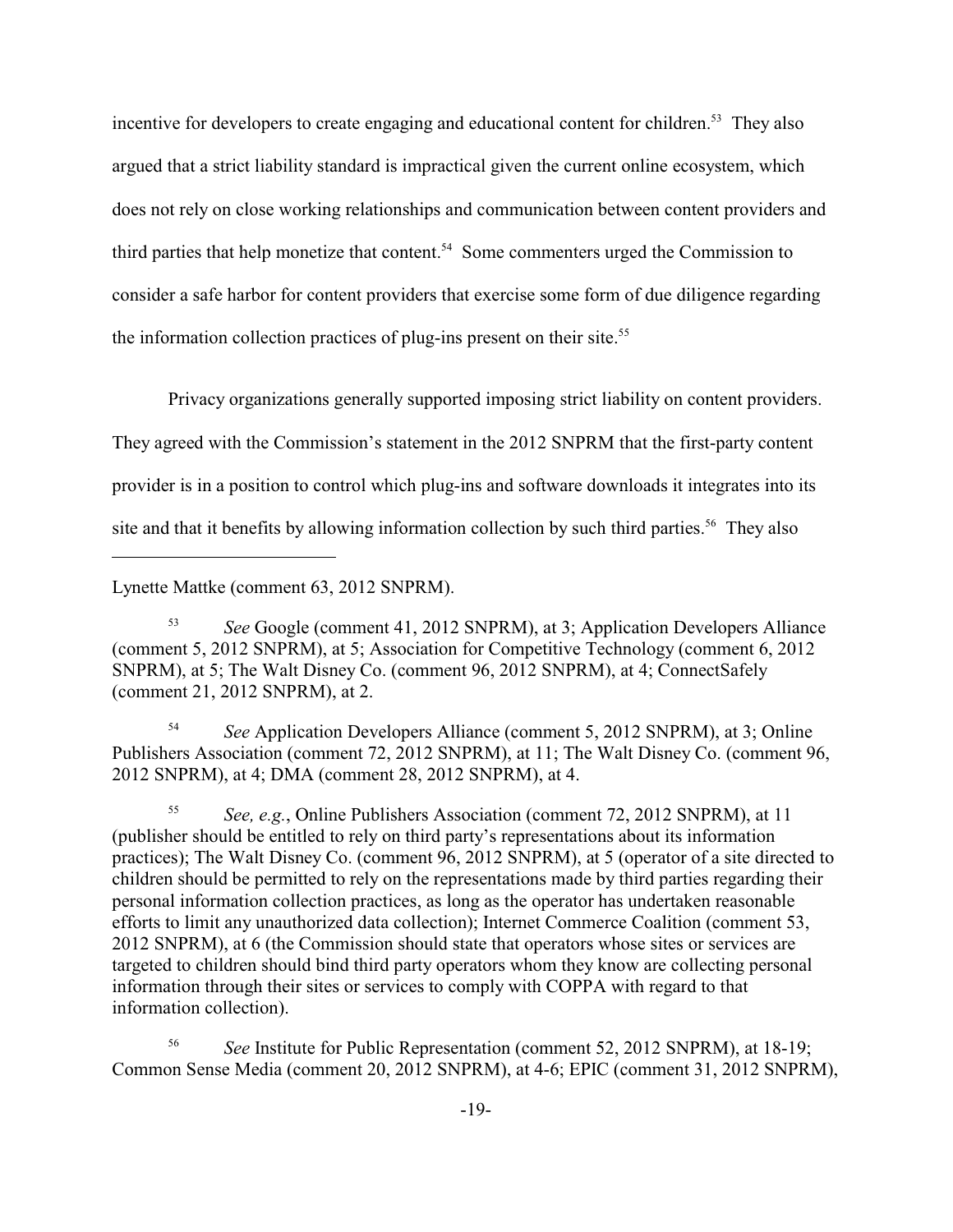noted how unreasonable it would be for parents to try to decipher which entity might actually be collecting data through the child-directed property.<sup>57</sup>

Finally, many commenters expressed concern that the language describing "on whose behalf" reaches so broadly as to cover not only child-directed content sites, but also marketplace platforms such as Apple's iTunes App Store and Google's Android market (now Google Play) if they offered child-directed apps on their platforms.<sup>58</sup> These commenters urged the Commission to revise the language of the Rule to exclude such platforms.

After considering the comments, the Commission retains a strict liability standard for child-directed sites and services that allow other online services to collect personal information through their sites.<sup>59</sup> The Commission disagrees with the views of commenters that this is contrary to Congressional intent or the Commission's statutory authority. The Commission does not believe Congress intended the loophole advocated by many in industry: personal information being collected from children through child-directed properties with no one responsible for such collection.

at 5-6; Catholic Bishops (comment 92, 2012 SNPRM), at 3; CDT (comment 15, 2012 SNPRM), at 3.

<sup>&</sup>lt;sup>57</sup> *See* Institute for Public Representation (comment 52, 2012 SNPRM), at 19; Common Sense Media (comment 20, 2012 SNPRM), at 5.

<sup>&</sup>lt;sup>58</sup> *See* CDT (comment 15, 2012 SNPRM), at 5; Apple (comment 4, 2012 SNPRM), at 3-4; Assert ID (comment 6, 2012 SNPRM), at 5.

<sup>&</sup>lt;sup>59</sup> Although this issue is framed in terms of child-directed content providers integrating plug-ins or other online services into their sites because that is by far the most likely scenario, the same strict liability standard would apply to a general audience content provider that allows a plug-in to collect personal information from a specific user when the provider has actual knowledge the user is a child.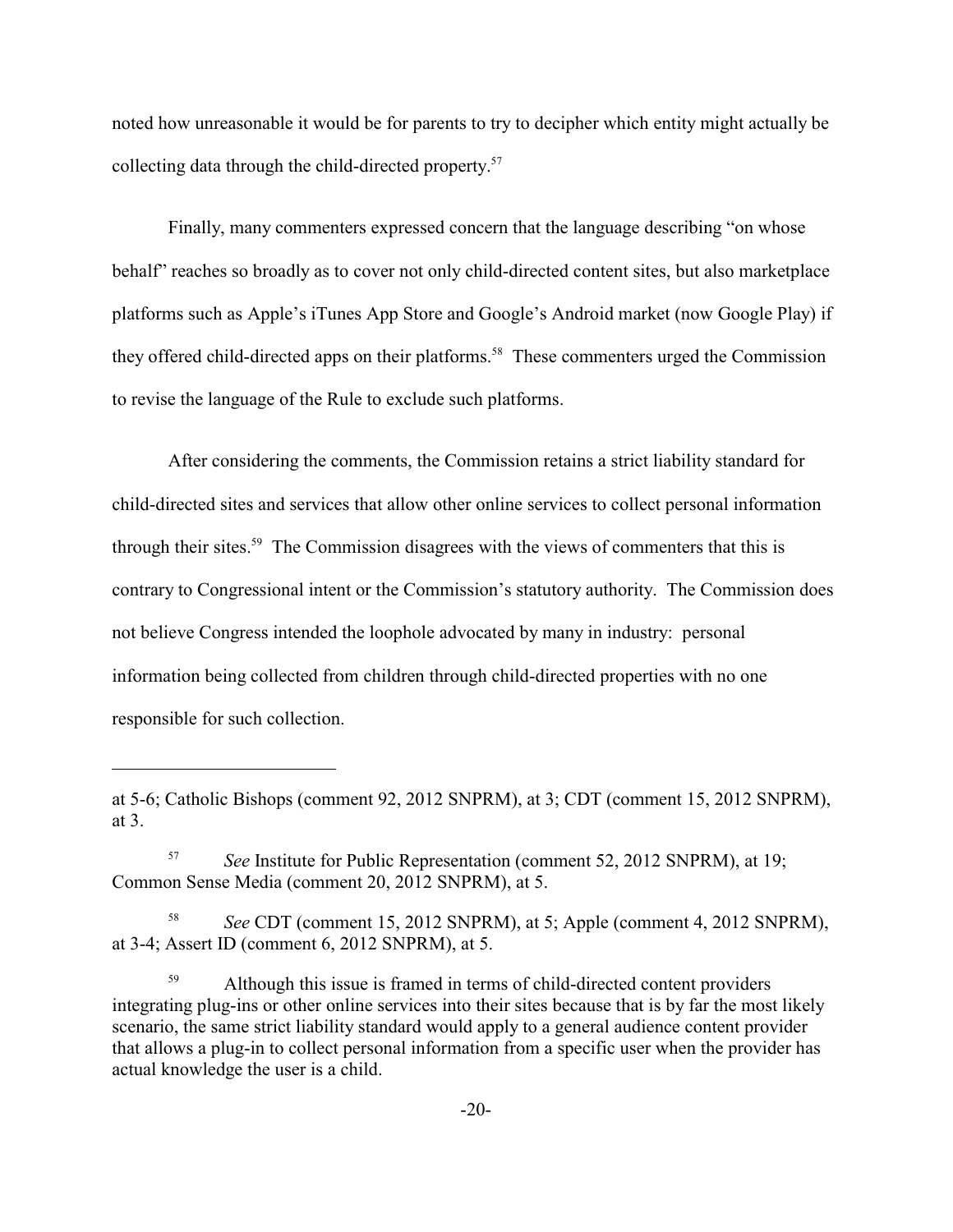Nor is the Commission persuaded by comments arguing that the phrase "on whose behalf" must be read extremely narrowly, encompassing only an agency relationship. Case law supports a broader interpretation of that phrase.<sup> $60$ </sup> Even some commenters opposed to the Commission's interpretation have acknowledged that the Commission's proposal is based on "an accurate recognition that online content monetization is accomplished through a complex web of inter-related activities by many parties," and have noted that to act on behalf of another is to do what that person would ordinarily do herself if she could.<sup> $61$ </sup> That appears to be precisely the reason many first-party content providers integrate these services. As one commenter pointed out, content providers "have chosen to devote their resources to develop great content, and to let partners help them monetize that content. In part, these app developers and publishers have made this choice because collecting and handling children's data internally would require them to take on liability risk and spend compliance resources that they do not have." $62$  Moreover,

Application Developers Alliance (comment 5, 2012 SNPRM), at 2; *see also* 61 Gibson, Dunn & Crutcher (comment 39, 2012 SNPRM), at 7.

<sup>&</sup>lt;sup>60</sup> National Organization for Marriage v. Daluz,  $654$  F.3d 115, 121 (1<sup>st</sup> Cir. 2011) (statute requiring expenditure reports by independent PAC to the treasurer of the candidate "on whose behalf" the expenditure was made meant to the candidate who stands to benefit from the independent expenditure's advocacy); *accord American Postal Workers Union v. United States Postal Serv.*, 595 F. Supp 1352 (D.D.C. 1984) (Postal Union's activities held to be "on behalf of" a political campaign where evidence showed union was highly politicized, with goal of electing a particular candidate); *Sedwick Claims Mgmt. Servs. v. Barrett Business Servs., Inc*., 2007 WL 1053303 (D. Or. 2007) (noting that  $9<sup>th</sup>$  Circuit has interpreted the phrase "on behalf of" to include both "to the benefit of" and in a representative capacity); *United States v. Dish Network, LLC*, 2010 U.S. Dist. LEXIS 8957, 10 (C.D. Ill. Feb. 3, 2010) (reiterating the court's previous opinion that the plain meaning of the phrases "on whose behalf" or "on behalf of" is an act by a representative of, or an act for the benefit of, another).

 $^{62}$  Application Developers Alliance (comment 5, 2012 SNPRM), at 4.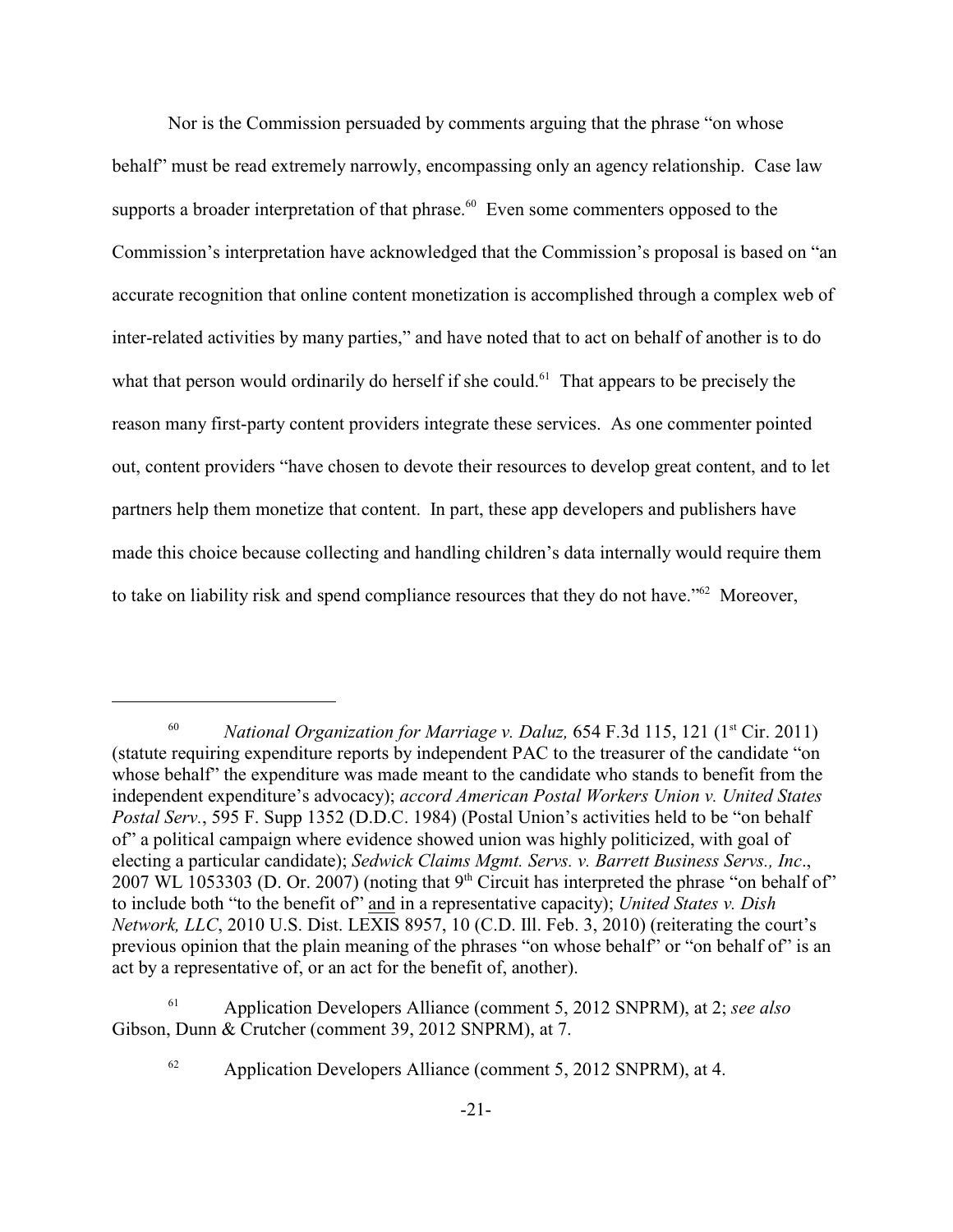content-providing sites and services often outsource the monetization of those sites "to partners" because they do not have the desire to handle it themselves.<sup>63</sup>

In many cases, child-directed properties integrate plug-ins to enhance the functionality or content of their properties or gain greater publicity through social media in an effort to drive more traffic to their sites and services. Child-directed properties also may obtain direct compensation or increased revenue from advertising networks or other plug-ins. These benefits to child-directed properties are not merely incidental; as the comments point out, the benefits may be crucial to their continued viability.<sup>64</sup>

The Commission recognizes the potential burden that strict liability places on childdirected content providers, particularly small app developers. The Commission also appreciates the potential for discouraging dynamic child-directed content. Nevertheless, when it enacted COPPA, Congress imposed absolute requirements on child-directed sites and services regarding restrictions on the collection of personal information; those requirements cannot be avoided through outsourcing offerings to other operators in the online ecosystem. The Commission believes that the potential burden on child-directed sites discussed by the commenters in response to the 2012 SNPRM will be eased by the more limited definition of persistent identifiers, the more expansive definition of *support for internal operations* adopted in the Final Rule, and the newly-created exception to the Rule's notice and parental consent requirements

*Id.*; *see also* Association for Competitive Technology (comment 7, 2012) SNPRM), at 5; *see generally* DMA (comment 28, 2012 SNPRM), at 5; Facebook (comment 33, 2012 SNPRM), at 3; Online Publishers Association (comment 72, 2012 SNPRM), at 11.

*Id.* <sup>64</sup>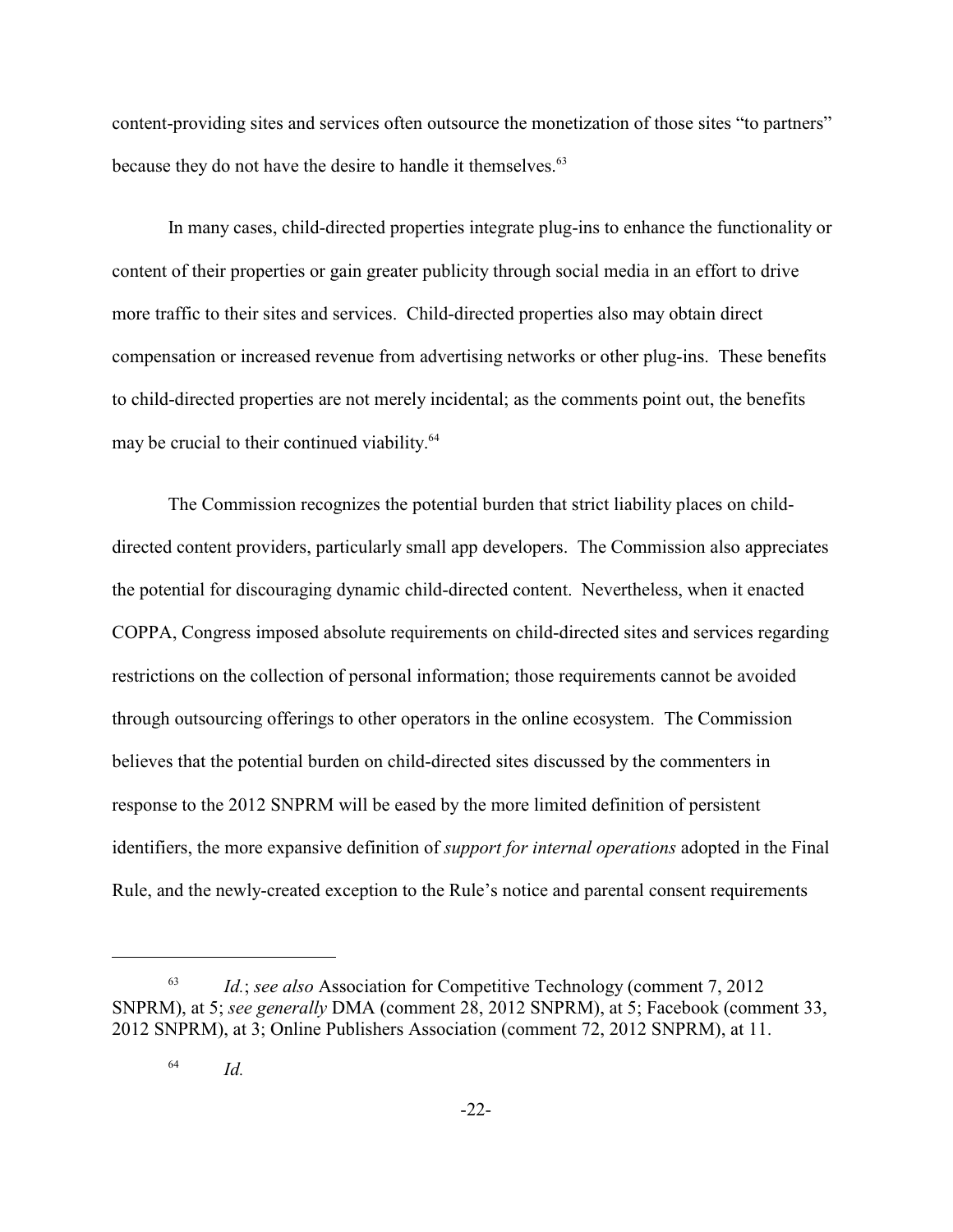that applies when an operator collects only a persistent identifier and only to support the operator's internal operations. 65

The Commission considered including the "due-diligence" safe harbor for child-directed content providers that many of the comments proposed.<sup>66</sup> Nevertheless, as many other comments pointed out, it cannot be the responsibility of parents to try to pierce the complex infrastructure of entities that may be collecting their children's personal information through any one site.  $67$  For child-directed properties, one entity, at least, must be strictly responsible for providing parents notice and obtaining consent when personal information is collected through that site. The Commission believes that the primary-content site or service is in the best position to know which plug-ins it integrates into its site, and is also in the best position to give notice and obtain consent from parents.<sup>68</sup> Although the Commission, in applying its prosecutorial

<sup>65</sup> See Part II.A.5.b., *infra* (discussion of persistent identifiers and support of internal operations).

The type of due diligence advocated ranged from essentially relying on a plug-in 66 or advertising network's privacy policy to requiring an affirmative contract. *See, e.g.*, The Walt Disney Co. (comment 96, 2012 SNPRM), at 5 (operator should be able to rely on third party's representations about its information collection practices, if operator makes reasonable efforts to limit unauthorized data collection); Gibson, Dunn & Crutcher (comment 39, 2012 SNPRM), at 23-24 (provide a safe harbor for operators that certify they do not receive, own, or control any personal information collected by third parties; alternatively, grant a safe harbor for operators that also certify they do not receive a specific benefit from the collection, or that obtain third party's certification of COPPA compliance); Internet Commerce Coalition (comment 53, 2012 SNPRM), at 6-7 (provide a safe harbor for operators whose policies prohibit third party collection on their sites).

*See* Common Sense Media (comment 20, 2012 SNPRM), at 4-5; EPIC (comment 31, 2012 SNPRM), at 6; Institute for Public Representation (comment 52, 2012 SNPRM), at 18- 19.

<sup>68</sup> Some commenters, although not conceding the need to impose strict liability on any party, noted that if the burden needed to fall on either the primary content provider or the plug-in, it was better to place it on the party that controlled the child-directed nature of the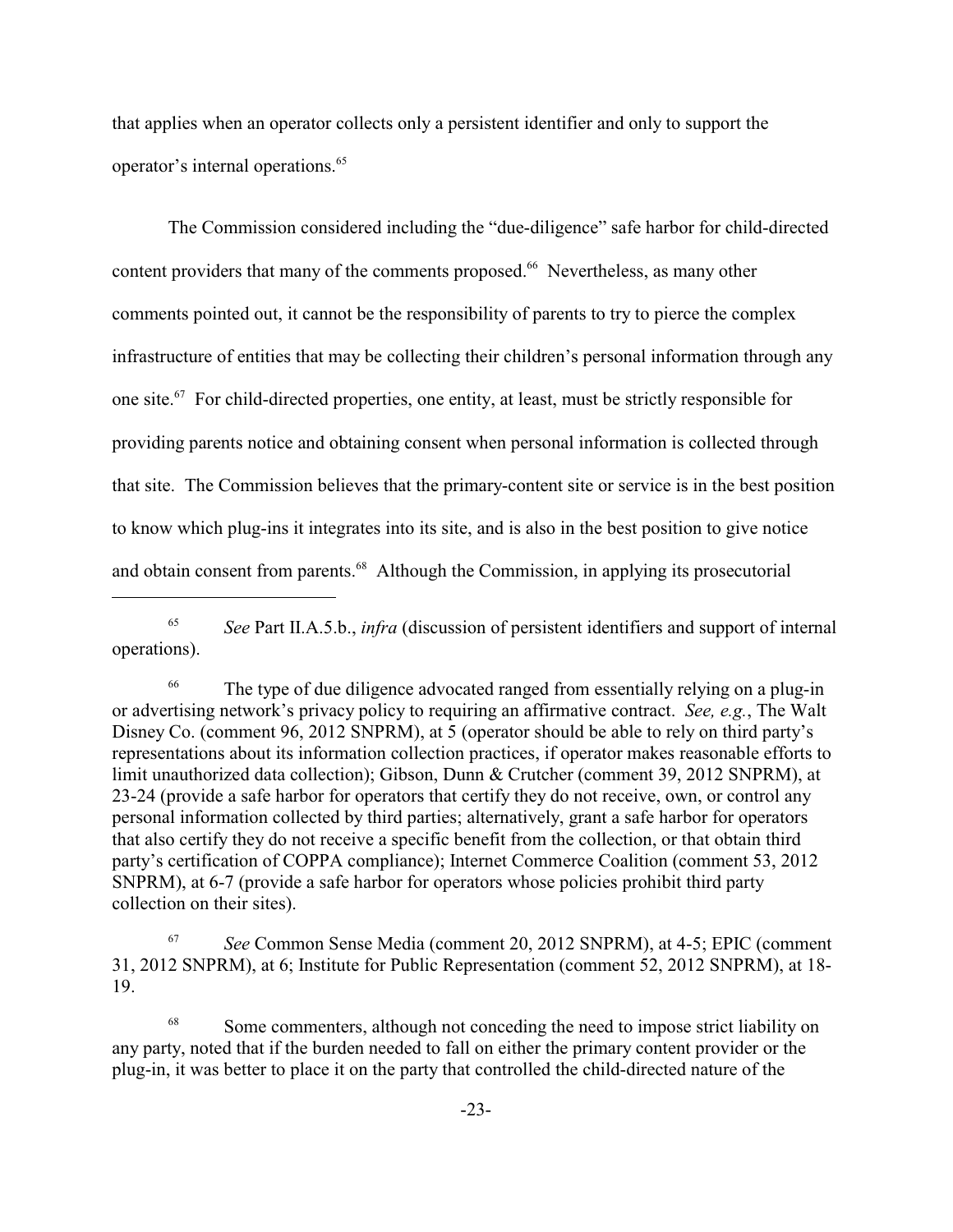discretion, will consider the level of due diligence a primary-content site exercises, the Commission will not provide a safe harbor from liability.

When it issued the 2012 SNPRM, the Commission never intended the language describing "on whose behalf" to encompass platforms, such as Google Play or the App Store, when such stores merely offer the public access to someone else's child-directed content. In these instances, the Commission meant the language to cover only those entities that designed and controlled the content, *i.e.*, the app developer or site owner. Accordingly, the Commission has revised the language proposed in the 2012 SNPRM to clarify that personal information will be deemed to be collected on behalf of an operator where it benefits by allowing another person to collect personal information *directly from* users of such operator's site or service, thereby limiting the provision's coverage to operators that design or control the child-directed content.<sup>69</sup> Accordingly, the Final Rule shall read:

> Personal information is *collected or maintained on behalf of* an operator when: (a) it is collected or maintained by an agent or service provider of the operator; or (b) the operator benefits by allowing another person to collect personal information directly from users of such operator's website or online service.

content. *See, e.g.*, CTIA (comment 24, 2012 SNPRM), at 8-9; CDT (comment 15, 2012 SNPRM), at 4-5. Not surprisingly, industry members primarily in the business of providing content did not share this view. *See, e.g.*, Association for Competitive Technology (comment 7, 2012 SNPRM), at 4-5; Business Software Alliance (comment 12, 2012 SNPRM), at 2-4; Entertainment Software Association (comment 32, 2102 SNPRM), at 9; Online Publishers Association (comment 72, 2012 SNPRM), at 10-11; The Walt Disney Co. (comment 96, 2012 SNPRM), at 6.

 $^{69}$  This clarification to the term "on behalf of" is intended only to address platforms in instances where they function as an conduit to someone else's content. Platforms may well wear multiple hats and are still responsible for complying with COPPA if they themselves collect personal information directly from children.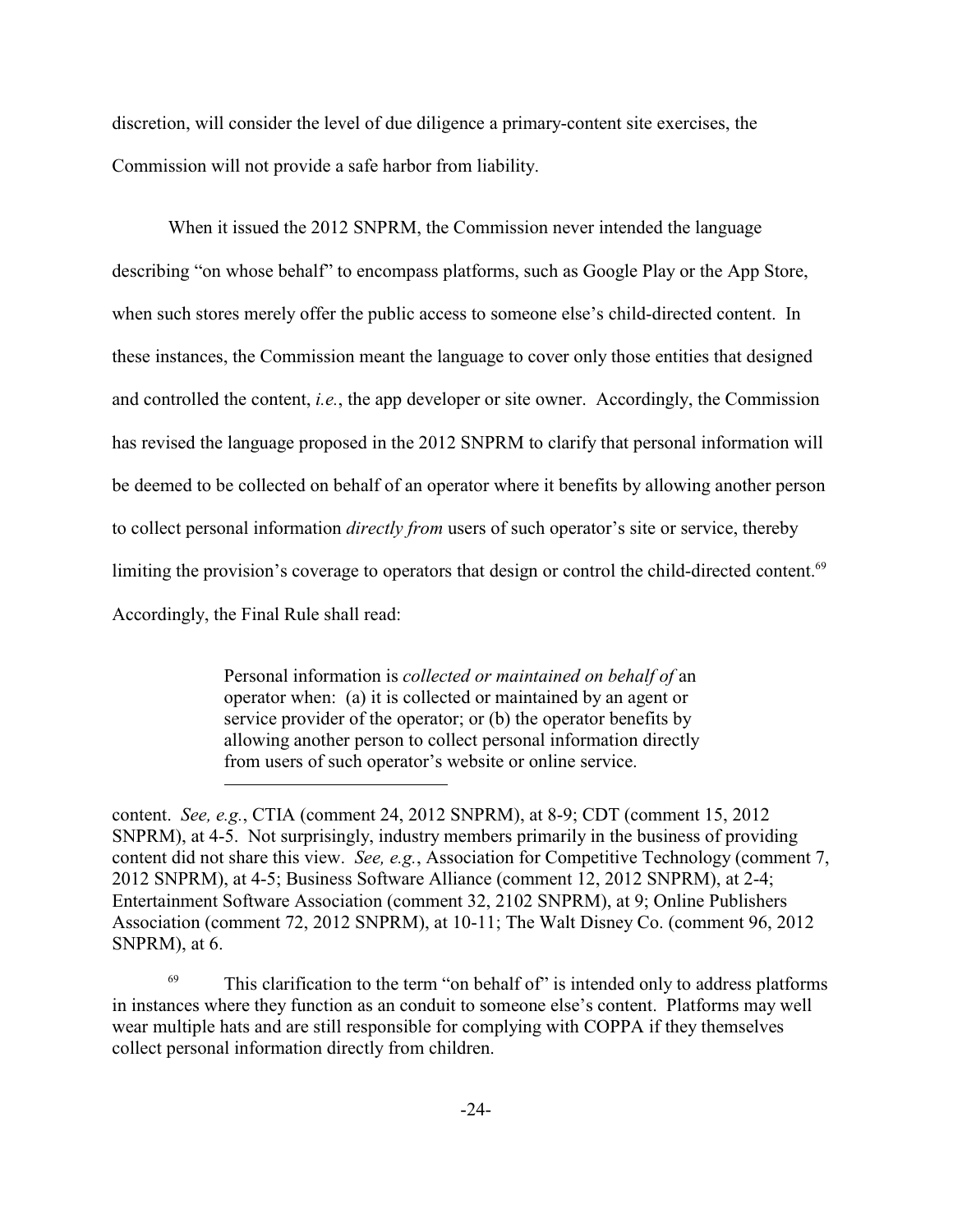b. Operators Collecting Personal Information Through Child-Directed Sites and Online Services: Moving to an Actual Knowledge Standard

In the 2012 SNPRM, the Commission proposed holding responsible as a co-operator any site or online service that "knows or has reason to know" it is collecting personal information through a host website or online service directed to children. Many commenters criticized this standard. Industry comments contended that such a standard is contrary to the statutory mandate that general audience services be liable only if they have actual knowledge they are collecting information from a child.<sup>70</sup> They further argued that the standard is vague because it is impossible to determine what type of notification would provide a "reason to know." Thus, the commenters argued that the standard triggers a duty to inquire.<sup>71</sup> In addition, commenters stated that even after inquiring, it might be impossible to determine which sites are truly directed to children (particularly in light of the Commission's revised definition of *website directed to children* to include those sites that are likely to attract a disproportionate percentage of children

<sup>&</sup>lt;sup>70</sup> See Business Software Alliance (comment 12, 2012 SNPRM), at 4-5; Digital Advertising Alliance (comment 27, 2012 SNPRM), at 2; Google (comment 41, 2012 SNPRM), at 4; Internet Commerce Coalition (comment 53, 2012 SNPRM), at 7; Magazine Publishers of America (comment 61, 2012 SNPRM), at 8; Toy Industry Association (comment 89, 2012 SNPRM), at 10-11; *see also* ACLU (comment 3, 2012 SNPRM), at 2-3; TechAmerica (comment 87, 2012 SNPRM), at 3.

<sup>&</sup>lt;sup>71</sup> *See* CDT (comment 15, 2012 SNPRM), at 2; CTIA (comment 24, 2012 SNPRM), at 10; Entertainment Software Association (comment 32, 2012 SNPRM), at 9; Marketing Research Association (comment 62, 2012 SNPRM), at 2; Tangman (comment 85, 2012 SNPRM).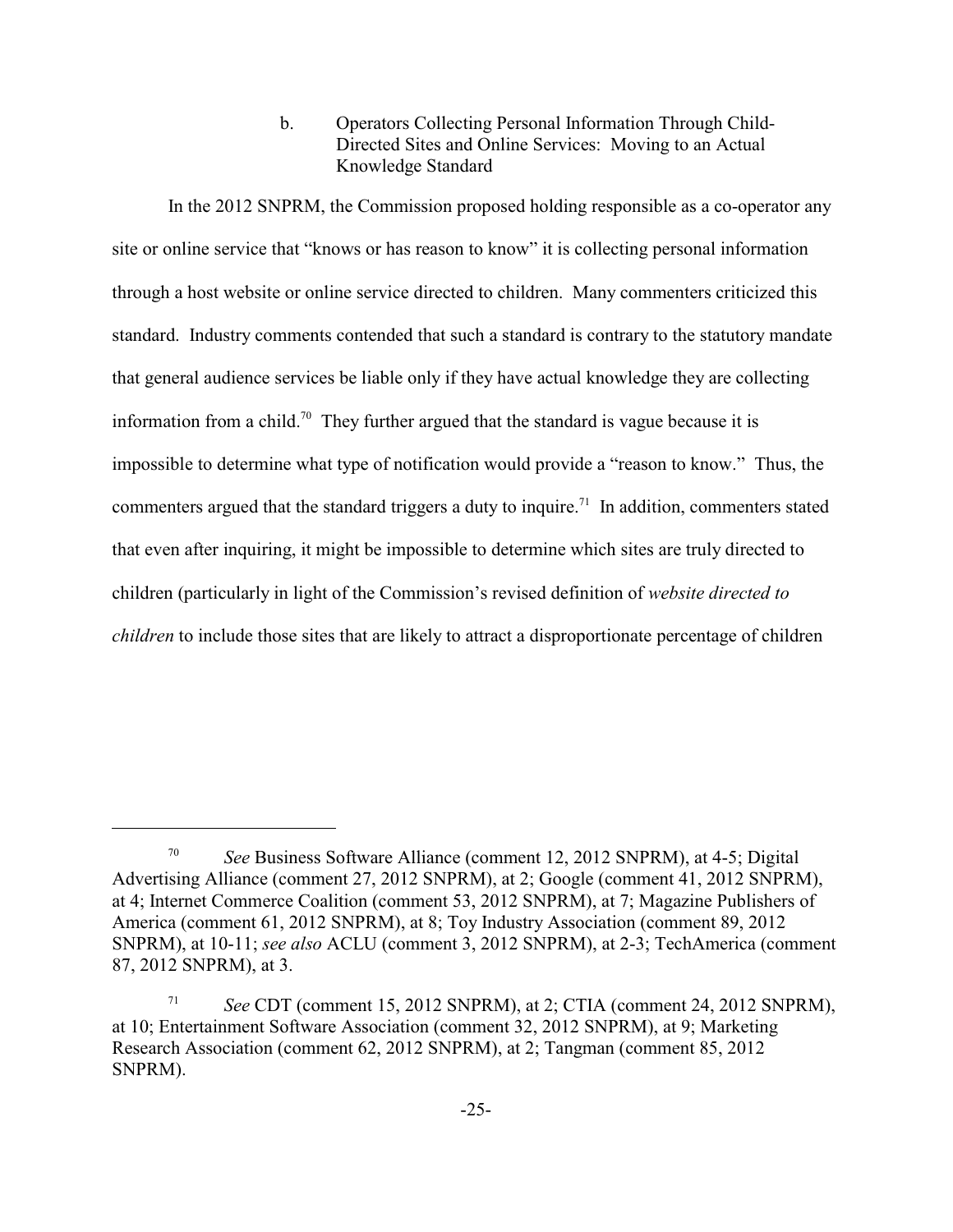under 13).<sup>72</sup> Conversely, many privacy advocates believed it is necessary to impose some duty of inquiry, or even strict liability, on the entity collecting the personal information.<sup>73</sup>

After considering the comments, the Commission has decided that while it is appropriate to hold an entity liable under COPPA for collecting personal information on websites or online services directed to children, it is reasonable to hold such entity liable only where it has *actual knowledge* that it is collecting personal information directly from users of a child-directed site or service. In striking this balance by moving to an actual knowledge standard, the Commission recognizes that this is still contrary to the position advocated by many industry comments: that a plug-in or advertising network that collects personal information from users of both general audience and child-directed sites must be treated monolithically as a general audience service, liable only if it has actual knowledge that it is collecting personal information from a specific child.<sup>74</sup> However, the COPPA statute also defines *website or online service directed to children* to include "that portion of a commercial website or online service that is targeted to children." Where an operator of an otherwise general audience site or online service has actual knowledge it is collecting personal information directly from users of a child-directed site, and continues to collect that information, then, for purposes of the statute, it has effectively adopted that child-

*See* DMA (comment 28, 2012 SNPRM), at 9; Magazine Publishers of America 72 (comment 61, 2012 SNPRM), at 8; Menessec (comment 65, 2012 SNPRM); Privo (comment 76, 2012 SNPRM), at 8.

*See* Common Sense Media (comment 20, 2012 SNPRM), at 6; Institute for Public <sup>73</sup> Representation (comment 52, 2012 SNPRM), at 20-22.

*See* Digital Advertising Alliance (comment 27, 2012 SNPRM), at 2; DMA 74 (comment 28, 2012 SNPRM), at 8-9; Entertainment Software Association (comment 32, 2012 SNPRM), at 13-14.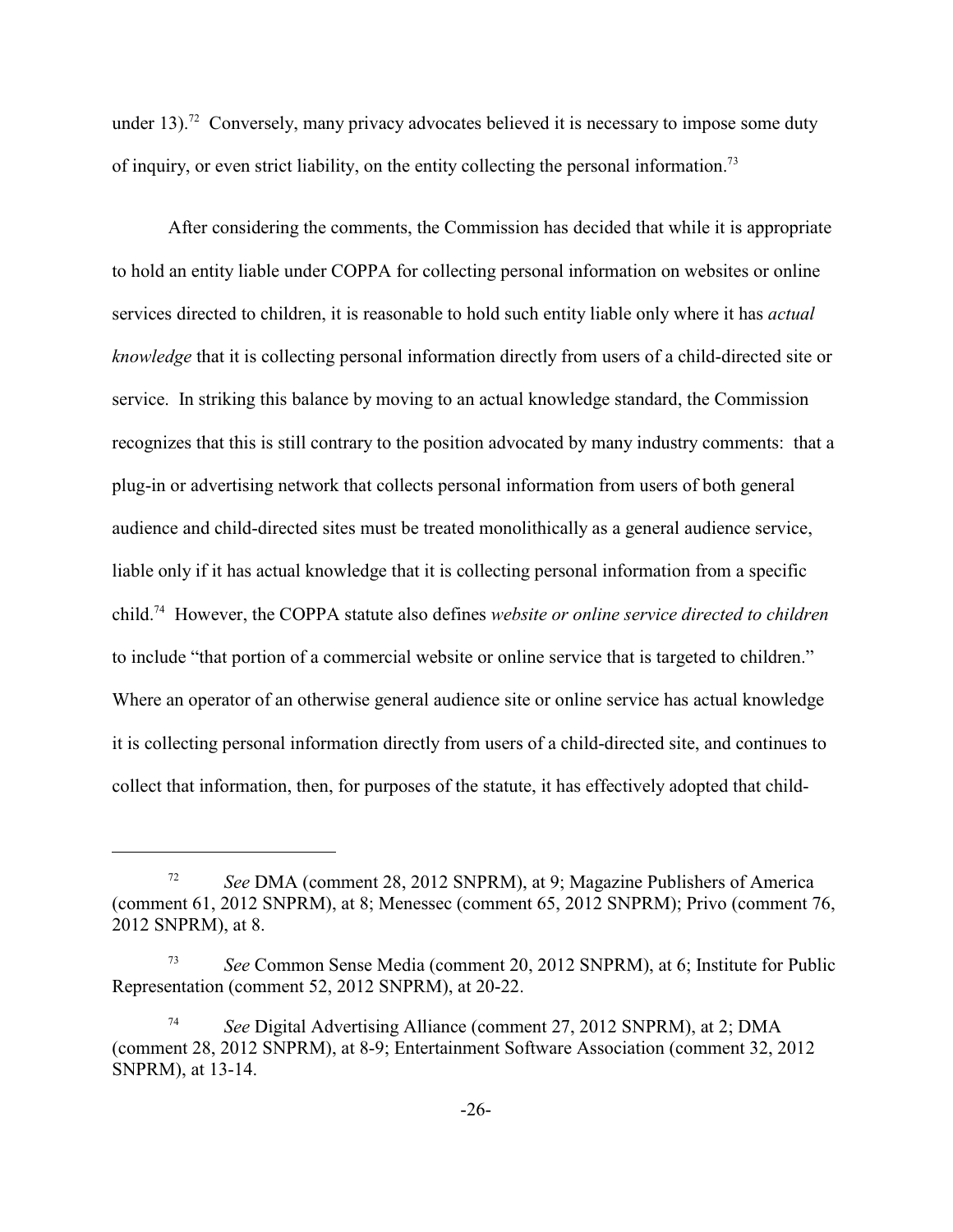directed content as its own and that portion of its service may appropriately be deemed to be directed to children.<sup>75</sup>

Commenters urged that, whatever standard the Commission ultimately adopts, it provide guidance as to when a plug-in or advertising network would be deemed to have knowledge that it is collecting information through a child-directed site or service.<sup>76</sup> Knowledge, by its very nature, is a highly fact-specific inquiry. The Commission believes that the actual knowledge standard it is adopting will likely be met in most cases when: (1) a child-directed content provider (who will be strictly liable for any collection) directly communicates the child-directed nature of its content to the other online service; or (2) a representative of the online service recognizes the child-directed nature of the content. The Commission does not rule out that an accumulation of other facts would be sufficient to establish actual knowledge, but those facts would need to be analyzed carefully on a case-by-case basis.

 $\frac{75}{10}$  Similarly, when a behavioral advertising network offers age-based advertising segments that target children under 13, that portion of its service becomes an *online service directed to children. Contra* DMA (comment 28, 2012 SNPRM), at 12. The Commission also believes that narrowing the definition of persistent identifiers and further revisions to the definition of *website or online service directed to children* ease (although not entirely eliminate) many of the concerns expressed in industry comments. *See, e.g.*, CDT (comment 15, 2012 SNPRM), at 3; Digital Advertising Alliance (comment 27, 2012 SNPRM), at 2; Entertainment Software Association (comment 32, 2012 SNPRM), at 14 (combination of reason to know standard and expanded definition of persistent identifiers creates an unworkable result).

*See* Microsoft (comment 66, 2012 SNPRM), at 2; TRUSTe (comment 90, 2012) SNPRM), at 4; *see also* Association for Competitive Technology (comment 7, 2012 SNPRM), at 3-4; Google (comment 41, 2012 SNPRM), at 4; DMA (comment 28, 2012 SNPRM), at 7; Viacom (comment 95, 2012 SNPRM), at 8-9.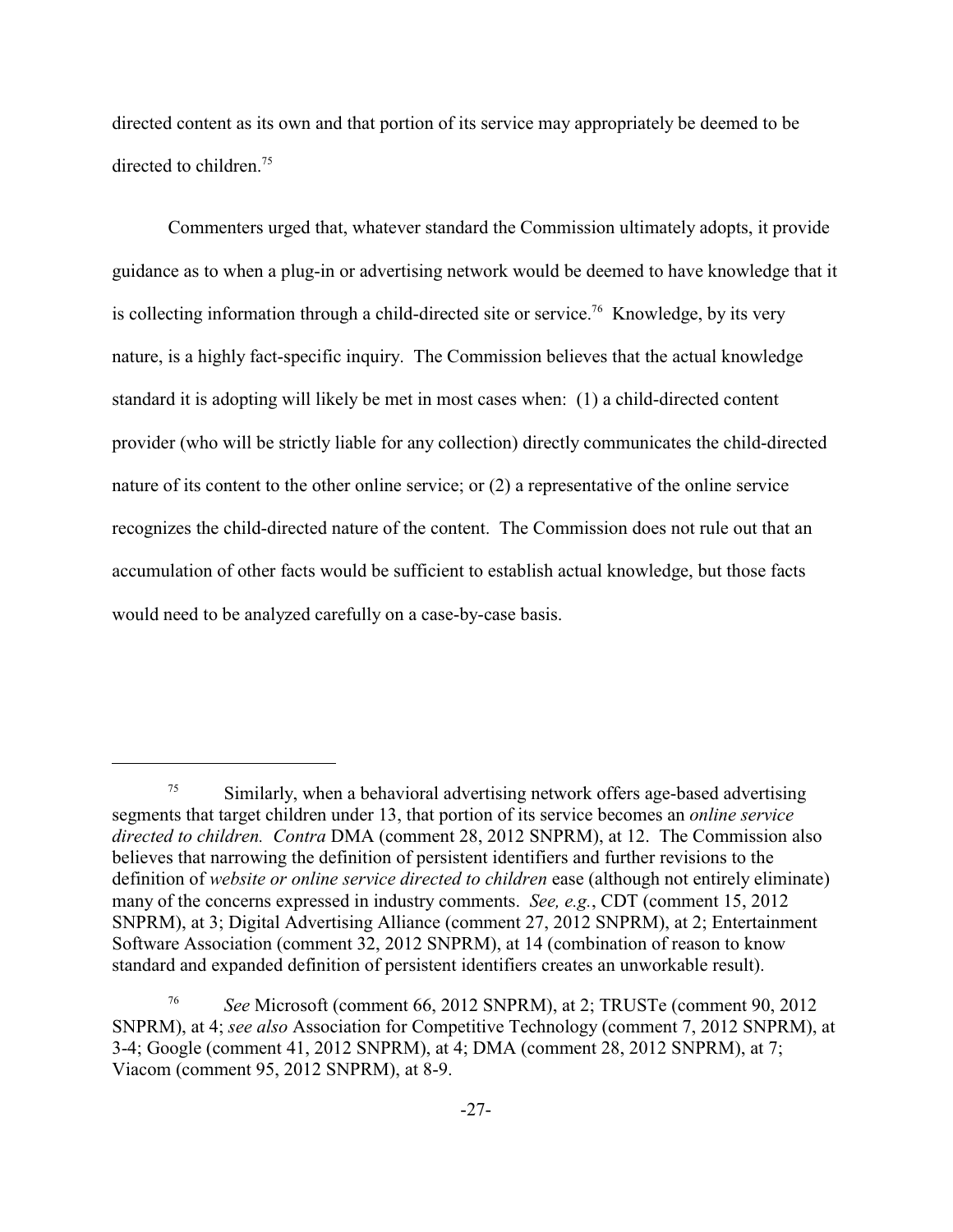### 5. Definition of *Personal Information*

### a. *Screen or User Names*

The Rule defines *personal information* as including "a screen name that reveals an individual's e-mail address."<sup>77</sup> In the 2011 NPRM, the Commission proposed to modify this definition to include "a screen or user name where such screen or user name is used for functions other than or in addition to support for the internal operations of the website or online service."<sup>78</sup> The Commission intended this change to address scenarios in which a screen or user name could be used by a child as a single credential to access multiple online properties, thereby permitting him or her to be directly contacted online, regardless of whether the screen or user name contained an email address.<sup>79</sup>

Some commenters expressed concern that the Commission's screen-name proposal would unnecessarily inhibit functions that are important to the operation of child-directed websites and online services. $80$  In response to this concern, the 2012 SNPRM proposed covering screen names as *personal information* only in those instances in which a screen or user name rises to the level of *online contact information*. In such cases, the Commission reasoned, a

 $^{79}$  *Id.* 

<sup>80</sup> *See* DMA (comment 37, 2011 NPRM), at 15-16; ESA (comment 47, 2011) NPRM), at 9; NCTA (comment 113, 2011 NPRM), at 12; Scholastic (comment 144, 2011 NPRM), at 12; A. Thierer (comment 162, 2011 NPRM), at 6; TRUSTe (comment 164, 2011 NPRM), at 3; The Walt Disney Co. (comment 170, 2011 NPRM), at 21.

*See* 16 CFR 312.2 (paragraph (c), definition of *personal information*). <sup>77</sup>

<sup>&</sup>lt;sup>78</sup> 2011 NPRM, 76 FR at 59810.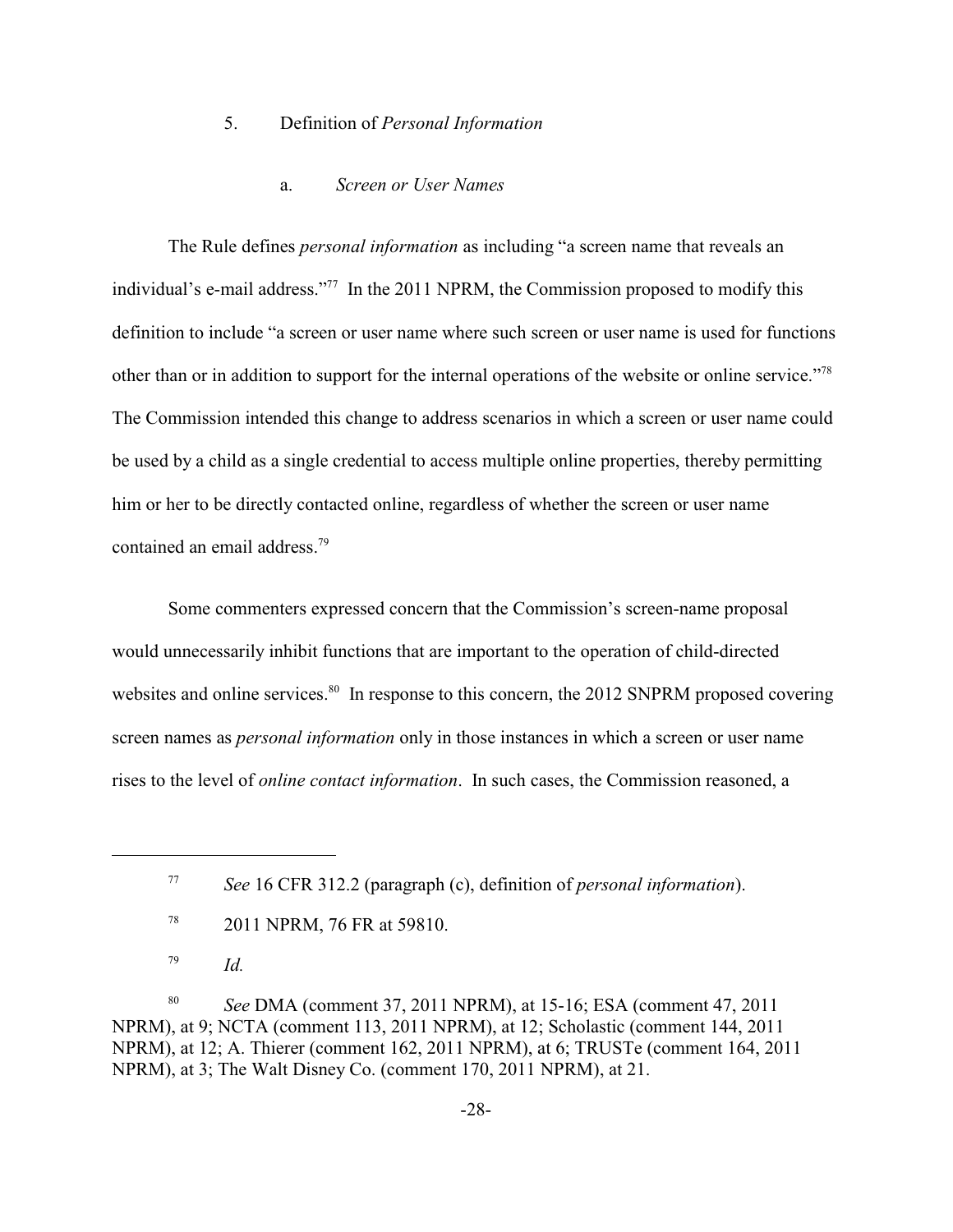screen or user name functions much like an email address, an instant messaging identifier, or "any other substantially similar identifier that permits direct contact with a person online."<sup>81</sup>

The Commission received a number of comments in support of this change from industry associations and advocacy groups. <sup>82</sup> Commenters recognized the change as providing operators with the flexibility to use screen or user names both for internal administrative purposes and across affiliated sites, services, or platforms without requiring prior parental notification or verifiable parental consent.<sup>83</sup>

A number of commenters, however, despite clear language otherwise in the 2012 SNPRM, continued to express concern that the Commission's proposed revision would limit operators' use of anonymized screen names in place of children's real names in filtered chat, moderated interactive forums, or as log-in credentials providing users with seamless access to content across multiple platforms and devices.<sup>84</sup> Some of these commenters urged the Commission to refine the definition further, for example, by explicitly recognizing that the use of screen names for activities such as moderated chat will not be deemed as permitting "direct

*See* 2011 NPRM, 76 FR at 59810 (proposed definition of *online contact* <sup>81</sup> *information*).

<sup>&</sup>lt;sup>82</sup> *See* Common Sense Media (comment 20, 2012 SNPRM), at 7; Information Technology Industry Council (comment 51, 2012 SNPRM), at 2; Marketing Research Association (comment 62, 2012 SNPRM), at 3; Promotion Marketing Association (comment 77, 2012 SNPRM), at 8; TechAmerica (comment 87, 2012 SNPRM), at 5-6.

*See, e.g.*, Promotion Marketing Association, *id.* <sup>83</sup>

<sup>&</sup>lt;sup>84</sup> *See* DMA (comment 28, 2012 SNPRM), at 16; ESA (comment 32, 2012) SNPRM), at 5; kidSAFE Seal Program (comment 56, 2012 SNPRM), at 5; NCTA (comment 69, 2012 SNPRM), at 4-5; Online Publishers Association (comment 72, 2012 SNPRM), at 12; Toy Industry Association (comment 89, 2012 SNPRM), at 13; TRUSTe (comment 90, 2012 SNPRM), at 5-6.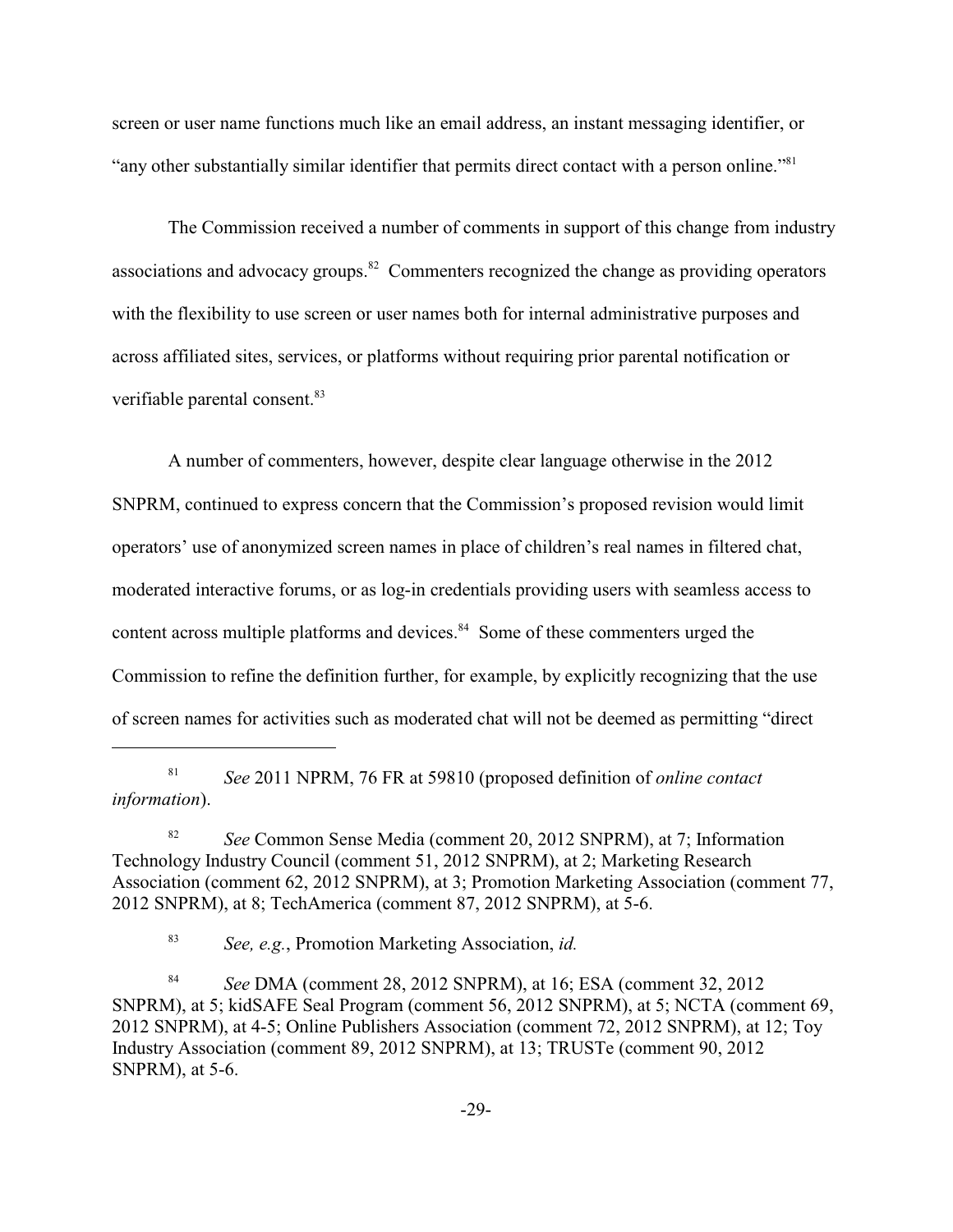contact" with a child online and therefore will not require an operator using anonymous screen names to notify parents or obtain their consent.<sup>85</sup> Others suggested a return to the Commission's original definition of screen or user names, *i.e.*, only those that reveal an individual's online contact information (as newly defined).<sup>86</sup> Yet others hoped to see the Commission carve out from the definition of screen or user name uses to support an operator's internal operations (such as using screen or user names to enable moderated or filtered chat and multiplayer game modes).<sup>87</sup>

The Commission sees no need to qualify further the proposed description of *screen or user name.* The description identifies precisely the form of direct, private, user-to-user contact the Commission intends the Rule to cover  $-i.e.,$  "online contact [that] can now be achieved via several methods besides electronic mail."<sup>88</sup> The Commission believes the description permits operators to use anonymous screen and user names in place of individually identifiable information, including use for content personalization, filtered chat, for public display on a website or online service, or for operator-to-user communication via the screen or user name. Moreover, the definition does not reach single log-in identifiers that permit children to transition between devices or access related properties across multiple platforms. For these reasons, the Commission modifies the definition of *personal information*, as proposed in the 2012 SNPRM,

<sup>&</sup>lt;sup>85</sup> See Online Publishers Association (comment 72, 2012 SNPRM), at 12; TRUSTe TRUSTe (comment 90, 2012 SNPRM), at 5-6.

*See* kidSAFE Seal Program (comment 56, 2012 SNPRM), at 5. <sup>86</sup>

<sup>&</sup>lt;sup>87</sup> *See* ESA (comment 32, 2012 SNPRM), at 5.

<sup>&</sup>lt;sup>88</sup> See Common Sense Media (comment 20, 2012 SNPRM), at 7.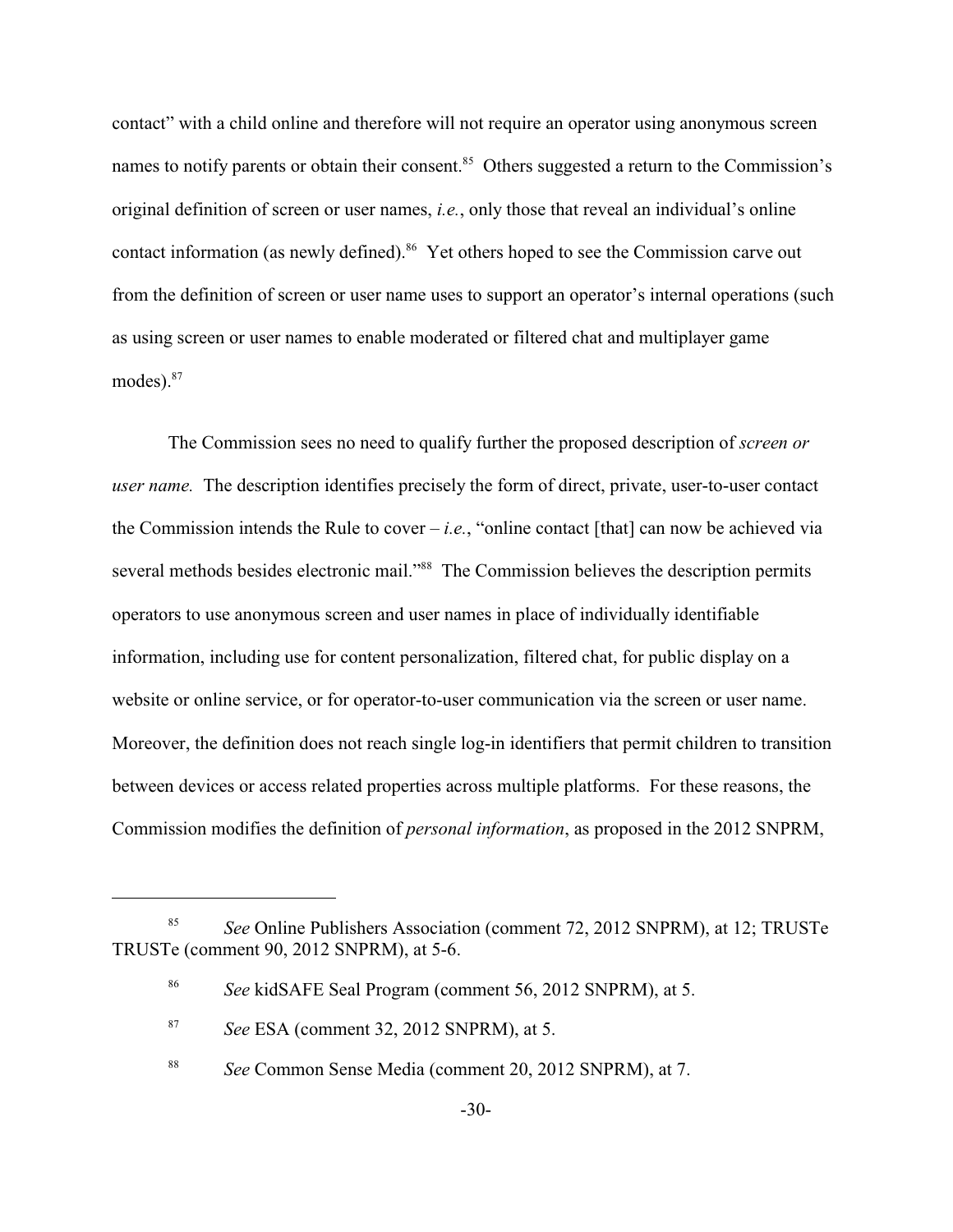to include "a screen or user name where it functions in the same manner as *online contact information*, as defined in this Section."

### b. *Persistent Identifiers* and *Support for Internal Operations*

Persistent identifiers have long been covered by the COPPA Rule, but only where they are associated with individually identifiable information.<sup>89</sup> In the 2011 NPRM, and again in the 2012 SNPRM, the Commission proposed broader Rule coverage of persistent identifiers.

First, in the 2011 NPRM, the Commission proposed covering persistent identifiers in two scenarios  $- (1)$  where they are used for functions other than or in addition to support for the internal operations of the website or online service, and (2) where they link the activities of a child across different websites or online services.<sup>90</sup> After receiving numerous comments on the proposed inclusion of persistent identifiers within the definition of *personal information*,<sup>91</sup> the Commission refined its proposal in the 2012 SNPRM.

In the Commission's refined proposal in the 2012 SNPRM, the definition of *personal information* would include a persistent identifier "that can be used to recognize a user over time, or across different websites or online services, where such persistent identifier is used for functions other than or in addition to support for the internal operations of the website or online

*See* 16 CFR 312.2 of the existing Rule (paragraph (f), definition of *personal* <sup>89</sup> *information*).

*See* 2011 NPRM, 76 FR at 59812 (proposed definition of *personal information*, 90 paragraphs (g) and (h)).

 $191$  Those comments are discussed in the 2012 SNPRM, 77 FR at 46647.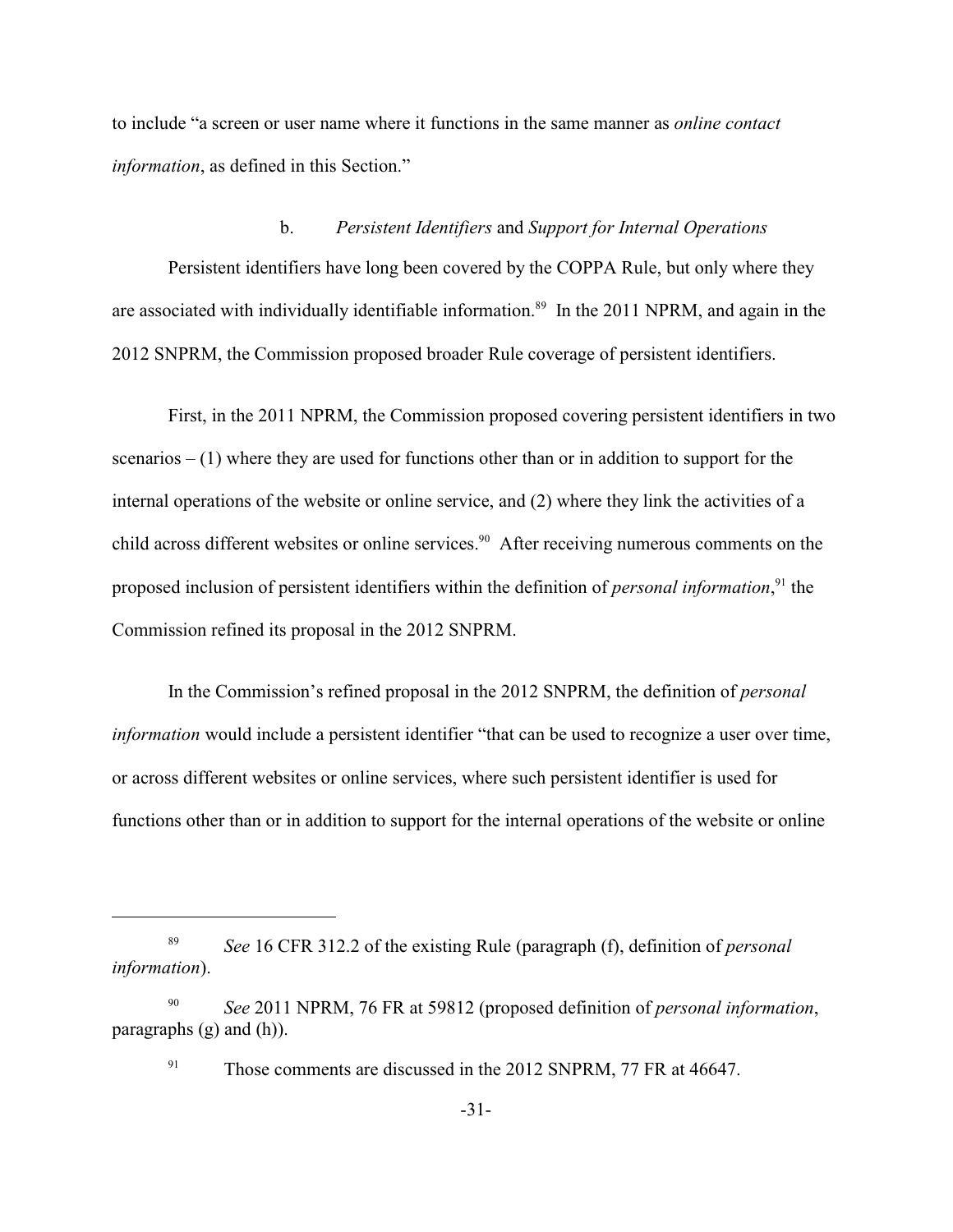service."<sup> $92$ </sup> The Commission also proposed to set forth with greater specificity the types of permissible activities that would constitute *support for internal operations*.<sup>93</sup> The proposed revision to this latter definition was intended to accomplish three goals: (1) to incorporate into the Rule text many of the types of activities – user authentication, maintaining user preferences, serving contextual advertisements,  $94$  and protecting against fraud or theft – that the Commission initially discussed as permissible in the 2011 NPRM; (2) to specifically permit the collection of persistent identifiers for functions related to site maintenance and analysis, and to perform network communications that many commenters viewed as crucial to their ongoing operations<sup>95</sup>;

 $\frac{92}{ld}$ .

<sup>93</sup> The proposed definition of *support for internal operations* was:

[T]hose activities necessary to: (a) maintain or analyze the functioning of the Web site or online service; (b) perform network communications; (c) authenticate users of, or personalize the content on, the Web site or online service; (d) serve contextual advertising on the Web site or online service; (e) protect the security or integrity of the user, Web site, or online service; or (f) fulfill a request of a child as permitted by  $\S$ § 312.5(c)(3) and (4); so long as the information collected for the activities listed in (a)–(f) is not used or disclosed to contact a specific individual or for any other purpose.

# *Id.* at 46648.

<sup>94</sup> Contextual advertising is "the delivery of advertisements based upon a consumer's current visit to a web page or a single search query, without the collection and retention of data about the consumer's online activities over time." *See* Preliminary FTC Staff Report, "Protecting Consumer Privacy in an Era of Rapid Change: A Proposed Framework for Businesses and Policymakers," (Dec. 2010), at 55 n.134, *available at* **<http://ftc.gov/os/2010/12/101201privacyreport.pdf>**. Such advertising is more transparent and presents fewer privacy concerns as compared to the aggregation and use of data across sites and over time for marketing purposes. *See id.*

For example, the term "personalize the content on the website or online service" 95 was intended to permit operators to maintain user-driven preferences, such as game scores, or character choices in virtual worlds.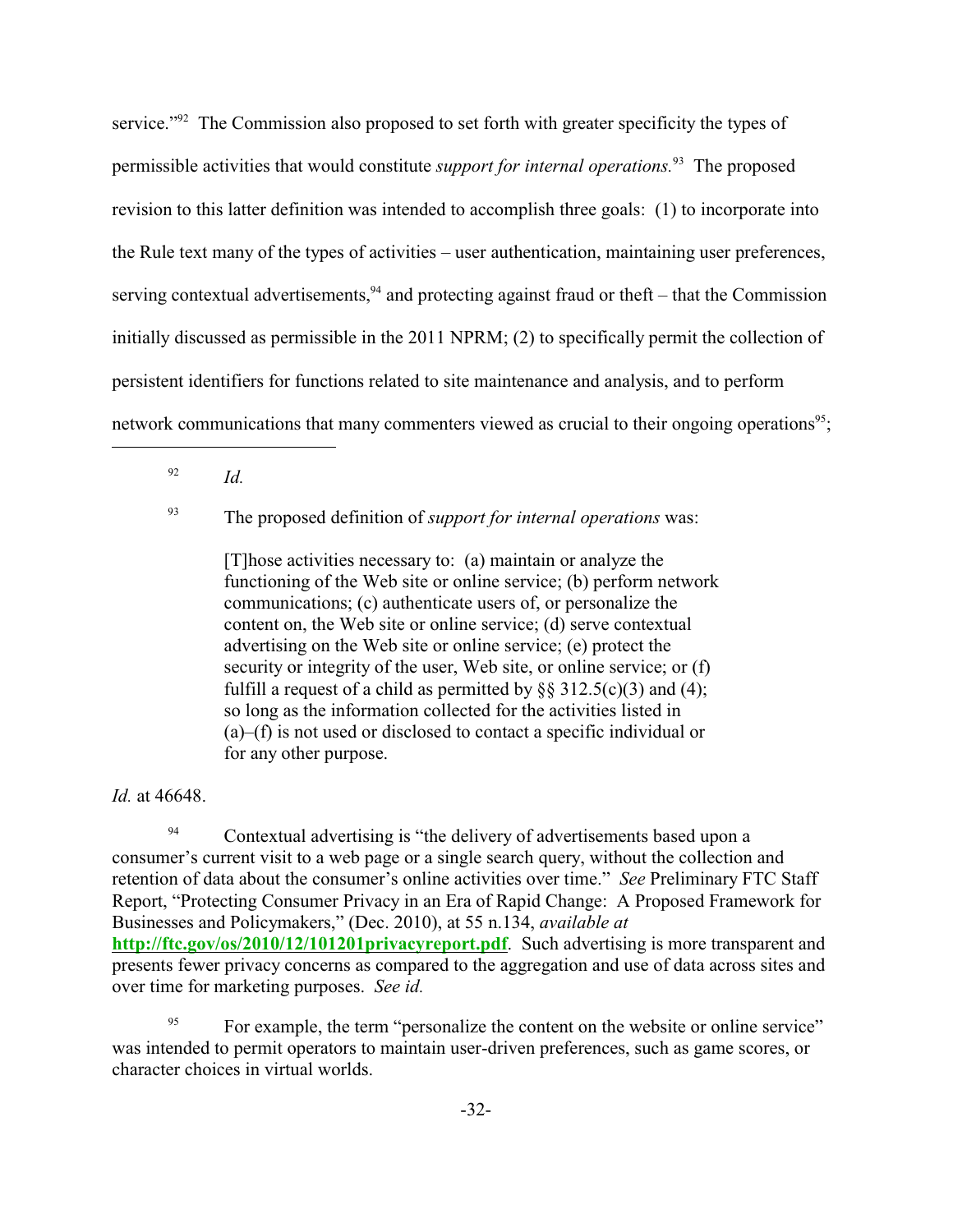and (3) to make clear that none of the information collected may be used or disclosed to contact a specific individual, including through the use of behavioral advertising.<sup>96</sup>

Most of the commenters who responded to the 2012 SNPRM opposed the Commission's refinement. Many continued to argue, as they had done in response to the 2011 NPRM, that because persistent identifiers only permit contact with a device, not a specific individual, the Commission was exceeding its statutory authority by defining them as *personal information.*<sup>97</sup> Others argued strenuously for the benefits to children, parents, operators, and commerce of collecting anonymous information on, and delivering advertisements to, unknown or unnamed users.<sup>98</sup> Some commenters maintained that, to comply with COPPA's notice and consent

<sup>97</sup> 15 U.S.C. 6501(8)(F) defines personal information to include "any other identifier that the Commission determines permits the physical or online contacting of a specific individual." *See, e.g.*, Gibson Dunn & Crutcher (comment 39, 2012 SNPRM), at 20 ("This expansion of the definition of 'personal information' is inconsistent with the text of COPPA, which limits 'personal information' to categories of information that *by themselves* can be used to identify and contact a specific individual. Every category of information that COPPA enumerates – name, physical address, email address, telephone number, and Social Security number – as well as the catch-all for 'any other identifier that the Commission determines permits the physical or online *contacting* of a specific individual,' 15 U.S.C. § 6501(8)(A)-(F) – is information that makes it possible to identify and contact a specific individual"); *see also* Business Software Alliance (comment 12, 2012 SNPRM), at 5-6; CTIA (comment 24, 2012 SNPRM), at 14-17; Chappell (comment 18, 2012 SNPRM), at 1; DMA (comment 28, 2012 SNPRM), at 10; Facebook (comment 33, 2012 SNPRM), at 9; Information Technology Industry Council (comment 51, 2012 SNPRM), at 2; Internet Commerce Coalition (comment 53, 2012 SNPRM), at 11-13; Microsoft (comment 66, 2012 SNPRM), at 3; NetChoice (comment 70, 2012 SNPRM), at 7; TechFreedom (comment 88, 2012 SNPRM), at 5-6.

<sup>98</sup> See Application Developers Alliance (comment 5, 2012 SNPRM), at 6; Business Software Alliance (comment 12, 2012 SNPRM), at 6); Information Technology and Innovation Foundation (comment 50, 2012 SNPRM), at 6-7; NetChoice (comment 70, 2012 SNPRM), at 6.

*Id.* <sup>96</sup>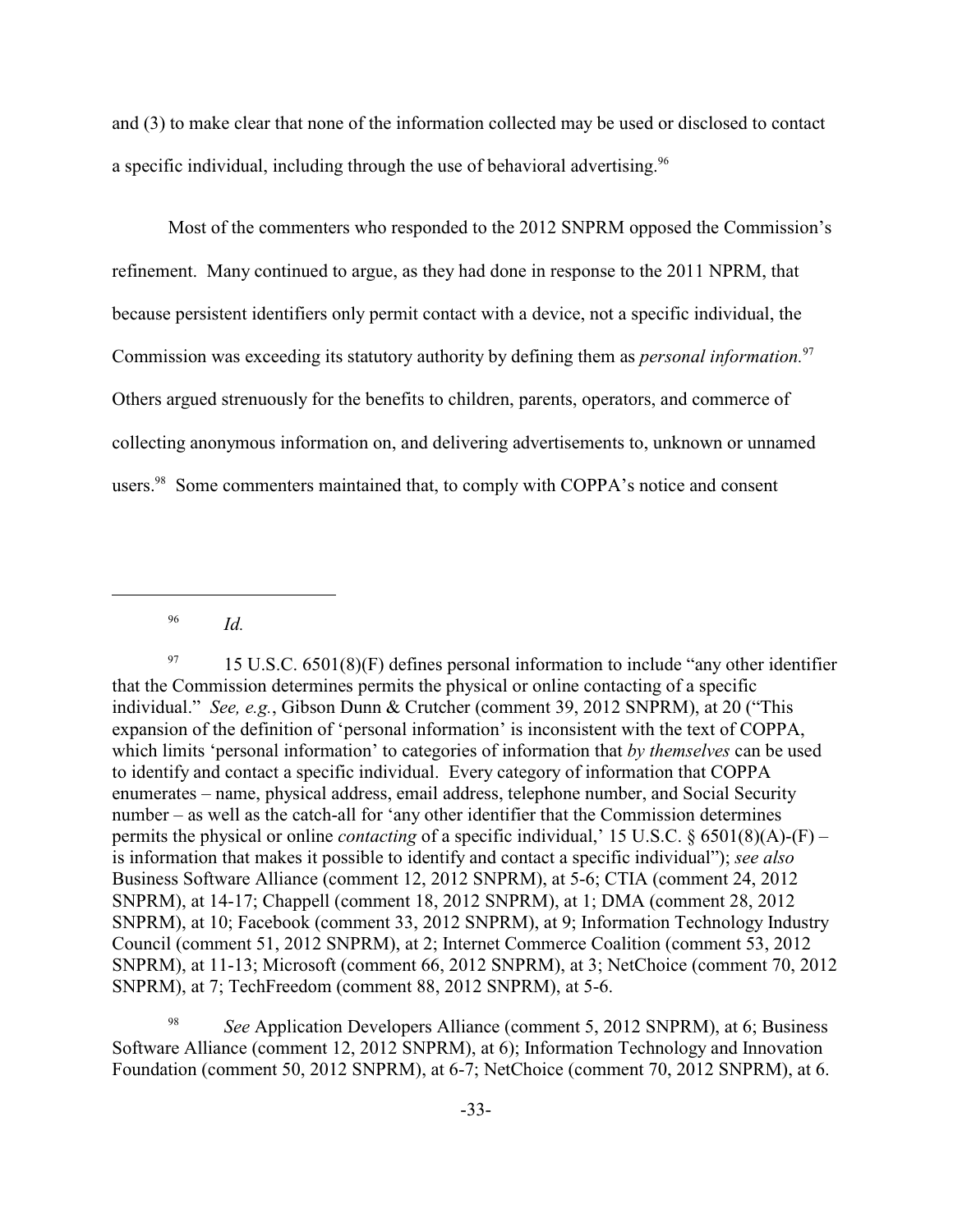requirements in the context of persistent identifiers, sites would be forced to collect more personal information on their users, contrary to COPPA's goals of data minimization.<sup>99</sup>

Because the proposed definition of persistent identifiers ran hand-in-hand with the proposed carve-out for permissible activities, most commenters also opined on the proposed scope of the definition of *support for internal operations*.<sup>100</sup> Unsurprisingly, these commenters urged the Commission to broaden the definition either to make the list of permissible activities non-exhaustive,<sup>101</sup> or to clarify that activities such as ensuring legal and regulatory compliance, intellectual property protection, payment and delivery functions, spam protection, statistical reporting, optimization, frequency capping, de-bugging, market research, and advertising and marketing more generally would not require parental notification and consent on COPPAcovered sites or services.  $102$  Other commenters expressed confusion about which entities

<sup>101</sup> See DMA (comment 28, 2012 SNPRM), at 11 (warning that an exhaustive list is likely to have unintended consequences if companies are not afforded flexibility as technologies evolve); Digital Advertising Alliance (comment 27, 2012 SNPRM), at 3; Internet Commerce Coalition (comment 53, 2012 SNPRM), at 3-4, 12 ("[T]he definition of 'support for the internal operations' of a website is too narrow . . . . This list of 'exempt' collections is incomplete and risks quickly becoming outmoded."); Magazine Publishers of America (comment 61, 2012 SNPRM), at 11; Online Publishers Association (comment 72, 2012 SNPRM), at 8; Promotion Marketing Association (comment 77, 2012 SNPRM), at 7; Computer and Communications Industry Association (comment 27, 2011 NPRM), at 4 (the exceptions are narrow and "immobile short of another rulemaking").

<sup>102</sup> *See, e.g.*, Association for Competitive Technology (comment 7, 2012 SNPRM), at 5; IAB (comment 49, 2012 SNPRM), at 4; TechFreedom (comment 88, 2012 SNPRM), at 11;

 $Fasebook$  (comment 33, 2012 SNPRM), at 9-10; Google (comment 41, 2012 SNPRM), at 5; J. Holmes (comment 47, 2012 SNPRM).

<sup>&</sup>lt;sup>100</sup> Association for Competitive Technology (comment 7, 2012 SNPRM), at 5; Business Software Alliance (comment 12, 2012 SNPRM), at 6-7; CTIA (comment 24, 2012 SNPRM), at 17-18; DMA (comment 28, 2012 SNPRM), at 10-12; Internet Commerce Coalition (comment 53, 2012 SNPRM), at 12; Microsoft (comment 66, 2012 SNPRM), at 3-5; NetChoice (comment 70, 2012 SNPRM), at 8-9.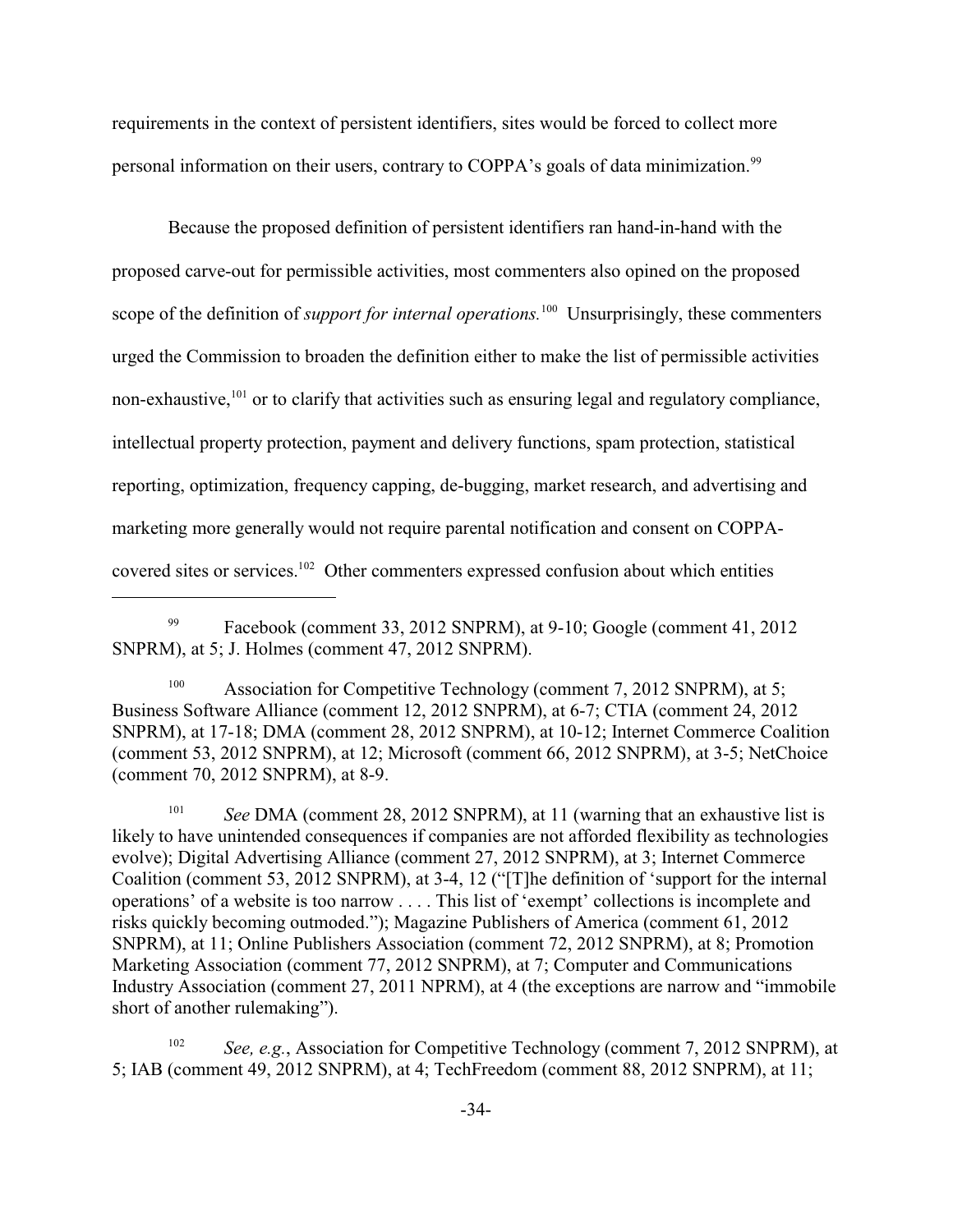operating on or through a property could take advantage of the *support for internal operations* exemption.<sup>103</sup> Children's advocacy groups, by contrast, expressed fear that the proposed definition was already "so broad that it could exempt the collection of many persistent identifiers used to facilitate targeted marketing."<sup>104</sup>

Several commenters supported the Commission's premise that the collection of certain persistent identifiers permits the physical or online contacting of a specific individual, but asked the Commission to take a different tack to regulating such identifiers. Rather than cover all persistent identifiers and then carve out permissible uses, these commenters suggested a simpler approach: the Commission should apply the Rule only to those persistent identifiers used for the purposes of contacting a specific child, including through online behavioral advertising.<sup>105</sup>

The Commission continues to believe that persistent identifiers permit the online contacting of a specific individual. As the Commission stated in the 2011 NPRM, it is not persuaded by arguments that persistent identifiers only permit the contacting of a device.  $106$  This interpretation ignores the reality that, at any given moment, a specific individual is using that

<sup>104</sup> Institute for Public Representation (comment 52, 2012 SNPRM), at 13.

Toy Industry Association (comment 89, 2012 SNPRM), at 15; Viacom Inc. (comment 95, 2012 SNPRM), at 13.

<sup>&</sup>lt;sup>103</sup> CDT (comment 15, 2012 SNPRM), at 6-7; Google (comment 41, 2012 SNPRM), at 5; Toy Industry Association (comment 89, 2012 SNPRM), at 14.

<sup>&</sup>lt;sup>105</sup> See CDT (comment 15, 2012 SNPRM), at 6 ("We do, however, agree with the Commission that behavioral targeting of children using unique identifiers should trigger COPPA compliance obligations"); Internet Commerce Coalition (comment 53, 2012 SNPRM), at 12; *see also* AT&T (comment 8, 2011 NPRM), at 7; Future of Privacy Forum (comment 55, 2011 NPRM), at 2; WiredTrust (comment 177, 2011 NPRM), at 9; Visa Inc. (comment 168, 2011 NPRM), at 2.

<sup>&</sup>lt;sup>106</sup> See 2011 NPRM, 76 FR at 59811.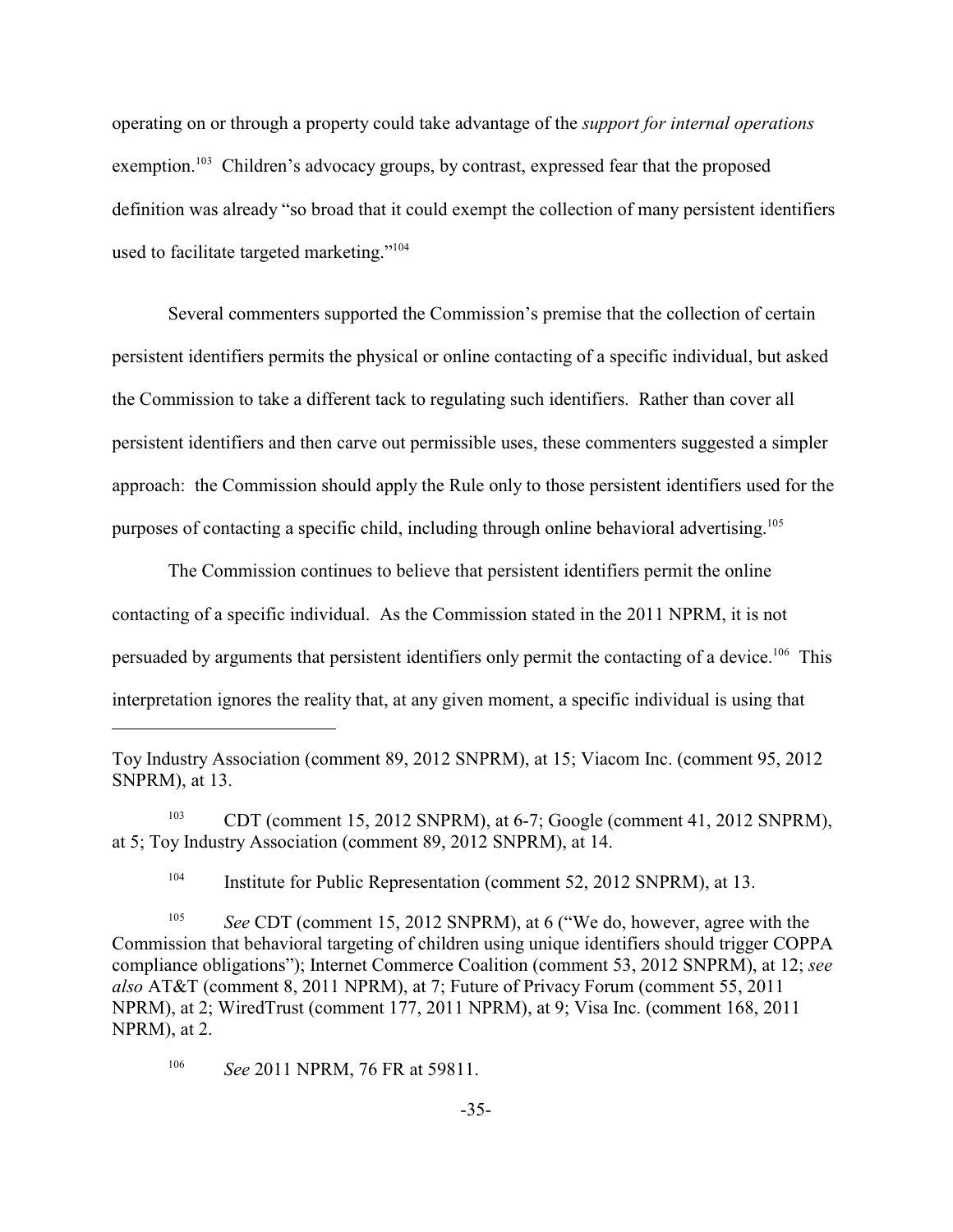device. Indeed, the whole premise underlying behavioral advertising is to serve an advertisement based on the perceived preferences of the individual user.<sup>107</sup>

Nor is the Commission swayed by arguments noting that multiple individuals could be using the same device. Multiple people often share the same phone number, the same home address, and the same email address, yet Congress still classified these, standing alone, as "individually identifiable information about an individual."<sup> $108$ </sup> For these reasons, and the reasons stated in the 2011 NPRM, the Commission will retain persistent identifiers within the definition of personal information.

However, the Commission recognizes that persistent identifiers are also used for a host of functions that have little or nothing to do with contacting a specific individual, and that these uses are fundamental to the smooth functioning of the Internet, the quality of the site or service, and the individual user's experience. It was for these reasons that the Commission proposed to expand the definition of *support for internal operations* in the 2012 SNPRM.

<sup>&</sup>lt;sup>107</sup> See J. Bowman, "Real-time Bidding – How It Works and How To Use It," Warc Exclusive (Feb. 2011), *available at* **[http://www.improvedigital.com/en/wp-content/uploads/2011/09/Warc-RTB-Feb11.pdf](#page-35-0)** ("With real-time bidding, advertisers can decide to put a specific ad in front of a specific individual web user on a given site, bid for that impression and – if they win the bid – serve the ad, all in the time it takes for a page to load on the target consumer's computer."); L. Fisher, "eMarketer's Guide to the Digital Advertising Ecosystem: Mapping the Display Advertising Purchase Paths and Ad Serving Process" (Oct. 2012), *available at* **<http://www.emarketer.com/Corporate/reports>** (media buyers can deliver personalized,

<span id="page-35-0"></span>impression-by-impression, ads based on what is known about individual viewer attributes, behaviors, and site context).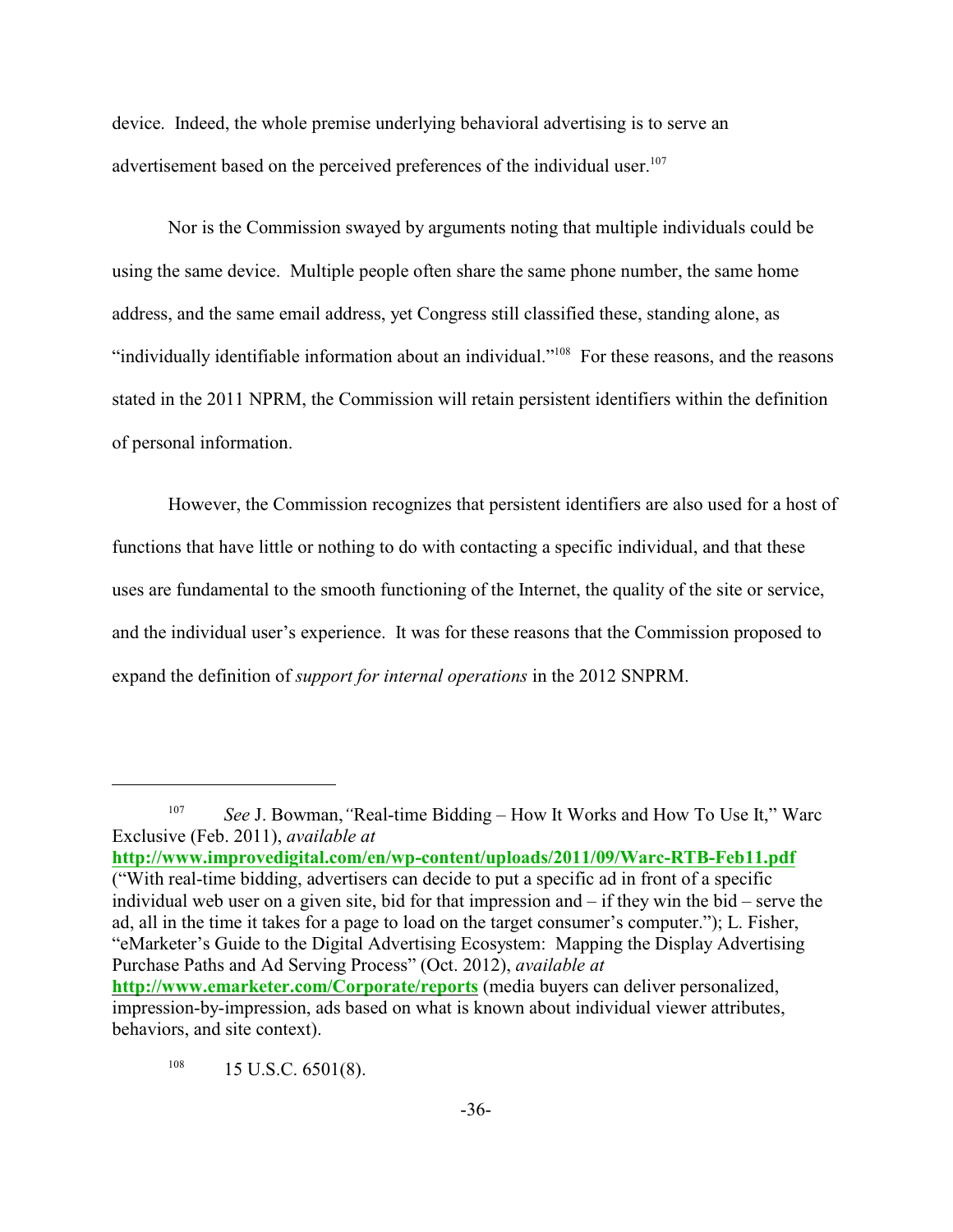The Commission has determined to retain the approach suggested in the 2011 NPRM and refined in the 2012 SNPRM, with certain revisions. First, the final Rule modifies the proposed definition of *persistent identifier* to cover "a persistent identifier that can be used to recognize a user over time and across different websites or online services." This modification takes into account concerns several commenters raised that using a persistent identifier within a site or service over time serves an important function in conducting site performance assessments and supporting intra-site preferences.<sup>109</sup> However, in this context, not every website or service with a tangential relationship will be exempt – the term "different" means either sites or services that are unrelated to each other, or sites or services where the affiliate relationship is not clear to the user. $110$ 

Second, the Commission has determined that the carve-out for use of a persistent identifier to provide support for the internal operations of a website or online service is better articulated as a separate exception to the Rule's requirements. For this reason, it has amended Section 312.5(c) ("*Exceptions to prior parental consent*") to add a new exception providing that where an operator collects only a persistent identifier for the sole purpose of providing support for its internal operations, the operator will have no notice or consent obligations under the Rule.

<sup>&</sup>lt;sup>109</sup> *See Toy Industry Association (comment 89, 2012 SNPRM), at 14; see also ESA* (comment 32, 2012 SNPRM), at 8; NetChoice (comment 70, 2012 SNPRM), at 7-8.

<sup>&</sup>lt;sup>110</sup> This interpretation of affiliate relationships is consistent with prior Commission articulations. *See* FTC Report, *Protecting Consumer Privacy in an Era of Rapid Change* (March 2012), at 41-42, *available at* **<http://ftc.gov/os/2012/03/120326privacyreport.pdf>** ("The Commission maintains the view that affiliates are third parties, and a consumer choice mechanism is necessary unless the affiliate relationship is clear to consumers"); *see also*  kidSAFE Seal Program (comment 56, 2012 SNPRM), at 5 (asking the Commission to clarify what is meant by the phrase "'across *different* websites or online services' in the context of persistent identifiers").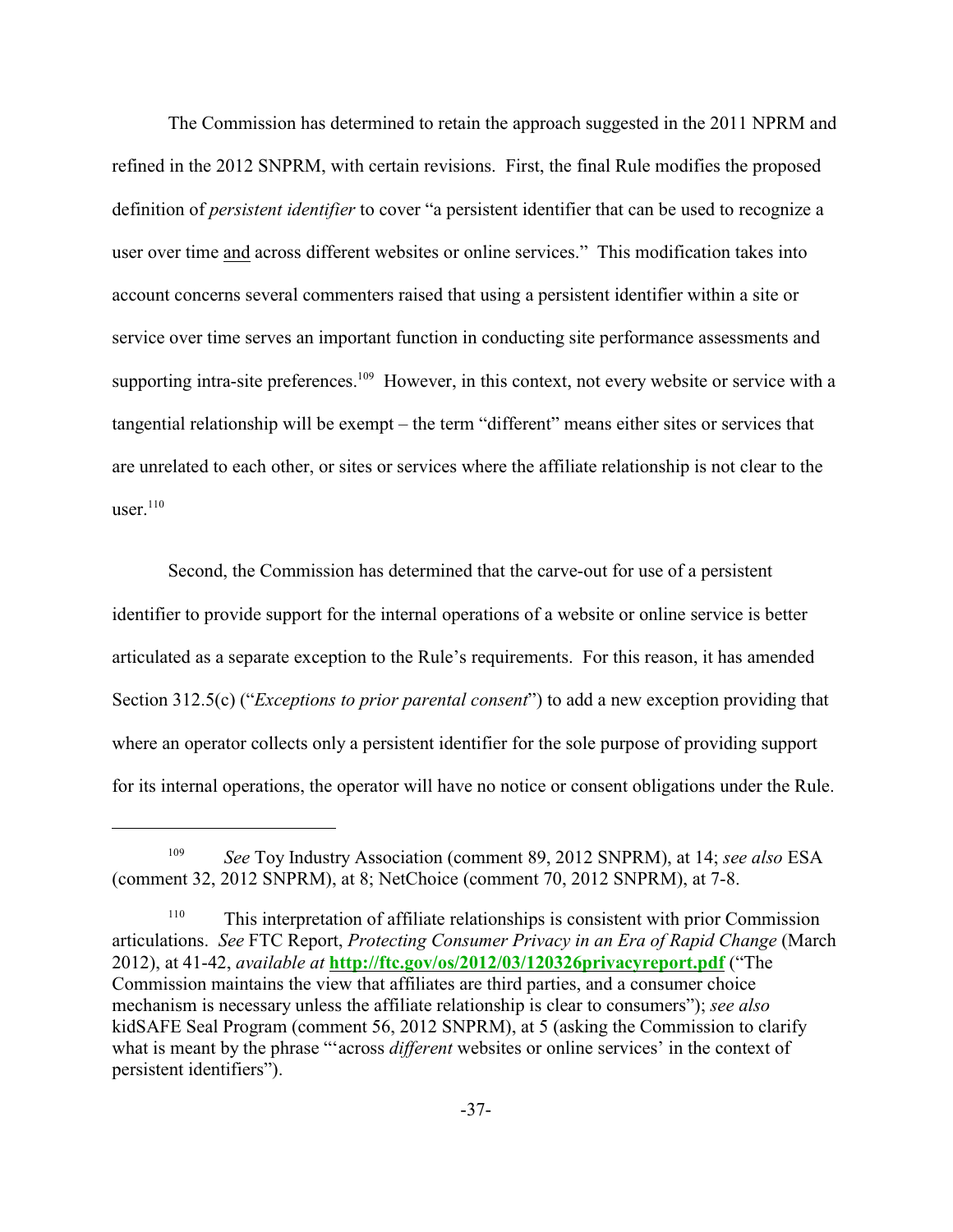This is a change in organization, rather than a substantive change, from the Commission's earlier proposals.

In addition, in response to the arguments made in a number of comments, the Commission has further modified the 2012 SNPRM proposed definition of *support for internal operations* to add frequency capping of advertising and legal or regulatory compliance to the permissible uses enumerated therein.<sup>111</sup> The Commission declines to add certain other language proposed by commenters, such as intellectual property protection, payment and delivery functions, spam protection, optimization, statistical reporting, or de-bugging, because it believes that these functions are sufficiently covered by the definitional language permitting activities that "maintain or analyze" the functions of the website or service, or protect the "security or integrity" of the site or service. Under this revised definition, most of the activities that commenters cite to as important to permitting the smooth and optimal operation of websites and online services will be exempt from COPPA coverage.

The Commission also is cognizant that future technical innovation may result in additional activities that websites or online services find necessary to support their internal operations. Therefore, the Commission has created a voluntary process – new Section 312.12(b) – whereby parties may request Commission approval of additional activities to be included within the definition of *support for internal operations*. Any such request will be placed on the public record for notice and comment, and the Commission will act on it within 120 days.

*See, e.g.*, Digital Advertising Alliance (comment 27, 2012 SNPRM), at 3; DMA 111 (comment 28, 2012 SNPRM), at 11; IAB (comment 73, 2011 NPRM), at 10-11; Magazine Publishers of America (comment 61, 2012 SNPRM), at 11; Microsoft (comment 66, 2012 SNPRM), at 5; Online Publishers Association (comment 123, 2011 NPRM), at 4-5; Viacom Inc. (comment 95, 2012 SNPRM), at 14.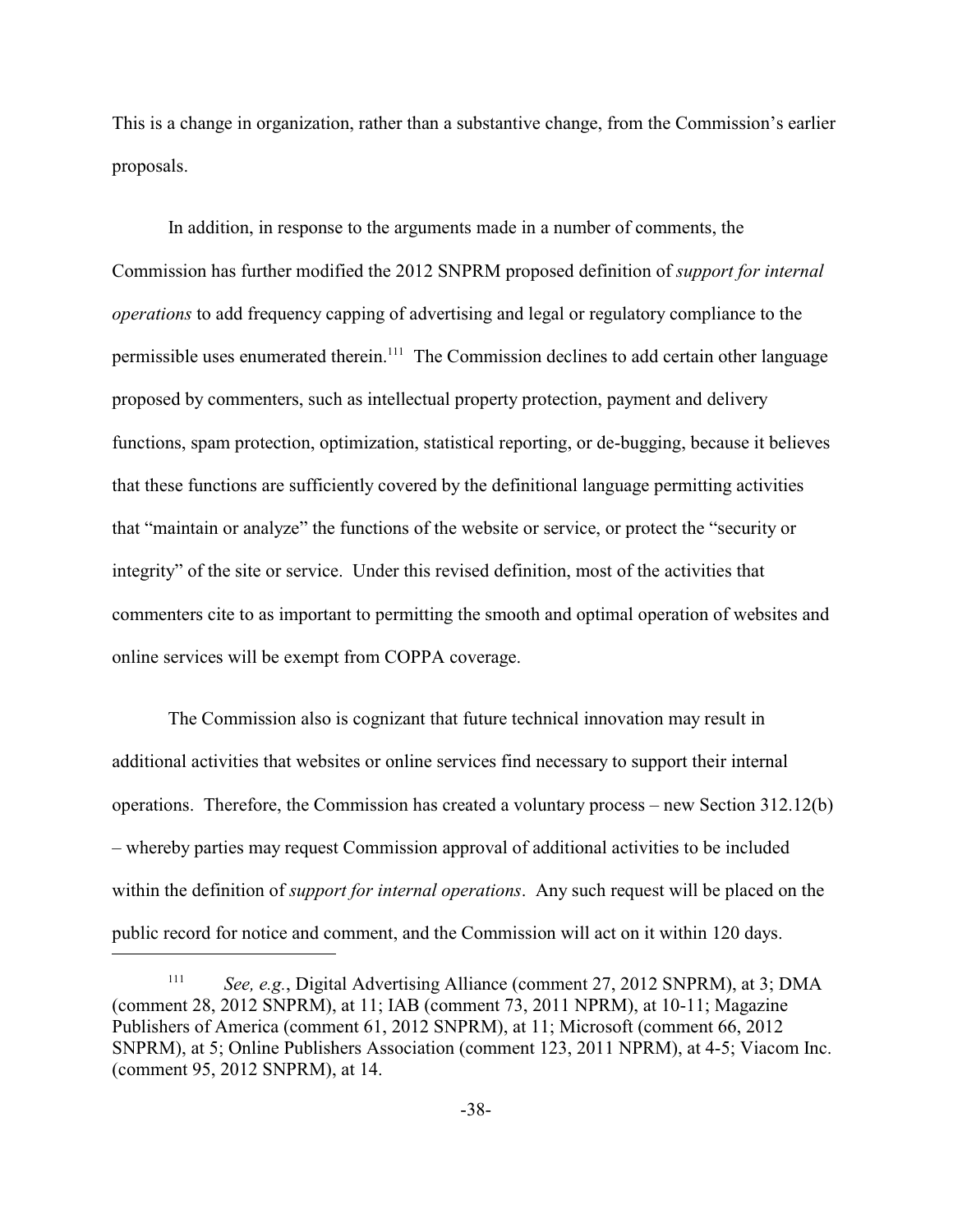The final amended language makes clear that operators may only engage in activities "necessary" to support the covered functions. The Commission agrees with commenter EPIC that "[t]he presence of the word 'necessary' [in the statute] . . . indicates that the use of persistent identifiers is to be limited to the above activities, and that these activities are to be narrowly construed."<sup>112</sup> Moreover, operators may not use persistent identifiers that fall within the Rule's definition of *personal information* for any purposes other than those listed within the definition of *support for internal operations.* Accordingly, the Rule will require operators to obtain parental consent for the collection of persistent identifiers where used to track children over time and across sites or services. Without parental consent, operators may not gather persistent identifiers for the purpose of behaviorally targeting advertising to a specific child. They also may not use persistent identifiers to amass a profile on an individual child user based on the collection of such identifiers over time and across different websites in order to make decisions or draw insights about that child, whether that information is used at the time of collection or later $113$ 

Several commenters sought clarification of whether a party's status as a first party or a third party would affect its ability to rely upon the *support for internal operations* definition.<sup>114</sup>

<sup>&</sup>lt;sup>112</sup> See EPIC (comment 31, 2012 SNPRM), at 9. The Commission disagrees with the contention by certain commenters that the word "necessary" is confusing and unduly restrictive. *See* Online Publishers Association (comment 72, 2012 SNPRM), at 9. In this context, the term means that an operator may collect a covered persistent identifier if it uses it for the purposes listed in the definition of *support for internal operations*. The operator need not demonstrate that collection of the identifier was the only means to perform the activity.

<sup>144</sup> Cong. Rec. S8482 (Statement of Sen. Bryan (1998)). <sup>113</sup>

<sup>&</sup>lt;sup>114</sup> See, e.g., Association for Competitive Technology (comment 7, 2012 SNPRM), at 5; IAB (comment 73, 2011 NPRM), at 11.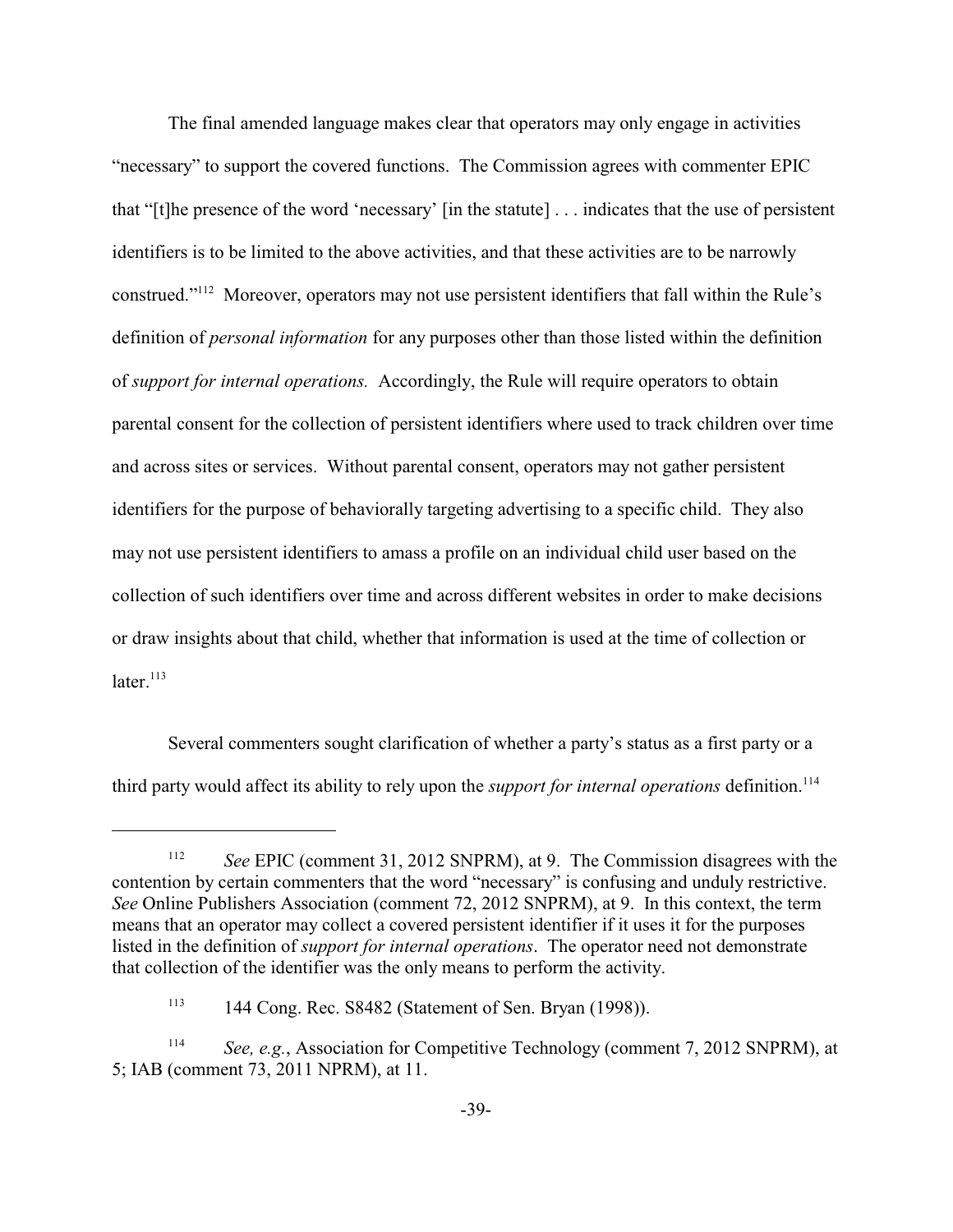To the extent that a child-directed content site or service engages service providers to perform functions encompassed by the definition of *support for internal operations*, those functions will be covered as support for the content-provider's internal operations. If a third party collecting persistent identifiers is deemed an *operator* under the Rule (*e.g.*, because it has actual knowledge it is collecting personal information from users of a child-directed site or service, or it has actual knowledge it is collecting personal information from a child through a general audience site or service), that operator may rely on the Rule's *support for internal operations* definition when it uses persistent identifier information for functions that fall within it.

## c. *Photographs, Videos, and Audio Files*

The Rule's existing definition of *personal information* includes photographs only when they are combined with "other information such that the combination permits physical or online contacting." Given the prevalence and popularity of posting photos, videos, and audio files online, in the 2011 NPRM, the Commission reevaluated the privacy and safety implications of such practices as they pertain to children. The Commission determined that the inherently personal nature of photographs, and the fact that they may contain information such as embedded geolocation data, or can be paired with facial recognition technology, makes them identifiers that "permit the physical or online contacting of a specific individual."<sup>115</sup> The Commission found the same risks attendant with the online uploading of video and audio files.<sup>116</sup> Accordingly, the Commission proposed creating a new category within the definition of

 $116$  *Id.* 

<sup>&</sup>lt;sup>115</sup> *See* 2011 NPRM, 76 FR at 59813.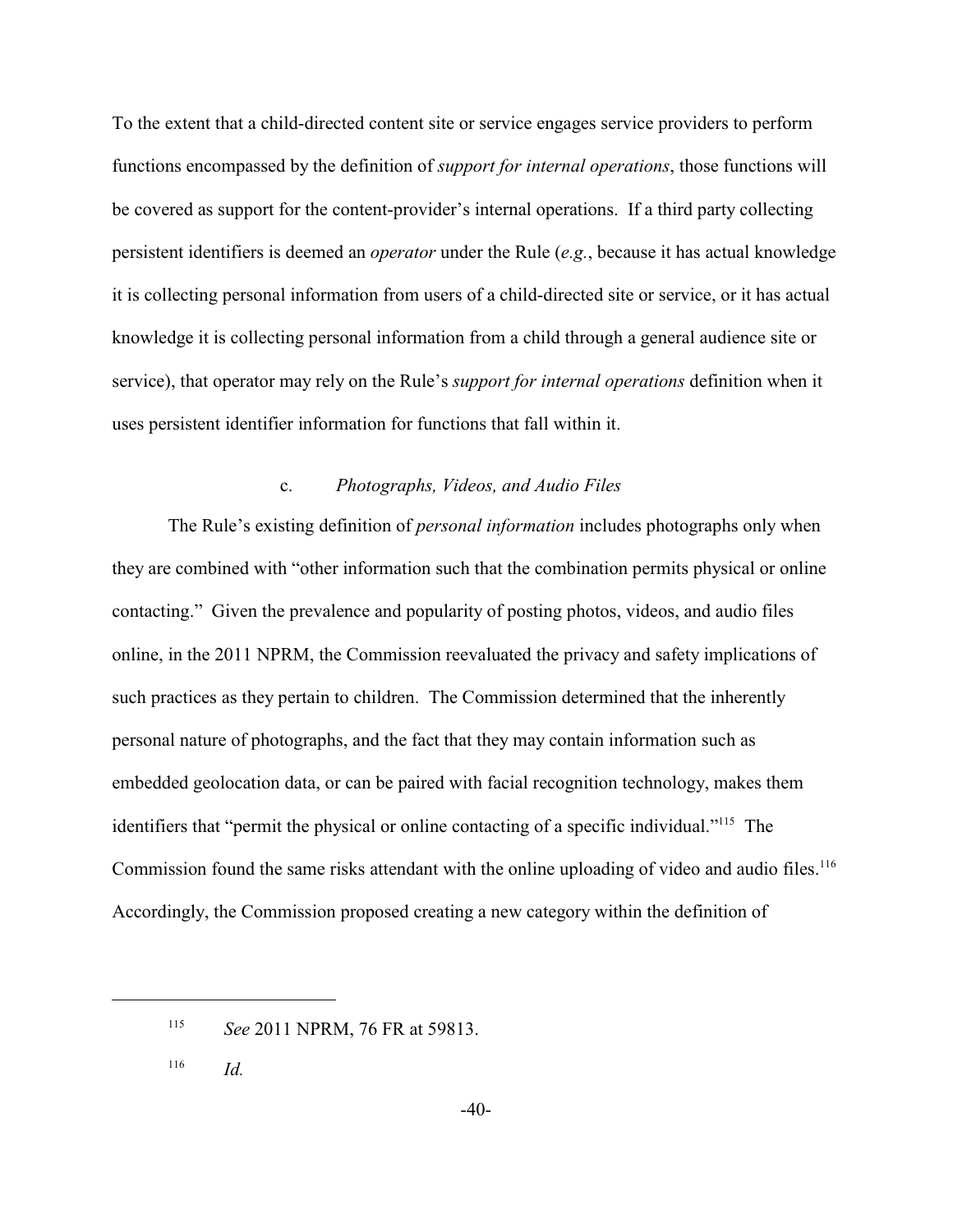*personal information* covering a photograph, video, or audio file where such file contains a child's image or voice.

Some commenters supported this proposal. For example, the Institute for Public Representation, on behalf of a group of children's privacy advocates, stated that "[b]ecause photographs, videos, and audio files can convey large amounts of information about children that can make them more vulnerable to behavioral advertising, and possibly put their personal safety at risk as well, these types of information should be included in the definition of personal information<sup>"117</sup>

Several commenters criticized the Commission's proposal, claiming that the effect would limit children's participation in online activities involving "user-generated content."<sup>118</sup> Several commenters issued blanket statements that photos, videos, and audio files, in and of themselves, do not permit operators to locate or contact a child.<sup>119</sup> Other commenters stated that the Commission's proposal is premature, arguing that facial recognition technologies are only in

Institute for Public Representation (comment 71, 2011 NPRM), at 33; Privacy Rights Clearinghouse (comment 131, 2011 NPRM), at 2.

<sup>&</sup>lt;sup>118</sup> See DMA (comment 37, 2011 NPRM), at 17; Promotion Marketing Association (comment 133, 2011 NPRM), at 12; NCTA (comment 113, 2011 NPRM), at 16. Certain commenters interpreted the Commission's proposal as inapplicable to user-generated content, but applicable to an operator's own use of children's images or voices. *See* CTIA (comment 32, 2011 NPRM), at 12; National Retail Federation (comment 114, 2011 NPRM), at 4; F. Page (comment 124, 2011 NPRM).

<sup>&</sup>lt;sup>119</sup> *See* American Association of Advertising Agencies (comment 2, 2011 NPRM), at 4; Internet Commerce Coalition (comment 74, 2011 NPRM), at 5; Promotion Marketing Association (comment 133, 2011 NPRM), at 12; *see also* DMA (comment 37, 2011 NPRM), at 17.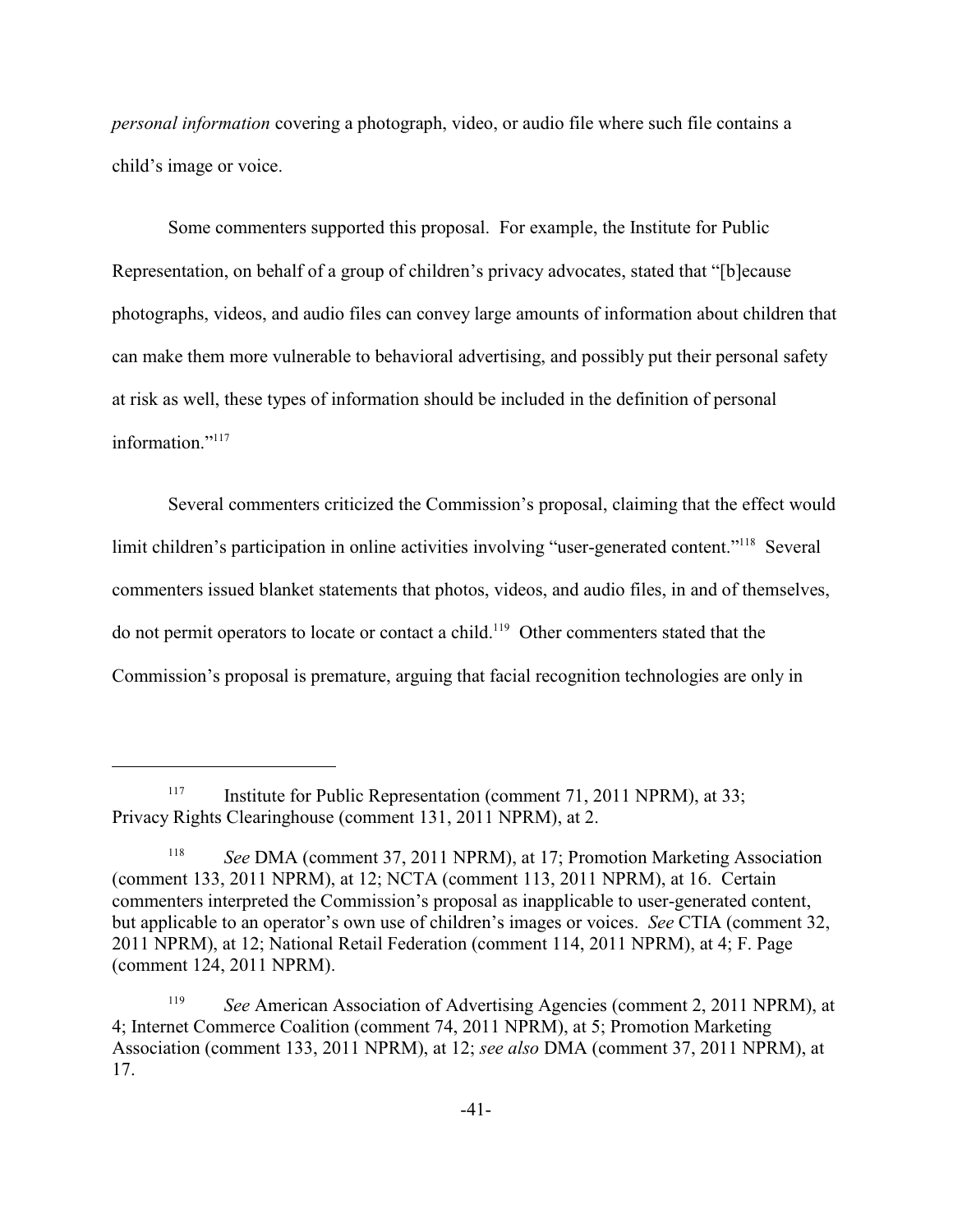their nascent stages.  $120$  Finally, several commenters argued that the Commission should narrow the scope of its proposal, exempting from coverage photos, videos, or audio files that have been prescreened to remove any metadata or other individually identifiable information.<sup>121</sup> Others asked the Commission to carve out from coverage photos or videos where used to support internal operations of a site or service.<sup>122</sup> Commenter WiredSafety urged the Commission to adopt a standard that would permit operators to blur images of children before uploading them, thereby reducing the risks of exposure.<sup>123</sup>

 The Commission does not dispute that uploading photos, videos, and audio files can be entertaining for children. Yet, it is precisely the very personal nature of children's photographic images, videos, and voice recordings that leads the Commission to determine that such files meet the standard for "personal information" set forth by Congress in the COPPA statute. That is, in and of themselves, such files "*permit* the physical or online contacting of a specific

<sup>121</sup> *See Privo (comment 76, 2012 SNPRM), at 7; DMA (comment 37, 2011 NPRM),* at 17-18; Promotion Marketing Association (comment 133, 2011 NPRM), at 12; WiredSafety (comment 177, 2011 NPRM), at 10.

<sup>122</sup> ESA (comment 47, 2011 NPRM), at 14 n.21; kidSAFE Seal Program (comment 81, 2011 NPRM), at 11.

<sup>&</sup>lt;sup>120</sup> See Intel Corp. (comment 72, 2011 NPRM), at 6-7; Motion Picture Association of America ("MPAA") (comment 109, 2011 NPRM), at 13.

<sup>&</sup>lt;sup>123</sup> *See* WiredSafety (comment 177, 2011 NPRM), at 10 ("the risk of using a preteen's clear image in still photos or in video formats is obvious"); *see also* Intel (comment 72, 2011 NPRM), at 7 ("we propose limiting the Commission's new definition to 'a photograph, video or audio file where such file contains a child's image or voice *which may reasonably allow identification of the child*'"). The Commission believes that operators who choose to blur photographic images of children prior to posting such images would not be in violation of the Rule.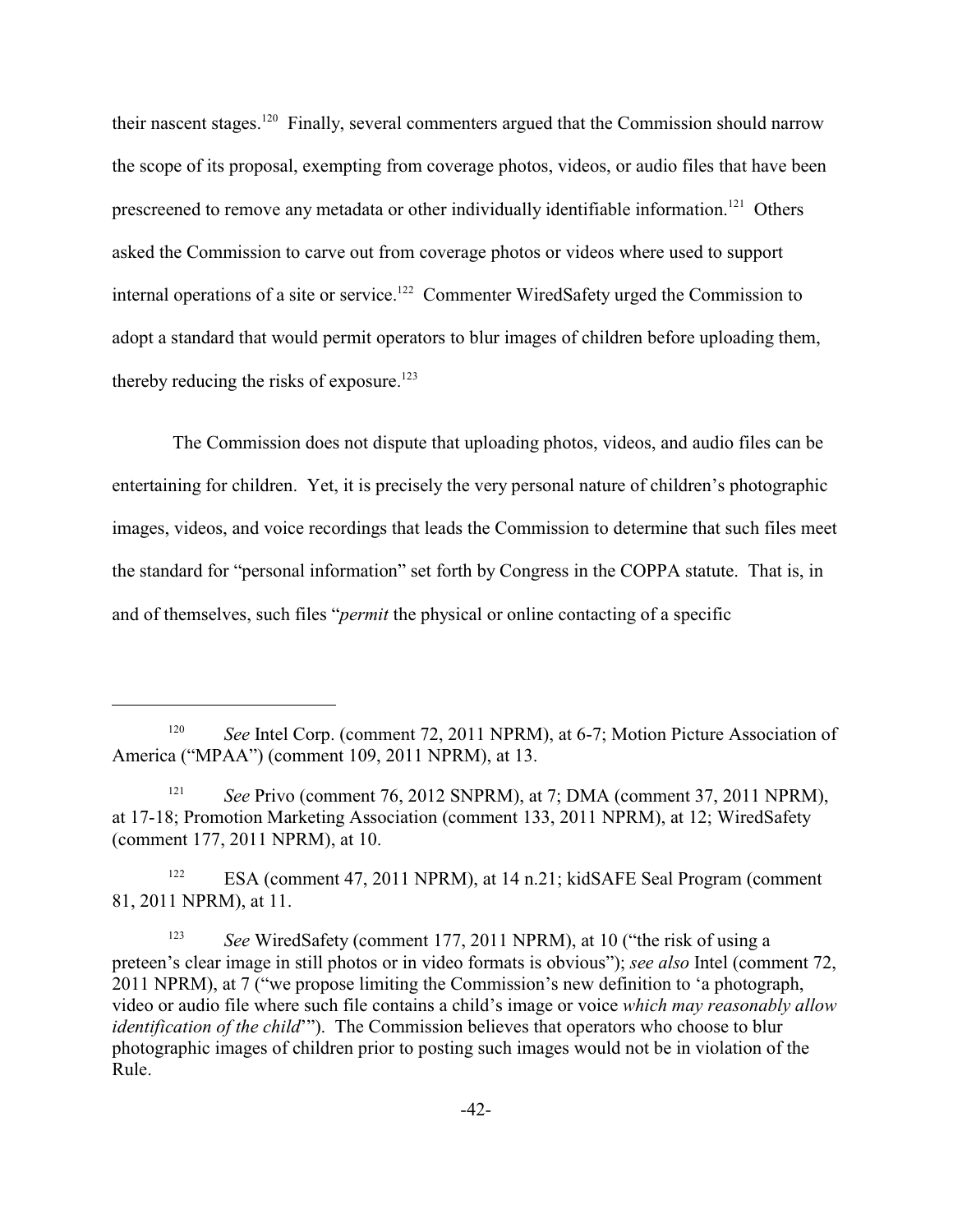individual." $124$  As the Privacy Rights Clearinghouse stated, "[a]s facial recognition advances, photos and videos have the potential to be analyzed and used to target and potentially identify individuals." $125$  Given these risks, the Commission continues to believe it is entirely appropriate to require operators who offer young children the opportunity to upload photos, videos, or audio files containing children's images or voices to obtain parental consent beforehand.<sup>126</sup> Therefore, the Commission adopts the modification of the definition of *personal information* regarding photos, videos, and audio files as proposed in the 2011 NPRM, without qualification.

# d. *Geolocation Information*

In the 2011 NPRM, the Commission stated that, in its view, existing paragraph (b) of the definition of *personal information* already covered any geolocation information that provides precise enough information to identify the name of a street and city or town.<sup>127</sup> However, because geolocation information can be presented in a variety of formats (*e.g*., coordinates or a map), and in some instances can be more precise than street name and name of city or town, the Commission proposed making geolocation information a stand-alone category within the definition of *personal information.*128

<sup>124</sup> 15 U.S.C.  $6501(8)$ (F) (italics added).

Privacy Rights Clearinghouse (comment 131, 2011 NPRM), at 2; *see also* 125 TRUSTe (comment 164, 2011 NPRM), at 7 ("biometrics such as those provided in a photo, video or audio recording are personal information and greater protections need to be provided").

 $126$  The Commission notes that this amendment would not apply to uploading photos or videos on general audience sites such as Facebook or YouTube, absent actual knowledge that the person uploading such files is a child.

 $127$  76 FR at 59813.

<sup>128</sup> *Id.* Adding new paragraph (j) to the definition of *personal information* in 16 CFR 312.2.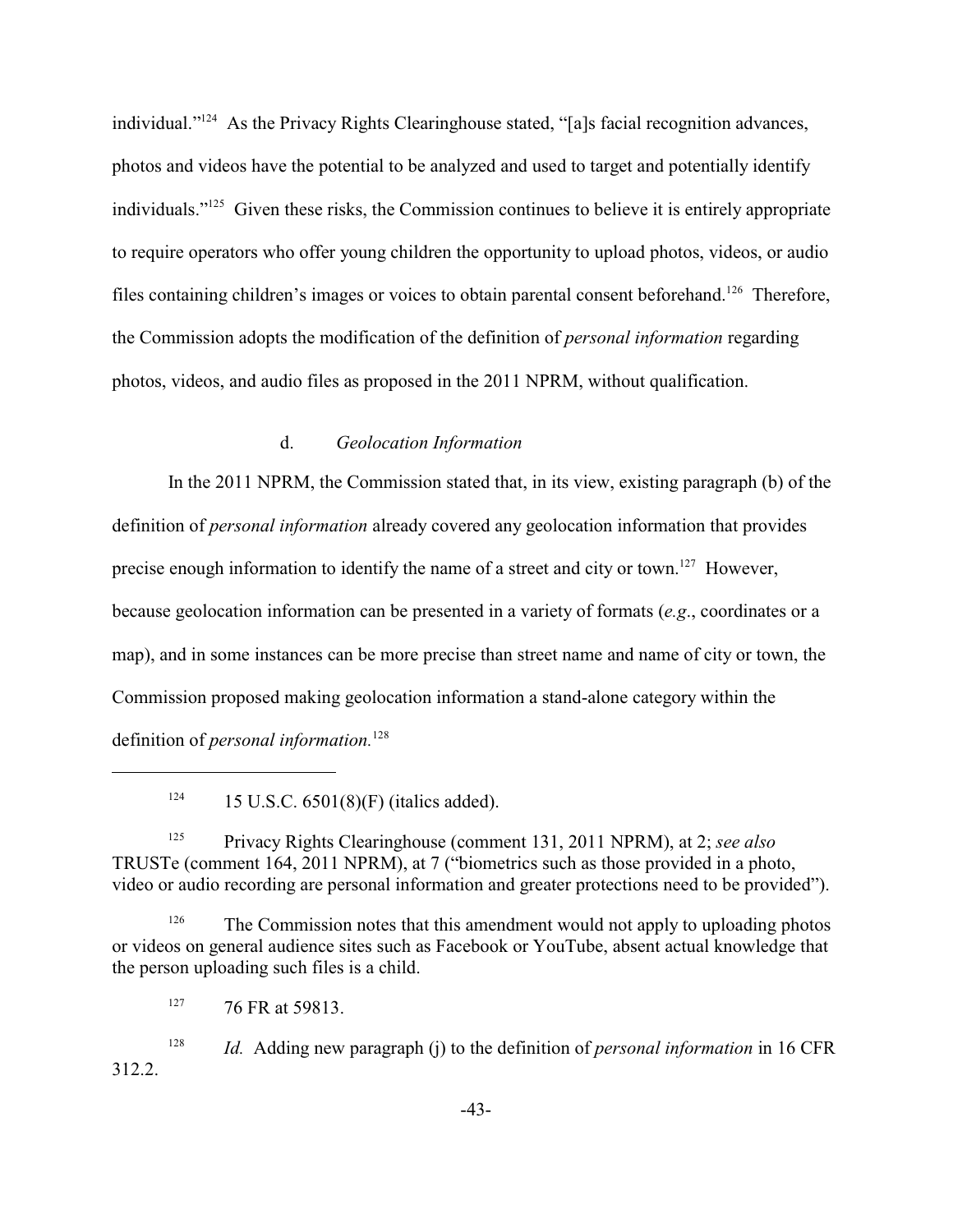Similar to the comments raised in response to the 2010 FRN, a number of commenters opposed this change. These commenters argued that anonymous, technical geolocation information, without the addition of any other identifier, was insufficient to contact an individual child.<sup>129</sup> The Internet Commerce Coalition stated that in identifying geolocation information "sufficient to identify a street name and name of city or town" as personal information, the Commission has missed the key to what makes an address "personal," namely the street number.<sup>130</sup> Accordingly, such commenters asked the Commission to clarify that geolocation information will only be deemed personal information if, when combined with some other information or identifier, it would permit contacting an individual.<sup>131</sup>

These commenters overlook that the COPPA statute does not require the submission of a street number to make address information "personal." Nor is it limited to home address, primary residence, or even a static address. Rather, Congress chose to use the words "or other physical address, including street name and name of city or town."<sup>132</sup> This word choice not only permits the inclusion of precise mobile (*i.e*., moving) location information, it may very well

<sup>&</sup>lt;sup>129</sup> See AT&T (comment 8, 2011 NPRM), at 5; see also American Association of Advertising Agencies (comment 2, 2011 NPRM), at 4; CTIA (comment 32, 2011 NPRM), at 9; DMA (comment 37, 2011 NPRM), at 17; Promotion Marketing Association (comment 133, 2011 NPRM), at 13; Software & Information Industry Association ("SIIA") (comment 150, 2011 NPRM), at 8; Verizon (comment 167, 2011 NPRM), at 6.

*See* Internet Commerce Coalition (comment 74, 2011 NPRM), at 5; *see also* 130 AT&T (comment 8, 2011 NPRM), at 5-6.

<sup>&</sup>lt;sup>131</sup> See, e.g., CTIA (comment 32, 2011 NPRM), at 9; Future of Privacy Forum (comment 55, 2011 NPRM), at 5; Verizon (comment 167, 2011 NPRM), at 6 ("Consistent with Congressional intent, geolocation information should be treated as personal information only when the data is tied to a specific individual.").

 $132$  15 U.S.C. 6501(8)(B).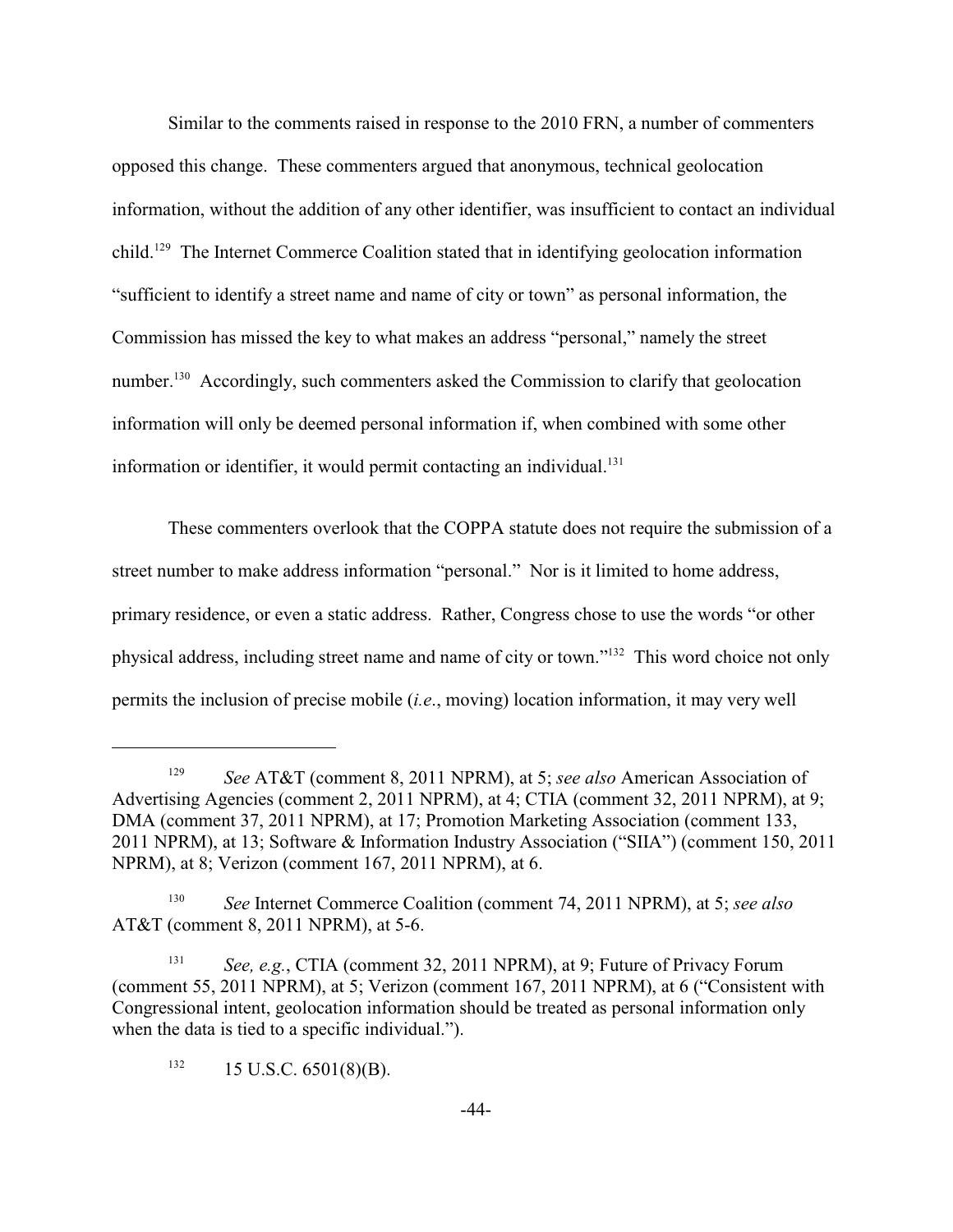mandate it.<sup>133</sup> As commenter Consumers Union stated, "[s]ince a child's physical address is already considered personal information under COPPA, geolocation data, which provides precise information about a child's whereabouts at a specific point in time, must also necessarily be covered<sup>"134</sup>

In addition, the Commission disagrees with those commenters who state that geolocation information, standing alone, does not permit the physical or online contacting of an individual within the meaning of COPPA.<sup>135</sup> Just as with persistent identifiers, the Commission rejects the notion that precise geolocation information allows only contact with a specific device, not the individual using the device. By that same flawed reasoning, a home or mobile telephone number would also only permit contact with a device.

Several commenters asked the Commission to refine the Rule's coverage of geolocation so that it targets particular uses. Commenter CTIA, citing photo-sharing services as an example, asked that geolocation information embedded in metadata (as often is the case with digital

<sup>&</sup>lt;sup>133</sup> For this reason, the Commission finds those comments focusing on the potential to capture a large geographic area to be inapposite. *See* IAB (comment 73, 2011 NPRM), at 6 ("without an address or other additional data to identify a household or individual, a street name and city could encompass a large geographic area and as many as 1,000 households. For example, Sepulveda Boulevard, in the Los Angeles area, is over 40 miles long").

<sup>&</sup>lt;sup>134</sup> See Consumers Union (comment 29, 2011 NPRM), at 3; *see also* EPIC (comment 41, 2011 NPRM), at 8-9 ("As with IP addresses and user names, geolocation information can be used to track a particular device, which is usually linked to a particular individual.").

<sup>&</sup>lt;sup>135</sup> See American Association of Advertising Agencies (comment 2, 2011 NPRM), at 4; AT&T (comment 8, 2011 NPRM), at 6; DMA (comment 37, 2011 NPRM), at 17; Promotion Marketing Association (comment 133, 2011 NPRM), at 13; Verizon (comment 167, 2011 NPRM), at 6.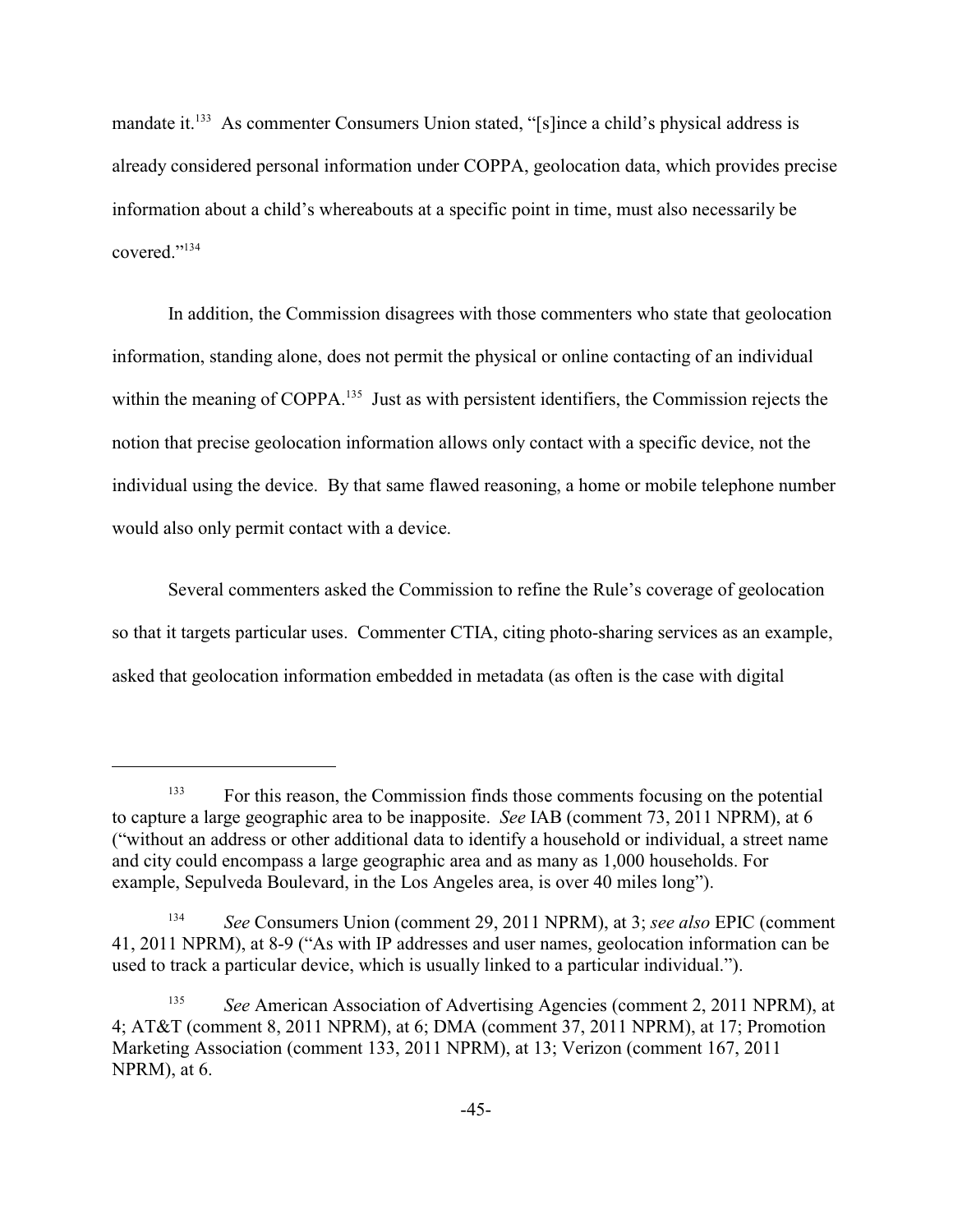photographs) be excluded from the Rule's coverage.<sup>136</sup> Arguing that there should be a legal difference between using geolocation information for convenience or to protect a child's safety and to market to a child, commenter kidSAFE Seal Program suggested that geolocation data only be considered "personal information" when it is being used for marketing purposes.  $137$  Finally, commenter TRUSTe asked that the Commission amend the definition to cover "precise geolocation data that can be used to identify a child's actual physical location at a given point in time."<sup>138</sup>

The Commission sees no basis for making the suggested revisions. With respect to excluding geolocation information in metadata, the Commission notes that in the 2011 NPRM, it specifically cited such geolocation metadata as one of the bases for including photographs of children within the definition of *personal information*.<sup>139</sup> With respect to the comment from kidSAFE Seal Program, the statute does not distinguish between information collected for marketing as opposed to convenience; therefore, the Commission finds no basis for making such a distinction for geolocation information. Finally, the Commission sees little to no practical distinction between "geolocation data that can be used to identify a child's actual physical location at a given point in time" and geolocation information "sufficient to identify street name and name of a city or town," and it prefers to adhere to the statutory language. Accordingly, the Commission modifies the definition of *personal information* as proposed in the 2011 NPRM,

 $CTIA$  (comment 32, 2011 NPRM), at 9.

 $kidSAFE$  Seal Program (comment 81, 2011 NPRM), at 11.

 $T$ TRUSTe (comment 164, 2011 NPRM), at 3.

<sup>&</sup>lt;sup>139</sup> *See* 76 FR at 59813 n.87.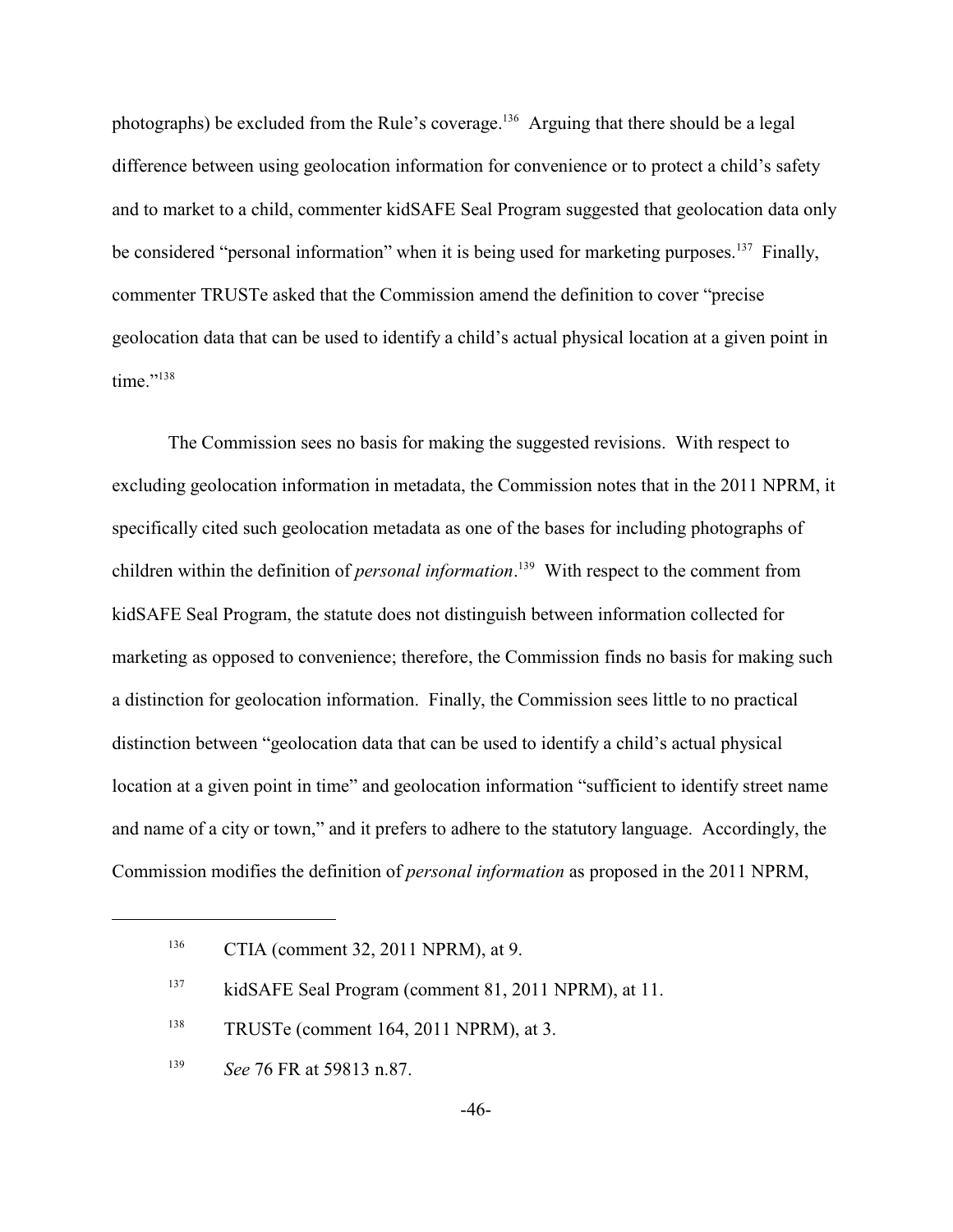and covered operators will be required to notify parents and obtain their consent prior to collecting geolocation information from children.

#### 6. Definition of *Release of Personal Information*

In the 2011 NPRM, the Commission proposed to define the term *release of personal information* separately from the definition of *disclosure*, since the term applied to provisions of the Rule that did not solely relate to disclosures.<sup>140</sup> The Commission also proposed technical changes to clarify that the term "release of personal information" addresses business-to-business uses of personal information, not public disclosures, of personal information.<sup>141</sup> The Commission received little comment on this issue and therefore adopts the proposed changes.

## 7. Definition of *Website or Online Service Directed to Children*

In the 2012 SNPRM, the Commission proposed revising the definition of website or online service directed to children to allow a subset of sites falling within that category an option not to treat all users as children. The proposed revision was sparked by a comment from The Walt Disney Company that urged the Commission to recognize that sites and services directed to children fall along a continuum and that those sites targeted to both children and others should be permitted to differentiate among users. Noting that Disney's suggestion in large measure

 $I^{41}$  *Id.* 

<sup>&</sup>lt;sup>140</sup> See 2011 NPRM, 76 FR at 59804, 59809. The Commission originally proposed to define *release of personal information* as "the sharing, selling, renting, or any other means of providing personal information to any third party." The Commission's revised definition removes the phrase "or any other means of providing personal information" to avoid confusion and overlap with the second prong of the definition of *disclosure* governing an operator making personal information collected from a child publicly available, *e.g.,* through a social network, a chat room, or a message board. *See* 16 CFR 312.2 (definition of *disclosure*).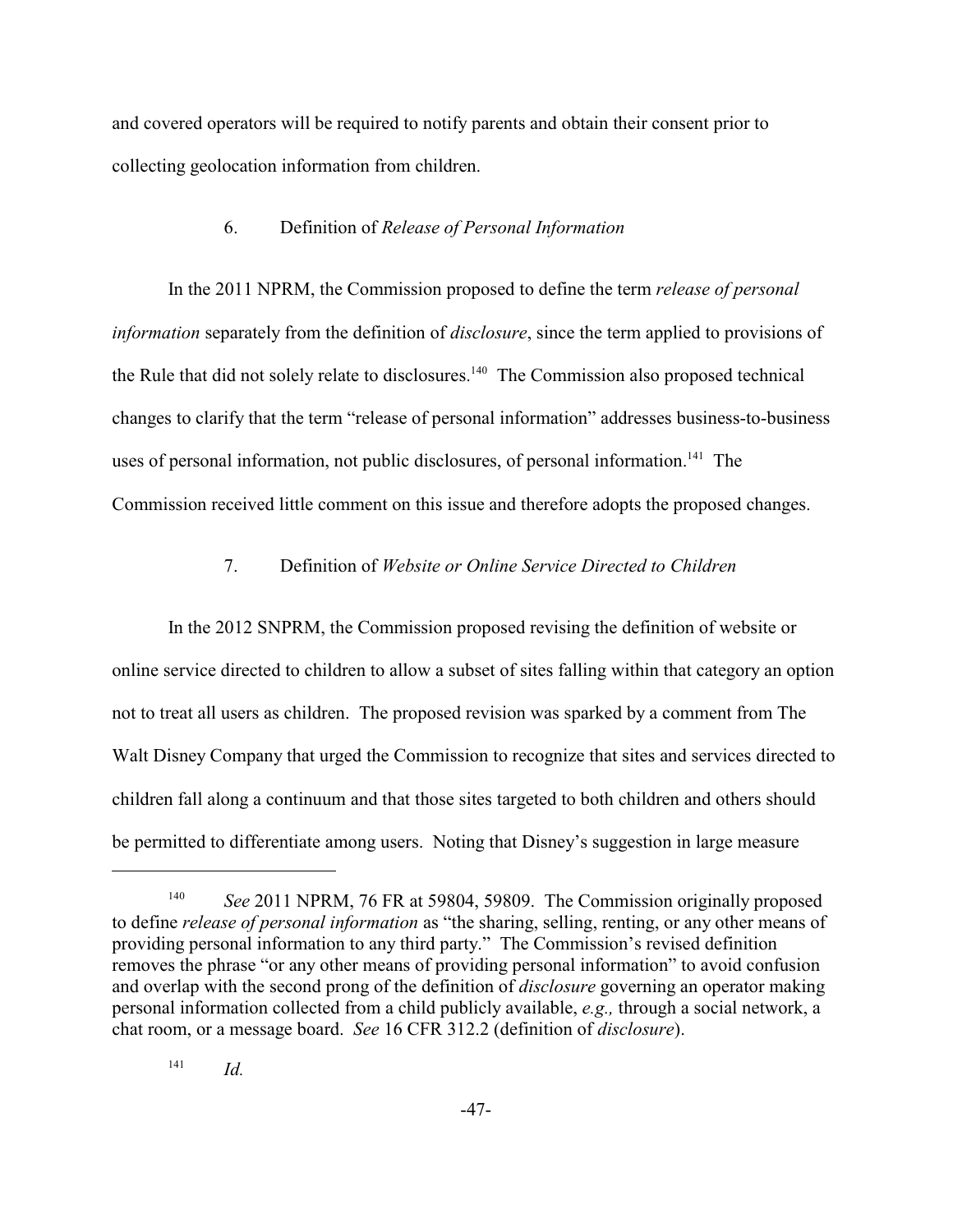reflected the prosecutorial discretion already applied by the Commission in enforcing COPPA, the Commission proposed revisions to implement this concept. The Commission received numerous comments on this proposal. Although many commenters expressed support for the concept, the proposed implementing language was criticized.

Paragraphs (a) and (b) of the SNPRM's proposed revisions sought to define the subset of sites directed to children that would still be required to treat all users as children: those that knowingly target children under 13 as their primary audience, and those that, based on the overall content of the site, are likely to attract children under 13 as their primary audience. Paragraph (c) sought to describe those child-directed sites that would be permitted to age-screen to differentiate among users – namely those sites that, based on overall content, are likely to draw a disproportionate number of child users.

Although most commenters concurred that operators intentionally targeting children as their primary audience should be covered as websites directed to children,  $142$  some worried about the precise contours of the term "primary audience" and sought guidance as to percentage thresholds.<sup>143</sup> Some commenters also opposed any interpretation of COPPA that required childdirected websites to presume all users are children.<sup>144</sup>

<sup>&</sup>lt;sup>142</sup> *See* ACLU (comment 3, 2012 SNPRM), at 3; Online Publishers Association (comment 72, 2012 SNPRM), at 4.

<sup>&</sup>lt;sup>143</sup> See DMA (comment 28, 2012 SNPRM), at 13-14; Institute for Public Representation (comment 52, 2012 SNPRM), at 25-27; Privo (comment 76, 2012 SNPRM), at 3; TechFreedom (comment 88, 2012 SNPRM), at 3; Toy Industry Association (comment 89, 2012 SNPRM), at 12; WiredTrust and WiredSafety (comment 98, 2012 SNPRM), at 3-4.

<sup>&</sup>lt;sup>144</sup> See Facebook (comment 33, 2012 SNPRM), at 10; Viacom Inc. (comment 95, 2012 SNPRM), at 5.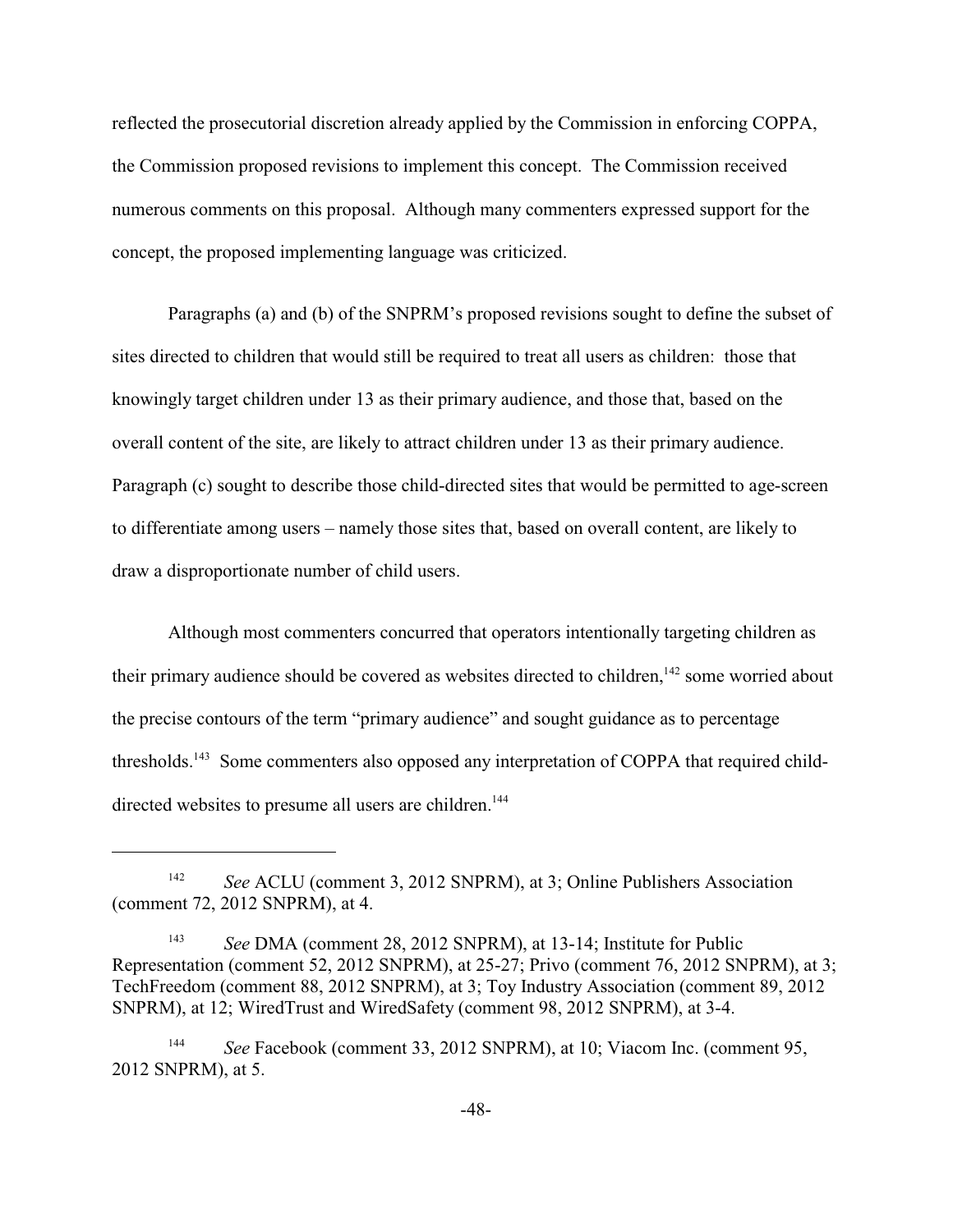Many commenters argued that the Commission exceeded its authority by defining *website or online service directed to children* based on criteria other than the sites' intent to target children. These commenters argued that Congress, by defining websites directed to children as those "targeted" to children, was imposing a subjective intent requirement.<sup>145</sup> The Commission disagrees. The Commission believes that if Congress had wanted to require subjective intent on the part of an operator before its site or service could be deemed *directed to children*, it would have done so explicitly.<sup>146</sup> Intent cannot be the only scenario envisioned by Congress whereby a site would be deemed directed to children.<sup>147</sup> Certainly, a website or online service that has the attributes, look, and feel of a property targeted to children under 13 will be deemed to be a site or service directed to children, even if the operator were to claim that was not its intent.

Paragraph (c) sought to describe those child-directed sites that would be permitted to agescreen to differentiate among users, namely those sites that, based on overall content, are likely to draw a disproportionate number of child users. While a handful of comments supported this definition,  $148$  for the most part, it was criticized by a spectrum of interests. On one side were advocates such Common Sense Media, EPIC, and the Institute for Public Representation. These

<sup>&</sup>lt;sup>145</sup> *See, e.g.*, Online Publishers Association (comment 72, 2012 SNPRM), at 4 ("The plain meaning of 'targeted' in this context requires a deliberate selection of an audience of children.").

<sup>&</sup>lt;sup>146</sup> See 15 U.S.C. 6501(10)(A) ("The term 'website or online service directed to children' means – (i) a commercial website or online service that is targeted to children; or (ii) that portion of a commercial website or online service that is targeted to children.").

<sup>&</sup>lt;sup>147</sup> *See* ACLU (comment 3, 2012 SNPRM), at 4 ("paragraphs (a) and (b) of the proposed definition are largely noncontroversial").

<sup>&</sup>lt;sup>148</sup> *See, e.g.*, U.S. Conference of Catholic Bishops (comment 92, 2012 SNPRM), at 4.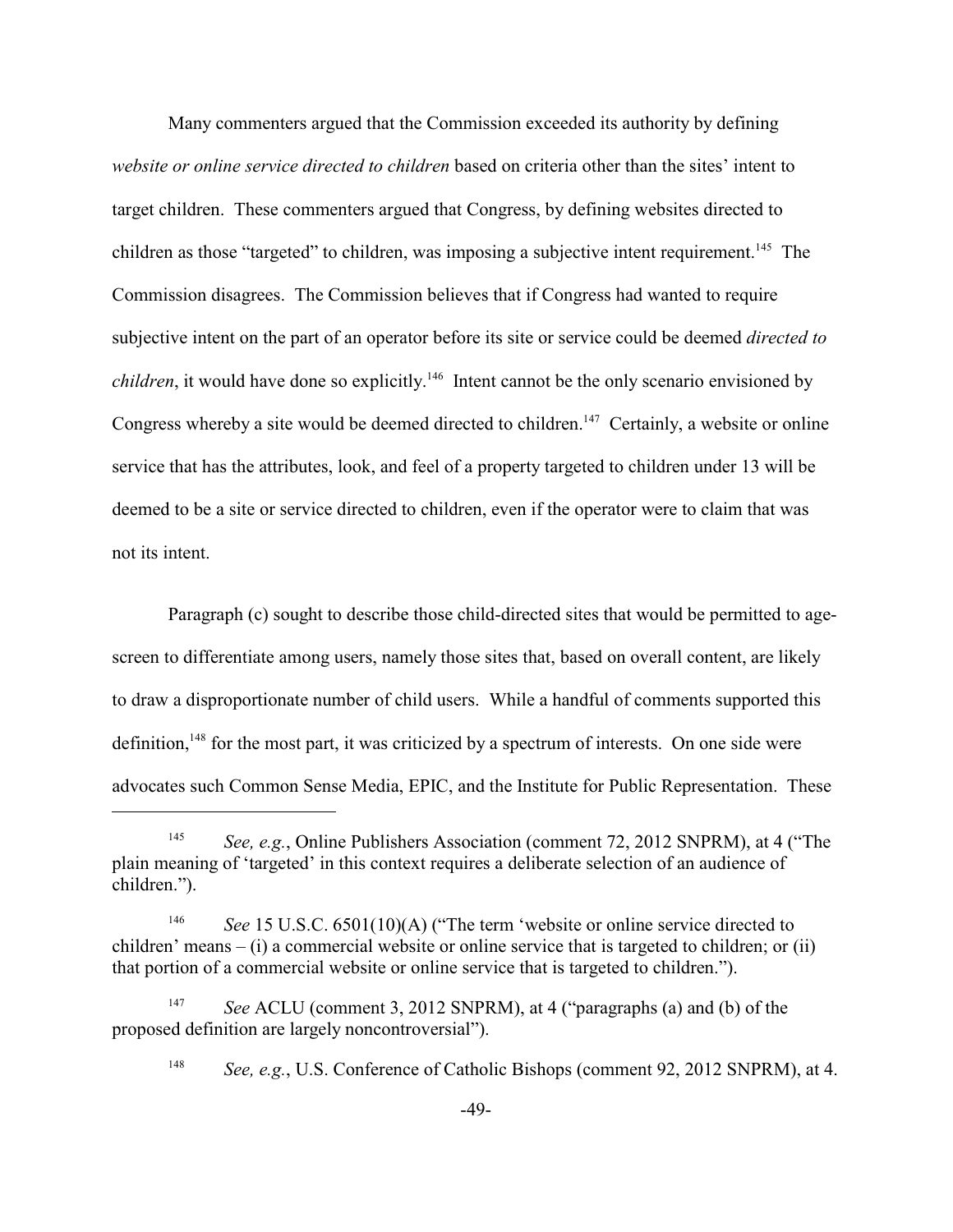advocates argued that recognizing a category of sites and services directed to mixed-audiences, targeted both to young children and others, would undercut the other revisions the Commission has proposed, thereby lessening privacy protections for children.<sup>149</sup> Such advocates also argued that the proposed category might create incentives, or loopholes, for operators that currently provide child-directed websites or services to claim their online properties are covered by paragraph (c) of the definition and become exempt from COPPA by age-gating.<sup>150</sup>

On the other side were a number of commenters who feared that the proposal would significantly expand the range of websites and online services that fall within the ambit of COPPA's coverage, including both teen-oriented and general-audience sites and services that incidentally appeal to children as well as adults. Much of this fear appears to have been driven by the specific language the Commission proposed; that is, sites or services that, based on their overall content, were "likely to attract an audience that includes a disproportionately large percentage of children under age 13 as compared to the percentage of such children in the general population." Some argued that the use of the term "disproportionate" is vague,<sup>151</sup>

Institute for Public Representation (comment 52, 2012 SNPRM), at (i). 149

<sup>&</sup>lt;sup>150</sup> Common Sense Media (comment 20, 2012 SNPRM), at 9; EPIC (comment 31, 2012 SNPRM), at 4-5; Institute for Public Representation, *supra* note 149, at 27-28.

<sup>&</sup>lt;sup>151</sup> *See, e.g., P. Aftab (comment 1, 2012 SNPRM), at 6-7; NCTA (comment 69, 2012)* SNPRM), at 14; Marketing Research Association (comment 62, 2012 S NPRM), at 2; NetChoice (comment 70, 2012 SNPRM), at 4-5; SIIA (comment 84, 2012 SNPRM), at 10.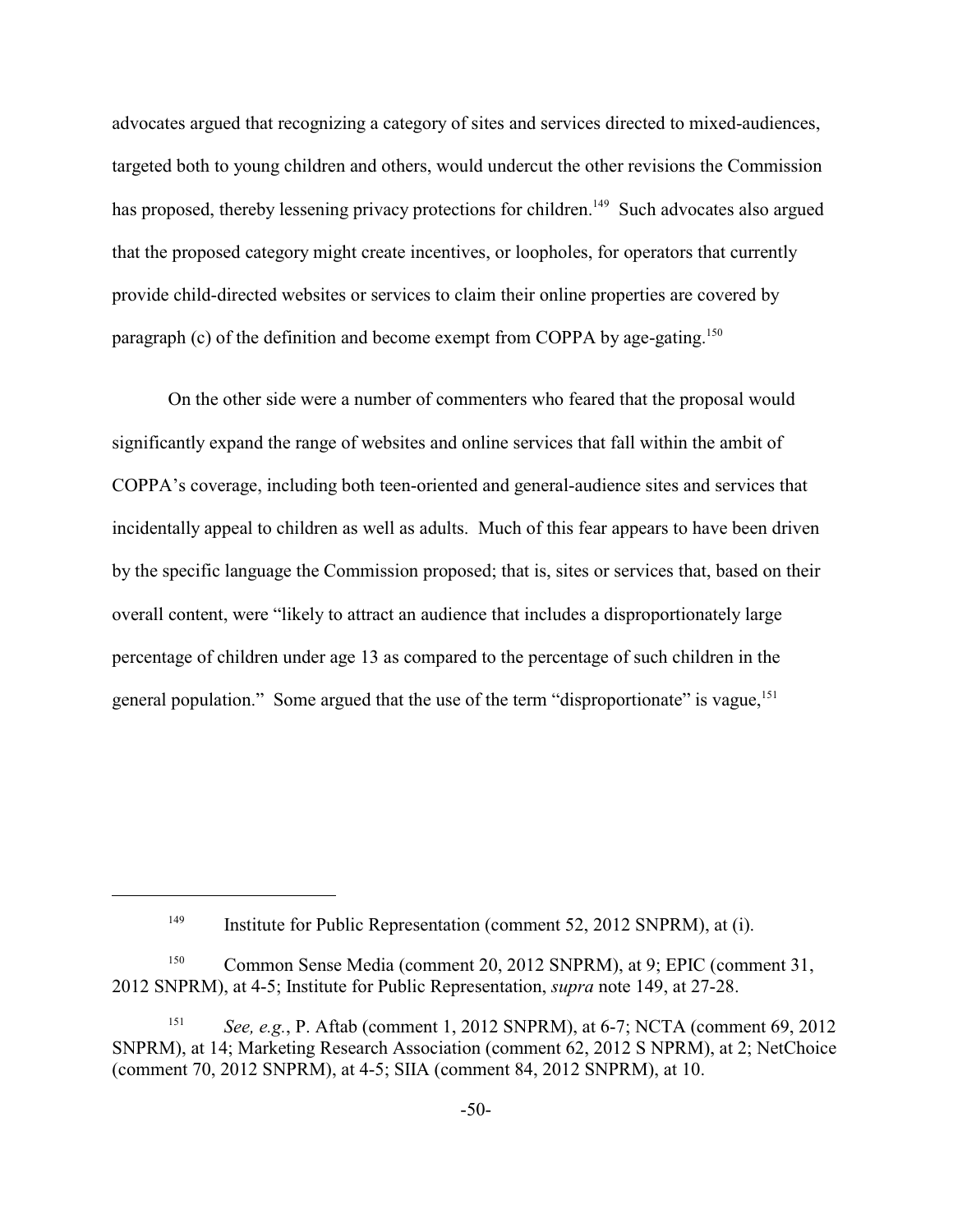potentially unconstitutional,  $152$  unduly expansive,  $153$  or otherwise constitutes an unlawful shift from the statute's actual knowledge standard for general audience sites to one of constructive knowledge.<sup> $154$ </sup> Many worried that the Commission's proposal would lead to widespread agescreening, or more intensive age-verification, across the entire body of websites and online services located on the Internet.<sup>155</sup> Other commenters suggested that the Commission implement this approach through a safe harbor, not by revising a definition.<sup>156</sup>

The comments reflect a misunderstanding of the purpose and effect of the change proposed in the 2012 SNPRM. The Commission did not intend to expand the reach of the Rule to additional sites and services, but rather to create a new compliance option for a subset of websites and online services already considered *directed to children* under the Rule's totality of the circumstances standard.

To make clear that it will look to the totality of the circumstances to determine whether a site or service is directed to children (whether as its primary audience or otherwise), the

<sup>153</sup> *See, e.g.*, DMA (comment 28, 2012 SNPRM), at 14; Magazine Publishers of America (comment 61, 2012 SNPRM), at 6-7.

<sup>154</sup> See CDT (comment 15, 2012 SNPRM), at 7.

<sup>155</sup> See ACLU (comment 3, 2012 SNPRM), at 5; DMA (comment 28, 2012) SNPRM), at 14-15; Magazine Publishers of America (comment 61, 2012 SNPRM), at 8; Toy Industry Association (comment 89, 2012 SNPRM), at 7, 11.

<sup>156</sup> Entertainment Software Association (comment 32, 2012 SNPRM), at 2; Online Publishers Association (comment 72, 2012 SNPRM), at 7-8; Viacom Inc. (comment 95, 2012 SNPRM), at 6.

<sup>&</sup>lt;sup>152</sup> *See, e.g.*, CDT (comment 15, 2012 SNPRM), at 7-10; Family Online Safety Institute (comment 34, 2012 SNPRM), at 3; Internet Commerce Coalition (comment 53, 2012 SNPRM), at 9; T. Mumford (comment 68, 2012 SNPRM); Online Publishers Association (comment 72, 2012 SNPRM), at 6; Viacom (comment 95, 2012 SNPRM), at 5.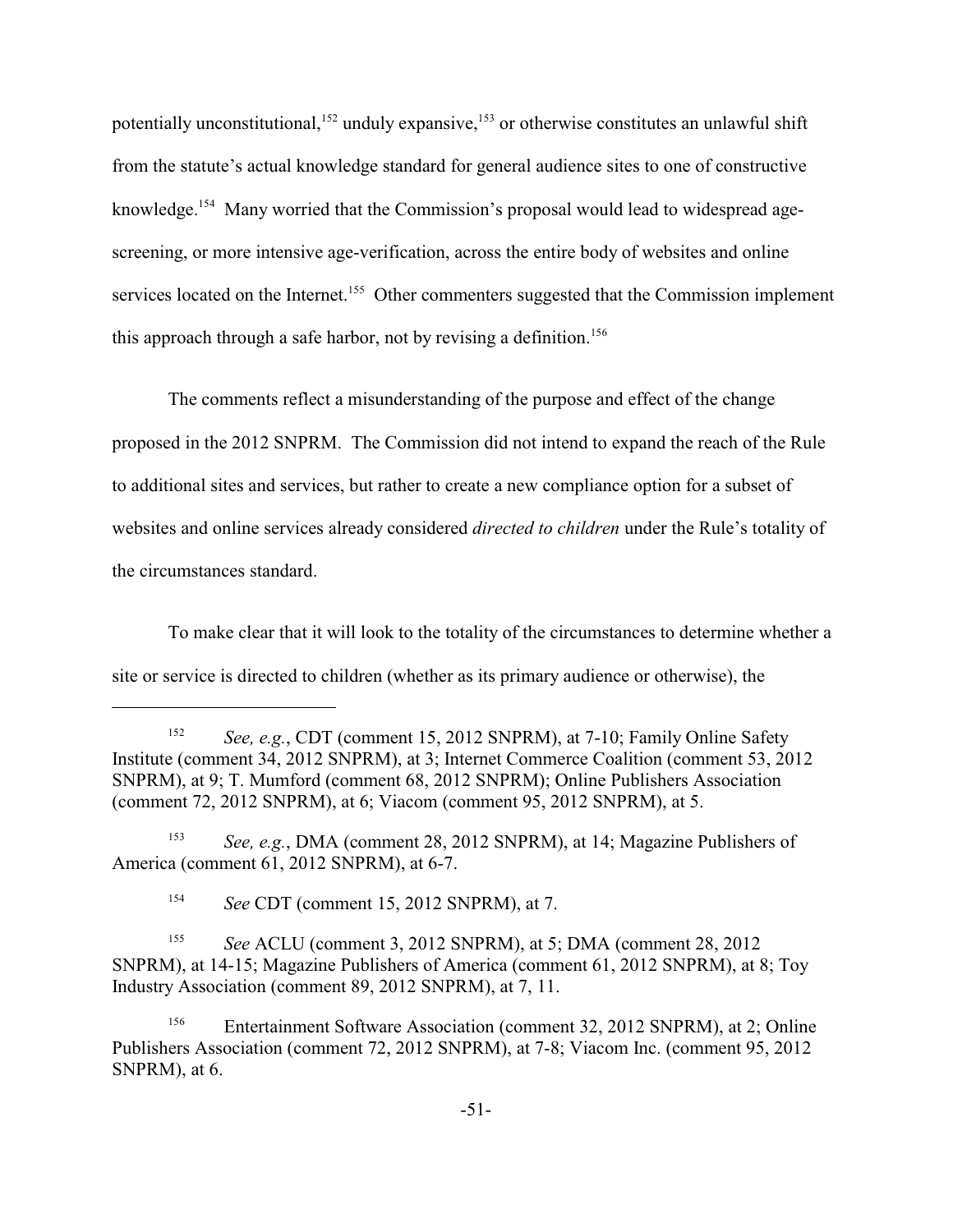Commission has revised and reordered the definition of *website or online service directed to children* as follows. Paragraph (a) of the definition contains the original Rule language setting forth several factors the Commission will consider in determining whether a site or service is directed to children. In addition, paragraph (a) amends this list of criteria to add musical content, the presence of child celebrities, and celebrities who appeal to children, as the Commission originally proposed in the 2011 NPRM.<sup>157</sup> Although some commenters expressed concern that these additional factors might capture general audience sites,  $158$  produce inconsistent results,  $159$  or be overly broad (since musicians and celebrities often appeal both to adults and children),  $160$  the Commission believes that these concerns are unfounded. The Commission reiterates that these factors are some among many that the Commission will consider in assessing whether a site or service is *directed to children*, and that no single factor will predominate over another in this assessment.

Paragraph (b) of the definition sets forth the actual knowledge standard for plug-ins or ad networks, as discussed in Part II.A.4.b herein, whereby a plug-in, ad network, or other property is covered as a website or online service directed to children under the Rule when it has actual knowledge that it is collecting personal information directly from users of a child-directed website or online service.

<sup>158</sup> See DMA (comment 37, 2011 NPRM), at 18-19; MPAA (comment 109, 2011 NPRM), at 19.

<sup>159</sup> See Verizon (comment 167, 2011 NPRM), at 10.

<sup>160</sup> See SIIA (comment 150, 2011 NPRM), at 9.

<sup>&</sup>lt;sup>157</sup> 2011 NPRM, 76 FR at 59814.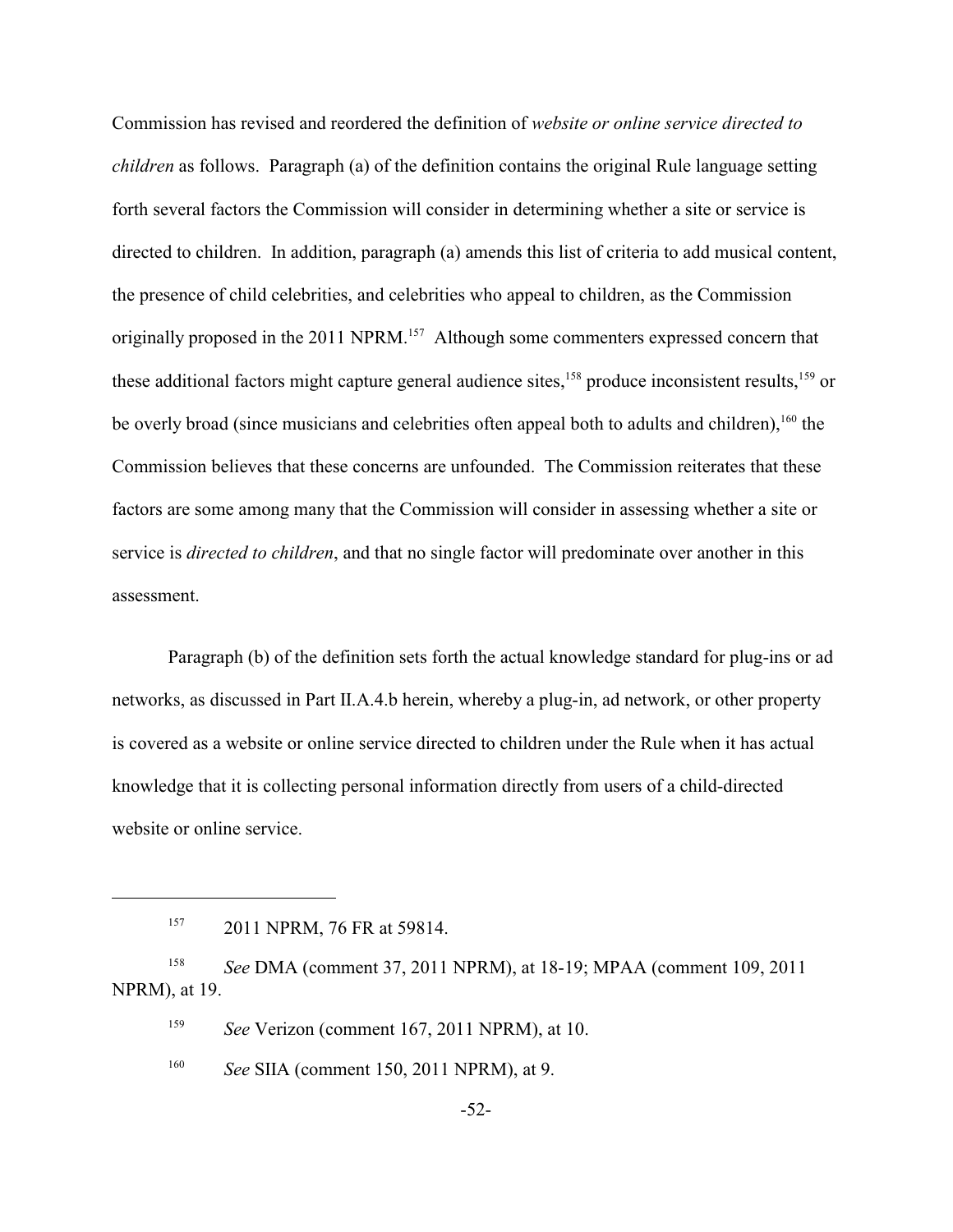The Commission amends paragraph (c) of the definition to clarify when a child-directed site would be permitted to age-screen to differentiate among users. This paragraph codifies the Commission's intention to first apply its "totality of the circumstances" standard to determine whether any website or online service falling under paragraph (c) is *directed to children.* The Commission then will assess whether children under age 13 are the primary audience for the site or service. Paragraph (c) codifies that a site or service that is directed to children, but that does not target children as its primary audience, may use an age screen in order to apply all of COPPA's protections only to visitors who self-identify as under age 13. As the Commission stated in the 2012 SNPRM, at that point, the operator will be deemed to have actual knowledge that such users are under 13 and must obtain appropriate parental consent before collecting any personal information from them and must also comply with all other aspects of the Rule.<sup>161</sup>

The Commission retains its longstanding position that child-directed sites or services whose primary target audience is children must continue to presume all users are children and to provide COPPA protections accordingly.<sup>162</sup> Some commenters contend that the Commission should permit this presumption to be rebutted, even on sites primarily targeting children, by the use of a simple age screen that distinguishes child users from other users.  $163$  Although the Commission is now permitting this on sites or services that target children only as a secondary

<sup>&</sup>lt;sup>161</sup> *See* 2012 SNPRM, 77 FR at 46646.

The Commission intends the word "primary" to have its common meaning, *i.e.*, 162 something that stands first in rank, importance, or value. This must be determined by the totality of the circumstances and not through a precise audience threshold cut-off. *See* definition of "primary." *Merriam-Webster.com* (2012), *available at* **<http://www.merriam-webster.com>** (last accessed Nov. 5, 2012).

P. Aftab (comment  $1, 2012$  SNPRM), at  $5$ ; Facebook (comment  $33, 2012$ ) SNPRM), at 12-13; Future of Privacy Forum (comment 37, 2012 SNPRM), at 8.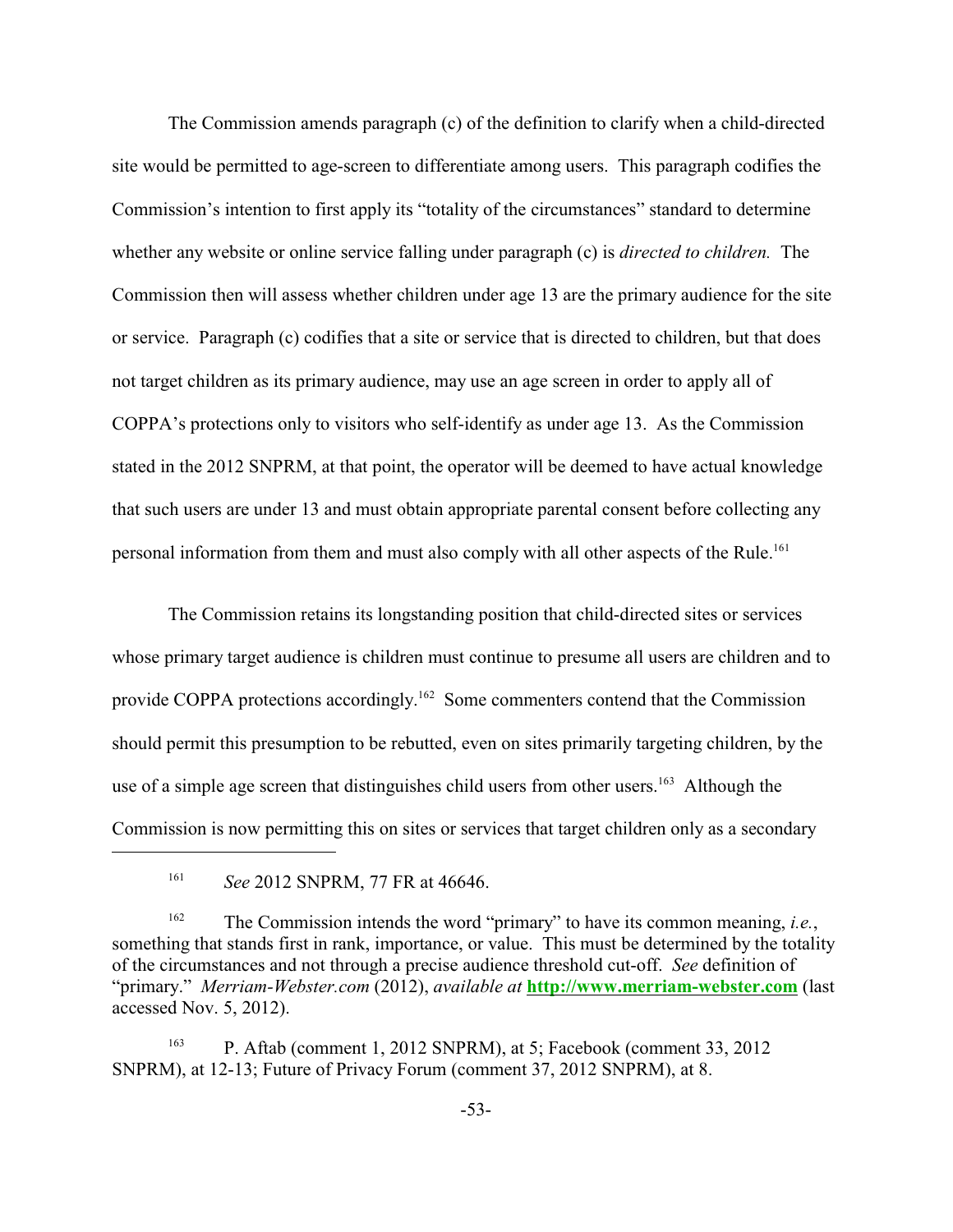audience or to a lesser degree, the Commission believes adopting this standard for *all* childdirected sites would virtually nullify the statutory distinction between "actual knowledge" sites and those directed to children, creating a *de facto* actual knowledge standard for all operators.<sup>164</sup>

Finally, paragraph (d) of the definition restates the statutory proviso that a site or service will not be deemed to be child-directed where it simply links to a child-directed property.

## *B. Section 312.4: Notice*

## 1. *Direct Notice to a Parent*

In the 2011 NPRM, the Commission proposed refining the Rule requirements for the direct notice to ensure a more effective "just-in-time" message to parents about an operator's information practices. <sup>165</sup> As such, the Commission proposed to reorganize and standardize the direct notice requirement to set forth the precise items of information that must be disclosed in each type of direct notice the Rule requires. The proposed revised language of § 312.4 specified, in each instance where the Rule requires direct notice, the precise information that operators must provide to parents regarding the items of personal information the operator already has obtained from the child (generally, the parent's online contact information either alone or together with the child's online contact information); the purpose of the notification; action that the parent must or may take; and what use, if any, the operator will make of the personal information collected. The proposed revisions also were intended to make clear that each form

<sup>&</sup>lt;sup>164</sup> See DMA (comment 28, 2012 SNPRM), at 8 (an operator's choice of content serves as a proxy for knowledge that its users are primarily children under 13).

<sup>&</sup>lt;sup>165</sup> See 2011 NPRM, 76 FR at 59816.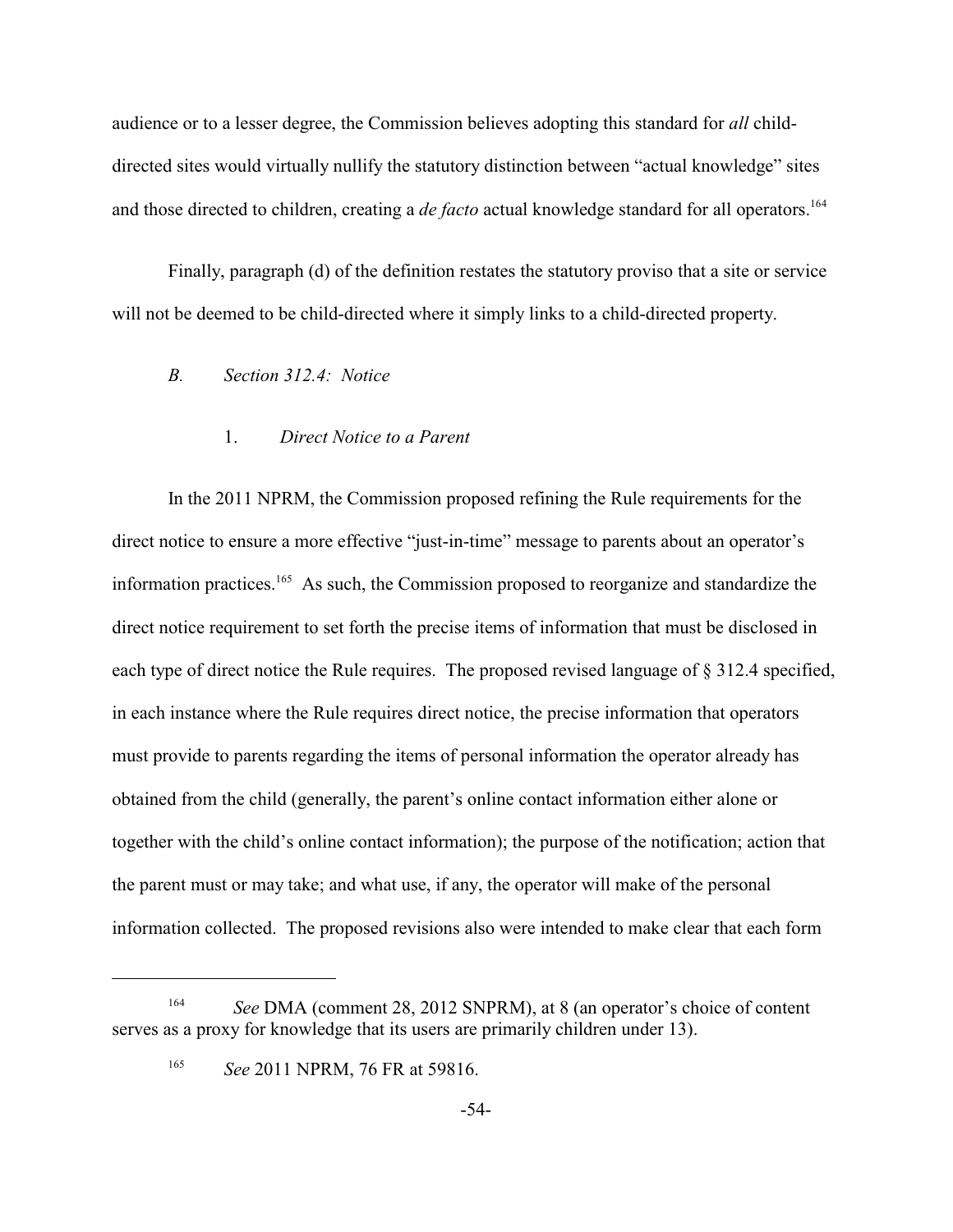of direct notice must provide a hyperlink to the operator's online notice of information practices.<sup>166</sup>

In general, commenters supported the Commission's proposed changes as providing greater clarity and simplicity to otherwise difficult-to-understand statements.<sup>167</sup> These changes were viewed as especially important in an era of children's intense engagement with mobile applications accessed through a third-party app store and where an online notice might not be as readily accessible.<sup>168</sup> Only one commenter objected to the concept of placing greater emphasis on the direct, rather than the online, notice, stating that the changes would unduly necessitate lengthy direct notices and would prove overwhelming for parents and challenging to implement in the mobile environment.<sup>169</sup>

The Commission also proposed adding a paragraph setting out the contours of a new direct notice in situations where an operator voluntarily chooses to collect a parent's online contact information from a child in order to provide parental notice about a child's participation in a website or online service that does not otherwise collect, use, or disclose children's personal information. The Commission's proposal for a voluntary direct notice in situations where an operator does not otherwise collect, use, or disclose personal information from a child garnered

 $166$  *Id.* 

<sup>&</sup>lt;sup>167</sup> See EPIC (comment 41, 2011 NPRM), at 9; Institute for Public Representation (comment 71, 2011 NPRM), at 40-41; kidSAFE Seal Program (comment 81, 2011 NPRM), at 12; NCTA (comment 113, 2011 NPRM), at 22.

<sup>&</sup>lt;sup>168</sup> AssertID (comment 6, 2012 SNPRM), at 2.

 $I<sup>169</sup>$  IAB (comment 73, 2011 NPRM), at 13.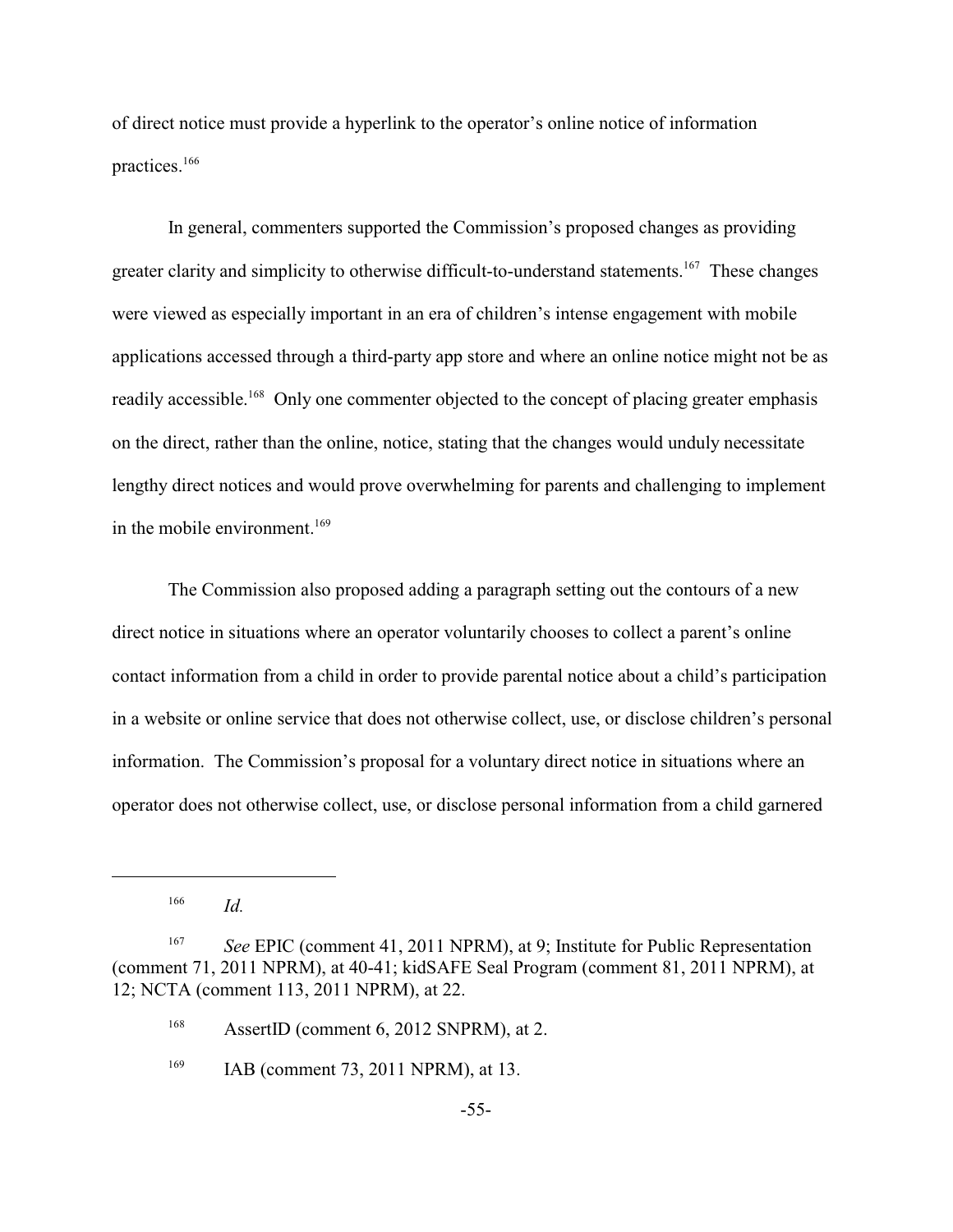very little attention. Only one commenter sought clarification of the specific language the Commission proposed.<sup>170</sup>

Several commenters urged the Commission to use the occasion of the Rule review to develop a model COPPA direct notice form that operators voluntarily could adopt,  $171$  to mandate that such notifications be optimized for the particular devices on which they are displayed.<sup>172</sup> or to implement a website rating system.<sup>173</sup> The Commission believes that these suggestions are better suited as "best practices"<sup>174</sup> rather than as additions to the text of the Rule.

The Commission has determined to retain in the final Rule the modifications proposed in the 2011 NPRM. However, the Commission has reorganized the paragraphs to provide a better flow and guidance for operators, and has clarified that the voluntary direct notice provision described above is, indeed, voluntary for operators who choose to use it.<sup>175</sup>

## 2. *Notice on the Website or Online Service*

In the 2011 NPRM, the Commission proposed several changes to the Rule's online notice requirement. First, the Commission proposed requiring all operators collecting, using, or

 $N.$  Savitt (comment 142, 2011 NPRM), at 2.

 $N.$  Savitt (comment 142, 2011 NPRM), at 2.

 $H.$  Valetk (comment 166, 2011 NPRM), at 3.

 $T<sup>172</sup>$  TRUSTe (comment 164, 2011 NPRM), at 10.

 $Lifelock (comment 93, 2011 NPRM), at 1.$ 

<sup>&</sup>lt;sup>174</sup> For example, to be considered by the various Commission-approved COPPA safe harbor programs.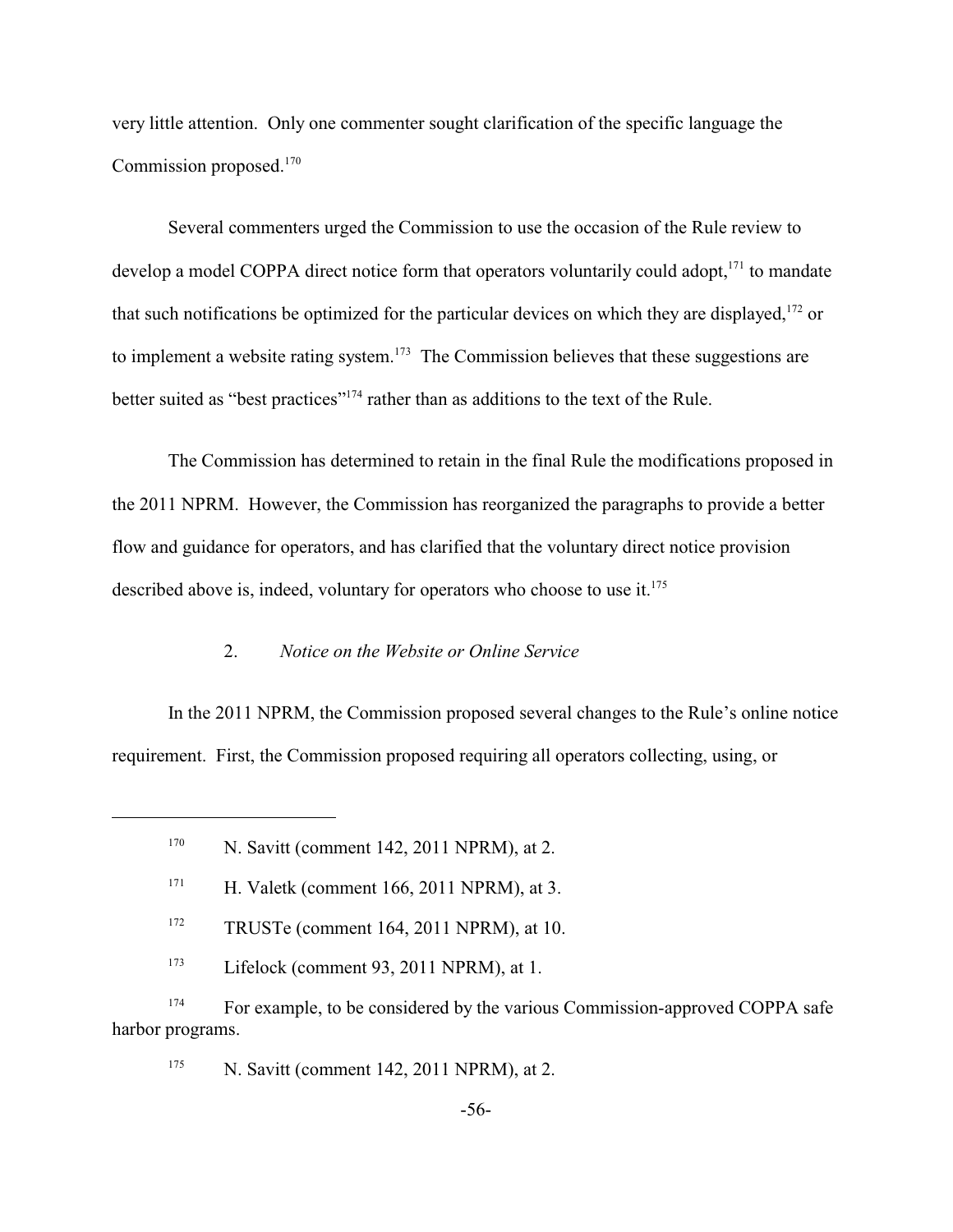disclosing information on a website or online service to provide contact information, including, at a minimum, the operator's name, physical address, telephone number, and email address.<sup>176</sup> This proposal marked a change from the existing Rule's proviso that such operators could designate one operator to serve as the point of contact.

With the exception of the Institute for Public Representation,  $177$  commenters who spoke to the issue opposed mandating that the online notice list all operators. Some objected to the sheer volume of potentially confusing information this would present to parents, <sup>178</sup> and stated that the proposal provided no additional consumer benefit to parents, given that the existing Rule implies that the single operator designee should be prepared to "respond to all inquiries from parents concerning the operators' privacy policies and use of children's information."<sup>179</sup> Some also spoke to the burden on the primary operator of having to maintain a current list of all applicable operators' contact information, $180$  and expressed confusion as to which operators needed to be listed.<sup>181</sup>

The Commission believes that a requirement for the primary operator to provide specific, current, contact information for every operator that collects information on or through its website

 $^{176}$  *Id.* 

<sup>177</sup> Institute for Public Representation (comment 71, 2011 NPRM), at 38-39.

<sup>178</sup> *See* Facebook (comment 50, 2011 NPRM), at 9; NCTA (comment 113, 2011 NPRM), at 22; Toy Industry Association (comment 89, 2012 SNPRM), at 6.

 $I<sup>179</sup>$  IAB (comment 73, 2011 NPRM), at 12.

 $180$  DMA (comment 37, 2011 NPRM), at 20.

<sup>181</sup> kidSAFE Seal Program (comment 81, 2011 NPRM), at 12 ("Would this rule apply to one-time joint sponsors of a promotion who co-collect information on a website?").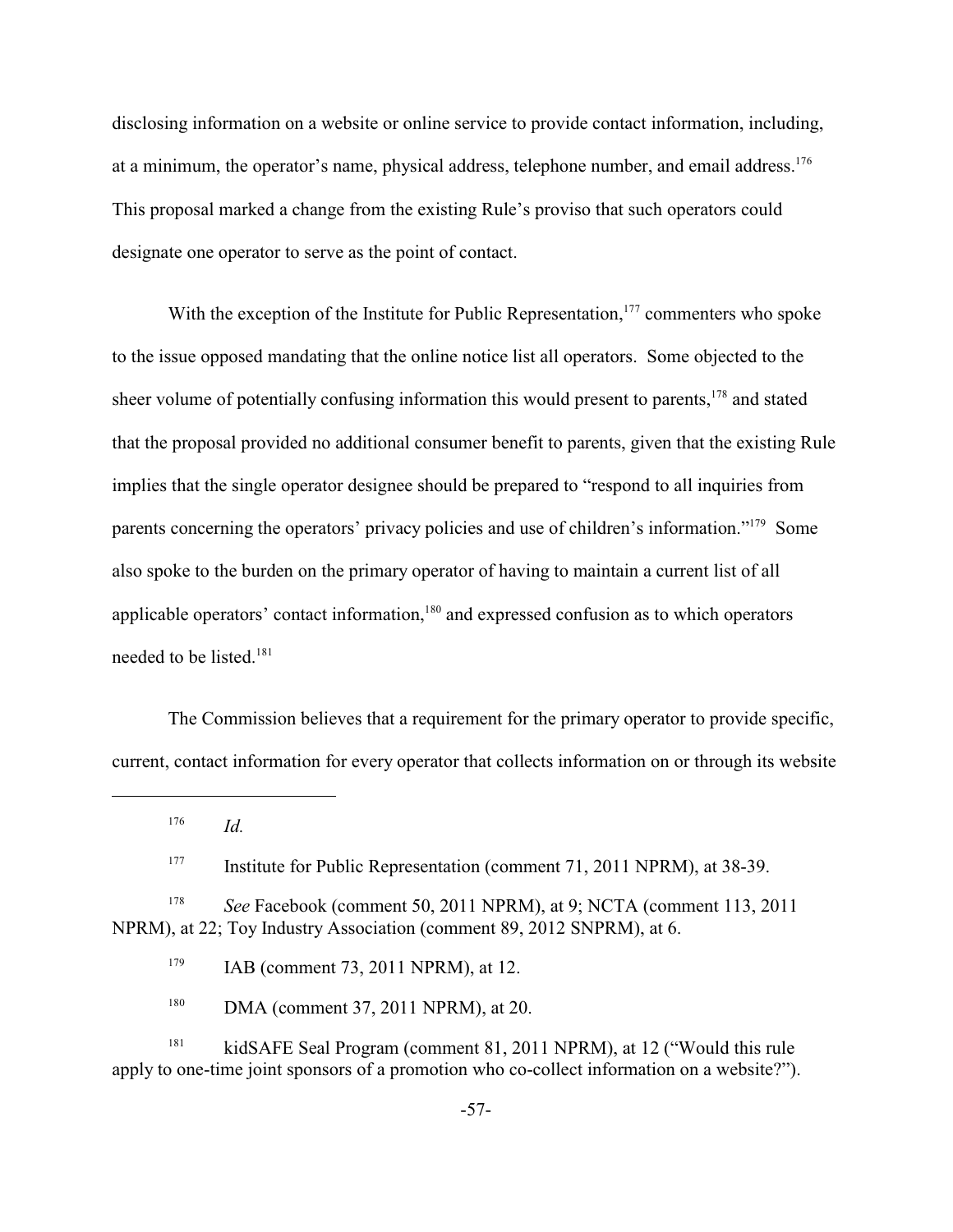or service has the potential to confuse parents, for whom such online notices are intended to be accessible and useful. After considering the comments, the Commission has determined to retain the Rule's "single operator designee" proviso; that is, an operator will be required to list all operators collecting or maintaining personal information from children through the website or online service, but need only list the contact information for the one operator who will be responsible for responding to parents' inquiries.

In the 2011 NPRM, the Commission also proposed eliminating the Rule's current lengthy – yet potentially under-inclusive – recitation of an operator's information collection, use, and disclosure practices in favor of a simple statement of: (1) what information the operator collects from children, including whether the website or online service enables a child to make personal information publicly available; (2) how the operator uses such information; and (3) the operator's disclosure practices for such information.<sup>182</sup> As a part of this revision, the Commission proposed removing the required statement that the operator may not condition a child's participation in an activity on the child's disclosing more personal information than is reasonably necessary to participate in such activity.<sup>183</sup> This proposal was opposed by the Institute for Public Representation, which views the statement as a way to educate parents as to whether or not the operator actually complies with data minimization principles.<sup>184</sup> This organization also asked the Commission to require operators to disclose information to parents

*Id.* <sup>183</sup>

 $182$  76 FR at 59815.

<sup>&</sup>lt;sup>184</sup> Institute for Public Representation (comment 71, 2011 NPRM), at 40.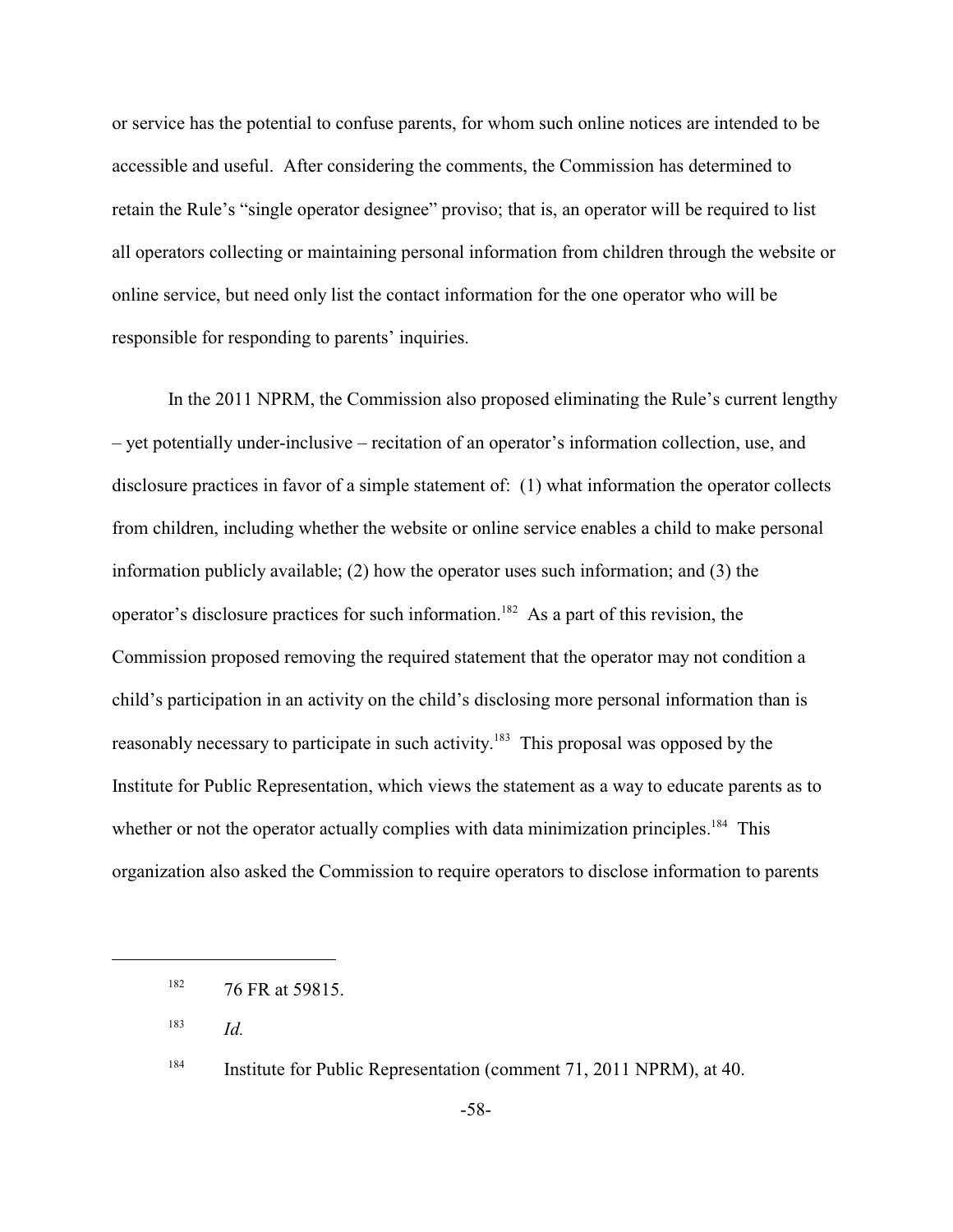on how the data they collect is secured from potential breaches.<sup>185</sup> The Commission has considered this input but nevertheless adopts both of these changes in the final Rule.

The Commission sees great value for parents of streamlined online notices and continues to believe that the removal of extraneous information from such notices will further this goal.<sup>186</sup> Accordingly, the Commission modifies the Rule as proposed in the 2011 NPRM to remove an operator's recitation in its online notice that it will not condition a child's participation on the provision of more information than is necessary. Again, however, the substantive requirement of  $\S$  312.7 remains in place.<sup>187</sup> In addition, and again in the interest of streamlining the online notices, the Commission declines to require operators to explain the measures they take to protect children's data. Nevertheless, the Rule's enhanced provisions on confidentiality and data security will help protect data collected from children online.

Finally, focusing on the part of the Commission's proposal that would require operators of general audience sites or services that have separate children's areas to post links to their notices of children's information practices on the home *or landing page or screen* of the children's area, the Toy Industry Association asked the Commission to forgo mandating links in any location where mobile apps can be purchased or downloaded because, in their view, changing commercial relationships may make it difficult to frequently update privacy policies in

 $^{187}$  *Id.* 

 $^{185}$  *Id.* 

<sup>&</sup>lt;sup>186</sup> See 2011 NPRM, 76 FR at 59815 ("In the Commission's experience, this blanket statement, often parroted verbatim in operators' privacy policies, detracts from the key information of operators' actual information practices, and yields little value to a parent trying to determine whether to permit a child's participation.").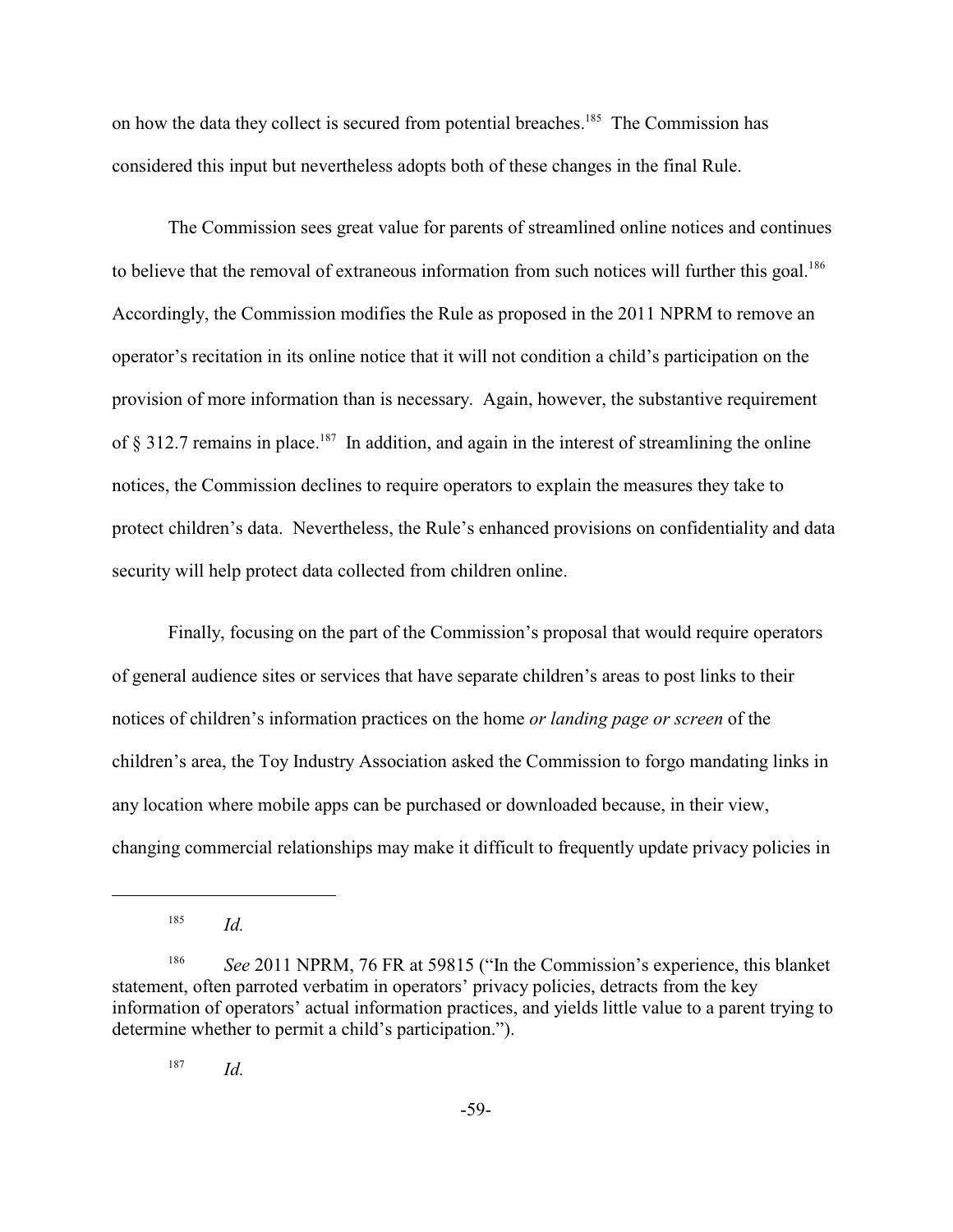apps marketplaces.<sup>188</sup> The final amended Rule does not mandate the posting of such information at the point of purchase but rather on the app's home or landing screen. However, the Commission does see a substantial benefit in providing greater transparency about the data practices and interactive features of child-directed apps at the point of purchase and encourages it as a best practice. 189

### *C. Section 312.5: Parental Consent*

A central element of COPPA is its requirement that operators seeking to collect, use, or

disclose personal information from children first obtain verifiable parental consent.<sup>190</sup>

"Verifiable parental consent" is defined in the statute as "any reasonable effort (taking into

consideration available technology), including a request for authorization for future collection,

use, and disclosure, described in the notice."<sup>191</sup> Accordingly, the Rule requires that operators:

 $191$  15 U.S.C. 6501(9).

 $T_{T}$ <sup>188</sup> Toy Industry Association (Comment 163, 2011 NPRM), at 4.

<sup>&</sup>lt;sup>189</sup> FTC Staff Report, "Mobile Apps for Kids: Disclosures Still Not Making the Grade" (Dec. 2012), at 7 ("Mobile Apps for Kids II Report"), *available at* **<http://www.ftc.gov/os/2012/12/121210mobilekidsappreport.pdf>** (noting that "information provided prior to download is most useful in parents' decision-making since, once an app is downloaded, the parent already may have paid for the app and the app already may be collecting and disclosing the child's information to third parties").

<sup>&</sup>lt;sup>190</sup> Paragraph (a) of  $\frac{8}{312.5}$  reads:

<sup>(1)</sup> An operator is required to obtain verifiable parental consent before any collection, use, and/or disclosure of personal information from children, including consent to any material change in the collection, use, and/or disclosure practices to which the parent has previously consented.

<sup>(2)</sup> An operator must give the parent the option to consent to the collection and use of the child's personal information without consenting to disclosure of his or her personal information to third parties.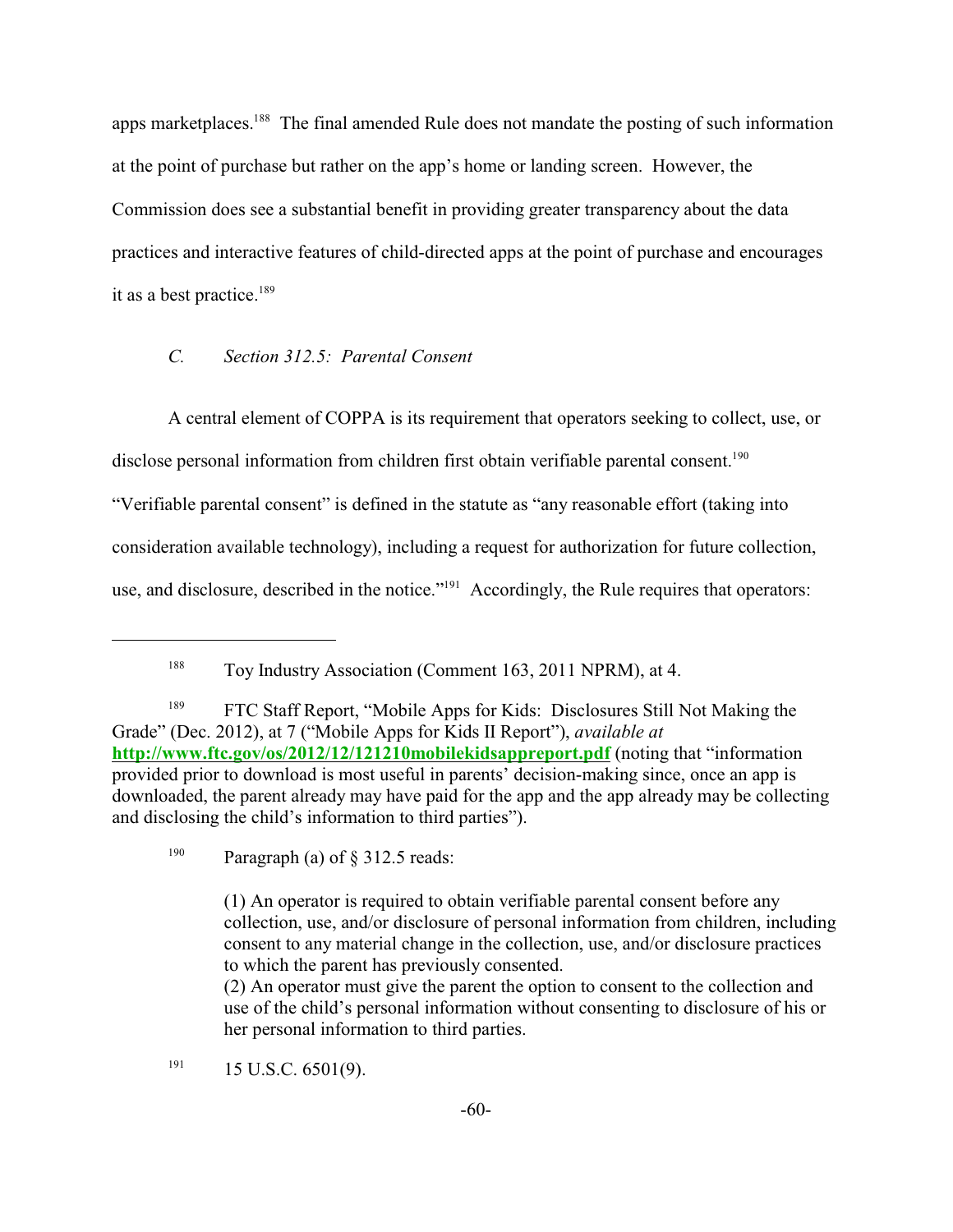must make reasonable efforts to obtain verifiable parental consent, taking into consideration available technology. Any method to obtain verifiable parental consent must be reasonably calculated in light of available technology to ensure that the person providing consent is the child's parent.  $§$  312.5(b)(1).

The Rule sets forth a non-exhaustive list of methods that meet the standard of verifiable

parental consent.<sup>192</sup> Specifically, paragraph (b)(2) states:

Methods to obtain verifiable parental consent that satisfy the requirements of this paragraph include: providing a consent form to be signed by the parent and returned to the operator by postal mail or facsimile; requiring a parent to use a credit card in connection with a transaction; having a parent call a toll-free telephone number staffed by trained personnel; using a digital certificate that uses public key technology; and using e-mail accompanied by a PIN or password obtained through one of the verification methods listed in this paragraph.<sup>193</sup>

Participants at the Commission's June 2, 2010 COPPA roundtable<sup>194</sup> and commenters to

the 2010 FRN generally agreed that, while no one method provides complete certainty that the

operator has reached and obtained consent from a parent, the methods listed in the Rule continue

to have utility for operators and should be retained.<sup>195</sup>

<sup>192</sup> *See* 16 CFR 312.5(b).

<sup>193</sup> Paragraph (b)(2) also sets out the sliding scale "email plus" method for obtaining parental consent in the instance where an operator collects a child's personal information only for *internal use*. The Commission's determination to retain the email plus method is discussed in Part II.C.7, *infra.*

<sup>194</sup> See Federal Trade Commission's Roundtable: Protecting Kids' Privacy Online at 195, 208-71 (June 2, 2010), *available at* **[http://www.ftc.gov/bcp/workshops/coppa/COPPARuleReview\\_Transcript.pdf](#page-81-0)**.

<sup>195</sup> See DMA (comment 17, 2010 FRN), at 10, 12; Microsoft (comment 39, 2010 FRN), at 7; Toy Industry Association, Inc. (comment 63, 2010 FRN), at 3; WiredSafety.org. (comment 68, 2010 FRN), at 18;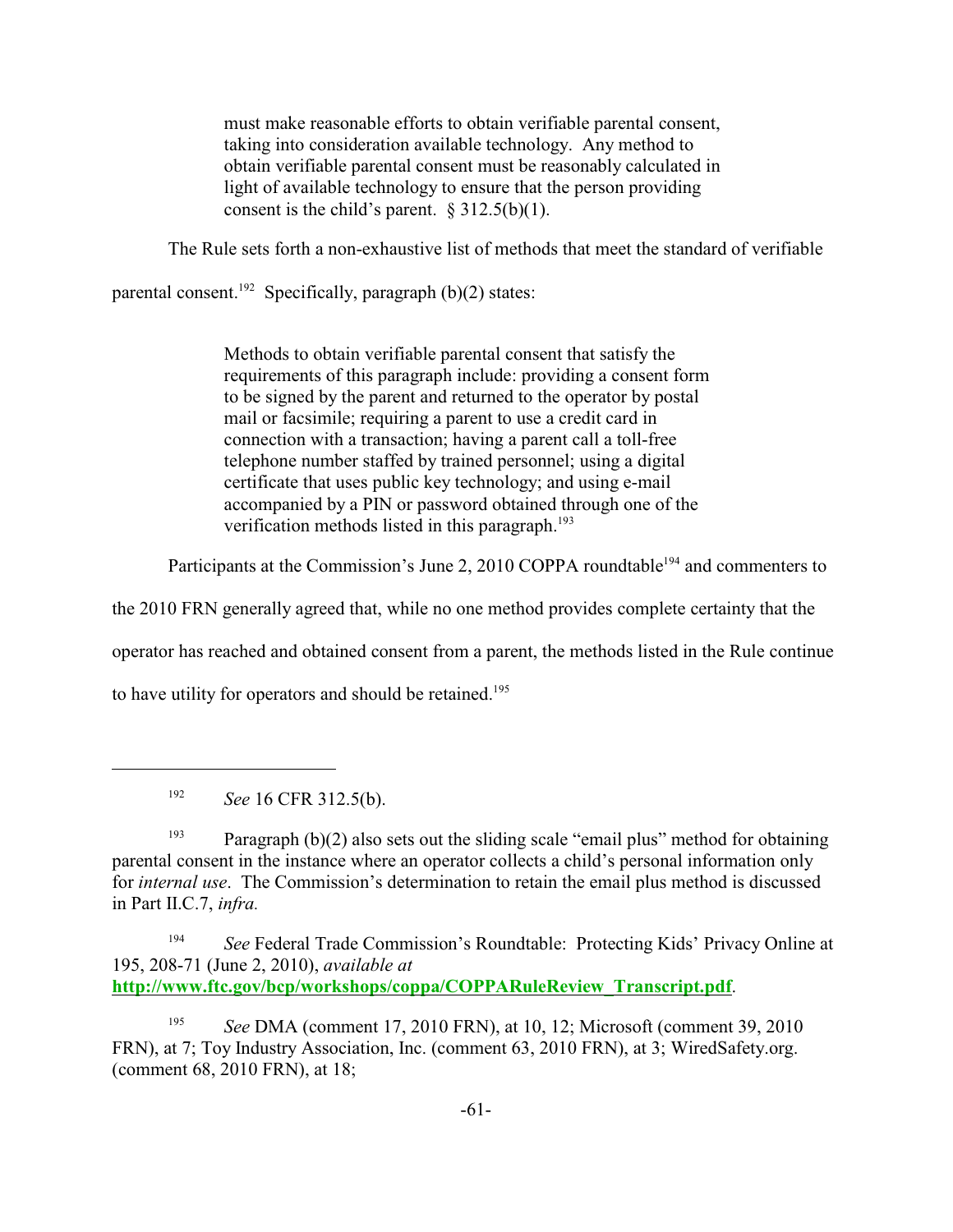A number of commenters urged the Commission to expand the list of acceptable mechanisms to incorporate newer technologies, or to otherwise modernize or simplify the Rule's mechanisms for parental consent.<sup>196</sup> Suggested methods of obtaining parental consent included sending a text message to the parent's mobile phone number,<sup>197</sup> offering online payment services other than credit cards, <sup>198</sup> offering parental controls in gaming consoles, <sup>199</sup> offering a centralized parental consent mechanism or parental opt-in list, $200$  and permitting electronic signatures.  $201$ 

In the 2011 NPRM, the Commission announced its determination that the record was sufficient to justify certain proposed mechanisms, but insufficient to adopt others. The 2011 NPRM proposed several significant changes to the mechanisms of verifiable parental consent set forth in paragraph (b) of § 312.5, including: adding several newly recognized mechanisms for

<sup>197</sup> *See* BOKU (comment 5, 2010 FRN); ESA (comment 20, 2010 FRN), at 11-12; TRUSTe (comment 64, 2010 FRN), at 3; H. Valetk (comment 66, 2010 FRN), at 6-7.

<sup>198</sup> See WiredSafety.org (comment 68, 2010 FRN), at 24 (noting that operators are considering employing online financial accounts, such as iTunes, for parental consent).

<sup>199</sup> See ESA (comment 20, 2010 FRN), at 9-10; Microsoft (comment 39, 2010 FRN), at 7.

<sup>200</sup> See ESA (comment 20, 2010 FRN), at 12; Janine Hiller (comment at 27, 2010 FRN), at 447.

<sup>201</sup> *See* DMA (comment 17, 2010 FRN), at 12; EchoSign (comment 18, 2010 FRN); ESA (comment 20, 2010 FRN), at 10; Toy Industry Association (comment 63, 2010 FRN), at 11.

<sup>&</sup>lt;sup>196</sup> *See, e.g.*, BOKU (comment 5, 2010 FRN); DMA (comment 17, 2010 FRN), at 11-12; EchoSign, Inc. (comment 18, 2010 FRN); ESA (comment 20, 2010 FRN), at 7-9; Facebook (comment 22, 2010 FRN), at 2; J. Hiller (comment 27, 2010 FRN), at 447-50; M. Hoal (comment 30, 2010 FRN); Microsoft (comment 39, 2010 FRN), at 4; MPAA (comment 42, 2010 FRN), at 12; RelyID (comment 53, 2010 FRN), at 3; TRUSTe (comment 64, 2010 FRN), at 3; H. Valetk (comment 66, 2010 FRN), at 6; WiredSafety.org (comment 68, 2010 FRN), at 7; S. Wittlief (comment 69, 2010 FRN).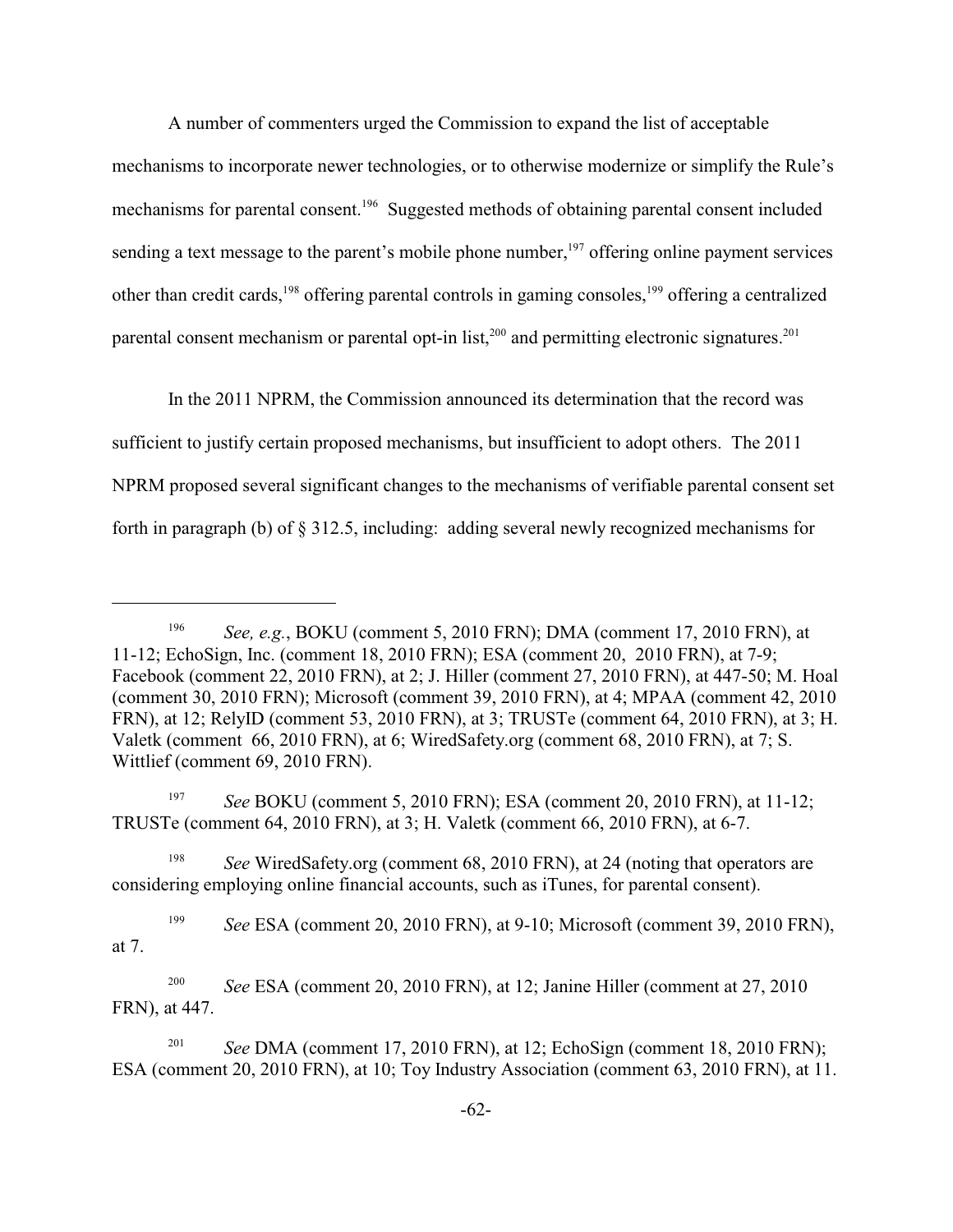parental consent; eliminating the sliding scale approach to parental consent; and adding two new processes for evaluation and pre-clearance of parental consent mechanisms.

#### 1. Electronic Scans and Video Verification

In the 2011 NPRM, the Commission proposed including electronically scanned versions of signed parental consent forms and the use of video verification methods among the Rule's non-exhaustive list of acceptable consent mechanisms. The proposal received support from several commenters, including Yahoo!, the DMA, kidSAFE Seal Program, the NCTA, and Facebook.<sup>202</sup> Other commenters expressed reservations about whether these new methods would offer practical, economical, or scalable solutions for operators.<sup>203</sup>

As stated in the 2011 NPRM, the Commission finds that electronic scans and video conferencing are functionally equivalent to the written and oral methods of parental consent originally recognized by the Commission in 1999. It does not find the concerns of some commenters, that operators are not likely to widely adopt these methods, a sufficient reason to exclude them from the Rule. The list of consent mechanisms is not exhaustive and operators remain free to choose the ones most appropriate to their individual business models. Therefore, Section 312.5(b) of the final Rule includes electronic scans of signed consent forms and videoconferencing as acceptable methods for verifiable parental consent.

<sup>&</sup>lt;sup>202</sup> *See* Yahoo! (comment 80, 2011 NPRM), at 4; DMA (comment 37, 2011 NPRM), at 23; kidSAFE Seal Program (comment 81, 2011 NPRM), at 16; NCTA (comment 113, 2011 NPRM), at 9; Facebook (comment 50, 2011 NPRM), at 8-9.

*See* K. Dennis (comment 34, 2011 NPRM), at 2; A. Thierer (comment 162, 2011 NPRM), at 9; R. Newton (comment 118, 2011 NPRM).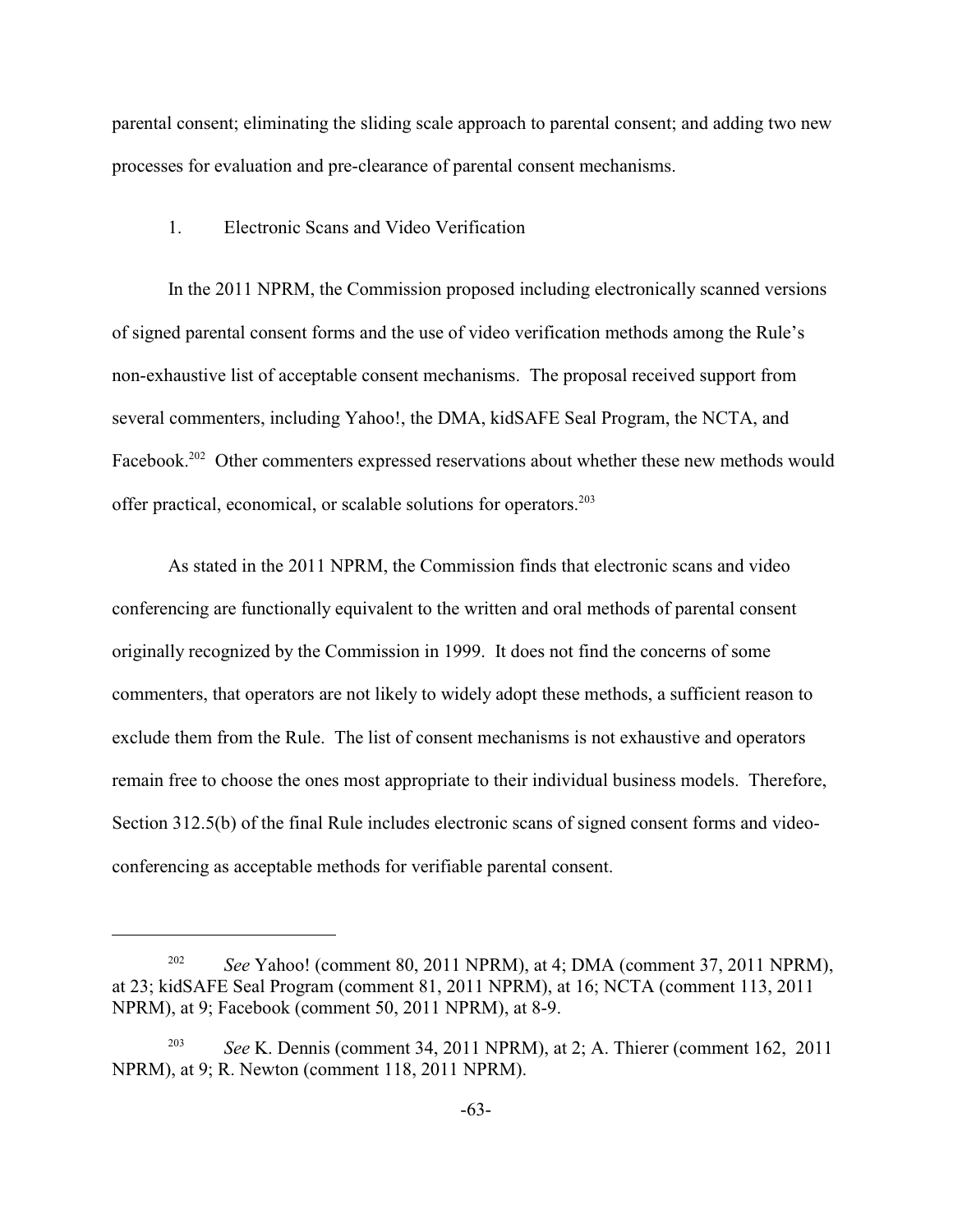# 2. Government-Issued Identification

The Commission also proposed in the 2011 NPRM to allow operators to collect a form of government-issued identification – such as a driver's license, or a segment of the parent's Social Security number – from the parent, and to verify the parent's identity by checking this identification against databases of such information, provided that the parent's identification is deleted from the operator's records promptly after such verification is complete. Some operators already use this method of obtaining parental consent, and it is one of several available verification methods offered by the COPPA safe harbor program Privo.<sup> $204$ </sup> In the NPRM, the Commission stated its recognition that information such as Social Security number, driver's license number, or another record of government-issued identification is sensitive data.<sup>205</sup> In permitting operators to use government-issued identification as an approved method of parental verification, the Commission emphasized the importance of limiting the collection of such identification information to only those segments of information needed to verify the data.<sup>206</sup> For example, the Commission noted that the last four digits of a person's Social Security number

<sup>&</sup>lt;sup>204</sup> See application of Privo, Inc. to become a Commission-approved COPPA safe harbor program (Mar. 2004), *available at* **[http://www.ftc.gov/os/2004/04/privoapp.pdf](http://www.ftc.gov/os/2004/04/privoapp.pdf,)**, at 25.

<sup>&</sup>lt;sup>205</sup> The COPPA statute itself lists Social Security number among the items considered to be personal information. *See* 16 CFR 312.2. In other contexts, driver's licenses and social security numbers, among other things, have traditionally been considered by Commission staff to be personal, or sensitive, as well. *See* FTC Staff Report, "Self-Regulatory Principles for Online Behavioral Advertising" (Feb. 2009), at 20 n.47, 42, 44, *available at* **<http://www.ftc.gov/os/2009/02/P085400behavadreport.pdf>**.

<sup>&</sup>lt;sup>206</sup> The use of a driver's license to verify a parent, while not specifically enumerated in the Final Rule as an approved method of parental consent, was addressed in the Statement of Basis and Purpose in connection with a discussion of the methods to verify the identity of parents who seek access to their children's personal information under  $\S 312.6(a)(3)$  of the Rule. *See* 1999 Statement of Basis and Purpose, 64 FR at 59905. There, the Commission concluded that the use of a driver's license was an acceptable method of parental verification.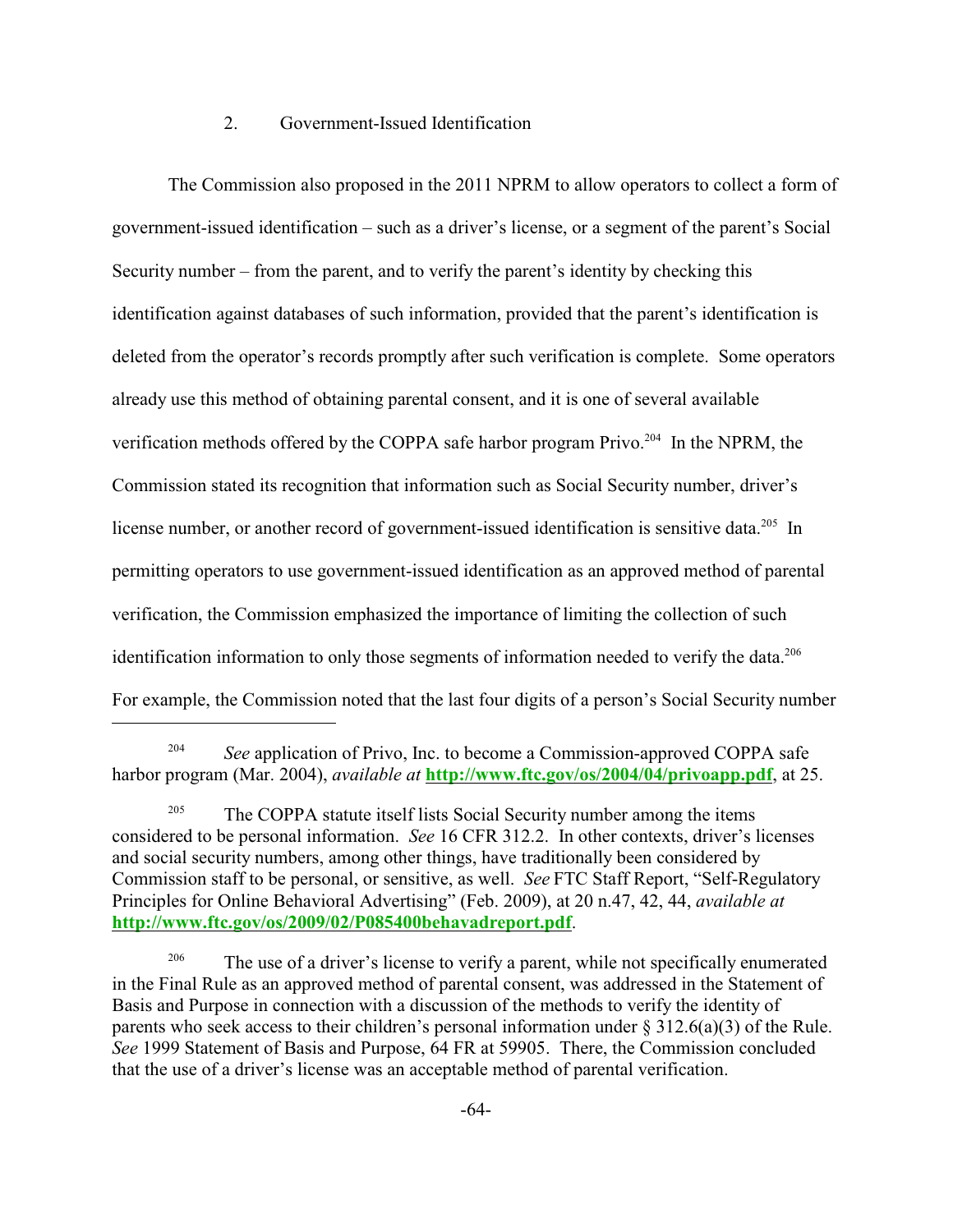are commonly used by verification services to confirm a person's identity.<sup>207</sup> The Commission also stated its belief that the requirement that operators immediately delete parents' governmentissued identification information upon completion of the verification process provides further protection against operators' unnecessary retention, use, or potential compromise of such information. Commenters in favor of adding this mechanism pointed out that using available technology to check a driver's license number or partial Social Security number reasonably ensures that the person providing consent is the parent.<sup>208</sup>

Other commenters expressed concern that allowing operators to collect sensitive government identification information from parents raises serious privacy implications.<sup>209</sup> Many commenters opined that the serious risks to parents' privacy outweighed the benefits of the proposal.<sup>210</sup> Some further argued that normalizing the use of this sensitive data for such a

<sup>208</sup> For instance, Facebook commented that this mechanism achieves the delicate balance of making it easy for the parent to provide consent, while making it difficult for the child to pose as the parent; when combined with responsible data disposal practices, this method also protects the parent's information against unauthorized use or disclosure. *See* Facebook (comment 50, 2011 NPRM), at 9; *see also* kidSAFE Seal Program (comment 81, 2011 NPRM), at 16.

<sup>209</sup> Intel and the Marketing Research Association cautioned the Commission to avoid sending mixed messages about using such sensitive information while at the same time advising operators to adhere to principles of data minimization. Intel (comment 72, 2011 NPRM), at 7; Marketing Research Association (comment 97, 2011 NPRM), at 3.

<sup>210</sup> *See* Institute for Public Representation (comment 71, 2011 NPRM), at 42; *see also* TechFreedom (comment 159, 2011 NPRM), at 8 (requiring users to go through an age verification process would lead to a loss of personal privacy); New York Intellectual Property Law Association (comment 117, 2011 NPRM), at 3 (parents' privacy rights should not needlessly be put at risk in order to protect their children's privacy).

*See, e.g.*, Privo, Inc., "Request for Safe Harbor Approval by the Federal Trade Commission for Privo, Inc.'s Privacy Assurance Program under Section 312.10 of the Children's Online Privacy Protection Rule," 25 (Mar. 3, 2004), *available at* **[http://www.ftc.gov/os/2004/04/privoapp.pdf](http://www.ftc.gov/os/2004/04/privoapp.pdf.)**.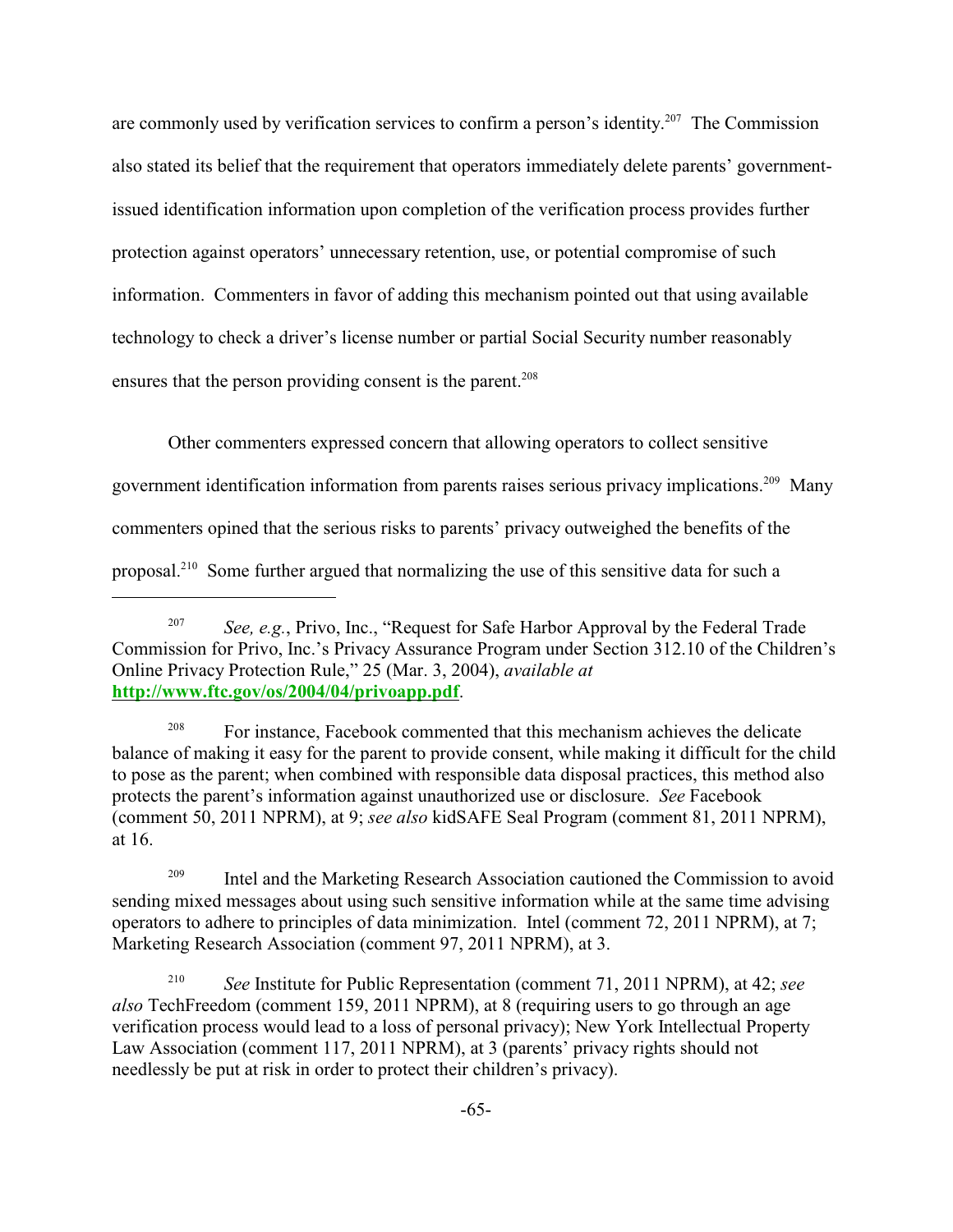purpose would diminish users' alertness against identity theft schemes and other potentially nefarious uses.<sup>211</sup>

As the federal agency at the forefront of improving privacy protections for consumers, the Commission is sensitive to the privacy concerns raised by the comments. The Commission is also aware that both operators and parents benefit from having a choice of several acceptable methods for verifiable parental consent. Moreover, the Commission is not compelling any operator to use this method. The Commission believes that, on balance, government-issued ID provides a reliable and simple means of verifying that the person providing consent is likely to be the parent, and that the requirement that operators delete such data immediately upon verification substantially minimizes the privacy risk associated with that collection. Therefore, the Commission adopts this method among the Rule's non-exhaustive list of acceptable consent methods. 212

# 3. Credit Cards

The 2011 NPRM also proposed including the term "monetary" to modify "transaction" in connection with use of a credit card to verify parental consent. This added language was intended to make clear the Commission's long-standing position that the Rule limits use of a

<sup>&</sup>lt;sup>211</sup> *See* CDT (comment 17, 2011 NPRM), at 9; A. Thierer (comment 162, 2011) NPRM), at 8.

<sup>&</sup>lt;sup>212</sup> kidSAFE Seal Program asked the Commission to consider whether operators can retain parents' verification information as proof that the verification occurred. *See* kidSAFE Seal Program (comment 81, 2011 NPRM), at 16. With regard to credit card information or government-issued identifiers, the Commission would consider whether an operator had retained a sufficiently truncated portion of the data as to make it recognizable to the parent but unusable for any other purpose.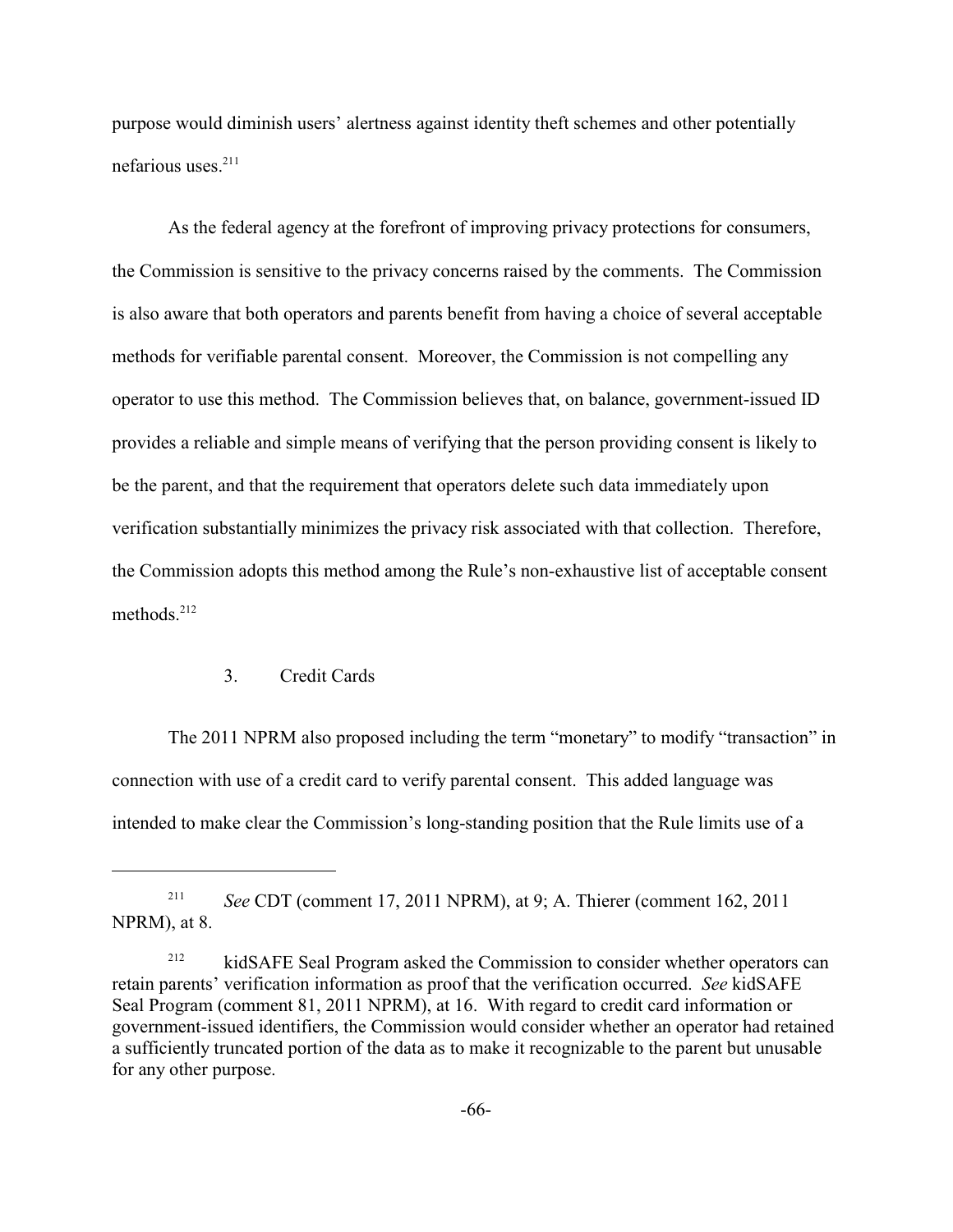credit card as a method of parental consent to situations involving actual monetary transactions.<sup>213</sup> The Commission received one comment specifically addressing this proposed language; EPIC supported the change as correctly limiting the circumstances under which credit cards can be used as verification. The final Rule incorporates this change, stating "credit card in connection with a monetary transaction."<sup>214</sup>

### 4. Alternative Online Payment Systems

At the outset of the Rule review, the Commission sought comment on whether to consider modifying the Rule to include alternative online payment systems, in addition to credit cards, as an acceptable means of verifying parental consent in connection with a monetary transaction. The Commission stated in the 2011 NPRM that, at such time, the record was insufficient to support a proposal to permit the use of alternative online payment systems for this purpose. The NPRM also indicated that the Commission was mindful of the potential for children's easy access to, and use of, alternative forms of payments (such as gift cards, debit cards, and online accounts). Thus, the Commission welcomed further discussion of the risks and benefits of using electronic payment methods as a consent mechanism.

<sup>&</sup>lt;sup>213</sup> *See* 71 FR at 13247, 13253, 13254 (Mar. 15, 2006) (requirement that the credit card be used in connection with a transaction provides extra reliability because parents obtain a transaction record, which is notice of the purported consent, and can withdraw consent if improperly given); Fed. Trade Comm'n, Frequently Asked Questions about the Children's Online Privacy Protection Rule, Question 33, *available at* **<http://www.ftc.gov/privacy/coppafaqs.shtm#consent>**.

<sup>&</sup>lt;sup>214</sup> *But see* Part II.C.4., *infra*. Several comments note that some alternative payment systems, such as the use of a username and password in the iTunes store, afford equal notice and protections to parents for both paid and unpaid transactions by providing the primary account holder with a separate, contemporaneous notification of each discrete transaction.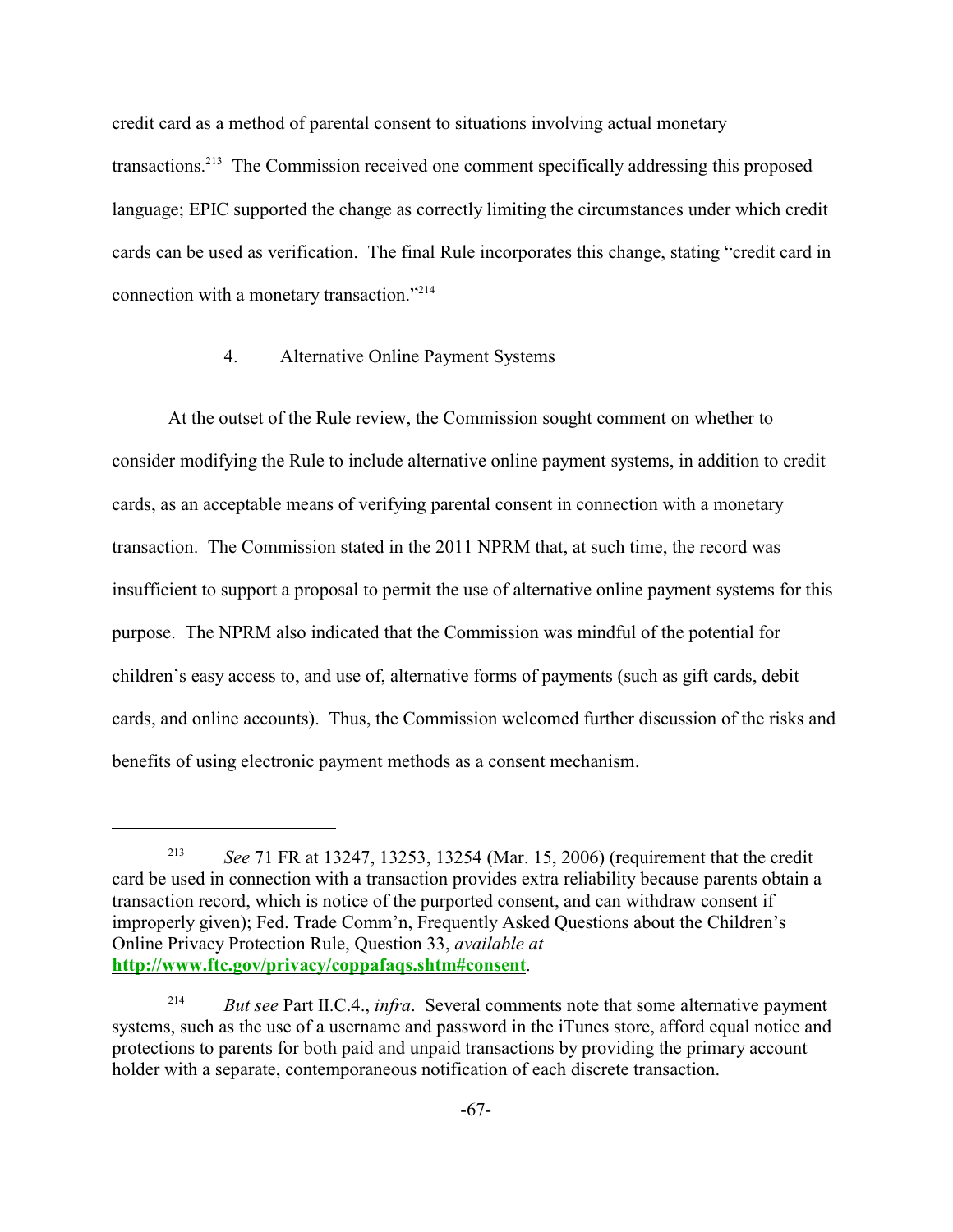Several commenters to the 2011 NPRM asked the Commission to reconsider its position that online payment systems are not yet reliable enough to provide verifiable parental consent, arguing that certain online payment options can meet the same stringent criteria as credit cards.<sup>215</sup> In particular, Scholastic stressed the importance to operators, particularly in the context of digital apps and other downloadable content, of providing customers the flexibility to use various convenient electronic payment methods. Scholastic urged the Commission to amend the Rule to provide that payment methods other than credit cards, such as debit cards and electronic payment systems, can satisfy the Rule's consent mechanism requirements if they provide separate notification of each discrete monetary transaction to the primary account holder.<sup>216</sup>

The Commission, upon review of all of the relevant comments, is persuaded that it should allow the use of other payment systems, in addition to credit cards, provided that any such payment system can meet the same stringent criteria as a credit card. As Scholastic articulated in its comment, the Rule should allow operators to use any electronic or online payment system as an acceptable means of obtaining verifiable parental consent in connection with a monetary transaction where (just as with a credit card) the payment system is used in conjunction with a direct notice meeting the requirements of § 312.4(c) and the operator

<sup>&</sup>lt;sup>215</sup> *See, e.g.*, Association for Competitive Technology (comment 5, 2011 NPRM), at 7; DMA (comment 37, 2011 NPRM), at 23; eBay (comment 40, 2011 NPRM), at 3-4; kidSAFE (comment 81, 2011 NPRM), at 16; Scholastic (comment 144, 2011 NPRM), at 9-10.

<sup>&</sup>lt;sup>216</sup> Other commenters similarly urged that the Rule permit the use of alternate payment systems, where such systems are tied to a valid credit card account, require the user to enter a password, and provide the primary account holder with clear notification of each transaction through email confirmation. *See* Association for Competitive Technology (comment 5, 2011 NPRM), at 7; kidSAFE (comment 81, 2011 NPRM), at 16; *see also* eBay (comment 40, 2011 NPRM), at 3-4 (indicating its interest in leveraging PayPal business model to implement a youth account program directly linking children's accounts to verified parent accounts).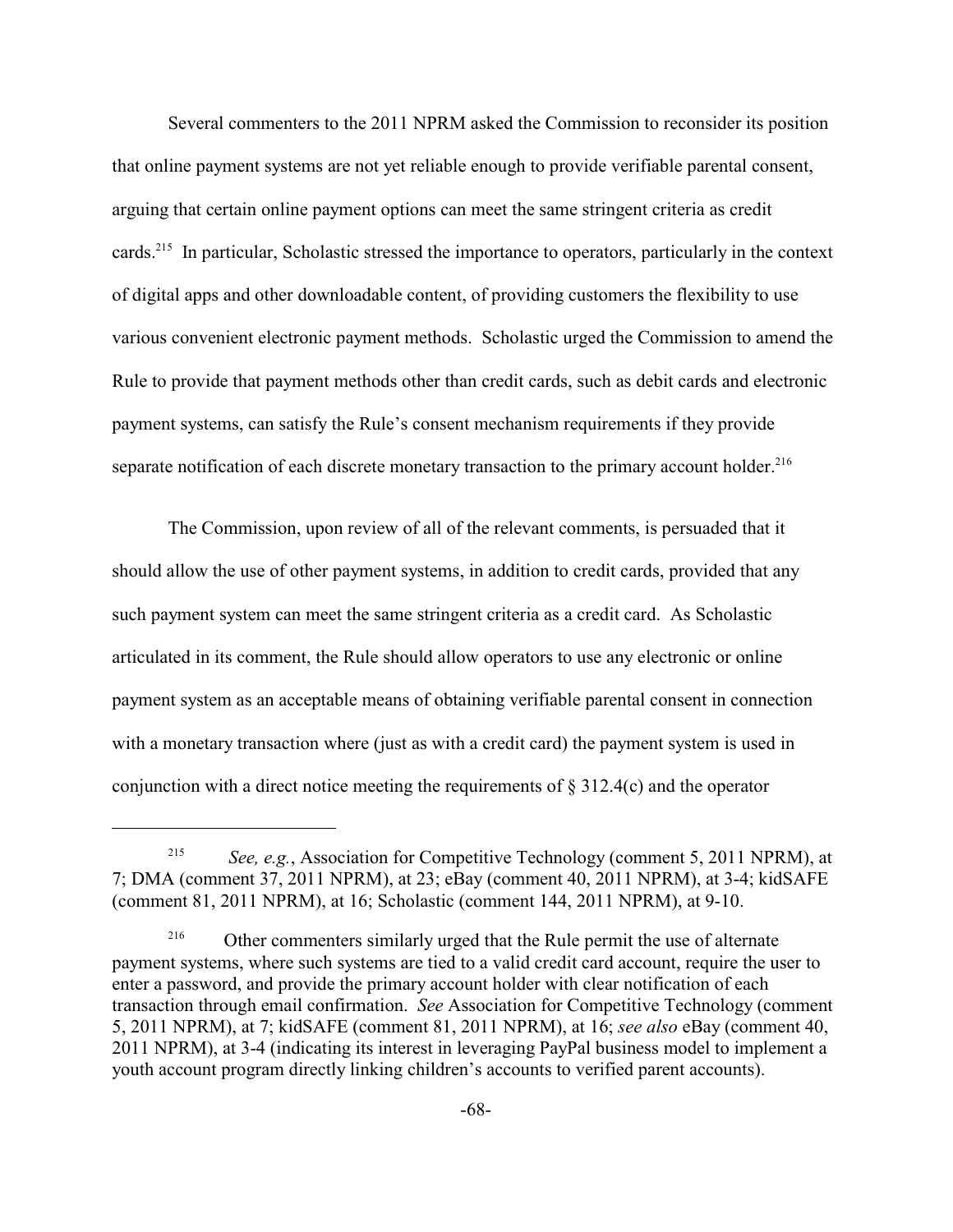provides notification of each discrete monetary transaction to the primary account holder. Accordingly,  $\S 312.5(b)(2)$  of the final Rule includes the following language "requiring a parent, in connection with a monetary transaction, to use a credit card, debit card, or other online payment system that provides notification of each discrete transaction to the primary account holder."

### 5. Electronic or Digital Signatures

In response to the 2010 FRN, several commenters recommended that the Commission accept electronic or digital signatures as a form of verifiable consent.<sup>217</sup> In the 2011 NPRM, the Commission concluded that the term "electronic signature" has many meanings, ranging from "an electronic sound, symbol, or process, attached to or logically associated with a contract or other record and executed or adopted by a person with the intent to sign the record," $218$  to an electronic image of the stylized script associated with a person. The Commission determined that electronic signatures, without more indicia of reliability, were problematic in the context of

<sup>&</sup>lt;sup>217</sup> *See* DMA (comment 17, 2010 FRN), at 12; EchoSign (comment 18, 2010 FRN); ESA (comment 20, 2010 FRN), at 10; Toy Industry Association (comment 63, 2010 FRN), at 11. For instance, the ESA proposed that the Commission incorporate a "sign and send" method, given that numerous commonly available devices allow users to input data by touching or writing on the device's screen.

<sup>&</sup>lt;sup>218</sup> See Electronic Signatures in Global and National Commerce Act, 15 U.S.C. 7006(5).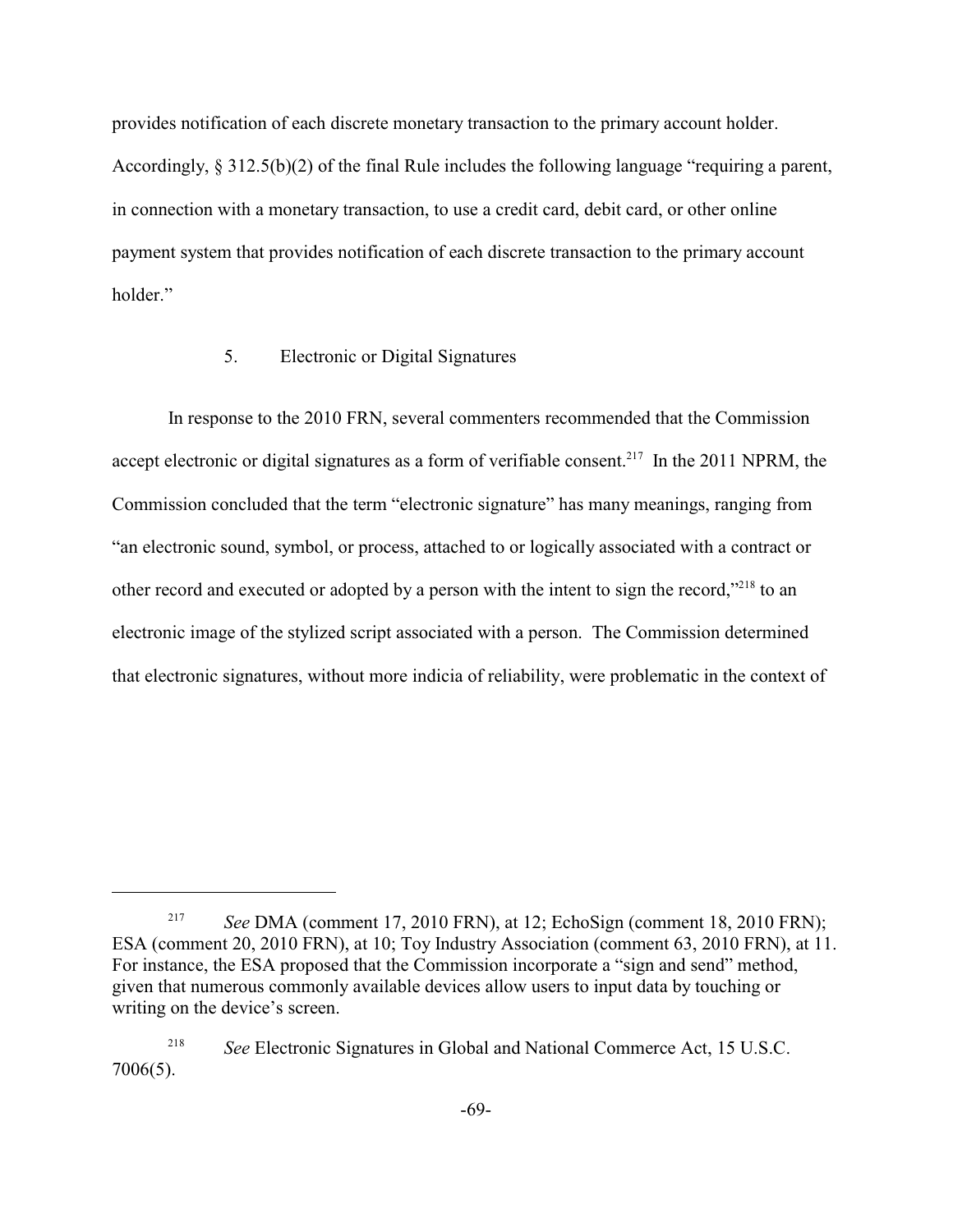COPPA's verifiable parental consent requirement.<sup>219</sup> The NPRM welcomed further comment on how to enhance the reliability of these convenient methods.

In commenting on the 2011 NPRM, several commenters asked the FTC to reconsider the utility of electronic signatures in the online world.<sup>220</sup> The Commission has determined not to include electronic or digital signatures within the non-exhaustive list of acceptable consent mechanisms provided for in  $\S 312.5$ , given the great variability in the reliability of mechanisms that may fall under this description. For instance, the Commission believes that simple digital signatures, which only entail the use of a finger or stylus to complete a consent form, provide too easy a means for children to bypass a site or service's parental consent process, and thus do not meet the statutory standard of "reasonably calculated, in light of available technology, to ensure that the person providing consent is the child's parent."<sup>221</sup> However, the Rule would not prohibit

*See, e.g.*, DMA (comment 37, 2011 NPRM), at 23 (Congress passed ESIGN Act 220 over a decade ago and consumers prefer completing transactions online with digital signatures over using cumbersome offline processes); ESA (comment 47, 2011 NPRM), at 22-23 (electronic sign-and-send method meets the statutory standard of "reasonably calculated, in light of available technology, to ensure that the person providing consent is the child's parent," while accommodating parents' use of tablet, mobile device, and small-screen technologies lacking computer peripherals such as printers or scanners); TechFreedom (comment 159, 2011 NPRM), at 8 (urging Commission to promote development of solutions such as electronic signatures now, rather than wait for next Rule revision).

 $221$  While the Commission recognizes that some children also may circumvent the Rule's parental notice and consent mechanisms by signing and sending parental consent forms through mail, fax, or electronic scan, it believes these methods clearly are not as simple for the child as using a computer or handheld device to instantly pen and send a signature.

<sup>&</sup>lt;sup>219</sup> See 2011 NPRM at 59818. (The Commission indicated several concerns about allowing electronic signatures, including that, given the proliferation of mobile devices among children and the ease with which children could sign and return an on-screen consent, such mechanisms may not "ensure that the person providing consent is the child's parent." The Commission also noted that, although the law recognizes electronic signatures for the assertion that an individual signed a document, they do not necessarily confirm the underlying identity of the individual signing the document).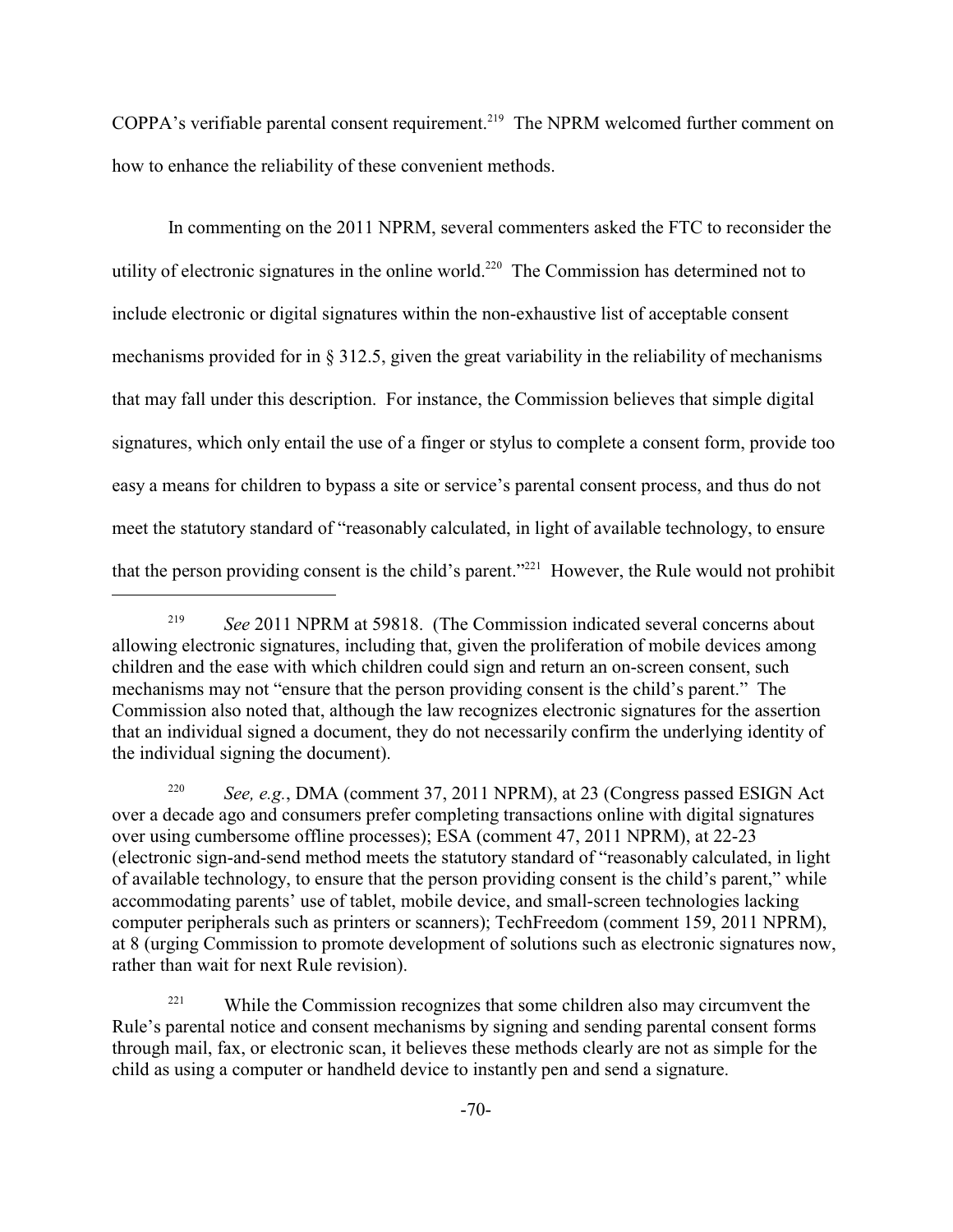an operator's acceptance of a digitally signed consent form where the signature provides other indicia of reliability that the signor is an adult, such as an icon, certificate, or seal of authenticity that accompanies the signature. At the same time, the Commission does not seek to limit or proscribe other types of digital signatures that may also meet the statutory standard. For these reasons, digital or electronic signatures are not included within the Rule's non-exhaustive list of parental consent mechanisms.

### 6. Platform Methods of Parental Consent

In response to the 2010 FRN, several commenters asked the Commission to consider whether, and in what circumstances, parental control features in game consoles, and presumably other devices, could be used to provide notice to parents and obtain verified consent under  $COPPA.<sup>222</sup>$  In the 2011 NPRM, the Commission acknowledged that parental control features can offer parents a great deal of control over a child's user experience and can serve as a *complement* to COPPA's parental consent requirements. However, the Commission concluded that, at that time, it did not appear that any such systems were adequately designed to comply with COPPA, and that the record was insufficient for it to determine whether a hypothetical parental consent mechanism would meet COPPA's verifiable parental consent standard. The Commission, in the 2011 NPRM, encouraged continued exploration of the concept of using parental controls in gaming consoles and other devices to notify parents and obtain their prior verifiable consent.<sup>223</sup>

7.

<sup>&</sup>lt;sup>222</sup> See ESA (comment 20, 2010 FRN), at 4; Microsoft (comment 39, 2010 FRN), at

<sup>2011</sup> NPRM, 76 FR 59818 (Sept. 27, 2011), *available at* <sup>223</sup> **[http://ftc.gov/os/2011/09/110915coppa.pdf](http://ftc.gov/os/2011/09/110915coppa.pdf.)**.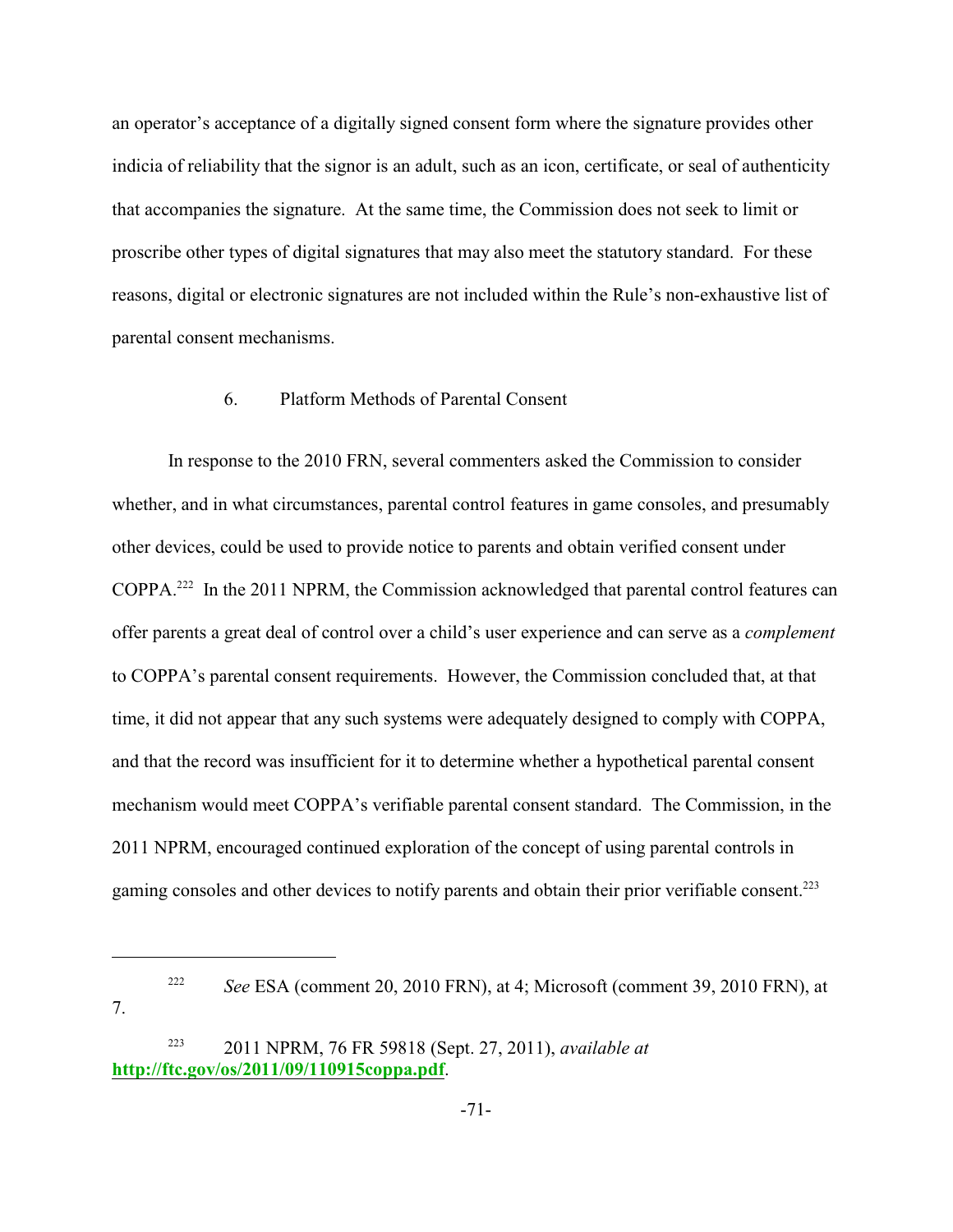In response to both the 2011 NPRM and the 2012 SNPRM, numerous stakeholders,

including several platform providers, website and app developers, and child and privacy advocates, asked the Commission to consider modifications to the Rule to make clear that operators can choose to use a common mechanism – administered by a platform, gaming console, device manufacturer, COPPA safe harbor program,<sup>224</sup> or other entity – for the purpose of providing notice and obtaining parental consent for multiple operators simultaneously.<sup>225</sup>

Commenters offered a variety of proposals. For instance, several commenters envisioned that platform providers could provide a general notice and obtain consent to collect personal information for those purposes specified in the general notice, and that app developers wanting to collect or use information in ways differing from the general notice would need to independently provide a second separate notice to parents and obtain their consent.<sup>226</sup> Facebook

<sup>225</sup> See, e.g., P. Aftab (comment 1, 2012 SNPRM), at 7; Association for Competitive Technology (comment 5, 2011 NPRM), at 7-8 and (comment 7, 2012 SNPRM), at 8; Computer and Communications Industry Association ("CCIA") (comment 27, 2011 NPRM), at 7-8; CDT (comment 15, 2012 SNPRM), at 5-6; Connect Safely (comment 21, 2012 SNPRM), at 3; ESA (comment 47, 2011 NPRM), at 21-26; Facebook (comment 33, 2012 SNPRM), at 18-20; Future of Privacy Forum (comment 55, 2011 NPRM), at 5-6 and (comment 37, 2012 SNPRM), at 3-6; Microsoft (comment 107, 2011 NPRM), at 13-15 and (comment 66, 2012 SNPRM), at 6; Novachi, Inc. (comment 119, 2011 NPRM); SIIA (comment 150, 2011 NPRM), at 10-12; TechFreedom (comment159, 2011 NPRM), at 7 and (comment 88, 2012 SNPRM), at 13; The Walt Disney Co. (comment 170, 2011 NPRM), at 17-19.

<sup>226</sup> See, e.g., Association for Competitive Technology (comment 5, 2011 NPRM), at 7-8 and (comment 7, 2012 SNPRM), at 8; CCIA (comment 27, 2011 NPRM), at 7-8; Facebook (comment 33, 2012 SNPRM), at 18-20; Future of Privacy Forum (comment 55, 2011 NPRM), at 5-6 and (comment 37, 2011 SNPRM), at 3-6; Microsoft (comment 107, 2011 NPRM), at 13-15 and (comment 66, 2012 SNPRM), at 13; SIIA (comment 150, 2011 NPRM), at 10-12. Future of Privacy Forum's 2012 comment included proposed Rule language. *See also* NetChoice (comment 70, 2012 SNPRM), at 12 (proposing Rule language to clarify that COPPA allows for the use of common consent mechanisms).

 $224$  The Commission notes that Privo, Inc., one of the approved COPPA safe harbors, offers the option to its members to have Privo administer notice and consent programs for member operators.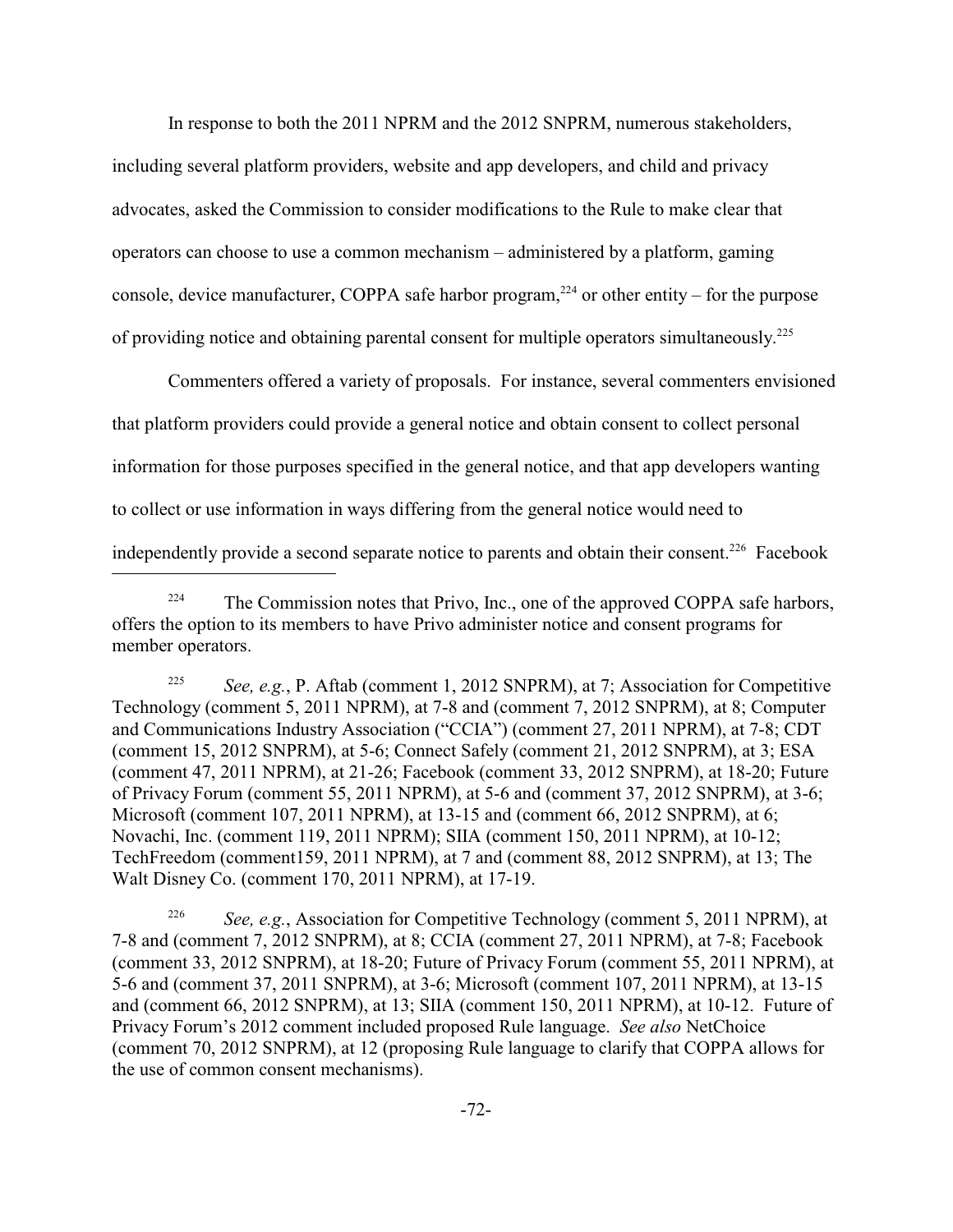proposed that operators may also use such common consent mechanisms to meet other COPPA obligations, such as providing parental access to children's data collected by operators.<sup>227</sup> The Walt Disney Company proposed two possible mechanisms: a "'Kids Privacy Portal' – through which parents can express privacy preferences in one place for multiple online activities," or a joint agreement between the platform operator and application providers "that determines how data will be collected and used, and how parents exercise control."<sup>228</sup> The Entertainment Software Association ("ESA") proposed a similar program for video game platforms whereby consoles or hand-held device makers could leverage their existing parental controls technologies. $229$ 

Commenters cited several potential benefits of common consent mechanisms, including:

(1) encouraging the development of interactive content for children by easing the burden

individualized notice and consent places on operators, especially in the context of mobile

ESA contemplates that the platforms would provide a notice "that makes it clear 229 that the child's personal information will be disclosed to third-party game publishers and application providers who may collect, use, and disclose such information through the console or handheld in order to provide a joint or related service," and that parental consent "might be effective across any of the console or handheld maker's related video game platforms and websites clearly referenced in the console or handheld maker's privacy policy."ESA (comment 47, 2011 NPRM), at 26. Other proposals for common consent mechanisms included outsourcing the process to identity management services, which operators could access through open technology standards. *See* Novachi (comment 119, 2011 NPRM). CDT acknowledged the potential utility of platform-based outsourcing notice and consent, provided that the Commission required additional safeguards for common consent mechanisms, including parental controls for the *ongoing* management of consent. CDT (comment 15, 2012 SNPRM), at 5-6.

 $P<sup>227</sup>$  Facebook (comment 33, 2012 SNPRM), at 18-19.

<sup>&</sup>lt;sup>228</sup> The Walt Disney Co. (comment 170, 2011 NPRM), at 18.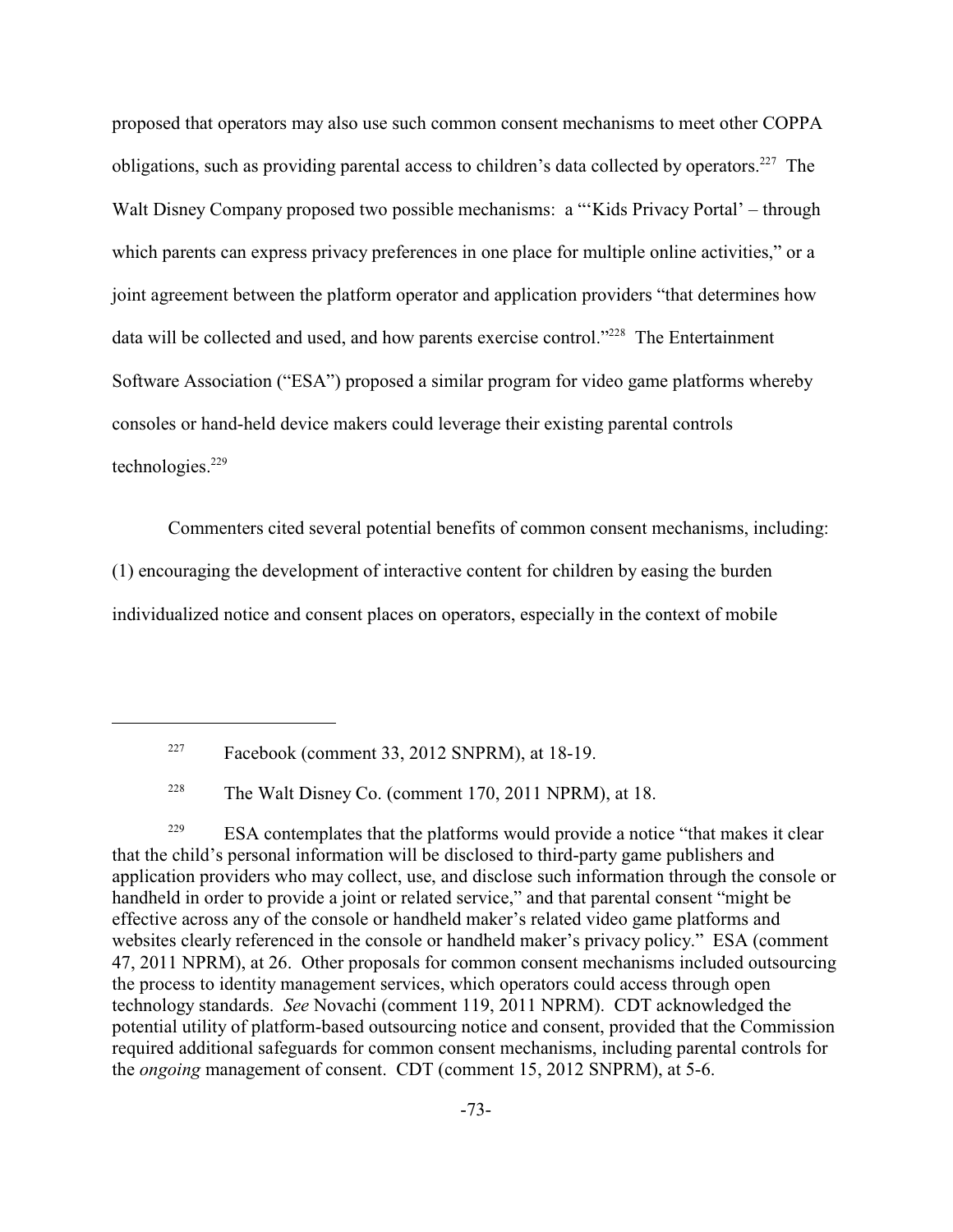apps<sup>230</sup>; (2) focusing parental attention on one streamlined notice rather than on multiple, confusing, notices<sup>231</sup>; and (3) promoting privacy by eliminating the need for each of these other operators to separately collect online contact information from the child in order to obtain parental consent.<sup>232</sup> The Center for Democracy and Technology acknowledges that, while not all parents may want to delegate to platforms the authority to get consent on behalf of individual operators, "others may want to empower their kids to share and obtain information through certain applications without being forced to sign off on every interaction with a new web service<sup>"233</sup>

The Commission believes that common consent mechanisms, such as a platform, gaming console, or a COPPA safe harbor program, hold potential for the efficient administration of notice and consent for multiple operators. A well-designed common mechanism could benefit operators (especially smaller ones) and parents alike if it offers a proper means for providing notice and obtaining verifiable parental consent, as well as ongoing controls for parents to

<sup>&</sup>lt;sup>230</sup> *See, e.g.*, CCIA (comment 27, 2011 NPRM), at 7-8 (stating that platform-based consent programs would "promote COPPA's goals" by encouraging developers "who do not have the resources to independently acquire verifiable parental consent" to create content and services for children; *see also* ConnectSafely.org (comment 21, 2012 SNPRM), at 3; P. Aftab (comment 1, 2012 SNPRM), at 7; Tech Freedom (comment 159, 2011 NPRM), at 7.

For example, Microsoft stated that common consent mechanisms "would benefit 231 parents because requiring each third party separately to obtain parental consent could be confusing, overwhelming, and costly for parents." Microsoft (comment 66, 2012 SNPRM), at 6.

<sup>&</sup>lt;sup>232</sup> Microsoft, *id.*; *see also* CCIA (comment 27, 2011 NPRM), at 8; Facebook (comment 33, 2012 SNPRM), at 19 ("A rule that enables operators to leverage a common platform for notice and consent would substantially advance the Commission's goal of ensuring that parents receive clear, understandable, and manageable information; it would also minimize the practical and economic costs to parents as a result of multiple consent requests."); TechAmerica (comment 87, 2012 SNPRM), at 8.

 $CDT$  (comment 15, 2012 SNPRM), at 6.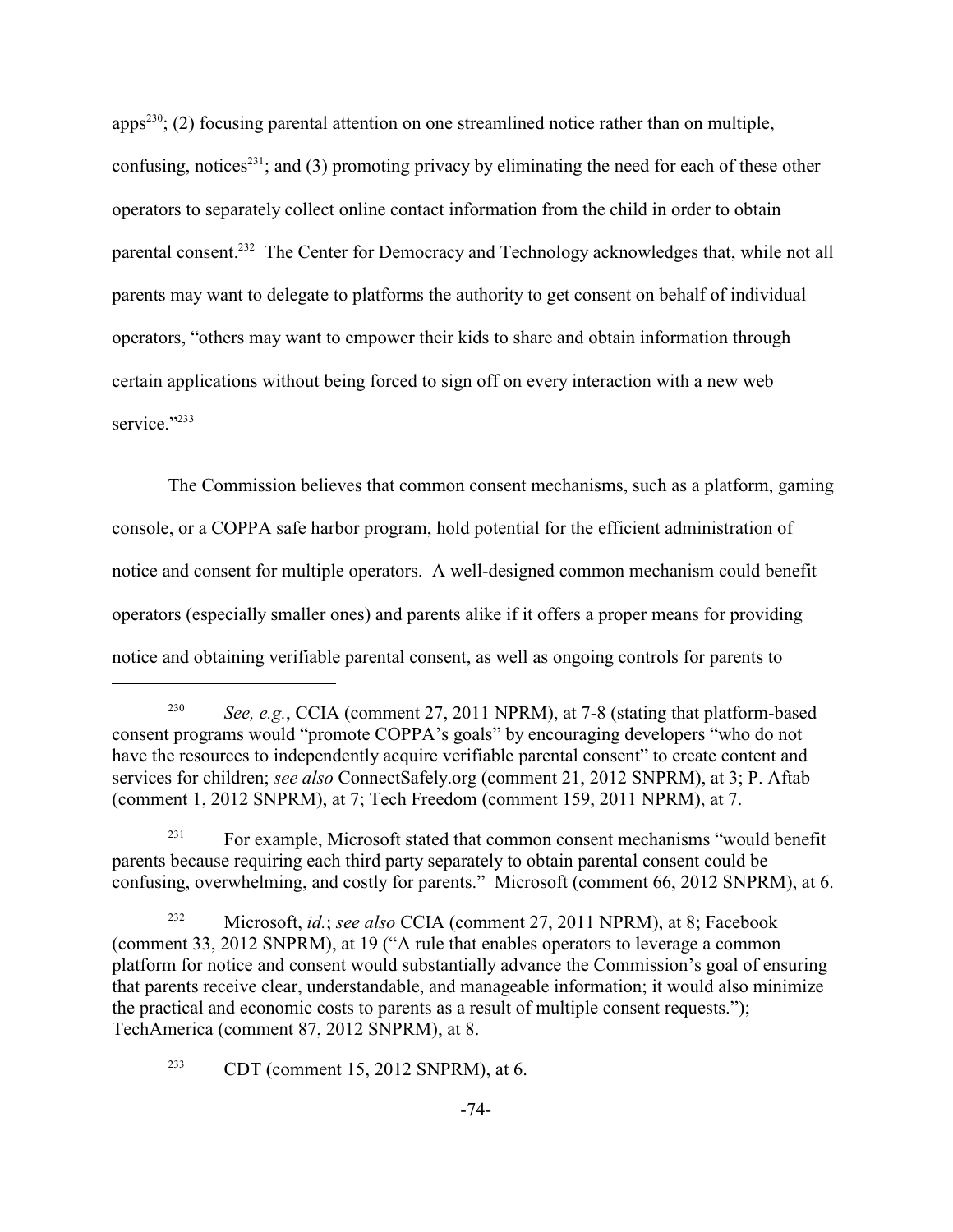manage their children's accounts.<sup>234</sup> The Commission believes that such methods could greatly simplify operators' and parents' abilities to protect children's privacy.

Despite the potential benefits, the Commission declines, at this time, to adopt a specific provision for the following reasons. First, even without an express reference in the Rule to such a process, nothing forecloses operators from using a common consent mechanism so long as it meets the Rule's basic notice and consent requirements.<sup>235</sup> Second, the Commission did not specifically seek comment on this precise issue; nor has it proposed any language in either the NPRM or the SNPRM to address this point. Accordingly, the Commission is reluctant to adopt specific language without the benefit of notice and comment on such language to explore all potential legal and practical challenges of using a common consent mechanism.<sup>236</sup> Finally, the Commission believes that parties interested in using a common consent mechanism have the option to participate in the voluntary Commission approval process set forth in Section 312.5(3)

<sup>&</sup>lt;sup>234</sup> Under the system proposed by the Future of Privacy Forum, parents would be apprised of a common set of information practices to which they could consent on an aggregate basis, then would receive individualized notices for additional practices that go beyond those outlined in the common notice. The platform would also ensure that parents have access to easy mechanisms through which to retract their consent to the child's use of any particular site or service. Future of Privacy Forum (comment 37, 2012 SNPRM), at 4-6.

As noted in note 219, *supra*, one such common consent mechanism is currently 235 provided by an approved COPPA safe harbor, and there may be others already in operation as well.

<sup>&</sup>lt;sup>236</sup> The Commission would want to explore further the difficulties of making sure the notice accurately reflects each individual operator's information practices; how to provide parents with a means to access the operator's privacy policy with regard to information collected from children; and giving parents controls sufficient to refuse to permit an operator's further use or future collection of their child's personal information, and to direct the operator to delete the child's personal information and or disable the child's account with that operator.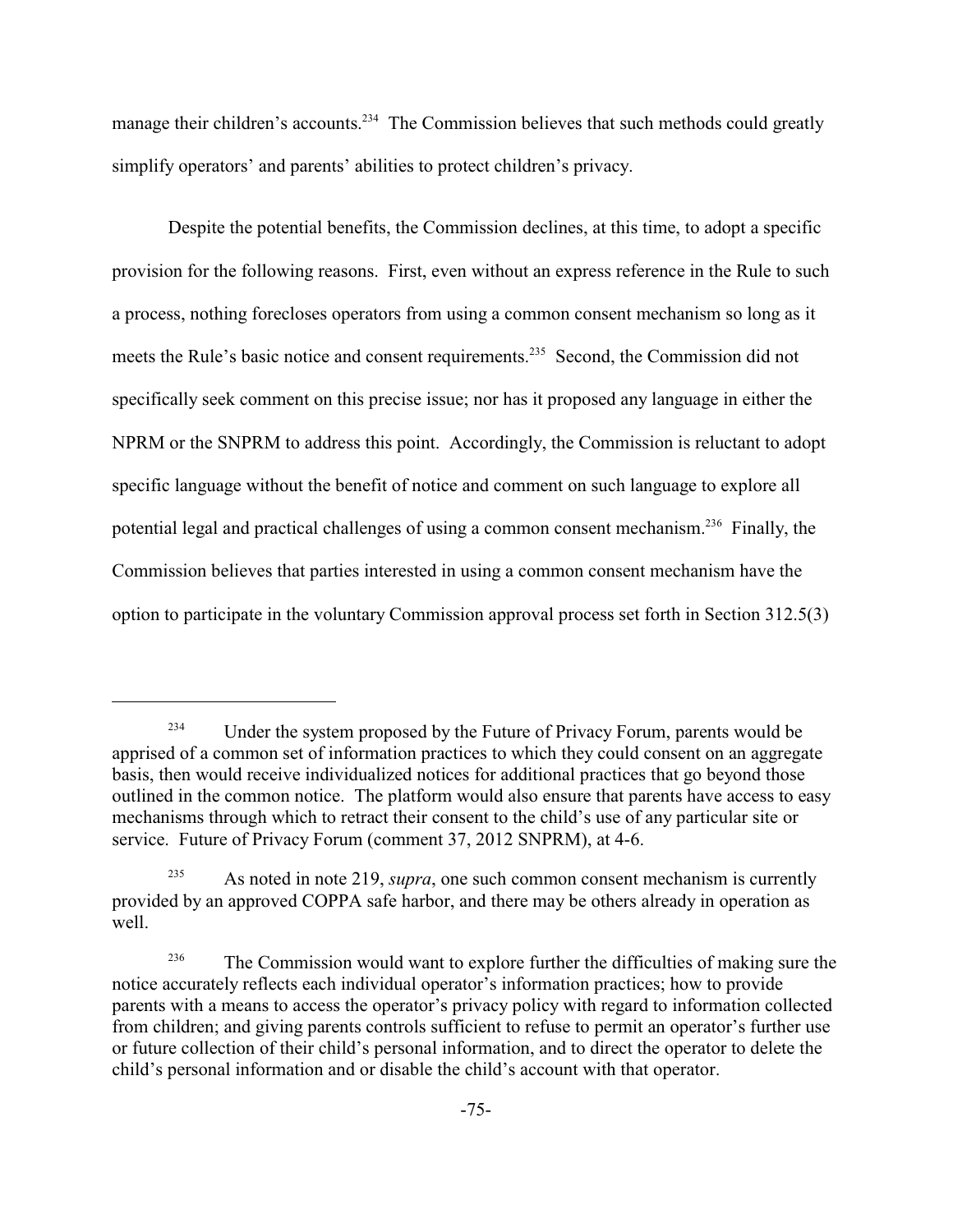of the final Rule.<sup>237</sup> That process would enable the Commission to evaluate, and other interested parties to publicly comment upon, such proposals in an effort to bring to market sound and practical solutions that will serve a broad base of operators.

# 7. The Sliding Scale ("Email Plus") Method

In conducting the Rule review, the Commission sought comment on whether the sliding scale set forth in § 312.5(b)(2) remains a viable approach to verifiable parental consent.<sup>238</sup> Under the sliding scale, an operator, when collecting personal information only for its *internal* use, may obtain verifiable parental consent through an email from the parent, so long as the email is coupled with an additional step.<sup>239</sup> Such an additional step has included obtaining a postal address or telephone number from the parent and confirming the parent's consent by letter or telephone call, or sending a delayed confirmatory email to the parent after receiving consent.<sup>240</sup> The purpose of the additional step is to provide greater assurance that the person providing consent is, in fact, the parent. This consent method is often called "email plus."<sup>241</sup>

*See* 2010 Rule Review, *supra* note 6, at 17091. <sup>238</sup>

<sup>239</sup> The sliding scale approach was adopted in the Rule in response to comments that stated that internal uses of information, such as marketing to children, presented less risk than external disclosures of the information to third parties or through public postings. *See* 1999 Statement of Basis and Purpose, 64 FR at 59901. Other internal uses of children's personal information may include sweepstakes, prize promotions, child-directed fan clubs, birthday clubs, and the provision of coupons.

The Commission notes that, assuming an operator has obtained a parent's mobile 240 phone number from the parent in response to the first email, confirmation of a parent's consent may done via an SMS or MMS text to the parent.

 $By$  contrast, for uses of personal information that involve disclosing the information to the public or third parties, the Rule requires operators to use more reliable

*See* Part II.C.8., *infra*. 237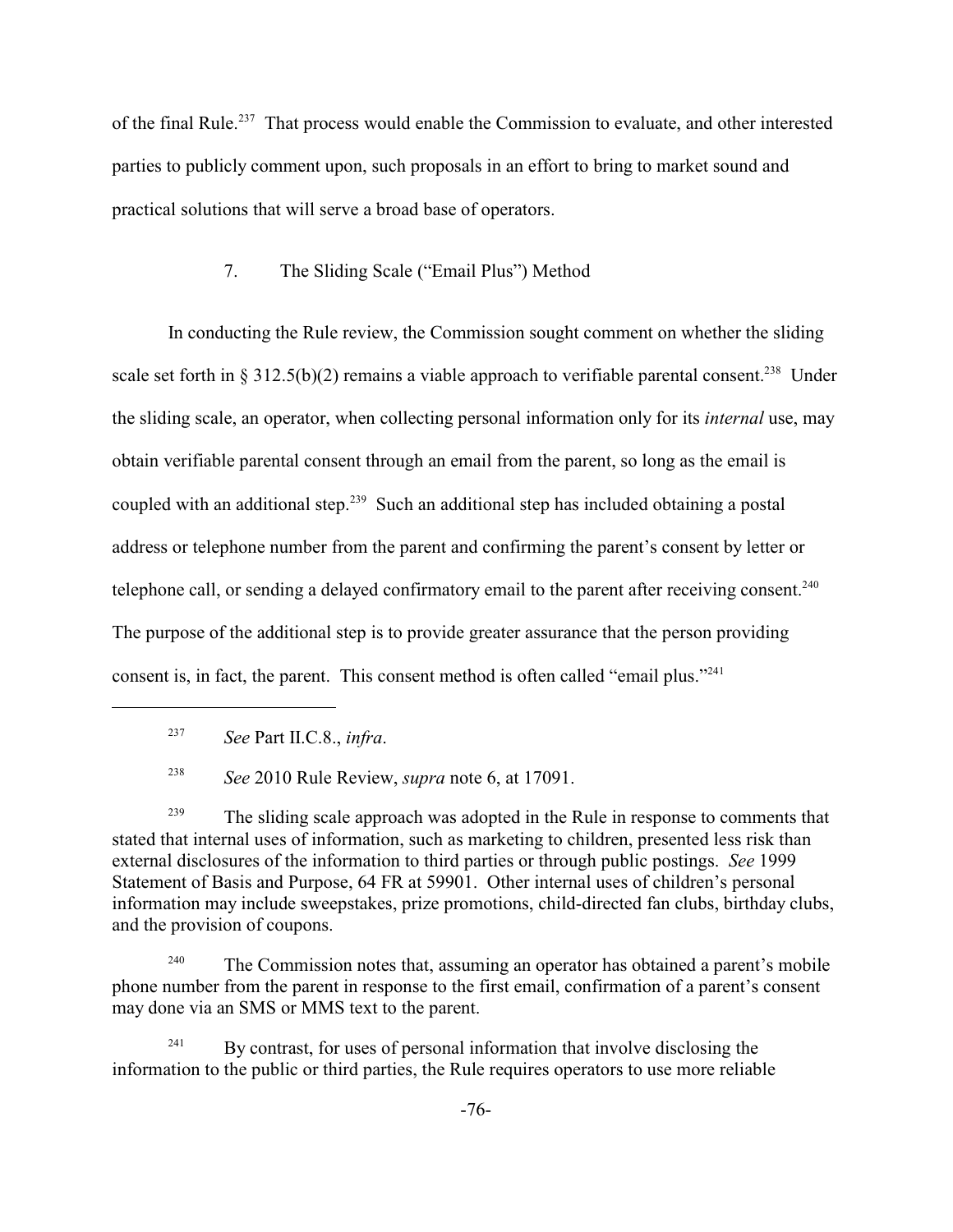In adopting the sliding scale approach in 1999, the Commission recognized that the email plus method was not as reliable as the other enumerated methods of verifiable parental consent.<sup>242</sup> However, it believed that this lower cost option was acceptable as a temporary option, in place until the Commission determined that more reliable (and affordable) consent methods had adequately developed.<sup>243</sup> In 2006, the Commission extended use of the sliding scale indefinitely, stating that the agency would continue to monitor technological developments and modify the Rule should an acceptable electronic consent technology develop.<sup>244</sup>

Email plus has enjoyed wide appeal among operators, who credit its simplicity.<sup>245</sup> The Commission sought comment in response to the 2010 FRN and at the June 2010 public roundtable on whether to retain email plus in the final Rule. Numerous commenters to the 2010 FRN, including associations who represent operators, supported the continued retention of this

64 FR at 59902 ("[E]mail alone does not satisfy the COPPA because it is easily 242 subject to circumvention by children.").

<sup>243</sup> See *id.* at 59901 ("The Commission believes it is appropriate to balance the costs imposed by a method against the risks associated with the intended uses of the information collected. Weighing all of these factors in light of the record, the Commission is persuaded that temporary use of a "sliding scale" is an appropriate way to implement the requirements of the COPPA until secure electronic methods become more available and affordable.").

<sup>244</sup> *See* 71 FR at 13247, 13255, 13254 (Mar. 15, 2006).

<sup>245</sup> See WiredSafety.org (comment 68, 2010 FRN), at 21 ("We all assumed [email plus] would be phased out once digital signatures became broadly used. But when new authentication models and technologies failed to gain in parental adoption, it was continued and is in broad use for one reason – it's simple.").

methods of obtaining verifiable parental consent, including but not limited to those identified in  $§$  312.5(b)(1).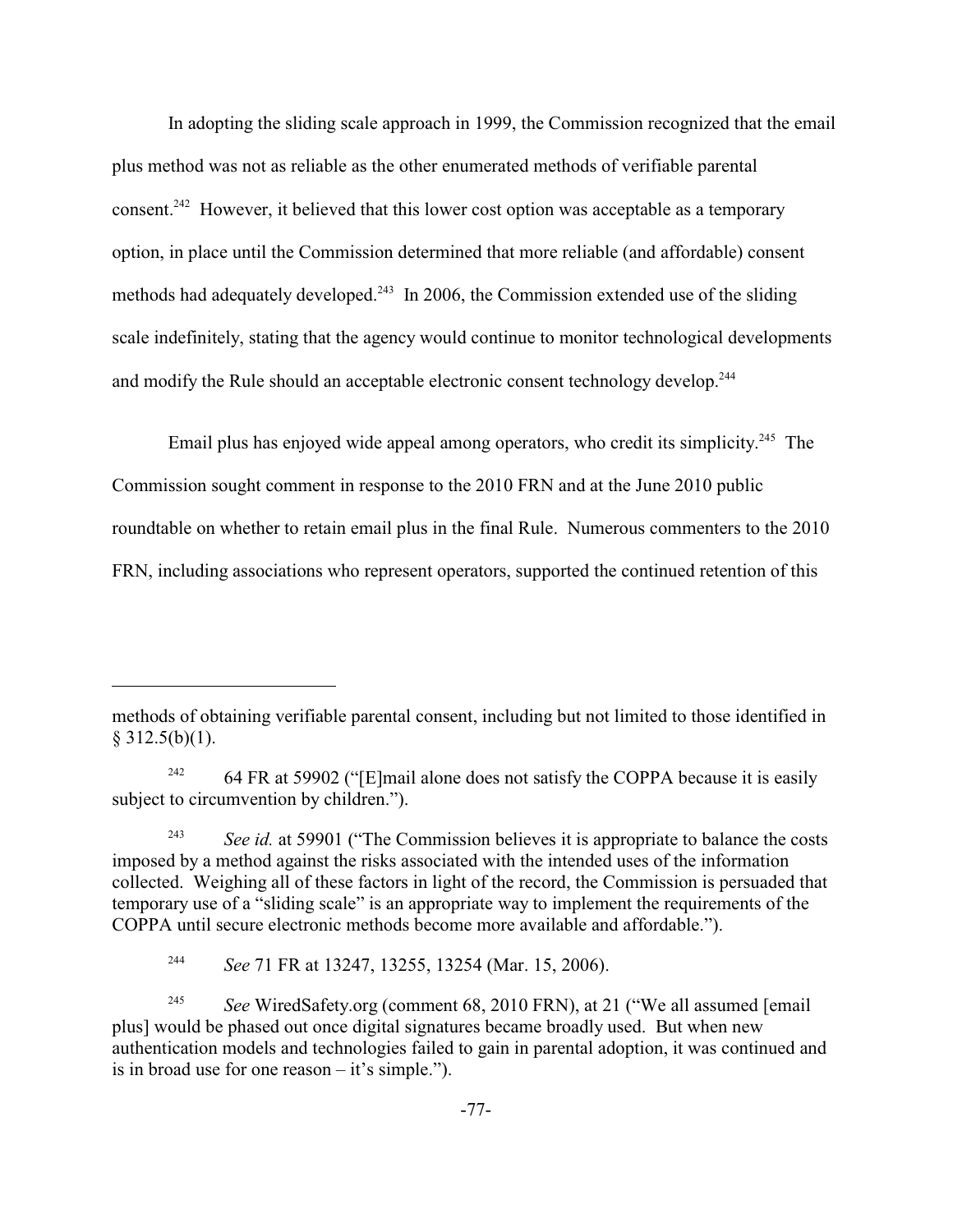method as a low-cost means to obtain parents' consent.<sup>246</sup> At the same time, several commenters, including safe harbor programs and proponents of new parental consent mechanisms, challenged the method's reliability, given that operators have no real way of determining whether the email address a child provides is that of the parent, and there is no requirement that the parent's email response to the operator contain any additional information providing assurance that it is from a parent. $247$ 

In the 2011 NPRM, the Commission proposed eliminating email plus as a means of obtaining parental consent. The Commission considered whether operators' continued reliance on email plus may have inhibited the development of more reliable methods of obtaining verifiable parental consent. The Commission also made clear that, although internal uses may pose a lower risk of misuse of children's personal information than the sharing or public disclosure of such information, all collections of children's information merit strong verifiable parental consent.

<sup>247</sup> See Privo, Inc. (comment 50, 2010 FRN), at 5 ("the presentation of a verified email is much less reliable if there is virtually no proofing or analyzing that goes on to determine who the email belongs to"); RelyId (comment 53, 2010 FRN), at 3 ("The email plus mechanism does not obtain verifiable parental consent at all. It simply does not ensure that a parent 'authorizes' anything required by the COPPA statute. The main problem with this approach is that the child can create an email address to act as the supposed parent's email address, send the email from that address, and receive the confirmatory email at that address."); *see also* D. Tayloe and P. Spaeth, Remarks from Federal Trade Commission's Roundtable: Protecting Kids' Privacy Online, at 215-17 (email plus is very unreliable).

*See* R. Newton, Remarks from *Emerging Parental Verification Access and* <sup>246</sup> *Methods* Panel at the Federal Trade Commission's Roundtable: Protecting Kids' Privacy Online at 211-13 (June 2, 2010), *available at*

**[http://www.ftc.gov/bcp/workshops/coppa/COPPARuleReview\\_Transcript.pdf](#page-81-0)**; DMA (comment 17, 2010 FRN), at 10; IAB (comment 34, 2010 FRN), at 2; R. Newton (comment 46, 2010 FRN), at 3; PMA (comment 51, 2010 FRN), at 4-5; Toy Industry Association, Inc. (comment 63, 2010 FRN), at 8.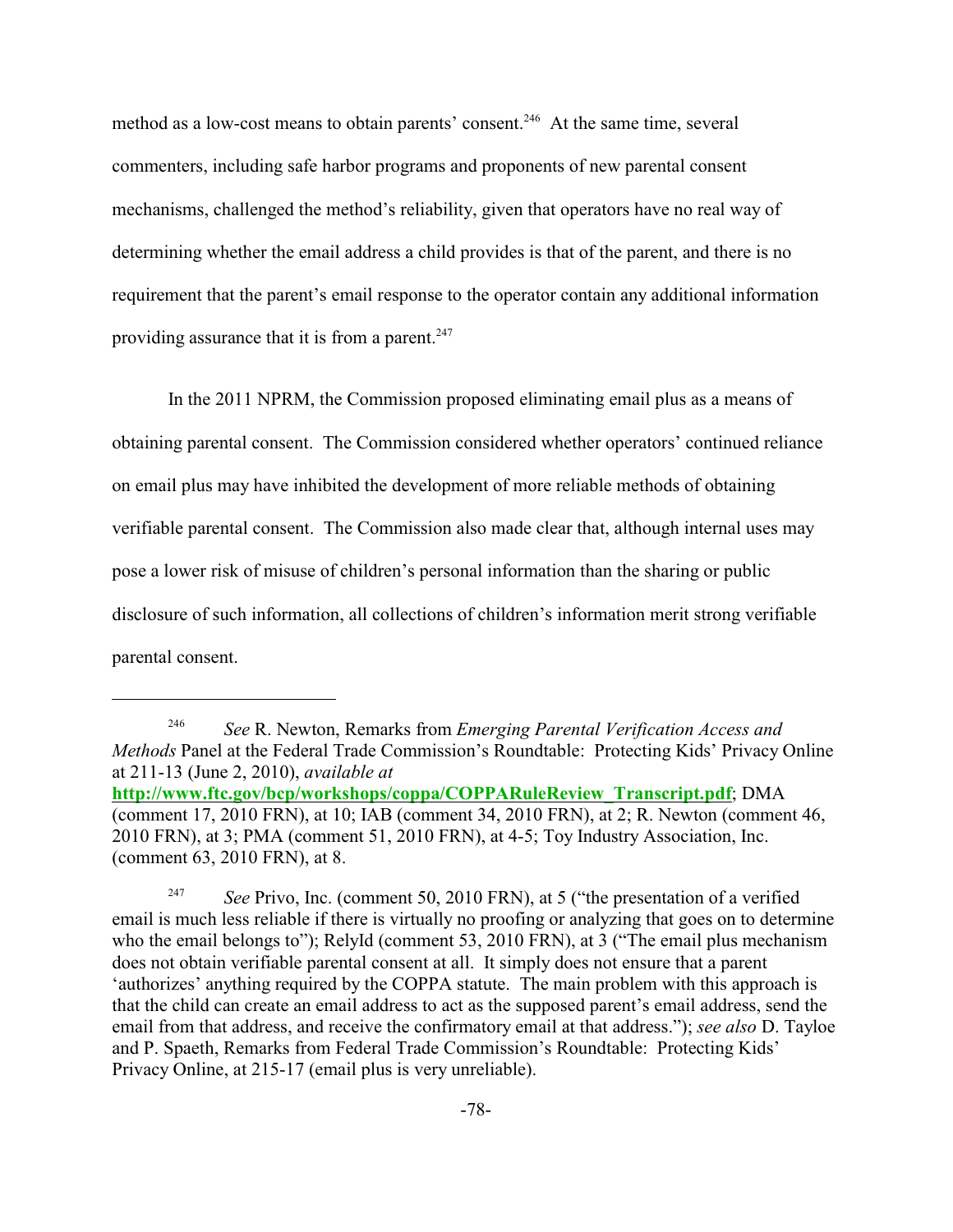Several commenters supported the Commission's proposal to eliminate email plus.

These commenters opined that children can easily circumvent email plus and thus, that it is not sufficiently effective to meet the statutory requirement of being reasonably calculated to ensure that it is the parent providing consent.<sup> $248$ </sup> Some of these commenters also echoed the Commission's concern that operators' continued reliance on email plus is a disincentive to innovation.<sup>249</sup>

A majority of the comments, however, strongly urged the Commission to retain email plus.<sup>250</sup> Several commenters indicated that email plus remains a widely used and valuable tool for communicating with parents and obtaining consent. These commenters maintained that email plus is easy for companies and parents to use, easy to understand, effective, and affordable.<sup>251</sup> In addition, several commenters expressed concern that other approved methods

*See* AssertID, *supra* note 248; Institute for Public Representation, *supra* note 248. <sup>249</sup>

<sup>250</sup> *See, e.g.*, American Association of Advertising Agencies (comment 2, 2011) NPRM); Association of Educational Publishers (comment 7, 2011 NPRM); ATT (comment 8, 2011 NPRM); d. boyd (comment 13, 2011 NPRM); DMA (comment 37, 2011 NPRM); ESA (comment 47, 2011 NPRM); Internet Commerce Coalition (comment 74, 2011 NPRM); kidSAFE Seal Program (comment 81, 2011 NPRM); Magazine Publishers of America (comment 61, 2012 SNPRM); Marketing Research Association (comment 97, 2011 NPRM); R. Newton (comment 118, 2011 NPRM); N. Savitt (comment 142, 2011 NPRM); Scholastic (comment 144, 2011 NPRM).

<sup>251</sup> *See, e.g.*, Association of Educational Publishers (comment 7, 2011 NPRM), at 1 (email plus is effective way to balance parental involvement with children's freedom to pursue educational experiences online); Scholastic (comment 144, 2011 NPRM), at 3 (email plus strikes a balance between the ease of getting consent and low safety risk to children from internal use of their data); Toy Industry Association (comment 163, 2011 NPRM), at 4-5 (similar cost-effective and efficient technologies to replace this method have not yet been developed); NCTA

<sup>&</sup>lt;sup>248</sup> See K. Dennis, AssertID (comment 34, 2011 NPRM), at 2; AssertID (comment 6, 2012 SNPRM), at 1; TRUSTe (comment 164, 2011 NPRM), at 11; EPIC (comment 41, 2011 NPRM), at 9; Institute for Public Representation (comment 71, 2011 NPRM), at 41; S. Leff, WhooGoo (comment 60, 2012 SNPRM).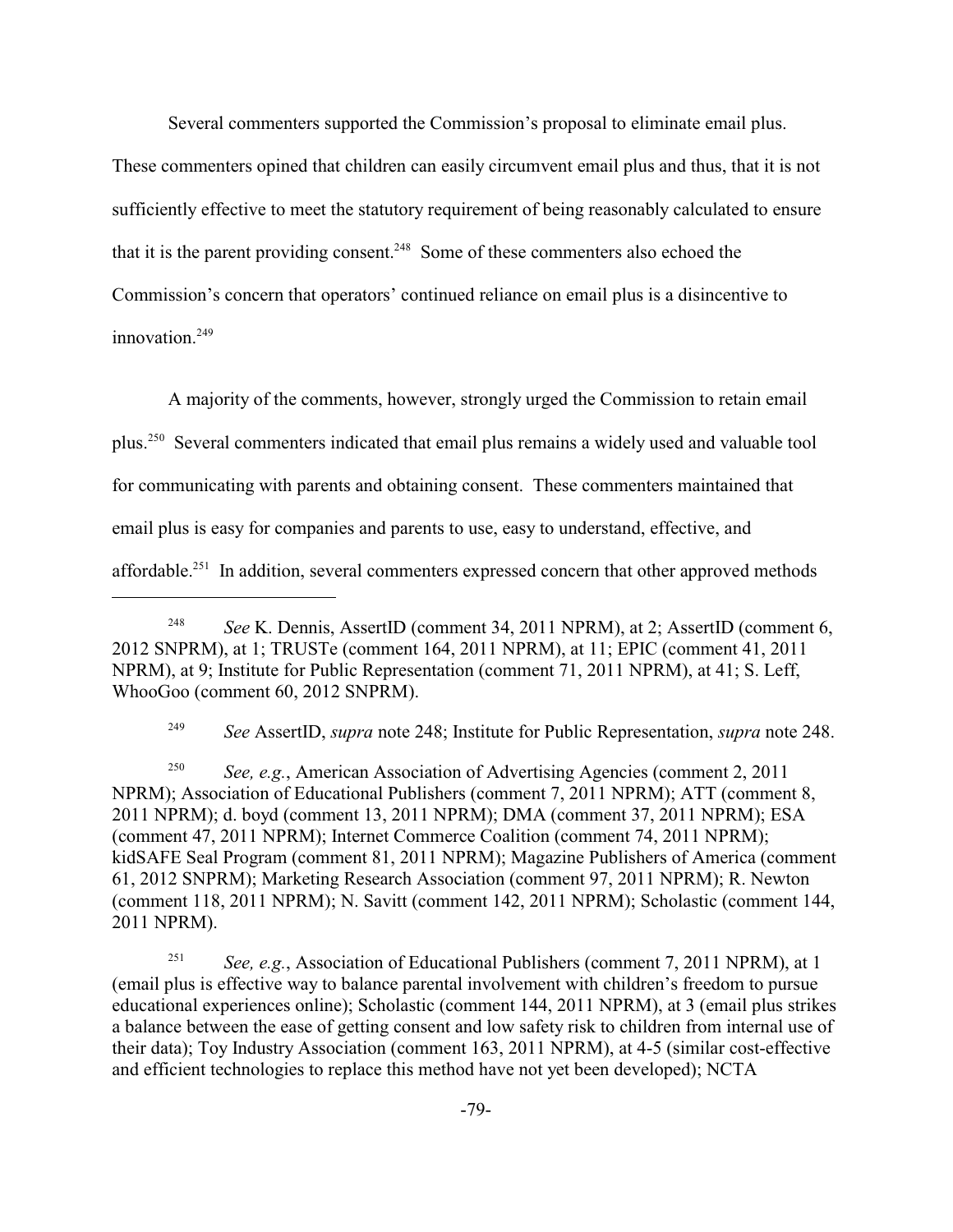for obtaining consent would impose significant burdens on operators and parents.<sup>252</sup>

Commenters also questioned whether other methods for verifiable parental consent are any more reliable than email plus.<sup>253</sup> Finally, several commenters challenged the FTC's assumption that eliminating email plus would spur further innovation in parental consent mechanisms.<sup>254</sup>

(comment 113, 2011 NPRM), at 20 (termination of email plus will have negative consequences and leave operators with no viable alternative); Privo (comment 132, 2011 NPRM), at 2 (email plus is a reasonable approach that can be understood by all constituents); d. boyd (comment 13, 2011 NPRM), at 5-6 (email plus imposes fewer burdens on families, particular low-income and immigrant families, than other available mechanisms); DMA (comment 37, 2011 NPRM), at 21 (elimination of email plus would create economic challenges in a difficult economic time).

<sup>252</sup> See Association for Competitive Technology (comment 7, 2012 SNPRM), at 6 (FTC should not remove easy to understand email plus without finding ways to make parental consent simpler); Toy Industry Association (comment 89, 2012 SNPRM), at 15 (the alternatives to email plus are not likely to be useful, effective, or cost-effective); *see also* American Association of Advertising Agencies (comment 2, 2011 NPRM), at 2 (this could result in a major reduction in parental consents obtained, solely due to burdensomeness of process); Association of Educational Publishers (comment 7, 2011 NPRM), at 2 (methods such as print, fax, or scan impede timely access to online resources; requiring credit cards or identification imposes barriers that may alienate parents; and other mechanisms impose financial costs on operators that may result in less free content); ESA (comment 47, 2011 NPRM), at 17-18 (requiring other methods of consent will make it harder to offer children robust content; no public benefit in requiring operators to make the costly changeover to other mechanisms); Scholastic (comment 144, 2011 NPRM), at 5-6 (credit card use is not an option for Scholastic, which offers free services; existing options are cumbersome and slow for parents and operators, and newly proposed options are less privacy protective, affordable, or accessible than email plus); TechFreedom (comment 159, 2011 NPRM), at 7-8 (making parental consent more difficult to obtain would disproportionately burden smaller players in the market and retard new entry); Wired Trust (comment 177, 2011 NPRM), at 5 (eliminating email plus will likely result in reduction in innovative and valuable online features for children).

<sup>253</sup> See d. boyd (comment 13, 2011 NPRM), at 6 (no data to suggest that children are evading email plus more than other consent mechanisms); Scholastic (comment 144, 2011 NPRM), at 8 (no evidence that proposed methods are significantly more reliable); *see also* kidSAFE Seal Program (comment 81, 2011 NPRM), at 13-14 (the Commission has not shown any harm to children due to use of email plus); SIIA (comment 150, 2011 NPRM), at 12-13 (proposing that only a small percentage of children are likely to falsify parental consent).

<sup>254</sup> See, e.g., ACT (comment 7, 2012 SNPRM), at 6; Internet Commerce Coalition (comment 74, 2011 NPRM), at 5; Marketing Research Association (comment 97, 2011 NPRM), at 3; A. Thierer (comment 162, 2011 NPRM), at 7; WiredTrust (comment 177, 2011 NPRM), at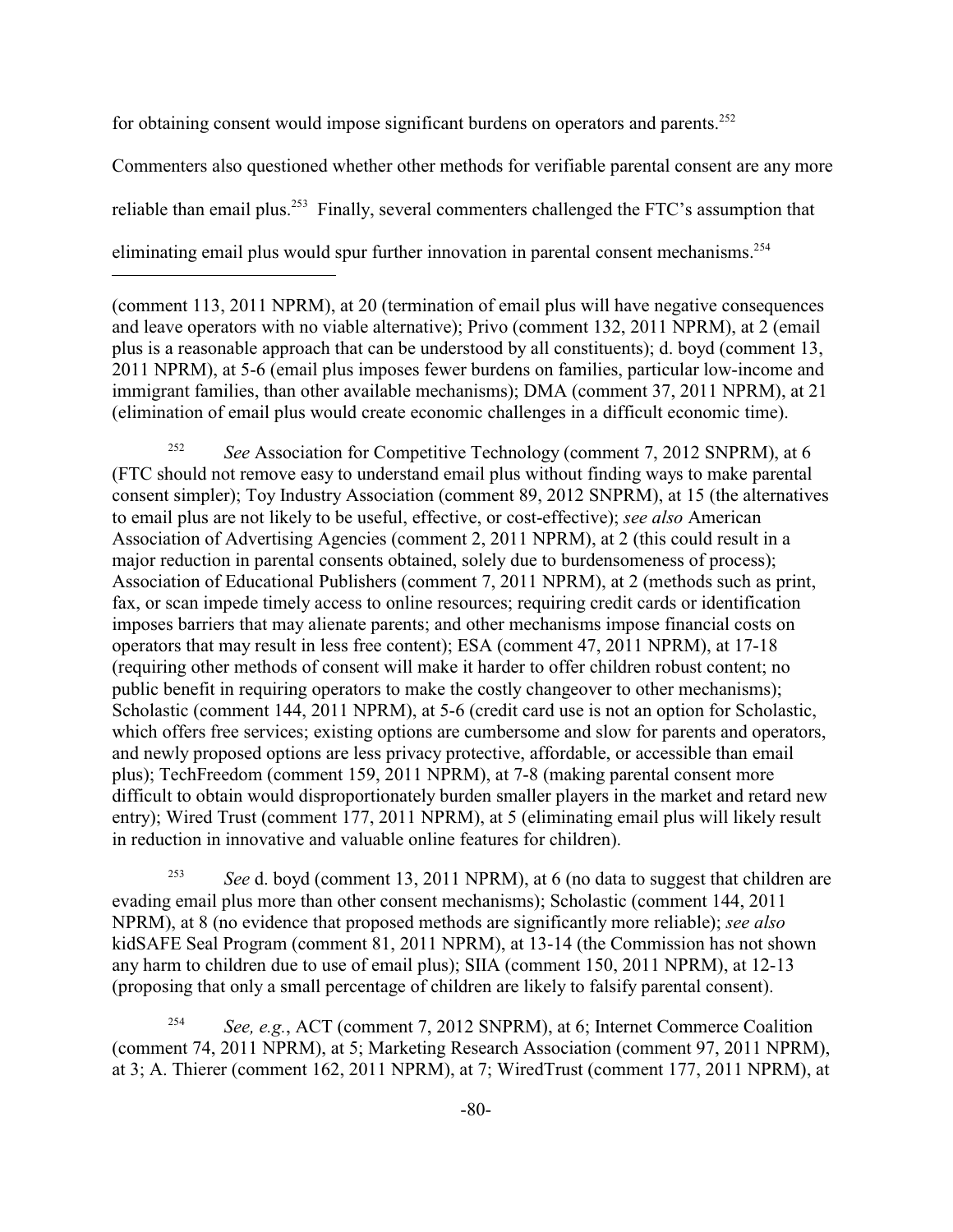The Commission is persuaded by the weight of the comments that email plus, although imperfect, remains a valued and cost-effective consent mechanism for certain operators. Accordingly, the final Rule retains email plus as an acceptable consent method for operators collecting personal information only for *internal* use. Nevertheless, the Commission continues to believe that email plus is less reliable than other methods of consent, and is concerned that, twelve years after COPPA became effective, so many operators rely upon what was supposed to be a temporary option. The Commission is also concerned about perpetuating for much longer a distinction between internal and external uses of personal information that the COPPA statute does not make. Thus, the Commission strongly encourages industry to innovate to create additional useful mechanisms as quickly as possible.

# 8. *Voluntary Process for Commission Approval of Parental Consent Mechanisms*

Under the Rule, methods to obtain verifiable parental consent "must be reasonably calculated, in light of available technology, to ensure that the person providing consent is the child's parent."<sup> $255$ </sup> The Rule thus provides operators with the opportunity to craft consent mechanisms that meet this standard but otherwise are not enumerated in paragraph (b)(2) of  $\S$ 312.5. Nevertheless, the recent Rule review process revealed that, whether out of concern for potential liability, ease of implementation, or lack of technological developments, operators have

5.

<sup>&</sup>lt;sup>255</sup> *See* 16 CFR 312.5(b)(1).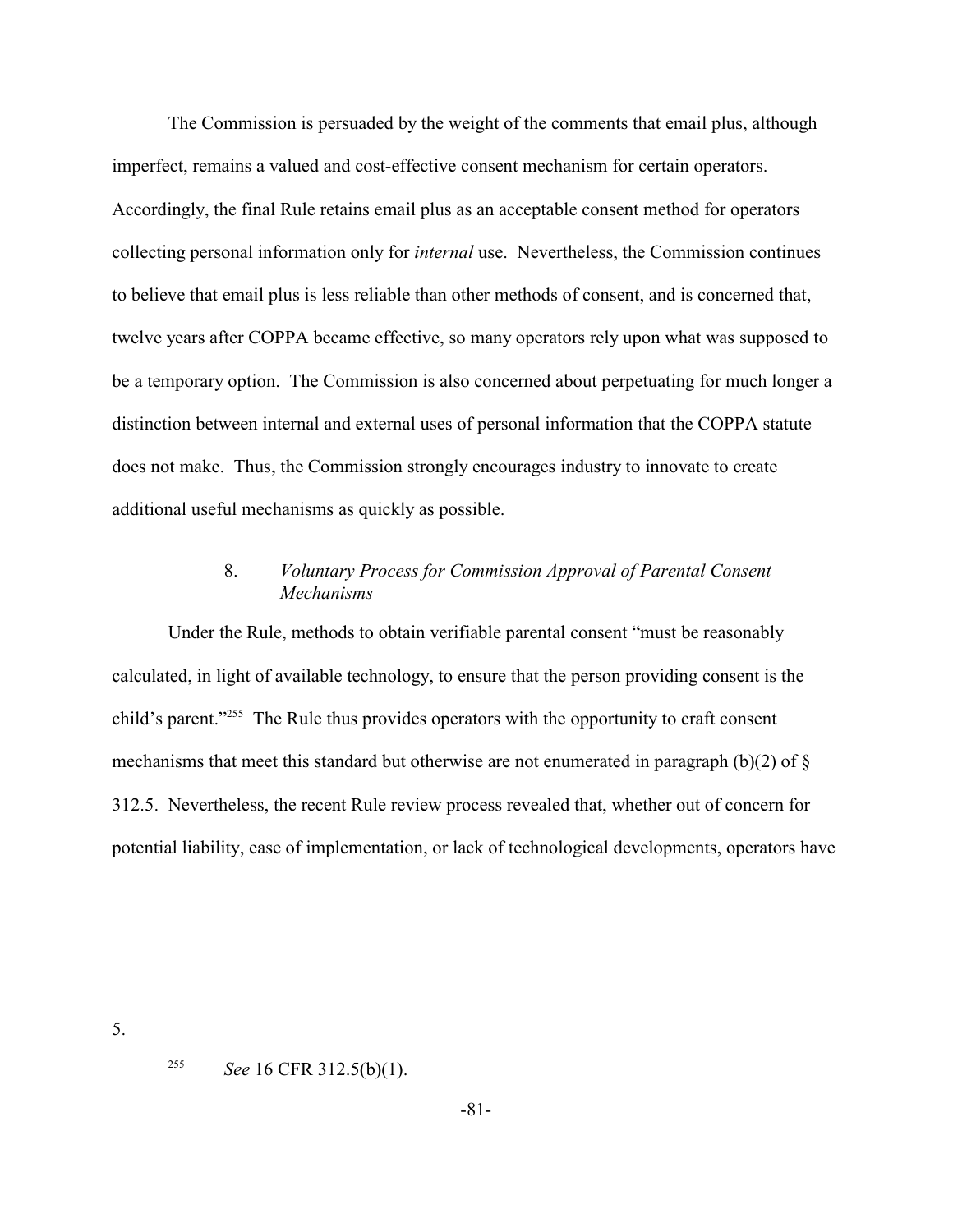been reluctant to utilize consent methods other than those specifically set forth in the Rule.<sup>256</sup> As a result, little technical innovation in the area of parental consent has occurred.

To encourage the development of new consent mechanisms, and to provide transparency regarding consent mechanisms that may be proposed, the Commission in the 2011 NPRM proposed establishing a process in the Rule through which parties may, on a voluntary basis, seek Commission approval of a particular consent mechanism. Applicants who seek such approval would be required to present a detailed description of the proposed parental consent mechanism, together with an analysis of how the mechanism meets the requirements of § 312.5(b)(1) of the Rule. The Commission would publish the application in the FEDERAL REGISTER for public comment, and approve or deny the applicant's request in writing within 180 days of its filing.

The NPRM stated the Commission's belief that this new approval process, aided by public input, would allow the Commission to give careful consideration, on a case-by-case basis, to new forms of obtaining consent as they develop in the marketplace. The Commission also noted that the new process would increase transparency by publicizing approvals or rejections of particular consent mechanisms, and should encourage operators who may previously have been

<span id="page-81-0"></span><sup>&</sup>lt;sup>256</sup> The June 2, 2010 Roundtable and the public comments reflect a tension between operators' desire for new methods of parental verification and their hesitation to adopt consent mechanisms other than those specifically enumerated in the Rule. *See* Remarks from Federal Trade Commission's Roundtable: Protecting Kids' Privacy Online at 226-27 (June 2, 2010), *available at* **[http://www.ftc.gov/bcp/workshops/coppa/COPPARuleReview\\_Transcript.pdf](#page-81-0)**; CDT (comment 8, 2010 FRN), at 3 ("innovation in developing procedures to obtain parental consent has been limited as websites choose to use the methods suggested by the FTC out of fear that a more innovative method could lead to liability").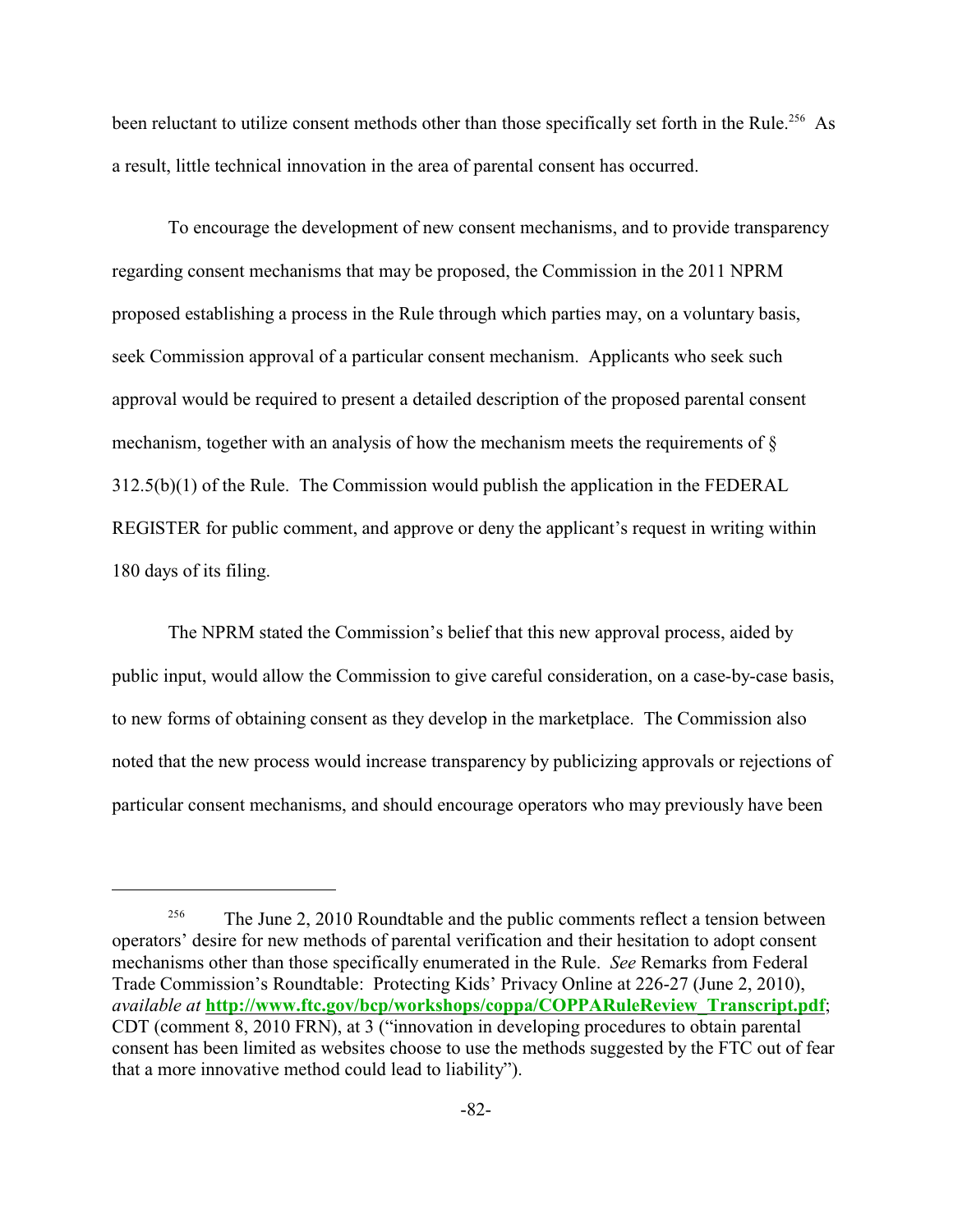tentative about exploring technological advancements to come forward and share them with the Commission and the public.

The Commission received several comments expressing support for the concept of a voluntary Commission approval process for new consent mechanisms.<sup> $257$ </sup> At the same time, several commenters that supported the concept also opined that the 180-day approval period was too lengthy and would likely to discourage use of the program.<sup>258</sup> Commenters also expressed concerns that applications for approval would be subject to public comment.<sup>259</sup> One commenter asked the Commission instead to consider publicly releasing a letter explaining the Commission's decision to approve or disapprove a mechanism and thereby signaling what is an acceptable consent mechanism, without causing undue delay or risking the disclosure of proprietary information.<sup>260</sup>

*See* CCIA (comment 27, 2011 NPRM), at 6 (voluntary approval mechanism is an "excellent step" to encourage innovation, provide assurance to potential operators, and ensure parents' participation); Yahoo! (comment 180, 2011 NPRM), at 4 (streamlined approval process for new mechanisms is critical to encouraging innovation); *see also* Consumers Union (comment 29, 2011 NPRM), at 5; FOSI (comment 51, 2011 NPRM), at 7; kidSAFE Seal Program (comment 81, 2011 NPRM), at 16.

<sup>&</sup>lt;sup>258</sup> *See, e.g.*, CCIA (comment 27, 2011 NPRM), at 6 (process must be completed more quickly in order to be useful to industry); Facebook (comment 50, 2011 NPRM), at 14 (Commission's extensive experience with COPPA should enable its more expeditious approval or disapproval of new mechanisms).

*See, e.g.*, CCIA (comment 27, 2011 NPRM), at 6 (while public comment is 259 important, the Commission should consider "an alternate private track" for consent mechanisms involving proprietary technology or a competitive advantage); Facebook (comment 50, 2011 NPRM), at 15 (public comment requirement could negatively affect economic incentives for innovation where rival operators might be able to copy the mechanism)*.*

 $Fasebook (comment 50, 2011 NPRM), at 15.$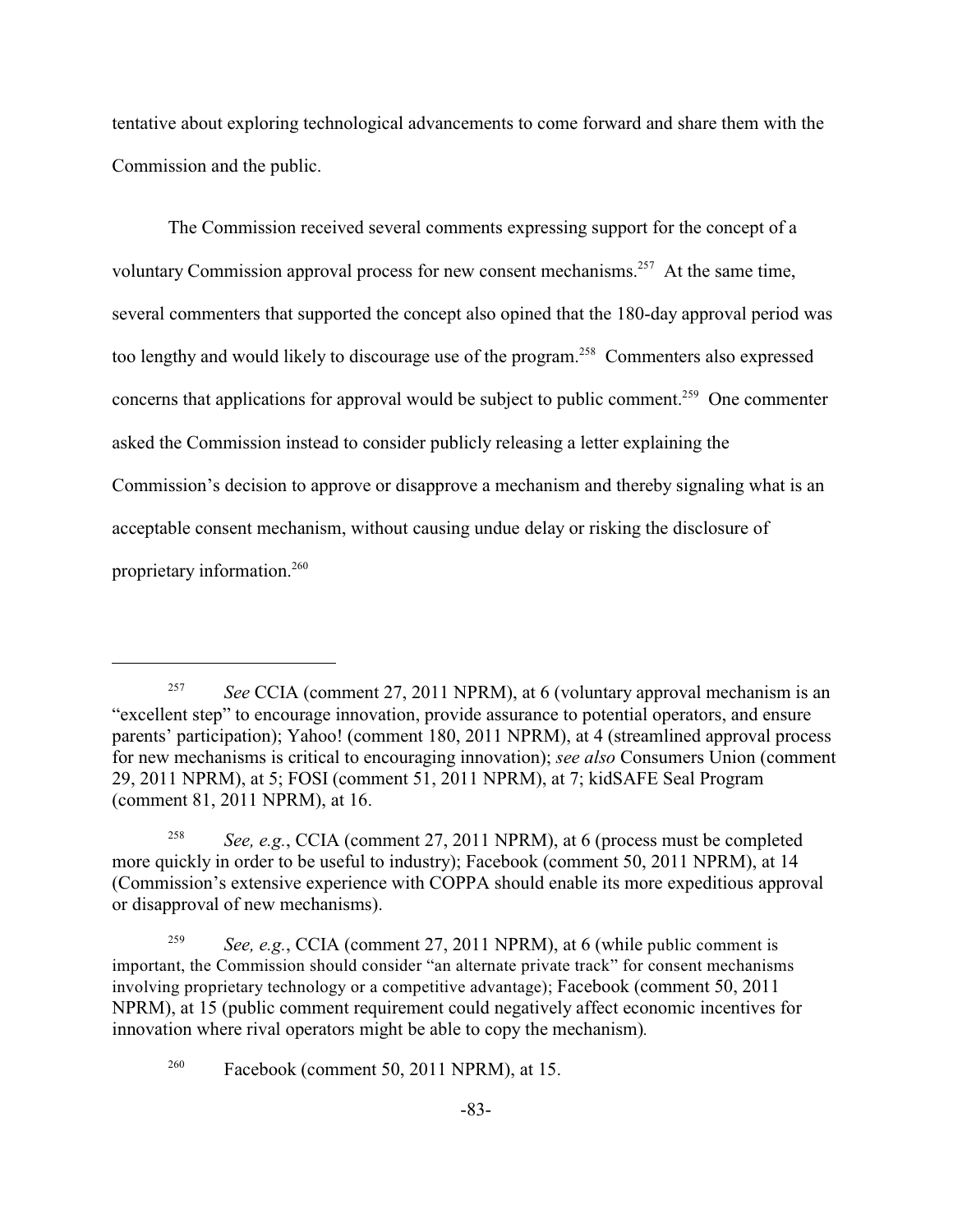One commenter opposed to the voluntary approval process asserted that it would be *ultra vires* to the COPPA statute and would create a *de facto* requirement for FTC approval of any new consent mechanisms, thereby discouraging operators from developing or using new means not formally approved by the Commission.<sup>261</sup> The Commission does not believe that offering operators the opportunity to apply for a voluntary approval process will either *de facto* create an additional COPPA requirement or chill innovation. This is just one more option available to operators.

The Commission also is persuaded by the comments requesting that it shorten the 180 day approval period. Accordingly, the final Rule's provision for Commission approval of parental consent mechanisms provides that the Commission shall issue a written determination within 120 days of the filing of the request. The Commission anticipates that some commenters will find that this time period also is longer than desired; however, it sets a reasonable time frame in which to solicit public comment and carefully determine whether a consent mechanism is sufficiently well-designed to fulfill the Rule's requirements.

The Commission has determined not to alter the requirement that the proposed mechanisms undergo public review and comment. This is an important component of the approval process. Moreover, just as the Commission has done for COPPA safe harbor applicants, it would permit those entities that voluntarily seek approval of consent mechanisms to seek confidential treatment for those portions of their applications that they believe warrant trade secret protection. In the event an applicant is not comfortable with the Commission's

 $261$  DMA (comment 37, 2011 NPRM), at 24.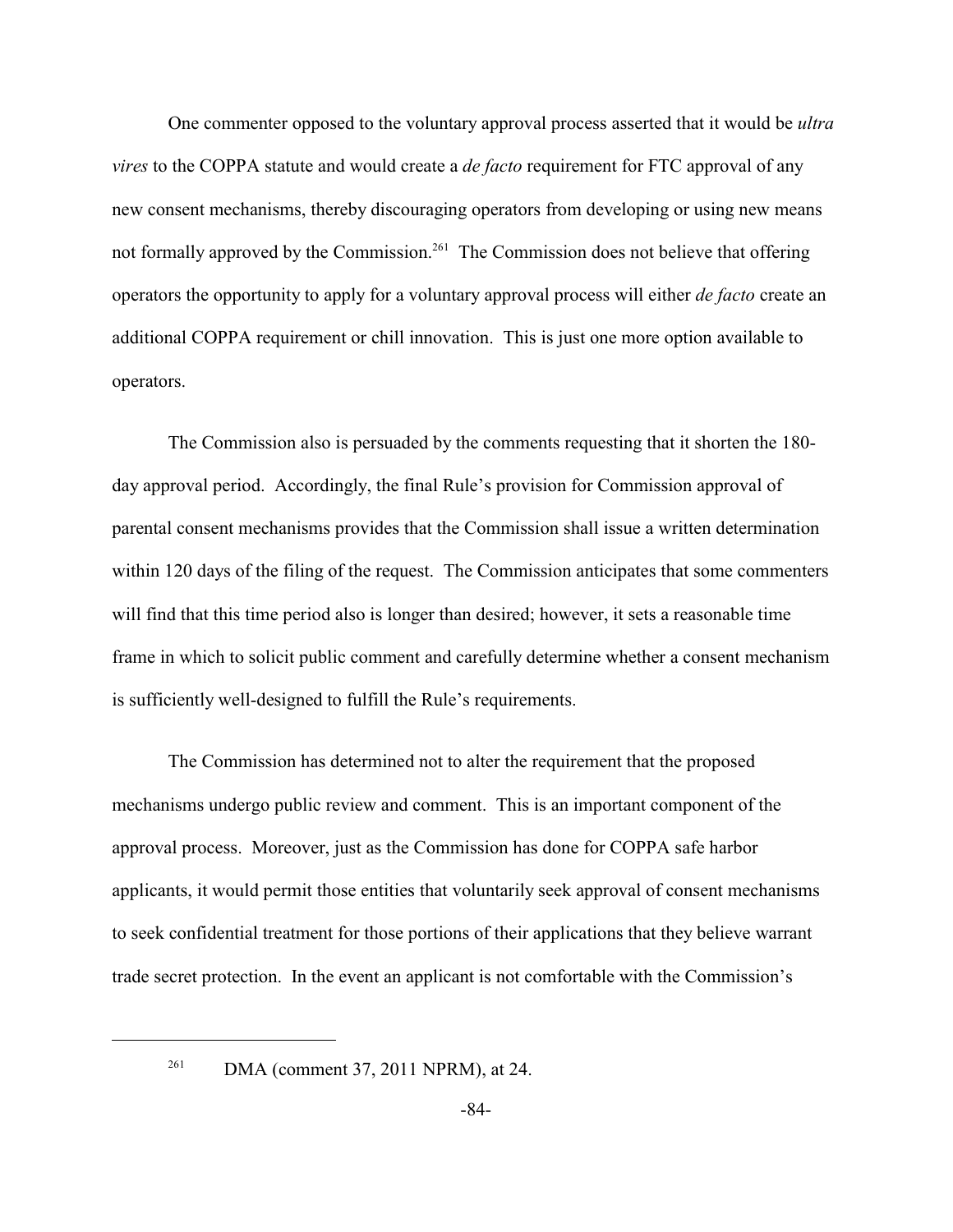determination as to which materials will be placed on the public record, it will be free to withdraw the proposal from the approval process.

Accordingly, the Commission has amended the Rule to institute this voluntary approval process. For ease of organization, the Commission has created a new section – 312.12 ("Voluntary Commission Approval Processes") – to encompass both this approval process and the process for approval of additional activities under the *support for internal operations* definition.

## 9. *Safe Harbor Approval of Parental Consent Mechanisms*

Several commenters urged the Commission to permit Commission-approved safe harbor programs to serve as laboratories for developing new consent mechanisms.<sup>262</sup> The Commission stated its agreement in the 2011 NPRM that establishing such a system may aid the pace of development in this area. The Commission also stated that, given the measures proposed to strengthen Commission oversight of safe harbor programs, allowing safe harbors to approve new consent mechanisms would not result in the loosening of COPPA's standards for parental consent. Thus, the 2011 NPRM included a proposed Rule provision stating that operators participating in a Commission-approved safe harbor program may use any parental consent mechanism deemed by the safe harbor program to meet the general consent standard set forth in § 312.5(b)(1). Although one commenter expressed concern that this would lead to a "race to the

<sup>&</sup>lt;sup>262</sup> See MPAA (comment 42, 2010 FRN), at 12; Rebecca Newton (comment 46, 2010 FRN), at 2; Privo (comment 50, 2010 FRN), at 2; PMA (comment 51, 2010 FRN), at 5; B. Szoka (comment 59, 2010 FRN), Szoka Responses to Questions for the Record, at 56; TRUSTe (comment 64, 2010 FRN), at 3; *see also generally* WiredSafety.org (comment 68, 2010 FRN), at 31-32.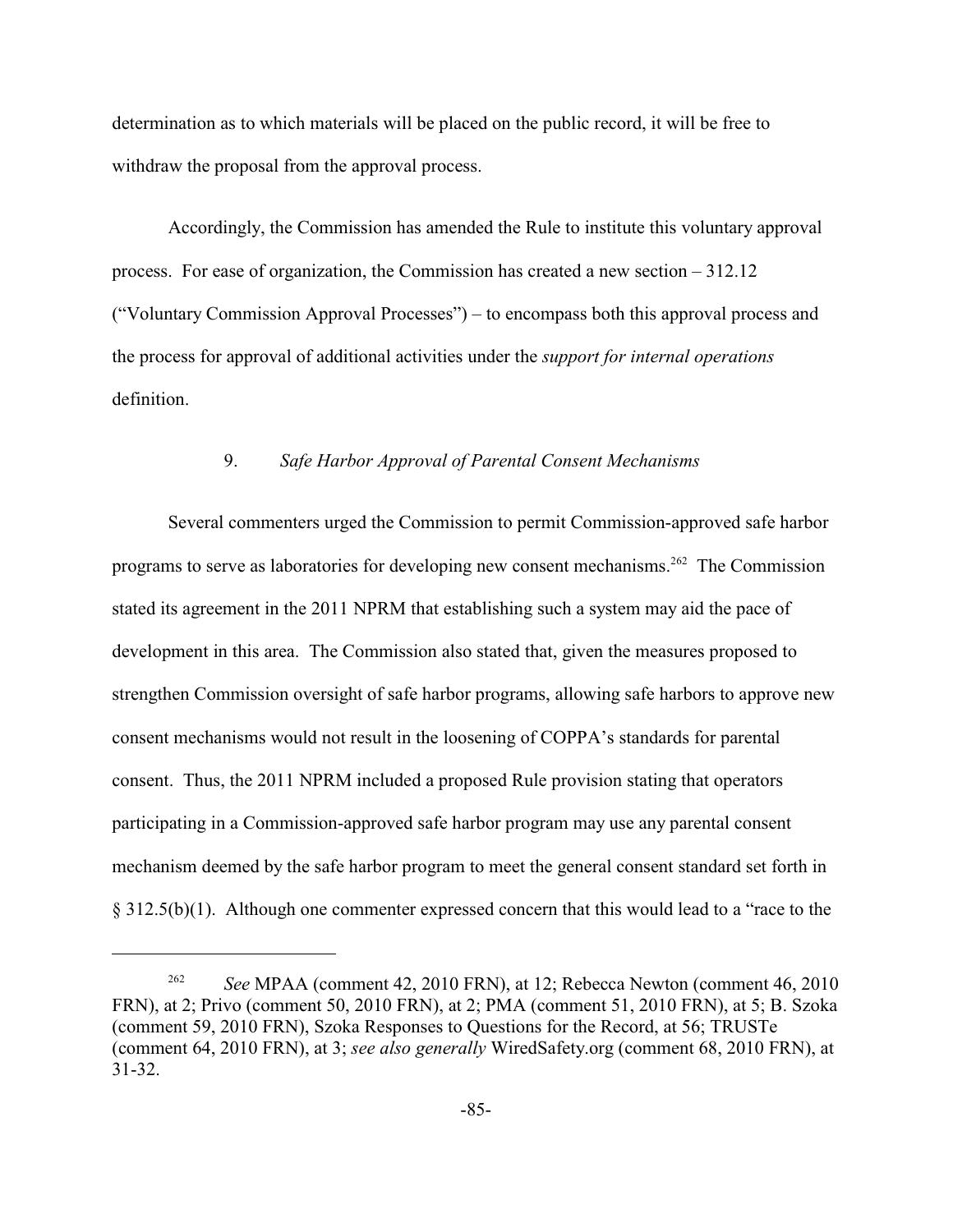bottom" by safe harbor programs,  $263$  most of the comments were favorable. <sup>264</sup> Moreover, the Commission believes its added oversight will prevent any "race to the bottom" efforts. Accordingly, the Commission adopts this provision unchanged from its September 2011 proposal.

### 10. *Exceptions to Prior Parental Consent*

The COPPA Act and the Rule address five fact patterns under which an operator may collect limited pieces of personal information from children prior to, or sometimes without, obtaining parental consent.<sup>265</sup> These exceptions permit operators to communicate with the child to initiate the parental consent process, respond to the child once or multiple times, and protect the safety of the child or the integrity of the website.<sup>266</sup> The 2011 NPRM proposed minor changes to the Rule to add one new exception.

<sup>&</sup>lt;sup>263</sup> CommonSense Media (comment 26, 2011 NPRM), at 16 (raising concern that safe harbor providers may "race to the bottom" to offer operators low-cost consent programs with low standards of verifiable consent, unless the Commission requires safe harbors to publicly disclose their approvals and report them to the FTC).

<sup>&</sup>lt;sup>264</sup> *See, e.g.*, eBay (comment 40, 2011 NPRM), at 4; kidSAFE Seal Program (comment 81, 2011 NPRM), at 16; TRUSTe (comment 164, 2011 NPRM), at 11 (noting cost benefit to operators to get early review of mechanism at design or wireframe stage).

<sup>&</sup>lt;sup>265</sup> *See* 15 U.S.C.  $6502(b)(2)$ ; 16 CFR 312.5(c).

<sup>&</sup>lt;sup>266</sup> The Act and Rule currently permit the collection of limited personal information for the purposes of: (1) obtaining verified parental consent; (2) providing parents with a right to opt-out of an operator's use of a child's email address for multiple contacts of the child; and (3) to protect a child's safety on a website or online service. *See* 15 U.S.C. 6502(b)(2); 16 CFR  $312.5(c)(1)-(5)$ .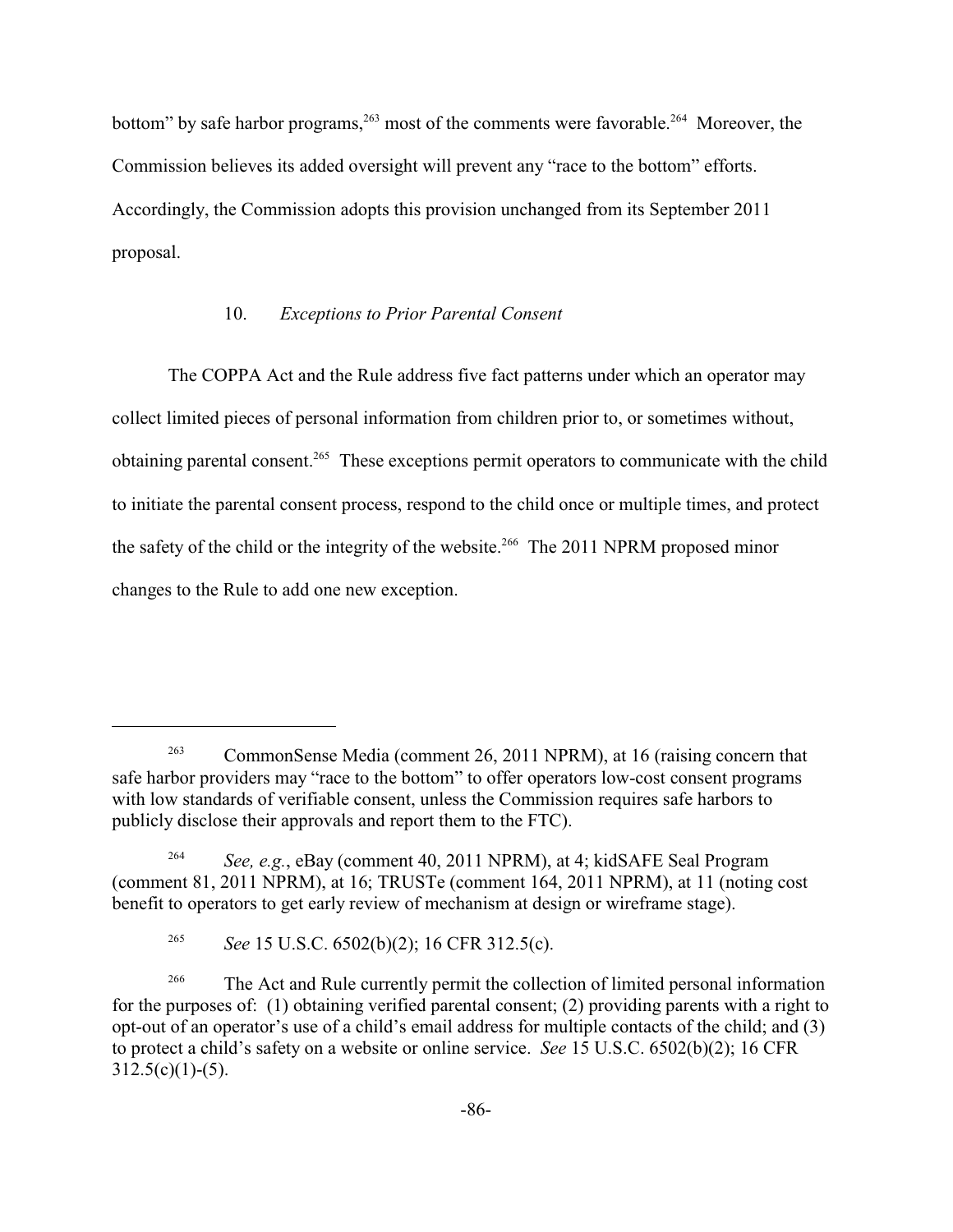a. Section 312.5(c)(1)

The Rule's first exception,  $\S 312.5(c)(1)$ , permits an operator to collect "the name or online contact information of a parent or child" to be used for the sole purpose of obtaining parental consent. In view of the limited purpose of the exception – to reach *the parent* to initiate the consent process – the Commission proposed in the 2011 NPRM to limit the information collection under this exception to the parent's online contact information only. However, as one commenter pointed out,  $267$  the COPPA statute expressly provides that, under this exception, an operator can collect "the name or online contact information of a parent or child."<sup>268</sup>

Accordingly, the Commission retains  $\S 312.5(c)(1)$  allowing for the collection of the name or online contact information of the parent or child in order to initiate the notice and consent process.<sup>269</sup>

## b. Section  $312.5(c)(2)$

The 2011 NPRM proposed adding one additional exception to parental consent in order to give operators the option to collect a parent's online contact information for the purpose of providing notice to, or updating, the parent about a child's participation in a website or online

<sup>&</sup>lt;sup>267</sup> N. Savitt (comment 142, 2011 NPRM), at 2; *see also* kidSAFE Seal Program (comment 81, 2011 NPRM), at 17 (this exception should also allow the collection of a child's online contact information to enable the operator to notify the child that the parent has consented).

<sup>15</sup> U.S.C. 6502(b)(2)(B). 268

*See* Part II.B.1., *supra* (discussing the parallel correction to  $\S 312.4(c)(1)$  (direct 269 notice to a parent required under  $\S 312.5(c)(1)$ .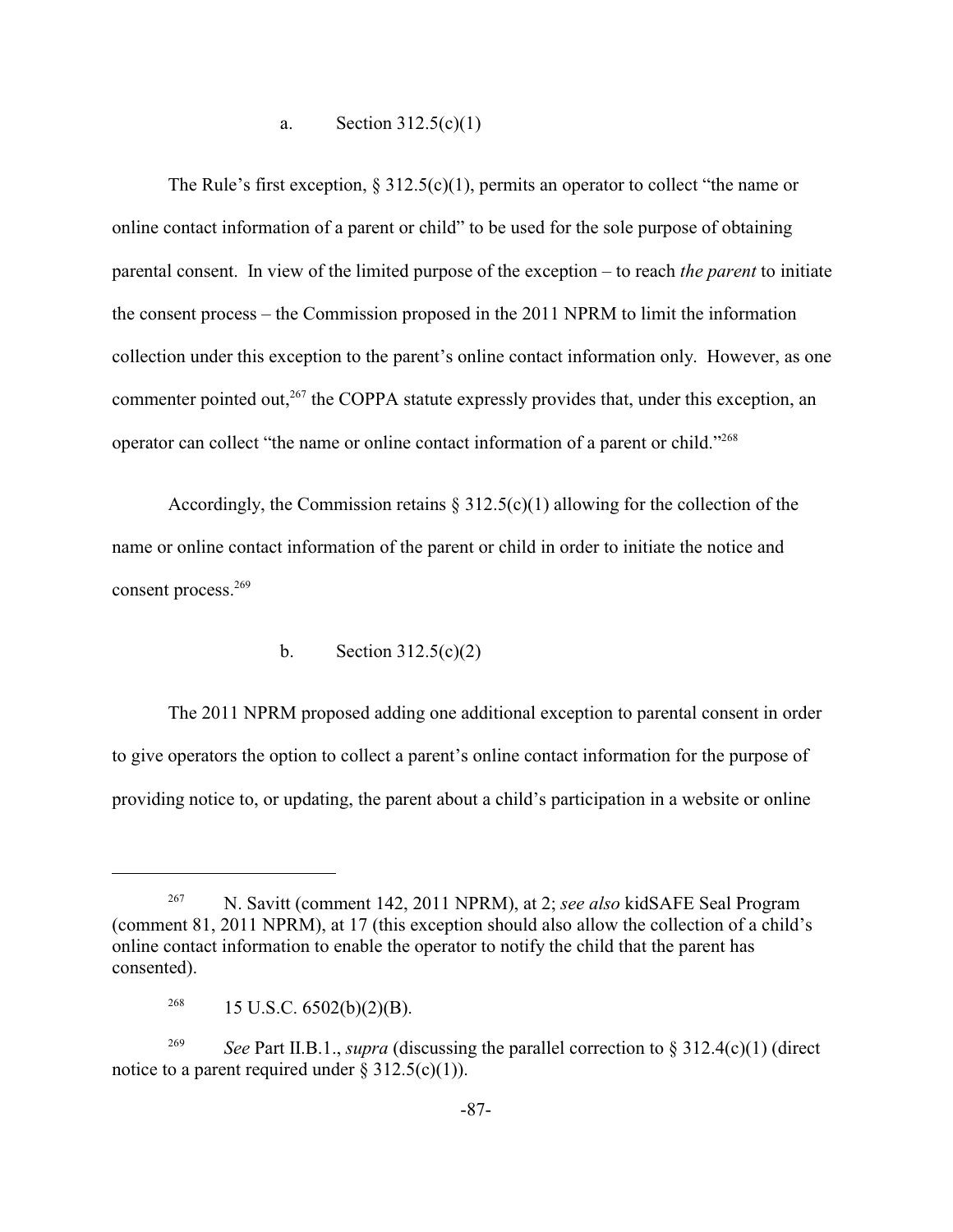service that does not otherwise collect, use, or disclose children's personal information.<sup>270</sup> The proposed exception, numbered 312.5(c)(2), provided that the parent's online contact information may not be used for any other purpose, disclosed, or combined with any other information collected from the child. The Commission indicated its belief that collecting a parent's online contact information for the limited purpose of notifying the parent of a child's online activities in a site or service that does not otherwise collect personal information is reasonable and should be encouraged.

The few comments addressing this proposed additional exception generally supported  $it.^{271}$  Certain commenters recommended minor clarifications, such as adding language to indicate that the notice is voluntary and that operators can link a parent's email address to the child's account.<sup>272</sup> Upon consideration of the commenters' suggestions, the Commission has made minor changes to the language of this exception to clarify that its use is voluntary and that operators can use the exception to provide notice and subsequent updates to parents. The Commission did not find that clarification is needed to enable operators to link the parent's email to the child's account. Therefore,  $\S 312.5(c)(2)$  of the final Rule permits the collection of a parent's online contact information to provide voluntary notice to, and subsequently update the

 $270$  At least a few online virtual worlds directed to very young children already follow this practice. Because the Rule did not include such an exception, these operators technically were in violation of COPPA.

<sup>&</sup>lt;sup>271</sup> *See, e.g.*, DMA (comment 37, 2011 NPRM), at 26; kidSAFE Seal Program (comment 81, 2011 NPRM), at 17-18; N. Savitt (comment 142, 2011 NPRM), at 2.

<sup>&</sup>lt;sup>272</sup> *See* N. Savitt (comment 142, 2011 NPRM), at 2 (proposing that the exception clearly indicate that providing such notice is optional); kidSAFE (comment 81, 2011 NPRM), at at 18 (seeking clarification that parent's online contact information is linkable to child's account for updating purposes).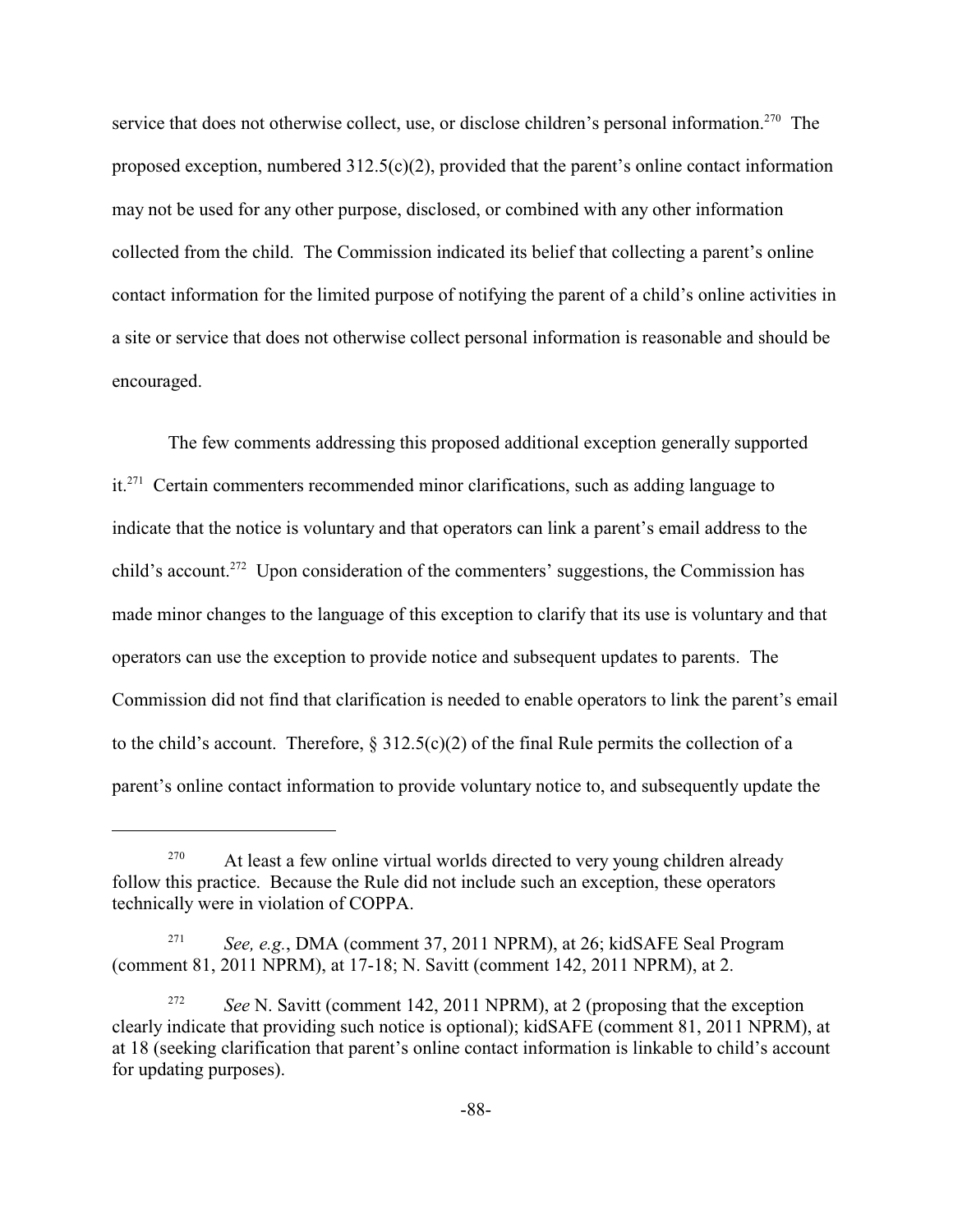parent about, the child's participation in a website or online service that does not otherwise collect, use, or disclose children's personal information, where the parent's contact information is not used or disclosed for any other purpose.<sup>273</sup>

### c. Section 312.5(c)(3) (One-Time Use Exception)

Section 312.5(c)(2) of the Rule provides that an operator is not required to provide notice to a parent or obtain consent where the operator has collected *online contact information from a child* for the sole purpose of responding on a one-time basis to a child's request, and then deletes the information. The 2011 NPRM proposed a minor change to the language of the one-time use exception, stating that the exception would apply where the operator collected *a child's online contact information* for such purpose. One commenter pointed out that the Rule language, "online contact information from a child," is taken directly from the COPPA statute. The commenter also expressed concern that the Commission's proposed change to the language may prevent operators from offering several popular one-time use activities under this exception.<sup>274</sup> In proposing this minor change, the Commission did not intend to further constrict the permissible uses of online contact information under the one-time-use exception (such as notifications regarding a contest or sweepstakes, homework help, birthday messages, forward-toa-friend emails, or other similar communications). The Commission is persuaded, therefore, to retain the existing language in § 312.5(c)(3) permitting the collection of *online contact information from a child*.

 $S_{\text{section 312.4(c)(2) of the final Rule sets out the direct notice requirements under}$ this exception. *See* Part II.B.1., *supra*.

<sup>&</sup>lt;sup>274</sup> See Promotion Marketing Association (comment 133, 2011 NPRM), at 5-6.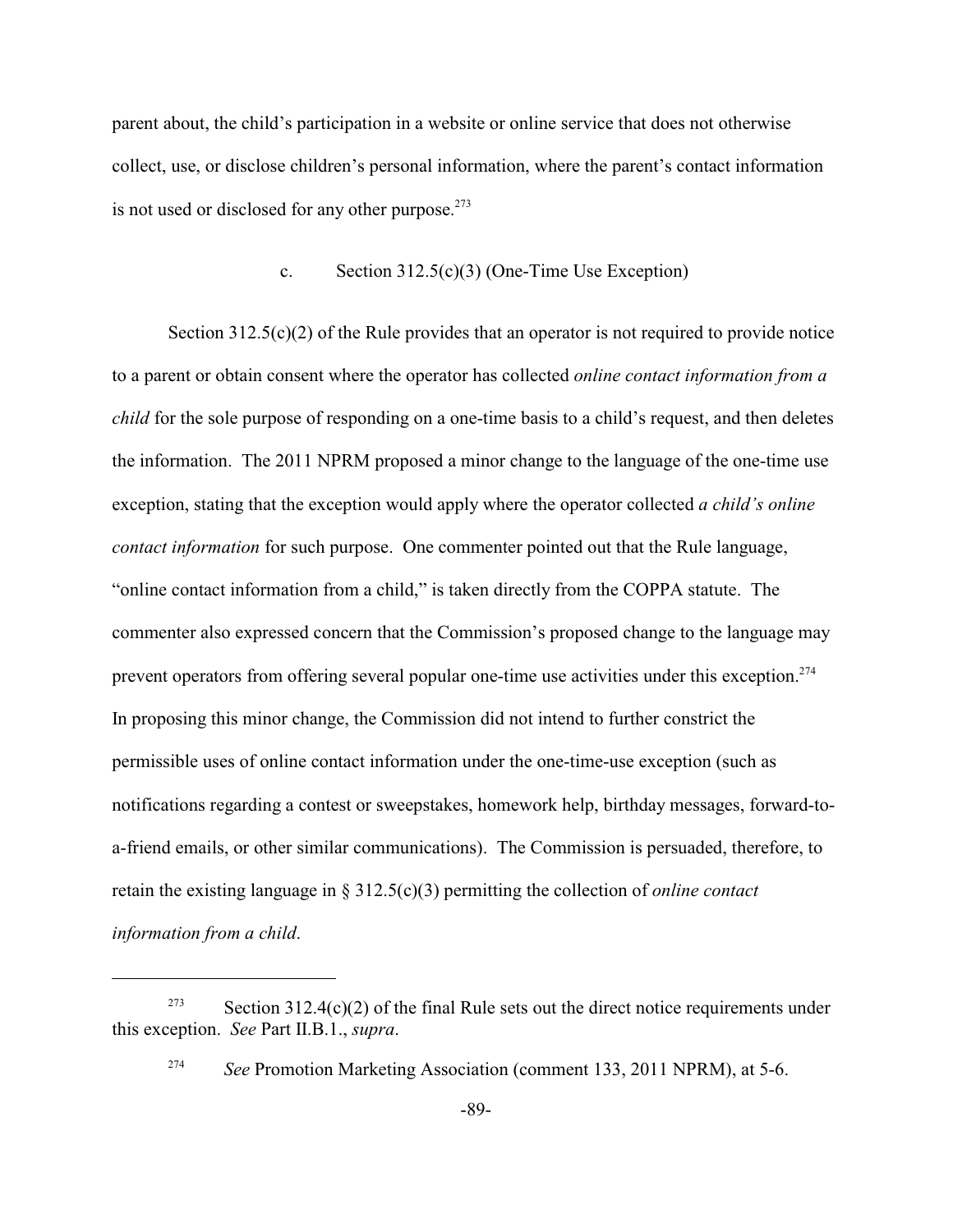### d. Section 312.5(c)(4) (Multiple Use Exception)

The Rule provides that an operator may notify a parent via email or postal address that it has collected a child's online contact information to contact a child multiple times (for instance, to provide the child with a newsletter or other periodic communication).<sup>275</sup> The 2011 NPRM proposed revising the multiple contacts exception to allow for the collection of a child's and a parent's online contact information; and to strike the collection of postal address on the basis that it is now outmoded for this use. Although one commenter argued that postal address continues to provide a reasonable means of contacting the parent,<sup> $276$ </sup> the Commission believes that the revised provision provides operators with a sufficient and practical means of contacting a parent in connection with the multiple use exception. The Commission also notes that the collection of postal address for the purpose of providing notice to a parent is not specifically provided for in the COPPA statute<sup>277</sup> or elsewhere in the Rule's notice requirements. Therefore, the language of § 312.5(4), as proposed in the 2011 NPRM, is hereby adopted in the final Rule.

## e. Section 312.5(c)(5) (Child Safety Exception)

The 2011 NPRM proposed minor changes to the language of the child safety exception to state the purpose of the exception up-front, and to make clear that the operator can collect both the child's and the parent's online contact information where it is necessary to protect the safety

<sup>&</sup>lt;sup>275</sup> Under this exception, the Rule requires the operator only to provide the parent the opportunity to *opt-out* of granting consent, rather than requiring it to obtain opt-in consent.

<sup>&</sup>lt;sup>276</sup> See DMA (comment 37, 2011 NPRM), at 25-26.

<sup>&</sup>lt;sup>277</sup> See 15 U.S.C. 6502(b)(2)(C) (statute requires operator to "use reasonable efforts to provide a parent notice").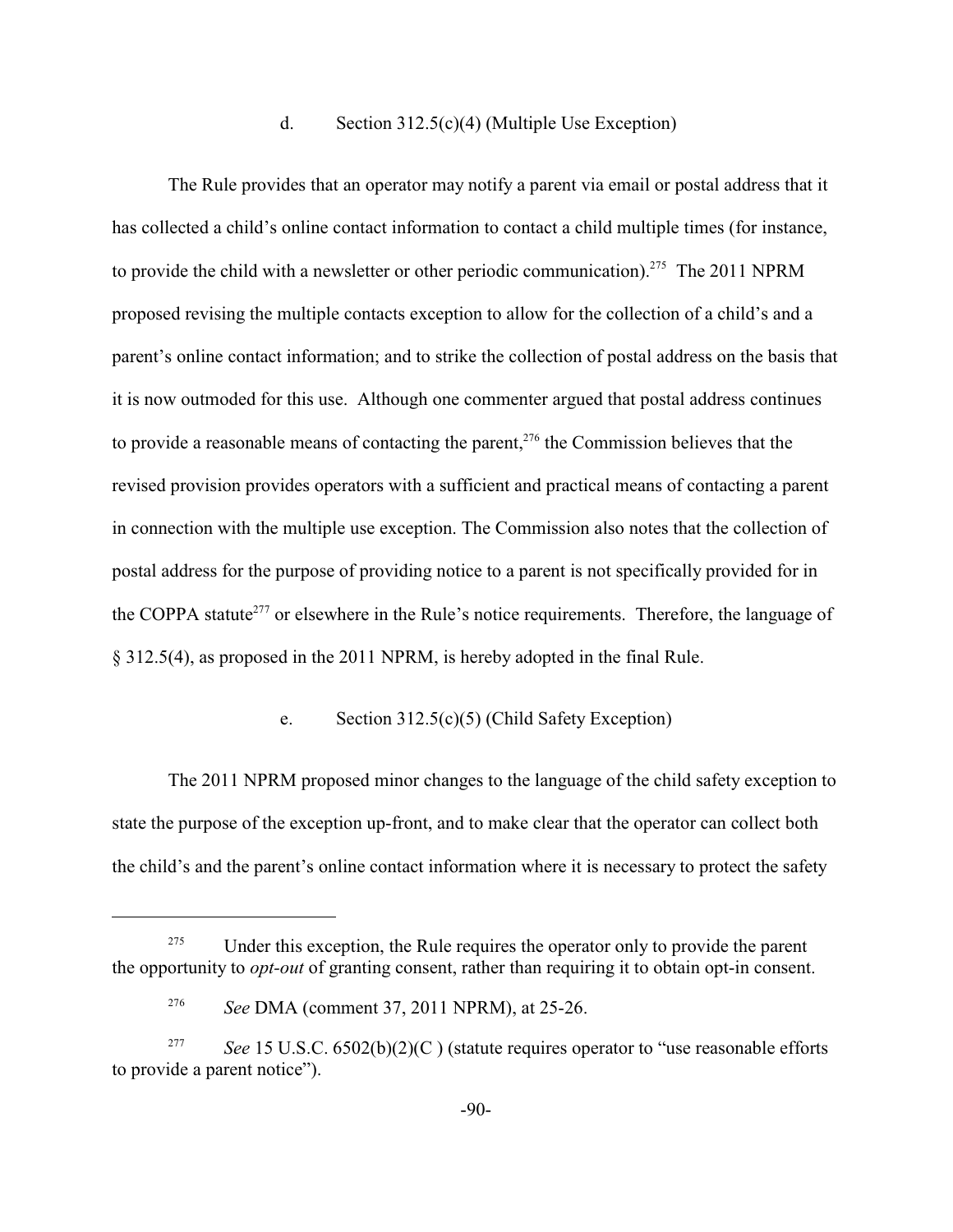of the child and where the information is not used for any other purpose. The Commission received one comment recommending that the Rule also allow for the collection of the parent's name, which the commenter believes may aid in contacting the parent, if necessary.<sup>278</sup> The Commission recognizes that the circumstances under which the child-safety exception becomes important may vary significantly. As such, the Commission is persuaded to further modify this exception to allow for collection of the parent's name, given that the exception is available only where necessary to protect the safety of a child and where such information is not used or disclosed for any purpose unrelated to the child's safety. Section 312.5(c)(5) of the final Rule therefore provides that an operator can collect a child's and a parent's name and online contact information, to protect the safety of a child, where such information is not used or disclosed for any purpose unrelated to the child's safety.

## f. Section 312.5(c)(6) (Security of the Site or Service Exception)

The final Rule incorporates the language of the Rule, with only minor, non-substantive changes to sentence structure.

# g. Section 312.5(c)(7) (Persistent Identifier Used to Support Internal Operations Exception)

As described in Section II.C.5.b. above, the final Rule creates an exception for the collection of a persistent identifier, and no other personal information, where used solely to provide *support for the internal operations of the website or online service.* Where these criteria are met, the operator will have no notice or consent obligations under this exception.

<sup>&</sup>lt;sup>278</sup> kidSAFE Seal Program (comment 81, 2011 NPRM), at 18.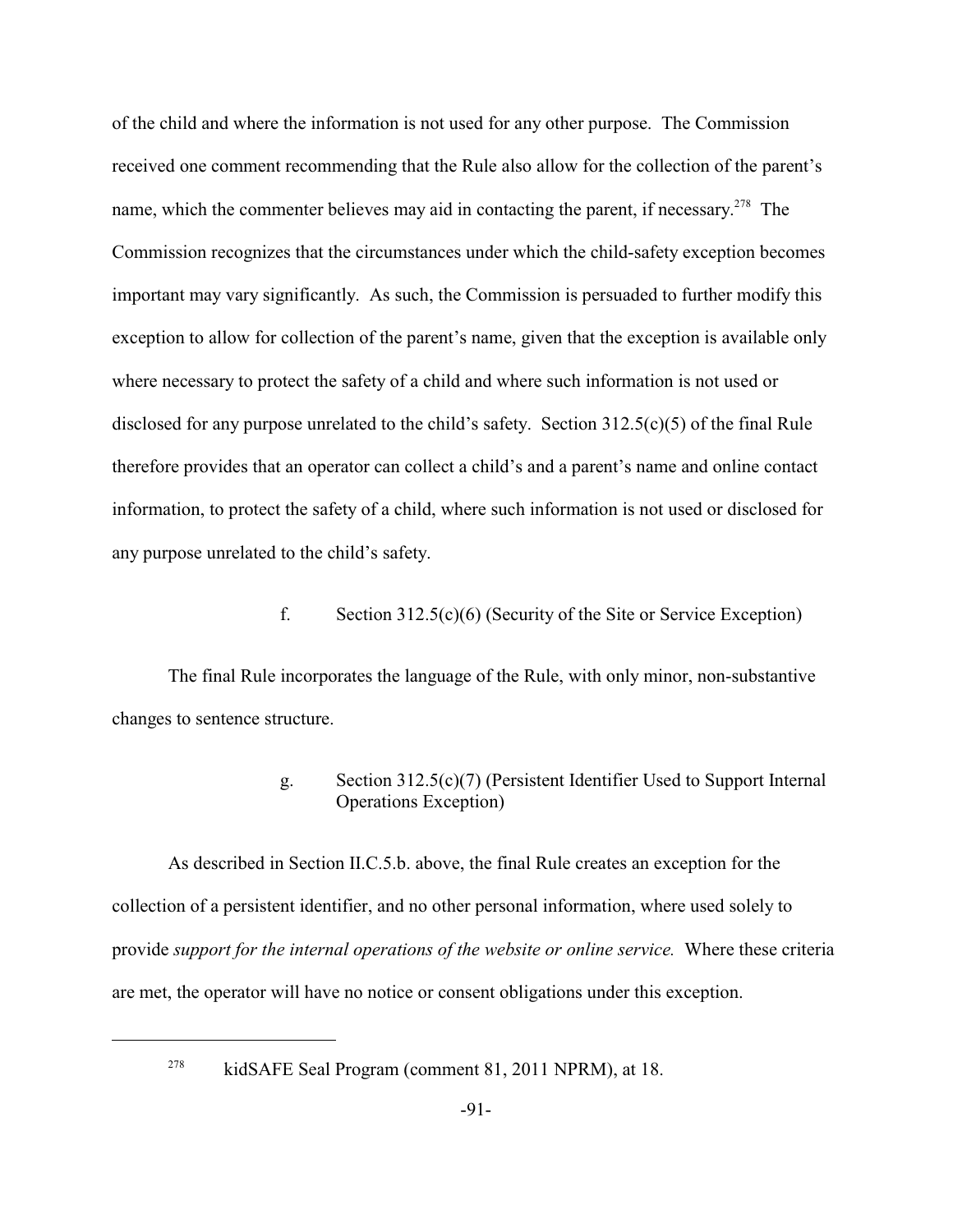h. Section 312.5(c)(8) (Operator Covered Under Paragraph (b) of Definition of *Website or Online Service Directed to Children* Collects a Persistent Identifier from a Previously Registered User)

Paragraph (b) of the definition of *website or online service directed to children* sets forth the actual knowledge standard for plug-ins under the Rule. The Commission is providing for a new, narrow, exception to the Rule's notice and consent requirements for such an operator where it collects a persistent identifier, and no other personal information, from a user who affirmatively interacts with the operator and whose previous registration with that operator indicates that such user is not a child. The Commission has determined that, in this limited circumstance where an operator has already age-screened a user on its own website or online service, and such user has self-identified as being over the age of 12, the burden of requiring that operator to assume that this same user is a child outweighs any benefit that might come from providing notice and obtaining consent before collecting the persistent identifier in this instance. This exception only applies if the user affirmatively interacts with the operator's online service (*e.g.*, by clicking on a plug-in), and does not apply if the online service otherwise passively collects *personal information* from the user while he or she is on another site or service.

## *D. Section 312.8: Confidentiality, Security, and Integrity of Personal Information Collected From Children*

In the 2011 NPRM, the Commission proposed amending § 312.8 to strengthen the provision requiring operators to maintain the confidentiality, security, and integrity of personal information collected from children. Specifically, the Commission proposed adding a requirement that operators take reasonable measures to ensure that any *service provider* or *third*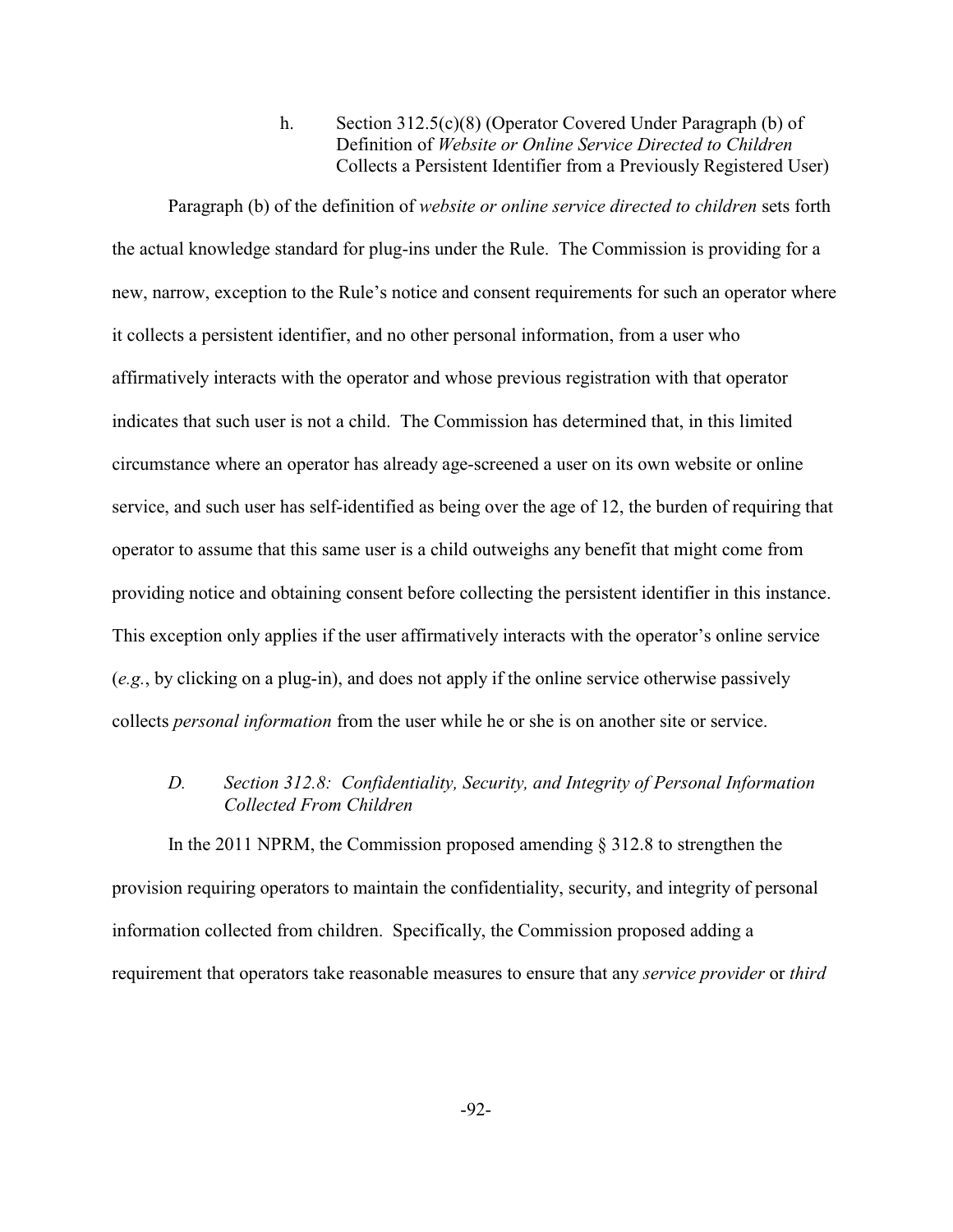*party* to whom they release children's personal information has in place reasonable procedures to protect the confidentiality, security, and integrity of such personal information.<sup>279</sup>

The Commission received a number of comments in support of its proposal. EPIC asserted, "[third-party data collectors] are the 'least cost avoiders' and can more efficiently protect the data in their possession than could the data subjects who have transferred control over their personal information."<sup> $280$ </sup> The CDT found the proposal to be a "sensible requirement that third-party operators put in place reasonable security procedures."<sup>281</sup> And the Privacy Rights Clearinghouse stated, "the proposed revision . . . would enhance consumer trust and reduce the likelihood that data will be mishandled when disclosed to an outside party."<sup>282</sup>

Several commenters opposed the Commission's proposal outright, finding it to be unduly onerous on small businesses<sup>283</sup> or *ultra vires* to the statute.<sup>284</sup> The Commission finds this opposition unpersuasive. The requirement that operators take reasonable care to release children's personal information only to entities that will keep it secure flows directly from the

<sup>&</sup>lt;sup>279</sup> See 2011 NPRM, 76 FR at 59821. The Rule was silent on the data security obligations of third parties. However, the online notice provision in the Rule required operators to state in their privacy policies whether they disclose personal information to third parties, and if so, whether those third parties have agreed to maintain the confidentiality, security, and integrity of the personal information they obtain from the operator. *See* § 312.4(b)(2)(iv) of the Rule.

<sup>&</sup>lt;sup>280</sup> EPIC (comment 41, 2011 NPRM), at 10-11; *see also* H. Valetk (comment 166, 2011 NPRM), at 2.

<sup>&</sup>lt;sup>281</sup> CDT (comment 17, 2011 NPRM), at 2.

<sup>&</sup>lt;sup>282</sup> Privacy Rights Clearinghouse (comment 131, 2011 NPRM), at 2.

<sup>&</sup>lt;sup>283</sup> Marketing Research Association (comment 97, 2011 NPRM), at 4.

 $284$  DMA (comment 37, 2011 NPRM), at 26.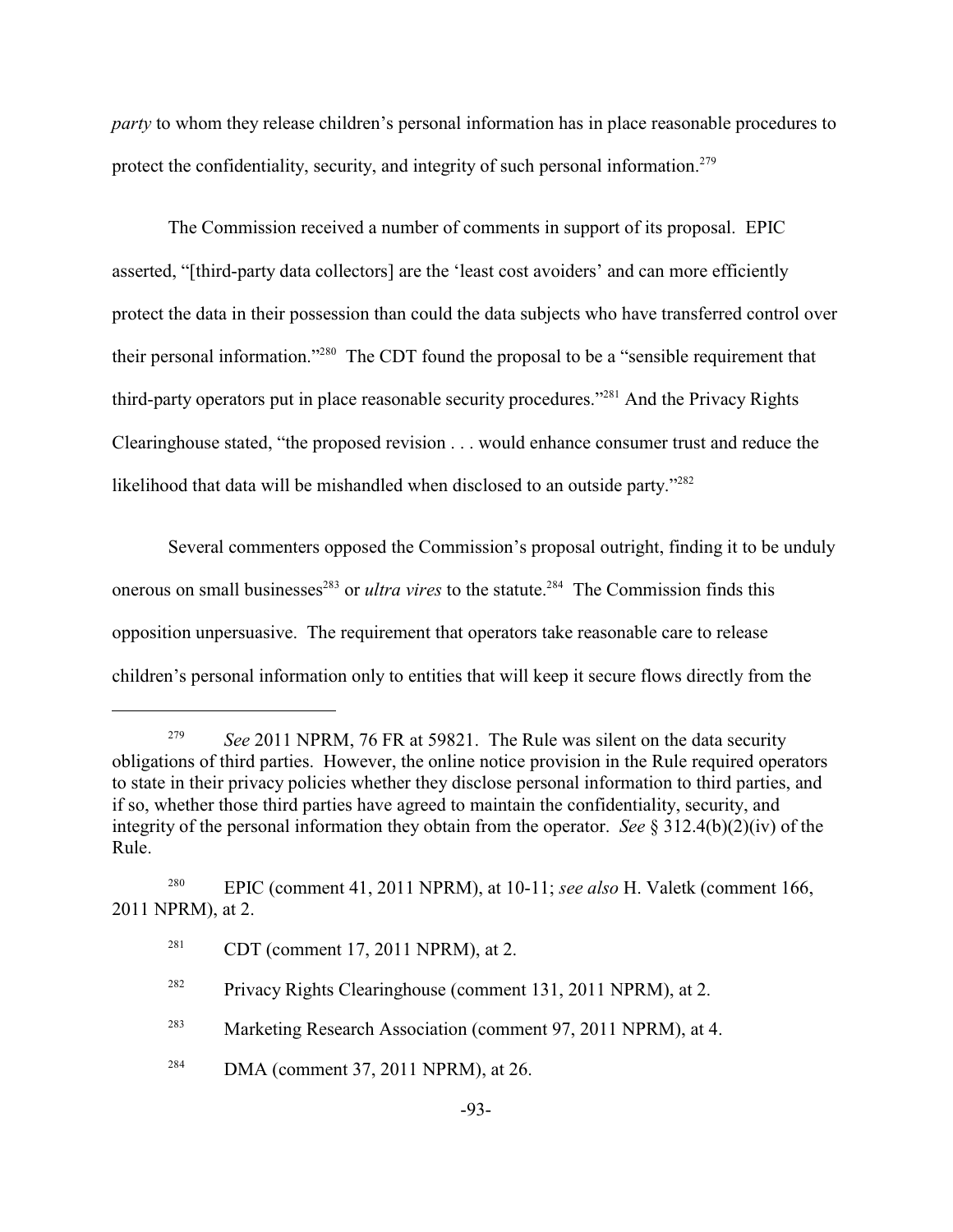statutory requirement that covered operators "establish and maintain reasonable procedures to protect the confidentiality, security, and integrity of personal information collected from children<sup>"285</sup>

Several commenters asked the Commission to consider narrowing the proposal so that it applies only to third parties with whom the operator has a contractual relationship, rather than to all third parties, given the breadth of the Rule's definition of *third party*.<sup>286</sup> These concerns are obviated by the Commission's proposal in the 2011 NPRM to narrow the definition of *release* to include only business-to-business disclosures, and not the sort of open-to-the-public disclosures that worry the commenters. 287

Other commenters expressed concern with the Commission's use of the words "reasonable measures" and "ensure" in the proposed revised language, stating that such phrases are too subjective to be workable and set an impossible-to-reach standard.<sup>288</sup> Requiring

<sup>286</sup> See Facebook (comment 50, 2011 NPRM), at 15-16 ("The current definition of *third party* in Section 312.1 sweeps so broadly that it also encompasses other users who can view content or receive communications from the child – including, for example, the child's relatives or classmates. Under the proposed amendment, operators would be obligated to take reasonable measures to ensure that these relatives and classmates have 'reasonable procedures' in place to protect the child's personal information"); CDT (comment 17, 2011 NPRM), at 2 ("consistent with the Commission's goal of addressing business-to-business data sharing, the Commission should make it clear that these additional data security requirements apply only to other FTC-regulated entities with which the operator has a contractual relationship").

<sup>287</sup> *See* 2011 NPRM, 76 FR at 59809.

<sup>288</sup> IAB (comment 73, 2011 NPRM), at 14 ("The IAB is concerned that these requirements, if finalized, would create a risk of liability to companies based on highly subjective standards and on third party activities "); MPAA (comment 109, 2011 NPRM), at 16- 17 ("the proposed requirement that operators take measures sufficient to *ensure* compliance by vendors and other third parties might be misapplied to make operators the effective guarantors of those measures. As a practical matter, no business is in a position to exercise the same degree of

<sup>&</sup>lt;sup>285</sup> 15 U.S.C.  $6502(b)(1)(D)$ .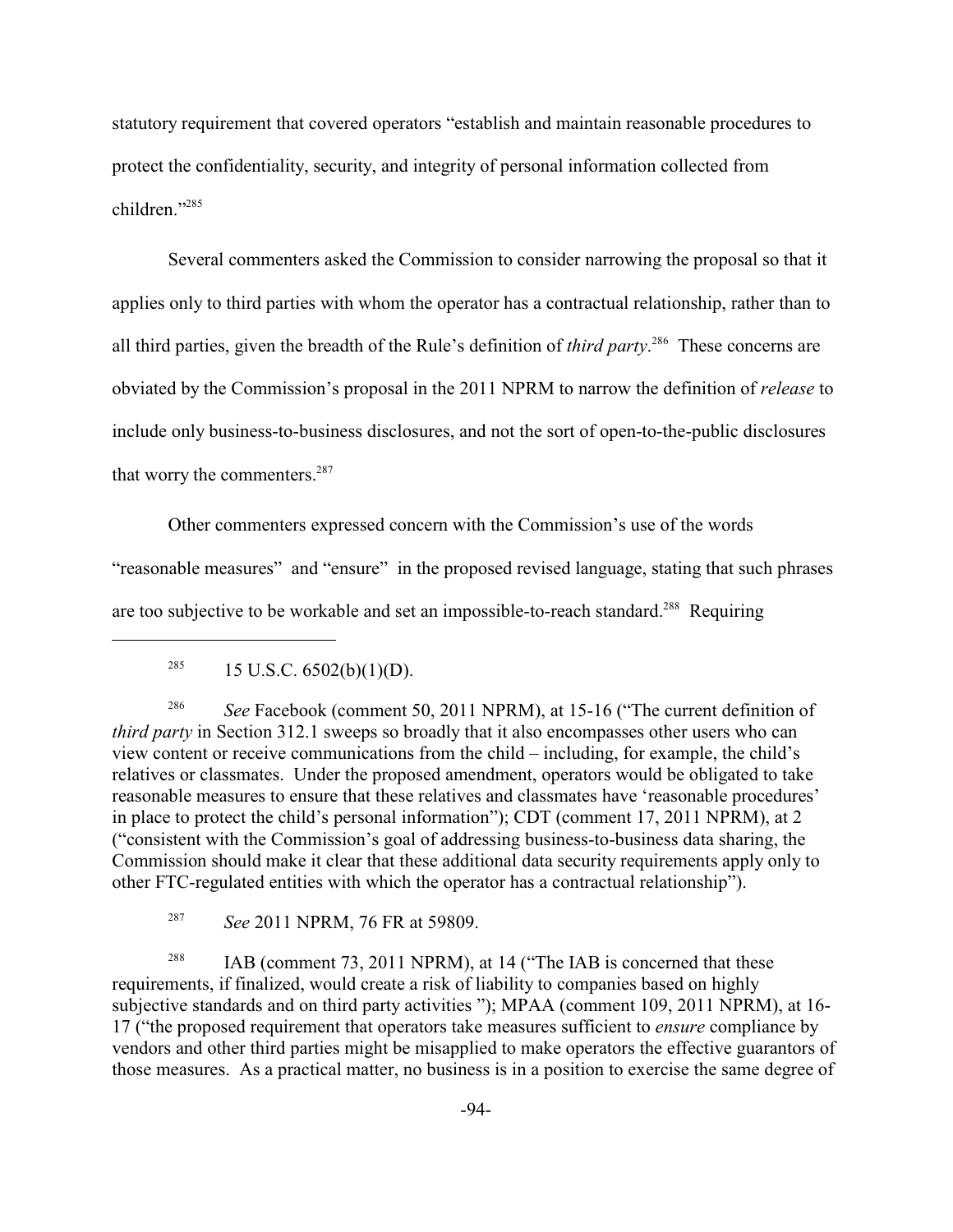operators to use "reasonable measures" both to establish their own data protection programs and to evaluate the programs of others has long been the standard the Commission employs in the context of its data security actions, and provides companies with the flexibility necessary to effectuate strong data privacy programs.<sup>289</sup> Importantly, the reasonable measures standard is the one set by Congress for operators' confidentiality, security, and integrity measures in the COPPA statute. $290$ 

The Commission finds merit, however, in the concerns expressed about the difficulty operators may face in "ensuring" that any service provider or any third party to whom it releases children's personal information has in place reasonable procedures to protect the confidentiality, security, and integrity of children's personal information.<sup> $291$ </sup> The Motion Picture Association of America ("MPAA") urged the Commission to take the approach adopted in the Safeguards Rule implemented under the Gramm-Leach-Bliley Act. Entities covered by the Safeguards Rule are required to take "reasonable steps to select and retain service providers that are capable of

control over another, independent business as it can exercise over its own operations.").

<sup>&</sup>lt;sup>289</sup> *See, e.g.*, In the Matter of Compete, Inc., FTC File No. 102 3155 (proposed consent order) (Oct. 29, 2012), *available at* **[http://www.ftc.gov/os/caselist/1023155/121022competeincagreeorder.pdf](#page-94-0)**; In the Matter of Franklin's Budget Car Sales, Inc., FTC Docket No. C-4371 (consent order) (Oct. 3, 2012), *available at* **<http://ftc.gov/os/caselist/1023094/121026franklinautomalldo.pdf>**; In the Matter of EPN, Inc., FTC Docket No. C-4370 (consent order) (Oct. 3, 2012), *available at* **<http://ftc.gov/os/caselist/1123143/121026epndo.pdf>**; In the Matter of Upromise, Inc., FTC Docket No. C-4351 (consent order) (Apr. 3, 2012), *available at* **<http://www.ftc.gov/os/caselist/1023116/120403upromisedo.pdf>**.

<sup>&</sup>lt;sup>290</sup> 15 U.S.C.  $6502(b)(1)(D)$ .

<span id="page-94-0"></span> $Fasebook$  (comment 50, 2011 NPRM), at 16; MPAA (comment 109, 2011 NPRM), at 16-17.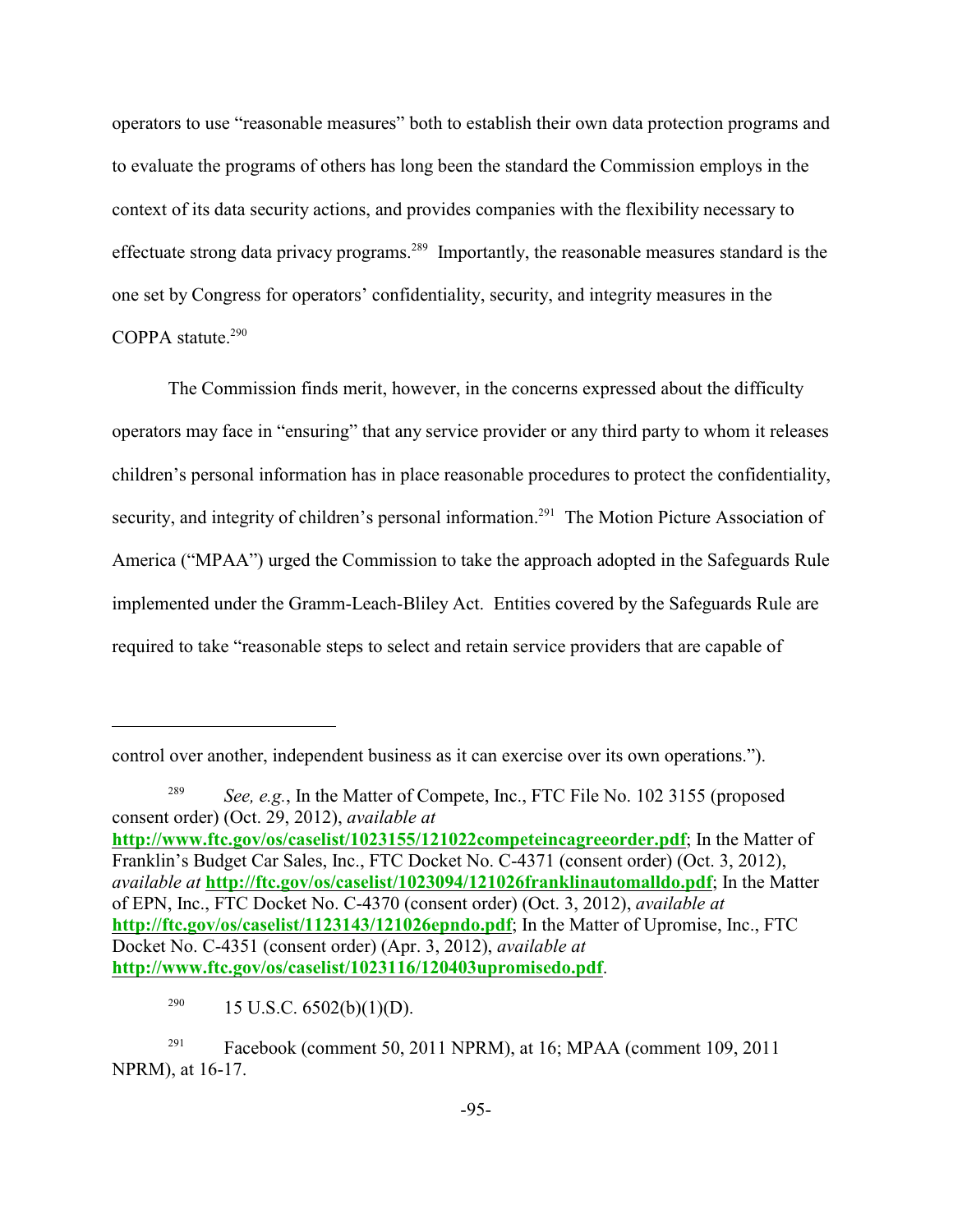maintaining appropriate safeguards for the customer information at issue" and to "requir[e] service providers by contract to implement and maintain such safeguards."<sup>292</sup>

After reviewing these comments, the Commission has decided to modify the standard required when an operator releases children's personal information to service providers and third parties. Operators must inquire about entities' data security capabilities and, either by contract or otherwise, receive assurances from such entities about how they will treat the personal information they receive. They will not be required to "ensure" that those entities secure the information absolutely.

Accordingly, the revised confidentiality, security, and integrity provision (§ 312.8) reads:

The operator must establish and maintain reasonable procedures to protect the confidentiality, security, and integrity of personal information collected from children. The operator must also take reasonable steps to release children's personal information only to service providers and third parties who are capable of maintaining the confidentiality, security and integrity of such information, and who provide assurances that they will maintain the information in such a manner.

#### *E. Section 312.10: Data Retention and Deletion Requirements*

In the 2011 NPRM, the Commission proposed adding a data retention and deletion provision (new Section 312.10).<sup>293</sup> The general tenet of data security, that deleting unneeded information is an integral part of any reasonable data security strategy (discussed in the Commission's 1999 COPPA Rulemaking), informed the Commission's rationale for this new

 $^{292}$  16 CFR 314.4(d).

<sup>&</sup>lt;sup>293</sup> *See* 76 FR at 59822.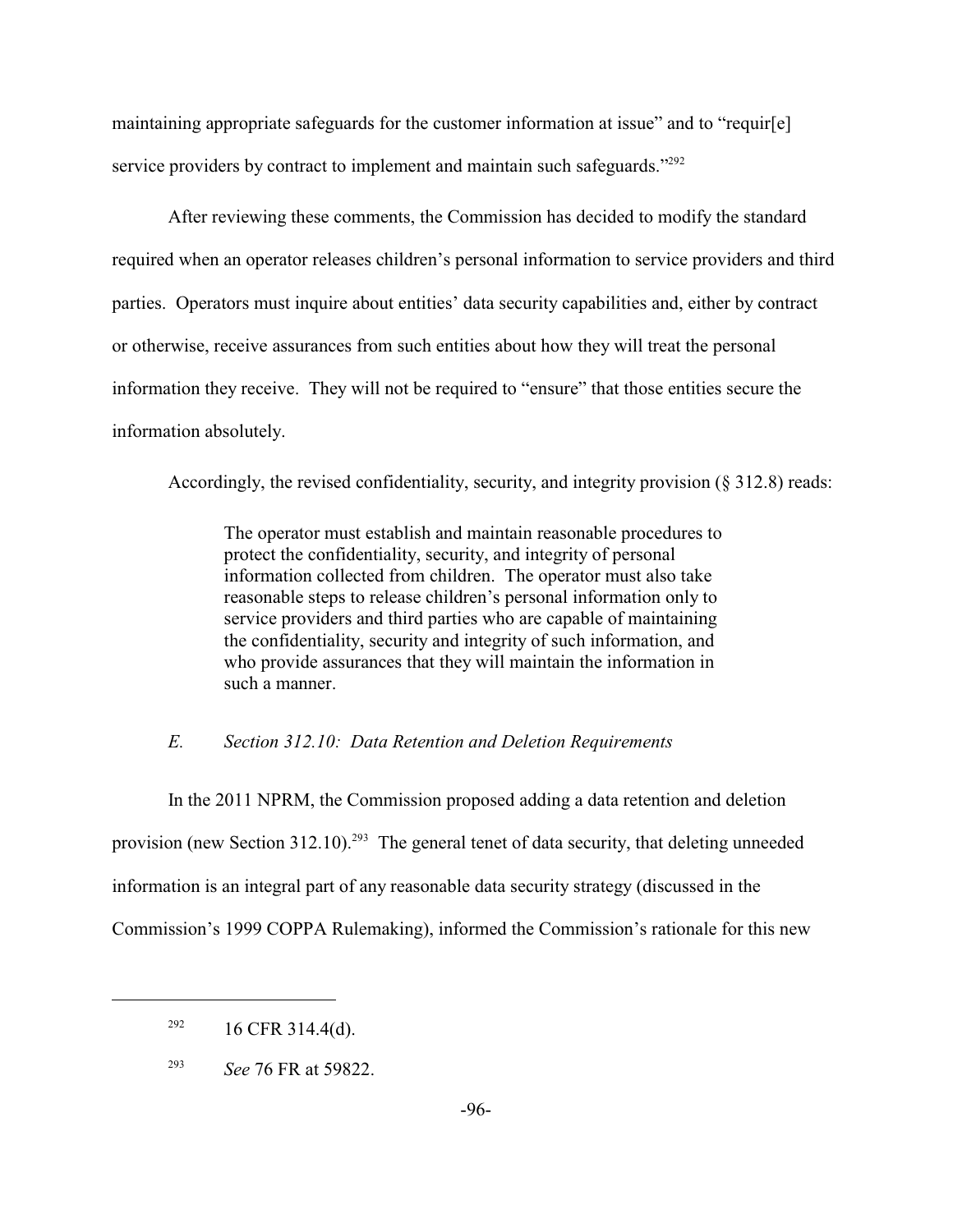provision.<sup>294</sup> In addition, the new proposed provision flowed from the statutory authority granted in COPPA for regulations requiring operators to establish and maintain reasonable procedures to protect the confidentiality, security, and integrity of personal information collected from children<sup>295</sup>

The Commission received support for its data retention and deletion proposal from several consumer groups and an individual commenter.<sup>296</sup> The Institute for Public Representation stated that, without such a provision, operators have no incentive to eliminate children's personal information and may retain it indefinitely.<sup>297</sup> Other supporters mentioned that a requirement to retain and eliminate data works in tandem with the Rule's requirement that data be kept confidential and secure, and has the added benefit of reducing the risk and impact of data breaches.<sup>298</sup>

<sup>&</sup>lt;sup>294</sup> See 1999 Notice of Proposed Rulemaking, 64 FR at 22750, 22758-59 ("The Commission encourages operators to establish reasonable procedures for the destruction of personal information once it is no longer necessary for the fulfillment of the purpose for which it was collected. Timely elimination of data is the ultimate protection against misuse or unauthorized disclosure.").

<sup>&</sup>lt;sup>295</sup> *See* 15 U.S.C. 6502(b)(1)(D).

<sup>&</sup>lt;sup>296</sup> EPIC (comment 41, 2011 NPRM), at 4-5; Institute for Public Representation (comment 71, 2011 NPRM), at 42-43; Sarah Kirchner (comment 82, 2011 NPRM); Privacy Rights Clearinghouse (comment 131, 2011 NPRM), at 2-3.

<sup>&</sup>lt;sup>297</sup> Institute for Public Representation, *supra* note 296, at 42-43.

*See* EPIC (comment 41, 2011 NPRM), at 12; Privacy Rights Clearinghouse 298 (comment 131, 2011 NPRM), at 2-3.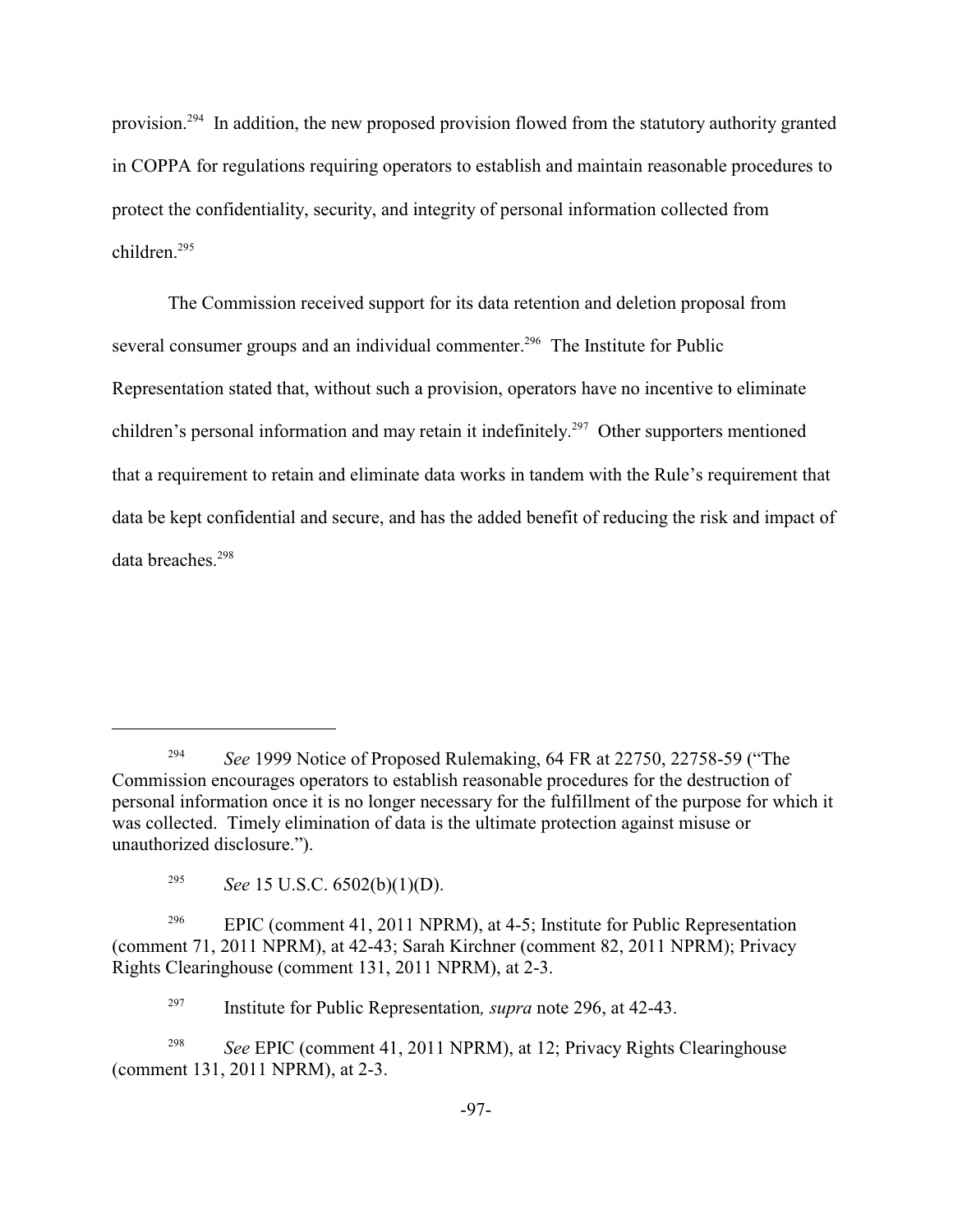Other commenters, primarily industry members, opposed the addition of a data retention and deletion provision, stating that it was unnecessary, vague, and unduly prescriptive.<sup>299</sup> These commenters especially objected to the combination of the data retention and deletion provision with the proposed expansion of the definition of *personal information* to include persistent identifiers. They asserted that the proposed deletion requirement would require companies to delete non-personally identifiable information, such as data used for website and marketing analytics.<sup>300</sup>

The Commission chose the phrases "for only as long as is reasonably necessary" and "reasonable measures" to avoid the very rigidity about which commenters opposing this provision complain.<sup>301</sup> Such terms permit operators to determine their own data retention needs and data deletion capabilities, without the Commission dictating specific time-frames or data destruction practices.<sup>302</sup>

While this new provision may require operators to give additional thought to notions of data retention and deletion, it should not add significantly to operators' burden. The existing Rule already prohibits operators from conditioning a child's participation in an activity on the

<sup>&</sup>lt;sup>299</sup> American Association of Advertising Agencies (comment 2, 2011 NPRM), at 3; DMA (comment 37, 2011 NPRM), at 27; NCTA (comment 113, 2011 NPRM), at 21; National Retail Federation (comment 114, 2011 NPRM), at 4; TRUSTe (comment 164, 2011 NPRM), at 11-12; Yahoo! (comment 180, 2011 NPRM), at 15-16.

<sup>&</sup>lt;sup>300</sup> *See DMA (comment 37, 2011 NPRM), at 26; Yahoo! (comment 180, 2011)* NPRM), at 15.

<sup>&</sup>lt;sup>301</sup> See National Retail Federation (comment 114, 2011 NPRM), at 4; TRUSTe (comment 164, 2011 NPRM), at 12.

 $F<sup>302</sup>$  For this reason, the Commission declines to adopt the Institute for Public Representation's request that it require companies to delete children's personal information within three months. *See* Institute for Public Representation (comment 71, 2011 NPRM), at 43.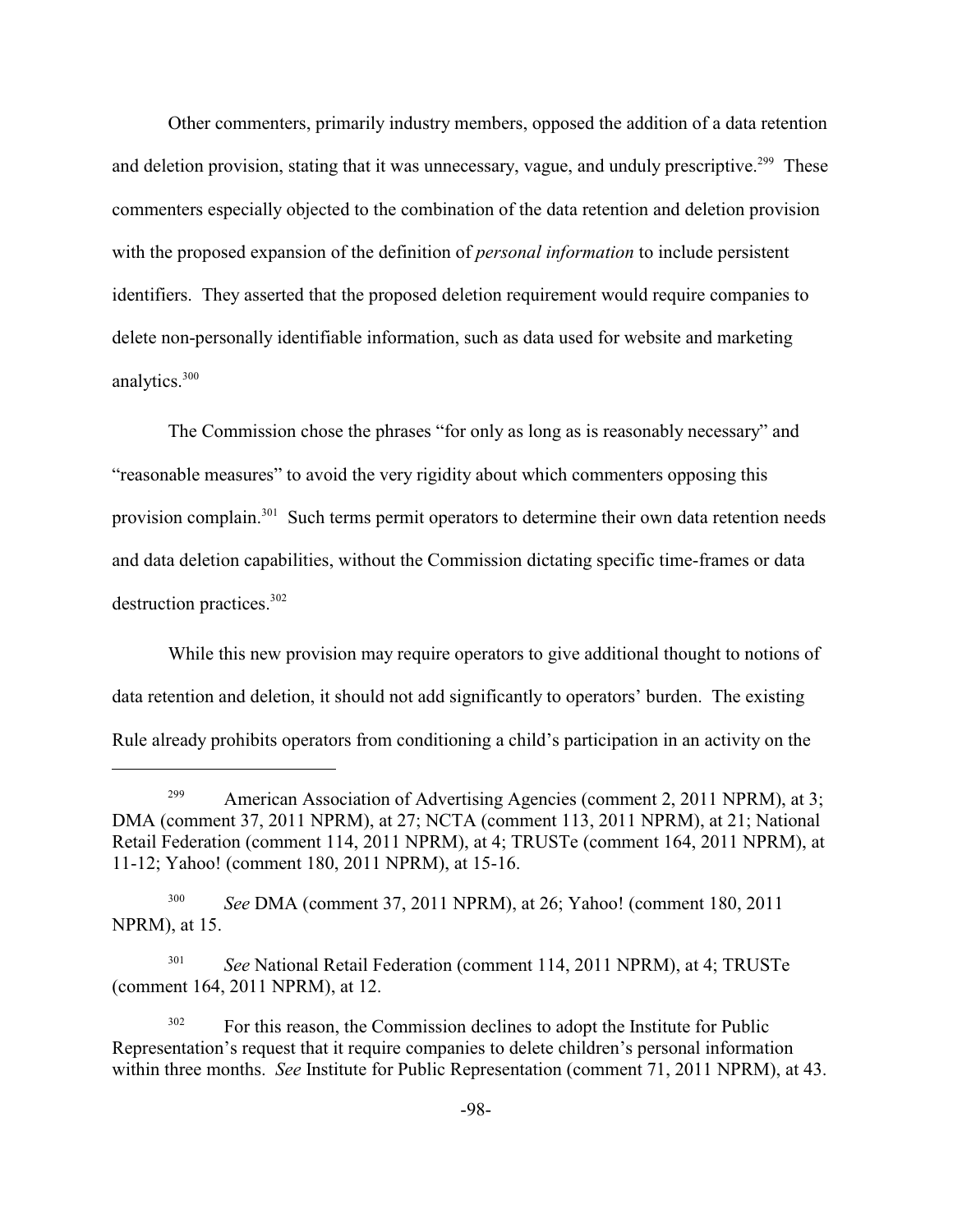child disclosing more personal information than is reasonably necessary to participate. 303 Operators also must establish and maintain reasonable procedures to protect the confidentiality, security, and integrity of personal information collected from children.<sup>304</sup> This new data retention and deletion provision, Section 312.10, requires operators to anticipate the reasonable lifetime of the personal information they collect from children, and apply the same concepts of data security to its disposal as they are required to do with regard to its collection and maintenance.

Therefore, the Commission modifies Section 312.10 as originally proposed, without change from its 2011 proposal.

## *F. Section 312.11: Safe Harbors*

The COPPA statute established a "safe harbor" for participants in Commission-approved COPPA self-regulatory programs.<sup> $305$ </sup> As noted in the 2011 NPRM, with the safe harbor provision, Congress intended to encourage industry members and other groups to develop their own COPPA oversight programs, thereby promoting efficiency and flexibility in complying with COPPA's substantive provisions.<sup>306</sup> COPPA's safe harbor provision also was intended to reward operators' good faith efforts to comply with COPPA. The Rule therefore provides that operators fully complying with an approved safe harbor program will be "deemed to be in compliance"

<sup>306</sup> See 2011 NPRM, 76 FR at 59822 (citing the 1999 Statement of Basis and Purpose, 64 FR at 59906).

 $16$  CFR 312.7.

 $16$  CFR 312.8.

<sup>&</sup>lt;sup>305</sup> *See* 15 U.S.C. 6503.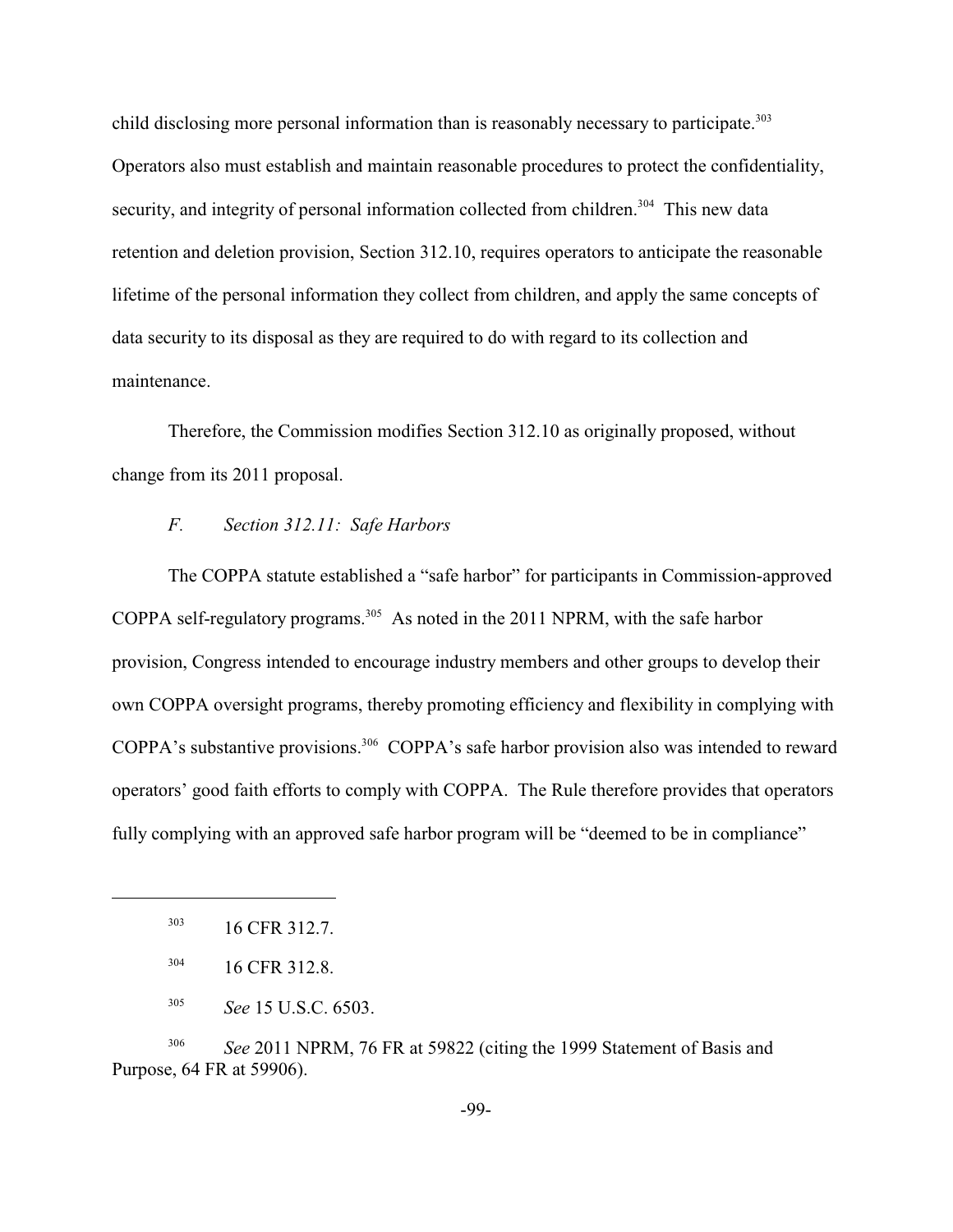with the Rule for purposes of enforcement. In lieu of formal enforcement actions, such operators instead are subject first to the safe harbor program's own review and disciplinary procedures.<sup>307</sup>

In the 2011 NPRM, the Commission proposed several significant substantive changes to the Rule's safe harbor provision to strengthen the Commission's oversight of participating safe harbor programs. The proposed changes include a requirement that applicants seeking Commission approval of self-regulatory guidelines submit comprehensive information about their capability to run an effective safe harbor program. The changes also establish more rigorous baseline oversight by Commission-approved safe harbor programs of their members. In addition, the changes require Commission-approved safe harbor programs to submit periodic reports to the Commission. The Commission also proposed certain structural and linguistic changes to increase the clarity of the Rule's safe harbor provision.<sup>308</sup>

The Commission received several comments regarding the proposed changes, including comments from all four of the COPPA safe harbor programs the Commission had approved by  $2011$ ,<sup>309</sup> as well as from several other industry associations.<sup>310</sup> With the exception of a few areas discussed below, commenters favorably viewed the Commission's proposed revisions.<sup>311</sup> First,

 $DMA$  (comment 37, 2011 NPRM); IAB (comment 73, 2011 NPRM); kidSAFE Seal Program (comment 81, 2011 NPRM).

<sup>311</sup> *See, e.g.*, CARU (comment 20, 2011 NPRM), at 2 ("In general, CARU believes") that most of the proposed modifications will not only strengthen the safe harbor program, but will facilitate and enhance the Commission's named goals of reliability, accountability,

<sup>&</sup>lt;sup>307</sup> *See* 16 CFR 312.10(a) and (b)(4).

<sup>&</sup>lt;sup>308</sup> See 2011 NPRM, 76 FR at 59822-24.

<sup>&</sup>lt;sup>309</sup> CARU (comment 20, 2011 NPRM); Entertainment Software Rating Board ("ESRB") (comment 48, 2011 NPRM); Privo (comment 132, 2011 NPRM); TRUSTe (comment 164, 2011 NPRM).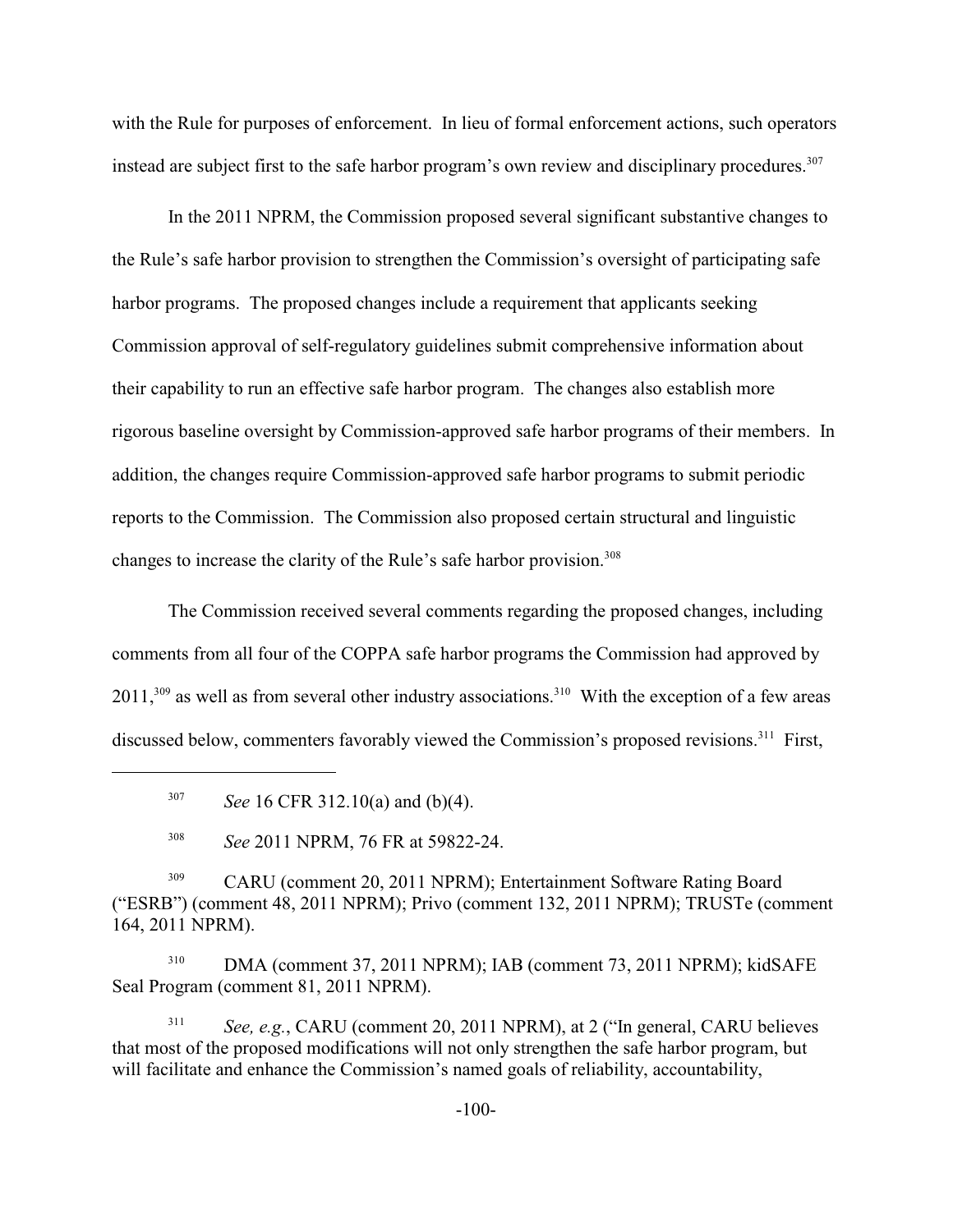among commenters who mentioned them, there was uniform support for the proposed revised criteria for approval of self-regulatory guidelines, which would mandate that (at a minimum) safe harbor programs conduct annual, comprehensive reviews of each of their members' information practices.<sup>312</sup> Accordingly, the Commission retains paragraph (b)(2) ("Criteria for approval of self-regulatory guidelines") without change from its 2011 proposal.

In paragraph (c) ("Request for Commission approval of self-regulatory program guidelines"), the Commission proposed requiring applicants to explain in detail their business model and their technological capabilities and mechanisms for initial and continuing assessment of subject operators' fitness for membership in the safe harbor program. Again, commenters who mentioned it uniformly supported this change.<sup> $313$ </sup> Accordingly, the Commission revises paragraph (c) ("Request for Commission approval of self-regulatory program guidelines") without change from its 2011 proposal.

transparency and sustainability.").

 $CARU$  (comment 20, 2011 NPRM), at 3; ESRB (comment 48, 2011 NPRM), at 2; kidSAFE Seal Program (comment 81, 2011 NPRM), at 20; TRUSTe (comment 164, 2011 NPRM), at 12.

<sup>&</sup>lt;sup>313</sup> *See, e.g., kidSAFE Seal Program (comment 81, 2011 NPRM), at 20 ("KSP* supports this change and believes more detailed information during the application process will give the FTC greater comfort regarding the operations of safe harbor programs"); *see also* CARU (comment 20, 2011 NPRM), at 3; ESRB (comment 48, 2011 NPRM), at 3; TRUSTe (comment 164, 2011 NPRM), at 13. One commenter sought assurance that such materials will be treated confidentially. kidSAFE Seal Program (comment 81, 2011 NPRM), at 20. Safe harbor applicants may designate materials as "confidential," and the Commission will apply the same standards of confidentiality to such materials as it does to other voluntary submissions. *See* 15 U.S.C 46(f) and 57b-2, and the Commission's Rules of Practice 4.10-4.11, 16 CFR 4.10- 4.11.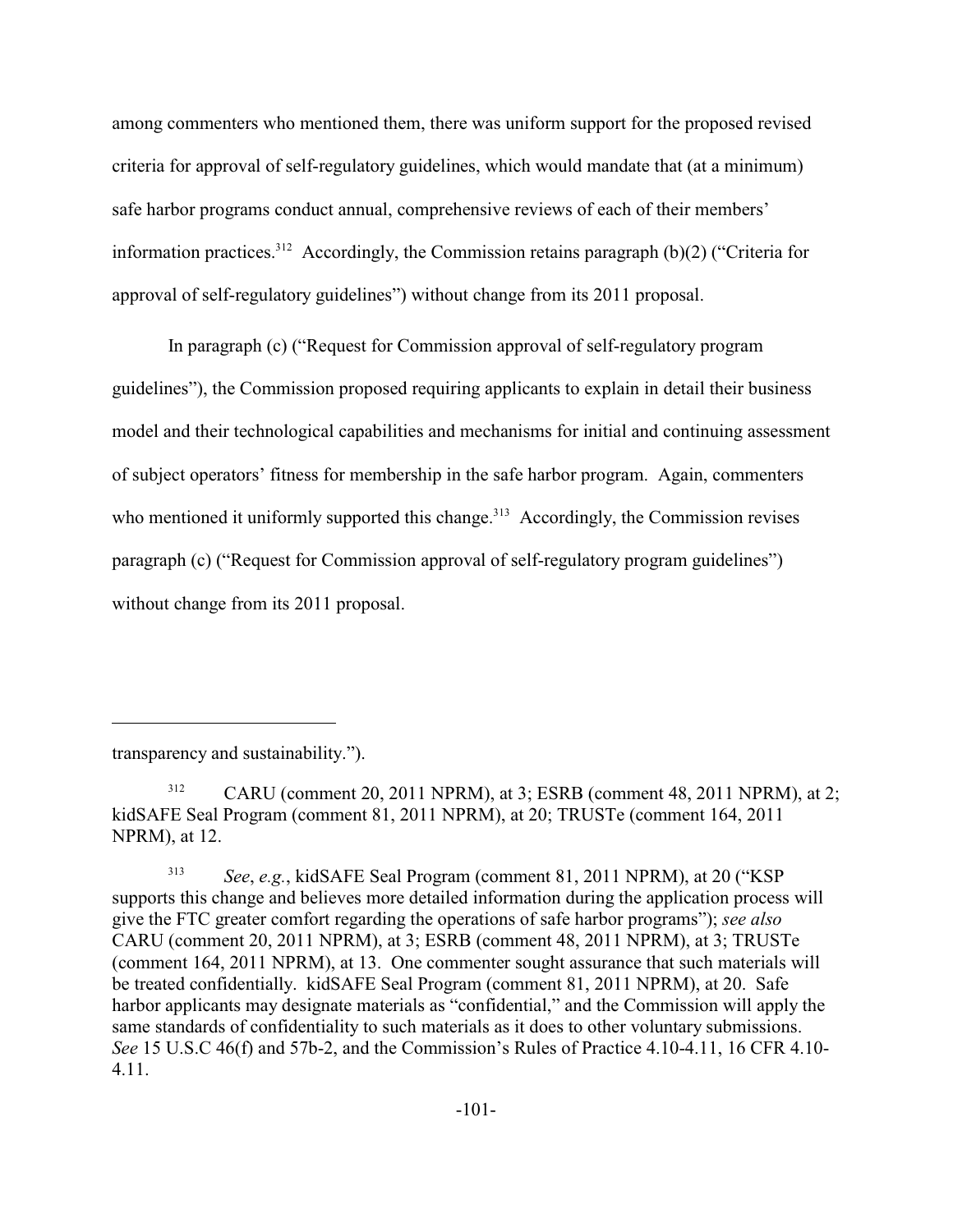The response to the 2011 proposal for periodic reporting by safe harbors to the Commission (paragraph  $(d)$ ) was more ambivalent.<sup>314</sup> While commenters generally supported stronger Commission oversight of safe harbor activities post-approval, they were concerned that a requirement forcing safe harbors to "name names" of violative member operators would chill the programs' abilities to recruit and retain members, and generally would be counter to notions of self-regulation.<sup>315</sup>

The Commission continues to believe that there is great value in receiving regular reports from its approved safe harbor programs. It is persuaded, however, that these reports need not name the member operators who were subject to a safe harbor's annual comprehensive review. Rather, the Commission has revised paragraph (d) to permit safe harbors to submit a report to the Commission containing an *aggregated summary* of the results of the independent assessments conducted under paragraph  $(b)(2)$ . In addition, to simplify matters, the Commission has changed the required reporting period to an *annual* requirement rather than one occurring every eighteen

<sup>&</sup>lt;sup>314</sup> The proposed change would have required safe harbor programs to submit periodic reports – within one year after the revised Rule goes into effect and every eighteen months thereafter – of the results of the independent audits under revised paragraph  $(b)(2)$  and of any disciplinary actions taken against member operators. *See* 2011 NPRM, 76 FR at 59823.

*See* CARU (comment 20, 2011 NPRM), at 3 ("Much of the value of self-315 regulation is that issues can be handled quickly and effectively. The reporting of 'any' action taken against a website operator may have a chilling effect on website operators' willingness to raise compliance issues themselves"); DMA (comment 37, 2011 NPRM), at 26 ("Based on feedback from our members, the DMA has reason to believe that this revision would decrease interest and participation in the safe harbor programs in contravention of the Commission's goal of increasing safe harbor participation"); *see also* ESRB (comment 48, 2011 NPRM), at 4; IAB (comment 73, 2011 NPRM), at 14; kidSAFE Seal Program (comment 81, 2011 NPRM), at 20; Privo (comment 132, 2011 NPRM), at 8; TRUSTe (comment 164, 2011 NPRM), at 13.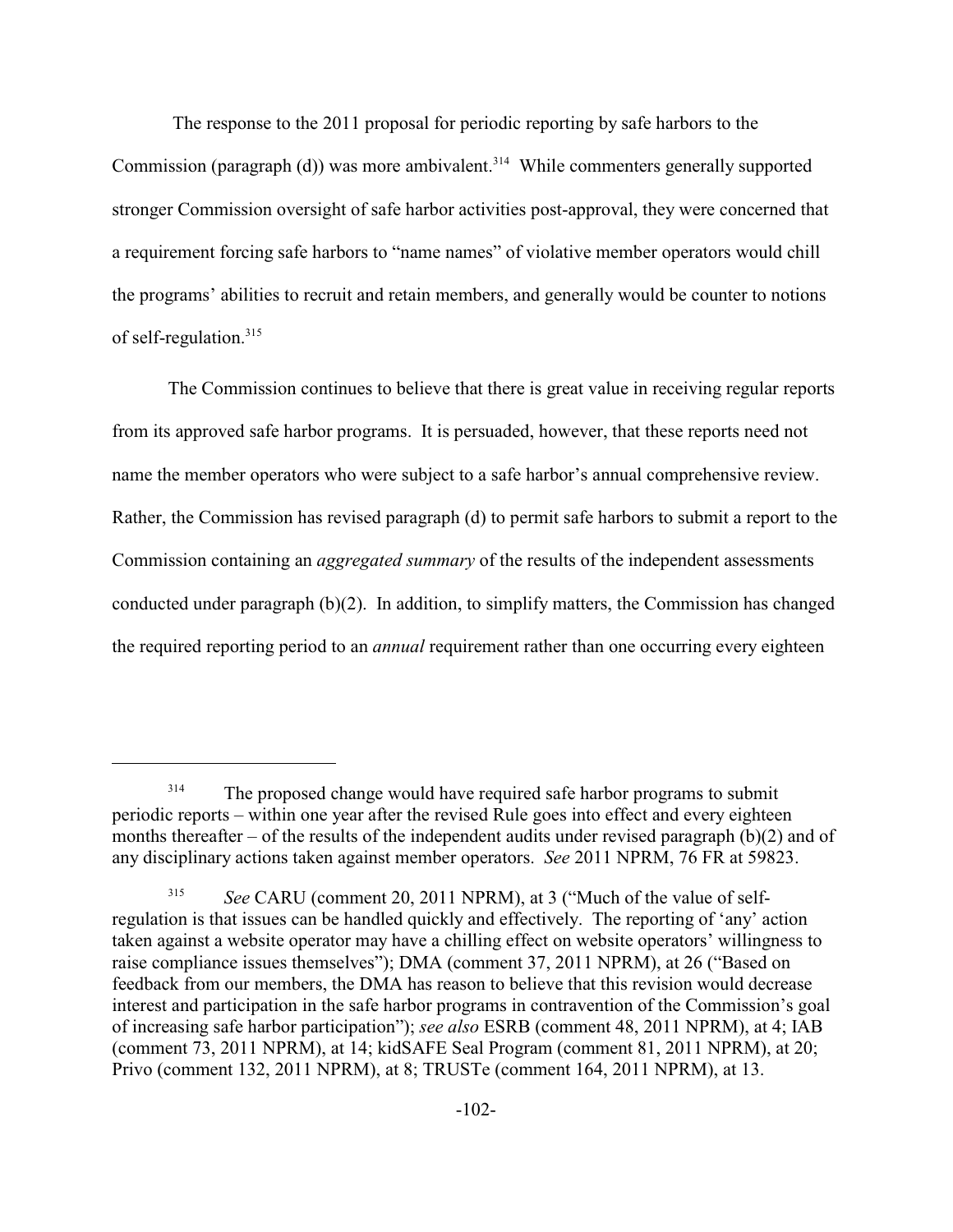months after the first annual report.<sup>316</sup> Therefore, the Commission amends paragraph (d) of the

safe harbor provision so that it reads:

# (d) *Reporting and recordkeeping requirements.* Approved safe harbor programs shall:

- (1) By July 1, 2014, and annually thereafter, submit a report to the Commission containing, at a minimum, an aggregated summary of the results of the independent assessments conducted under paragraph (b)(2), a description of any disciplinary action taken against any subject operator under paragraph (b)(3), and a description of any approvals of member operators' use of a parental consent mechanism, pursuant to  $\S 312.5(b)(4)$ ;
- (2) Promptly respond to Commission requests for additional information; and
- (3) Maintain for a period not less than three years, and upon request make available to the Commission for inspection and copying:
	- (i) Consumer complaints alleging violations of the guidelines by subject operators;
	- (ii) Records of disciplinary actions taken against subject operators; and
	- (iii) Results of the independent assessments of subject operators' compliance required under paragraph (b)(2).

<sup>&</sup>lt;sup>316</sup> The kidSAFE Seal Program also sought to limit the Rule's reporting requirements to "material" descriptions of disciplinary action taken against member operators (paragraph  $(d)(1)$ , "reasonable" Commission requests for additional information (paragraph  $(d)(2)$ ), and "material" consumer complaints (paragraph (d)(3)). *See* kidSAFE Seal Program (comment 81, 2011 NPRM), at 21. The Commission believes that such limitations are unnecessary and that the wording of the requirements in revised paragraph (d) will not be overly burdensome for compliance by safe harbor programs.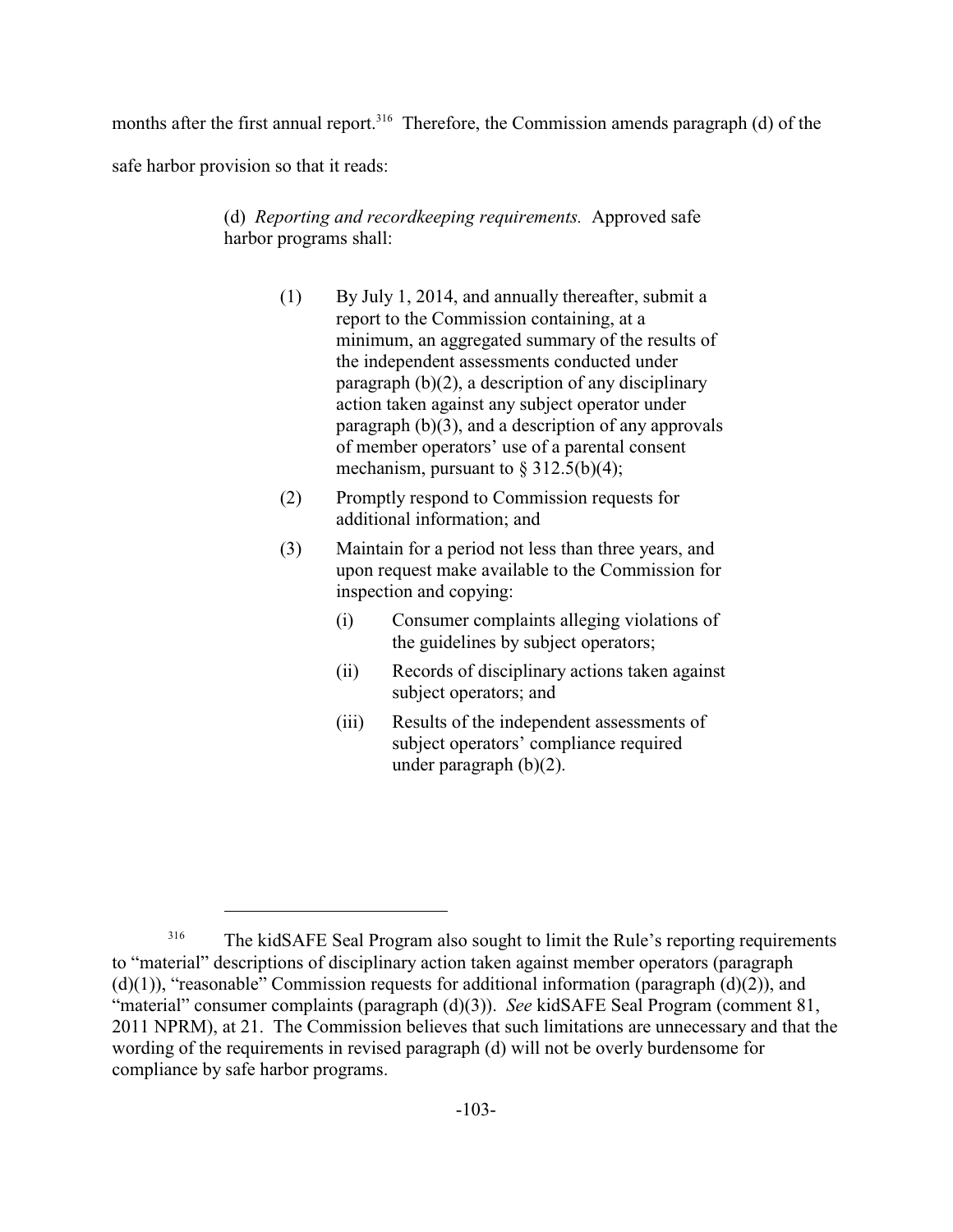### **III. Final Regulatory Flexibility Act Analysis**

The Regulatory Flexibility Act of 1980 ("RFA")<sup>317</sup> requires a description and analysis of proposed and final Rules that will have significant economic impact on a substantial number of small entities. The RFA requires an agency to provide an Initial Regulatory Flexibility Analysis ("IRFA") with the proposed Rule, and a Final Regulatory Flexibility Analysis ("FRFA"), if any, with the final Rule.<sup>318</sup> The Commission is not required to make such analyses if a Rule would not have such an economic effect.<sup>319</sup> As described below, the Commission anticipates the final Rule amendments will result in more websites and online services being subject to the Rule and to the Rule's disclosure and other compliance requirements. As discussed in Part IV.C, below, the Commission believes that a high proportion of operators of websites and online services potentially affected by these revisions are small entities as defined by the RFA.

As described in Part I.B above, in September 2011, the Commission issued a Notice of Proposed Rulemaking setting forth proposed changes to the Commission's COPPA Rule. The Commission issued a Supplemental Notice of Proposed Rulemaking in August 2012 in which the Commission proposed additional and alternative changes to the Rule. In both the 2011 NPRM and 2012 SNPRM, the Commission published IRFAs and requested public comment on the impact on small businesses of its proposed Rule amendments. The Commission received approximately 450 comments, combined, on the changes proposed in the 2011 NPRM and the 2012 SNPRM. Numerous comments expressed general concern that the proposed revisions

- *See* 5 U.S.C. 603-04. <sup>318</sup>
- <sup>319</sup> *See* 5 U.S.C. 605.

 $317 \quad 5 \text{ U.S.C. } 601 - 612.$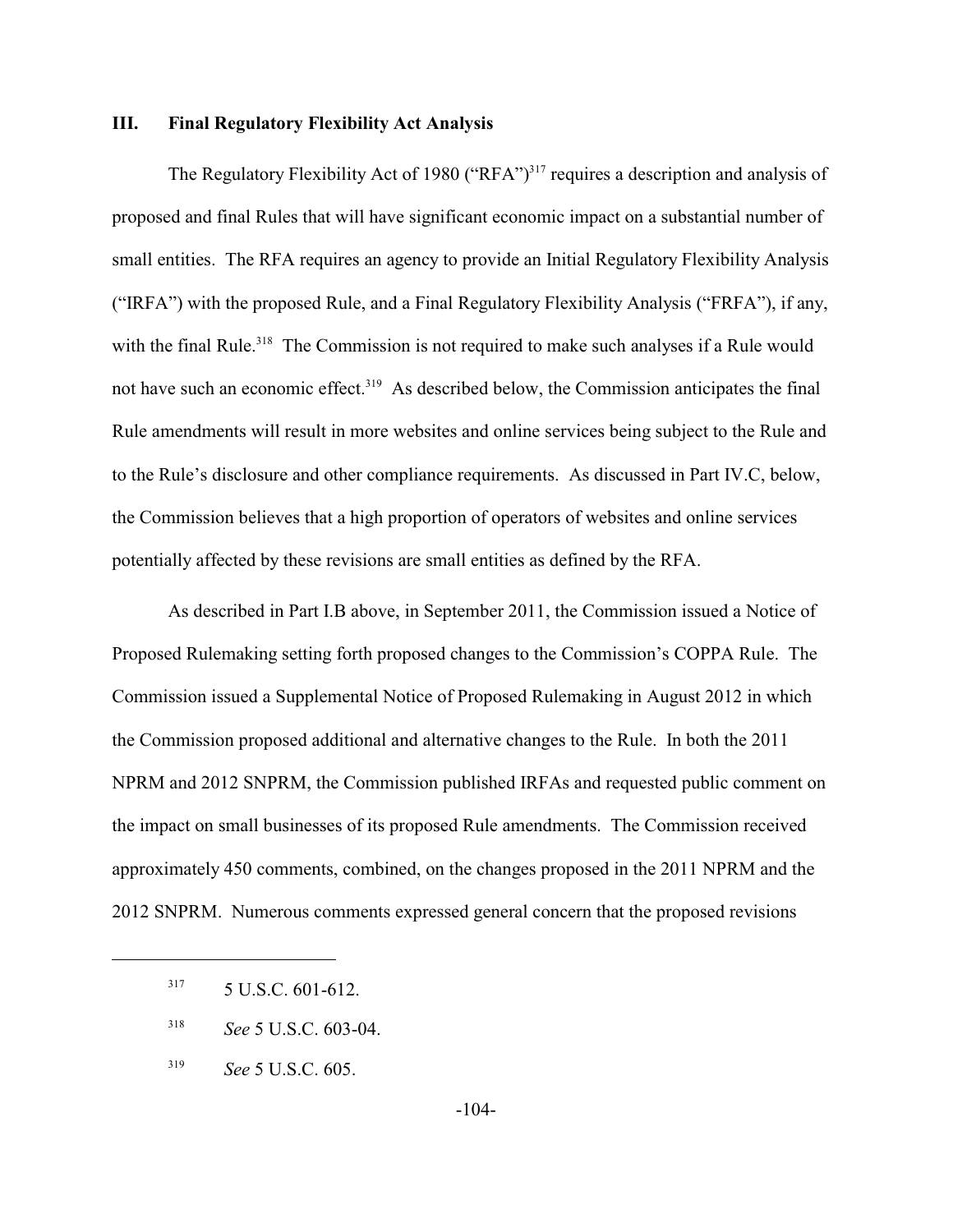would impose costs on businesses, including small businesses;  $320$  few comments discussed the specific types of costs that the proposed revisions might impose, or attempted to quantify the costs or support their comments with empirical data.

In the 2011 NPRM and 2012 SNPRM, the Commission proposed modifications to the Rule in the following five areas: Definitions, Notice, Parental Consent, Confidentiality and Security of Children's Personal Information, and Safe Harbor Programs. The Commission proposed modifications to the definitions of *operator*, *personal information*, *support for internal operations*, and *website or online service directed to children*. Among other things, the proposed definition of *personal information* was revised to include persistent identifiers where they are used for purposes other than support for internal operations, and to include screen and user names where they function as online contact information. In addition, the Commission proposed adding a new Section to the Rule regarding data retention and deletion.

The Commission shares the concern many commenters expressed that operators be afforded enough time to implement changes necessary for them to comply with the final Rule amendments.<sup>321</sup> Accordingly, the final Rule will go into effect on July 1, 2013.

## **A. Need for and Objectives of the Final Rule Amendments**

The objectives of the final Rule amendments are to update the Rule to ensure that children's online privacy continues to be protected, as directed by Congress, even as new online

<sup>&</sup>lt;sup>320</sup> *See, e.g.*, D. Russell-Pinson (comment 81, 2012 SNPRM), at 1; Ahmed Siddiqui (comment 83, 2012 SNPRM), at 1; Mindy Douglas (comment 29, 2012 SNPRM), at 1; Karen Robertson (comment 80, 2012 SNPRM), at 1; R. Newton (comment 118, 2011 NPRM), at 1.

<sup>&</sup>lt;sup>321</sup> See DMA (comment 37, 2011 NPRM), at 17; National Cable & Telecommunications Association (comment 113, 2011 NPRM), at 15-16.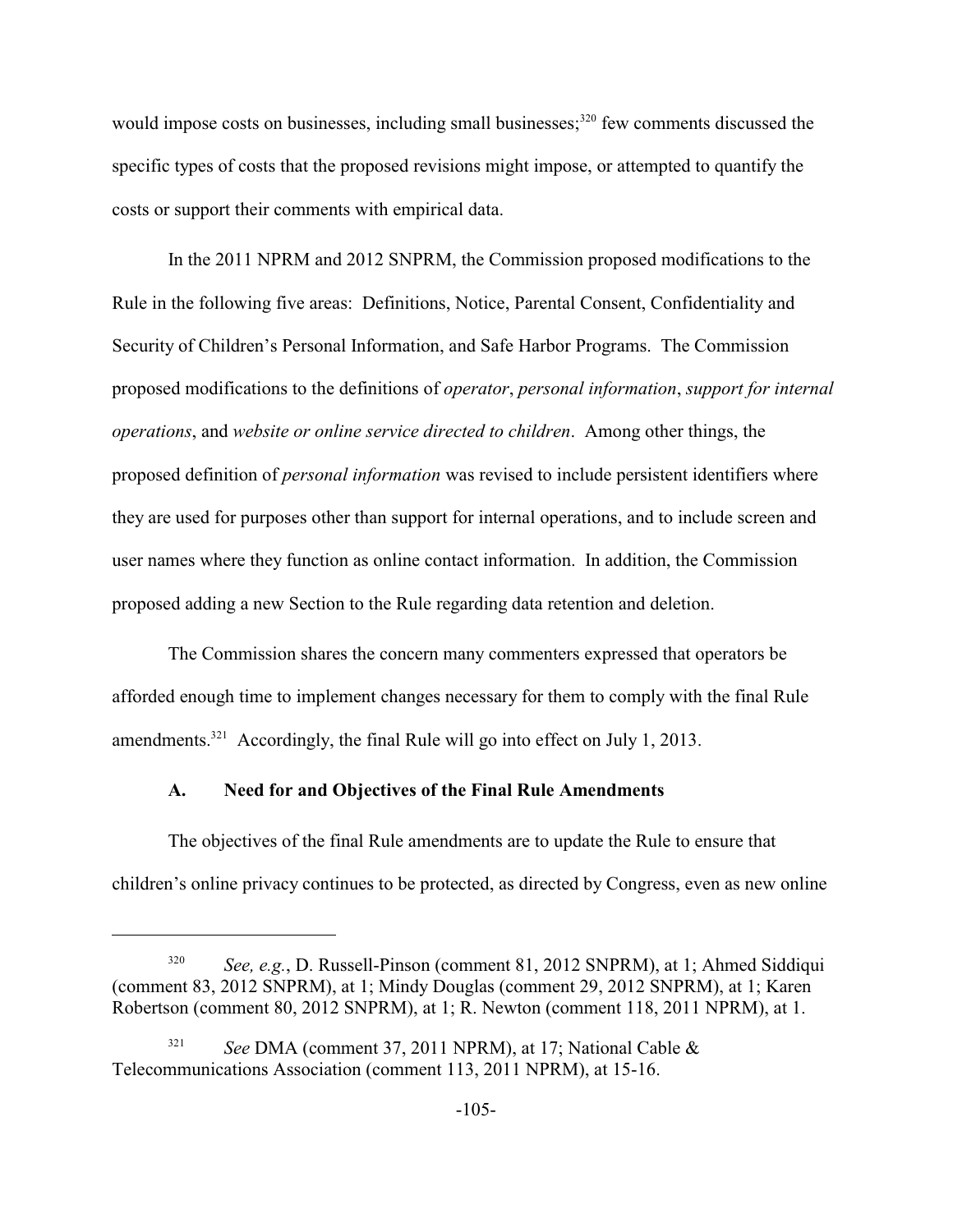technologies evolve, and to clarify existing obligations for operators under the Rule. The legal basis for the final Rule amendments is the Children's Online Privacy Protection Act, 15 U.S.C. 6501 *et seq.*

## **B. Significant Issues Raised by Public Comments, Summary of the Agency's Assessment of These Issues, and Changes, if Any, Made in Response to Such Comments**

In the IRFAs, the Commission sought comment regarding the impact of the proposed COPPA Rule amendments and any alternatives the Commission should consider, with a specific focus on the effect of the Rule on small entities. As discussed above, the Commission received hundreds of comments in response to the rule amendments proposed in the NPRM and SNPRM. The most significant issues raised by the public comments, including comments addressing the impacts on small businesses, are set forth below. While the Commission received numerous comments about the compliance burdens and costs of the rules, the Commission did not receive much quantifiable information about the nature of the compliance burdens. The Commission has taken the costs and burdens of compliance into consideration in adopting these amendments.

### **(1) Definitions**

## **Definition of** *Collects or Collection*

As described above in Part II.A.1.b., the Commission proposed amendments to the Rule provision that allows sites and services to make interactive content available to children, without providing parental notice and obtaining consent, if *all* personal information is deleted prior to posting. The Commission proposed replacing this 100% deletion standard with a "reasonable measures" standard to further enable sites and services to make interactive content available to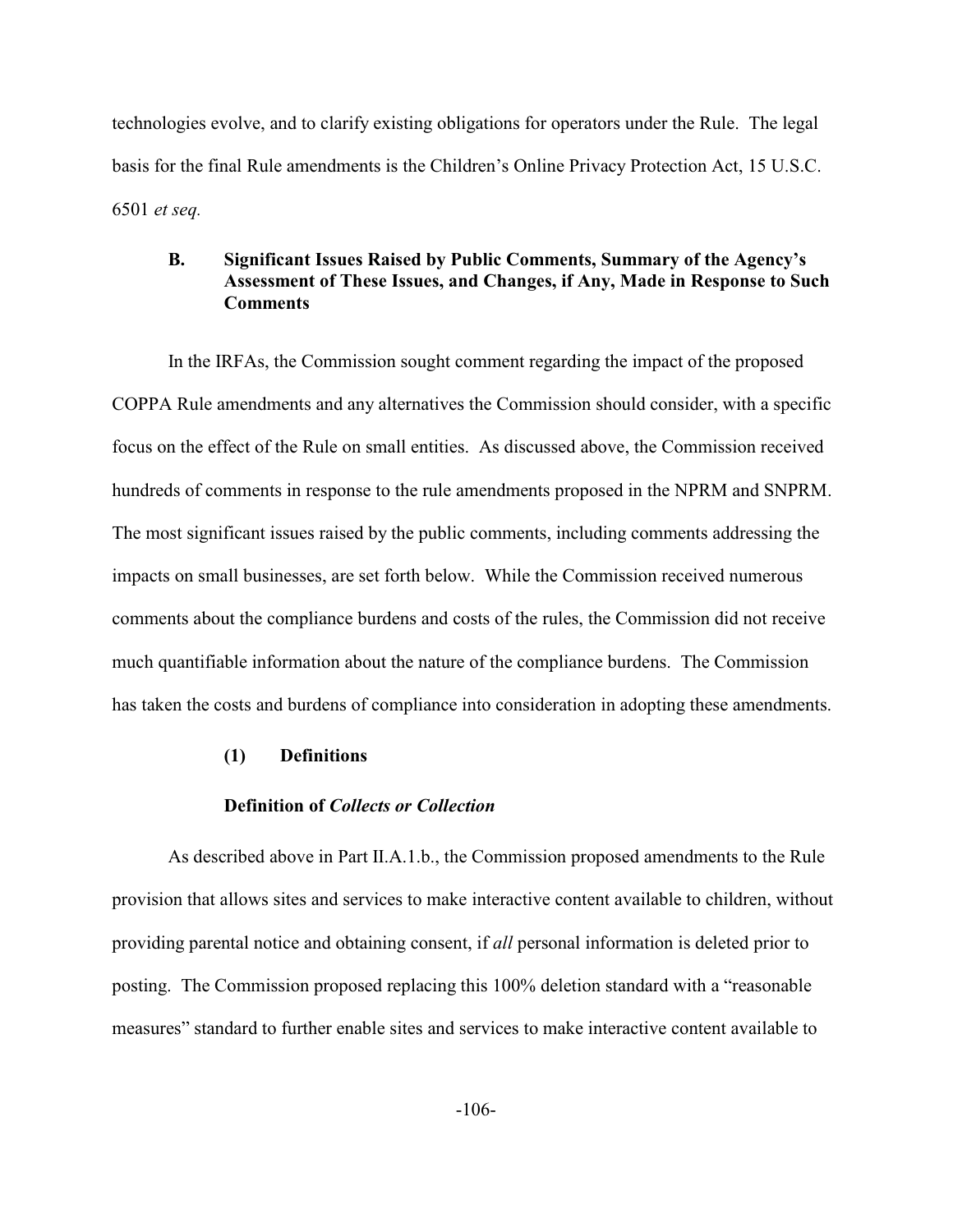children, without providing parental notice and obtaining consent, thereby reducing burdens on operators. Most comments favored the "reasonable measures" standard, and the Commission has adopted it.

### **Definitions of** *Operator* **and** *Website or Online Service Directed to Children*

As discussed above in Part II.A.4., the Commission's proposed rule changes clarify the responsibilities under COPPA when independent entities or third parties, *e.g.*, advertising networks or downloadable plug-ins, collect information from users through child-directed sites and services. Under the proposed revisions, the child-directed content provider would be strictly liable for personal information collected from its users by third parties. The Commission also proposed imputing the child-directed nature of the content site to the entity collecting the personal information if that entity knew or had reason to know that it was collecting personal information through a child-directed site. Most of the comments opposed the Commission's proposed modifications. Some of these commenters asserted that the proposed revisions would impracticably subject new entities to the Rule and its compliance costs**.** 322

With some modifications to the proposed Rule language, the Commission has retained the proposed strict liability standard for child-directed content providers that allow third parties to collect personal information from users of the child-directed sites, as discussed in Part II.A.5.b. The Commission recognizes the potential burden that strict liability places on childdirected content providers, particularly small app developers, but believes that the potential

<sup>&</sup>lt;sup>322</sup> *See, e.g.*, Application Developers Alliance (comment 5, 2012 SNPRM), at 3-5; Association for Competitive Technology (comment 7, 2012 SNPRM), at 3-5; Center for Democracy & Technology ("CDT") (comment 15, 2012 SNPRM), at 4-5; DMA (comment 28, 2012 SNPRM), at 5, 17; J. Garrett (comment 38, 2012 SNPRM), at 1; L. Mattke (comment 63, 2012 SNPRM); S. Weiner (comment 97, 2012 SNPRM), at 1-2.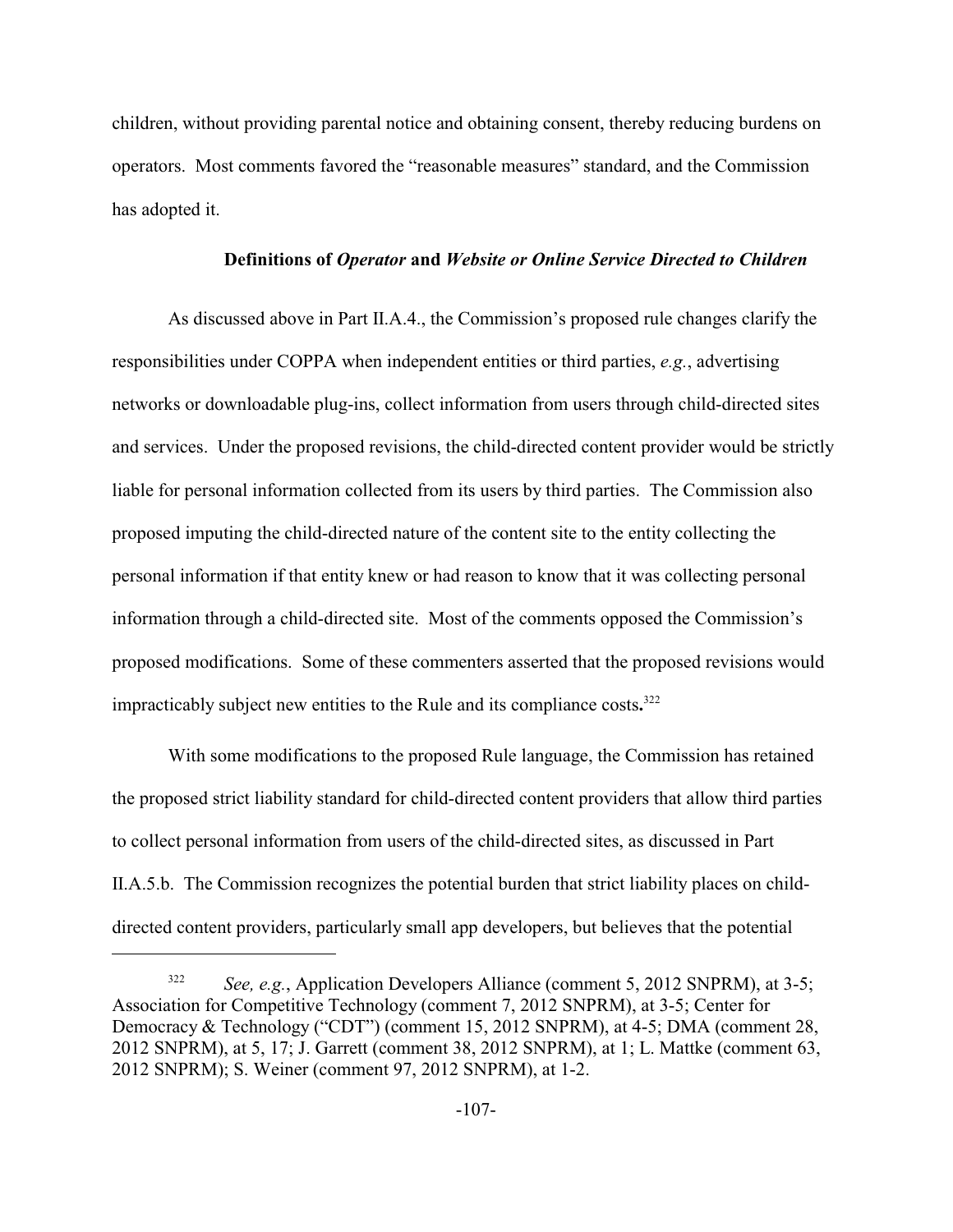burden will be eased by the changes to the definitions of persistent identifier and *support for internal operations* adopted in the Final Rule, as well as the exception to notice and parental consent –  $\S 312.5(c)(7)$  – where an operator collects only a persistent identifier only to support its internal operations. Further, in light of the comments received, the Commission revised the language proposed in the 2012 SNPRM to clarify that the language describing "on whose behalf" does not encompass platforms, such as Google Play or the App Store, that offer access to someone else's child-directed content. Also in light of the comments received, the Commission deemed third-party plug-ins to be co-operators only where they have actual knowledge that they are collecting personal information from users of a child-directed site. This change will likely substantially reduce the number of operators of third-party plug-ins, many of whom are small businesses, who must comply with the Rule in comparison to the proposal in the 2012 SNPRM. In response to comments requesting it, the Commission is also providing guidance in Part II.A.4.b. above as to when it believes this "actual knowledge" standard will likely be met.

#### **Definition of** *Online Contact Information*

The Commission proposed clarifications to the definition of *online contact information* to flag that the term broadly covers all identifiers that permit direct contact with a person online and to ensure consistency between the definition of *online contact information* and the use of that term within the definition of *personal information.* The proposed revised definition identified commonly used online identifiers, including email addresses, instant messaging ("IM") user identifiers, voice over Internet protocol ("VOIP") identifiers, and video chat user identifiers, while also clarifying that the list of identifiers was non-exhaustive. This amendment, which serves to clarify the definition, should not increase operators' burden.

-108-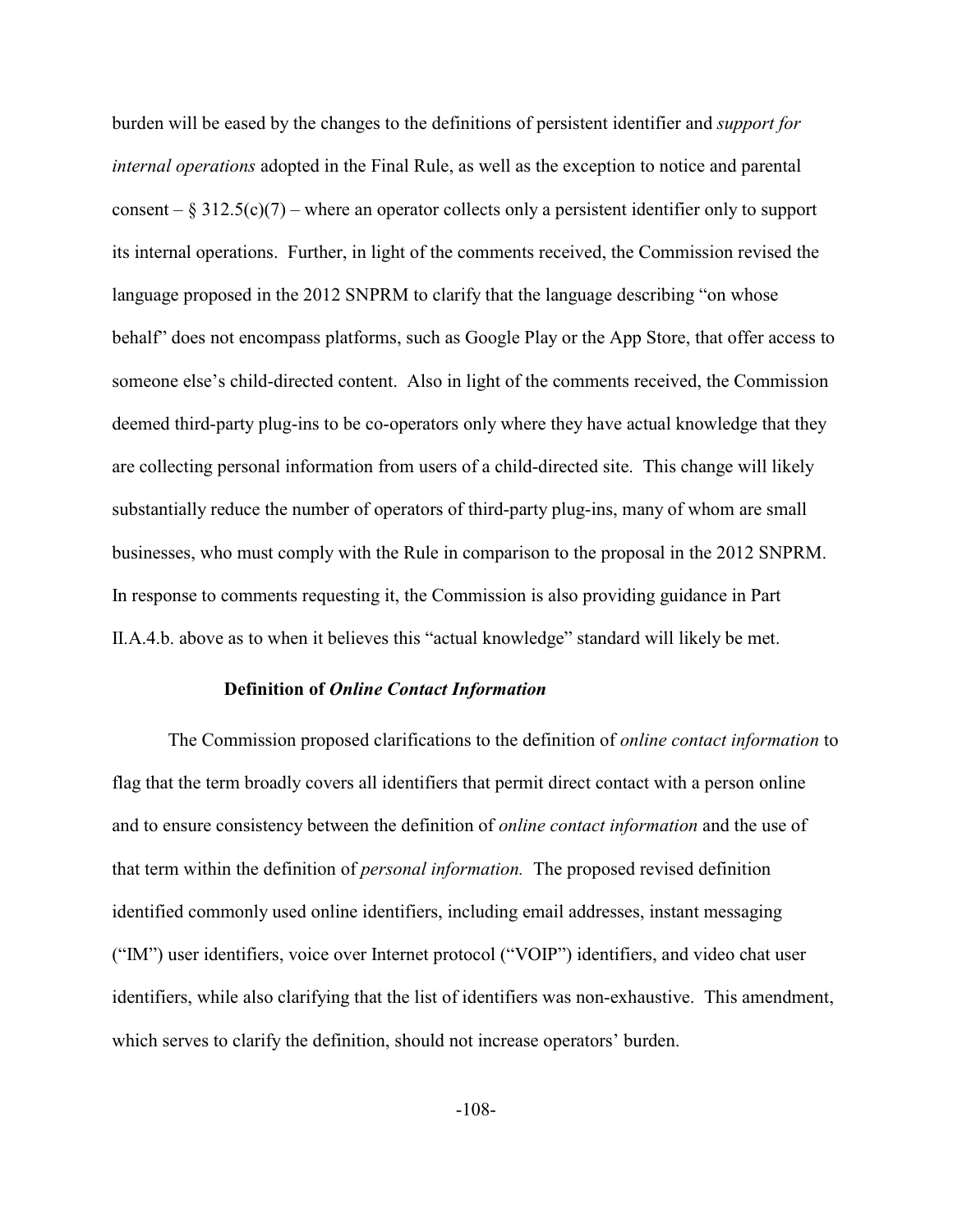### **Definition of** *Personal Information*

### a. *Screen or User Names*

As described above, the Commission in the 2011 NPRM proposed modifications to the inclusion of screen names in the definition of personal information. Numerous commenters expressed concern that the Commission's screen-name proposal would unnecessarily inhibit functions that are important to the operation of child-directed websites and online services. In response to this concern, the 2012 SNPRM proposed covering screen names as *personal information* only in those instances in which a screen or user name rises to the level of *online contact information*. As discussed in Part II.A.5.a., the Commission has adopted the proposal in the SNPRM. The revision permits operators to use anonymous screen and user names in place of individually identifiable information, including use for content personalization, filtered chat, for public display on a website or online service, or for operator-to-user communication via the screen or user name. Moreover, the definition does not reach single log-in identifiers that permit children to transition between devices or access related properties across multiple platforms. Thus, the provision for screen or usernames does not create any additional compliance burden for operators.

### b. *Persistent Identifiers* and *Support for Internal Operations*

In the 2011 NPRM, and again in the 2012 SNPRM, the Commission proposed broadening the definition of personal information to include persistent identifiers, except where used to support the internal operations of the site or service. Numerous commenters opposed the inclusion of persistent identifiers, while others sought to broaden the definition of support for internal operations to allow for more covered uses of persistent identifiers. Some commenters

-109-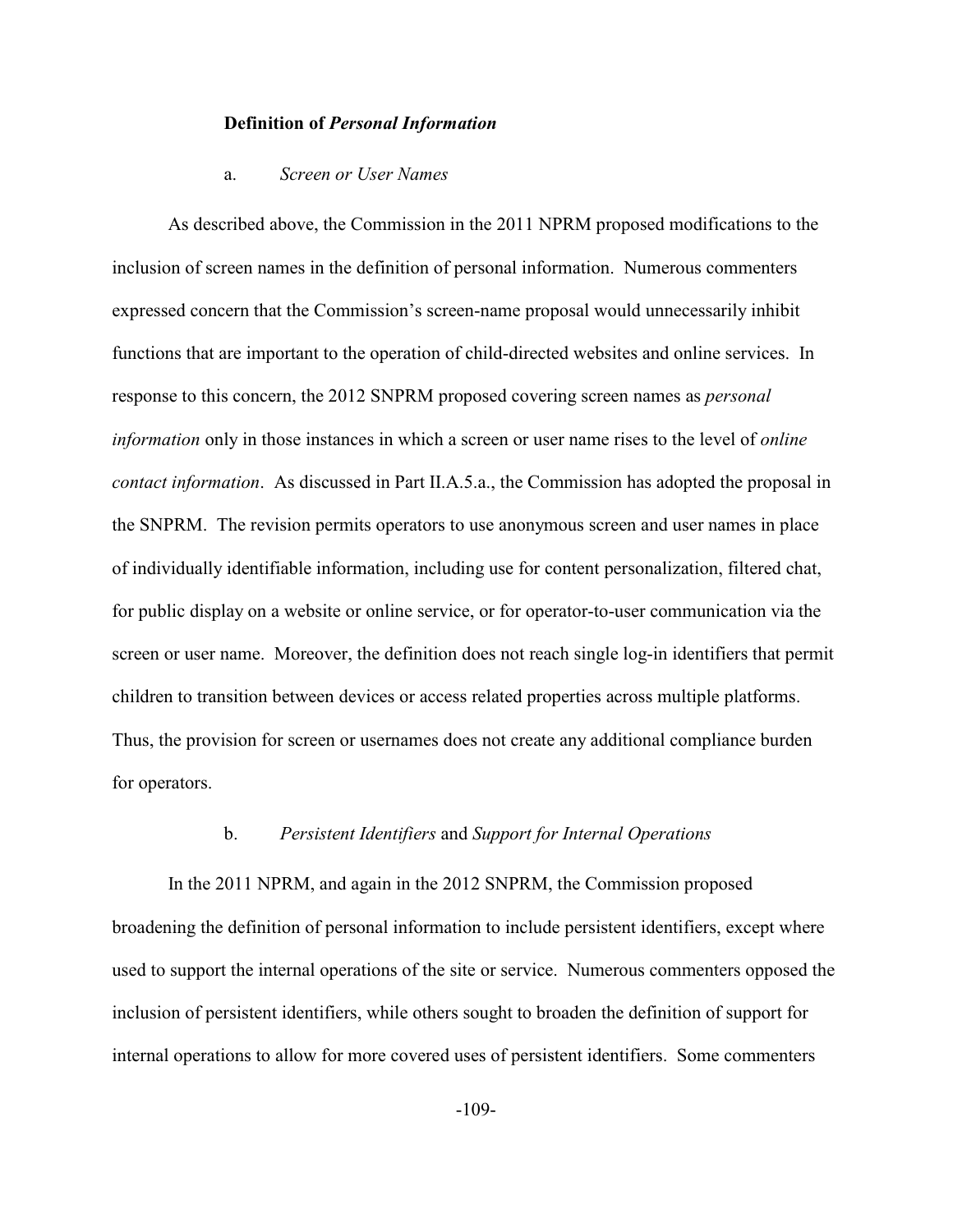maintained that, to comply with COPPA's notice and consent requirements in the context of persistent identifiers, sites would be burdened to collect more personal information on their users, which is also contrary to COPPA's goals of data minimization.<sup>323</sup> As set forth in Part II.A.5.b, the Commission believes that persistent identifiers permit the online contacting of a specific individual and thus are personal information. However, the Commission recognizes that including persistent identifiers within the definition of personal information may impose a burden on some operators to provide notice to parents and obtain consent under circumstances where they previously had no COPPA obligation. The Commission also recognizes that persistent identifiers are used for a host of functions that are unrelated to contacting a specific individual and fundamental to the smooth functioning of the Internet, the quality of the site or service, and the individual user's experience. Thus, the final Rule further restricts the proposed definition of *persistent identifiers* to "a persistent identifier that can be used to recognize a user over time and across different websites or online services, where such persistent identifier is used for functions other than or in addition to support for the internal operations of the website or online service." (Emphasis added.) The final Rule also modifies the definition of *support for internal operations* to broaden the list of activities covered within this category. As a result of these modifications, fewer uses of persistent identifiers will be covered in the Final Rule than in the proposals, thereby resulting in fewer operators being subject to the final Rule amendments.

Facebook (comment 33, 2012 SNPRM), at 9-10; Google (comment 41, 2012) SNPRM), at 5; J. Holmes (comment 47, 2012 SNPRM).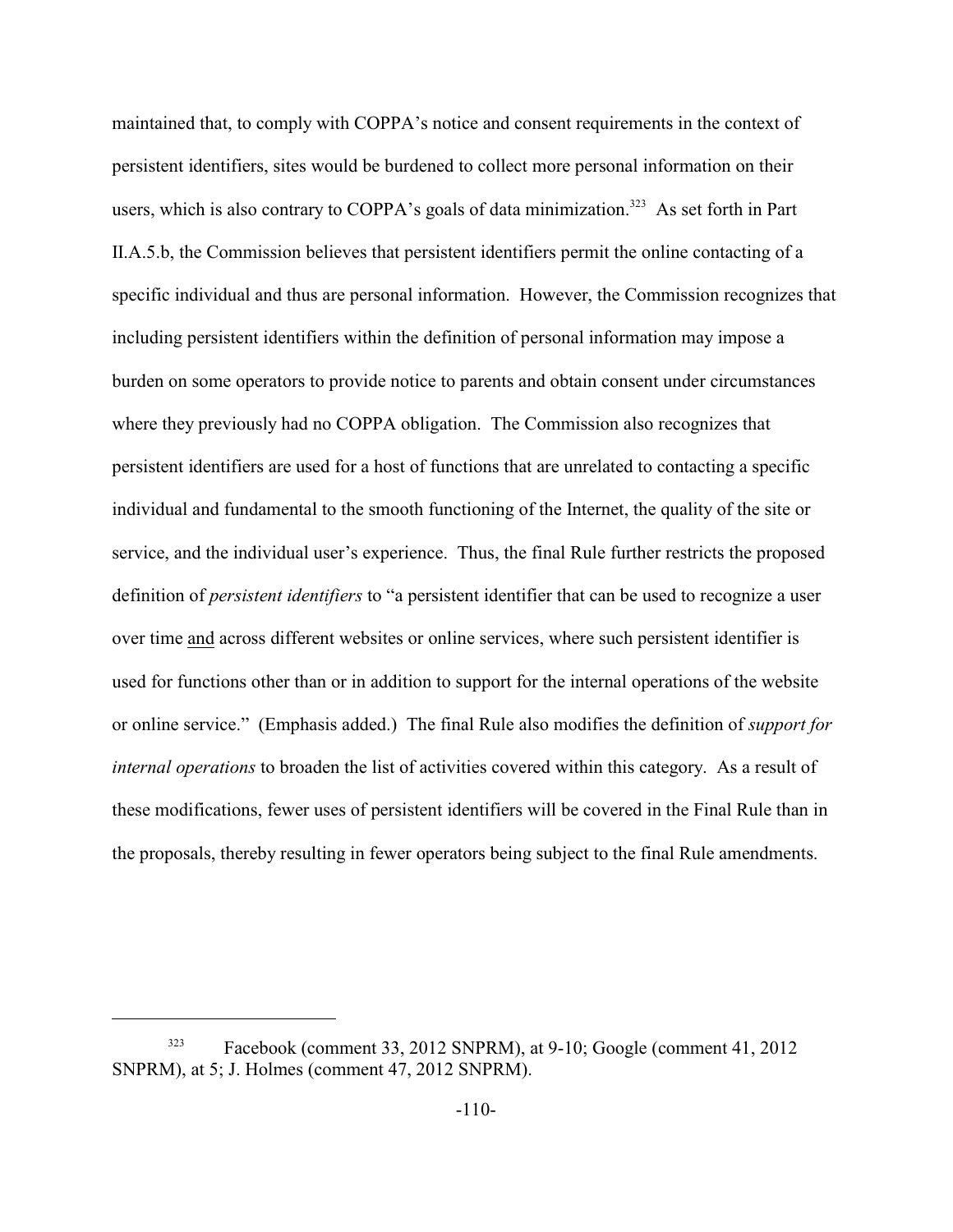#### c. *Photographs, Videos, and Audio Files*

In the 2011 NPRM, the Commission proposed creating a new category within the definition of *personal information* covering a photograph, video, or audio file where such file contains a child's image or voice. Some commenters supported this proposal; others were critical. The latter claimed that the proposal's effect would limit children's participation in online activities involving "user-generated content," that photos, videos, and/or audio files, in and of themselves, do not permit operators to locate or contact a child, or that the Commission's proposal is premature.<sup>324</sup> The Commission determined, as discussed in Part II.A.5.c, that such files meet the standard for "personal information" set forth in the COPPA statute. While recognizing that defining *personal information* to include photos, videos, and/or audio files may affect a limited number of operators, this is warranted given the inherently personal nature of this content.

#### d. *Geolocation Information*

In the 2011 NPRM, the Commission stated that, in its view, existing paragraph (b) of the definition of *personal information* already covered any geolocation information that provides precise enough information to identify the name of a street and city or town. To make this clear, the Commission has made geolocation information a stand-alone category within the definition of *personal information.* Thus, this amendment should impose little or no additional burden on operators.

<sup>&</sup>lt;sup>324</sup> *See* National Cable & Telecommunications Association (comment 113, 2011) NPRM), at 16; Wired Trust (comment 177, 2011 NPRM), at 10; Toy Industry Association (comment 163, 2011 NPRM), at 14; Privo (comment 132, 2011 NPRM), at 7; *see also* Center for Democracy and Technology (comment 17, 2011 NPRM), at 7-8.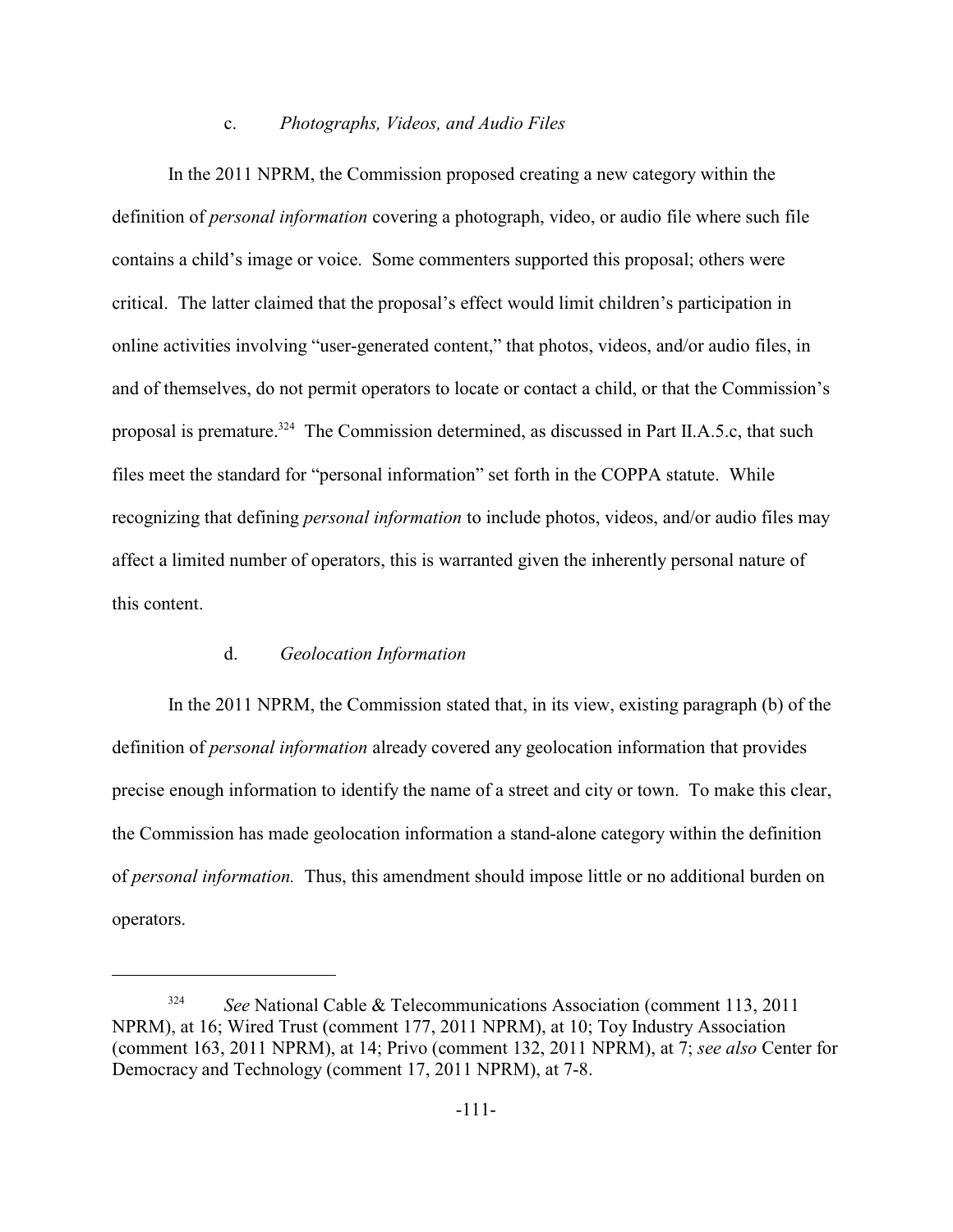#### **Definition of** *Website or Online Service Directed to Children*

In the 2012 SNPRM, the Commission proposed revising the definition of website or online service directed to children to allow a subset of sites falling within that category an option not to treat all users as children. However, several commenters expressed concern and confusion that the proposed amendment would expand COPPA's reach to sites or services not previously covered under the definition of website directed to children, and thus would be likely to impose COPPA's burdens on operators not previously covered by the Rule. The Commission has clarified in Part II.A.7 that it did not intend to expand the reach of the Rule to additional sites and services through the proposed revision, but rather to create a new compliance option for a subset of websites and online services already considered *directed to children* under the Rule's totality of the circumstances standard. The Commission also clarified when a child-directed site would be permitted to age-screen to differentiate among users, thereby providing further guidance to businesses. This amendment will ease compliance burdens on operators of sites or services that qualify to age-screen their visitors. In addition, the Commission has made further clarifying edits to the definition of *website or online service directed to children* to incorporate the "actual knowledge" standard for plug-ins or ad networks, as discussed above.

## **(2) Section 312.4: Notice**

#### **Direct Notice to a Parent**

The Commission proposed refining the Rule requirements for the direct notice to ensure a more effective "just-in-time" message to parents about an operator's information practices. Commenters generally supported the Commission's proposed changes as providing greater clarity and simplicity to otherwise difficult-to-understand statements. The Commission adopted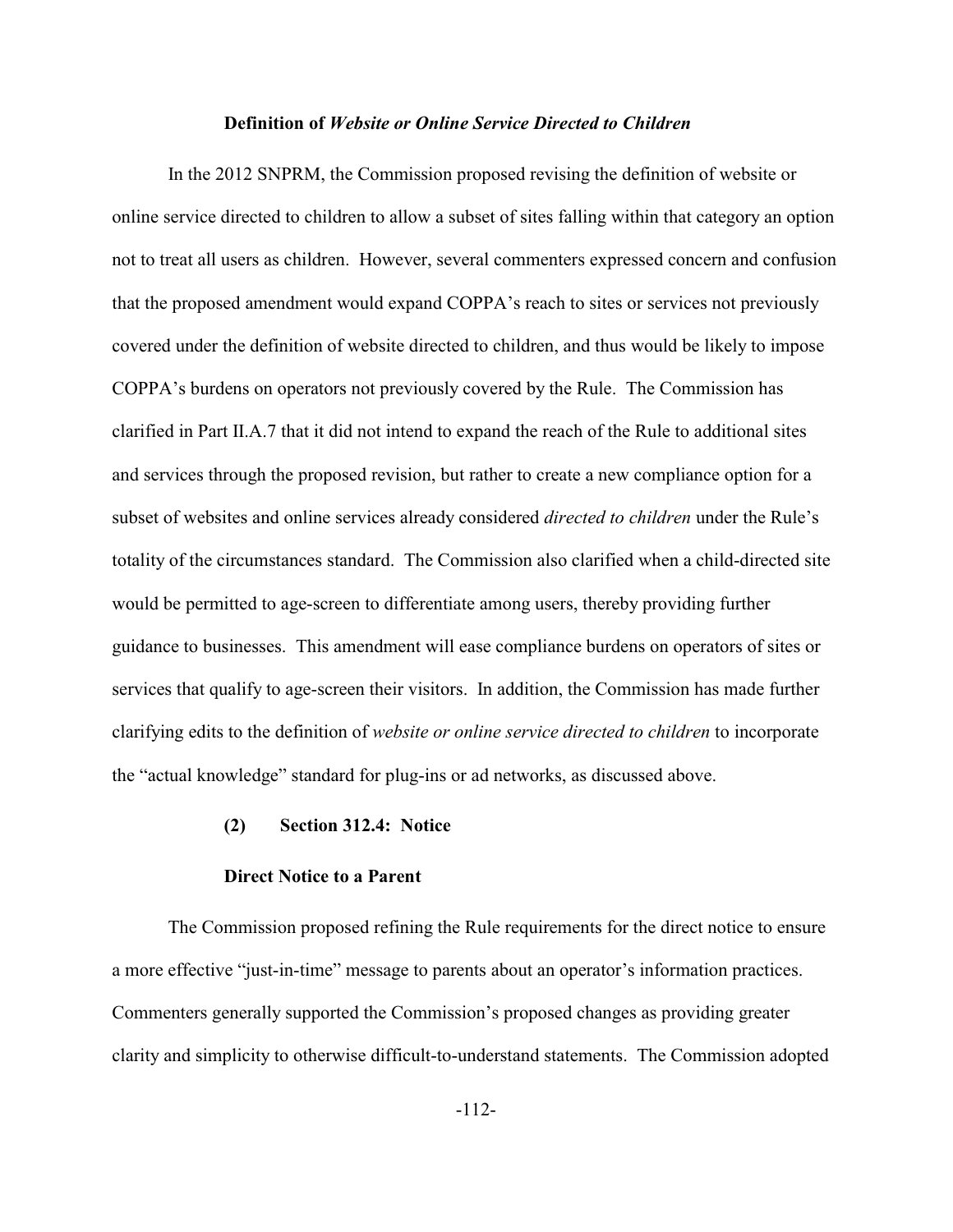the proposed modification but, in light of suggestions in the comments, reorganized the paragraphs to provide a better flow and guidance for operators.

### **Notice on the Website or Online Service**

The Commission proposed to change the Rule's online notice provision to require all operators collecting, using, or disclosing information on a website or online service to provide contact information, including, at a minimum, the operator's name, physical address, telephone number, and email address. This proposal marked a change from the existing Rule's "single" operator designee" proviso that such operators could designate one operator to serve as the point of contact. Almost all commenters who spoke to the issue opposed mandating that the online notice list all operators. Among the varied reasons cited in opposition to this change was the potential burden on operators. After considering the comments, the Commission has determined to retain the Rule's "single operator designee" proviso.

### **(3) Section 312.5: Parental Consent**

Based on input the Commission received at its June 2, 2010 COPPA roundtable and comments to the 2010 FRN, in the 2011 NPRM the Commission proposed several significant changes to the mechanisms of verifiable parental consent set forth in paragraph (b) of § 312.5. These included recognizing electronic scans of signed consent forms, video conferencing, government-issued ID, and a credit card in connection with a monetary transaction as additional mechanisms for operators to obtain parental consent. In response to comments, the Commission also adopted amendments to allow the use of other payment systems, in addition to credit cards, in connection with a monetary transaction as verifiable parental consent, provided that any such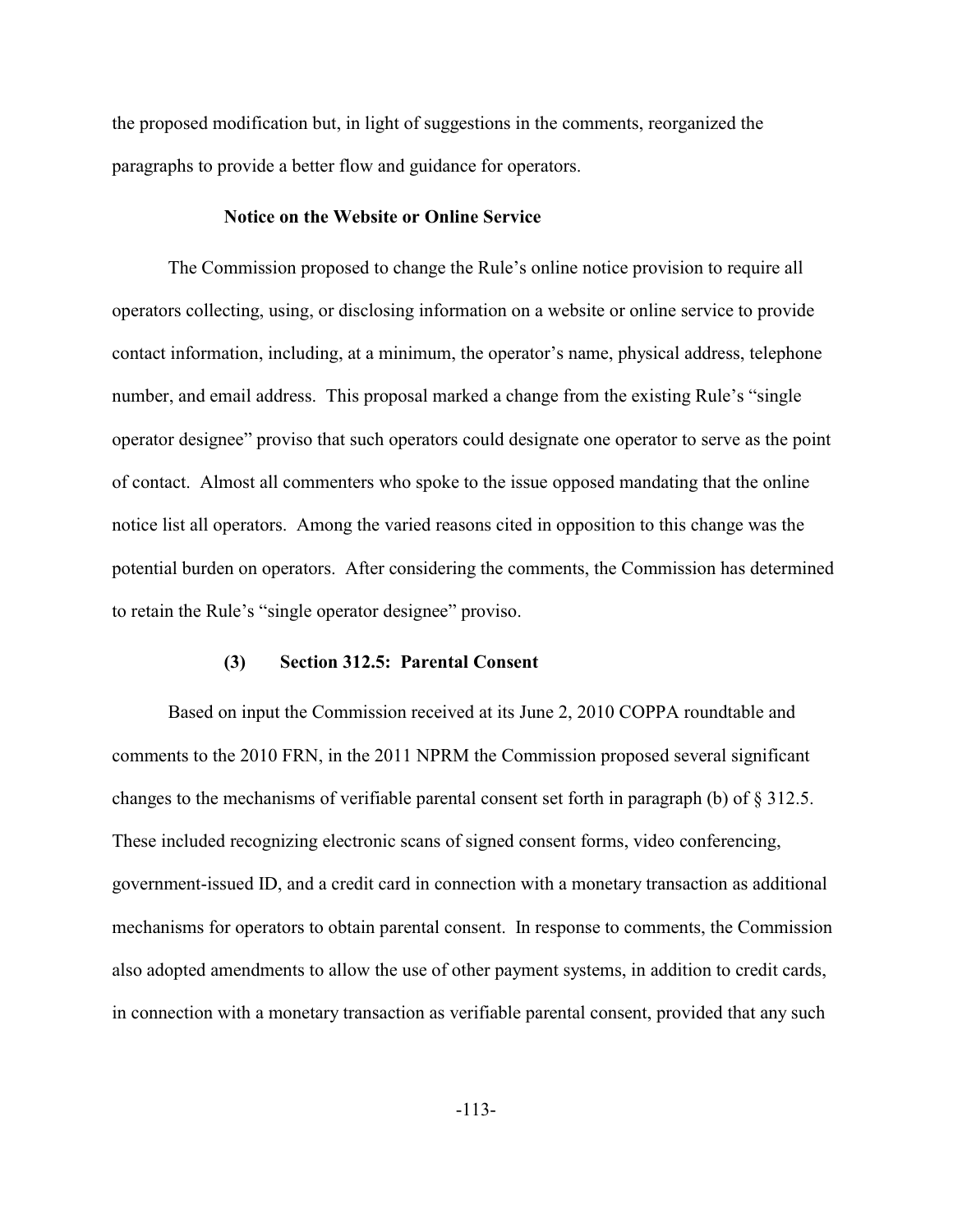payment system notifies the primary account holder of each discrete transaction. These changes provide operators with further flexibility in complying with the Rule.

The Commission also proposed eliminating the sliding scale ("email plus") approach to parental consent for operators collecting personal information only for *internal* use. As discussed in Part II.C.7, most commenters urged the Commission to retain email plus, in part because they asserted it is more affordable and less burdensome for operators to use than other approved methods for obtaining consent. Persuaded by the weight of the comments, the Commission retained email plus as an acceptable consent method for internal use of personal information, thereby providing operators with the choice of a mechanism many deem useful and affordable.

Finally, the Commission also added two new voluntary processes for evaluation and preclearance of parental consent mechanisms: use of an FTC preapproval process and use of a safe harbor program for such purpose. The availability of these voluntary pre-clearance mechanisms may provide benefits to participating operators in reducing the burden associated with the startup of a new COPPA compliance mechanism.

# **(4) Section 312.8: Confidentiality, Security, and Integrity of Personal Information Collected from Children**

In 2011, the Commission proposed amending § 312.8 of the Rule to require that operators take reasonable measures to ensure that any *service provider* or *third party* to whom they release children's personal information has in place reasonable procedures to protect the confidentiality, security, and integrity of such personal information. Although many commenters supported this proposal, some raised concerns about the language "reasonable

-114-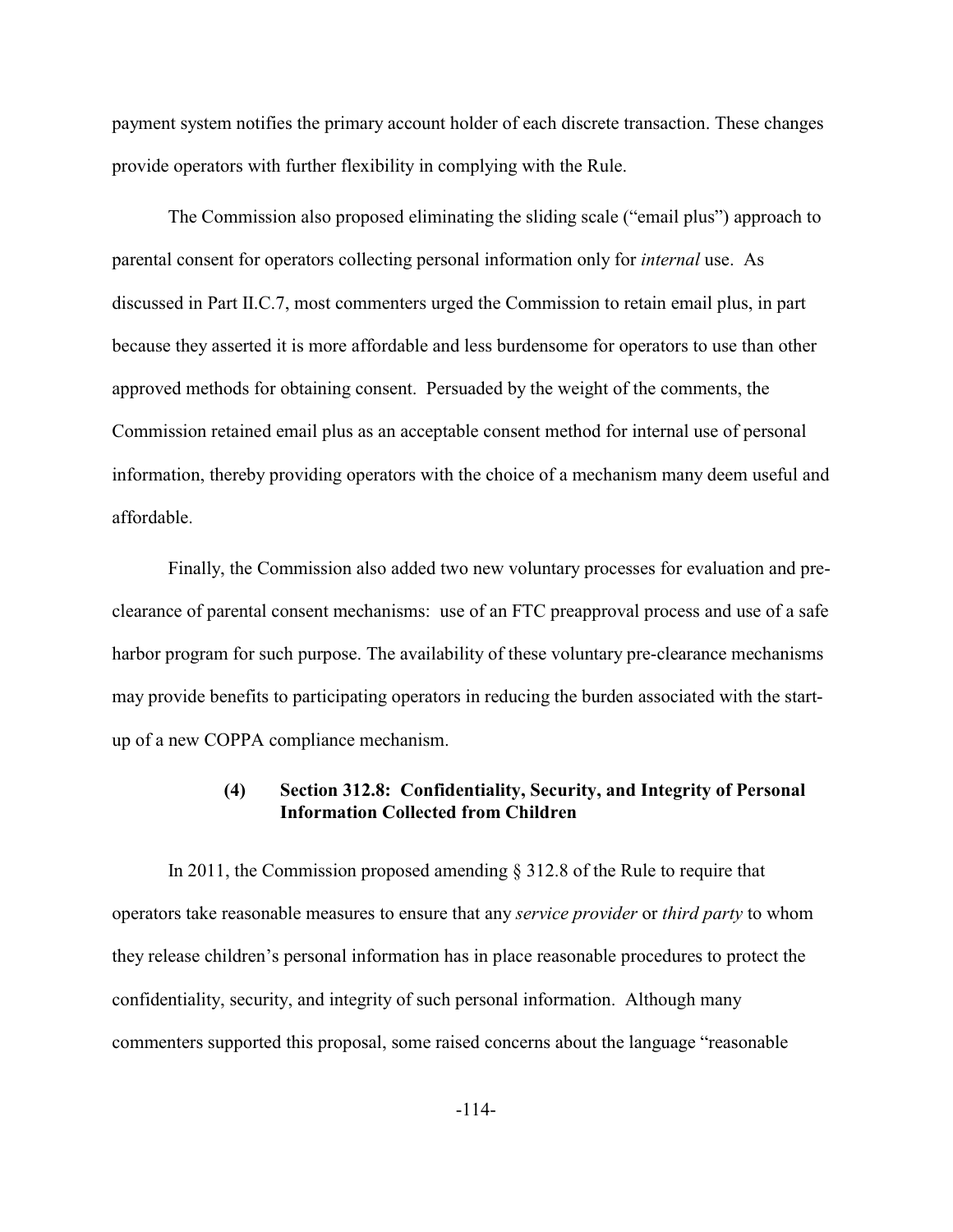measures" and "ensure." Other commenters opposed the requirement as unduly onerous on small businesses. The Commission found merit in the concerns expressed about the difficulty operators may face in "ensuring" that any service provider or third party has in place reasonable confidentiality and security procedures. Thus, the Commission has lessened the burden on operators that would have been imposed by the earlier proposal by requiring operators to take reasonable steps to release personal information only to service providers and third parties capable of maintaining it securely.

### **(5) Section 312.10: Data Retention and Deletion Requirements**

The Commission also has added a data retention and deletion provision (new Section 312.10) to the Rule to require operators to anticipate the reasonable lifetime of the personal information they collect from children, and apply the same concepts of data security to its disposal as they are required to do with regard to its collection and maintenance. While several commenters supported this provision, several others objected to it as unnecessary, vague, or unduly prescriptive.<sup>325</sup> These commenters especially objected to the burden imposed by the combination of the data retention and deletion provision with the proposed expansion of the definition of *personal information* to include persistent identifiers. The Commission believes these concerns are not warranted in light of the language of the final Rule amendments, and that this requirement should not add significantly to operators' burdens.

*See, e.g.*, DMA (comment 37, 2011 NPRM), at 27; Toy Industry Association (comment 163, 2011 NPRM), at 16-17.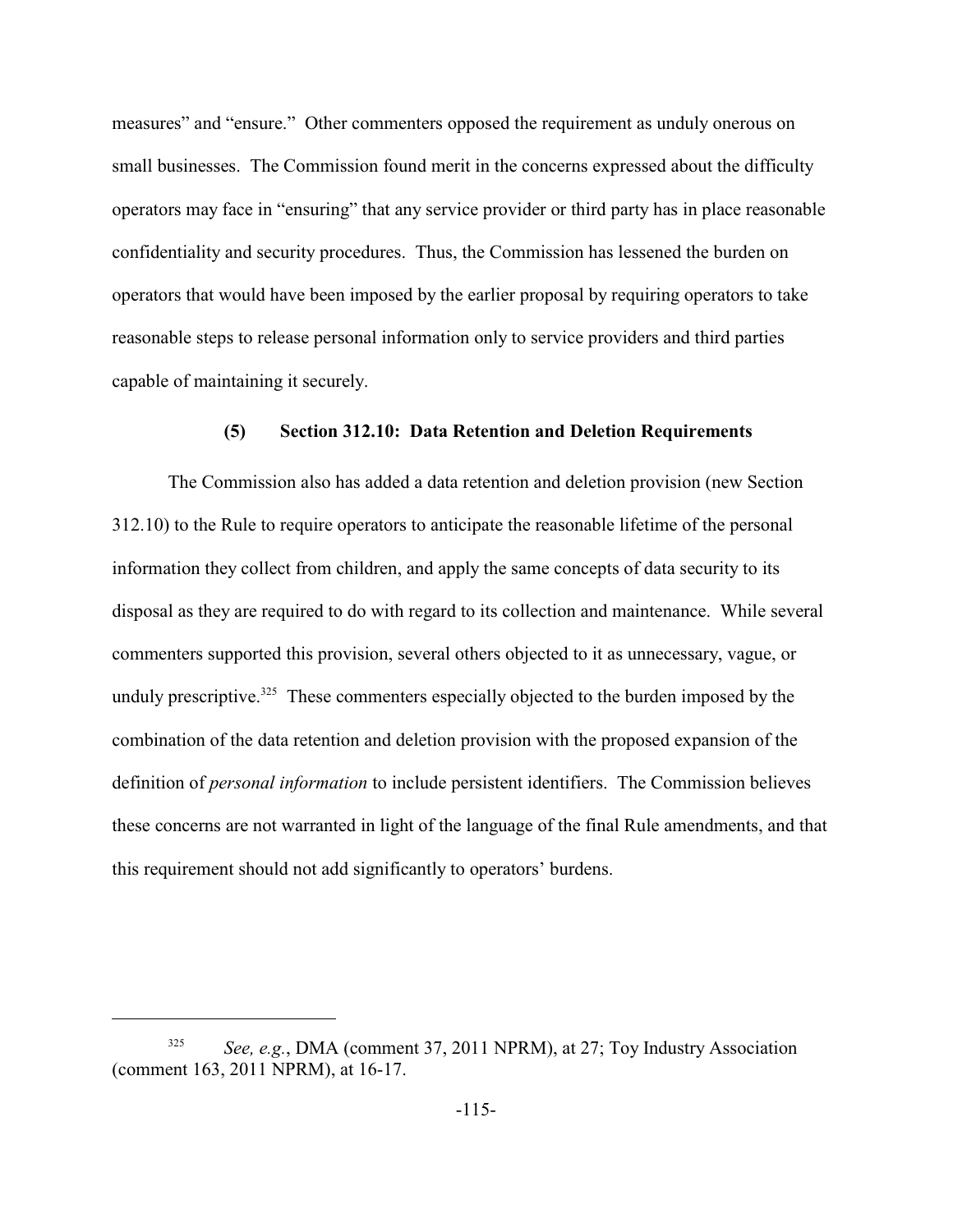#### **(6) Section 312.11: Safe Harbors**

The Commission proposed changing the Rule's safe harbor provision to strengthen the Commission's oversight of participating safe harbor programs. Among other things, the Commission proposed requiring those programs to submit periodic reports to the Commission. Commenters generally viewed the proposed revisions favorably, but expressed concern that the proposed language requiring safe harbors to name violative member operators, would chill participation in the programs. Heeding these concerns, the Commission will not require regular reports from approved safe harbor programs to name the member operators who were subject to a safe harbor's annual comprehensive review. The final Rule amendments instead will require safe harbor programs to submit an aggregated summary of the results of the annual, comprehensive reviews of each of their members' information practices. These amendments ensure the effectiveness of the safe harbor programs upon which numerous operators rely for assistance in their compliance with COPPA.

# **C. Description and Estimate of the Number of Small Entities Subject to the Final Rule or Explanation Why No Estimate Is Available**

The revised definitions in the Final Rule will affect operators of websites and online services directed to children, as well as those operators that have actual knowledge that they are collecting personal information from children. The Final Rule amendments will impose costs on entities that are "operators" under the Rule. The Commission staff is unaware of any comprehensive empirical evidence concerning the number of operators subject to the Rule. However, based on the public comments received and the modifications adopted here, the Commission staff estimates that approximately 2,910 existing operators may be subject to the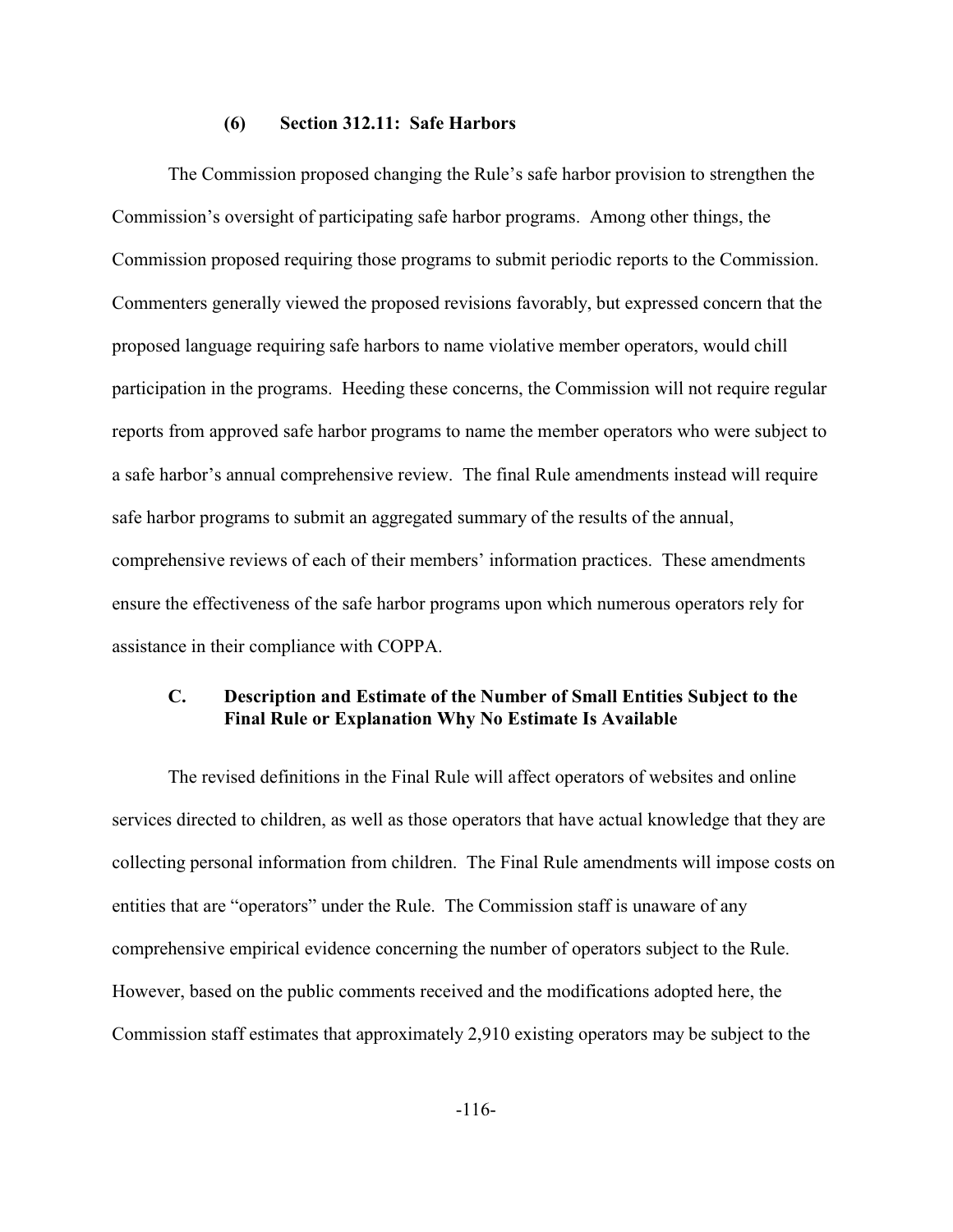Rule's requirements and that there will be approximately 280 new operators per year for a prospective three-year period.

Under the Small Business Size Standards issued by the Small Business Administration, "Internet publishing and broadcasting and web search portals" qualify as small businesses if they have fewer than 500 employees.<sup>326</sup> Consistent with the estimate set forth in the 2012 SNPRM, Commission staff estimates that approximately 85-90% of operators potentially subject to the Rule qualify as small entities. The Commission staff bases this estimate on its experience in this area, which includes its law enforcement activities, discussions with industry members, privacy professionals, and advocates, and oversight of COPPA safe harbor programs. This estimate is also consistent with the sole comment that attempted to quantify how many operators are small entities.<sup>327</sup>

# **D. Description of the Projected Reporting, Recordkeeping, and Other Compliance Requirements of the Final Rule Amendments, Including an Estimate of the Classes of Small Entities Which Will Be Subject to the Rule and the Type of Professional Skills That Will Be Necessary to Comply**

The final Rule amendments will likely increase certain disclosure and other compliance requirements for covered operators. In particular, the requirement that the direct notice to parents include more specific details about an operator's information collection practices, pursuant to a revised § 312.4 (Notice), would impose a one-time cost on operators. The addition

<sup>&</sup>lt;sup>326</sup> See U.S. Small Business Administration Table of Small Business Size Standards Matched to North American Industry Classification System Codes, *available at* **[http://www.sba.gov/sites/default/files/files/Size\\_Standards\\_Table.pdf](#page-116-0)**.

<span id="page-116-0"></span><sup>&</sup>lt;sup>327</sup> Association for Competitive Technology (comment 7, 2012 SNPRM), at 2 (ACT's research "found that 87% of educational apps are created by companies qualifying as 'small' by SBA guidelines"). ACT gave only limited information about how it calculated this figure.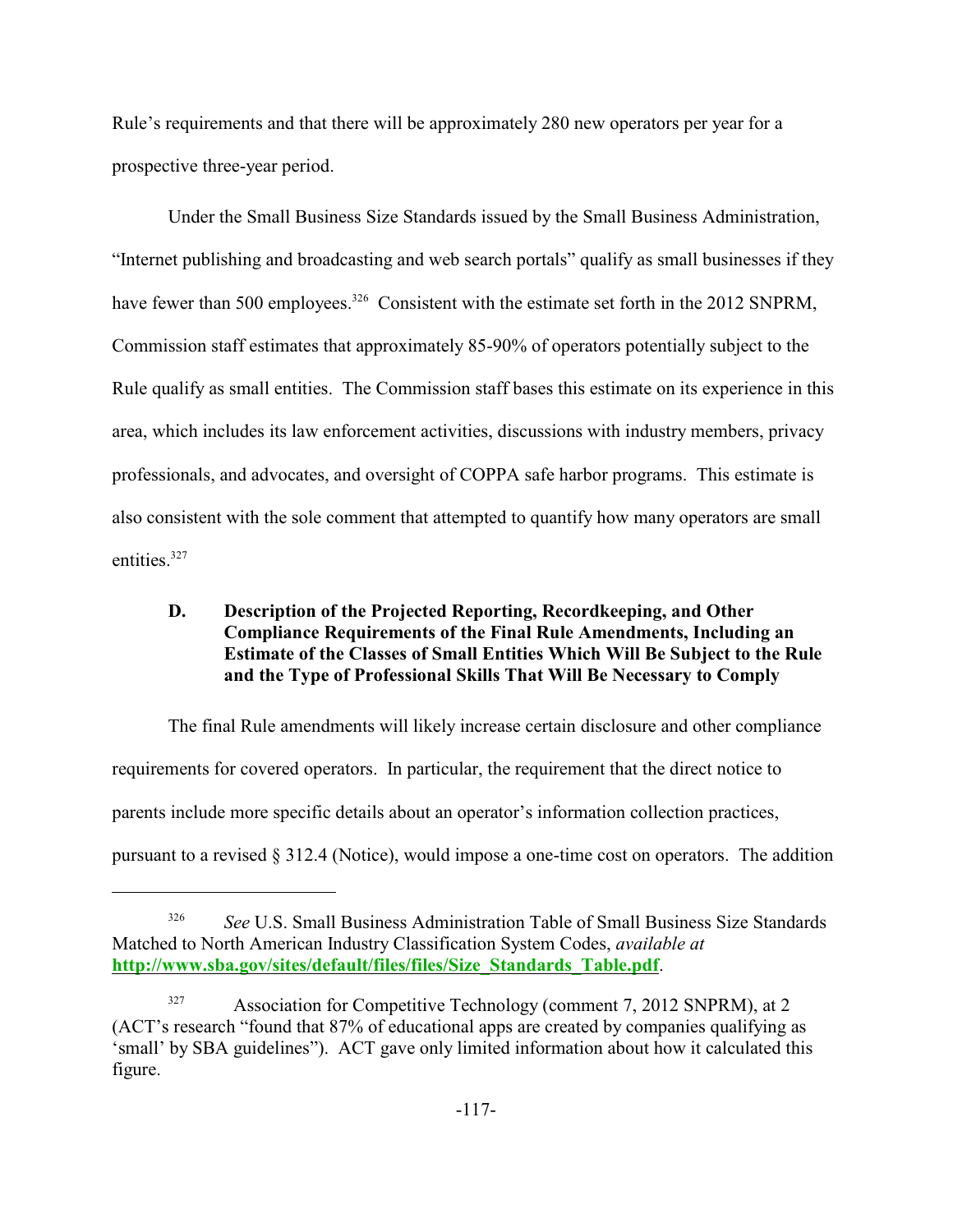of language in § 312.8 (confidentiality, security, and integrity of personal information collected from children) will require operators to "take reasonable steps" to release children's personal information only to third parties capable of maintaining its confidentiality, security, and integrity, and who provide assurances that they will do so. The final Rule amendments contain additional reporting requirements for entities voluntarily seeking approval to be a COPPA safe harbor self-regulatory program, and additional compliance requirements for all Commissionapproved safe harbor programs. Each of these improvements to the Rule may entail some added cost burden to operators, including those that qualify as small entities, but the Commission has considered these burdens and responded to commenters as described in Part III.C., above.

The revisions to the Rule's definitions will also likely increase the number of operators subject to the final Rule amendments' disclosure and other compliance requirements. In particular, the revised definition of *operator* will cover additional child-directed websites and online services that choose to integrate plug-ins or advertising networks that collect personal information from visitors. Similarly, the addition of paragraph (b) to the definition of *website or online service directed to children*, which clarifies that the Rule covers a website or online service that has actual knowledge that it is collecting personal information directly from users of a website or online service directed to children, will potentially cover additional websites and online services. These amendments may entail some added cost burden to operators, including those that qualify as small entities; however, as described above, other final Rule amendments will ease the burdens on operators and facilitate compliance.

The estimated burden imposed by these modifications to the Rule's definitions is discussed in the Paperwork Reduction Act section of this document, and there should be no

-118-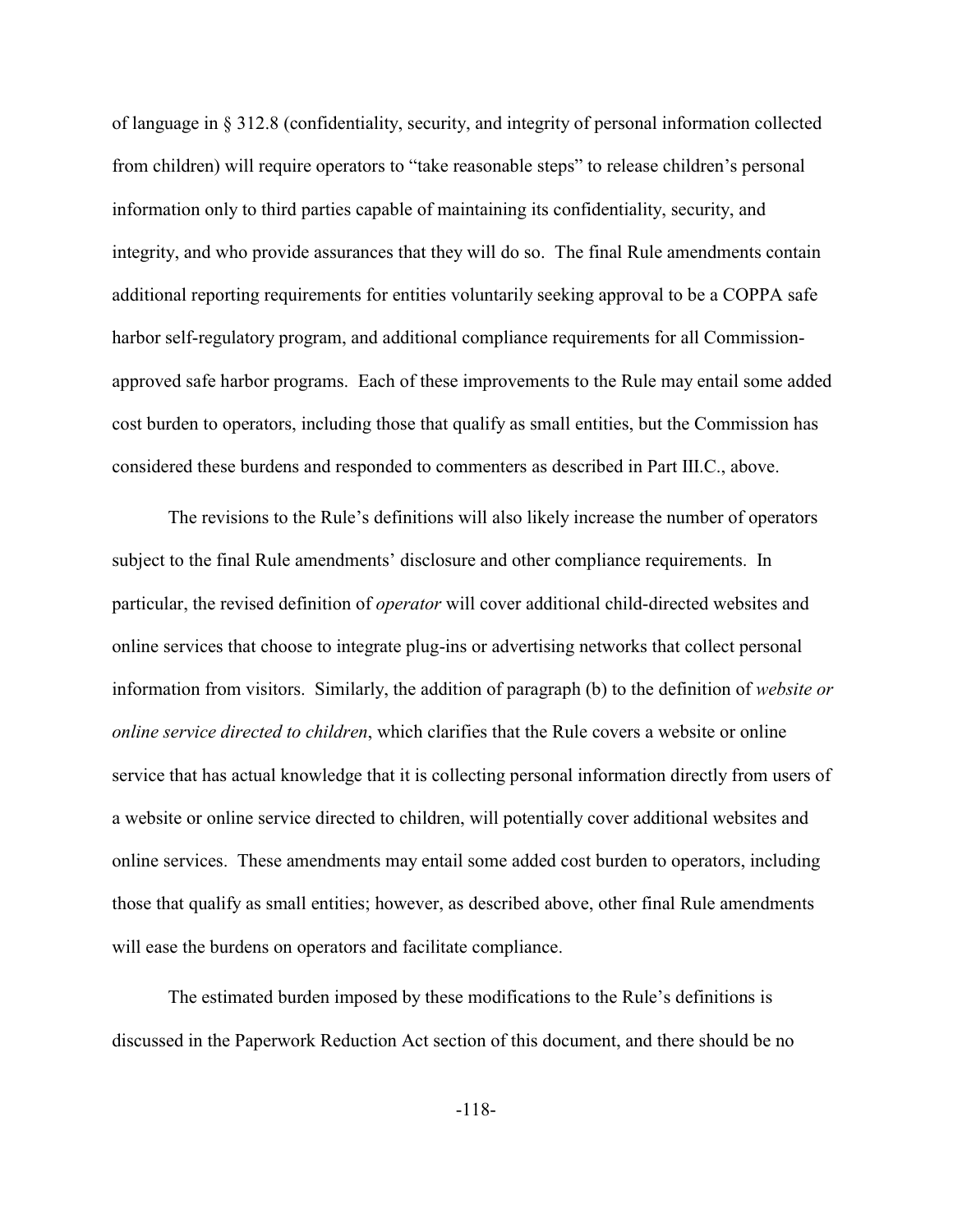difference in that burden as applied to small businesses. While the Rule's compliance obligations apply equally to all entities subject to the Rule, it is unclear whether the economic burden on small entities will be the same as or greater than the burden on other entities. That determination would depend upon a particular entity's compliance costs, some of which may be largely fixed for all entities (*e.g.*, website programming) and others that may be variable (*e.g.*, choosing to operate a family friendly website or online service), and the entity's income or profit from operation of the website or online service (*e.g.*, membership fees) or from related sources (*e.g.*, revenue from marketing to children through the site or service). As explained in the Paperwork Reduction Act section, in order to comply with the Rule's requirements, operators will require the professional skills of legal (lawyers or similar professionals) and technical (*e.g*., computer programmers) personnel. As explained earlier, the Commission staff estimates that there are approximately 2,910 website or online services that would qualify as *operators* under the final Rule amendments, that there will be approximately 280 new operators per year for a three-year period, and that approximately 85-90% of all such operators would qualify as small entities under the SBA's Small Business Size standards.

## **E. Steps the Agency Has Taken to Minimize Any Significant Economic Impact on Small Entities, Consistent with the Stated Objectives of the Applicable Statute**

In drafting the amendments to the Rule's definitions, the Commission has attempted to avoid unduly burdensome requirements for all entities, including small businesses. The Commission believes that the final Rule amendments will advance the goal of children's online privacy in accordance with COPPA. For each of the modifications, the Commission has taken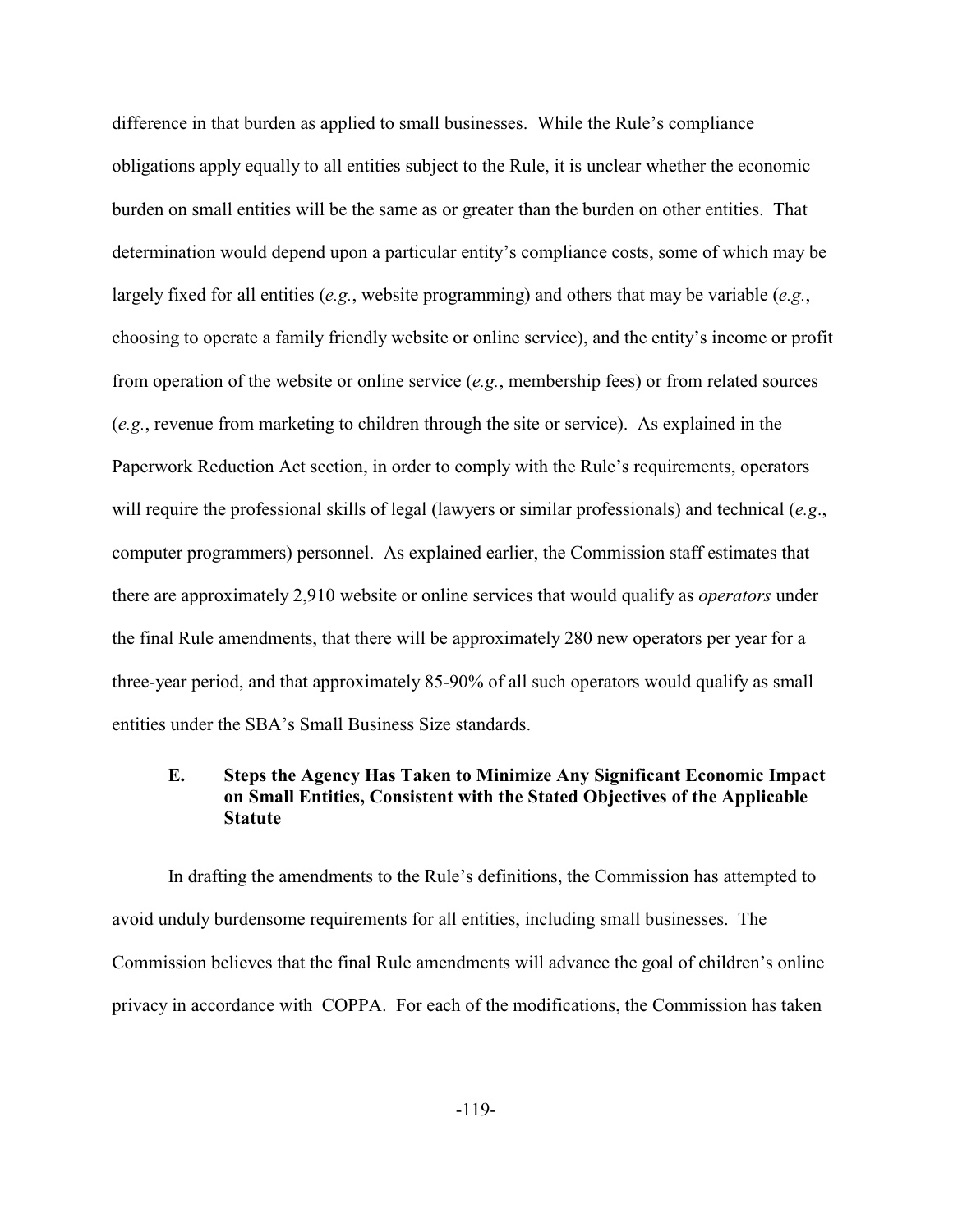into account the concerns evidenced by the record. On balance, the Commission believes that the benefits to children and their parents outweigh the costs of implementation to industry.

The Commission has considered, but has decided not to propose, an exemption for small businesses. The primary purpose of COPPA is to protect children's online privacy by requiring verifiable parental consent before an operator collects personal information. The record and the Commission's enforcement experience have shown that the threats to children's privacy are just as great, if not greater, from small businesses or even individuals than from large businesses.<sup>328</sup> Accordingly, an exemption for small businesses would undermine the very purpose of the statute and Rule.

Nonetheless, the Commission has taken care in developing the final Rule amendments to set performance standards that regulated entities must achieve, but provide them with the flexibility to select the most appropriate, cost-effective, technologies to achieve COPPA's objective results. For example, the Commission has retained the standard that verifiable parental consent may be obtained via any means reasonably calculated, in light of available technology, to ensure that the person providing consent is the child's parent. The new requirements for maintaining the security of children's personal information and deleting such information when no longer needed do not mandate any specific means to accomplish those objectives. The Commission has adopted the "reasonable measures" standard enabling operators to use

<sup>&</sup>lt;sup>328</sup> See, e.g.,*United States v. RockYou, Inc.*, No. 3:12-cv-01487-SI (N.D. Cal., entered Mar. 27, 2012); *United States v. Godwin*, No. 1:11-cv-03846-JOF (N.D. Ga., entered Feb. 1, 2012); *United States v. W3 Innovations, LLC*, No. CV-11-03958 (N.D. Cal., filed Aug. 12, 2011); *United States v. Industrious Kid, Inc.*, No. CV-08-0639 (N.D. Cal., filed Jan. 28, 2008); *United States v. Xanga.com, Inc.*, No. 06-CIV-6853 (S.D.N.Y., entered Sept. 11, 2006); *United States v. Bonzi Software, Inc.*, No. CV-04-1048 (C.D. Cal., filed Feb. 17, 2004); *United States v. Looksmart, Ltd.*, No. 01-605-A (E.D. Va., filed Apr. 18, 2001); *United States v. Bigmailbox.Com, Inc.*, No. 01-606-B (E.D. Va., filed Apr. 18, 2001).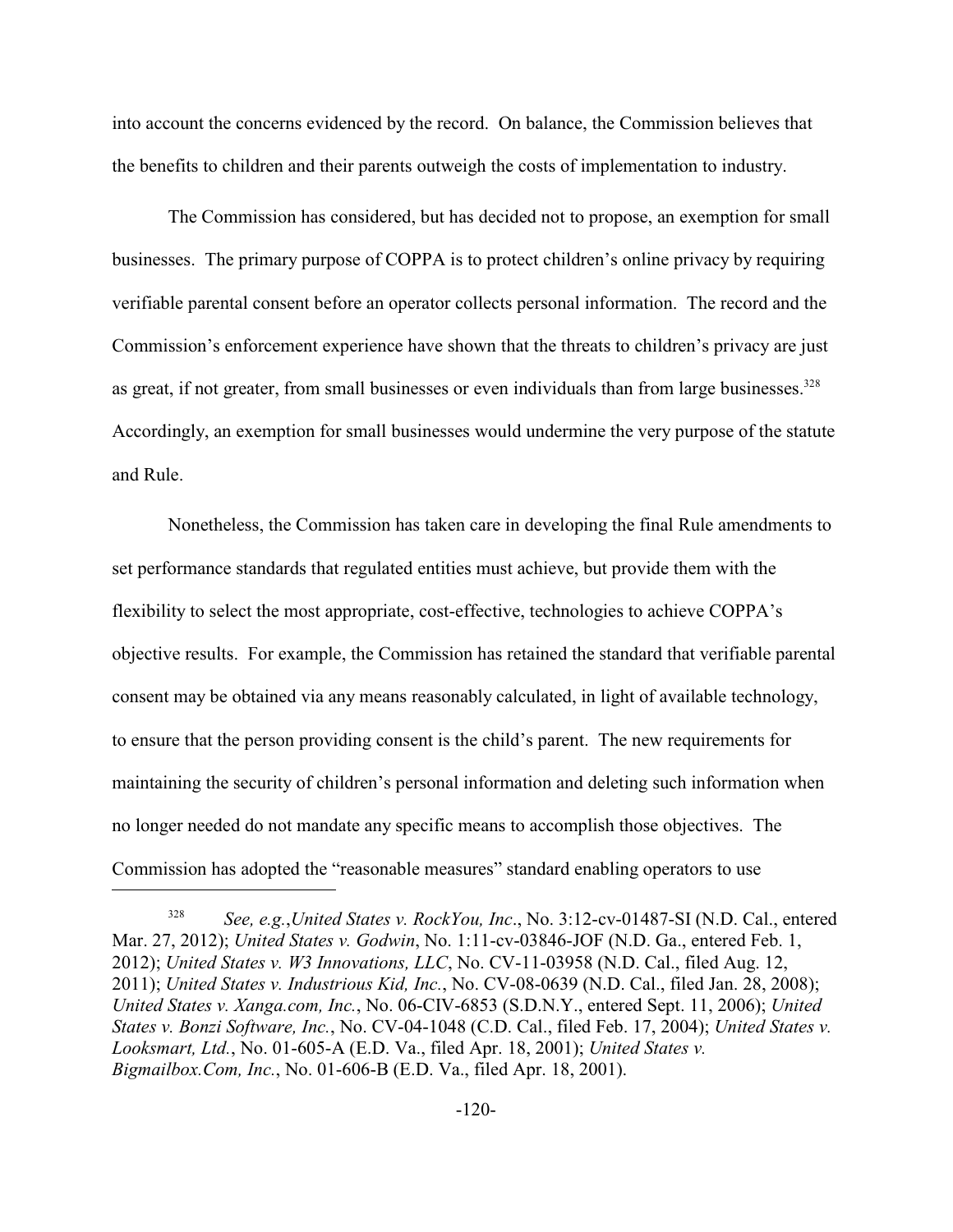competent filtering technologies to prevent children from publicly disclosing personal information, which the Commission believes will make it easier for operators to avoid the collection of children's personal information. The new definition of *support for internal operations* is intended to provide operators with the flexibility to collect and use personal information for purposes consistent with ordinary operation, enhancement, or security measures. Moreover, the changes to *website or online service directed to children* should provide greater flexibility to "family friendly" sites and services in developing mechanisms to provide the COPPA protections to child visitors.

### **IV. Paperwork Reduction Act**

The existing Rule contains recordkeeping, disclosure, and reporting requirements that constitute "information collection requirements" as defined by 5 CFR 1320.3(c) under the OMB regulations that implement the Paperwork Reduction Act ("PRA"), as amended, 44 U.S.C. 3501 *et seq.* OMB has approved the Rule's existing information collection requirements through July 31, 2014. In accordance with the PRA, the Commission is seeking OMB approval of the final Rule amendments under OMB Control No. 3084-0117. The disclosure, recordkeeping, and reporting requirements under the final Rule amendments discussed above constitute "collections of information" for purposes of the PRA.

Upon publication of the 2011 NPRM and the 2012 SNPRM, the FTC submitted the proposed Rule amendments and a Supporting Statement to OMB. In response, OMB filed comments (dated October 27, 2011 and August 10, 2012) indicating that it was withholding approval pending the Commission's examination of the public comments in response to the 2011 NPRM and 2012 SNPRM. The remainder of this section sets forth a revised PRA analysis,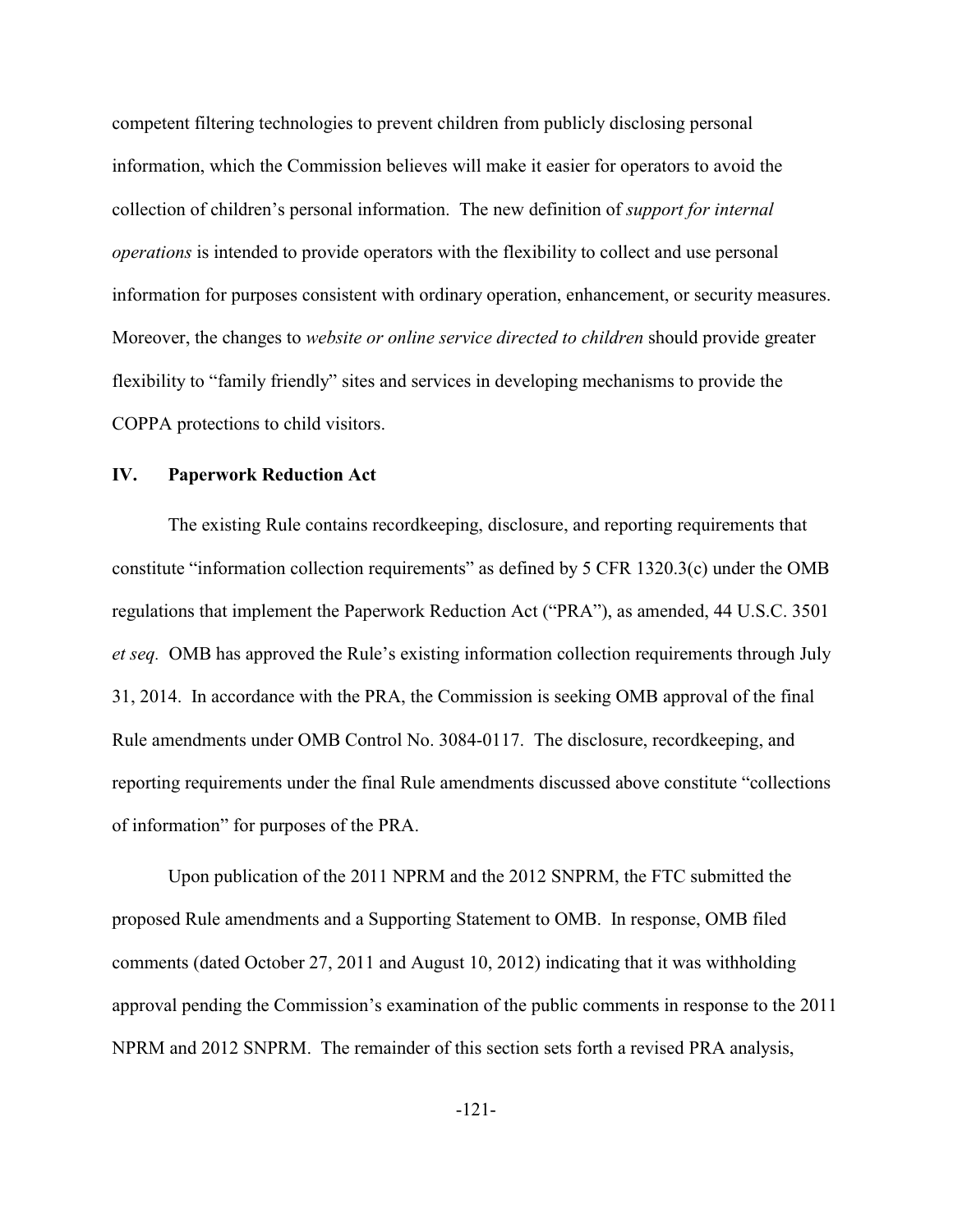factoring in relevant public comments and the Commission's resulting or self-initiated changes to the proposed Rule.

### **A. Practical Utility**

According to the PRA, "practical utility" is "the ability of an agency to use information, particularly the capability to process such information in a timely and useful fashion."<sup>329</sup> The Commission has maximized the practical utility of the new disclosure (notice) and reporting requirements contained in the final Rule amendments, consistent with the requirements of COPPA.

### **(1) Disclosure Requirements**

The final Rule amendments to Section 312.4(c) more clearly articulate the specific information that operators' direct notices to parents must include about their information collection and use practices. The succinct, "just-in-time" notices will present key information to parents to better enable them to determine whether to permit their children to provide personal information online, seek access from a website or online service operator to review their children's personal information, and object to any further collection, maintenance, or use of such information. The final Rule amendments to the definitions of *operator* and *website or online service directed to children* in Section 312.2 will better ensure that parents are provided notice when a child-directed site or service chooses to integrate into its property other services that

<sup>44</sup> U.S.C. 3502(11). In determining whether information will have "practical 329 utility," OMB will consider "whether the agency demonstrates actual timely use for the information either to carry out its functions or make it available to third-parties or the public, either directly or by means of a third-party or public posting, notification, labeling, or similar disclosure requirement, for the use of persons who have an interest in entities or transactions over which the agency has jurisdiction." 5 CFR 1320.3(l).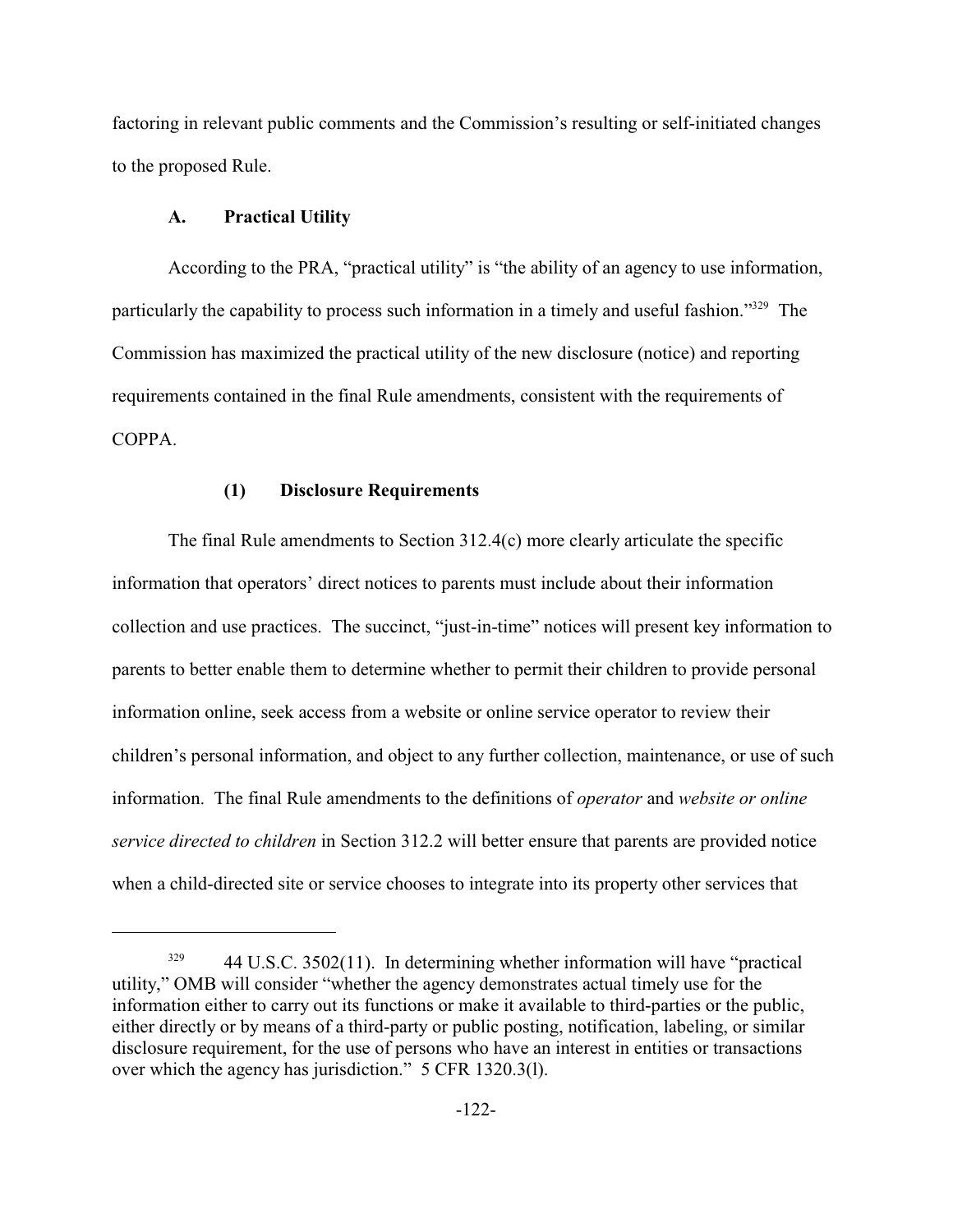collect visitors' personal information. For example, the final Rule amendment to the definition of *operator* clarifies that child-directed websites that do not collect personal information from users, but that employ downloadable software plug-ins or permit other entities, such as advertising networks, to collect personal information directly from their users, are covered operators with responsibility for providing parental notice and obtaining consent. Additionally, the changes to the definition of *website or online service directed to children*, among other things, will clarify that the Rule covers a plug-in or ad network where it has actual knowledge that it is collecting personal information directly from users of a child-directed website or online service.

To avoid obscuring the most meaningful, material information for consumers, however, the Commission removed a previously proposed requirement, set forth in the 2011 NPRM, that *all* operators collecting, using, or disclosing information on a website or online service must provide contact information.<sup>330</sup> The Commission retained the existing Rule's proviso that such operators could designate one operator to serve as the point of contact. For the same reason, the Commission has streamlined the Rule's online notice requirement to require a simple statement of: (1) what information the operator collects from children, including whether the website or online service enables a child to make personal information publicly available; (2) how the operator uses such information; and (3) the operator's disclosure practices for such information.<sup> $331$ </sup> As a part of this revision, the Commission also removed the required statement

<sup>330 2011</sup> NPRM, 76 FR at 59815.

*See id*. 331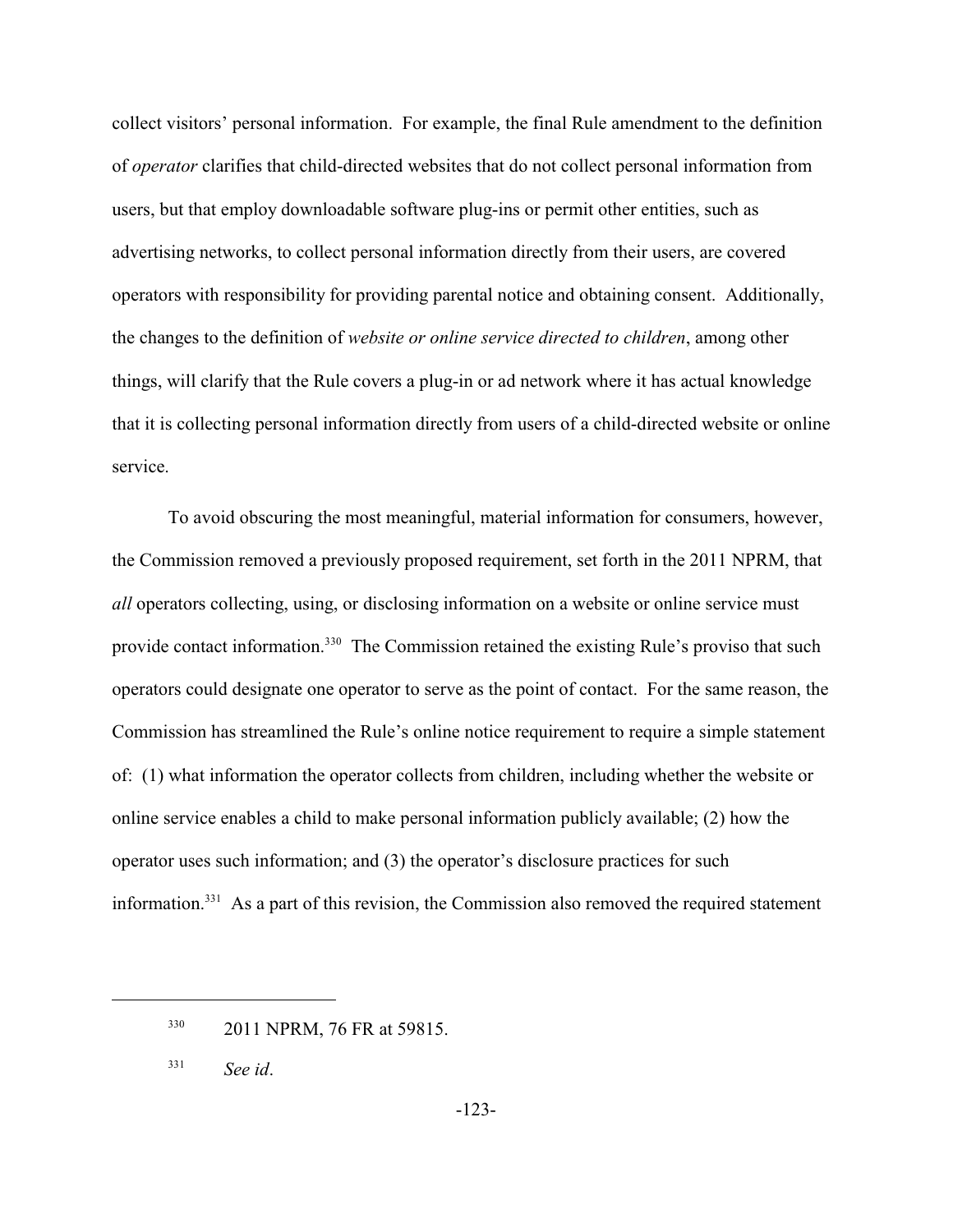that the operator may not condition a child's participation in an activity on the child's disclosure of more personal information than is reasonably necessary to participate in such activity.<sup>332</sup>

### **(2) Reporting Requirements**

As stated above, the Commission believes that there is great value in receiving annual reports from its approved safe harbor programs. Obtaining this information (in addition to the Commission's right to access program records) will better ensure that all safe harbor programs keep sufficient records and that the Commission is routinely apprised of key information about the safe harbors' programs and membership oversight. Further, requiring annual reports to include a description of any safe harbor approvals of new parental consent mechanisms will inform the Commission of the emergence of new feasible parental consent mechanisms for operators. Additionally, the final Rule amendments impose more stringent requirements for safe harbor applicants' submissions to the Commission to better ensure that applicants are capable of administering effective safe harbor programs.

Thus, given the justifications stated above for the amended disclosure and reporting requirements, the final Rule amendments will have significant practical utility.

*See id*. 332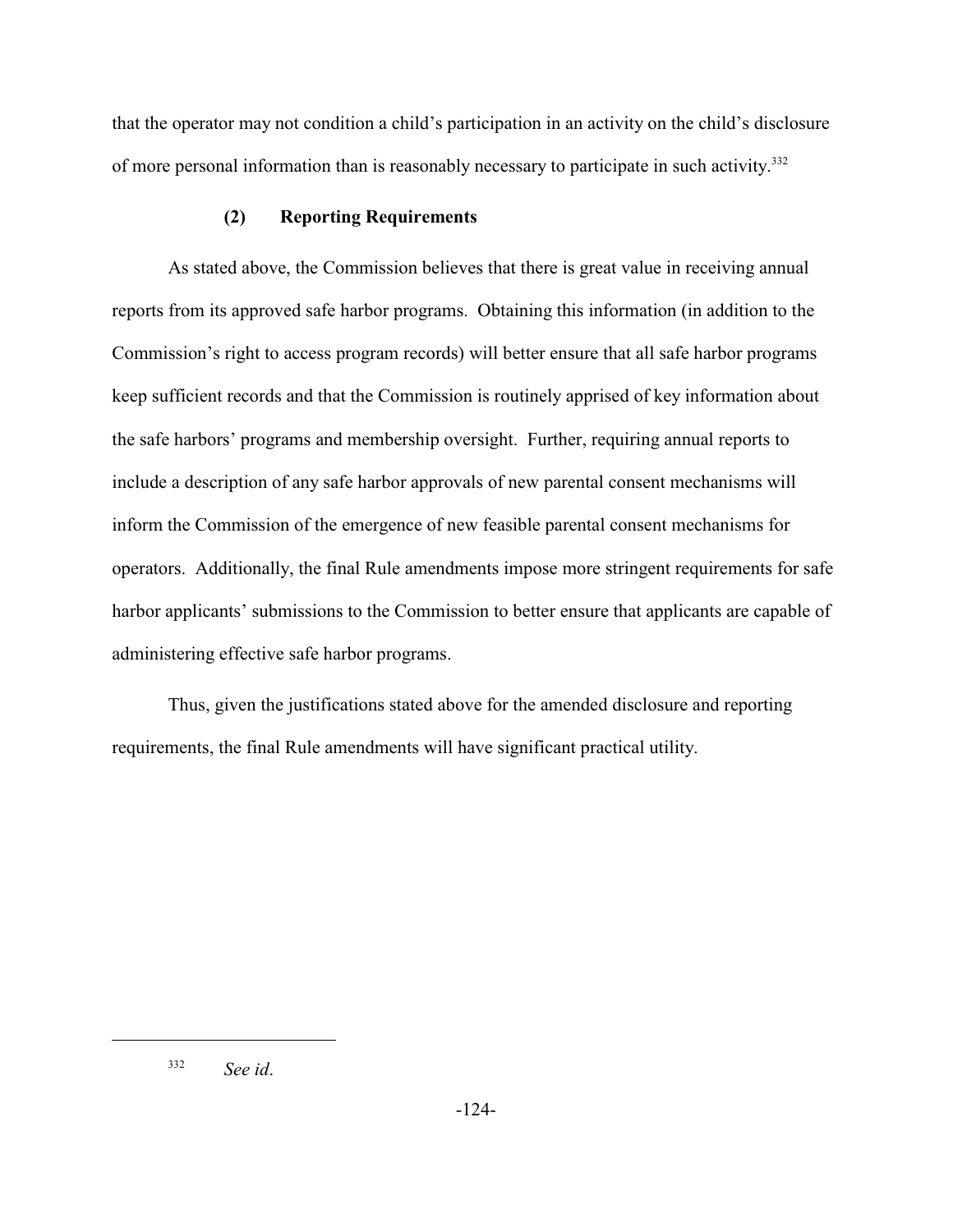# **B. Explanation of Estimated Incremental Burden Under the Final Rule Amendments**

- 1. Disclosure: 69,000 hours (for new and existing operators, combined)
- 2. Reporting: 720 hours (one-time burden, annualized, and recurring)
- 3. Labor Costs: \$21,508,900
- 4. Non-Labor/Capital Costs: \$0

Estimating PRA burden of the final Rule amendments' requirements depends on various factors, including the number of firms operating websites or online services directed to children or having actual knowledge that they are collecting or maintaining personal information from children, and the number of such firms that collect persistent identifiers for something other than support for the internal operations of their websites or online services.

In its 2011 NPRM PRA analysis, FTC staff estimated that there were then approximately 2,000 operators subject to the Rule. Staff additionally stated its belief that the number of operators subject to the Rule would not change significantly as a result of the proposed revision to the definition of *personal information* proposed in the 2011 NPRM.<sup>333</sup> Staff believed that altering that definition would potentially increase the number of operators, but that the increase would be offset by other proposed modifications. These offsets included provisions allowing the use of persistent identifiers to support the internal operations of a website or online service, and permitting the use of "reasonable measures," such as automated filtering, to strip out personal information before posting children's content in interactive venues. The 2011 NPRM PRA analysis also assumed that some operators of websites or online services will adjust their information collection practices so that they will not be collecting personal information from

 $1d.$  at 59826.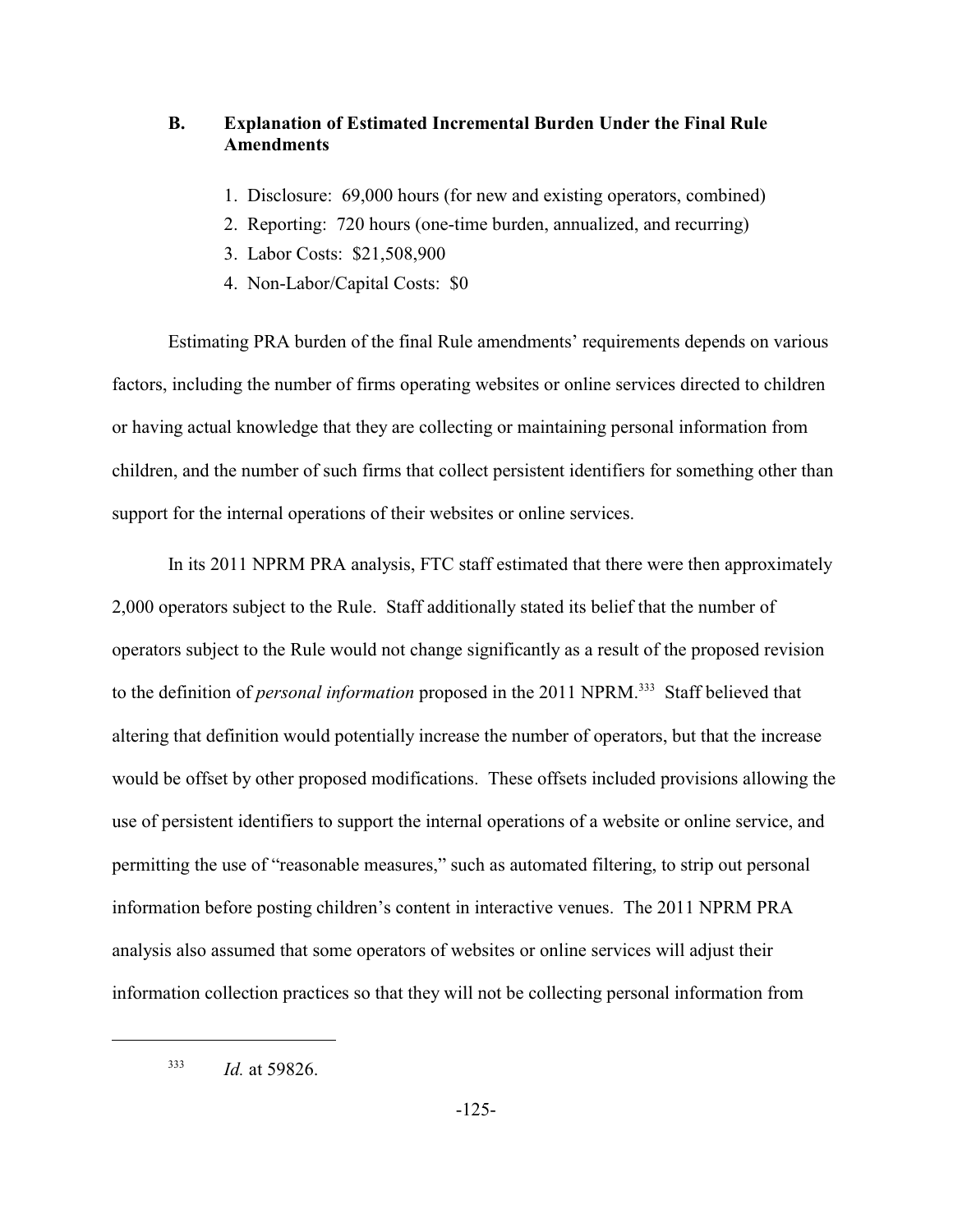children.<sup>334</sup> In the 2011 NPRM PRA analysis, staff estimated that approximately 100 new operators per year<sup>335</sup> (over a prospective three-year OMB clearance<sup>336</sup>) of websites or online services would likely be covered by the Rule through the proposed modifications. No comments filed in response to the 2011 NPRM took direct issue with these estimates.<sup>337</sup> Commission staff also estimated that no more than one safe harbor applicant will submit a request within the next three years,  $338$  and this estimate has not been contested.

In its 2012 SNPRM PRA analysis, staff stated that the proposed modifications to the Rule would change the definitions of *operator* and *website or online service directed to children*, potentially increasing the number of operators subject to the Rule. Staff added, however, that the proposed amendments to the definitions of *support for internal operations* and *website or online service direct to children* should offset some of the effects of these other definitional expansions.<sup>339</sup> The 2012 SNPRM PRA analysis also assumed that some operators of websites or online services would adjust their information collection practices so that they would not be

 $^{334}$  *Id.* 

*Id.* <sup>335</sup>

Under the PRA, agencies may seek from OMB a maximum three year clearance 336 for a collection of information.  $44$  U.S.C.  $3507(g)$ .

<sup>&</sup>lt;sup>337</sup> Likewise, no comments were received in response to the February 9, 2011 and May 31, 2011 Federal Register notices (76 FR 7211 and 76 FR 31334, respectively, *available at* **<http://www.gpo.gov/fdsys/pkg/FR-2011-02-09/pdf/2011-2904.pdf>** and **<http://www.gpo.gov/fdsys/pkg/FR-2011-05-31/pdf/2011-13357.pdf>**) seeking comment on the information requirements associated with the existing COPPA Rule and the FTC burden estimates for them. These notices included the Commission staff estimate that roughly 100 new web entrants each year will fall within the Rule's coverage.

<sup>&</sup>lt;sup>338</sup> 2011 NPRM, 76 FR at 59826; *accord* 76 FR 7211 at 7213 and 76 FR at 31335.

<sup>&</sup>lt;sup>339</sup> 2012 SNPRM, 77 FR at 46650.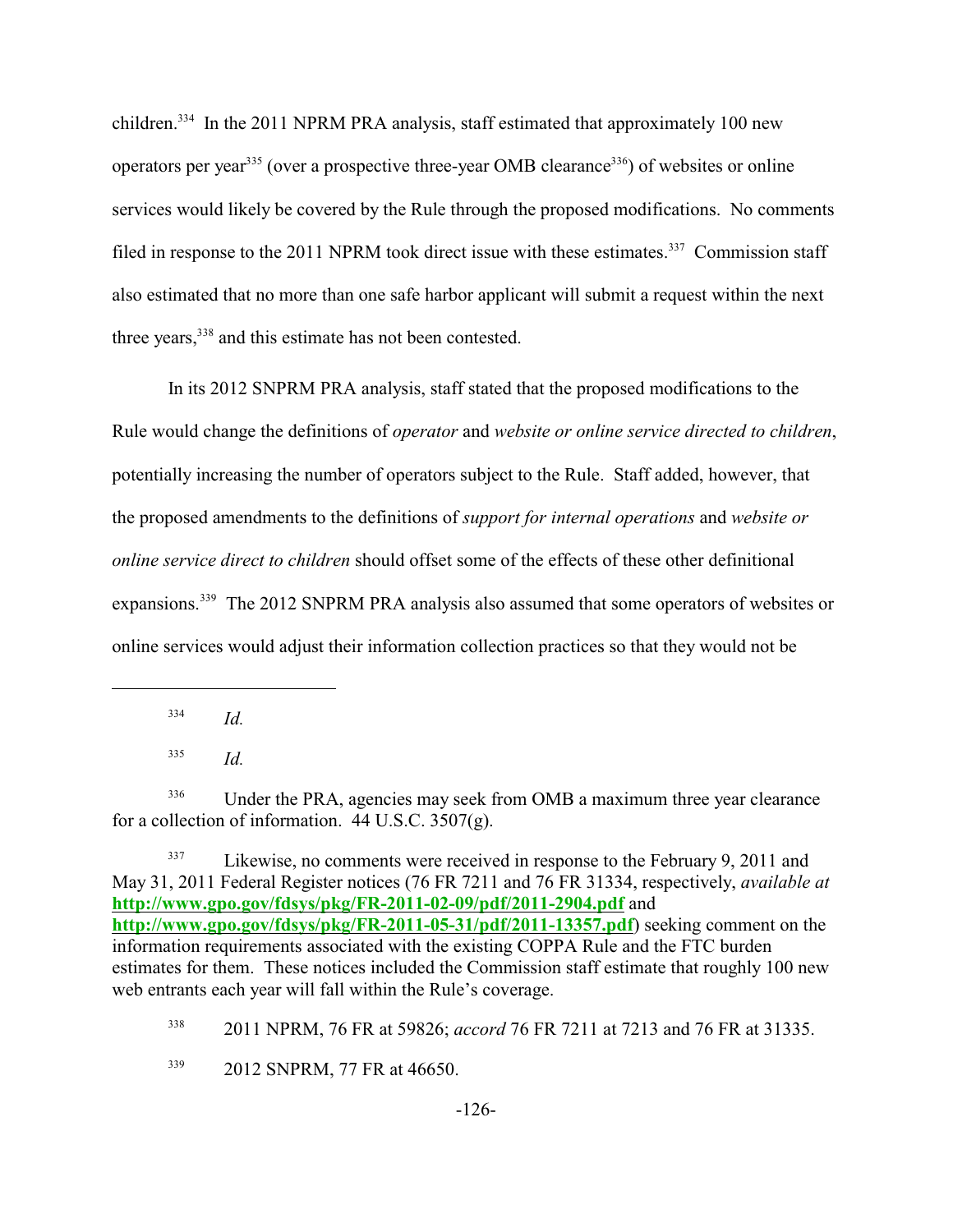collecting personal information from children.<sup>340</sup> Based on those assumptions, FTC staff estimated that, in addition to the 2,000 existing operators already covered by the Rule (per the 2011 NPRM PRA analysis), there would be approximately 500 existing operators of websites or online services likely to be newly covered due to the proposed modifications.<sup>341</sup> Staff also estimated that 125 additional new operators per year (over a prospective three-year clearance) would be covered by the Rule through the proposed modifications. That was incremental to the previously cleared FTC estimate of 100 new operators per year for the then existing Rule.<sup>342</sup> The FTC's 2011 NPRM and 2012 SNPRM analyses thus cumulatively accounted for an estimated 2,500 existing operators and 225 new operators each year that would be subject to the proposed Rule amendments. 343

Given the public comments received, the Commission now estimates, as detailed further below, that the final Rule amendments will cover 2,910 existing operators of websites or online services and 280 new operators per year.<sup>344</sup> These groups of covered operators would generally

 $^{340}$  *Id.* 

 $^{341}$  *Id.* 

*Id.* <sup>342</sup>

<sup>343</sup> Commenter Association for Competitive Technology therefore is mistaken in asserting that the "FTC has estimated 500 existing education app makers will be affected by the proposed rule, and an additional 125 newly affected entities each successive year." Association for Competitive Technology (comment 7, 2012 SNPRM), at 2. The Commission's previous PRA analyses did not specifically estimate numbers of "education app makers," and the commenter did not account for the Commission's 2011 NPRM estimate of 2,000 existing entities.

<sup>344</sup> Under the existing OMB clearance for the pre-amended Rule, however, the FTC had already accounted for an estimated 100 new operators each requiring approximately 60 hours to comply with the Rule. *See* 76 FR at 7211, 7212 (Feb. 9, 2011); 76 FR at 31334, 31335 (May 31, 2011). Thus, to avoid double-counting what has already been submitted to OMB and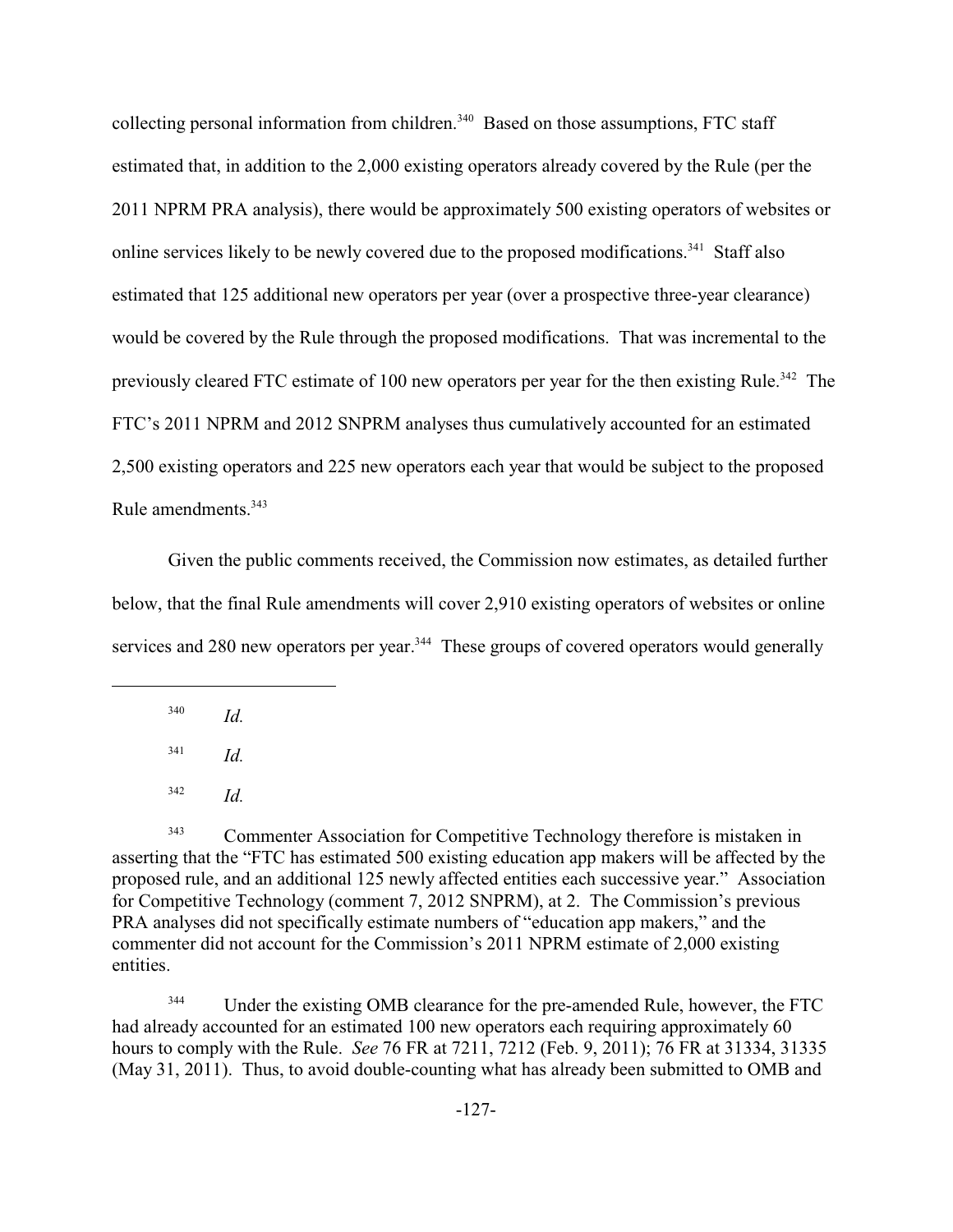consist of certain traditional website operators, mobile app developers, plug-in developers, and advertising networks.

# *Existing Operators*

The Commission received several comments directed to its estimates of the number of existing operators, all of which assert that the Commission significantly underestimated these numbers.<sup>345</sup> The Association for Competitive Technology ("ACT") cited data showing that as of September 2012, there were approximately 74,000 "education" apps in the iTunes App Store, and 30,000 in the Android market.<sup>346</sup> Based on its review of "top" apps, ACT calculated a ratio of 1.54 apps per developer of "education" apps in the iTunes App Store,  $347$  and that approximately  $60\%$  of apps in this category were directed to children under 13. $348$  Based on this information, ACT calculated that approximately 28,800 app developers would be "potentially affected" by the proposed modifications to the Rule set forth in the 2011 NPRM and 2012  $SNPRM.<sup>349</sup>$  One commenter, the moderator of an online group called "Parents With Apps,"

Association for Competitive Technology (comment 7, 2012 SNPRM), at 2-3; S. 345 Weiner (comment 97, 2012 SNPRM), at 1-2; J. Garrett (comment 38, 2012 SNPRM), at 1; *see also* DMA (comment 28, 2012 SNPRM), at 17.

<sup>346</sup> Association for Competitive Technology (comment 7, 2012 SNPRM), at 2.

 $I_{d}$ . ("Unlike the game sector, where one developer may have several applications in the top 100, Educational Apps tended to be much closer to a one-to-one ratio between app and creator at 1.54 apps per developer.")*.*

<sup>348</sup> *Id.* ACT's comment does not describe the methodology it used to categorize apps as being directed to children under 13.

 $^{349}$  *Id.* at 2-3.

cleared, the ensuing calculations for new operators' disclosure burden account strictly for the difference between the revised population estimate (280) and the currently cleared estimate (100), *i.e.*, 180 additional new operators.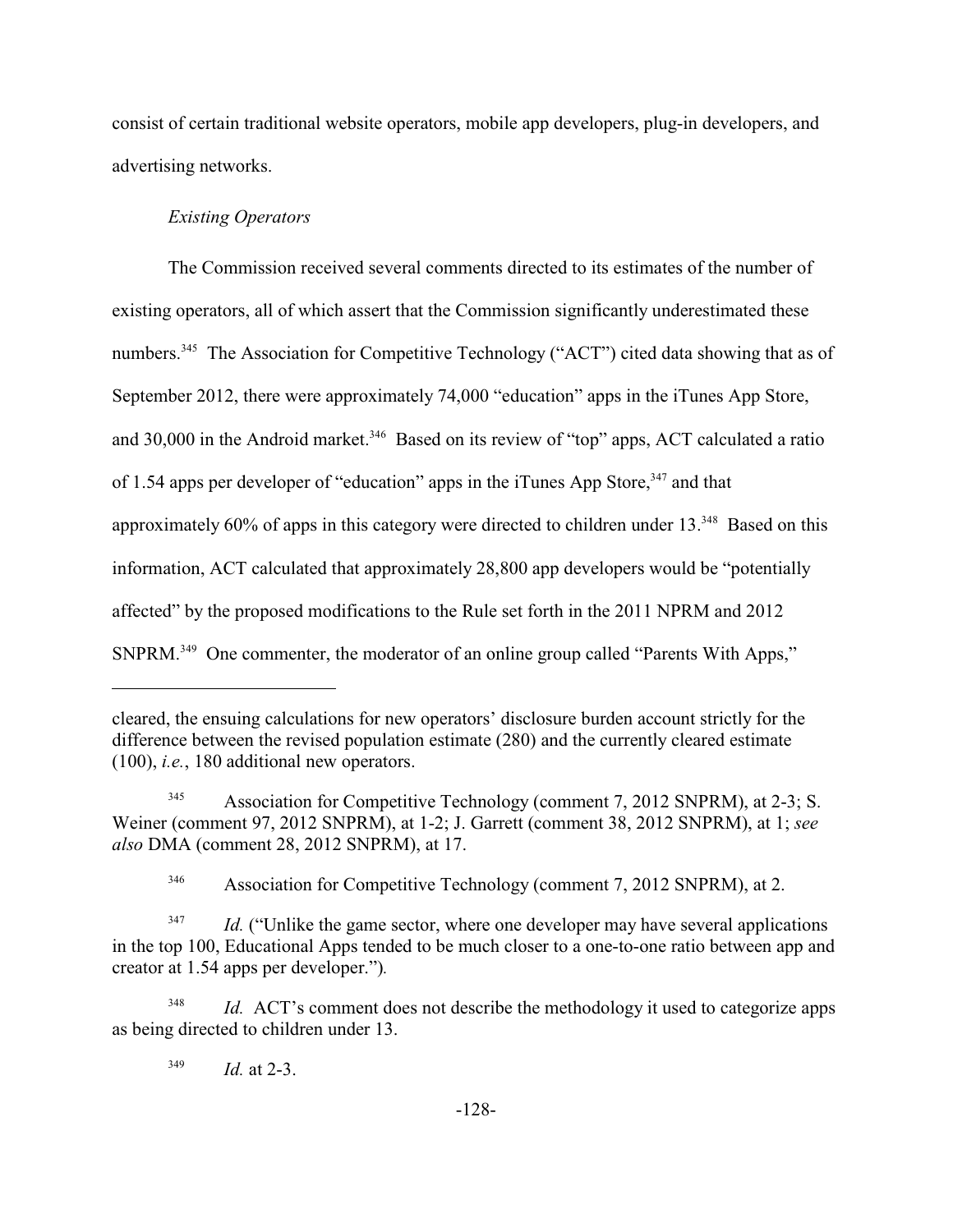stated that the group has more than 1,400 small developers of family-friendly apps as members.<sup>350</sup> Another commenter stated that the Silicon Valley Apps for Kids Meetup group had "well over 500 members" as of September 2012, and that "the kids app market is incredibly vibrant with thousands of developers, over 500 of which" are group members.<sup>351</sup>

Per the industry information source cited by ACT, the Commission believes that as of November 2012, there were approximately 75,000 education apps in the iTunes App Store and approximately 33,000 education apps in the Android market.<sup>352</sup> ACT's comment appears to suggest that it would be reasonable for the Commission to base its PRA estimate of the number of existing operators subject to the final Rule amendments on the number of "Education" app developers. The Commission agrees that developer activity in the "Education" category, to the extent it can be discerned through publicly available information, is a useful starting point for estimating the number of mobile app developers whose activities may bring them within coverage of the final Rule amendments. As discussed below, the Commission also looks to information about "Education" apps in the Google Play store, and apps in the game and entertainment categories in both the iTunes App Store and Google Play, as a basis for its estimates for this PRA analysis.<sup>353</sup>

<sup>352</sup> "App Store Metrics," 148Apps.biz (accessed Nov. 14, 2012), *available at* **[http://148apps.biz/app-store-metrics](http://148apps.bix/app-store-metrics;)**; "Android Statistic Top Categories," AppBrain (accessed Nov. 15, 2012), *available at* **<http://www.appbrain.com/stats/android-market-app-categories>**.

<sup>353</sup> Although there are other mobile app platforms and distribution channels, the Commission believes that the education, games, and entertainment categories in the iTunes App Store and the Google Play store adequately approximate the relevant universe of unique mobile app developers whose apps may be directed to children under 13.

 $S<sub>350</sub>$  S. Weiner (comment 97, 2012 SNPRM), at 1-2.

 $J.$  Garrett (comment 38, 2012 SNPRM), at 1.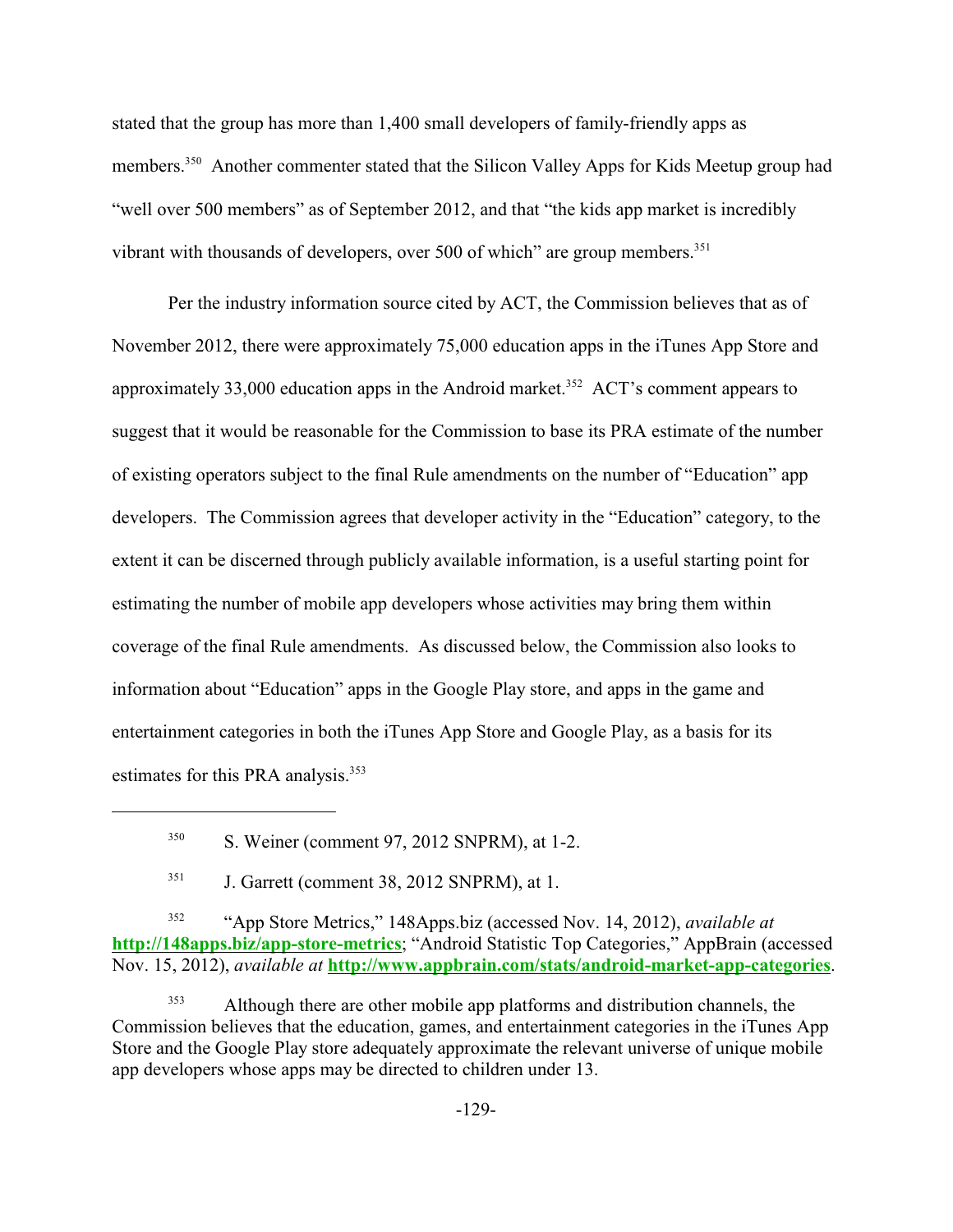Similar to what appears to have been ACT's methodology, Commission staff reviewed a list, generated using the desktop version of iTunes, of the Top 200 Paid and Top 200 Free "Education" apps in the iTunes App Store as of early November 2012. Based on the titles and a prima facie review of the apps' descriptions, staff believes that approximately 56% of them may be directed to children under 13. $354$  Averaging this figure and ACT's 60% calculation, FTC staff estimates that 58% of "Education" Apps in the iTunes App Store may be directed to children under 13, meaning that 43,500 of those 75,000 "Education" apps may be directed to children under 13. To determine a ratio for the Education apps for the Android platform, Commission staff reviewed listings of the Top 216 Paid and Top 216 Free "Education" apps in the Google Play store as of mid-November 2012. Staff believes that approximately 42% of them may be directed to children under 13; 42% of 33,000 apps yields 13,860 apps that may be directed to children under 13. Adding these projected totals together yields 57,360 such apps for both platforms, combined.

It is unreasonable to assume, however, that all apps directed to children under 13 collect personal information from children, and that no developers only collect persistent identifiers in support for their internal operations. Data from the Mobile Apps for Kids II Report indicate that about 59% of the apps surveyed transmit device identification or other persistent identifiers, to their developers.<sup>355</sup> However, it is not clear how many of those app developers would be using

<sup>&</sup>lt;sup>354</sup> In estimating this percentage (and similar percentages throughout this section) for purposes of the PRA analysis, the Commission's staff attempted to err on the side of inclusion to count any apps that were likely to be used by children, whether independently or with parents' assistance. To ensure a generous accounting of operators potentially subject to the Rule, this estimate included, for example, even toddler apps unlikely to be used by children themselves without direct parental assistance.

*See* Mobile Apps for Kids II Report, at 9-10, *supra* note 189. <sup>355</sup>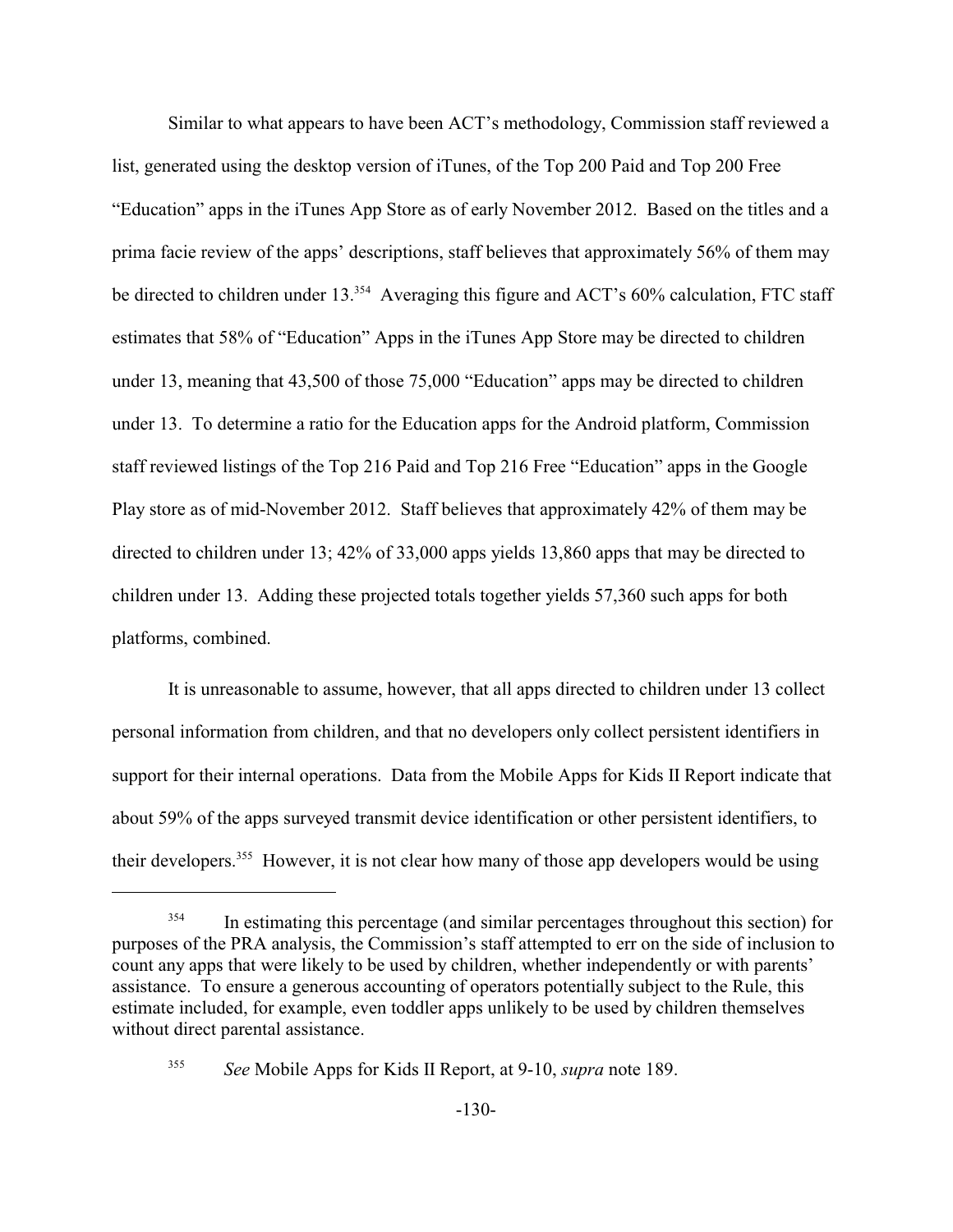those persistent identifiers in a way that would fall within the final Rule's amended definition of *personal information*. Indeed, the Commission believes, based on the comments received, that many developers would use such persistent identifiers to support internal operations as defined in the final Rule amendments and not for other purposes, such as behavioral advertising directed to children.<sup>356</sup> Furthermore, the Commission believes that some mobile app developers, like some other operators of websites or online services, will adjust their information collection practices so that they will not be collecting personal information from children. The data in the staff report do suggest, however, that approximately 3.5% of apps directed to children under 13 could be collecting location information or a device's phone number, thus making their developers more likely to be covered by the final Rule amendments.<sup>357</sup> The Commission believes it is reasonable to assume that an additional 1.5% of those apps could be collecting other personal information, including transmitting persistent identifiers to developers (or their partners) to use in ways that implicate COPPA. This results in an estimate of 5% of apps that may be directed to children under 13, *i.e.*, approximately 2,870 apps, that operate in ways that implicate the final Rule amendments.

<sup>&</sup>lt;sup>356</sup> See L. Akemann (comment 2, 2012 SNPRM), at 1; DMA (comment 37, 2011) NPRM), at 7, 14; Scholastic (comment 144, 2011 NPRM), at 13-14; TRUSTe (comment 164, 2011 NPRM), at 5.

*See* Mobile Apps for Kids II Report*,* at 5-6, 10, *supra* note 189 (14 of 400 apps <sup>357</sup> tested transmitted the mobile device's geolocation or phone number). These apps also transmitted device identification.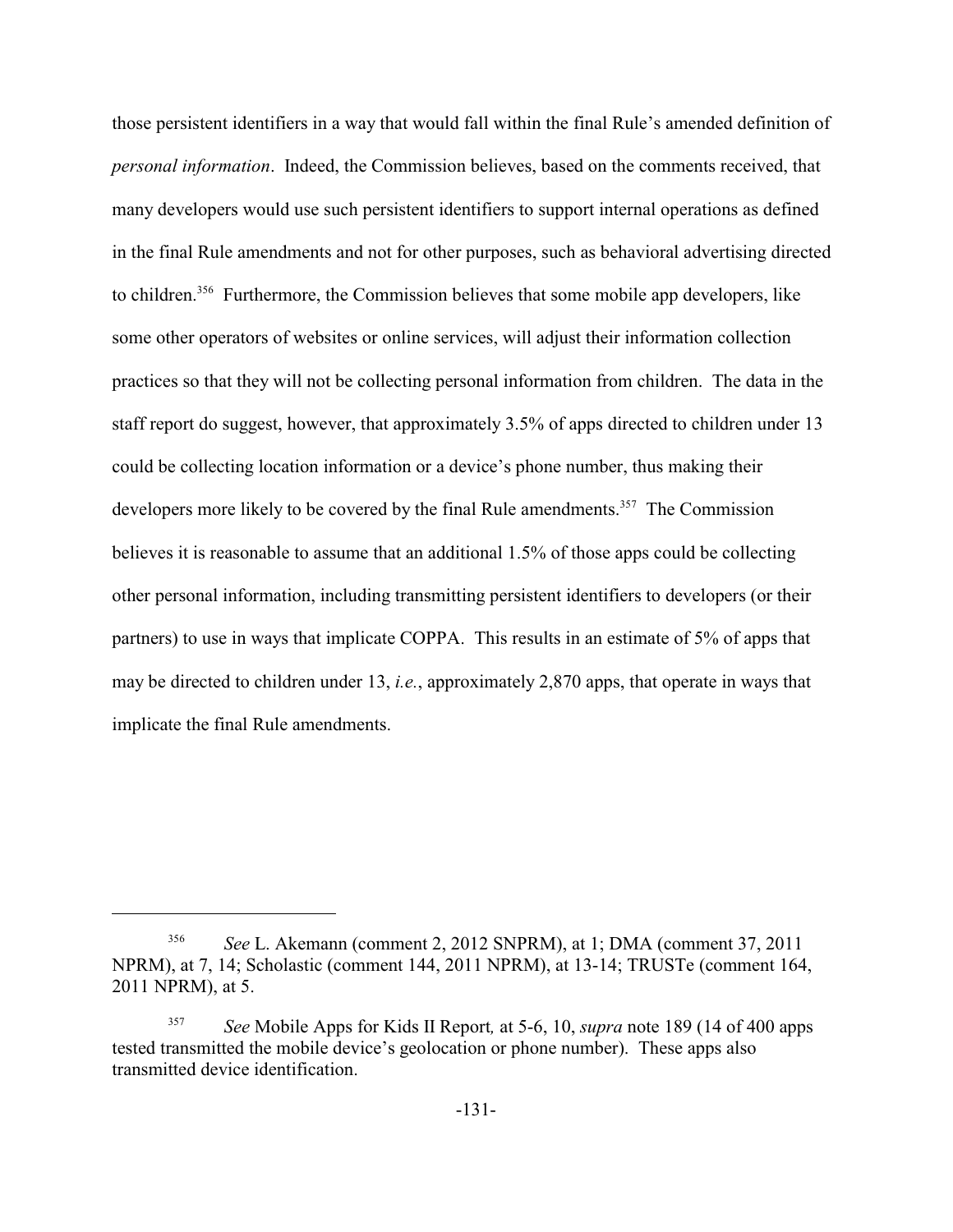To estimate the number of developers responsible for these apps,<sup>358</sup> Commission staff used the "Browse" function in iTunes, to generate a list of 6,000 apps in the "Education" category. Sorting that list by "Genre" generates a list of approximately 3,300 apps for which "Education" was listed as the "Genre." Approximately 1,800 developers were listed in connection with these apps. Dividing 3,300 apps by 1,800 developers yields an iTunes education-apps-per-developer ratio of approximately  $1.83$ ,<sup>359</sup> and the Commission assumes this ratio would apply for Android apps, as well. Assuming a 1.83 education-apps-to-developer ratio, it appears that approximately 1,570 developers (2,870  $\div$  1.83) are responsible for apps directed to children under 13 that operate in ways likely to implicate the final Rule amendments.

At least one more adjustment to this total of approximately 1,570 potentially affected developers is warranted, however. Commission staff's research for its two Mobile Apps for Kids reports indicate that approximately 2.2% of developers of apps that may be directed to children under 13 develop apps for both iOS and Android.<sup>360</sup> To avoid double-counting

<sup>&</sup>lt;sup>358</sup> The Commission believes it is reasonable to assume, as ACT appears to, that developers responsible for multiple apps directed to children under 13 will typically have a single set of privacy practices, a single privacy policy to describe them, and will develop a single method of disclosing the information required by the final Rule amendments. Any marginal increase in developer burdens addressed in this PRA analysis arising from developers publishing additional apps is therefore not likely to be significant.

<sup>&</sup>lt;sup>359</sup> This appears to be a larger universe of data than ACT consulted in generating its education-apps-to-developer ratio of 1.54. *See* Association for Competitive Technology (comment 7, 2012 SNPRM), at 2. Data from the industry source ACT cites indicate a more general apps-to-developer ratio of approximately 3.8 apps per developer of iTunes App Store apps. *See* "App Store Metrics," 148Apps.biz (accessed Nov. 14, 2012), *available at* **[http://148apps.bix/app-store-metrics](http://148apps.bix/app-store-metrics;)** (727,938 Total Active Apps; 191,366 Active Publishers in the U.S. App Store).

<sup>360</sup> *See* Mobile Apps for Kids II Report, at 26, *supra* note 189 (approximately 1.6% of developers of apps studied developed apps for both Android and iOS); FTC Staff, *Mobile Apps for Kids: Current Privacy Disclosures are Disappointing*, at 8-9 (Feb. 2012), *available at*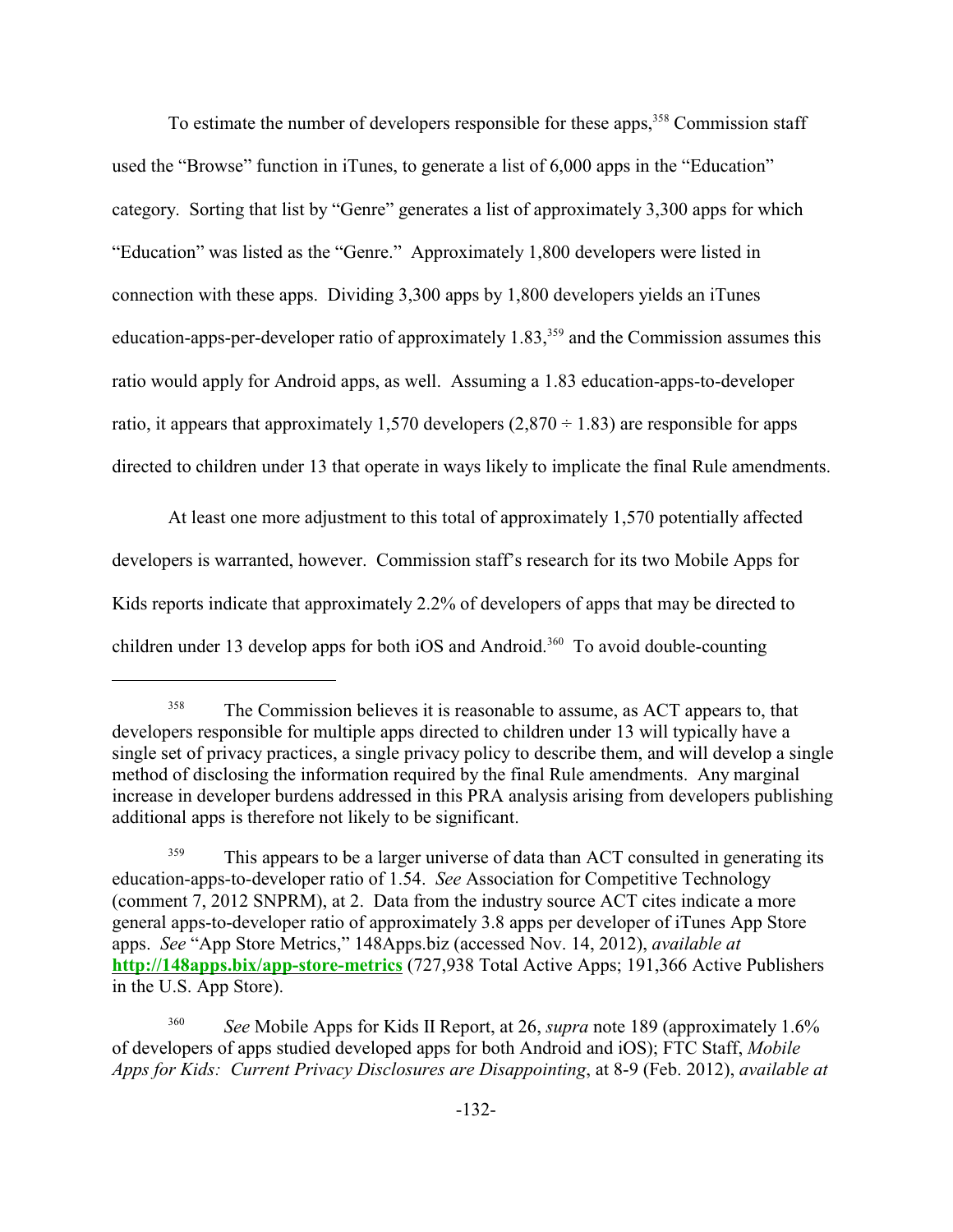developers that develop for both platforms, the Commission subtracts 18 developers from the total (*i.e.*, 1,570 x 2.2% = 34.54;  $35 \div 2 = 17.5$ ), leaving approximately 1,552 potentially affected developers of iOS and Android education apps that may be directed to children under 13.

The Commission believes it is also reasonable to add to this total existing developers of game and entertainment apps directed to children under 13. Commission staff reviewed a list, generated using the desktop version of iTunes, of the Top 200 Paid and Top 200 Free "Game" apps in the iTunes App Store as of mid November 2012. Staff believes that approximately 7% of them may be directed to children under 13. Publicly available industry data show that approximately 131,000 game apps were available in the iTunes App Store as of mid-November  $2012$ <sup>361</sup> thus, approximately 9,170 of those apps may be directed to children under 13. Assuming 5% of those apps operate in ways that bring their developers within the ambit of the final Rule amendments, at a general app-to-developer ratio of 3.8 apps per developer,  $362$  this yields approximately 120 developers  $(9,170 \text{ x } .05 = 458.5; 458.5 \div 3.8 = 120.66)$ . Commission staff observed that approximately 35% of developers of games that may be directed to children under the age of 13 also develop similar education apps. Thus, of the aforementioned 120 developers, 65% would not already have been counted in the previous tally of educational app developers. This calculation yields an estimate of approximately 78 additional developers of

**[http://www.ftc.gov/os/2012/02/120216mobile\\_apps\\_kids.pdf](http://www.ftc.gov/os/2012/02/120216mobile_apps_kids.pdf)** (approximately 2.7% of developers of apps studied developed apps for both Android and iOS). Averaging these two percentages indicates developer overlap of approximately 2.2%.

<sup>&</sup>lt;sup>361</sup> "App Store Metrics," 148Apps.biz (accessed Nov. 14, 2012), *available at* **[http://148apps.bix/app-store-metrics](http://148apps.bix/app-store-metrics;)**.

*See* note 357, *supra*. 362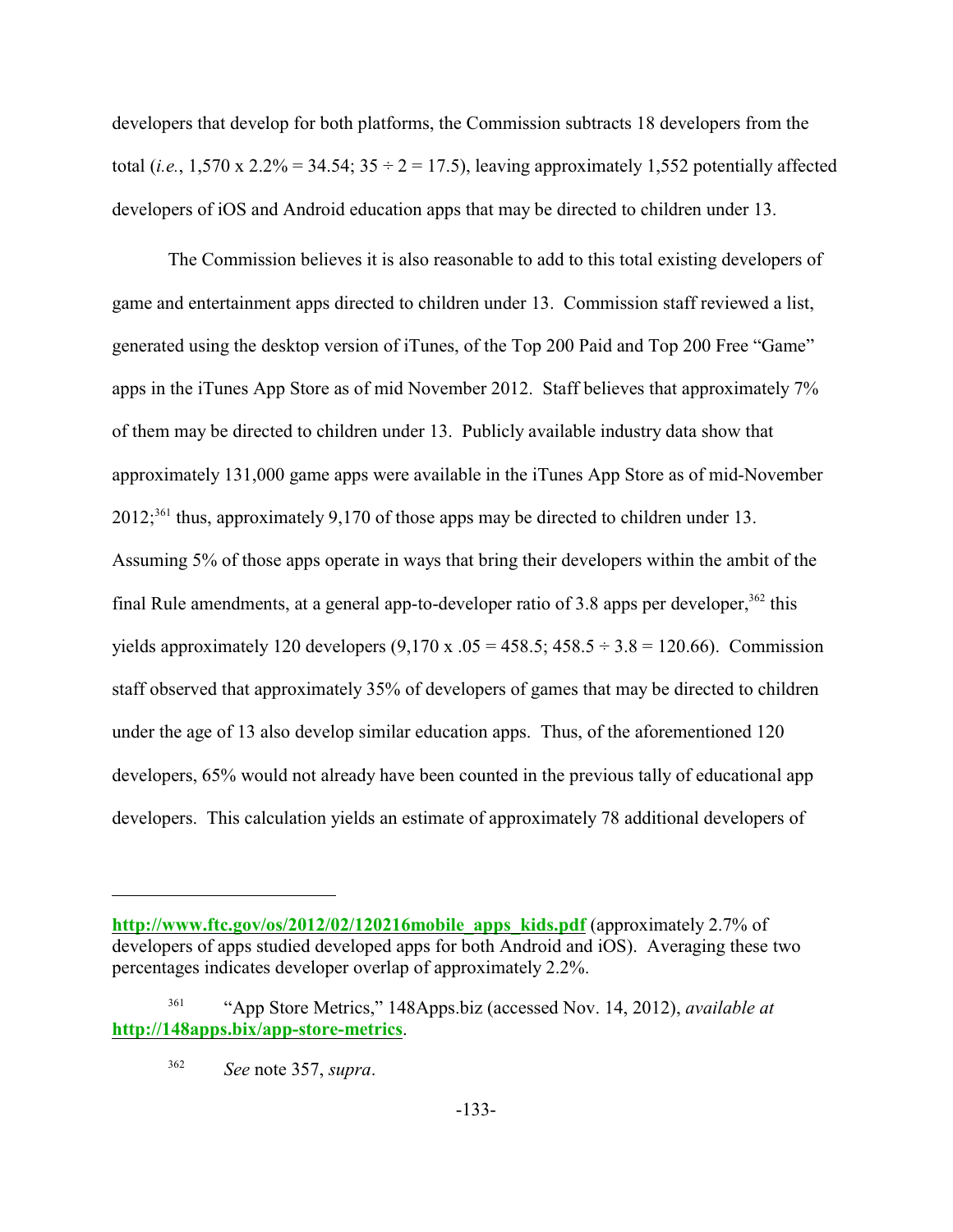iTunes games apps primarily directed to children under 13 that likely are covered by the final Rule amendments.

Performing a similar calculation for iTunes "Entertainment" app developers yields few additional existing developers that are likely to be covered. Commission staff reviewed a list, generated using the desktop version of iTunes, of the Top 200 Paid and Top 200 Free "Entertainment" apps in the iTunes App Store as of mid-November 2012. Staff believes that approximately 2.5% of them may be directed to children under 13. Publicly available industry data show that approximately 67,600 "Entertainment" apps were available in the iTunes App Store as of mid-November 2012;<sup>363</sup> thus, approximately 1,690 of those apps may be directed to children under 13. Assuming 5% of those apps operate in ways that bring their developers within the ambit of the final Rule amendments, at a general app-to-developer ratio of 3.8 apps per developer, this yields approximately 22 developers  $(1,690 \text{ x } .05 = 84.5; 84.5 \div 3.8 = 22.24)$ . Commission staff observed that approximately 84% of developers of "Entertainment" apps that may be directed to children under the age of 13 also develop similar education and game apps. Thus, of the aforementioned 22 developers, 16% would not already have been counted in the previous tally of educational and games app developers. This calculation yields an estimate of approximately 4 additional developers of iTunes entertainment apps primarily directed to children under 13 that likely are covered by the final Rule amendments.

To account for Android "Games" apps, Commission staff reviewed listings of the Top 216 Paid and Top 216 Free "Games" apps in the Google Play store as of mid-November 2012. Staff believes that approximately 3% of them may be directed to children under 13. Three

<sup>&</sup>quot;App Store Metrics," 148Apps.biz (accessed Nov. 14, 2012), *available at* <sup>363</sup> **[http://148apps.bix/app-store-metrics](http://148apps.bix/app-store-metrics;)**.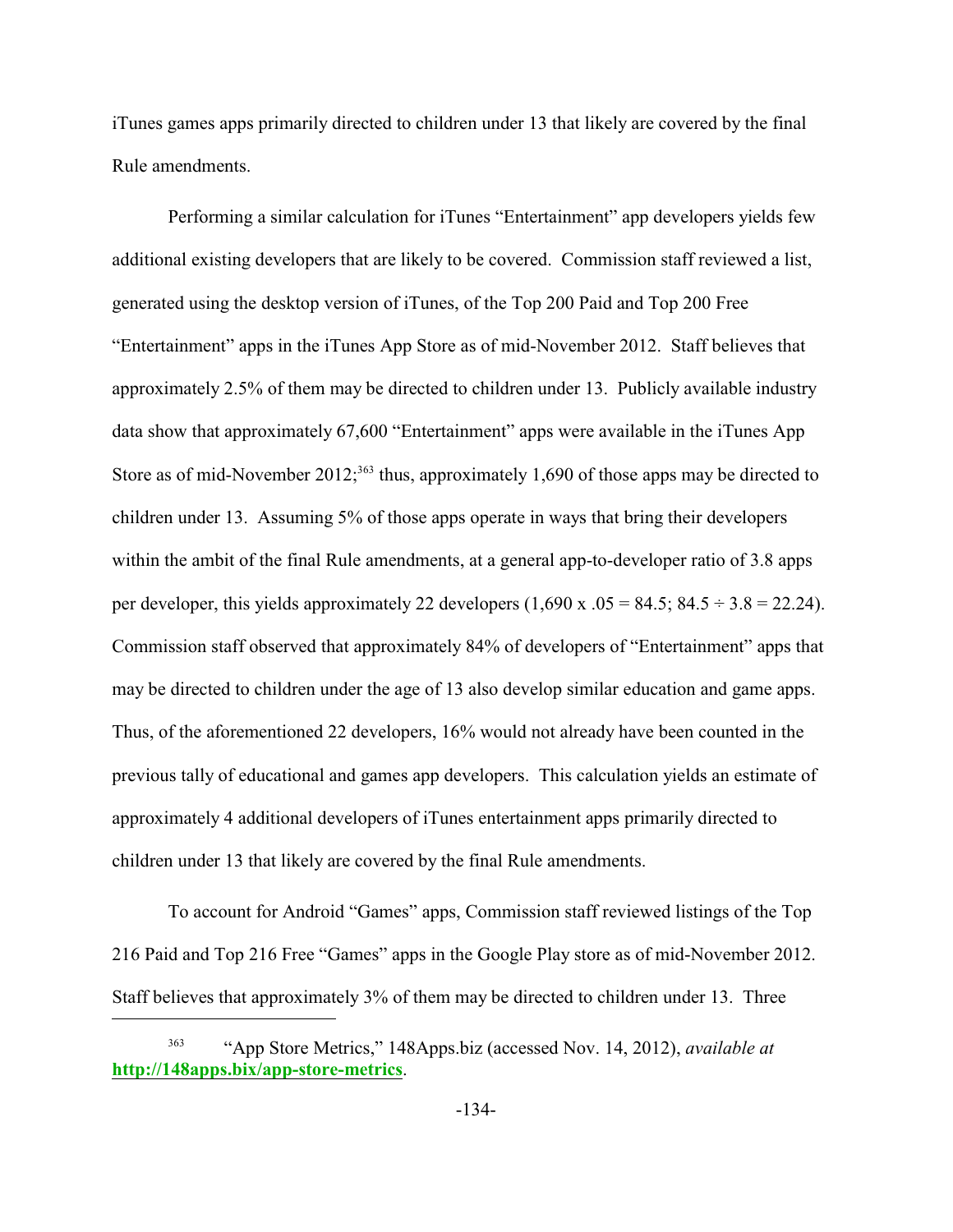percent of 75,000 apps<sup>364</sup> yields about 2,250 Android "Games" apps that may be directed to children under 13. Assuming 5% of those apps operate in ways that bring their developers within the ambit of the final Rule amendments, at a general app-to-developer ratio of 3.8 apps per developer, this yields approximately 30 developers  $(2,250 \text{ x } .05 = 112.5; 112.5 \div 3.8 = 29.6)$ . Assuming that, as Commission staff observed in the iTunes App Store, approximately 35% of developers of games that may be directed to children under the age of 13 also develop similar education apps, 65% of the aforementioned 30 developers would not already have been counted in the previous tally of educational app developers. This calculation yields an estimate of approximately 19 additional developers of Android games apps primarily directed to children under 13 that likely are covered by the final Rule amendments.

Similarly, for Android "Entertainment" apps, Commission staff reviewed listings of the Top 216 Paid and Top 216 Free "Entertainment" apps in the Google Play store as of mid-November 2012. Staff believes that approximately 2% of them may be directed to children under 13. Two percent of  $67,000$  apps<sup>365</sup> yields about 1,340 Android "Entertainment" apps that may be directed to children under 13. Assuming 5% of those apps operate in ways that bring their developers within the ambit of the final Rule amendments, at a general app-to-developer ratio of 3.8 apps per developer, this yields approximately 18 developers (1,340 x .05 = 67; 67  $\div$  $3.8 = 17.63$ ). Assuming that, as Commission staff observed with regard to the iTunes App Store, approximately 84% of developers of entertainment apps that may be directed to children under

<sup>&</sup>lt;sup>364</sup> "Android Statistic Top Categories," AppBrain (accessed Nov. 15, 2012), *available at* **<http://www.appbrain.com/stats/android-market-app-categories>** (total calculated by adding the number of apps in each "Games" subcategory).

*Id.* <sup>365</sup>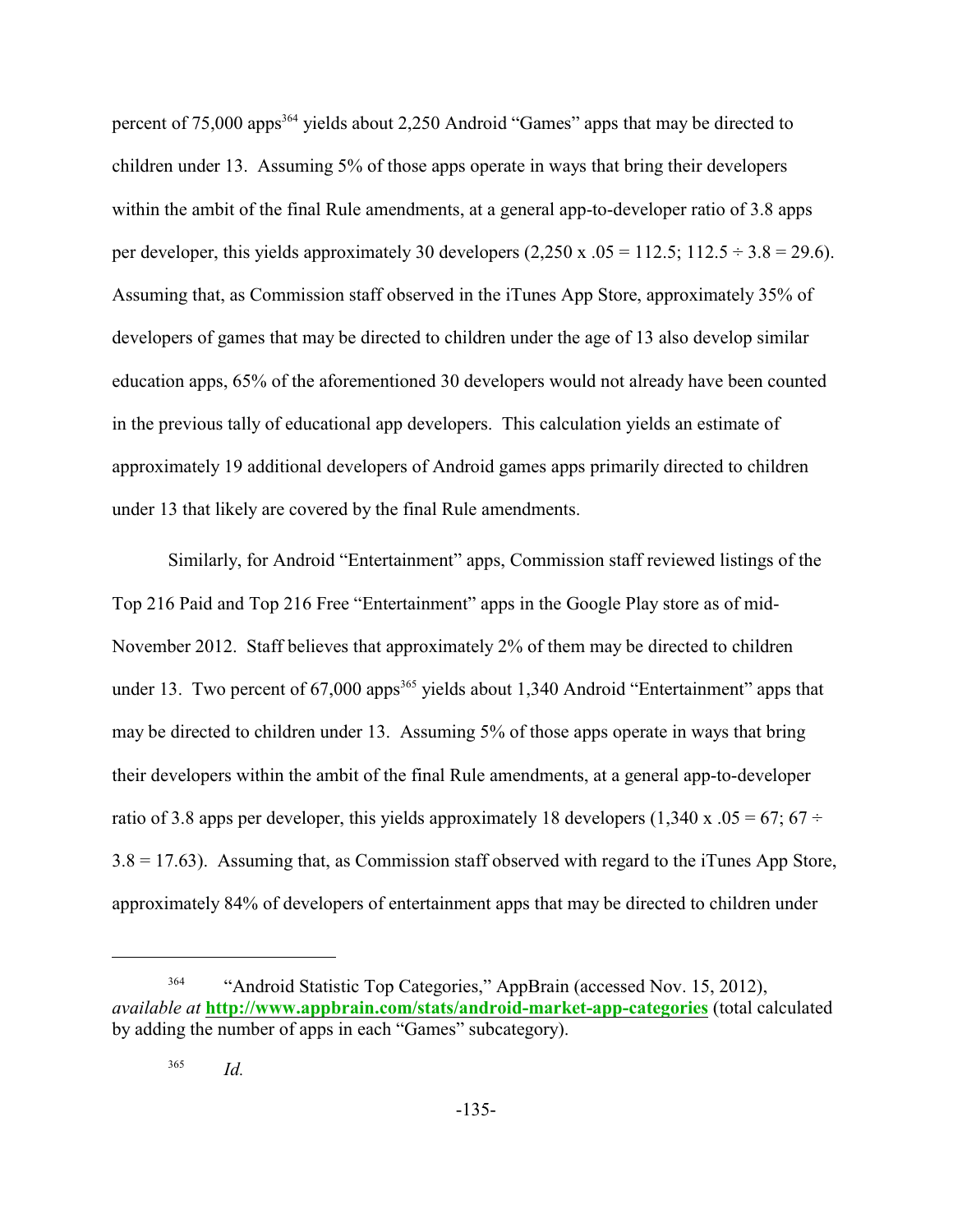the age of 13 also develop similar education and game apps, 16% of the aforementioned 18 developers would not already have been counted in the prior tally of educational and game app developers. This calculation yields an estimate of approximately 3 additional developers of Android entertainment apps primarily directed to children under 13 that likely are covered by the final Rule amendments.

Thus, the FTC estimates that approximately 1,660 mobile app developers (1,552 for iTunes and Android education apps  $+78$  for iTunes games apps  $+4$  for iTunes entertainment apps  $+ 19$  for Android games apps  $+ 3$  for Android entertainment apps  $= 1,656$ ) are existing operators of websites or online services that will be covered by the final Rule amendments. The FTC's 2011 NPRM PRA estimate of 2,000 existing operators already covered by the Rule and its 2012 SNPRM PRA estimate of 500 newly covered existing operators,  $366$  however, already partially accounted for these mobile app developers because these estimates covered all types of operators subject to COPPA, including mobile app developers. As discussed above, comments on the FTC staff's estimate of the number of existing operators focused almost entirely on an asserted understatement of the number of mobile app developers that would be covered by the final Rule amendments. The estimate otherwise was not contested. Thus, the total numbers of mobile app developers set forth herein must be substituted for the total (unspecified) number of mobile app developers subsumed within the 2011 NPRM and 2012 SNPRM PRA estimates.

The Commission believes it is reasonable to substitute the above-noted estimate of 1,660 mobile app developers for half, *i.e.*, 1,250, of the 2,500 existing operators previously estimated to be "covered" and "newly covered" by the 2011 NPRM and 2012 SNPRM PRA estimates.

<sup>&</sup>lt;sup>366</sup> See 2011 NPRM, 76 FR at 59812, 59813; 2012 SNPRM, 77 FR at 46649.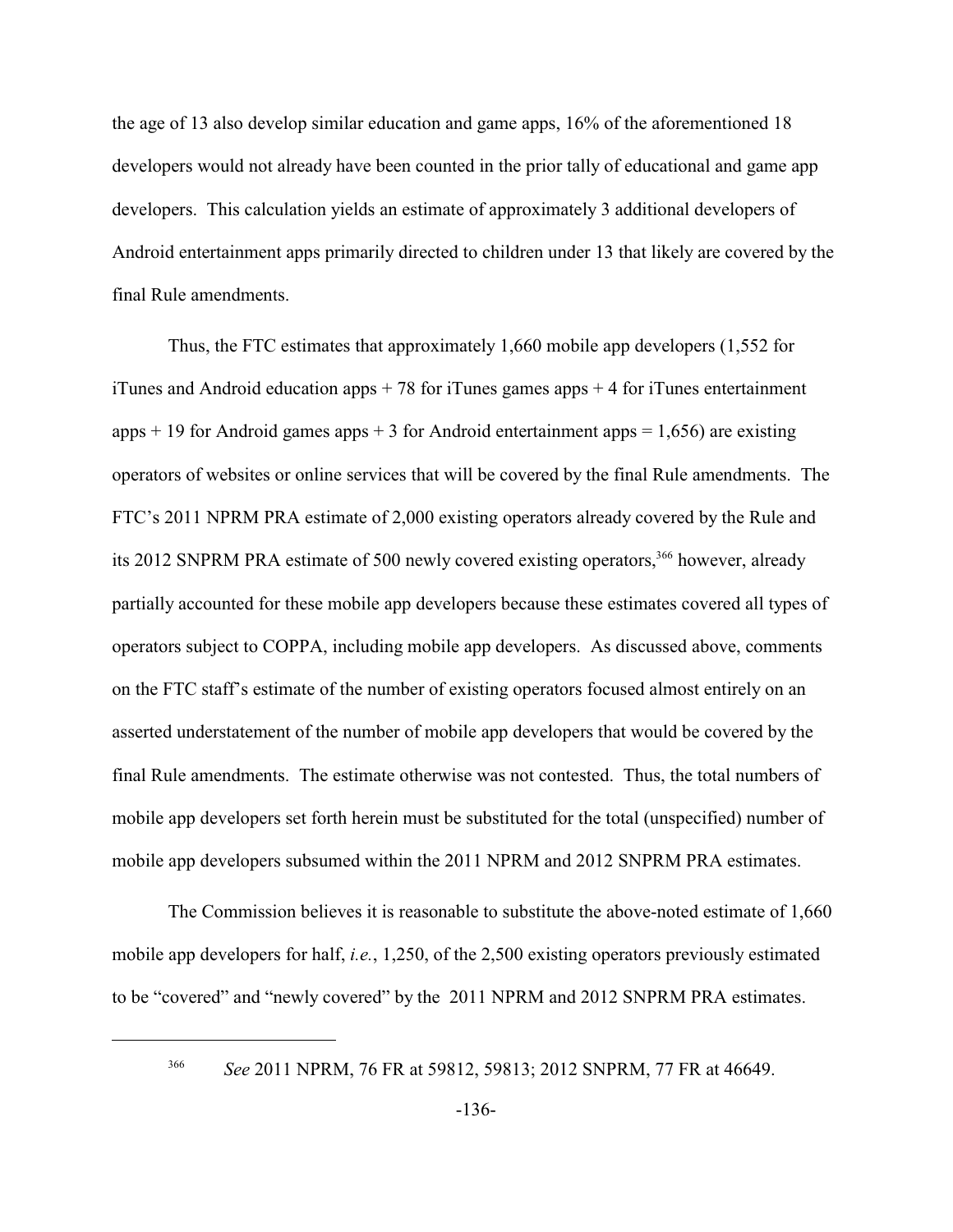Based on its experience, the Commission believes that half  $-$  if not more  $-$  of the existing operators currently covered by the Rule already develop or publish mobile apps. The remaining 1,250 operators would account for traditional website and other online service providers that are not mobile app developers, as well as plug-in developers and advertising networks that could be covered by the "actual knowledge" standard.<sup>367</sup> Thus, combining these totals  $(1,660 + 1,250)$ yields a total of 2,910 operators of existing websites or online services that would likely be covered by the final Rule amendments.

### *New Operators*

The Commission received one comment asserting that the Commission significantly underestimated the number of new operators per year that will be covered by the proposed Rule amendments. One commenter, the moderator of an online group called "Parents With Apps," stated that this group of more than 1,400 small developers of family-friendly apps grows by at least 100 new developers every six months.<sup>368</sup> This would constitute an annual growth rate of nearly 15% (200 new developers per year divided by 1,400 developers in the group = 0.1429). Although the Commission believes this rate of increase is due, at least in part, to increased awareness among developers of the group's existence rather than growth in the number of new developers, the Commission concludes it is reasonable to incorporate this information into its revised estimate. Assuming a base number of 1,660 existing mobile app developers estimated to

Disclosure burdens do not increase when taking into account plug-in developers and advertising networks with actual knowledge because the burden will fall on either the primary-content site or the plug-in, but need not fall on both. They can choose to allocate the burden between them. The Commission has chosen to account for the burden via the primarycontent site or service because it would generally be the party in the best position to give notice and obtain consent from parents.

<sup>&</sup>lt;sup>368</sup> S. Weiner (comment 97, 2012 SNPRM), at 1-2.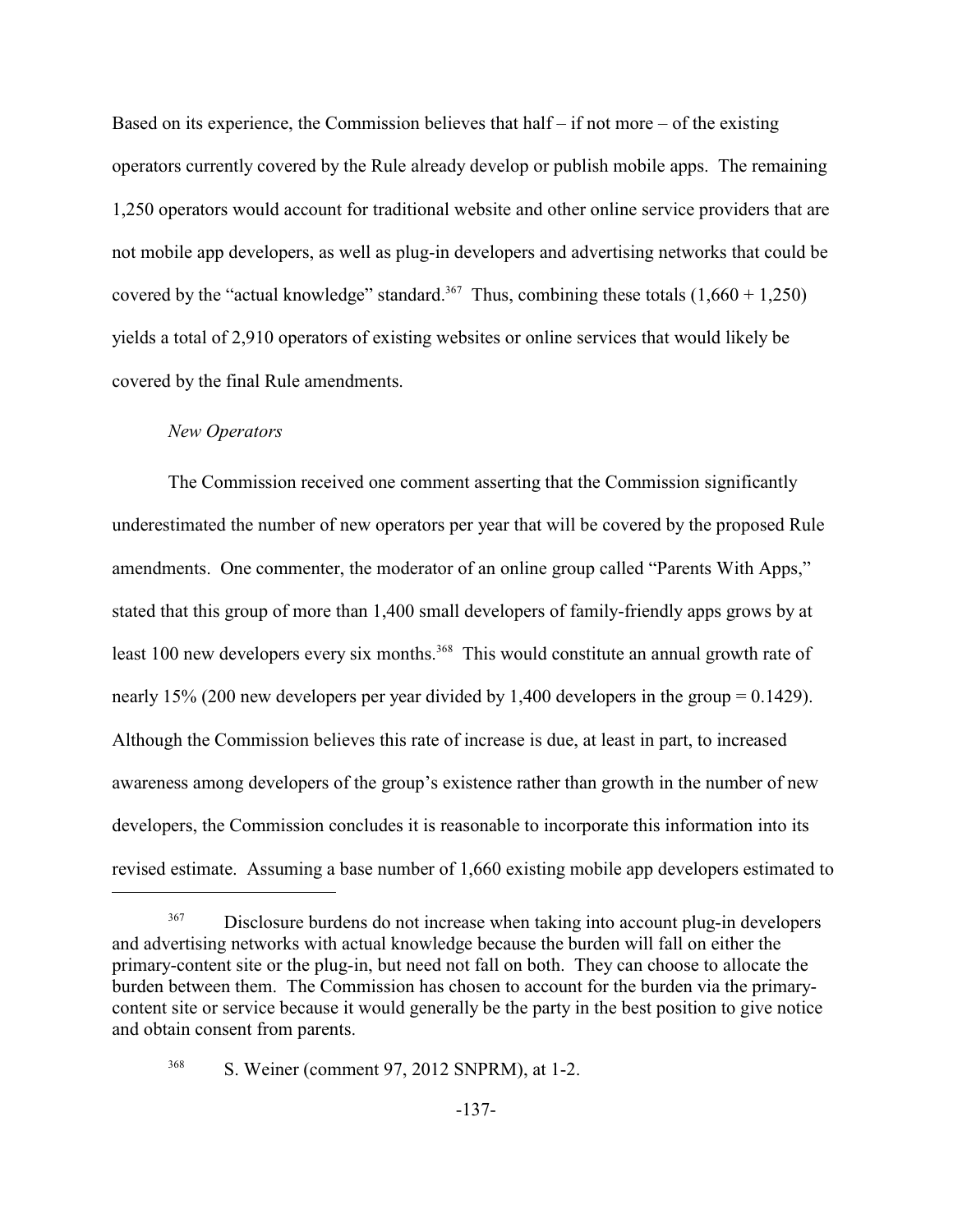be covered by the final Rule amendments, a 15% growth rate would yield, year-over-year after three years, an additional 864 new developers, or approximately 290 per year averaged over a prospective three-year clearance  $(1,660 \times 1.15 = 1,909; 1,909 \times 1.15 = 2,195; 2,195 \times 1.15 =$  $2,524$ ;  $2,524 - 1,660 = 864$ ;  $864 \div 3 = 288$ ).<sup>369</sup>

Bureau of Labor Statistics ("BLS") projections suggest a much more modest rate of growth. BLS has projected that employment of software application developers will increase 28% between 2010 and 2020.<sup>370</sup> Assuming 10% of that total 28% growth would occur each year of the ten-year period, and a base number of 1,660 existing mobile app developers, one can derive an increase of approximately 46  $(1,645 \times 0.028 = 46.48)$  new mobile app developers per year on average that will be covered by the final Rule amendments. Combining the average based on the annual growth rate of Parents With Apps and that based on the BLS software application developer growth projection yields an increase of approximately  $168 (290 + 46 =$ 336;  $336 \div 2 = 168$ ) new mobile app developers per year on average that will be covered by the proposed Rule amendments.

As with its previous estimates of existing developers, mobile app developers were already included in the Commission's 2011 NPRM PRA estimate of 100 new operators and the Commission's 2012 SNPRM PRA estimate of 125 additional new operators per year. As noted above, the Commission's 2011 NPRM and 2012 SNPRM PRA estimates of new operators were

*See also* Association for Competitive Technology (comment 5, 2011 SNPRM), at 2 ("total unique apps across all platforms continue to grow beyond the one million mark" since Apple's 2008 launch of its App Store; "[t]he mobile app marketplace has grown to a five billion dollar industry from scratch in less than four years.").

Bureau of Labor Statistics, U.S. Department of Labor, *Occupational Outlook* <sup>370</sup> *Handbook, 2012-13 Edition*, Software Developers, **[http://www.bls.gov/ooh/computer-and](http://www.bls.gov/ooh/computer-and-information-technology/software-developers.htm)[information-technology/software-developers.htm](http://www.bls.gov/ooh/computer-and-information-technology/software-developers.htm)** (visited November 16, 2012).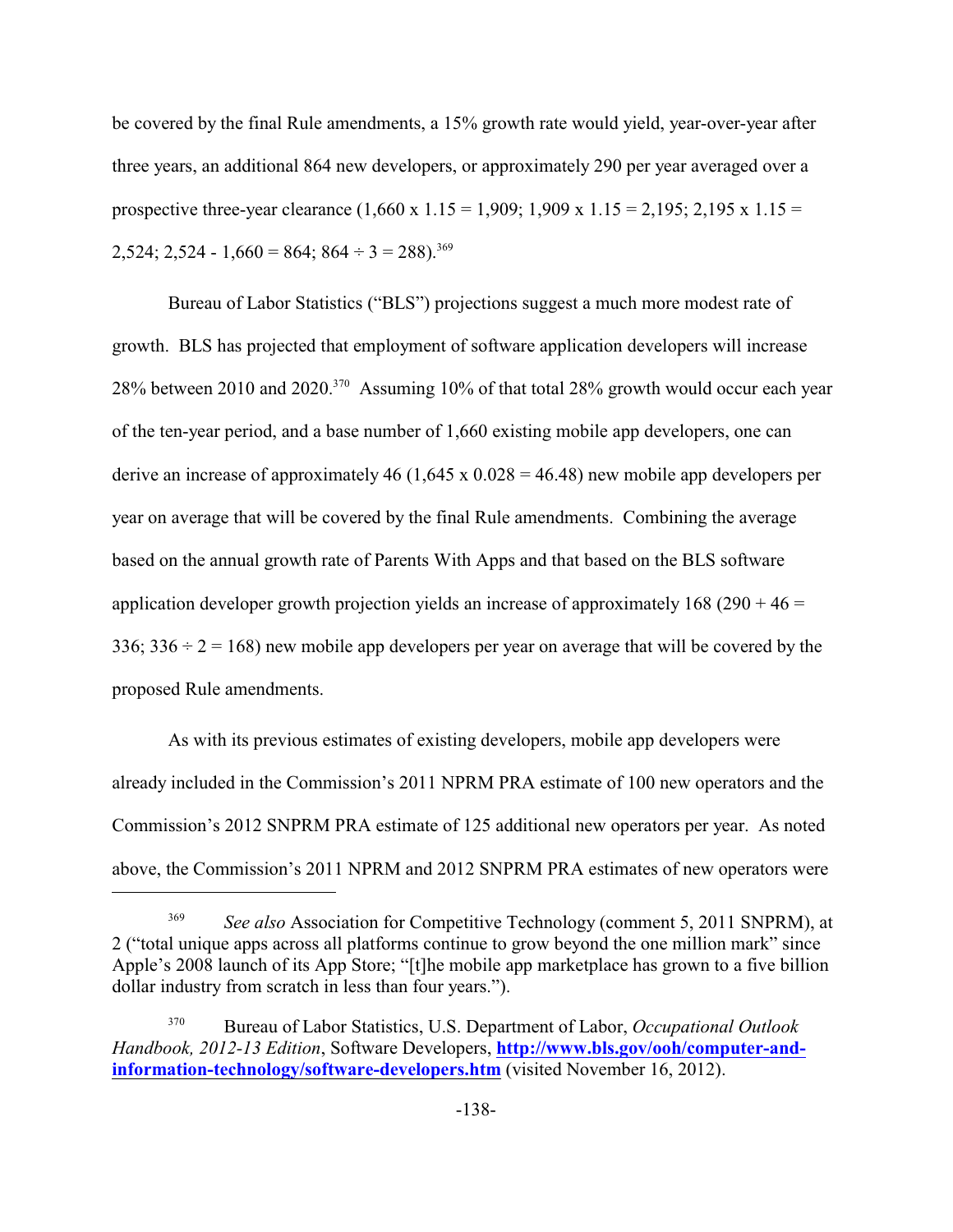contested only as they relate to their estimation of new mobile app developers. Thus, the total number of new mobile app developers set forth herein should replace the total (unspecified) number of new mobile app developers subsumed within the 2011 NPRM and 2012 SNPRM PRA estimates.

The Commission believes it is reasonable to substitute the above-noted estimate of 168 mobile app developers for half, *i.e.*, 113, of the 225 new operators previously estimated to be covered by the 2011 NPRM and 2012 SNPRM PRA estimates. The remainder of the prior estimates would account for new website and other online service providers other than new mobile app developers, as well as new plug-in developers and advertising networks that could be covered by the "actual knowledge" standard. Thus, combining these totals  $(168 + 113 = 281)$ yields a total of approximately 280 new operators per year (over a prospective three-year clearance) of websites or online services that would likely be covered by the final Rule amendments. Given that the FTC's existing clearance already accounts for an estimate of 100 new operators,  $371$  the incremental calculation for additional OMB clearance is 180 new operators  $x 60$  hours each = 10,800 hours.

### **C. Recordkeeping**

Under the PRA, the term "recordkeeping requirement" means a requirement imposed by or for an agency on persons to maintain specified records, including a requirement to (A) retain such records; (B) notify third parties, the Federal Government, or the public of the existence of such records; (C) disclose such records to third parties, the Federal Government, or the public; or (D) report to third parties, the Federal Government, or the public regarding such

*See* note 342, *supra*. 371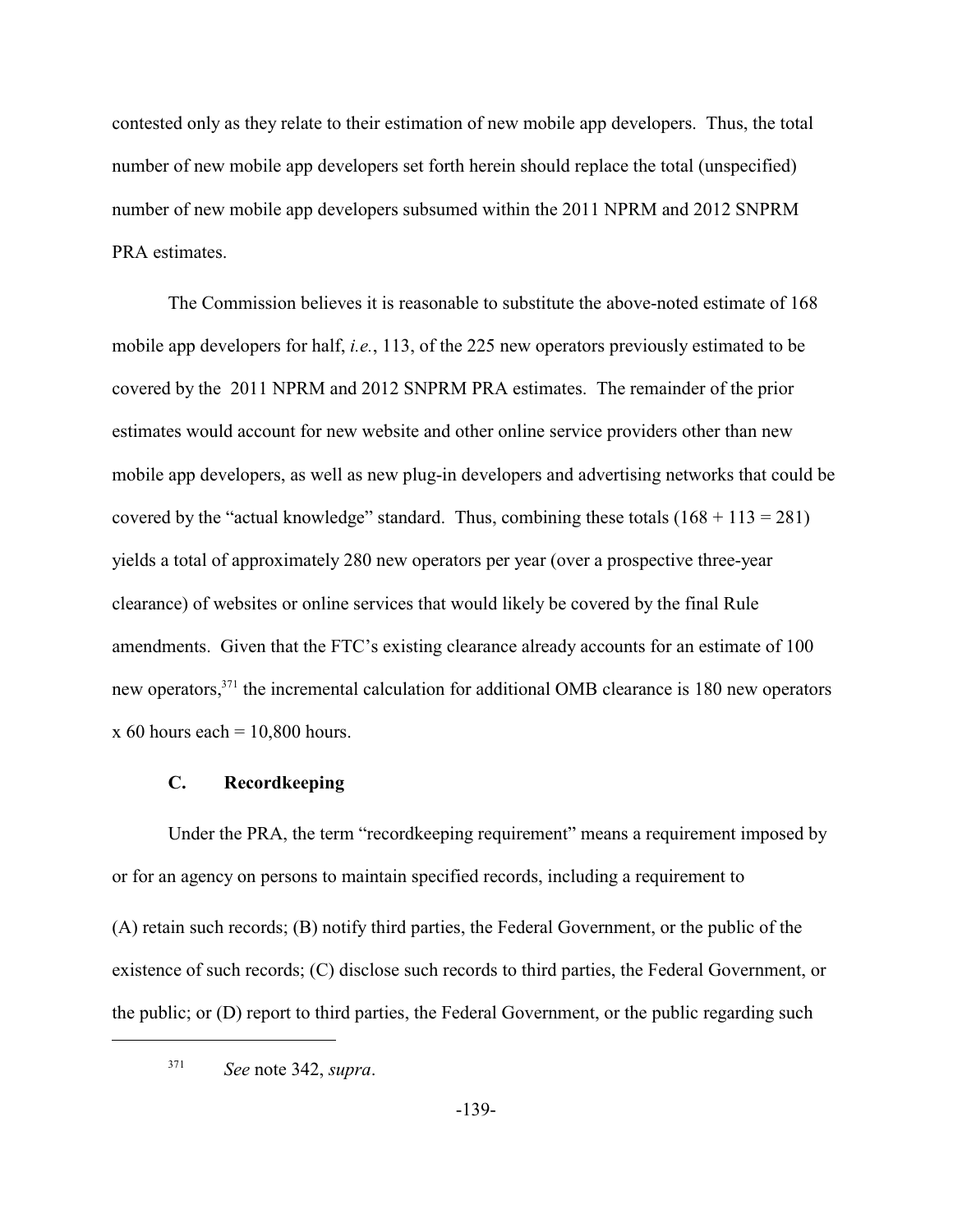records." The final amendments do not affect the Rule's existing recordkeeping requirements. Moreover, FTC staff believes that most of the records listed in the Rule's pre-existing safe harbor recordkeeping provisions consist of documentation that such parties have kept in the ordinary course of business irrespective of the Rule.<sup> $372$ </sup> Any incremental burden, such as that for maintaining the results of independent assessments under section 312.11(d), would be, in staff's view, marginal.

### **D. Disclosure Hours**

### **(1) New Operators' Disclosure Burden**

Under the existing OMB clearance for the Rule, the FTC has estimated that new operators will each spend approximately 60 hours to craft a privacy policy, design mechanisms to provide the required online privacy notice and, where applicable, direct notice to parents in order to obtain verifiable consent. Several commenters noted that this 60-hour estimate failed to take into account accurate costs of compliance with the Rule, but they did not provide the Commission with empirical data or specific evidence on the number of hours such activities require.<sup>373</sup> The Toy Industry Association ("TIA")<sup>374</sup> asserts that the Commission underestimated

 $372$  Under 5 CFR 1320.3(b)(2), OMB excludes from the definition of PRA "burden" the time and financial resources needed to comply with agency-imposed recordkeeping, disclosure, or reporting requirements that customarily would be undertaken independently in the normal course of business. Thus, on further reflection, the FTC has determined not to include recordkeeping costs for safe harbors as it did in the 2011 NPRM PRA analysis.

<sup>&</sup>lt;sup>373</sup> *See* N. Savitt (comment 142, 2011 NPRM), at 1; NCTA (comment 113, 2011 NPRM), at 23-24.

<sup>&</sup>lt;sup>374</sup> TIA contends that in the 2012 SNPRM, the Commission "disregarded the empirical economic input" regarding compliance costs that TIA had submitted in response to the 2011 NPRM, including hour and labor cost estimates. Toy Industry Association (comment 89, 2012 SNPRM), at 16. Although the Commission did not discuss TIA's 2011 comments in the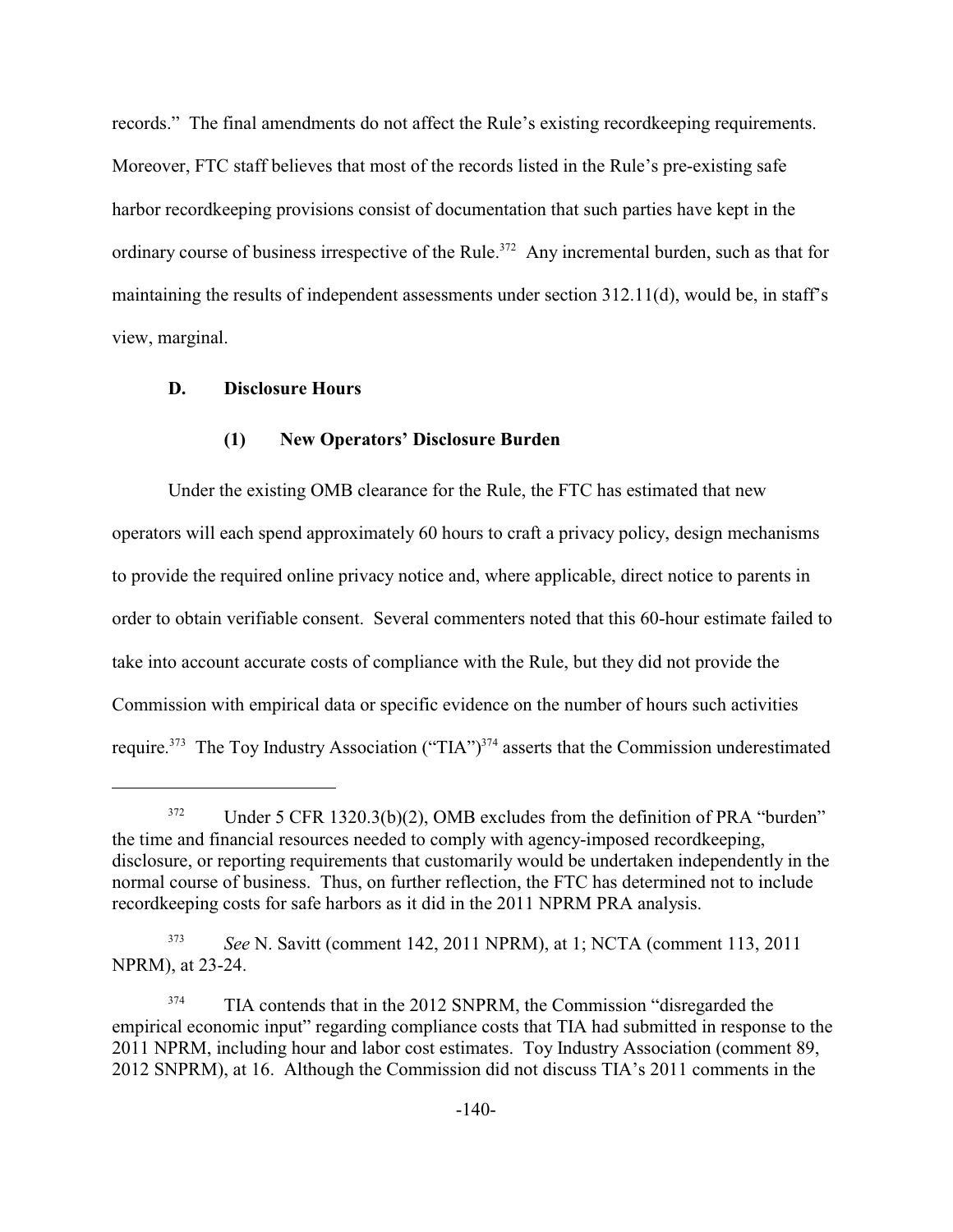the number of hours shown in the 2011 NPRM and 2012 SNPRM PRA calculations,  $375$  and that "[d]epending on the FTC's final revisions to the COPPA Rule, the time it takes to implement technological changes could more than triple the Commission's 60-hour estimate."<sup>376</sup> These assertions appear to be based primarily on TIA's concern that the FTC's estimate did not include costs "of 'ensuring' security procedures of third parties, securing deletion, managing parental consents, or updating policies to disclose changes in 'operators.' In addition, the FTC seems to reference only top level domains and, as such, its estimates for implementation of new verifiable parental consent requirements are very low."<sup>377</sup> TIA states that "the additional processes and procedures mandated under the revised proposed Rule will potentially include privacy policy and operational changes, with related resource-intensive measures, such as organizational management and employee training."<sup>378</sup> Moreover, TIA suggests that changes proposed in the 2011 NPRM to the treatment of screen or user names would entail "enormous" costs that the FTC did not quantify.379

SNPRM – which focused on the potential incremental compliance cost changes that the Commission anticipated would flow from certain newly proposed Rule amendments – it has considered TIA's 2011 and 2012 comments on compliance costs as discussed herein.

Toy Industry Association (comment 89, 2012 SNPRM), at 16-17; Toy Industry <sup>375</sup> Association (comment 163, 2011 NPRM), at 17-18; *see also* DMA (comment 28, 2012 SNPRM), at 17.

<sup>&</sup>lt;sup>376</sup> Toy Industry Association (comment 163, 2011 NPRM), at 18.

<sup>&</sup>lt;sup>377</sup> *Id.* at 17. Also with specific regard to potential costs associated with obtaining and verifying parental consent, TIA estimates that dedicating employees specifically to this task would, if the FTC were to require a "scanned form type of control regime," require additional salary and benefit costs. *Id.* at 18.

 $^{378}$  *Id.* at 17.

 $^{379}$  *Id.* at 18.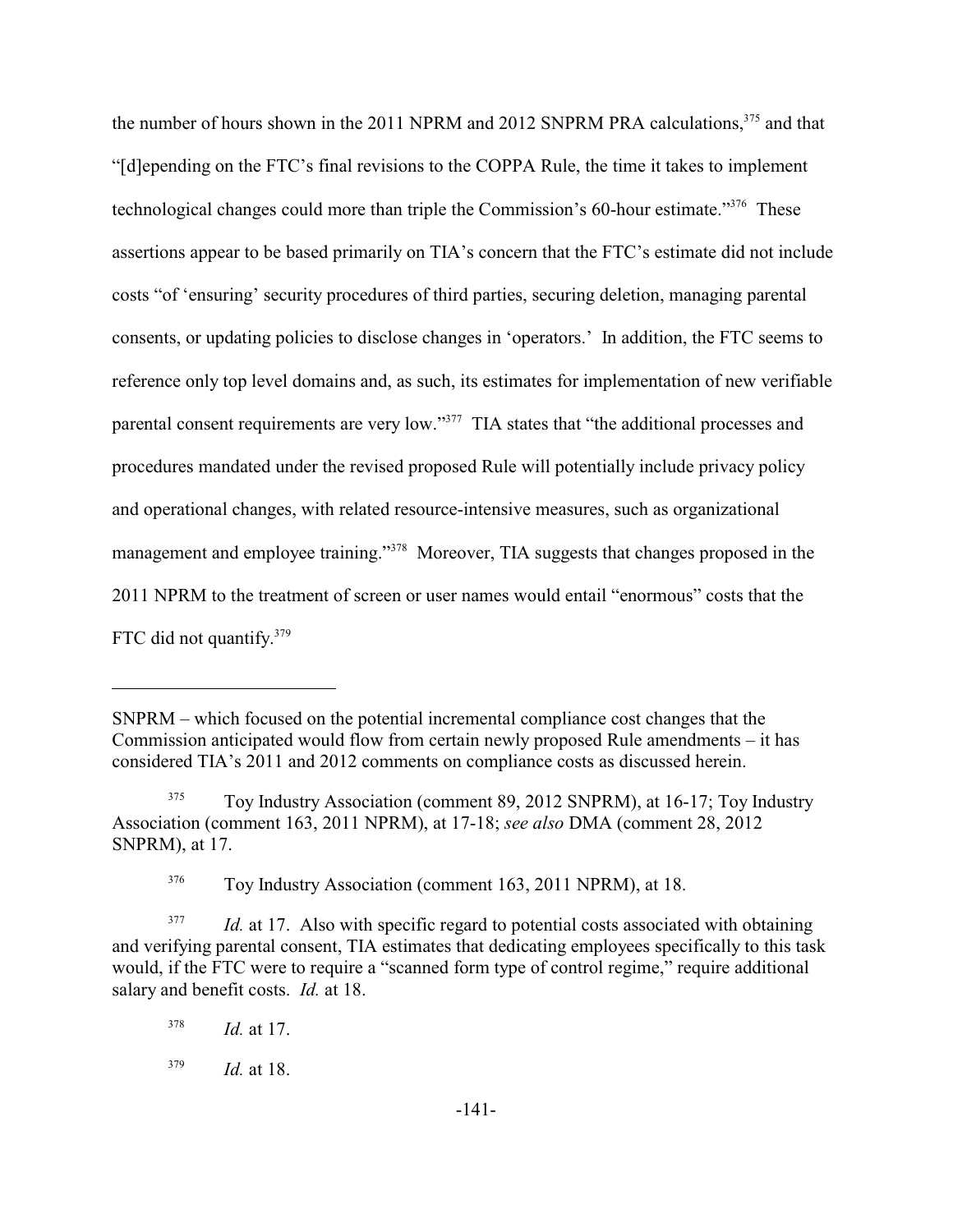Substantially all of TIA's concerns about understated burden estimates relate to proposed requirements that the Commission has ultimately determined not to adopt. For example, the final Rule amendments do not require operators to "ensure" that third-parties secure information, but that they "take reasonable steps" to release children's information only to third parties capable of maintaining it securely and provide assurances that they will do so.<sup>380</sup> The Commission is not eliminating the "single operator designee" proviso of the Rule's online notice requirement.<sup>381</sup> It is not eliminating email plus as an acceptable consent method for operators collecting personal information only for internal use.<sup>382</sup> The Commission determined to treat screen names as *personal information* only in those instances in which a screen or user name rises to the level of *online contact information*.<sup>383</sup> Thus, in the Commission's view, TIA's proposed increase to the above-noted estimate of 60 hours for compliance is not warranted.<sup>384</sup>

*See* Part II.B.2, *supra*. 381

*See* Part II.C.7, *supra*. Furthermore, the requirement to obtain parental consent is 382 not a collection of information under the PRA.

<sup>383</sup> See Part II.A.5.a, *supra*. This change also appears to moot NCTA's concern that operators would be faced with substantial costs if "forced to redesign" websites to eliminate the use of unique screen or user names. NCTA (comment 113, 2011 NPRM), at 23 n.69.

<sup>384</sup> TIA also cites the potential cost of needing to "develop communication tools and respond to complaints from parents who may mistakenly believe that companies are altering data collection practices. . . ." Toy Industry Association (comment 163, 2011 NPRM), at 18. This speculative cost does not relate to any "information collection requirement" in the final Rule amendments.

<sup>&</sup>lt;sup>380</sup> See Part II.D., *supra*. As for the "reasonable steps" requirement, the time and financial resources operators devote to this task would likely be incurred, anyway, in the normal course of their seeking to preserve the security of children's data conveyed to those third parties. To reiterate, PRA "burden" does not include effort expended in the ordinary course of business independent of a regulatory requirement. 5 CFR 1320.3(b)(2). *See also* Toy Industry Association (comment 163, 2011 NPRM), at 16 ("Operators regularly investigate agents, service providers, and business partners to assure that they will responsibly maintain the security and confidentiality of children's data . . . .").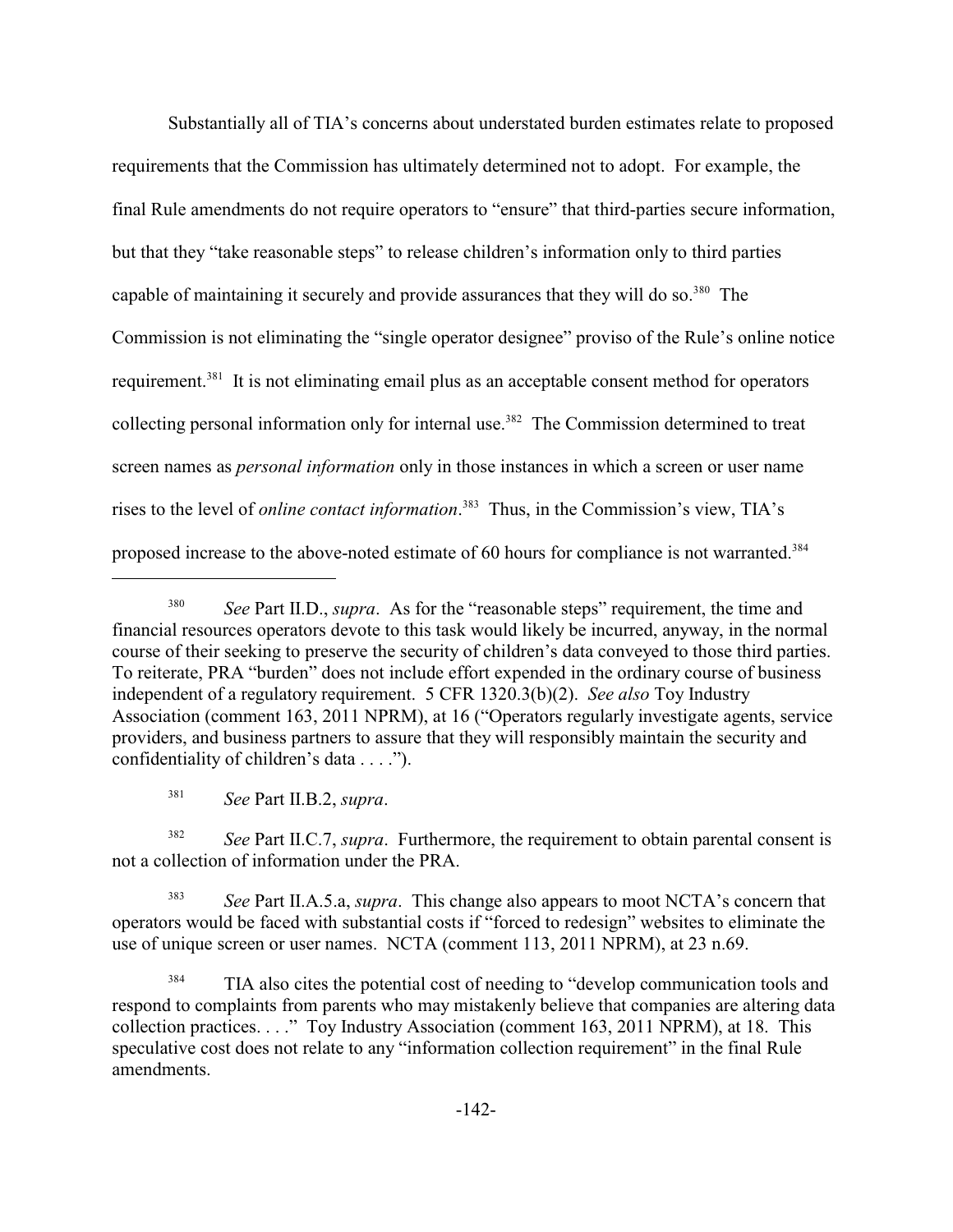Applying, then, the 60 hours estimate to the portion of new operators not accounted for in the FTC's previously cleared burden totals yields a cumulative total of 10,800 hours (180 new operators x 60 hours each).

### (**2) Existing Operators' Disclosure Burden**

The final Rule amendments will not impose ongoing incremental disclosure time per entity, but, as noted above, would result in an estimated 2,910 existing operators covered by the Rule. These entities will have a one-time burden to re-design their existing privacy policies and direct notice procedures that would not carry over to the second and third years of a prospective three-year OMB clearance under the PRA. Commission staff believes that an existing operator's time to make these changes would be no more than that for a new entrant crafting its online and direct notices for the first time, *i.e.*, 60 hours. Annualized over three years of a prospective clearance,<sup>385</sup> this amounts to 20 hours ((60 hours + 0 + 0) ÷ 3) per year. Aggregated for the estimated 2,910 existing operators that would be subject to the Rule, annualized disclosure burden would be 58,200 hours per year.

## **E. Reporting Hours**

The final Rule amendments do not impose reporting requirements on operators; they do, however, for safe harbor programs. Under the FTC's already cleared estimates, preamendments, staff projected that each new safe harbor program applicant would require 265

TIA states that this first-year cost associated with compliance should not be "amortized" over three years. Toy Industry Association (comment 89, 2012 SNPRM), at 17. As stated *supra* note 336, however, agencies may seek up to three years of clearance from OMB, and this is what the FTC routinely does for rulemakings. Moreover, OMB seeks estimates of annual burden (reflective of the clearance period sought). *See* 5 CFR 1320.5(a)(1)(iv)(B).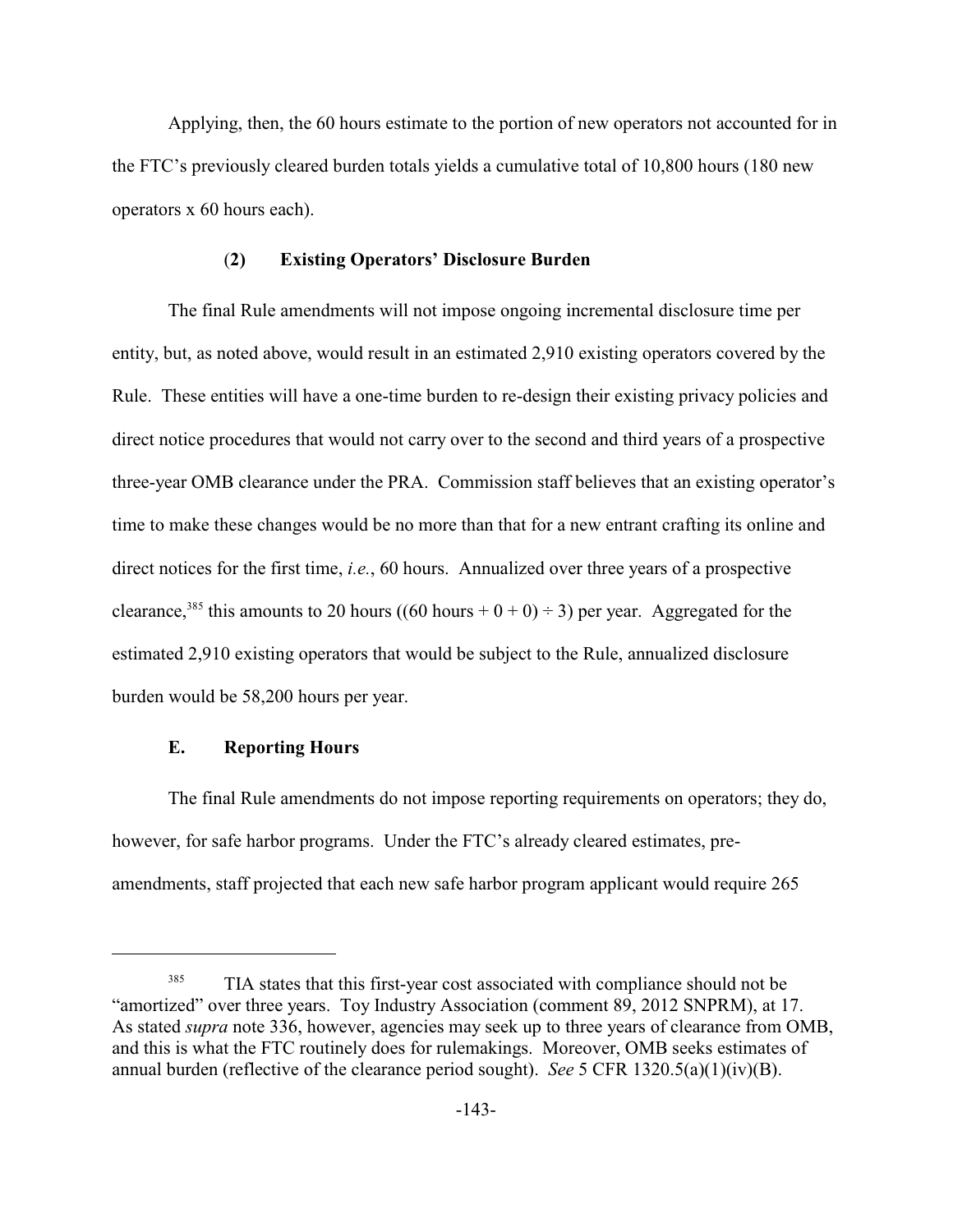hours to prepare and submit its safe harbor proposal.<sup>386</sup> The final Rule amendments, however, require a safe harbor applicant to submit a more detailed proposal than what the Rule, prior to such amendments, mandated. Existing safe harbor programs will thus need to submit a revised application and new safe harbor applicants will have to provide greater detail than they would have under the original Rule. The FTC estimates this added information will entail approximately 60 additional hours for each new, and each existing, safe harbor to prepare. Accordingly, for this added one-time preparation, the aggregate incremental burden is 60 hours for the projected one new safe harbor program per three-year clearance cycle and 300 hours, cumulatively, for the five existing safe harbor programs. Annualized for an average single year per three-year clearance, this amounts to 20 hours for one new safe harbor program, and 100 hours for the existing five safe harbor programs; thus, cumulatively, the burden is 120 hours.

The final Rule amendments require safe harbor programs to audit their members at least annually and to submit periodic reports to the Commission on the aggregate results of these member audits. As such, this will increase currently cleared burden estimates pertaining to safe harbor applicants. The burden for conducting member audits and preparing these reports likely will vary for each safe harbor program depending on the number of members. Commission staff estimates that conducting audits and preparing reports will require approximately 100 hours per program per year. Aggregated for one new (100 hours) and five existing (500 hours) safe harbor programs, this amounts to an increased disclosure burden of 600 hours per year. Accordingly, the annualized reporting burden for one new and five existing safe harbor applicants to provide

<sup>&</sup>lt;sup>386</sup> 76 FR at 7211, 7212 (Feb. 9, 2011); 76 FR at 31334, 31335 (May 31, 2011). These safe harbor reporting hour estimates have not been contested. For PRA purposes, annualized over the course of three years of clearance, this averages roughly 100 hours per year, given that the 265 hours is a one-time, not recurring, expenditure of time for an applicant.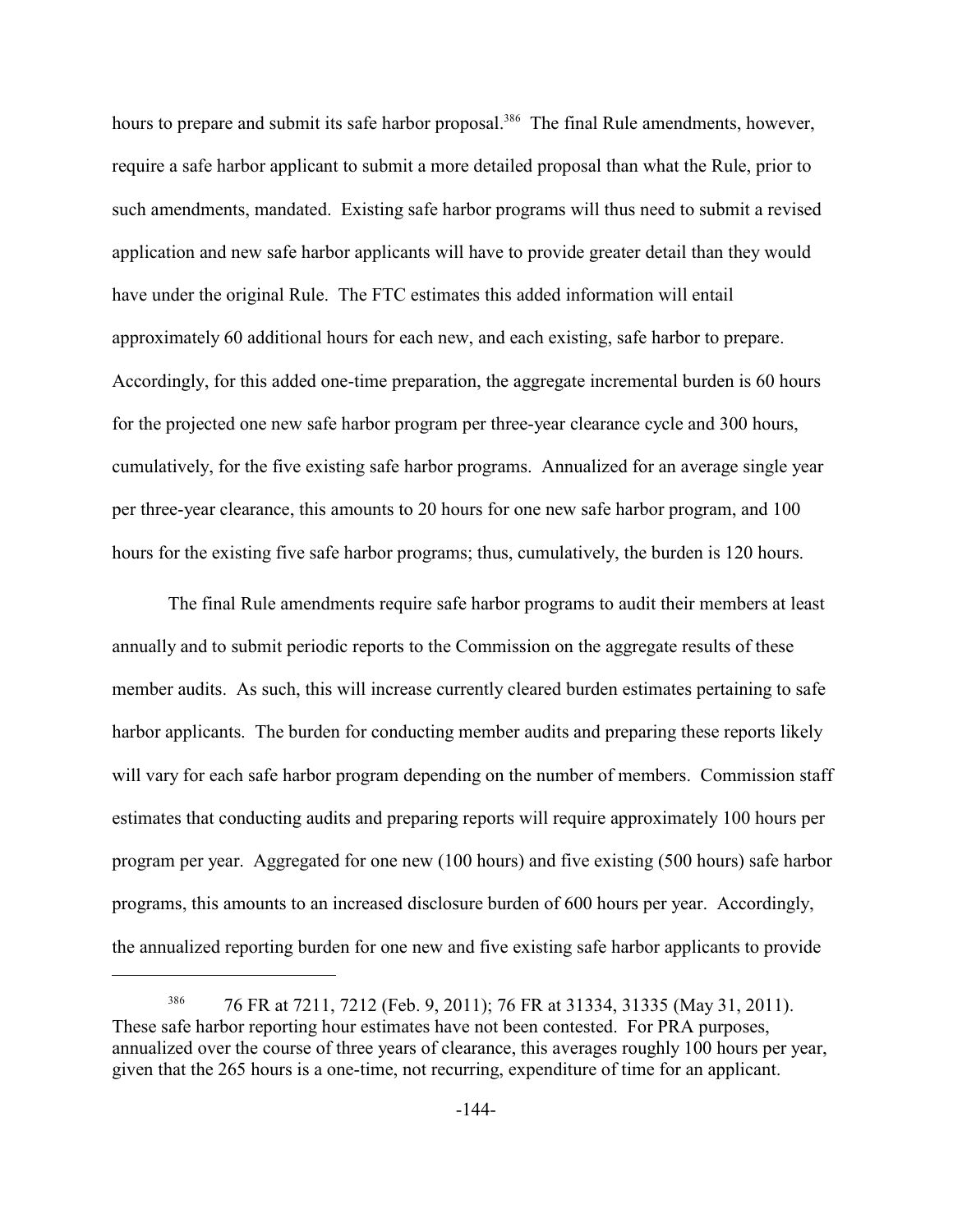the added information required (120 hours) and to conduct audits and prepare reports (600 hours) is 720 hours, cumulatively.

#### **F. Labor Costs**

#### **(1) Disclosure**

The Commission assumes that the time spent on compliance for new operators and existing operators covered by the final Rule amendments would be apportioned five to one between legal (lawyers or similar professionals) and technical (*e.g*., computer programmers, software developers, and information security analysts) personnel.<sup>387</sup> In the 2012 SNPRM, based on BLS compiled data, FTC staff assumed for compliance cost estimates a mean hourly rate of \$180 for legal assistance and \$42 for technical labor support.<sup>388</sup> These estimates were challenged in the comments.

TIA asserts that the Commission underestimates the labor rate for lawyers used in the Commission's 2011 NPRM and 2012 SNPRM compliance cost calculations.<sup>389</sup> Given the

<sup>387</sup> *See* 76 FR at 7211, 7212-7213 (Feb. 9, 2011); 76 FR at 31334, 31335 n.1 (May 31, 2011) (FTC notices for renewing OMB clearance for the COPPA Rule).

<sup>388</sup> As explained in the 2012 SNPRM, "[t]he estimated rate of \$180 is roughly midway between [BLS] mean hourly wages for lawyers (\$62.74) in the most recent annual compilation available online [as of August 2012] and what Commission staff believes more generally reflects hourly attorney costs (\$300) associated with Commission information collection activities." 77 FR at 46651, n.54. This estimated rate was an upward revision of the Commission's estimate of \$150 per hour used in the 2011 NPRM. *See* 76 FR at 59827 n.204 and accompanying text. The estimated mean hourly wages for technical labor support (\$42) is based on an average of the salaries for computer programmers, software developers, information security analysts, and web developers as reported by the BLS. *See National Occupational and Wages - May* 2011, *available at*

**[http://www.bls.gov/news.release/archives/ocwage\\_03272012.pdf](http://www.bls.gov/news.release/archives/ocwage_03272012.pdf)**.

Toy Industry Association (comment 89, 2012 SNPRM), at 16; Toy Industry Association (comment 163, 2011 NPRM), at 17.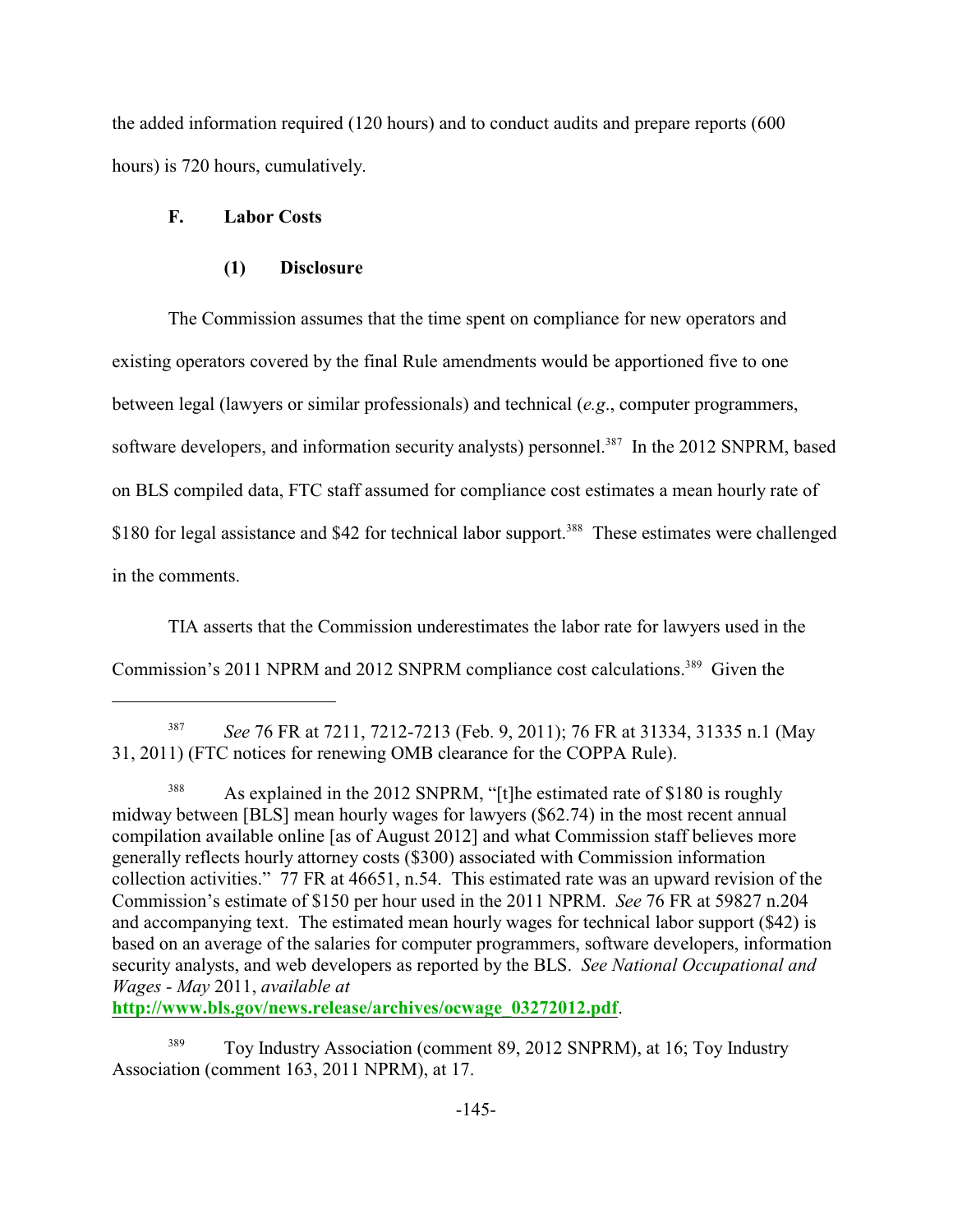comments received, the Commission believes it appropriate to increase the estimated mean hourly rate of \$180 for legal assistance used in certain of the Commission's 2011 NPRM and 2012 SNPRM compliance cost calculations. TIA stated in its 2011 comment that the "average rates" of "specialized attorneys who understand children's privacy and data security laws" with whom its members typically consult are "2-3 times the Commission's estimates" of \$150 per hour set forth in the 2011 NPRM.<sup>390</sup> TIA reiterated this information in its 2012 comment<sup>391</sup> and added: "According to *The National Law Journal's* 2011 annual billing survey, the average hourly firm-wide billing rate (which combines partner and associate rates) ranges from \$236 to \$633, not taking into account any area of specialization."<sup>392</sup> While the Commission believes TIA's information provides useful reference points, it does not provide an adequate basis for estimating an hourly rate for lawyers for compliance cost calculation purposes.

As an initial matter, the Commission notes that TIA has cited a range of average hourly rates that its members pay for counsel, not a single average hourly rate, and it did not submit the underlying data upon which those average rate calculations were based. The range of average hourly rates TIA stated that its members typically pay (*i.e.*, \$300-\$450 per hour) may include some unusually high or low billing rates that have too much influence on the arithmetic means

Toy Industry Association (comment 163, 2011 NPRM), at 17. *See also* NCTA <sup>390</sup> (comment 113, 2011 NPRM), at 23 n.70 ("NCTA members typically consult with attorneys who specialize in data privacy and security laws and whose average rates are 2-3 times the Commission's [2011 NPRM] estimates [of \$150 per hour].").

<sup>&</sup>lt;sup>391</sup> Toy Industry Association (comment 89, 2012 SNPRM), at 18.

*Id.*, at 10 (*citation omitted*). <sup>392</sup>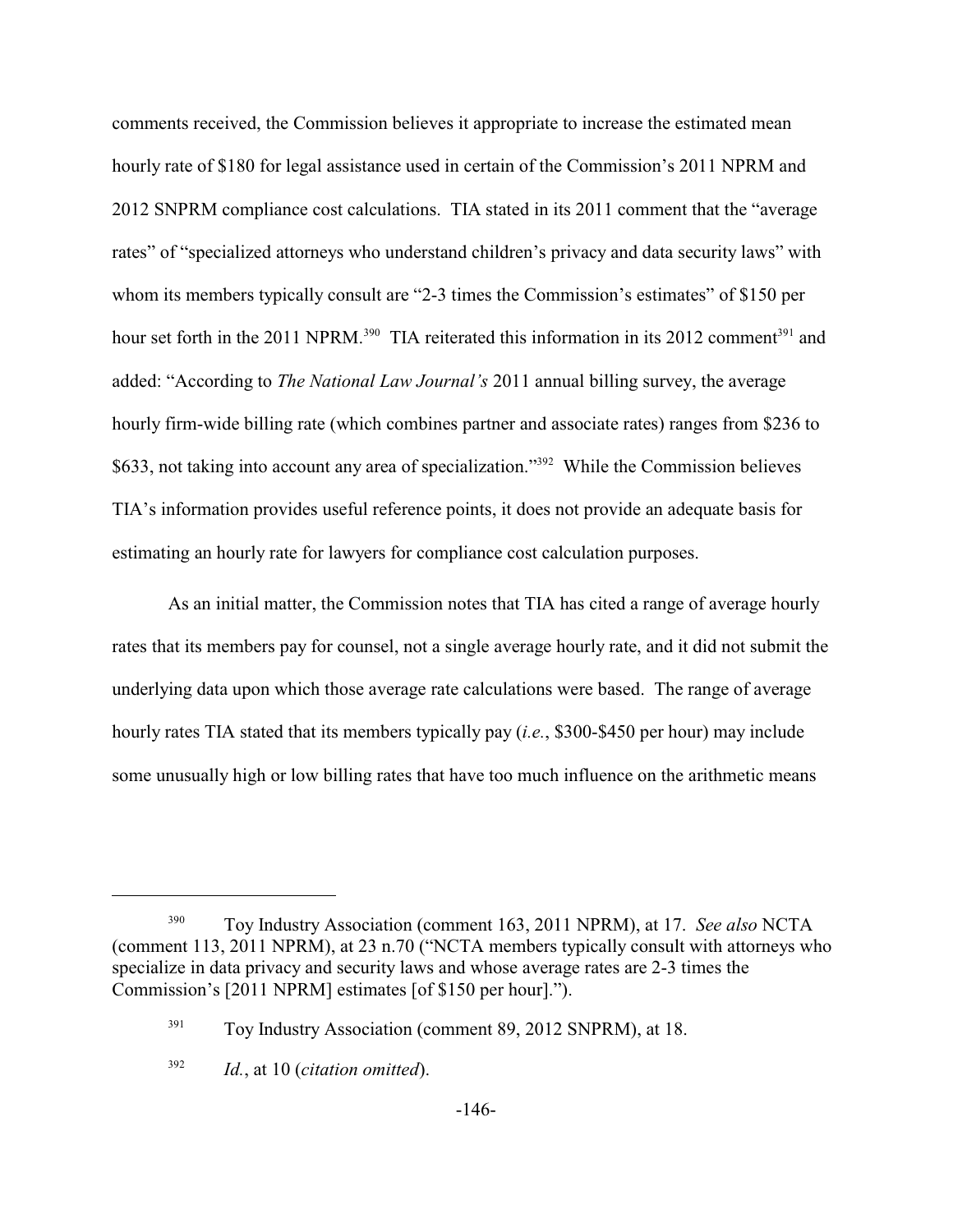for those averages to be representative of the rates operators are likely to have to pay.<sup>393</sup> Without more information about the distribution of the underlying rates factored into each average, or the distribution of the averages within the cited range, TIA's information is of limited value. Likewise, as TIA's comments appear to implicitly recognize, routine COPPA compliance counseling would likely be performed by a mix of attorneys billed at a range of hourly rates. Unfortunately, the information submitted in TIA's comments does not indicate how that workload is typically apportioned as between "high-level partner[s]" whose "support" is required for "complex" COPPA compliance matters and other, less senior, attorneys at a law firm. The *National Law Journal* survey the TIA cites is also a useful reference point, but it is a nonscientific survey of the nation's 250 largest law firms<sup> $394$ </sup> that are located predominantly in major metropolitan areas.<sup> $395$ </sup> Beyond the range of average hourly firm-wide billing rates that TIA cites, the survey states that the average firm-wide billing rate (partners and associates) in 2011 was \$403, the average partner rate was \$482, and the average associate rate was \$303.

<sup>&</sup>lt;sup>393</sup> *See* Federal Judicial Center, Reference Manual on Scientific Evidence  $(3<sup>rd</sup> Ed.)$ , David H. Kay and David A. Freedman, Reference Guide on Statistics at 238 ("[t]he mean takes account of all the data – it involves the total of all the numbers; however, particularly with small datasets, a few unusually large or small observations may have too much influence on the mean.").

Toy Industry Association (comment 89, 2012 SNPRM), at 19. Fifty-one law 394 firms supplied the average rate information used in the survey's tabulation, "A nationwide sampling of law firm billing rates," to which the TIA appears to refer.

The Commission recognizes that many attorneys who specialize in COPPA 395 compliance and data security law often work at large law firms located in major metropolitan areas. However, just as the nature of online technology and the mobile marketplace allow operators to live almost anywhere, *see* Association for Competitive Technology (comment 5, 2011 NPRM), at 2 (the "nature of this industry allows developers to live almost anywhere"), it also allows them to seek the counsel of competent lawyers practicing anywhere in the United States.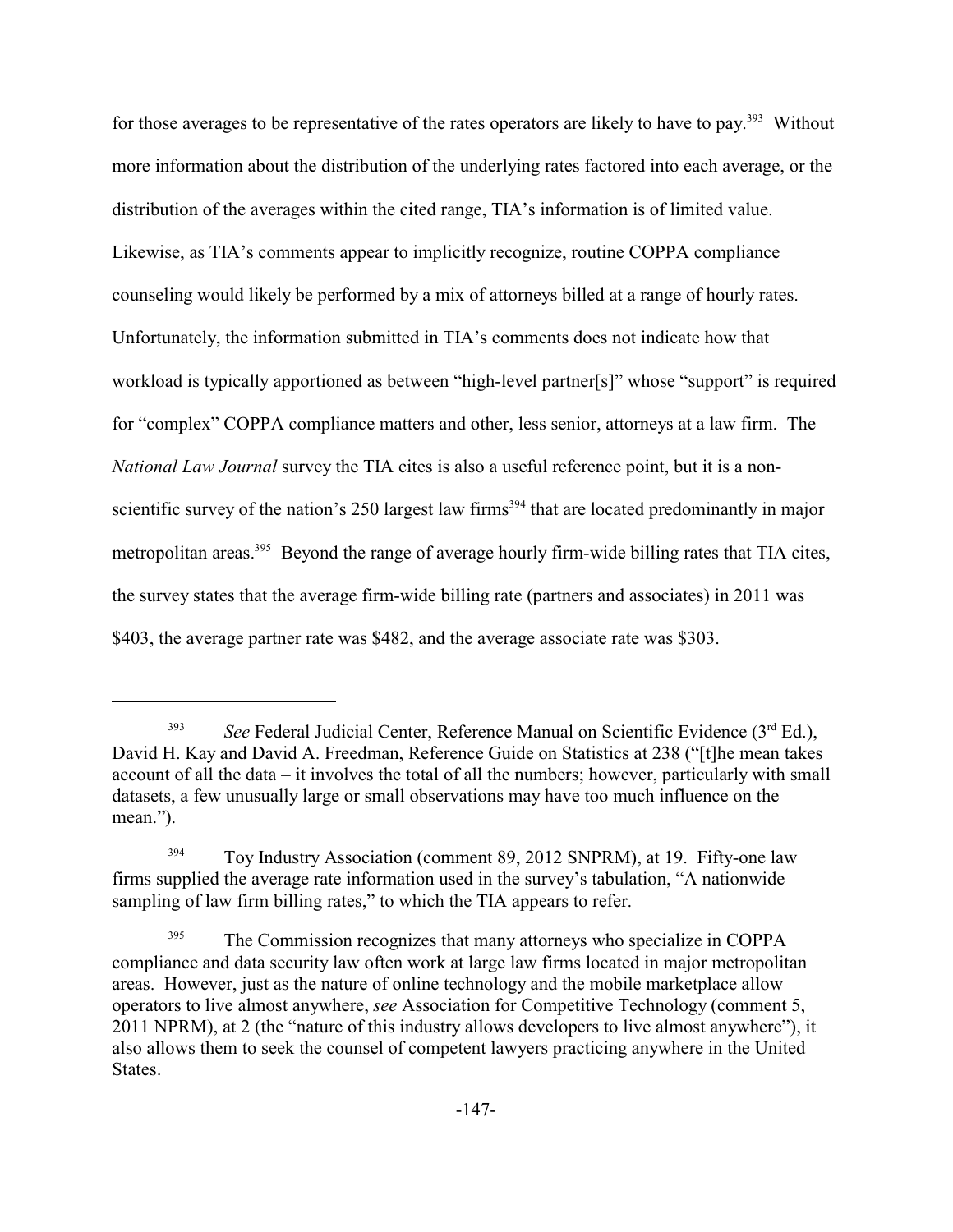The Commission believes it reasonable to assume that the workload among law firm partners and associates for COPPA compliance questions could be competently addressed and efficiently distributed among attorneys at varying levels of seniority, but would be weighted most heavily to more junior attorneys. Thus, assuming an apportionment of two-thirds of such work is done by associates, and one-third by partners, a weighted average tied to the average firm-wide associate and average firm-wide partner rates, respectively, in the *National Law Journal* 2011 survey would be about \$365 per hour. The Commission believes that this rate – which is very near the mean of TIA's stated range of purported hourly rates that its members typically pay to engage counsel for COPPA compliance questions – is an appropriate measure to calculate the cost of legal assistance for operators to comply with the final Rule amendments.<sup>396</sup>

TIA also states that the 2012 SNPRM estimate of \$42 per hour for technical support is too low, and that engaging expert technical personnel can, on average, involve hourly costs that range from \$72 to  $$108<sup>397</sup>$  Similar to TIA's hours estimate, discussed above, the Commission believes that TIA's estimate may have been based on implementing requirements that, ultimately, the Commission has determined not to adopt. For example, technical personnel will not need to "ensure" the security procedures of third parties; operators that have been eligible to use email plus for parental consents will not be required to implement new systems to replace it.

<sup>&</sup>lt;sup>396</sup> *Cf.* Civil Division of the United States Attorney's Office for the District of Columbia, United States Attorney's Office, District of Columbia, Laffey Matrix – 2003-2013, *available at* **[http://www.justice.gov/usao/dc/divisions/Laffey\\_Matrix\\_2003-2013.pdf](http://www.justice.gov/usao/dc/divisions/Laffey_Matrix_2003-2013.pdf)** (updated "Laffey Matrix" for calculating "reasonable" attorneys fees in suits in which fee shifting is authorized can be evidence of prevailing market rates for litigation counsel in the Washington, DC area; rates in table range from \$245 per hour for most junior associates to \$505 per hour for most senior partners).

 $T_{\text{OY}}$  Toy Industry Association (comment 89, 2012 SNPRM), at 18.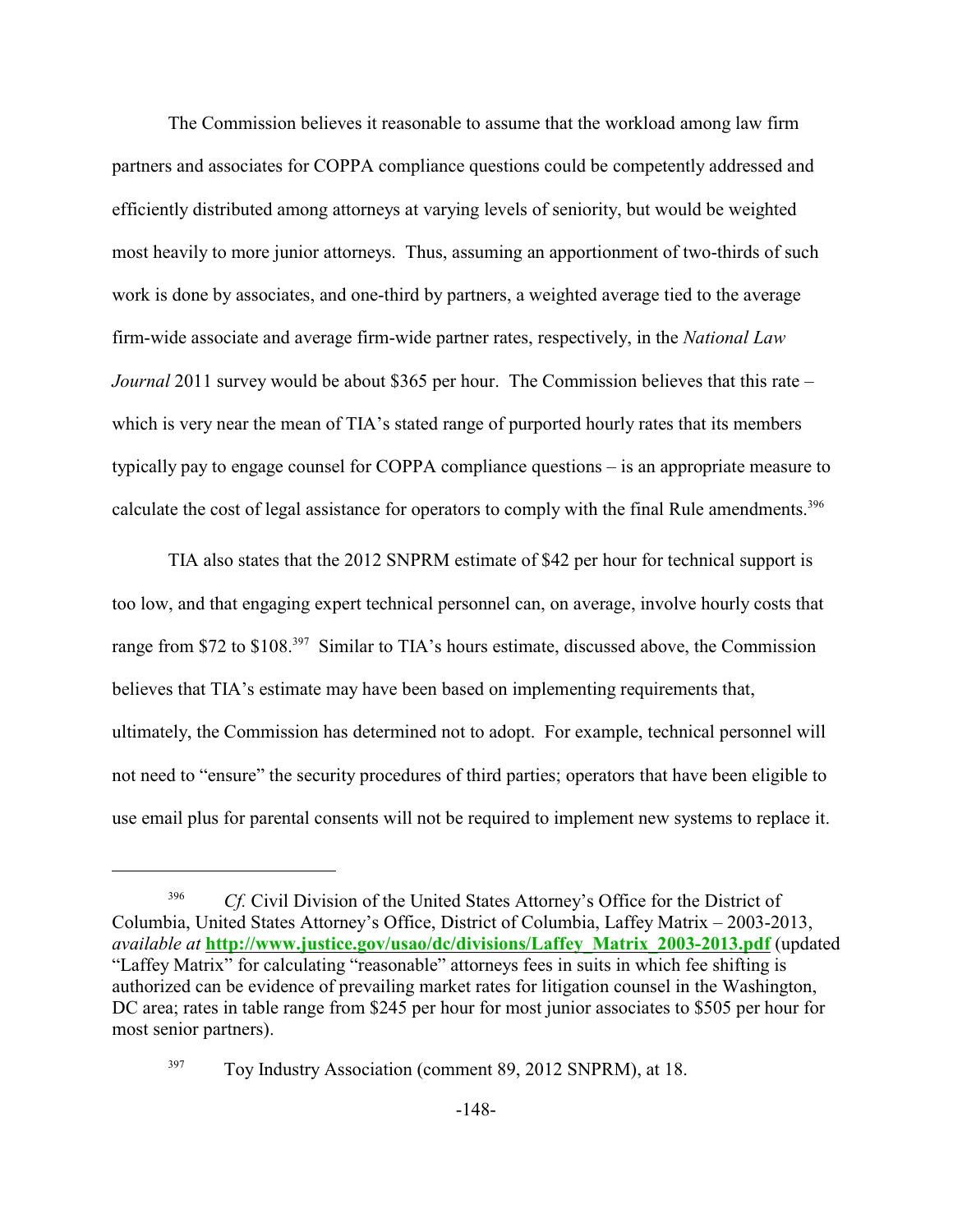It is unclear whether TIA's estimate for technical support is based on the types of disclosurerelated tasks that the final Rule amendments would actually require, other tasks that the final Rule amendments would not require, or non-disclosure tasks not covered by the PRA. Moreover, unlike its estimate for lawyer assistance, TIA's estimates for technical labor are not accompanied by an adequate explanation of why estimates for technical support drawn from BLS statistics are not an appropriate basis for the FTC's PRA analysis. Accordingly, the Commission believes it is reasonable to retain the 2012 SNPRM estimate of \$42 per hour for technical assistance based on BLS data.

Thus, for the 180 new operators per year not previously accounted for under the FTC's currently cleared estimates, 10,800 cumulative disclosure hours would be composed of 9,000 hours of legal assistance and 1,800 hours of technical support. Applied to hourly rates of \$365 and \$42, respectively, associated labor costs for the 180 new operators potentially subject to the proposed amendments would be \$3,360,600 (*i.e.*, \$3,285,000 for legal support plus \$75,600 for technical support).

Similarly, for the estimated 2,910 existing operators covered by the final Rule amendments, 58,200 cumulative disclosure hours would consist of 48,500 hours of legal assistance and 9,700 hours for technical support. Applied at hourly rates of \$365 and \$42, respectively, associated labor costs would total \$18,109,900 (*i.e.*, \$17,702,500 for legal support plus \$407,400 for technical support). Cumulatively, estimated labor costs for new and existing operators subject to the final Rule amendments is \$21,470,500.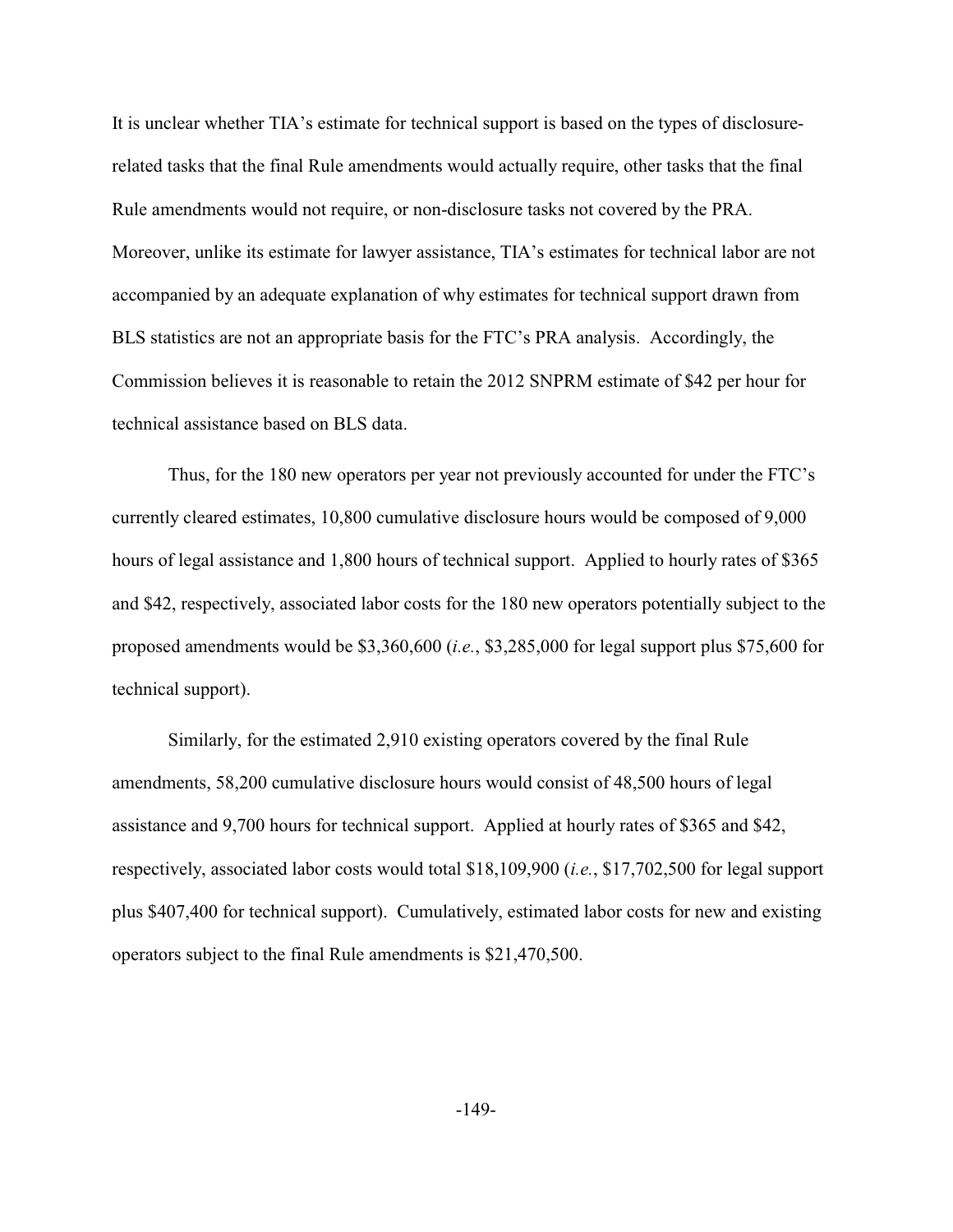#### **(2) Reporting**

The Commission staff assumes that the tasks to prepare augmented safe harbor program applications occasioned by the final Rule amendments will be performed primarily by lawyers, at a mean labor rate of  $$180$  an hour.<sup>398</sup> Thus, applied to an assumed industry total of 120 hours per year for this task, incremental associated yearly labor costs would total \$21,600.

The Commission staff assumes periodic reports will be prepared by compliance officers, at a labor rate of \$28 per hour.<sup>399</sup> Applied to an assumed industry total of 600 hours per year for this task, associated yearly labor costs would be \$16,800.

Cumulatively, labor costs for the above-noted reporting requirements total approximately \$38,400 per year.

**<http://www.gpo.gov/fdsys/pkg/FR-2011-02-09/pdf/2011-2904.pdf>** and **<http://www.gpo.gov/fdsys/pkg/FR-2011-05-31/pdf/2011-13357.pdf>**), which assumed a labor

<sup>&</sup>lt;sup>398</sup> Based on Commission staff's experience with previously approved safe harbor programs, staff anticipates that most of the legal tasks associated with safe harbor programs will be performed by in-house counsel. *Cf.* Toy Industry Association (comment 89, 2012 SNPRM), at 19 (regional BLS statistics for lawyer wages can support estimates of the level of in-house legal support likely to be required on an ongoing basis). Moreover, no comments were received in response to the February 9, 2011 and May 31, 2011 Federal Register notices (76 FR at 7211 and 76 FR at 31334, respectively, *available at*

rate of \$150 per hour for lawyers or similar professionals to prepare and submit a new safe harbor application. Nor was that challenged in the comments responding to the 2011 NPRM.

<sup>&</sup>lt;sup>399</sup> See Bureau of Labor Statistics National Compensation Survey: Occupational Earnings in the United States, 2010, at Table 3, *available at* **<http://www.bls.gov/ncs/ocs/sp/nctb1477.pdf>**. This rate has not been contested.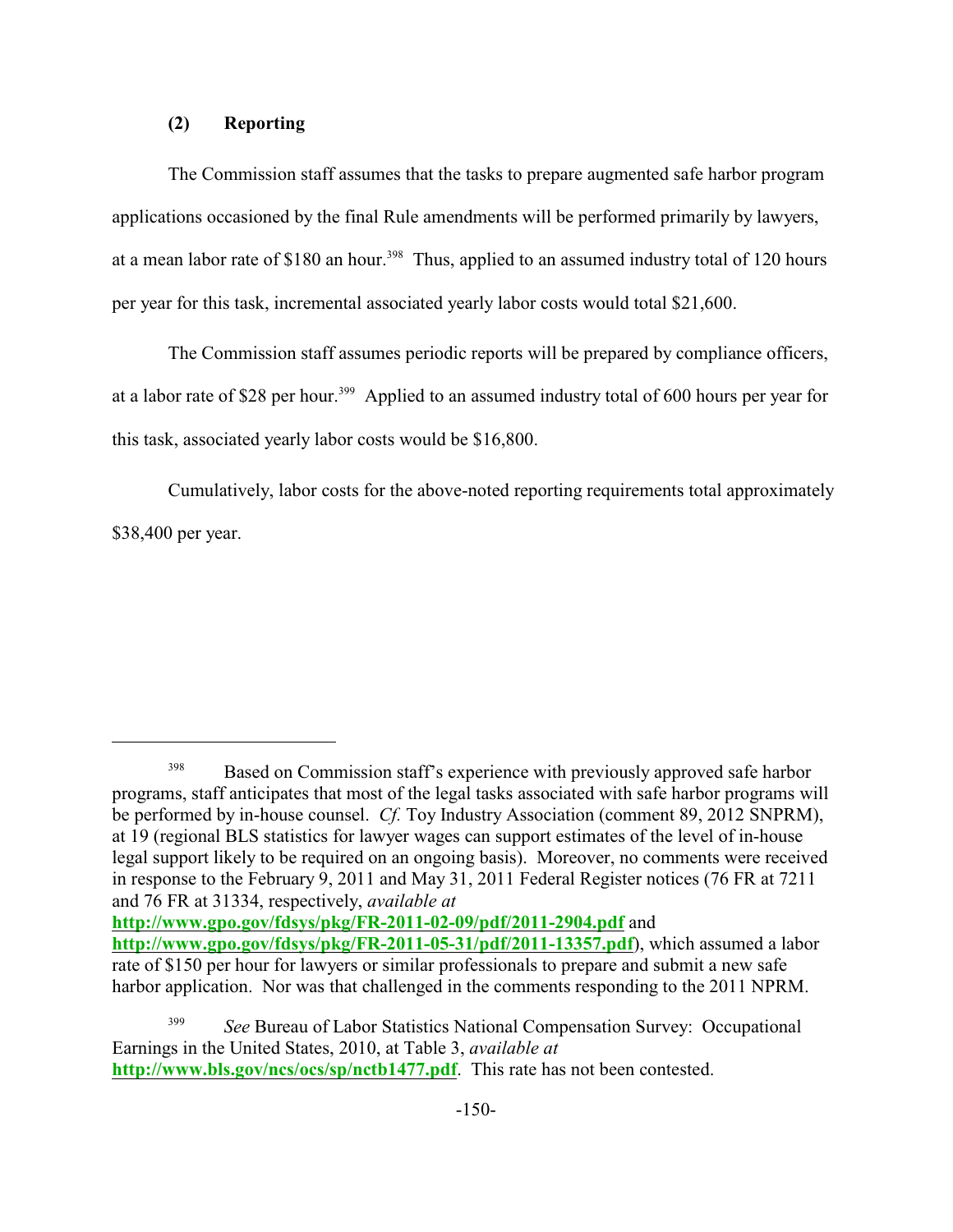#### **G. Non-Labor/Capital Costs**

Because both operators and safe harbor programs will already be equipped with the computer equipment and software necessary to comply with the Rule's new notice requirements, the final Rule amendments should not impose any additional capital or other non-labor costs.<sup>400</sup>

#### **V. Revised Rule**

#### **List of Subjects in 16 CFR Part 312**

Children, Communications, Consumer Protection, Electronic Mail, E-mail, Internet, Online

Service, Privacy, Record Retention, Safety, Science and Technology, Trade Practices, Website,

Youth.

Accordingly, for the reasons stated above, the Federal Trade Commission revises Part

312 of Title 16 of the Code of Federal Regulations to read as follows:

# **PART 312 – CHILDREN'S ONLINE PRIVACY PROTECTION RULE**

Sec.

- 312.1 Scope of regulations in this part.
- 312.2 Definitions.
- 312.3 Regulation of unfair or deceptive acts or practices in connection with the collection, use, and/or disclosure of personal information from and about children on the Internet.
- 312.4 Notice.
- 312.5 Parental consent.
- 312.6 Right of parent to review personal information provided by a child.

 $^{400}$  NCTA commented that the Commission failed to consider costs "related to redeveloping child-directed websites" that operators would be "forced" to incur as a result of the proposed Rule amendments, including for "new equipment and software required by the expanded regulatory regime." NCTA (comment 113, 2011 NPRM), at 23. Similarly, TIA commented that the proposed Rule amendments would entail "increased monetary costs with respect to technology acquisition and implementation. . . ." Toy Industry Association (comment 163, 2011 NPRM), at 17. These comments, however, do not specify projected costs or which Rule amendments would entail the asserted costs.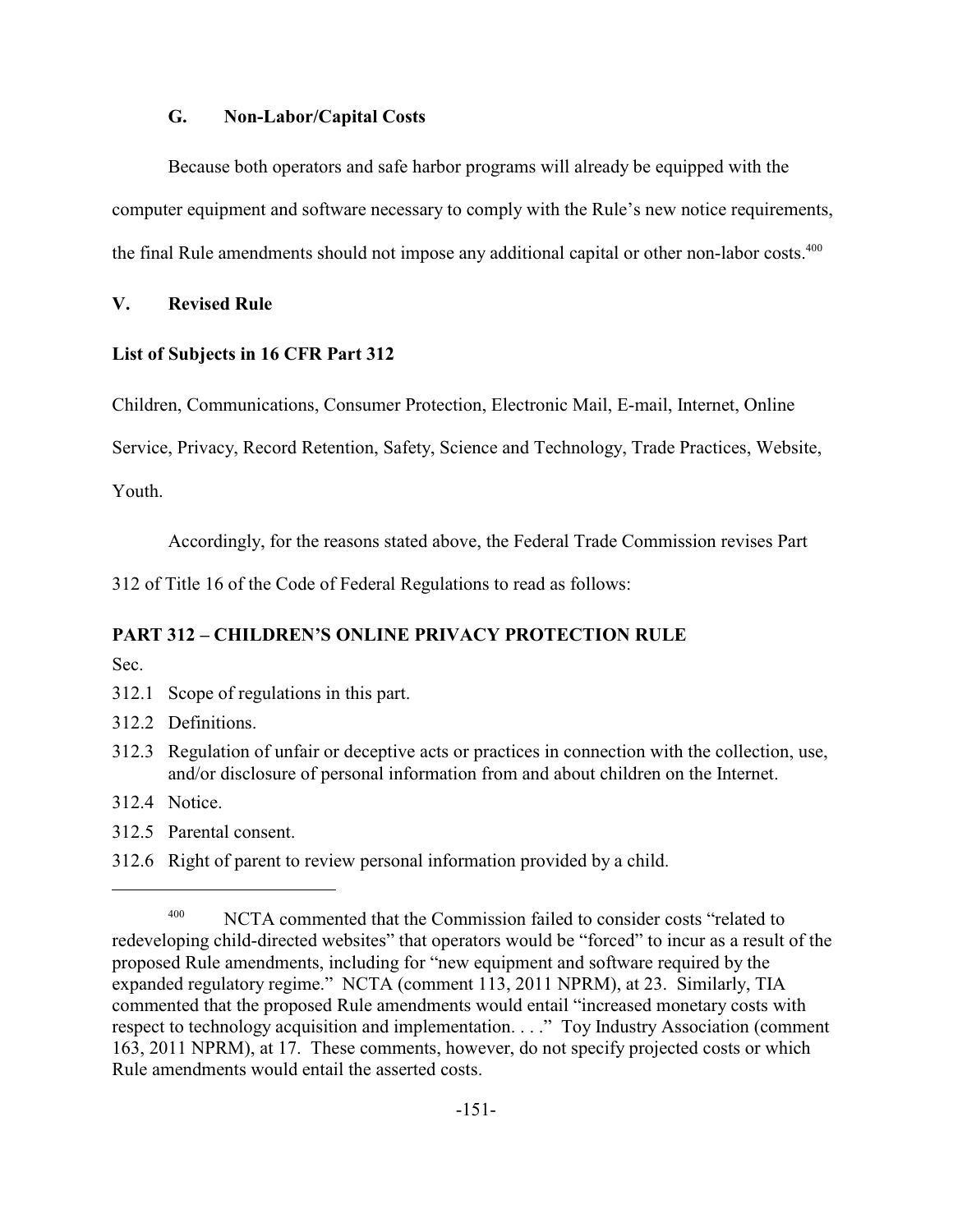- 312.7 Prohibition against conditioning a child's participation on collection of personal information.
- 312.8 Confidentiality, security, and integrity of personal information collected from children.
- 312.9 Enforcement.
- 312.10 Data retention and deletion requirements.
- 312.11 Safe harbor programs.
- 312.12 Voluntary Commission Approval Processes.
- 312.13 Severability.

# AUTHORITY: 15 U.S.C. 6501-6508

# **§ 312.1 Scope of regulations in this part.**

This part implements the Children's Online Privacy Protection Act of 1998, (15 U.S.C. 6501, *et seq.*,) which prohibits unfair or deceptive acts or practices in connection with the collection, use, and/or disclosure of personal information from and about children on the Internet.

# **§ 312.2 Definitions.**

*Child* means an individual under the age of 13.

 *Collects* or *collection* means the gathering of any personal information from a child by any means, including but not limited to:

- (a) Requesting, prompting, or encouraging a child to submit personal information online;
- (b) Enabling a child to make personal information publicly available in identifiable form. An operator shall not be considered to have collected personal information under this paragraph if it takes reasonable measures to delete all or virtually all personal information from a child's postings before they are made public and also to delete such information from its records; or
- (c) Passive tracking of a child online.

*Commission* means the Federal Trade Commission.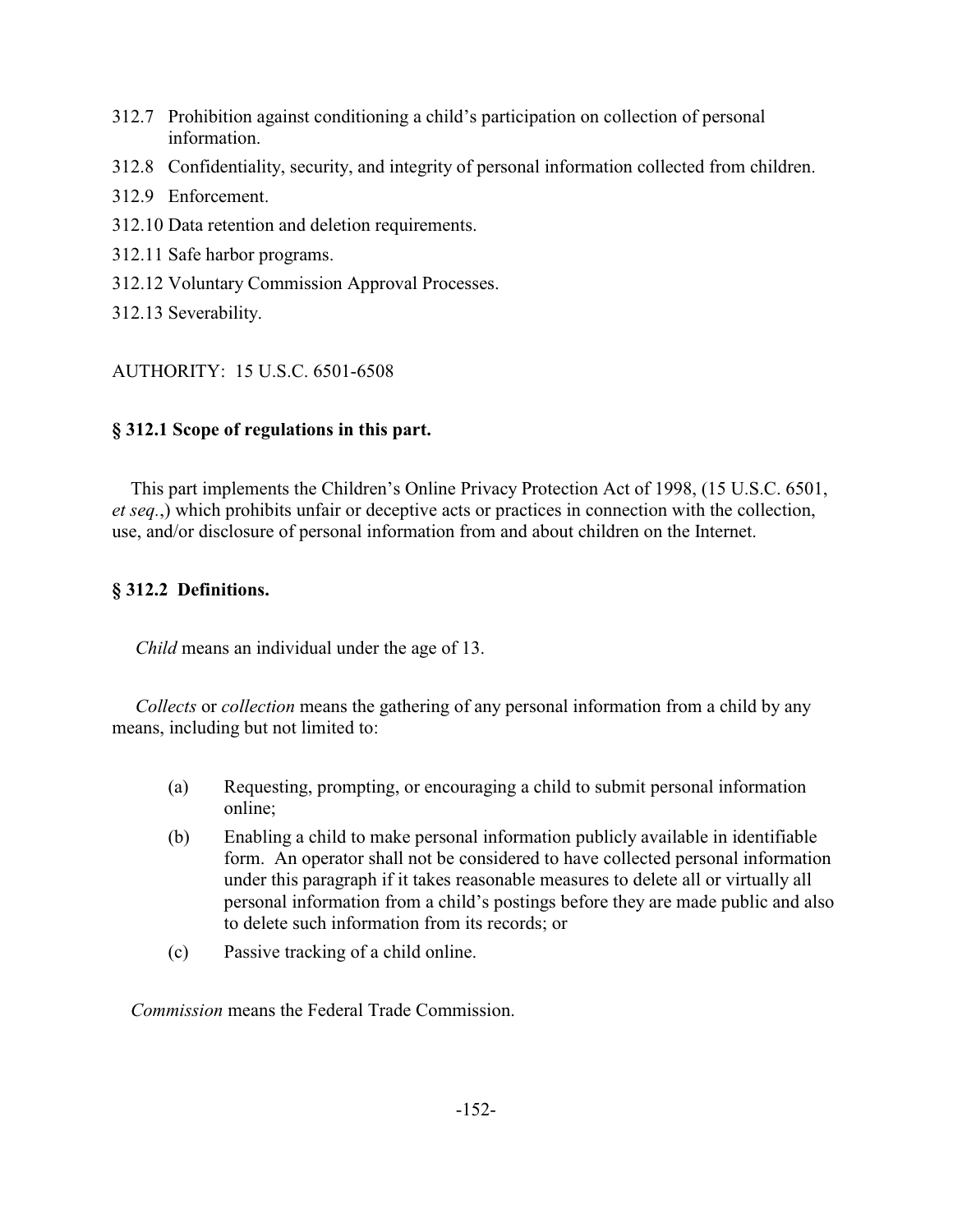*Delete* means to remove personal information such that it is not maintained in retrievable form and cannot be retrieved in the normal course of business.

*Disclose or disclosure* means, with respect to personal information:

- (a) The release of personal information collected by an operator from a child in identifiable form for any purpose, except where an operator provides such information to a person who provides support for the internal operations of the website or online service; and
- (b) Making personal information collected by an operator from a child publicly available in identifiable form by any means, including but not limited to a public posting through the Internet, or through a personal home page or screen posted on a website or online service; a pen pal service; an electronic mail service; a message board; or a chat room.

 *Federal agency* means an agency, as that term is defined in Section 551(1) of title 5, United States Code.

 *Internet* means collectively the myriad of computer and telecommunications facilities, including equipment and operating software, which comprise the interconnected world-wide network of networks that employ the Transmission Control Protocol/Internet Protocol, or any predecessor or successor protocols to such protocol, to communicate information of all kinds by wire, radio, or other methods of transmission.

 *Online contact information* means an email address or any other substantially similar identifier that permits direct contact with a person online, including but not limited to, an instant messaging user identifier, a voice over internet protocol (VOIP) identifier, or a video chat user identifier.

*Operator* means any person who operates a website located on the Internet or an online service and who collects or maintains personal information from or about the users of or visitors to such website or online service, or on whose behalf such information is collected or maintained, or offers products or services for sale through that website or online service, where such website or online service is operated for commercial purposes involving commerce: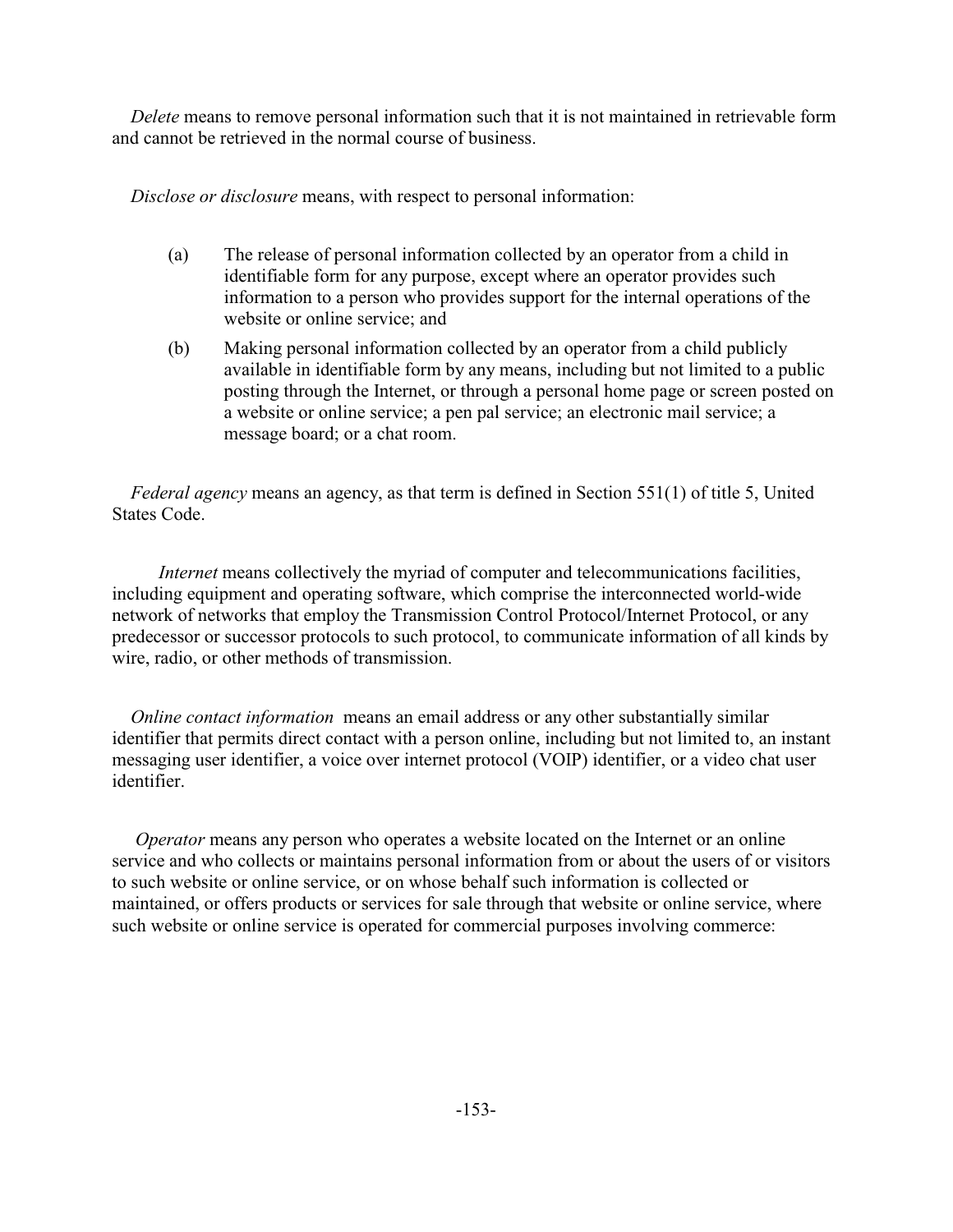- (a) Among the several States or with 1 or more foreign nations;
- (b) In any territory of the United States or in the District of Columbia, or between any such territory and
	- (1) Another such territory, or
	- (2) Any State or foreign nation; or
- (c) Between the District of Columbia and any State, territory, or foreign nation. This definition does not include any nonprofit entity that would otherwise be exempt from coverage under Section 5 of the Federal Trade Commission Act (15 U.S.C. 45).

Personal information is *collected or maintained on behalf of* an operator when: (a) it is collected or maintained by an agent or service provider of the operator; or (b) the operator benefits by allowing another person to collect personal information directly from users of such website or online service.

*Parent* includes a legal guardian.

 *Person* means any individual, partnership, corporation, trust, estate, cooperative, association, or other entity.

 *Personal information* means individually identifiable information about an individual collected online, including:

- (a) A first and last name;
- (b) A home or other physical address including street name and name of a city or town;
- (c) Online contact information as defined in this section;
- (d) A screen or user name where it functions in the same manner as online contact information, as defined in this section;
- (e) A telephone number;
- (f) A Social Security number;
- (g) A persistent identifier that can be used to recognize a user over time and across different websites or online services. Such persistent identifier includes, but is not limited to, a customer number held in a cookie, an Internet Protocol (IP) address, a processor or device serial number, or unique device identifier;
- (h) A photograph, video, or audio file where such file contains a child's image or voice;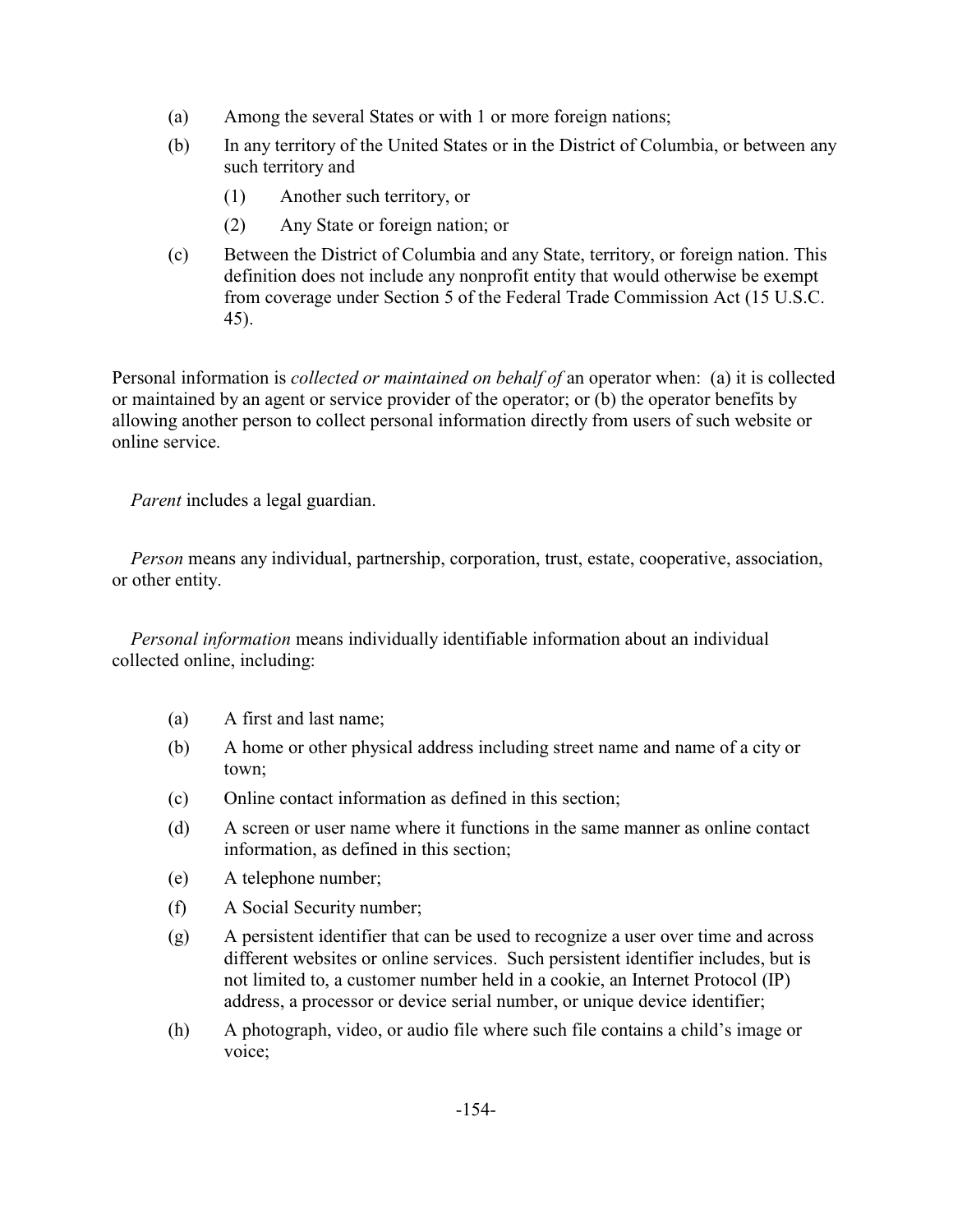- (i) Geolocation information sufficient to identify street name and name of a city or town; or
- (j) Information concerning the child or the parents of that child that the operator collects online from the child and combines with an identifier described in this definition.

 *Release of personal information* means the sharing, selling, renting, or transfer of personal information to any third party.

 *Support for the internal operations of the website or online service* means those activities necessary to:

- (a) maintain or analyze the functioning of the website or online service;
- (b) perform network communications;
- (c) authenticate users of, or personalize the content on, the website or online service;
- (d) serve contextual advertising on the website or online service or cap the frequency of advertising;
- (e) protect the security or integrity of the user, website, or online service;
- (f) ensure legal or regulatory compliance; or
- (g) fulfill a request of a child as permitted by  $\S$ § 312.5(c)(3) and (4);

so long as the information collected for the activities listed in paragraphs (a)-(g) is not used or disclosed to contact a specific individual, including through behavioral advertising, to amass a profile on a specific individual, or for any other purpose.

*Third party* means any person who is not:

- (a) An operator with respect to the collection or maintenance of personal information on the website or online service; or
- (b) A person who provides support for the internal operations of the website or online service and who does not use or disclose information protected under this part for any other purpose.

 *Obtaining verifiable consent* means making any reasonable effort (taking into consideration available technology) to ensure that before personal information is collected from a child, a parent of the child: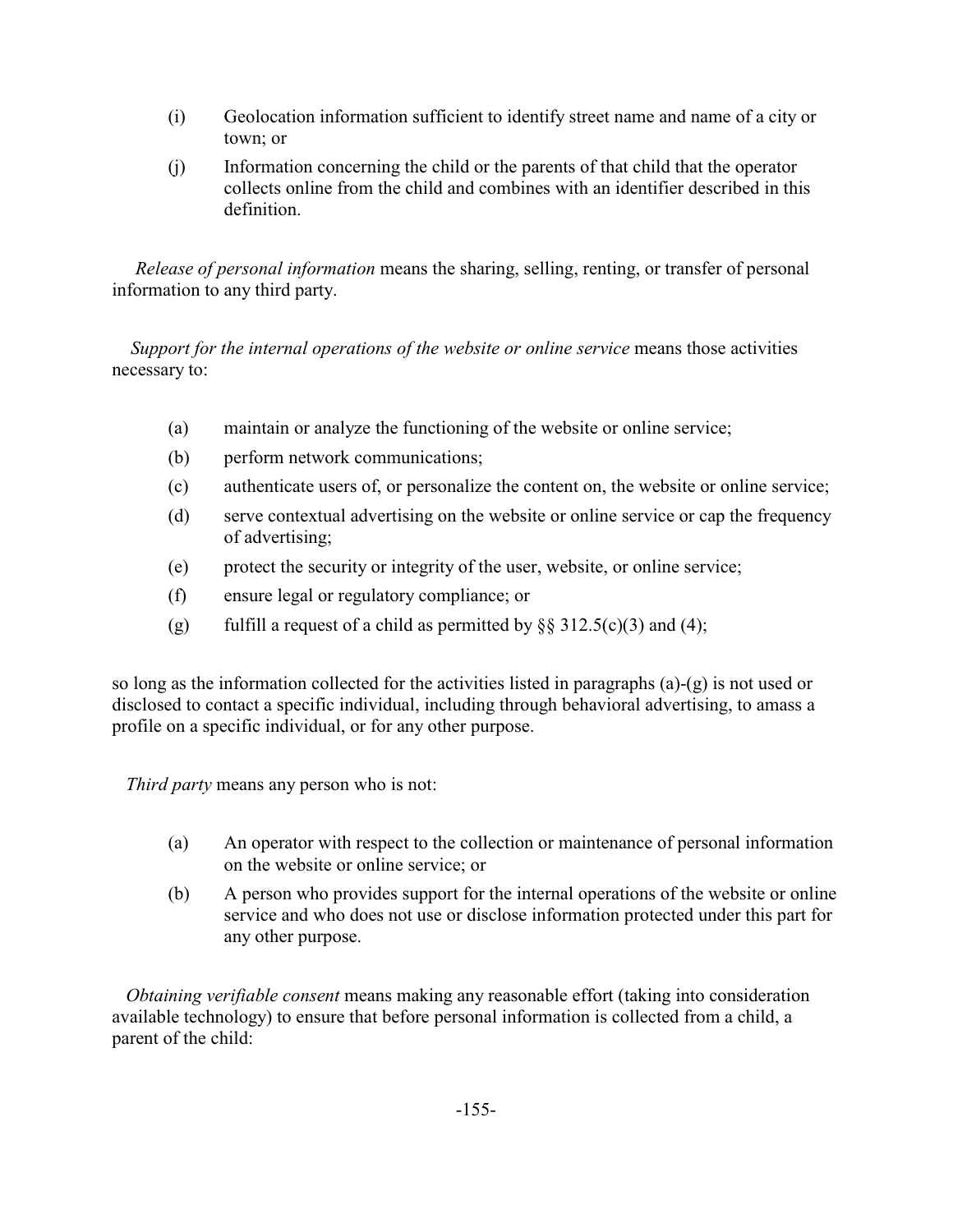- (a) Receives notice of the operator's personal information collection, use, and disclosure practices; and
- (b) Authorizes any collection, use, and/or disclosure of the personal information.

 *Website or online service directed to children* means a commercial website or online service, or portion thereof, that is targeted to children.

- (a) In determining whether a website or online service, or a portion thereof, is directed to children, the Commission will consider its subject matter, visual content, use of animated characters or child-oriented activities and incentives, music or other audio content, age of models, presence of child celebrities or celebrities who appeal to children, language or other characteristics of the website or online service, as well as whether advertising promoting or appearing on the website or online service is directed to children. The Commission will also consider competent and reliable empirical evidence regarding audience composition, and evidence regarding the intended audience.
- (b) A website or online service shall be deemed directed to children when it has actual knowledge that it is collecting personal information directly from users of another website or online service directed to children.
- (c) A website or online service that is directed to children under the criteria set forth in (a) above, but that does not target children as its primary audience, shall not be deemed directed to children if it: (i) does not collect personal information from any visitor prior to collecting age information; and (ii) prevents the collection, use, or disclosure of personal information from visitors who identify themselves as under age 13 without first complying with the notice and parental consent provisions of this part.
- (d) A website or online service shall not be deemed directed to children solely because it refers or links to a commercial website or online service directed to children by using information location tools, including a directory, index, reference, pointer, or hypertext link.

#### **§ 312.3 Regulation of unfair or deceptive acts or practices in connection with the collection, use, and/or disclosure of personal information from and about children on the Internet.**

 *General requirements*. It shall be unlawful for any operator of a website or online service directed to children, or any operator that has actual knowledge that it is collecting or maintaining personal information from a child, to collect personal information from a child in a manner that violates the regulations prescribed under this part. Generally, under this part, an operator must:

(a) Provide notice on the website or online service of what information it collects from children, how it uses such information, and its disclosure practices for such information  $(\S$  312.4(b));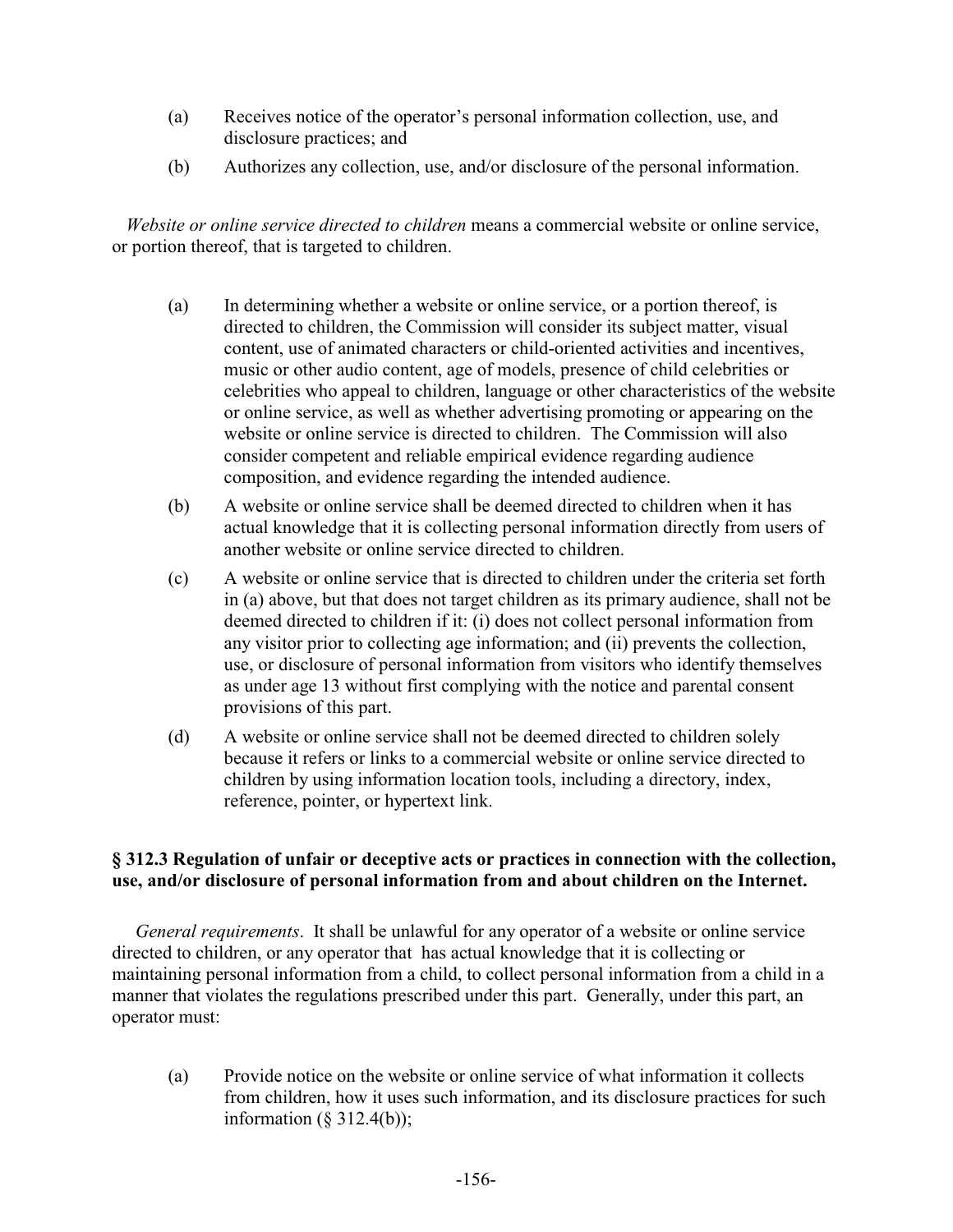- (b) Obtain verifiable parental consent prior to any collection, use, and/or disclosure of personal information from children (§ 312.5);
- (c) Provide a reasonable means for a parent to review the personal information collected from a child and to refuse to permit its further use or maintenance (§ 312.6);
- (d) Not condition a child's participation in a game, the offering of a prize, or another activity on the child disclosing more personal information than is reasonably necessary to participate in such activity  $(\S 312.7)$ ; and
- (e) Establish and maintain reasonable procedures to protect the confidentiality, security, and integrity of personal information collected from children (§ 312.8).

# **§ 312.4 Notice.**

- (a) *General principles of notice.* It shall be the obligation of the operator to provide notice and obtain verifiable parental consent prior to collecting, using, or disclosing personal information from children. Such notice must be clearly and understandably written, complete, and must contain no unrelated, confusing, or contradictory materials.
- (b) *Direct notice to the parent.* An operator must make reasonable efforts, taking into account available technology, to ensure that a parent of a child receives direct notice of the operator's practices with regard to the collection, use, or disclosure of personal information from children, including notice of any material change in the collection, use, or disclosure practices to which the parent has previously consented.
- (c) *Content of the direct notice to the parent.* 
	- (1) *Content of the direct notice to the parent under § 312.5(c)(1) (Notice to Obtain Parent's Affirmative Consent to the Collection, Use, or Disclosure of a Child's Personal Information)*. This direct notice shall set forth:
		- (i) That the operator has collected the parent's online contact information from the child, and, if such is the case, the name of the child or the parent, in order to obtain the parent's consent;
		- (ii) That the parent's consent is required for the collection, use, or disclosure of such information, and that the operator will not collect, use, or disclose any personal information from the child if the parent does not provide such consent;
		- (iii) The additional items of personal information the operator intends to collect from the child, or the potential opportunities for the disclosure of personal information, should the parent provide consent;
		- (iv) A hyperlink to the operator's online notice of its information practices required under § 312.4(d);
		- (v) The means by which the parent can provide verifiable consent to the collection, use, and disclosure of the information; and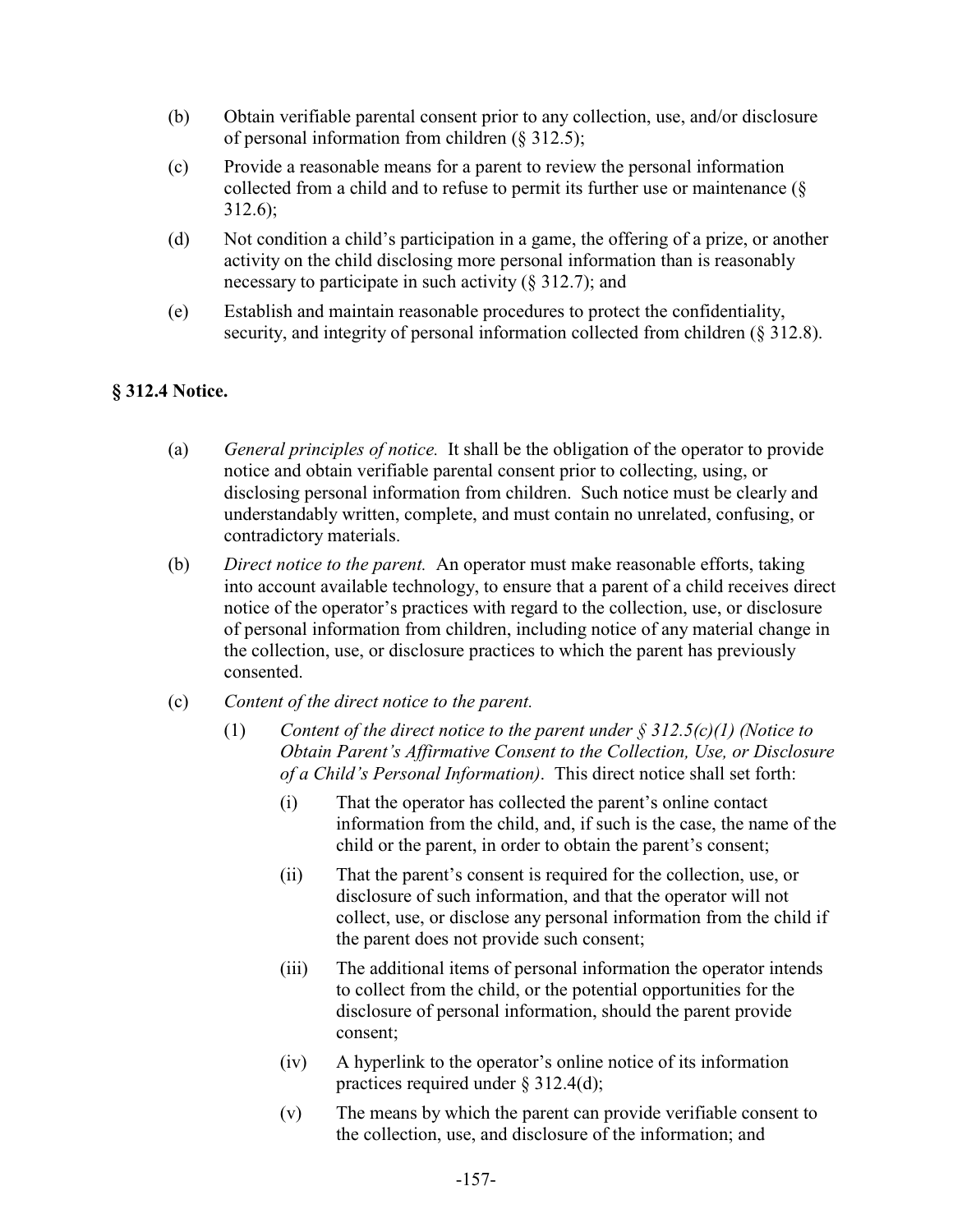- (vi) That if the parent does not provide consent within a reasonable time from the date the direct notice was sent, the operator will delete the parent's online contact information from its records.
- (2) *Content of the direct notice to the parent under* § *312.5(c)(2) (Voluntary Notice to Parent of a Child's Online Activities Not Involving the Collection, Use or Disclosure of Personal Information).* Where an operator chooses to notify a parent of a child's participation in a website or online service, and where such site or service does not collect any personal information other than the parent's online contact information, the direct notice shall set forth:
	- (i) That the operator has collected the parent's online contact information from the child in order to provide notice to, and subsequently update the parent about, a child's participation in a website or online service that does not otherwise collect, use, or disclose children's personal information;
	- (ii) That the parent's online contact information will not be used or disclosed for any other purpose;
	- (iii) That the parent may refuse to permit the child's participation in the website or online service and may require the deletion of the parent's online contact information, and how the parent can do so; and
	- (iv) A hyperlink to the operator's online notice of its information practices required under § 312.4(d).
- (3) *Content of the direct notice to the parent under* § *312.5(c)(4) (Notice to a Parent of Operator's Intent to Communicate with the Child Multiple Times)*. This direct notice shall set forth:
	- (i) That the operator has collected the child's online contact information from the child in order to provide multiple online communications to the child;
	- (ii) That the operator has collected the parent's online contact information from the child in order to notify the parent that the child has registered to receive multiple online communications from the operator;
	- (iii) That the online contact information collected from the child will not be used for any other purpose, disclosed, or combined with any other information collected from the child;
	- (iv) That the parent may refuse to permit further contact with the child and require the deletion of the parent's and child's online contact information, and how the parent can do so;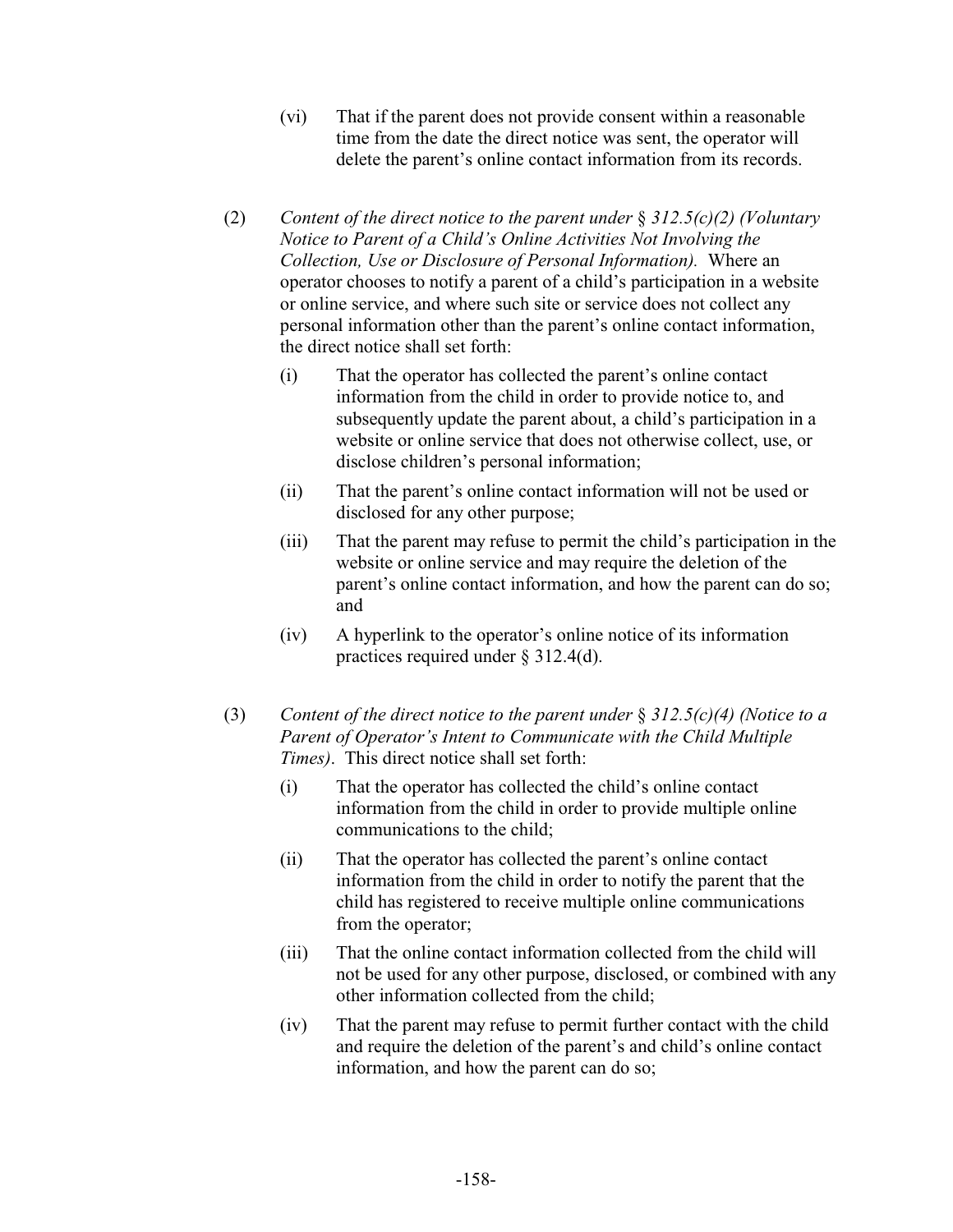- (v) That if the parent fails to respond to this direct notice, the operator may use the online contact information collected from the child for the purpose stated in the direct notice; and
- (vi) A hyperlink to the operator's online notice of its information practices required under § 312.4(d).
- (4) *Content of the direct notice to the parent required under § 312.5(c)(5) (Notice to a Parent In Order to Protect a Child's Safety)*. This direct notice shall set forth:
	- (i) That the operator has collected the name and the online contact information of the child and the parent in order to protect the safety of a child;
	- (ii) That the information will not be used or disclosed for any purpose unrelated to the child's safety;
	- (iii) That the parent may refuse to permit the use, and require the deletion, of the information collected, and how the parent can do so;
	- (iv) That if the parent fails to respond to this direct notice, the operator may use the information for the purpose stated in the direct notice; and
	- (v) A hyperlink to the operator's online notice of its information practices required under § 312.4(d).
- (d) *Notice on the website or online service.* In addition to the direct notice to the parent, an operator must post a prominent and clearly labeled link to an online notice of its information practices with regard to children on the home or landing page or screen of its website or online service, *and,* at each area of the website or online service where personal information is collected from children. The link must be in close proximity to the requests for information in each such area. An operator of a general audience website or online service that has a separate children's area must post a link to a notice of its information practices with regard to children on the home or landing page or screen of the children's area. To be complete, the online notice of the website or online service's information practices must state the following:
	- (1) The name, address, telephone number, and e-mail address of all operators collecting or maintaining personal information from children through the website or online service. *Provided that*: the operators of a website or online service may list the name, address, phone number, and e-mail address of one operator who will respond to all inquiries from parents concerning the operators' privacy policies and use of children's information, as long as the names of all the operators collecting or maintaining personal information from children through the website or online service are also listed in the notice;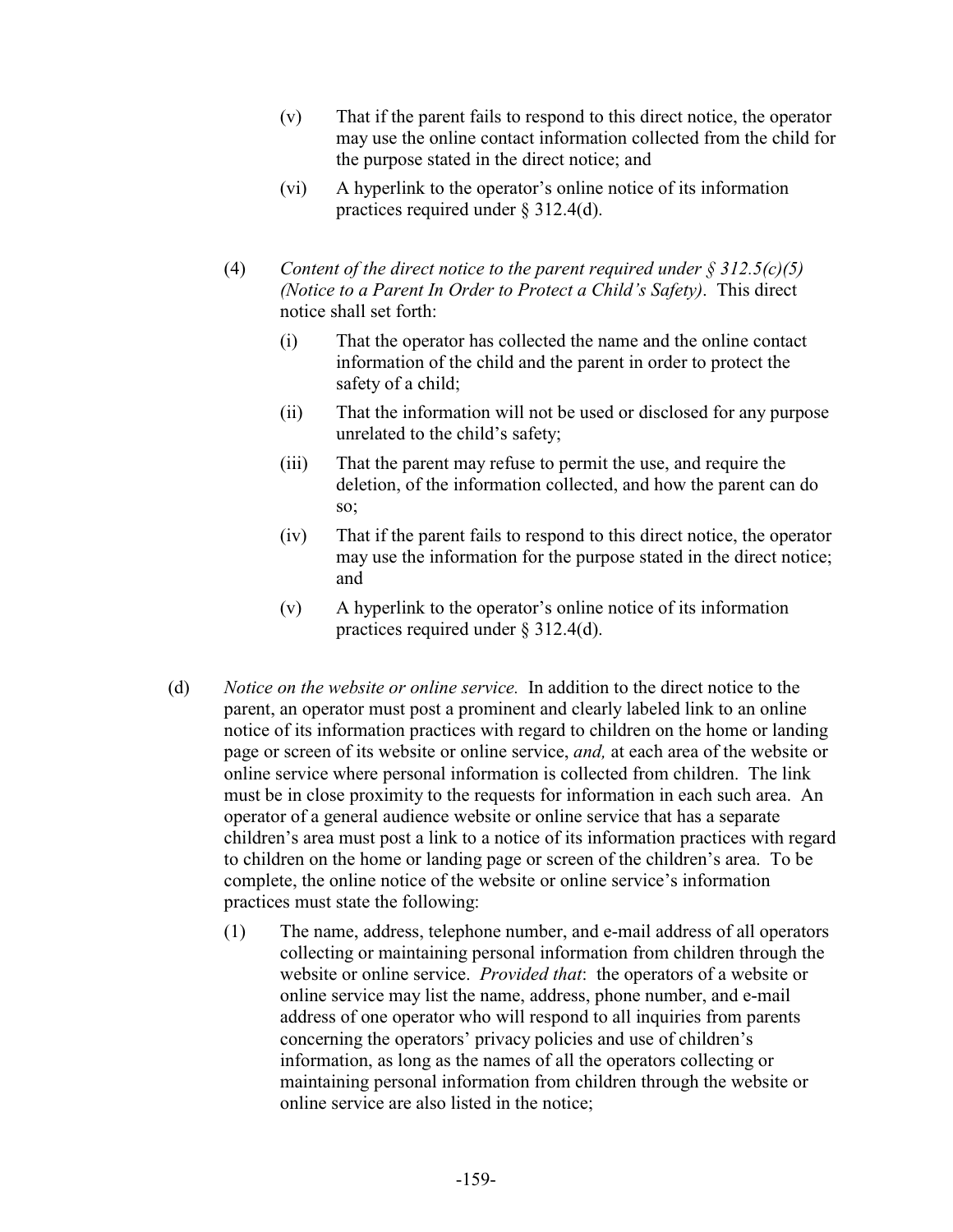- (2) A description of what information the operator collects from children, including whether the website or online service enables a child to make personal information publicly available; how the operator uses such information; and, the operator's disclosure practices for such information; and
- (3) That the parent can review or have deleted the child's personal information, and refuse to permit further collection or use of the child's information, and state the procedures for doing so.

### **§ 312.5 Parental consent**.

(a) *General requirements.*

- (1) An operator is required to obtain verifiable parental consent before any collection, use, or disclosure of personal information from children, including consent to any material change in the collection, use, or disclosure practices to which the parent has previously consented.
- (2) An operator must give the parent the option to consent to the collection and use of the child's personal information without consenting to disclosure of his or her personal information to third parties.
- (b) *Methods for verifiable parental consent.*
	- (1) An operator must make reasonable efforts to obtain verifiable parental consent, taking into consideration available technology. Any method to obtain verifiable parental consent must be reasonably calculated, in light of available technology, to ensure that the person providing consent is the child's parent.
	- (2) Existing methods to obtain verifiable parental consent that satisfy the requirements of this paragraph include:
		- (i) Providing a consent form to be signed by the parent and returned to the operator by postal mail, facsimile, or electronic scan;
		- (ii) Requiring a parent, in connection with a monetary transaction, to use a credit card, debit card, or other online payment system that provides notification of each discrete transaction to the primary account holder;
		- (iii) Having a parent call a toll-free telephone number staffed by trained personnel;
		- (iv) Having a parent connect to trained personnel via video-conference;
		- (v) Verifying a parent's identity by checking a form of governmentissued identification against databases of such information, where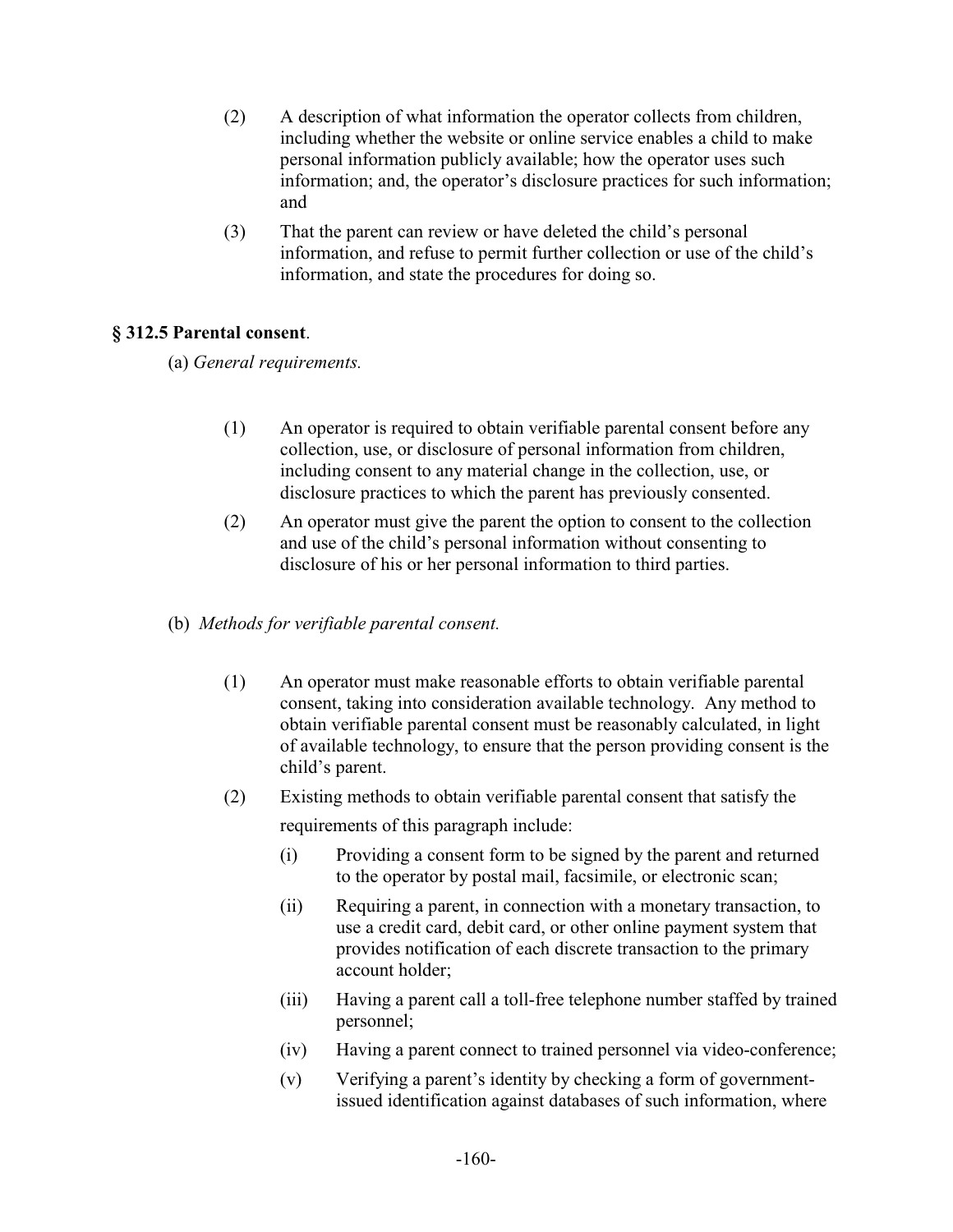the parent's identification is deleted by the operator from its records promptly after such verification is complete; or

- (vi) *Provided that*, an operator that does not "disclose" (as defined by §312.2) children's personal information, may use an email coupled with additional steps to provide assurances that the person providing the consent is the parent. Such additional steps include: sending a confirmatory email to the parent following receipt of consent, or obtaining a postal address or telephone number from the parent and confirming the parent's consent by letter or telephone call. An operator that uses this method must provide notice that the parent can revoke any consent given in response to the earlier email.
- (3) *Safe harbor approval of parental consent methods*. A safe harbor program approved by the Commission under § 312.11 may approve its member operators' use of a parental consent method not currently enumerated in paragraph (b)(2) where the safe harbor program determines that such parental consent method meets the requirements of paragraph  $(b)(1)$ .
- (c) *Exceptions to prior parental consent.* Verifiable parental consent is required prior to any collection, use, or disclosure of personal information from a child *except* as set forth in this paragraph:
	- (1) Where the sole purpose of collecting the name or online contact

information of the parent or child is to provide notice and obtain parental consent under  $\S 312.4(c)(1)$ . If the operator has not obtained parental consent after a reasonable time from the date of the information collection, the operator must delete such information from its records;

- (2) Where the purpose of collecting a parent's online contact information is to provide voluntary notice to, and subsequently update the parent about, the child's participation in a website or online service that does not otherwise collect, use, or disclose children's personal information. In such cases, the parent's online contact information may not be used or disclosed for any other purpose. In such cases, the operator must make reasonable efforts, taking into consideration available technology, to ensure that the parent receives notice as described in  $\S$  312.4(c)(2);
- (3) Where the sole purpose of collecting online contact information from a child is to respond directly on a one-time basis to a specific request from the child, and where such information is not used to re-contact the child or for any other purpose, is not disclosed, and is deleted by the operator from its records promptly after responding to the child's request;
- (4) Where the purpose of collecting a child's and a parent's online contact information is to respond directly more than once to the child's specific request, and where such information is not used for any other purpose, disclosed, or combined with any other information collected from the child. In such cases, the operator must make reasonable efforts, taking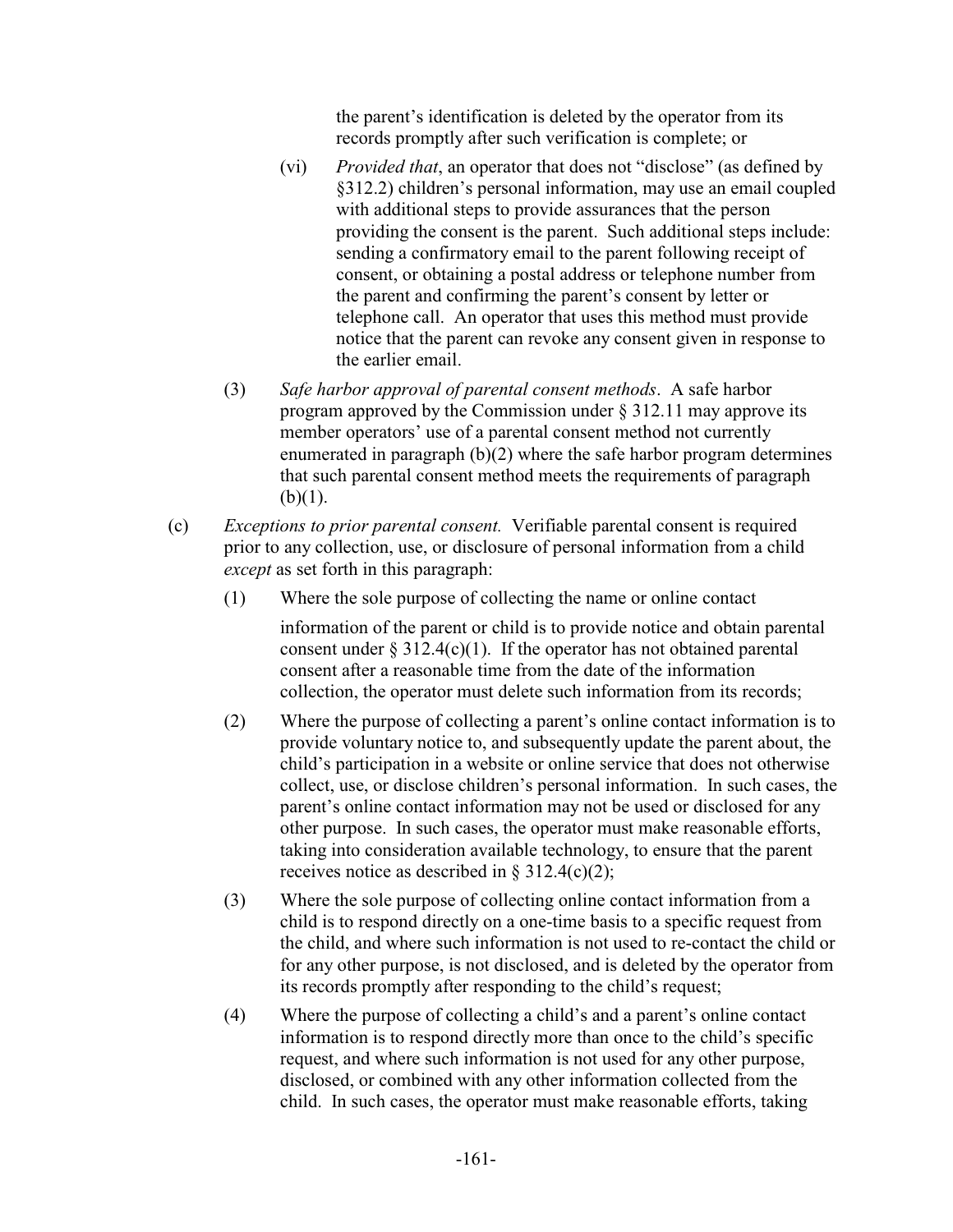into consideration available technology, to ensure that the parent receives notice as described in  $\S 312.4(c)(3)$ . An operator will not be deemed to have made reasonable efforts to ensure that a parent receives notice where the notice to the parent was unable to be delivered;

- (5) Where the purpose of collecting a child's and a parent's name and online contact information, is to protect the safety of a child, and where such information is not used or disclosed for any purpose unrelated to the child's safety. In such cases, the operator must make reasonable efforts, taking into consideration available technology, to provide a parent with notice as described in  $\S$  312.4(c)(4);
- (6) Where the purpose of collecting a child's name and online contact information is to:
	- (i) protect the security or integrity of its website or online service;
	- (ii) take precautions against liability;
	- (iii) respond to judicial process; or
	- (iv) to the extent permitted under other provisions of law, to provide information to law enforcement agencies or for an investigation on a matter related to public safety; and where such information is not be used for any other purpose;
- (7) Where an operator collects a persistent identifier and no other personal information and such identifier is used for the sole purpose of providing support for the internal operations of the website or online service. In such case, there also shall be no obligation to provide notice under § 312.4; or
- (8) Where an operator covered under paragraph (b) of the definition of *website or online service directed to children* collects a persistent identifier and no other personal information from a user who affirmatively interacts with the operator and whose previous registration with that operator indicates that such user is not a child. In such case, there also shall be no obligation to provide notice under § 312.4.

### **§ 312.6 Right of parent to review personal information provided by a child.**

- (a) Upon request of a parent whose child has provided personal information to a website or online service, the operator of that website or online service is required to provide to that parent the following:
	- (1) A description of the specific types or categories of personal information collected from children by the operator, such as name, address, telephone number, e-mail address, hobbies, and extracurricular activities;
	- (2) The opportunity at any time to refuse to permit the operator's further use or future online collection of personal information from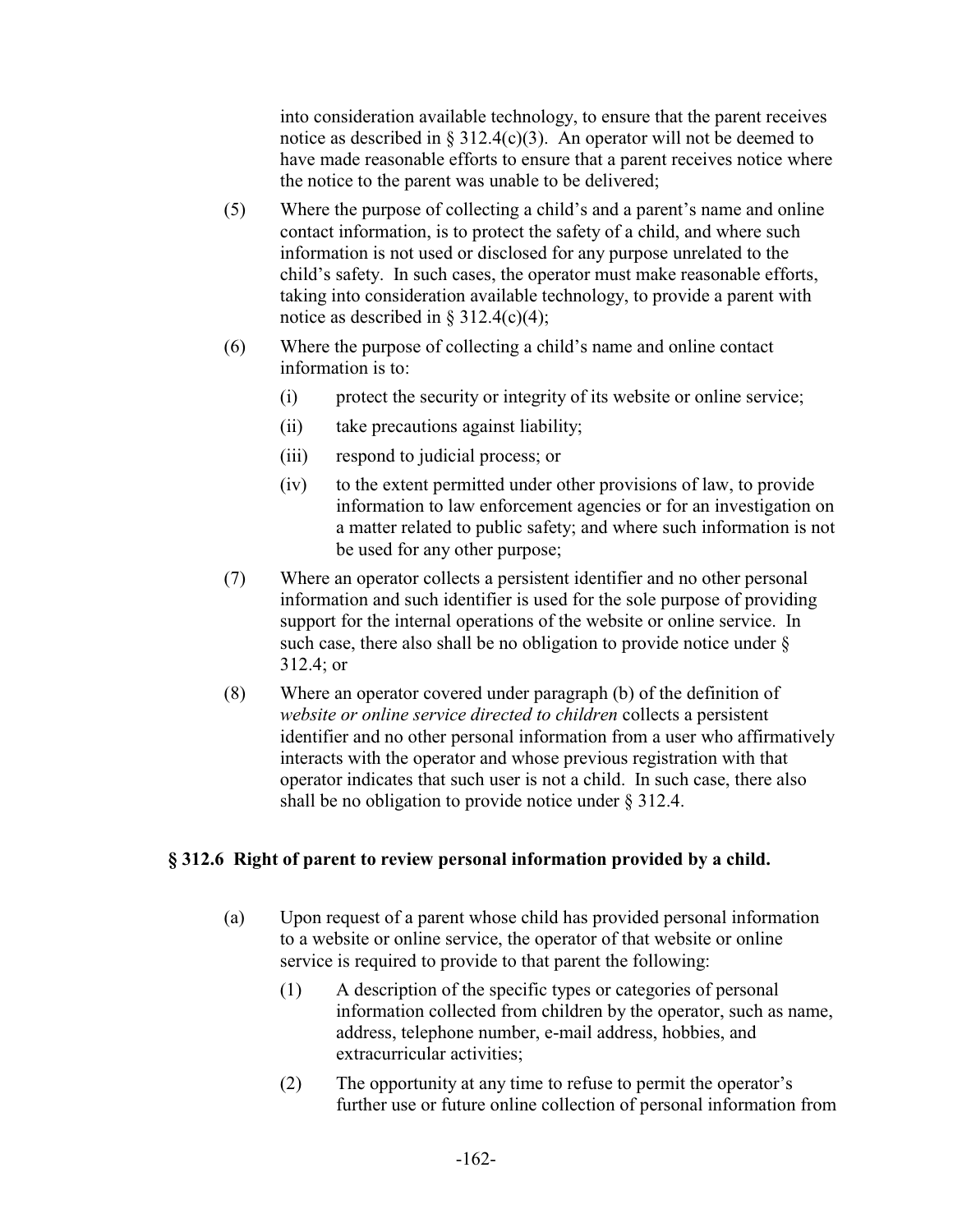that child, and to direct the operator to delete the child's personal information; and

- (3) Notwithstanding any other provision of law, a means of reviewing any personal information collected from the child. The means employed by the operator to carry out this provision must:
	- (i) Ensure that the requestor is a parent of that child, taking into account available technology; and
	- (ii) Not be unduly burdensome to the parent.
- (b) Neither an operator nor the operator's agent shall be held liable under any Federal or State law for any disclosure made in good faith and following reasonable procedures in responding to a request for disclosure of personal information under this section.
- (c) Subject to the limitations set forth in  $\S 312.7$ , an operator may terminate any service provided to a child whose parent has refused, under paragraph (a)(2) of this section, to permit the operator's further use or collection of personal information from his or her child or has directed the operator to delete the child's personal information.

# **§ 312.7 Prohibition against conditioning a child's participation on collection of personal information.**

An operator is prohibited from conditioning a child's participation in a game, the offering of a prize, or another activity on the child's disclosing more personal information than is reasonably necessary to participate in such activity.

# **§ 312.8 Confidentiality, security, and integrity of personal information collected from children.**

The operator must establish and maintain reasonable procedures to protect the confidentiality, security, and integrity of personal information collected from children. The operator must also take reasonable steps to release children's personal information only to service providers and third parties who are capable of maintaining the confidentiality, security and integrity of such information, and who provide assurances that they will maintain the information in such a manner.

# **§ 312.9 Enforcement.**

Subject to §§ 6503 and 6505 of the Children's Online Privacy Protection Act of 1998, a violation of a regulation prescribed under section 6502 (a) of this Act shall be treated as a violation of a rule defining an unfair or deceptive act or practice prescribed under Section 18(a)(1)(B) of the Federal Trade Commission Act (15 U.S.C. 57a(a)(1)(B)).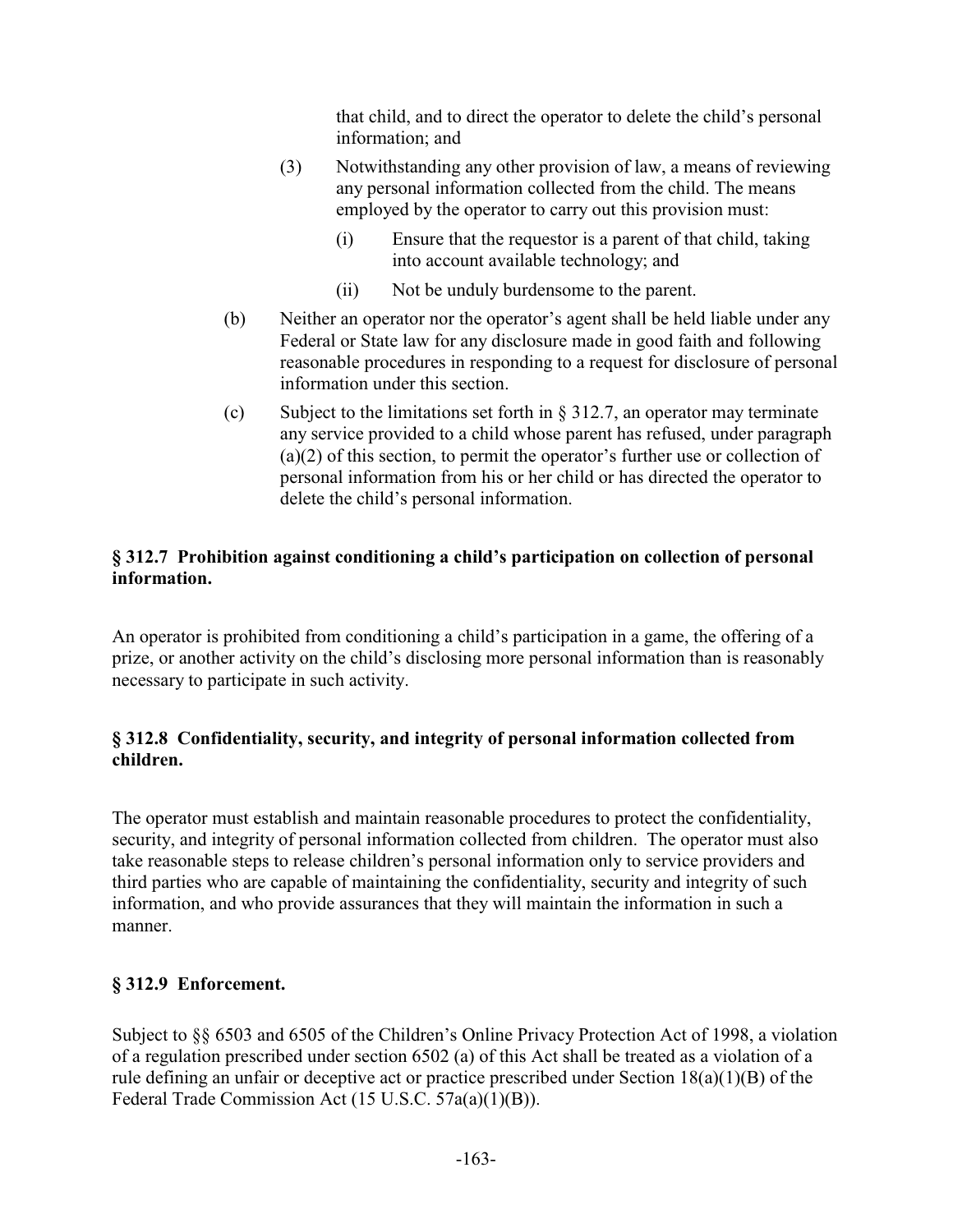### **§ 312.10 Data retention and deletion requirements.**

An operator of a website or online service shall retain personal information collected online from a child for only as long as is reasonably necessary to fulfill the purpose for which the information was collected. The operator must delete such information using reasonable measures to protect against unauthorized access to, or use of, the information in connection with its deletion.

#### **§ 312.11 Safe harbor programs.**

- (a) *In general.* Industry groups or other persons may apply to the Commission for approval of self-regulatory program guidelines ("safe harbor programs"). The application shall be filed with the Commission's Office of the Secretary. The Commission will publish in the FEDERAL REGISTER a document seeking public comment on the application. The Commission shall issue a written determination within 180 days of the filing of the application.
- (b*) Criteria for approval of self-regulatory program guidelines.* Proposed safe harbor programs must demonstrate that they meet the following performance standards:
	- (1) Program requirements that ensure operators subject to the self-regulatory program guidelines ("subject operators") provide substantially the same or greater protections for children as those contained in §§ 312.2 through 312.8, and 312.10.
	- (2) An effective, mandatory mechanism for the independent assessment of subject operators' compliance with the self-regulatory program guidelines. At a minimum, this mechanism must include a comprehensive review by the safe harbor program, to be conducted not less than annually, of each subject operator's information policies, practices, and representations. The assessment mechanism required under this paragraph can be provided by an independent enforcement program, such as a seal program.
	- (3) Disciplinary actions for subject operators' non-compliance with selfregulatory program guidelines. This performance standard may be satisfied by:
		- (i) Mandatory, public reporting of any action taken against subject operators by the industry group issuing the self-regulatory guidelines;
		- (ii) Consumer redress;
		- (iii) Voluntary payments to the United States Treasury in connection with an industry-directed program for violators of the selfregulatory guidelines;
		- (iv) Referral to the Commission of operators who engage in a pattern or practice of violating the self-regulatory guidelines; or
		- (v) Any other equally effective action.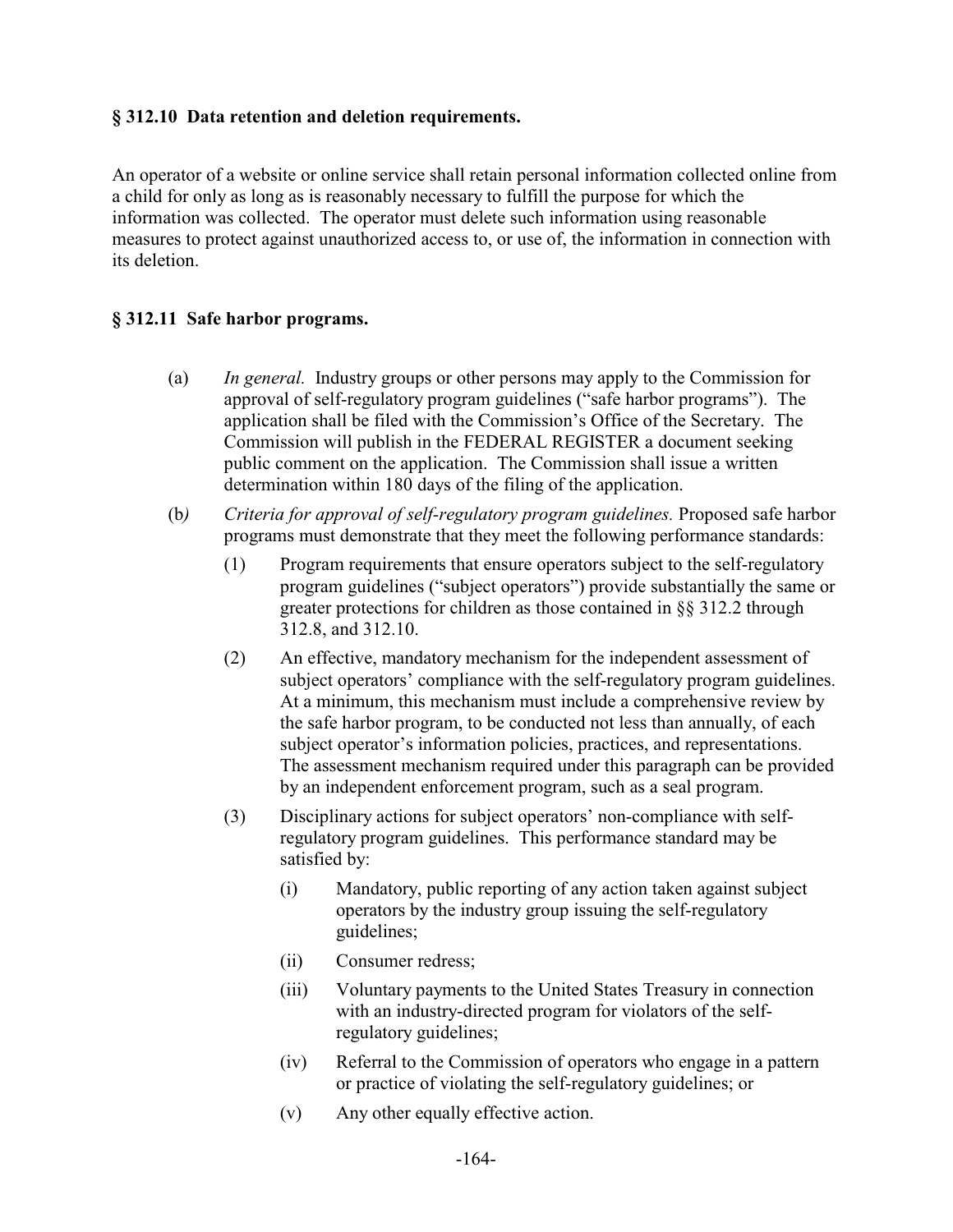- (c) *Request for Commission approval of self-regulatory program guidelines.* A proposed safe harbor program's request for approval shall be accompanied by the following:
	- (1) A detailed explanation of the applicant's business model, and the technological capabilities and mechanisms that will be used for initial and continuing assessment of subject operators' fitness for membership in the safe harbor program;
	- (2) A copy of the full text of the guidelines for which approval is sought and any accompanying commentary;
	- (3) A comparison of each provision of §§ 312.2 through 312.8, and 312.10 with the corresponding provisions of the guidelines; and
	- (4) A statement explaining:
		- (i) how the self-regulatory program guidelines, including the applicable assessment mechanisms, meet the requirements of this part; and
		- (ii) how the assessment mechanisms and compliance consequences required under paragraphs (b)(2) and (b)(3) provide effective enforcement of the requirements of this part.
- (d) *Reporting and recordkeeping requirements.* Approved safe harbor programs shall:
	- (1) By July 1, 2014, and annually thereafter, submit a report to the Commission containing, at a minimum, an aggregated summary of the results of the independent assessments conducted under paragraph (b)(2), a description of any disciplinary action taken against any subject operator under paragraph (b)(3), and a description of any approvals of member operators' use of a parental consent mechanism, pursuant to  $\S 312.5(b)(4)$ ;
	- (2) Promptly respond to Commission requests for additional information; and
	- (3) Maintain for a period not less than three years, and upon request make available to the Commission for inspection and copying:
		- (i) Consumer complaints alleging violations of the guidelines by subject operators;
		- (ii) Records of disciplinary actions taken against subject operators; and
		- (iii) Results of the independent assessments of subject operators' compliance required under paragraph (b)(2).
- (e) *Post-approval modifications to self-regulatory program guidelines.* Approved safe harbor programs must submit proposed changes to their guidelines for review and approval by the Commission in the manner required for initial approval of guidelines under paragraph  $(c)(2)$ . The statement required under paragraph  $(c)(4)$ must describe how the proposed changes affect existing provisions of the guidelines.
- (f) *Revocation of approval of self-regulatory program guidelines*. The Commission reserves the right to revoke any approval granted under this section if at any time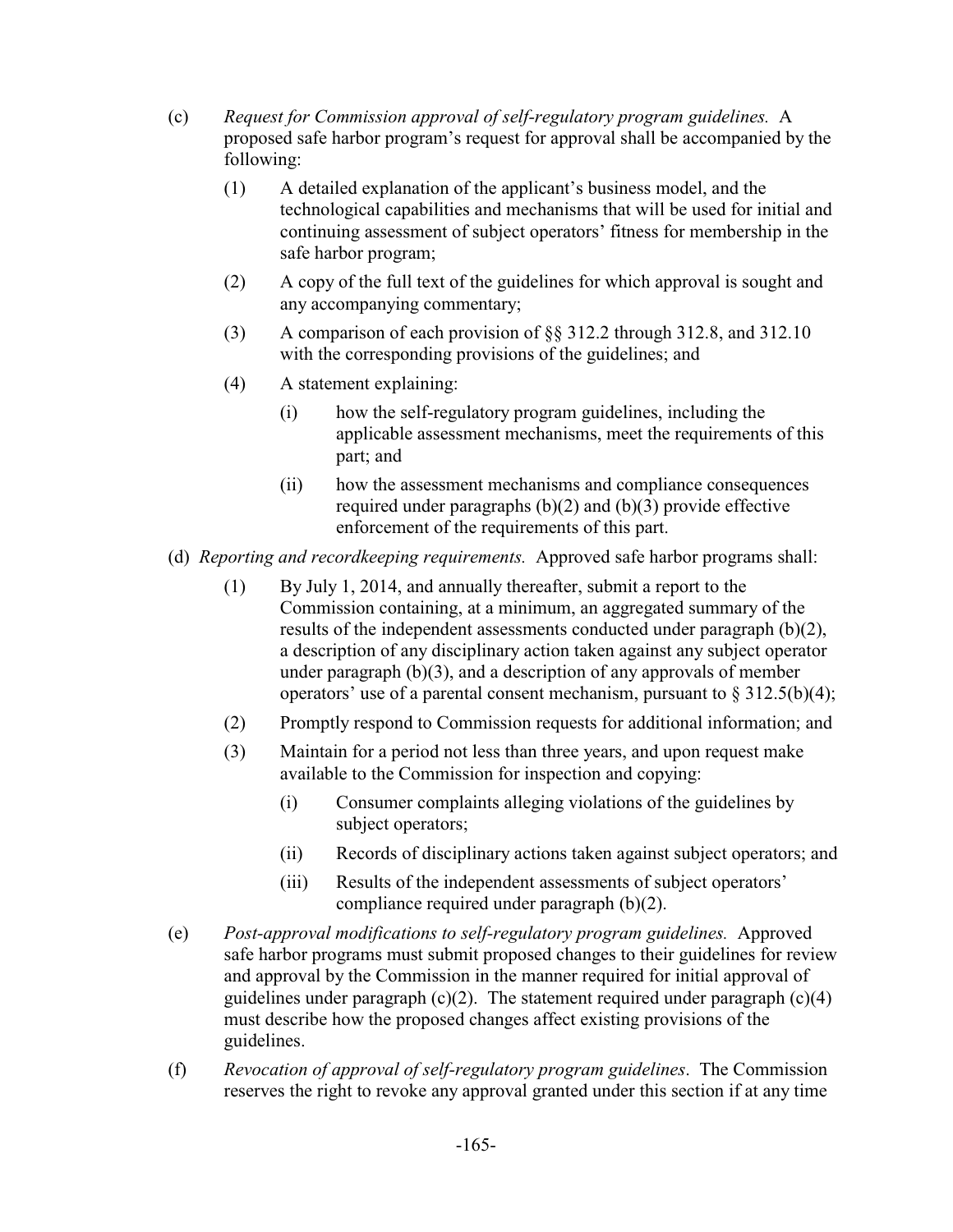it determines that the approved self-regulatory program guidelines or their implementation do not meet the requirements of this part. Safe harbor programs that were approved prior to the publication of the Final Rule amendments must, by March 1, 2013, submit proposed modifications to their guidelines that would bring them into compliance with such amendments, or their approval shall be revoked.

(g) *Operators' participation in a safe harbor program.* An operator will be deemed to be in compliance with the requirements of §§ 312.2 through 312.8, and 312.10 if that operator complies with Commission-approved safe harbor program guidelines. In considering whether to initiate an investigation or bring an enforcement action against a subject operator for violations of this part, the Commission will take into account the history of the subject operator's participation in the safe harbor program, whether the subject operator has taken action to remedy such non-compliance, and whether the operator's noncompliance resulted in any one of the disciplinary actions set forth in paragraph  $(b)(3)$ .

### **§ 312.12 Voluntary Commission Approval Processes.**

- (a) *Parental consent methods.* An interested party may file a written request for Commission approval of parental consent methods not currently enumerated in § 312.5(b). To be considered for approval, a party must provide a detailed description of the proposed parental consent methods, together with an analysis of how the methods meet  $\S 312.5(b)(1)$ . The request shall be filed with the Commission's Office of the Secretary. The Commission will publish in the FEDERAL REGISTER a document seeking public comment on the request. The Commission shall issue a written determination within 120 days of the filing of the request; and
- (b) *Support for internal operations of the website or online service.* An interested party may file a written request for Commission approval of additional activities to be included within the definition of support for internal operations. To be considered for approval, a party must provide a detailed justification why such activities should be deemed support for internal operations, and an analysis of their potential effects on children's online privacy. The request shall be filed with the Commission's Office of the Secretary. The Commission will publish in the FEDERAL REGISTER a document seeking public comment on the request. The Commission shall issue a written determination within 120 days of the filing of the request.